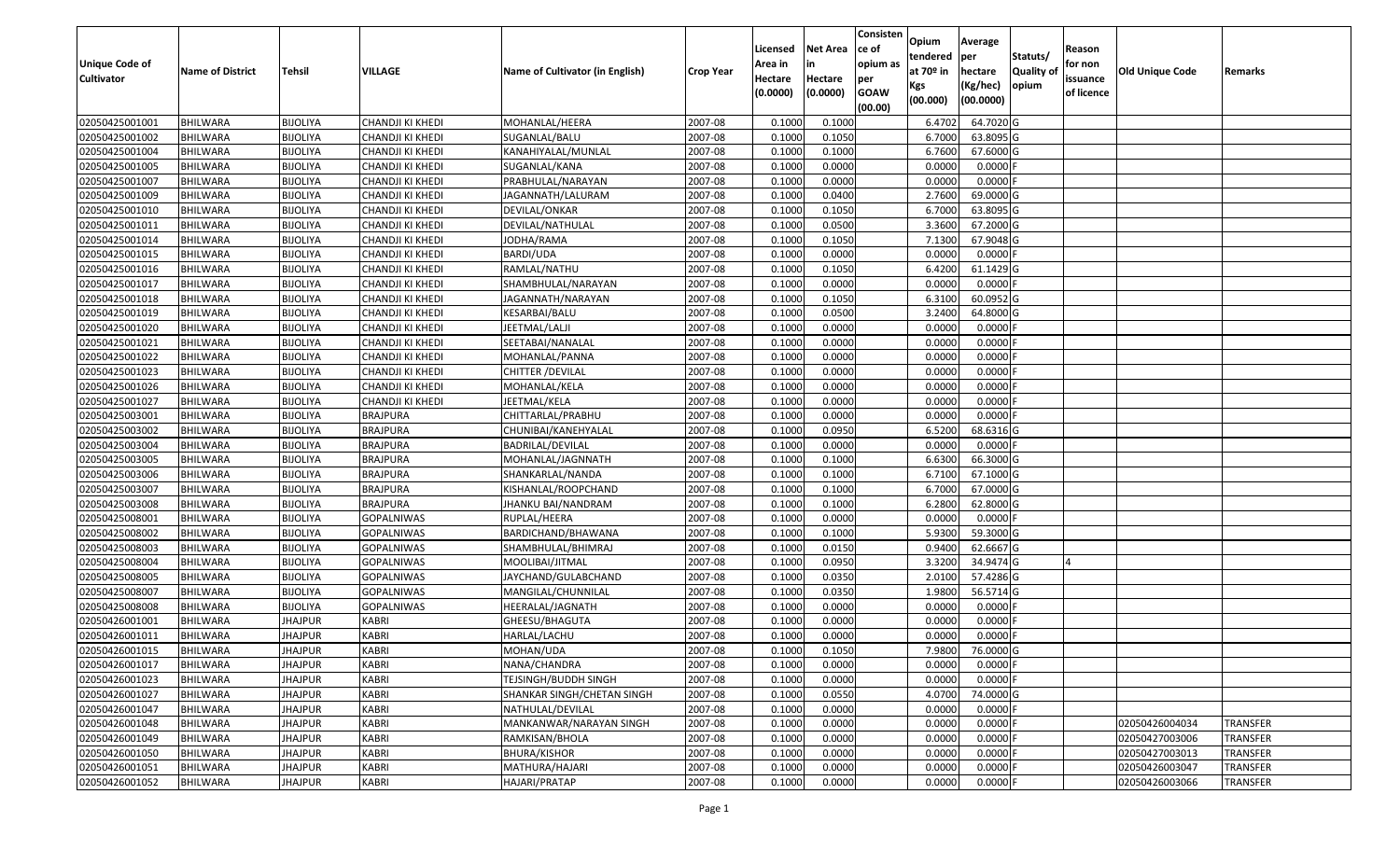| Unique Code of    | <b>Name of District</b> | <b>Tehsil</b>     | VILLAGE            | Name of Cultivator (in English) | <b>Crop Year</b> | Licensed<br>Area in | <b>Net Area</b><br>in | Consisten<br>ce of<br>opium as | Opium<br>tendered<br>at $70°$ in | Average<br>per<br>hectare | Statuts/<br><b>Quality o</b> | Reason<br>for non      | <b>Old Unique Code</b> | Remarks              |
|-------------------|-------------------------|-------------------|--------------------|---------------------------------|------------------|---------------------|-----------------------|--------------------------------|----------------------------------|---------------------------|------------------------------|------------------------|------------------------|----------------------|
| <b>Cultivator</b> |                         |                   |                    |                                 |                  | Hectare<br>(0.0000) | Hectare<br>(0.0000)   | per<br><b>GOAW</b><br>(00.00)  | Kgs<br>(00.000)                  | (Kg/hec)<br>(00.0000)     | opium                        | issuance<br>of licence |                        |                      |
| 02050427001003    | <b>BHILWARA</b>         | MANDALGARH        | <b>VITTHALPURA</b> | FEPPIBAI/LAXMAN                 | 2007-08          | 0.1000              | 0.0000                |                                | 0.0000                           | 0.0000F                   |                              |                        |                        |                      |
| 02050427001007    | <b>BHILWARA</b>         | MANDALGARH        | <b>VITTHALPURA</b> | BHURA/MATHURA                   | 2007-08          | 0.1000              | 0.0000                |                                | 0.0000                           | $0.0000$ F                |                              |                        |                        |                      |
| 02050427001008    | BHILWARA                | MANDALGARH        | VITTHALPURA        | GHEESA/GOKAL                    | 2007-08          | 0.1000              | 0.1000                |                                | 0.7000                           | 7.0000 G                  |                              |                        |                        |                      |
| 02050427001012    | <b>BHILWARA</b>         | MANDALGARH        | <b>VITTHALPURA</b> | HAJRI/PRATAP                    | 2007-08          | 0.1000              | 0.0000                |                                | 0.0000                           | 0.0000N                   |                              |                        |                        |                      |
| 02050427001014    | BHILWARA                | MANDALGARH        | VITTHALPURA        | DHAPUBAI/BAKATAVAR              | 2007-08          | 0.1000              | 0.1000                |                                | 6.5800                           | 65.8000 G                 |                              |                        |                        |                      |
| 02050427001018    | <b>BHILWARA</b>         | MANDALGARH        | <b>VITTHALPURA</b> | MADHO/GOPAL                     | 2007-08          | 0.1000              | 0.0000                |                                | 0.0000                           | $0.0000$ F                |                              |                        |                        |                      |
| 02050427001022    | BHILWARA                | MANDALGARH        | VITTHALPURA        | GOTU/KAJOD                      | 2007-08          | 0.1000              | 0.1000                |                                | 0.8900                           | 8.9000 G                  |                              |                        |                        |                      |
| 02050427001038    | <b>BHILWARA</b>         | MANDALGARH        | <b>VITTHALPURA</b> | <b>BALU/CHAGNA</b>              | 2007-08          | 0.1000              | 0.0000                |                                | 0.0000                           | $0.0000$ F                |                              |                        | 02050427010015         | <b>TRANSFER</b>      |
| 02050427004003    | <b>BHILWARA</b>         | MANDALGARH        | SARANA             | KALU/DAYACHAND                  | 2007-08          | 0.1000              | 0.0000                |                                | 0.0000                           | 0.0000                    |                              |                        |                        |                      |
| 02050427004004    | <b>BHILWARA</b>         | MANDALGARH        | SARANA             | GULAAB BAI/KHANIYALAL           | 2007-08          | 0.1000              | 0.0950                |                                | 6.3000                           | 66.3158 G                 |                              |                        |                        |                      |
| 02050427004007    | BHILWARA                | MANDALGARH        | <b>SARANA</b>      | RAMSHWER/ONKAR                  | 2007-08          | 0.1000              | 0.0000                |                                | 0.0000                           | $0.0000$ F                |                              |                        |                        |                      |
| 02050427004008    | <b>BHILWARA</b>         | MANDALGARH        | SARANA             | <b>FULIBAI/HEERA</b>            | 2007-08          | 0.1000              | 0.0000                |                                | 0.0000                           | 0.0000                    |                              |                        |                        |                      |
| 02050427004009    | <b>BHILWARA</b>         | MANDALGARH        | SARANA             | DEVI/JITA                       | 2007-08          | 0.1000              | 0.0000                |                                | 0.0000                           | 0.0000F                   |                              |                        |                        |                      |
| 02050427004010    | <b>BHILWARA</b>         | MANDALGARH        | SARANA             | MANGIBAI/GOPI                   | 2007-08          | 0.1000              | 0.0000                |                                | 0.0000                           | 0.0000                    |                              |                        |                        |                      |
| 02050427004011    | BHILWARA                | MANDALGARH        | SARANA             | MADHAV/DEVI                     | 2007-08          | 0.1000              | 0.0000                |                                | 0.0000                           | $0.0000$ F                |                              |                        |                        |                      |
| 02050427004012    | <b>BHILWARA</b>         | MANDALGARH        | SARANA             | RAMSHWER/GODHU                  | 2007-08          | 0.1000              | 0.0000                |                                | 0.0000                           | 0.0000                    |                              |                        |                        |                      |
| 02050427004014    | BHILWARA                | MANDALGARH        | <b>SARANA</b>      | SANTOK BAI/PYARCHAND            | 2007-08          | 0.1000              | 0.0000                |                                | 0.0000                           | 0.0000                    |                              |                        |                        |                      |
| 02050427004016    | BHILWARA                | MANDALGARH        | <b>SARANA</b>      | SORTI BAI/DHULA                 | 2007-08          | 0.1000              | 0.0000                |                                | 0.0000                           | 0.0000                    |                              |                        |                        |                      |
| 02050427004018    | <b>BHILWARA</b>         | MANDALGARH        | SARANA             | MOTI/CHOGA JAT                  | 2007-08          | 0.1000              | 0.0000                |                                | 0.0000                           | 0.0000                    |                              |                        |                        |                      |
| 02050427004019    | BHILWARA                | MANDALGARH        | SARANA             | GOTU/CHOGA JAT                  | 2007-08          | 0.1000              | 0.0000                |                                | 0.0000                           | 0.0000                    |                              |                        |                        |                      |
| 02050427004023    | <b>BHILWARA</b>         | MANDALGARH        | <b>SARANA</b>      | LADIDEVI/MAGNA                  | 2007-08          | 0.1000              | 0.0000                |                                | 0.0000                           | 0.0000                    |                              |                        |                        |                      |
| 02050427004025    | BHILWARA                | MANDALGARH        | <b>SARANA</b>      | KALU/MATHURA                    | 2007-08          | 0.1000              | 0.1050                |                                | 6.2700                           | 59.7143 G                 |                              |                        |                        |                      |
| 02050427004026    | BHILWARA                | MANDALGARH        | SARANA             | MODU/BHAJJA                     | 2007-08          | 0.1000              | 0.0000                |                                | 0.0000                           | $0.0000$ F                |                              |                        |                        |                      |
| 02050427004030    | BHILWARA                | MANDALGARH        | SARANA             | BHOJA/MATHURA                   | 2007-08          | 0.1000              | 0.0000                |                                | 0.0000                           | 0.0000                    |                              |                        |                        |                      |
| 02050427004031    | <b>BHILWARA</b>         | MANDALGARH        | SARANA             | DHNNA/MATHURA                   | 2007-08          | 0.1000              | 0.0000                |                                | 0.0000                           | 0.0000                    |                              |                        |                        |                      |
| 02050427004032    | BHILWARA                | MANDALGARH        | SARANA             | MATHURA/DALU                    | 2007-08          | 0.1000              | 0.0000                |                                | 0.0000                           | $0.0000$ F                |                              |                        |                        |                      |
| 02050427004043    | <b>BHILWARA</b>         | MANDALGARH        | SARANA             | BHERU/UDA                       | 2007-08          | 0.1000              | 0.0000                |                                | 0.0000                           | 0.0000N                   |                              |                        |                        |                      |
| 02050427004045    | BHILWARA                | MANDALGARH        | SARANA             | RAMPRASAD/MADHVA                | 2007-08          | 0.1000              | 0.0000                |                                | 0.0000                           | 0.0000                    |                              |                        |                        |                      |
| 02050427004046    | <b>BHILWARA</b>         | MANDALGARH        | SARANA             | HEERA/NARAYAN                   | 2007-08          | 0.1000              | 0.0000                |                                | 0.0000                           | $0.0000$ F                |                              |                        |                        |                      |
| 02050427004049    | BHILWARA                | MANDALGARH        | <b>SARANA</b>      | RAMESHWAR/CHOGA                 | 2007-08          | 0.1000              | 0.0000                |                                | 0.0000                           | 0.0000                    |                              |                        |                        |                      |
| 02050427004052    | <b>BHILWARA</b>         | MANDALGARH        | SARANA             | MAGANLAL/SUKA                   | 2007-08          | 0.1000              | 0.0000                |                                | 0.0000                           | 0.0000                    |                              |                        |                        |                      |
| 02050427004054    | BHILWARA                | MANDALGARH        | SARANA             | EKLING/MADAV                    | 2007-08          | 0.1000              | 0.0000                |                                | 0.0000                           | 0.0000                    |                              |                        |                        |                      |
| 02050427004062    | <b>BHILWARA</b>         | MANDALGARH        | SARANA             | RAMSUKH/MATHURA                 | 2007-08          | 0.1000              | 0.0000                |                                | 0.0000                           | $0.0000$ F                |                              |                        |                        |                      |
| 02050427004071    | BHILWARA                | MANDALGARH        | SARANA             | RUPA/KALU                       | 2007-08          | 0.1000              | 0.1000                |                                | 6.5100                           | 65.1000 G                 |                              |                        |                        |                      |
| 02050427004083    | <b>BHILWARA</b>         | MANDALGARH        | SARANA             | RADHESHYAM/PYARCHAND            | 2007-08          | 0.1000              | 0.0000                |                                | 0.0000                           | 0.0000                    |                              |                        |                        |                      |
| 02050427004088    | <b>BHILWARA</b>         | MANDALGARH        | <b>SARANA</b>      | SARJOO BAI/NANDA                | 2007-08          | 0.1000              | 0.0000                |                                | 0.0000                           | 0.0000                    |                              |                        |                        |                      |
| 02050427004093    | <b>BHILWARA</b>         | MANDALGARH SARANA |                    | JAGDISH/RAMNATH                 | 2007-08          | 0.1000              | 0.0000                |                                | 0.0000                           | $0.0000$ F                |                              |                        |                        | TRANSFER / KHAJINA B |
| 02050427004095    | <b>BHILWARA</b>         | MANDALGARH        | SARANA             | SOHANI BAI/MANGU                | 2007-08          | 0.1000              | 0.1000                |                                | 6.7000                           | 67.0000 G                 |                              |                        |                        |                      |
| 02050427004097    | <b>BHILWARA</b>         | MANDALGARH        | SARANA             | MATHURA/JAWANA                  | 2007-08          | 0.1000              | 0.0000                |                                | 0.0000                           | $0.0000$ F                |                              |                        |                        |                      |
| 02050427004102    | <b>BHILWARA</b>         | MANDALGARH        | SARANA             | RAMCHANDAR/JAGURAP              | 2007-08          | 0.1000              | 0.0000                |                                | 0.0000                           | $0.0000$ F                |                              |                        | 02050427010012         | <b>TRANSFER</b>      |
| 02050427005003    | <b>BHILWARA</b>         | MANDALGARH        | <b>SURAS</b>       | EJANBAI/HEERA                   | 2007-08          | 0.1000              | 0.0950                |                                | 5.6400                           | 59.3684 G                 |                              |                        |                        |                      |
| 02050427005004    | <b>BHILWARA</b>         | MANDALGARH        | <b>SURAS</b>       | GOKAL/NANDA                     | 2007-08          | 0.1000              | 0.0000                |                                | 0.0000                           | $0.0000$ F                |                              |                        |                        |                      |
| 02050427005008    | <b>BHILWARA</b>         | MANDALGARH        | <b>SURAS</b>       | DEVI/RAJYA                      | 2007-08          | 0.1000              | 0.1000                |                                | 6.1100                           | 61.1000 G                 |                              |                        |                        |                      |
| 02050427005011    | <b>BHILWARA</b>         | MANDALGARH        | <b>SURAS</b>       | CHOGA/MOHAN                     | 2007-08          | 0.1000              | 0.1000                |                                | 5.6300                           | 56.3000 G                 |                              |                        |                        |                      |
| 02050427005018    | <b>BHILWARA</b>         | MANDALGARH        | <b>SURAS</b>       | KISNA/BHOLA                     | 2007-08          | 0.1000              | 0.0000                |                                | 0.0000                           | $0.0000$ F                |                              |                        |                        |                      |
| 02050427005024    | <b>BHILWARA</b>         | MANDALGARH        | <b>SURAS</b>       | PYARA/HERLAL                    | 2007-08          | 0.1000              | 0.1000                |                                | 5.1900                           | 51.9000 G                 |                              |                        |                        |                      |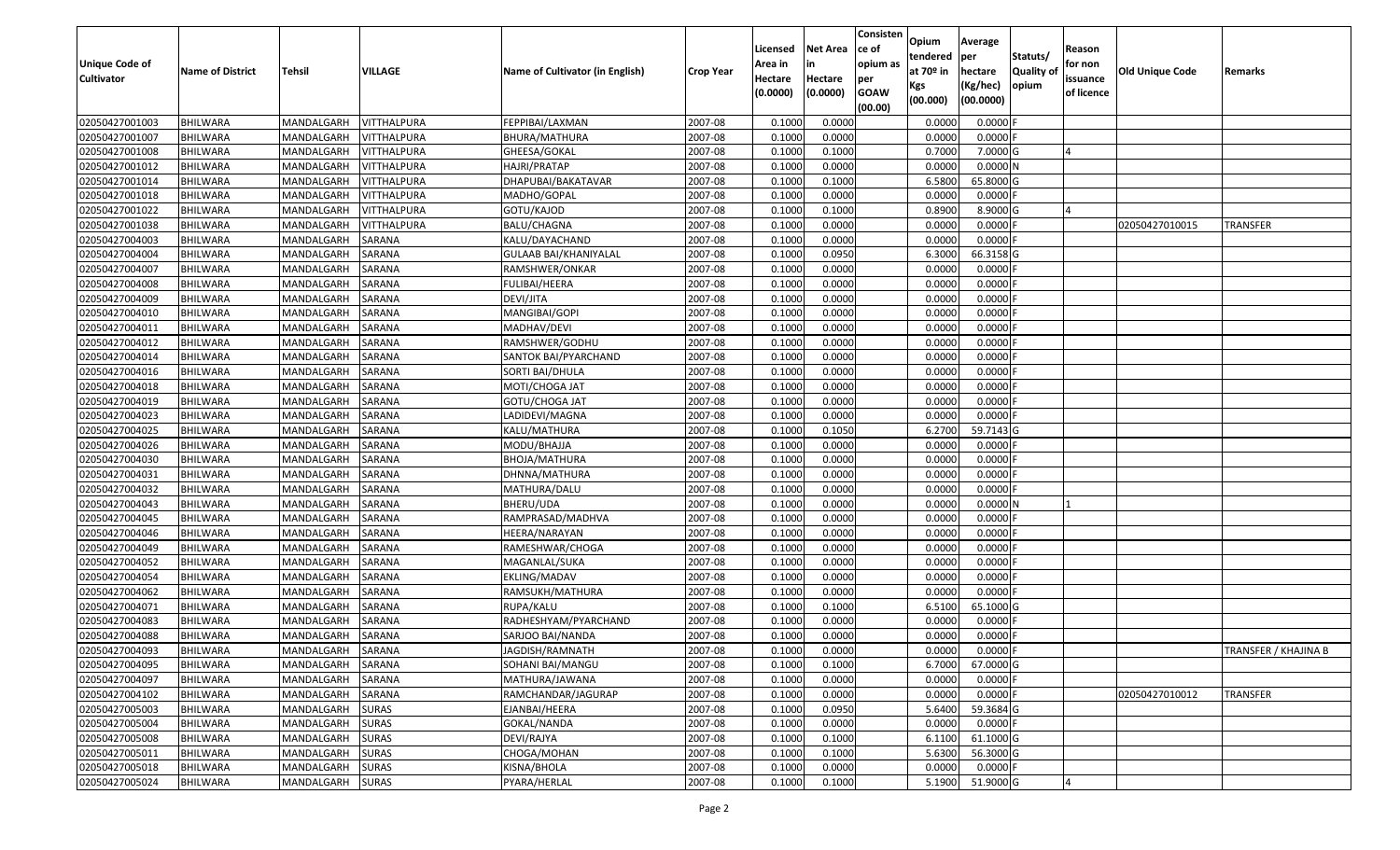| Unique Code of<br><b>Cultivator</b> | <b>Name of District</b> | Tehsil       | VILLAGE      | Name of Cultivator (in English) | <b>Crop Year</b> | Licensed<br>Area in<br>Hectare<br>(0.0000) | Net Area<br>in<br>Hectare<br>(0.0000) | Consisten<br>ce of<br>opium as<br>per<br><b>GOAW</b><br>(00.00) | Opium<br>tendered<br>at 70º in<br>Kgs<br>(00.000) | Average<br>per<br>hectare<br>(Kg/hec)<br>(00.0000) | Statuts/<br><b>Quality of</b><br>opium | Reason<br>for non<br>issuance<br>of licence | <b>Old Unique Code</b> | Remarks            |
|-------------------------------------|-------------------------|--------------|--------------|---------------------------------|------------------|--------------------------------------------|---------------------------------------|-----------------------------------------------------------------|---------------------------------------------------|----------------------------------------------------|----------------------------------------|---------------------------------------------|------------------------|--------------------|
| 02050427005027                      | <b>BHILWARA</b>         | MANDALGARH   | <b>SURAS</b> | MANGILAL/BHUVANA                | 2007-08          | 0.1000                                     | 0.1000                                |                                                                 | 2.9300                                            | 29.3000 G                                          |                                        |                                             |                        |                    |
| 02050427005030                      | <b>BHILWARA</b>         | MANDALGARH   | <b>SURAS</b> | LALA/PRATAP                     | 2007-08          | 0.1000                                     | 0.1000                                |                                                                 | 5.2900                                            | 52.9000 G                                          |                                        |                                             |                        |                    |
| 02050427005039                      | BHILWARA                | MANDALGARH   | <b>SURAS</b> | HAJARI/KALU                     | 2007-08          | 0.1000                                     | 0.0000                                |                                                                 | 0.0000                                            | $0.0000$ F                                         |                                        |                                             |                        |                    |
| 02050427005044                      | <b>BHILWARA</b>         | MANDALGARH   | <b>SURAS</b> | BALU/BHERU                      | 2007-08          | 0.1000                                     | 0.0950                                |                                                                 | 5.8700                                            | 61.7895 G                                          |                                        |                                             |                        |                    |
| 02050427005048                      | BHILWARA                | MANDALGARH   | <b>SURAS</b> | MOHAN/GHEESA                    | 2007-08          | 0.1000                                     | 0.1000                                |                                                                 | 6.1600                                            | 61.6000 G                                          |                                        |                                             |                        |                    |
| 02050427005052                      | BHILWARA                | MANDALGARH   | <b>SURAS</b> | DEVA/KANA                       | 2007-08          | 0.1000                                     | 0.1000                                |                                                                 | 5.5100                                            | 55.1000 G                                          |                                        |                                             |                        |                    |
| 02050427005056                      | <b>BHILWARA</b>         | MANDALGARH   | <b>SURAS</b> | HOKMA/KASHIRAM                  | 2007-08          | 0.1000                                     | 0.0000                                |                                                                 | 0.0000                                            | $0.0000$ F                                         |                                        |                                             |                        |                    |
| 02050427005060                      | <b>BHILWARA</b>         | MANDALGARH   | <b>SURAS</b> | KHEMA/BHURA                     | 2007-08          | 0.1000                                     | 0.0950                                |                                                                 | 2.8000                                            | 29.4737 G                                          |                                        |                                             |                        |                    |
| 02050427005062                      | <b>BHILWARA</b>         | MANDALGARH   | <b>SURAS</b> | RAJIBAI/BALU                    | 2007-08          | 0.1000                                     | 0.1050                                |                                                                 | 5.2200                                            | 49.7143 G                                          |                                        |                                             |                        |                    |
| 02050427005063                      | <b>BHILWARA</b>         | MANDALGARH   | <b>SURAS</b> | PYARA/MODA                      | 2007-08          | 0.1000                                     | 0.0000                                |                                                                 | 0.0000                                            | $0.0000$ F                                         |                                        |                                             |                        |                    |
| 02050427005064                      | <b>BHILWARA</b>         | MANDALGARH   | <b>SURAS</b> | GANGABAI/GHEESU                 | 2007-08          | 0.1000                                     | 0.1000                                |                                                                 | 6.9100                                            | 69.1000 G                                          |                                        |                                             |                        |                    |
| 02050427005065                      | <b>BHILWARA</b>         | MANDALGARH   | <b>SURAS</b> | MOHAN/BHUWANA                   | 2007-08          | 0.1000                                     | 0.0000                                |                                                                 | 0.0000                                            | 0.0000                                             |                                        |                                             | 02050427031004         | <b>TRANSFER</b>    |
| 02050427005066                      | <b>BHILWARA</b>         | MANDALGARH   | <b>SURAS</b> | URJANLAL/BHERULAL               | 2007-08          | 0.1000                                     | 0.1000                                |                                                                 | 2.7200                                            | 27.2000 G                                          |                                        |                                             | 02050427023025         | <b>TRANSFER</b>    |
| 02050427006001                      | <b>BHILWARA</b>         | MANDALGARH   | LODHIYANA    | HARLAL/RUPA KUMAWAT             | 2007-08          | 0.1000                                     | 0.0000                                |                                                                 | 0.0000                                            | $0.0000$ F                                         |                                        |                                             |                        |                    |
| 02050427006006                      | BHILWARA                | MANDALGARH   | LODHIYANA    | KANA/MEGHA                      | 2007-08          | 0.1000                                     | 0.0000                                |                                                                 | 0.0000                                            | $0.0000$ F                                         |                                        |                                             |                        |                    |
| 02050427006007                      | <b>BHILWARA</b>         | MANDALGARH   | LODHIYANA    | MANGU/GANESH                    | 2007-08          | 0.1000                                     | 0.0000                                |                                                                 | 0.0000                                            | $0.0000$ F                                         |                                        |                                             |                        |                    |
| 02050427006008                      | <b>BHILWARA</b>         | MANDALGARH   | LODHIYANA    | SUDIBAI/RUPA                    | 2007-08          | 0.1000                                     | 0.0000                                |                                                                 | 0.0000                                            | $0.0000$ F                                         |                                        |                                             |                        | <b>NAME CHANGE</b> |
| 02050427006013                      | <b>BHILWARA</b>         | MANDALGARH   | LODHIYANA    | RAMCHANDAR/UDA                  | 2007-08          | 0.1000                                     | 0.0000                                |                                                                 | 0.0000                                            | $0.0000$ F                                         |                                        |                                             |                        |                    |
| 02050427006020                      | <b>BHILWARA</b>         | MANDALGARH   | LODHIYANA    | MANGILAL/RUPA                   | 2007-08          | 0.1000                                     | 0.0000                                |                                                                 | 0.0000                                            | $0.0000$ F                                         |                                        |                                             |                        |                    |
| 02050427006024                      | BHILWARA                | MANDALGARH   | LODHIYANA    | RAMA/PRATAP                     | 2007-08          | 0.1000                                     | 0.1000                                |                                                                 | 5.9000                                            | 59.0000 G                                          |                                        |                                             | 02050427009025         | <b>TRANSFER</b>    |
| 02050427007001                      | <b>BHILWARA</b>         | MANDALGARH   | RANIKHEDA    | SUVALAL/CHANDA                  | 2007-08          | 0.1000                                     | 0.1000                                |                                                                 | 1.5500                                            | 15.5000 G                                          |                                        |                                             |                        |                    |
| 02050427007004                      | <b>BHILWARA</b>         | MANDALGARH   | RANIKHEDA    | AEJAN BAI/KISHAN                | 2007-08          | 0.1000                                     | 0.0950                                |                                                                 | 1.5600                                            | 16.4211 G                                          |                                        |                                             |                        |                    |
| 02050427007013                      | <b>BHILWARA</b>         | MANDALGARH   | RANIKHEDA    | LAXMAN/RAMSINGH                 | 2007-08          | 0.1000                                     | 0.1000                                |                                                                 | 1.3600                                            | 13.6000 G                                          |                                        |                                             |                        |                    |
| 02050427007014                      | <b>BHILWARA</b>         | MANDALGARH   | RANIKHEDA    | <b>GORI BAI/MANGU</b>           | 2007-08          | 0.1000                                     | 0.1000                                |                                                                 | 1.8000                                            | 18.0000 G                                          |                                        |                                             |                        |                    |
| 02050427007018                      | <b>BHILWARA</b>         | MANDALGARH   | RANIKHEDA    | DALI BAI/GANGARAM               | 2007-08          | 0.1000                                     | 0.1000                                |                                                                 | 1.7200                                            | 17.2000 G                                          |                                        |                                             |                        |                    |
| 02050427007019                      | <b>BHILWARA</b>         | MANDALGARH   | RANIKHEDA    | KHEMA/BHURA                     | 2007-08          | 0.1000                                     | 0.1000                                |                                                                 | 2.0600                                            | 20.6000                                            |                                        |                                             |                        |                    |
| 02050427007021                      | <b>BHILWARA</b>         | MANDALGARH   | RANIKHEDA    | JAIRAM/JAGNATH                  | 2007-08          | 0.1000                                     | 0.0950                                |                                                                 | 1.5900                                            | 16.7368                                            |                                        |                                             | 02050427031023         | TRANSFER           |
| 02050428001001                      | BHILWARA                | <b>KOTRI</b> | SAWAIPUR     | SHAYAMLAL/RAMESHWAR             | 2007-08          | 0.1000                                     | 0.0500                                |                                                                 | 3.2700                                            | 65.4000 G                                          |                                        |                                             |                        |                    |
| 02050428001003                      | <b>BHILWARA</b>         | <b>KOTRI</b> | SAWAIPUR     | CHUNNIBAI/MANGU                 | 2007-08          | 0.1000                                     | 0.1000                                |                                                                 | 6.9600                                            | 69.6000 G                                          |                                        |                                             |                        |                    |
| 02050428001004                      | <b>BHILWARA</b>         | <b>KOTRI</b> | SAWAIPUR     | MOHAN/MAGANA MALI               | 2007-08          | 0.1000                                     | 0.1000                                |                                                                 | 6.1100                                            | 61.1000 G                                          |                                        |                                             |                        |                    |
| 02050428001009                      | <b>BHILWARA</b>         | <b>KOTRI</b> | SAWAIPUR     | MOHAN/MAGNA SUTHAR              | 2007-08          | 0.1000                                     | 0.0000                                |                                                                 | 0.0000                                            | $0.0000$ F                                         |                                        |                                             |                        |                    |
| 02050428001018                      | BHILWARA                | <b>KOTRI</b> | SAWAIPUR     | GIRDHARI/MOHANDAS               | 2007-08          | 0.1000                                     | 0.1000                                |                                                                 | 6.4500                                            | 64.5000 G                                          |                                        |                                             |                        |                    |
| 02050428001022                      | <b>BHILWARA</b>         | <b>KOTRI</b> | SAWAIPUR     | DHAPUDEVI/HAZARI                | 2007-08          | 0.1000                                     | 0.1000                                |                                                                 | 6.3300                                            | 63.3000 G                                          |                                        |                                             |                        |                    |
| 02050428001034                      | BHILWARA                | <b>KOTRI</b> | SAWAIPUR     | THAMUBAI/BHAGIRATH              | 2007-08          | 0.1000                                     | 0.1000                                |                                                                 | 6.5500                                            | 65.5000 G                                          |                                        |                                             |                        |                    |
| 02050428001035                      | <b>BHILWARA</b>         | <b>KOTRI</b> | SAWAIPUR     | SUKHDEO/LALU KUMAWAT            | 2007-08          | 0.1000                                     | 0.0000                                |                                                                 | 0.0000                                            | $0.0000$ F                                         |                                        |                                             |                        |                    |
| 02050428001039                      | <b>BHILWARA</b>         | <b>KOTRI</b> | SAWAIPUR     | SAWAIRAM/NARAYAN JAT            | 2007-08          | 0.1000                                     | 0.1000                                |                                                                 | 6.6000                                            | 66.0000 G                                          |                                        |                                             |                        |                    |
| 02050428001045                      | <b>BHILWARA</b>         | <b>KOTRI</b> | SAWAIPUR     | GOPAL/BANSHILAL SROTRIYA        | 2007-08          | 0.1000                                     | 0.0000                                |                                                                 | 0.0000                                            | $0.0000$ F                                         |                                        |                                             |                        |                    |
| 02050428001051                      | <b>BHILWARA</b>         | <b>KOTRI</b> | SAWAIPUR     | RAMLAL/BAKTAVAR JAT             | 2007-08          | 0.1000                                     | 0.0000                                |                                                                 | 0.0000                                            | $0.0000$ F                                         |                                        |                                             |                        |                    |
| 02050428001054                      | <b>BHILWARA</b>         | <b>KOTRI</b> | SAWAIPUR     | <b>BALU/RUGNATH JAT</b>         | 2007-08          | 0.1000                                     | 0.0000                                |                                                                 | 0.0000                                            | $0.0000$ F                                         |                                        |                                             |                        |                    |
| 02050428001068                      | <b>BHILWARA</b>         | <b>KOTRI</b> | SAWAIPUR     | MATHURA/CHHOGA JAT              | 2007-08          | 0.1000                                     | 0.0000                                |                                                                 | 0.0000                                            | $0.0000$ F                                         |                                        |                                             |                        |                    |
| 02050428001080                      | <b>BHILWARA</b>         | <b>KOTRI</b> | SAWAIPUR     | HAZARI/THAKRI JAT               | 2007-08          | 0.1000                                     | 0.1000                                |                                                                 | 6.1300                                            | 61.3000 G                                          |                                        |                                             |                        |                    |
| 02050428001085                      | <b>BHILWARA</b>         | <b>KOTRI</b> | SAWAIPUR     | JADAVBAI/BANSHILAL GADRI        | 2007-08          | 0.1000                                     | 0.1000                                |                                                                 | 6.4900                                            | 64.9000 G                                          |                                        |                                             |                        |                    |
| 02050428001088                      | <b>BHILWARA</b>         | <b>KOTRI</b> | SAWAIPUR     | BANSHI/MAGNA SUTHAR             | 2007-08          | 0.1000                                     | 0.1000                                |                                                                 | 6.5200                                            | 65.2000 G                                          |                                        |                                             |                        |                    |
| 02050428001094                      | <b>BHILWARA</b>         | <b>KOTRI</b> | SAWAIPUR     | DHANNA/KAJOD MALI               | 2007-08          | 0.1000                                     | 0.1000                                |                                                                 | 6.5300                                            | 65.3000 G                                          |                                        |                                             |                        |                    |
| 02050428001096                      | <b>BHILWARA</b>         | <b>KOTRI</b> | SAWAIPUR     | BADRI/HAMEERA JAT               | 2007-08          | 0.1000                                     | 0.0000                                |                                                                 | 0.0000                                            | $0.0000$ F                                         |                                        |                                             |                        |                    |
| 02050428001098                      | <b>BHILWARA</b>         | <b>KOTRI</b> | SAWAIPUR     | RAMSHUKH/MAHARAM JAT            | 2007-08          | 0.1000                                     | 0.1000                                |                                                                 | 6.7000                                            | 67.0000 G                                          |                                        |                                             |                        |                    |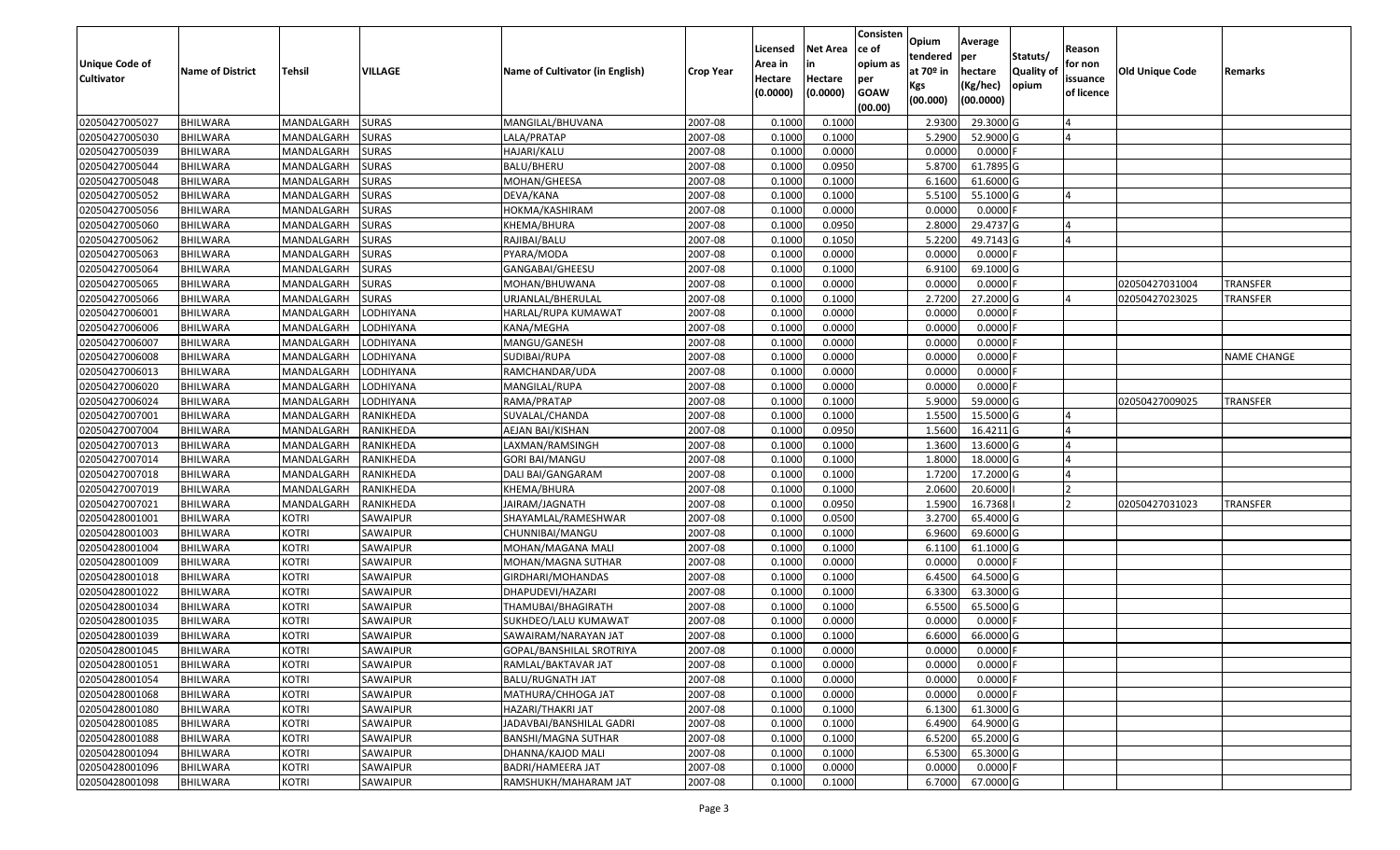| Unique Code of<br><b>Cultivator</b> | <b>Name of District</b> | <b>Tehsil</b> | VILLAGE         | Name of Cultivator (in English) | <b>Crop Year</b> | Licensed<br>Area in<br>Hectare<br>(0.0000) | <b>Net Area</b><br>in<br>Hectare<br>(0.0000) | Consisten<br>ce of<br>opium as<br>per<br><b>GOAW</b><br>(00.00) | Opium<br>tendered<br>at $70°$ in<br>Kgs<br>(00.000) | Average<br>per<br>hectare<br>(Kg/hec)<br>(00.0000) | Statuts/<br><b>Quality o</b><br>opium | Reason<br>for non<br>issuance<br>of licence | Old Unique Code | Remarks         |
|-------------------------------------|-------------------------|---------------|-----------------|---------------------------------|------------------|--------------------------------------------|----------------------------------------------|-----------------------------------------------------------------|-----------------------------------------------------|----------------------------------------------------|---------------------------------------|---------------------------------------------|-----------------|-----------------|
| 02050428001100                      | <b>BHILWARA</b>         | <b>KOTRI</b>  | SAWAIPUR        | MATHURA/BALU                    | 2007-08          | 0.1000                                     | 0.1000                                       |                                                                 | 6.0500                                              | 60.5000G                                           |                                       |                                             |                 |                 |
| 02050428001102                      | <b>BHILWARA</b>         | <b>KOTRI</b>  | SAWAIPUR        | MANGUGIR/HEERA GIR              | 2007-08          | 0.1000                                     | 0.0950                                       |                                                                 | 6.5200                                              | 68.6316 G                                          |                                       |                                             |                 |                 |
| 02050428001107                      | BHILWARA                | <b>KOTRI</b>  | SAWAIPUR        | BHERU/LALU JAT                  | 2007-08          | 0.1000                                     | 0.1000                                       |                                                                 | 6.9700                                              | 69.7000 G                                          |                                       |                                             |                 |                 |
| 02050428001109                      | <b>BHILWARA</b>         | <b>KOTRI</b>  | <b>SAWAIPUR</b> | <b>BALU/BAKTAWAR</b>            | 2007-08          | 0.1000                                     | 0.0000                                       |                                                                 | 0.0000                                              | $0.0000$ F                                         |                                       |                                             |                 |                 |
| 02050428001111                      | BHILWARA                | <b>KOTRI</b>  | SAWAIPUR        | SAWAIRAM/NANDA JAT              | 2007-08          | 0.1000                                     | 0.1000                                       |                                                                 | 6.3300                                              | 63.3000 G                                          |                                       |                                             |                 |                 |
| 02050428001112                      | <b>BHILWARA</b>         | <b>KOTRI</b>  | SAWAIPUR        | RAMSUKH/NAULA JAT               | 2007-08          | 0.1000                                     | 0.0700                                       |                                                                 | 4.4600                                              | 63.7143 G                                          |                                       |                                             |                 |                 |
| 02050428001116                      | BHILWARA                | <b>KOTRI</b>  | SAWAIPUR        | NATHUDAS/MOHANDAS               | 2007-08          | 0.1000                                     | 0.0000                                       |                                                                 | 0.0000                                              | 0.0000                                             |                                       |                                             |                 |                 |
| 02050428001118                      | <b>BHILWARA</b>         | <b>KOTRI</b>  | SAWAIPUR        | LADU/MODA BALAI                 | 2007-08          | 0.1000                                     | 0.1000                                       |                                                                 | 7.0400                                              | 70.4000 G                                          |                                       |                                             |                 |                 |
| 02050428001120                      | BHILWARA                | <b>KOTRI</b>  | SAWAIPUR        | CHANDA/MAGNA GADRI              | 2007-08          | 0.1000                                     | 0.0000                                       |                                                                 | 0.0000                                              | 0.0000F                                            |                                       |                                             |                 |                 |
| 02050428001125                      | <b>BHILWARA</b>         | <b>KOTRI</b>  | SAWAIPUR        | HARDEVA/KUKA JAT                | 2007-08          | 0.1000                                     | 0.1000                                       |                                                                 | 6.3600                                              | 63.6000 G                                          |                                       |                                             |                 |                 |
| 02050428001127                      | BHILWARA                | <b>KOTRI</b>  | SAWAIPUR        | JUGRAJ/SHOBHALAL JAIN           | 2007-08          | 0.1000                                     | 0.1000                                       |                                                                 | 6.2200                                              | 62.2000 G                                          |                                       |                                             |                 |                 |
| 02050428001128                      | <b>BHILWARA</b>         | <b>KOTRI</b>  | SAWAIPUR        | KANA/KAJOD MALI                 | 2007-08          | 0.1000                                     | 0.1000                                       |                                                                 | 6.5400                                              | 65.4000 G                                          |                                       |                                             |                 |                 |
| 02050428001132                      | <b>BHILWARA</b>         | <b>KOTRI</b>  | SAWAIPUR        | MEGHA/NAWLA JAT                 | 2007-08          | 0.1000                                     | 0.0000                                       |                                                                 | 0.0000                                              | $0.0000$ F                                         |                                       |                                             |                 |                 |
| 02050428001137                      | <b>BHILWARA</b>         | <b>KOTRI</b>  | SAWAIPUR        | RAMLAL/KAJOD MALI               | 2007-08          | 0.100                                      | 0.1000                                       |                                                                 | 6.9900                                              | 69.9000 G                                          |                                       |                                             |                 |                 |
| 02050428001140                      | BHILWARA                | <b>KOTRI</b>  | SAWAIPUR        | NANALAL/HEERA                   | 2007-08          | 0.1000                                     | 0.1000                                       |                                                                 | 6.6400                                              | 66.4000 G                                          |                                       |                                             |                 |                 |
| 02050428001143                      | <b>BHILWARA</b>         | <b>KOTRI</b>  | SAWAIPUR        | SOHANLAL/KALYANMAL              | 2007-08          | 0.1000                                     | 0.1000                                       |                                                                 | 6.4600                                              | 64.6000 G                                          |                                       |                                             |                 |                 |
| 02050428001144                      | <b>BHILWARA</b>         | <b>KOTRI</b>  | SAWAIPUR        | MOHANKANWER/DOULAT SINGH        | 2007-08          | 0.100                                      | 0.0000                                       |                                                                 | 0.0000                                              | 0.0000F                                            |                                       |                                             | 02050428002213  | <b>TRANSFER</b> |
| 02050428002003                      | BHILWARA                | <b>KOTRI</b>  | <b>BADLA</b>    | LADULAL/GANGARAM                | 2007-08          | 0.1000                                     | 0.0000                                       |                                                                 | 0.0000                                              | 0.0000                                             |                                       |                                             |                 |                 |
| 02050428002007                      | <b>BHILWARA</b>         | <b>KOTRI</b>  | <b>BADLA</b>    | JAGDISH/RAMA                    | 2007-08          | 0.1000                                     | 0.0000                                       |                                                                 | 0.0000                                              | 0.0000                                             |                                       |                                             |                 |                 |
| 02050428002008                      | BHILWARA                | <b>KOTRI</b>  | <b>BADLA</b>    | KELI DEVI/BALU                  | 2007-08          | 0.1000                                     | 0.0000                                       |                                                                 | 0.0000                                              | 0.0000                                             |                                       |                                             |                 |                 |
| 02050428002009                      | <b>BHILWARA</b>         | <b>KOTRI</b>  | <b>BADLA</b>    | LADHU/NANDA                     | 2007-08          | 0.100                                      | 0.0000                                       |                                                                 | 0.0000                                              | 0.0000                                             |                                       |                                             |                 |                 |
| 02050428002012                      | BHILWARA                | <b>KOTRI</b>  | <b>BADLA</b>    | NANDA/NARAYAN                   | 2007-08          | 0.100                                      | 0.1000                                       |                                                                 | 6.4500                                              | 64.5000 G                                          |                                       |                                             |                 |                 |
| 02050428002013                      | <b>BHILWARA</b>         | <b>KOTRI</b>  | <b>BADLA</b>    | SUKA/POKHAR                     | 2007-08          | 0.1000                                     | 0.1000                                       |                                                                 | 6.1410                                              | 61.4100G                                           |                                       |                                             |                 |                 |
| 02050428002019                      | BHILWARA                | <b>KOTRI</b>  | <b>BADLA</b>    | BALIBAI/BHAVANISHANKAR          | 2007-08          | 0.1000                                     | 0.0000                                       |                                                                 | 0.0000                                              | 0.0000                                             |                                       |                                             |                 |                 |
| 02050428002024                      | <b>BHILWARA</b>         | <b>KOTRI</b>  | <b>BADLA</b>    | SARVANSINGH/RAMSINGH            | 2007-08          | 0.1000                                     | 0.0000                                       |                                                                 | 0.0000                                              | 0.0000F                                            |                                       |                                             |                 |                 |
| 02050428002027                      | BHILWARA                | <b>KOTRI</b>  | <b>BADLA</b>    | RAMLAL/MANGHULAL JAT            | 2007-08          | 0.1000                                     | 0.0950                                       |                                                                 | 6.0500                                              | 63.6842 G                                          |                                       |                                             |                 |                 |
| 02050428002031                      | <b>BHILWARA</b>         | <b>KOTRI</b>  | <b>BADLA</b>    | DHANSINGH/MADANSINGH            | 2007-08          | 0.1000                                     | 0.0000                                       |                                                                 | 0.0000                                              | 0.0000F                                            |                                       |                                             |                 |                 |
| 02050428002032                      | <b>BHILWARA</b>         | <b>KOTRI</b>  | <b>BADLA</b>    | KANHAIYALAL/LADHU               | 2007-08          | 0.1000                                     | 0.0000                                       |                                                                 | 0.0000                                              | 0.0000                                             |                                       |                                             |                 |                 |
| 02050428002034                      | <b>BHILWARA</b>         | <b>KOTRI</b>  | <b>BADLA</b>    | NANDA/MANGULAL (CHOTA)          | 2007-08          | 0.1000                                     | 0.0000                                       |                                                                 | 0.0000                                              | 0.0000F                                            |                                       |                                             |                 |                 |
| 02050428002037                      | <b>BHILWARA</b>         | <b>KOTRI</b>  | <b>BADLA</b>    | BHANWARLAL/RAMA                 | 2007-08          | 0.1000                                     | 0.0000                                       |                                                                 | 0.0000                                              | 0.0000                                             |                                       |                                             |                 |                 |
| 02050428002039                      | <b>BHILWARA</b>         | <b>KOTRI</b>  | <b>BADLA</b>    | LAKHMA/KASHI JI                 | 2007-08          | 0.1000                                     | 0.1000                                       |                                                                 | 6.2800                                              | 62.8000 G                                          |                                       |                                             |                 |                 |
| 02050428002040                      | BHILWARA                | <b>KOTRI</b>  | <b>BADLA</b>    | MODIRAM/RAMLAL                  | 2007-08          | 0.1000                                     | 0.1000                                       |                                                                 | 5.9600                                              | 59.6000 G                                          |                                       |                                             |                 |                 |
| 02050428002045                      | <b>BHILWARA</b>         | <b>KOTRI</b>  | <b>BADLA</b>    | KANAHIYALAL/DEVILAL             | 2007-08          | 0.1000                                     | 0.0000                                       |                                                                 | 0.0000                                              | $0.0000$ F                                         |                                       |                                             |                 |                 |
| 02050428002049                      | BHILWARA                | <b>KOTRI</b>  | <b>BADLA</b>    | RAMESHWAR/KANAHIYALAL           | 2007-08          | 0.1000                                     | 0.0950                                       |                                                                 | 6.3100                                              | 66.4211 G                                          |                                       |                                             |                 |                 |
| 02050428002053                      | <b>BHILWARA</b>         | <b>KOTRI</b>  | <b>BADLA</b>    | CHANDU/BALA                     | 2007-08          | 0.1000                                     | 0.1000                                       |                                                                 | 6.6400                                              | 66.4000 G                                          |                                       |                                             |                 |                 |
| 02050428002060                      | BHILWARA                | <b>KOTRI</b>  | <b>BADLA</b>    | RAMCHANDAR/BHURA                | 2007-08          | 0.1000                                     | 0.1000                                       |                                                                 | 6.5400                                              | 65.4000 G                                          |                                       |                                             |                 |                 |
| 02050428002061                      | <b>BHILWARA</b>         | <b>KOTRI</b>  | <b>BADLA</b>    | KANA/CHAGANA JAT                | 2007-08          | 0.1000                                     | 0.0000                                       |                                                                 | 0.0000                                              | $0.0000$ F                                         |                                       |                                             |                 |                 |
| 02050428002062                      | <b>BHILWARA</b>         | <b>KOTRI</b>  | <b>BADLA</b>    | BHERU/NARAYAN                   | 2007-08          | 0.1000                                     | 0.0950                                       |                                                                 | 6.2900                                              | 66.2105 G                                          |                                       |                                             |                 |                 |
| 02050428002063                      | <b>BHILWARA</b>         | <b>KOTRI</b>  | <b>BADLA</b>    | MANGHU/BHAGIRAT                 | 2007-08          | 0.1000                                     | 0.0000                                       |                                                                 | 0.0000                                              | $0.0000$ F                                         |                                       |                                             |                 |                 |
| 02050428002064                      | <b>BHILWARA</b>         | <b>KOTRI</b>  | <b>BADLA</b>    | MULA/RUPA GADRI                 | 2007-08          | 0.1000                                     | 0.0000                                       |                                                                 | 0.0000                                              | $0.0000$ F                                         |                                       |                                             |                 |                 |
| 02050428002069                      | <b>BHILWARA</b>         | <b>KOTRI</b>  | <b>BADLA</b>    | LADHU NATH/KANA NATH            | 2007-08          | 0.1000                                     | 0.1000                                       |                                                                 | 6.7000                                              | 67.0000G                                           |                                       |                                             |                 |                 |
| 02050428002070                      | <b>BHILWARA</b>         | <b>KOTRI</b>  | <b>BADLA</b>    | DEVI/RUPA                       | 2007-08          | 0.1000                                     | 0.0000                                       |                                                                 | 0.0000                                              | $0.0000$ F                                         |                                       |                                             |                 |                 |
| 02050428002074                      | <b>BHILWARA</b>         | <b>KOTRI</b>  | <b>BADLA</b>    | JADAVBAI/PEMA                   | 2007-08          | 0.1000                                     | 0.1000<br>0.0000                             |                                                                 | 5.9600                                              | 59.6000G<br>$0.0000$ F                             |                                       |                                             |                 |                 |
| 02050428002081                      | <b>BHILWARA</b>         | <b>KOTRI</b>  | <b>BADLA</b>    | HEERA/DHALLA                    | 2007-08          | 0.1000                                     |                                              |                                                                 | 0.0000                                              |                                                    |                                       |                                             |                 |                 |
| 02050428002084                      | <b>BHILWARA</b>         | <b>KOTRI</b>  | <b>BADLA</b>    | UDAILAL/PRATAP                  | 2007-08          | 0.1000                                     | 0.0000                                       |                                                                 | 0.0000                                              | 0.0000                                             |                                       |                                             |                 |                 |
| 02050428002086                      | <b>BHILWARA</b>         | <b>KOTRI</b>  | <b>BADLA</b>    | RAMESHWAR/MANGILAL              | 2007-08          | 0.1000                                     | 0.0000                                       |                                                                 | 0.0000                                              | $0.0000$ F                                         |                                       |                                             |                 |                 |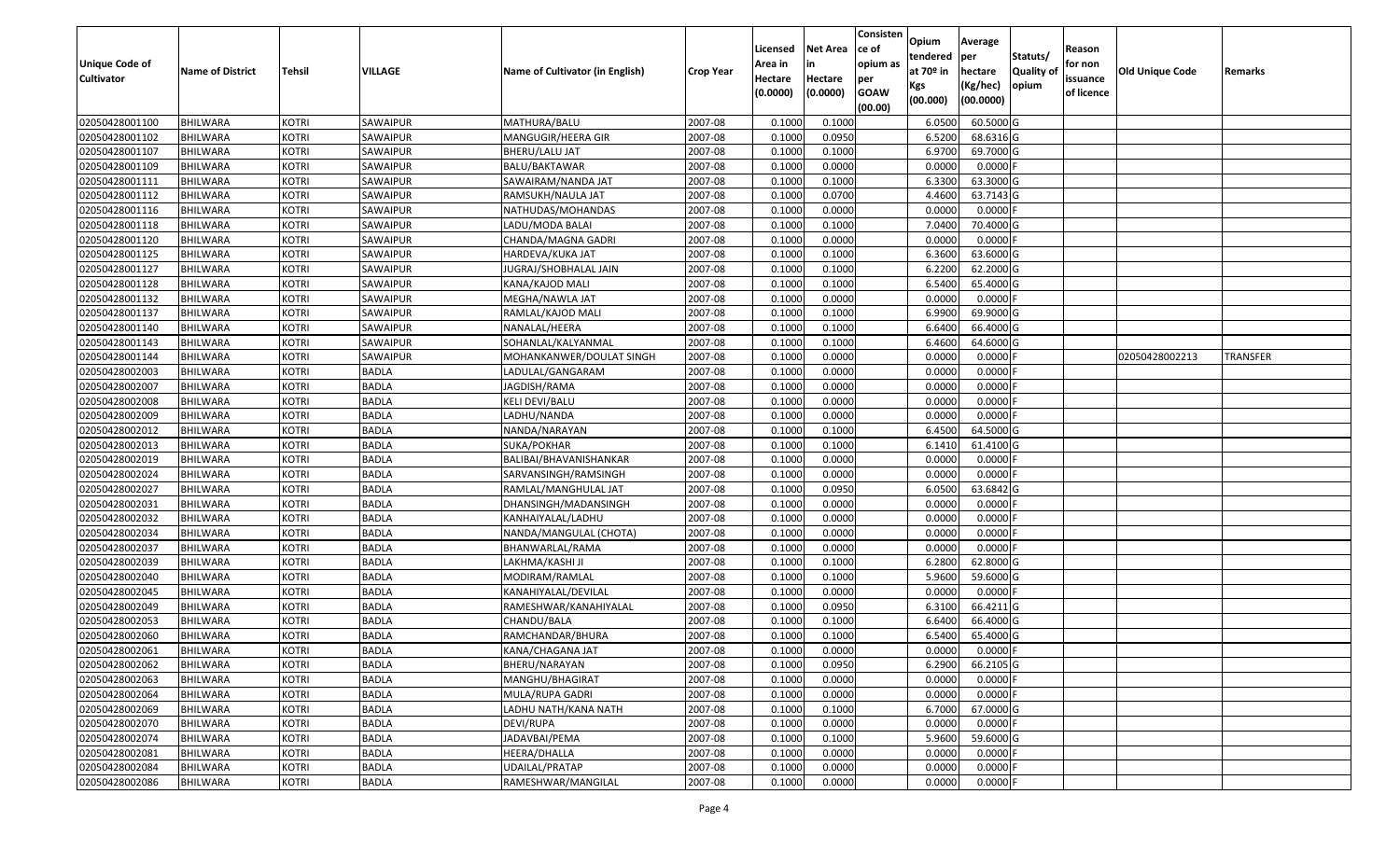| <b>Unique Code of</b><br><b>Cultivator</b> | <b>Name of District</b> | <b>Tehsil</b> | <b>VILLAGE</b> | Name of Cultivator (in English) | <b>Crop Year</b> | Licensed<br>Area in<br>Hectare<br>(0.0000) | <b>Net Area</b><br>in<br>Hectare<br>(0.0000) | Consisten<br>ce of<br>opium as<br>per<br><b>GOAW</b><br>(00.00) | Opium<br>tendered<br>at $70°$ in<br>Kgs<br>(00.000) | Average<br>per<br>hectare<br>(Kg/hec)<br>(00.0000) | Statuts/<br>Quality of<br>opium | Reason<br>for non<br>issuance<br>of licence | <b>Old Unique Code</b> | Remarks                             |
|--------------------------------------------|-------------------------|---------------|----------------|---------------------------------|------------------|--------------------------------------------|----------------------------------------------|-----------------------------------------------------------------|-----------------------------------------------------|----------------------------------------------------|---------------------------------|---------------------------------------------|------------------------|-------------------------------------|
| 02050428002087                             | <b>BHILWARA</b>         | <b>KOTRI</b>  | <b>BADLA</b>   | UDA/MAGNA                       | 2007-08          | 0.1000                                     | 0.0000                                       |                                                                 | 0.0000                                              | 0.0000                                             |                                 |                                             |                        |                                     |
| 02050428002089                             | <b>BHILWARA</b>         | <b>KOTRI</b>  | <b>BADLA</b>   | SAJANA DEVI/DEVILAL             | 2007-08          | 0.1000                                     | 0.0000                                       |                                                                 | 0.0000                                              | 0.0000                                             |                                 |                                             |                        |                                     |
| 02050428002091                             | BHILWARA                | <b>KOTRI</b>  | <b>BADLA</b>   | MAGNA/MANGU JAT                 | 2007-08          | 0.1000                                     | 0.0000                                       |                                                                 | 0.0000                                              | 0.0000                                             |                                 |                                             |                        |                                     |
| 02050428002094                             | <b>BHILWARA</b>         | <b>KOTRI</b>  | <b>BADLA</b>   | KAILASH/MITTHU                  | 2007-08          | 0.1000                                     | 0.1000                                       |                                                                 | 6.0600                                              | 60.6000 G                                          |                                 |                                             |                        |                                     |
| 02050428002095                             | <b>BHILWARA</b>         | <b>KOTRI</b>  | <b>BADLA</b>   | LADUGIRI/KASHI GIRI             | 2007-08          | 0.1000                                     | 0.0000                                       |                                                                 | 0.0000                                              | 0.0000                                             |                                 |                                             |                        |                                     |
| 02050428002097                             | <b>BHILWARA</b>         | <b>KOTRI</b>  | <b>BADLA</b>   | BHERUSINGH/RAMSINGH             | 2007-08          | 0.1000                                     | 0.0000                                       |                                                                 | 0.0000                                              | 0.0000                                             |                                 |                                             |                        |                                     |
| 02050428002098                             | <b>BHILWARA</b>         | <b>KOTRI</b>  | <b>BADLA</b>   | GOPAL/HAJARI JAT                | 2007-08          | 0.1000                                     | 0.0000                                       |                                                                 | 0.0000                                              | 0.0000                                             |                                 |                                             |                        |                                     |
| 02050428002100                             | <b>BHILWARA</b>         | <b>KOTRI</b>  | <b>BADLA</b>   | PYARI/LALA JAT                  | 2007-08          | 0.1000                                     | 0.0000                                       |                                                                 | 0.0000                                              | 0.0000                                             |                                 |                                             |                        |                                     |
| 02050428002108                             | <b>BHILWARA</b>         | <b>KOTRI</b>  | <b>BADLA</b>   | MATHURA/NANDA                   | 2007-08          | 0.1000                                     | 0.0000                                       |                                                                 | 0.0000                                              | 0.0000                                             |                                 |                                             |                        |                                     |
| 02050428002111                             | <b>BHILWARA</b>         | <b>KOTRI</b>  | <b>BADLA</b>   | KISHOR/GOKAL                    | 2007-08          | 0.1000                                     | 0.0000                                       |                                                                 | 0.0000                                              | 0.0000F                                            |                                 |                                             |                        |                                     |
| 02050428002112                             | BHILWARA                | <b>KOTRI</b>  | <b>BADLA</b>   | JAMNALAL/RAMSUKH                | 2007-08          | 0.1000                                     | 0.0000                                       |                                                                 | 0.0000                                              | 0.0000                                             |                                 |                                             |                        |                                     |
| 02050428002114                             | <b>BHILWARA</b>         | <b>KOTRI</b>  | <b>BADLA</b>   | KANHAIYALAL/RAMA                | 2007-08          | 0.1000                                     | 0.0000                                       |                                                                 | 0.0000                                              | 0.0000                                             |                                 |                                             |                        |                                     |
| 02050428002115                             | <b>BHILWARA</b>         | <b>KOTRI</b>  | <b>BADLA</b>   | RAMESWAR/BALU                   | 2007-08          | 0.1000                                     | 0.0000                                       |                                                                 | 0.0000                                              | 0.0000                                             |                                 |                                             |                        |                                     |
| 02050428002120                             | <b>BHILWARA</b>         | <b>KOTRI</b>  | <b>BADLA</b>   | JRJAN/HAJARI                    | 2007-08          | 0.1000                                     | 0.0000                                       |                                                                 | 0.0000                                              | 0.0000                                             |                                 |                                             |                        |                                     |
| 02050428002123                             | BHILWARA                | <b>KOTRI</b>  | <b>BADLA</b>   | RAMNATH/BHURANATH               | 2007-08          | 0.1000                                     | 0.0000                                       |                                                                 | 0.0000                                              | 0.0000F                                            |                                 |                                             |                        |                                     |
| 02050428002125                             | <b>BHILWARA</b>         | <b>KOTRI</b>  | <b>BADLA</b>   | BHERULAL/MODA                   | 2007-08          | 0.1000                                     | 0.0950                                       |                                                                 | 6.2500                                              | 65.7895 G                                          |                                 |                                             |                        |                                     |
| 02050428002150                             | <b>BHILWARA</b>         | <b>KOTRI</b>  | <b>BADLA</b>   | SHIVNATH/HEERANATH              | 2007-08          | 0.1000                                     | 0.0550                                       |                                                                 | 3.4600                                              | 62.9091G                                           |                                 |                                             |                        |                                     |
| 02050428002151                             | <b>BHILWARA</b>         | <b>KOTRI</b>  | <b>BADLA</b>   | BALU/RAMA                       | 2007-08          | 0.1000                                     | 0.0000                                       |                                                                 | 0.0000                                              | $0.0000$ F                                         |                                 |                                             |                        |                                     |
| 02050428002158                             | BHILWARA                | <b>KOTRI</b>  | <b>BADLA</b>   | GANESH/KALU DOULI               | 2007-08          | 0.1000                                     | 0.1000                                       |                                                                 | 6.4900                                              | 64.9000 G                                          |                                 |                                             |                        |                                     |
| 02050428002159                             | <b>BHILWARA</b>         | <b>KOTRI</b>  | <b>BADLA</b>   | SUKKHA/DHOKAL                   | 2007-08          | 0.1000                                     | 0.0000                                       |                                                                 | 0.0000                                              | 0.0000F                                            |                                 |                                             |                        |                                     |
| 02050428002160                             | <b>BHILWARA</b>         | <b>KOTRI</b>  | <b>BADLA</b>   | RAMKUNWARDAS/BHAGIRATHDAS       | 2007-08          | 0.1000                                     | 0.0000                                       |                                                                 | 0.0000                                              | 0.0000                                             |                                 |                                             |                        |                                     |
| 02050428002162                             | <b>BHILWARA</b>         | <b>KOTRI</b>  | <b>BADLA</b>   | MANGU/KHANA NAYAK               | 2007-08          | 0.1000                                     | 0.0000                                       |                                                                 | 0.0000                                              | 0.0000                                             |                                 |                                             |                        |                                     |
| 02050428002183                             | BHILWARA                | <b>KOTRI</b>  | <b>BADLA</b>   | PYRANATH/HEERANATH              | 2007-08          | 0.1000                                     | 0.0000                                       |                                                                 | 0.0000                                              | $0.0000$ F                                         |                                 |                                             |                        |                                     |
| 02050428002191                             | BHILWARA                | <b>KOTRI</b>  | <b>BADLA</b>   | RUKMA/KANA BALAI                | 2007-08          | 0.1000                                     | 0.1000                                       |                                                                 | 6.2900                                              | 62.9000 G                                          |                                 |                                             |                        |                                     |
| 02050428002192                             | <b>BHILWARA</b>         | <b>KOTRI</b>  | <b>BADLA</b>   | RAMESHWAR/MANGU                 | 2007-08          | 0.1000                                     | 0.1000                                       |                                                                 | 6.5600                                              | 65.6000 G                                          |                                 |                                             |                        |                                     |
| 02050428002194                             | <b>BHILWARA</b>         | <b>KOTRI</b>  | <b>BADLA</b>   | BALU/HARDEV                     | 2007-08          | 0.1000                                     | 0.0000                                       |                                                                 | 0.0000                                              | 0.0000                                             |                                 |                                             |                        |                                     |
| 02050428002209                             | <b>BHILWARA</b>         | <b>KOTRI</b>  | <b>BADLA</b>   | ANOP BAI/HAJARI                 | 2007-08          | 0.100                                      | 0.0000                                       |                                                                 | 0.0000                                              | 0.0000                                             |                                 |                                             |                        |                                     |
| 02050428002210                             | BHILWARA                | <b>KOTRI</b>  | <b>BADLA</b>   | KAMLA BAI/NAGINA RAM            | 2007-08          | 0.1000                                     | 0.0000                                       |                                                                 | 0.0000                                              | 0.0000                                             |                                 |                                             |                        |                                     |
| 02050428002216                             | <b>BHILWARA</b>         | <b>KOTRI</b>  | <b>BADLA</b>   | <b>SUKA /NANDA</b>              | 2007-08          | 0.1000                                     | 0.1000                                       |                                                                 | 6.4300                                              | 64.3000 G                                          |                                 |                                             |                        |                                     |
| 02050428002217                             | BHILWARA                | <b>KOTRI</b>  | <b>BADLA</b>   | BHERULAL/HAJARI                 | 2007-08          | 0.1000                                     | 0.0000                                       |                                                                 | 0.0000                                              | 0.0000                                             |                                 |                                             | 02050428004010         | <b>TRANSFER</b>                     |
| 02050428002218                             | <b>BHILWARA</b>         | <b>KOTRI</b>  | <b>BADLA</b>   | GOPAL/BARDA                     | 2007-08          | 0.1000                                     | 0.0000                                       |                                                                 | 0.0000                                              | 0.0000                                             |                                 |                                             | 02050428004009         | <b>TRANSFER</b>                     |
| 02050428002219                             | BHILWARA                | <b>KOTRI</b>  | <b>BADLA</b>   | AMBHALAL/BHERU                  | 2007-08          | 0.1000                                     | 0.0000                                       |                                                                 | 0.0000                                              | 0.0000                                             |                                 |                                             | 02050428004021         | <b>TRANSFER</b>                     |
| 02050428002220                             | <b>BHILWARA</b>         | <b>KOTRI</b>  | <b>BADLA</b>   | HERDEV/LALU                     | 2007-08          | 0.1000                                     | 0.0000                                       |                                                                 | 0.0000                                              | 0.0000                                             |                                 |                                             | 02050428004037         | <b>TRANSFER</b>                     |
| 02050428002221                             | <b>BHILWARA</b>         | <b>KOTRI</b>  | <b>BADLA</b>   | NARAYAN/LALU                    | 2007-08          | 0.1000                                     | 0.0950                                       |                                                                 | 6.8200                                              | 71.7895 G                                          |                                 |                                             | 02050428004027         | <b>TRANSFER</b>                     |
| 02050428002222                             | <b>BHILWARA</b>         | <b>KOTRI</b>  | <b>BADLA</b>   | BANCHILAL/HAJARI                | 2007-08          | 0.1000                                     | 0.0000                                       |                                                                 | 0.0000                                              | 0.0000F                                            |                                 |                                             | 02050428006003         | <b>TRANSFER</b>                     |
| 02050428002223                             | <b>BHILWARA</b>         | <b>KOTRI</b>  | <b>BADLA</b>   | JANKILAL/LALDAS                 | 2007-08          | 0.1000                                     | 0.0000                                       |                                                                 | 0.0000                                              | 0.0000                                             |                                 |                                             | 02050428006004         | <b>TRANSFER</b>                     |
| 02050428002224                             | <b>BHILWARA</b>         | <b>KOTRI</b>  | <b>BADLA</b>   | GANGA/JODHA                     | 2007-08          | 0.1000                                     | 0.1000                                       |                                                                 | 5.4900                                              | 54.9000 G                                          |                                 |                                             |                        | TRANSFER / TRANSFER /<br><b>REN</b> |
| 02050428002225                             | <b>BHILWARA</b>         | <b>KOTRI</b>  | <b>BADLA</b>   | BALU/HAJARI                     | 2007-08          | 0.1000                                     | 0.0000                                       |                                                                 | 0.0000                                              | $0.0000$ F                                         |                                 |                                             | 02050428006027         | <b>TRANSFER</b>                     |
| 02050428002226                             | <b>BHILWARA</b>         | <b>KOTRI</b>  | <b>BADLA</b>   | MOHAN/SHAMBHU                   | 2007-08          | 0.1000                                     | 0.1000                                       |                                                                 | 6.2600                                              | 62.6000 G                                          |                                 |                                             | 02050428006032         | <b>TRANSFER</b>                     |
| 02050428003001                             | <b>BHILWARA</b>         | <b>KOTRI</b>  | KHAJINA        | SURAJMAL/RAMSUKH                | 2007-08          | 0.1000                                     | 0.1000                                       |                                                                 | 6.8100                                              | 68.1000 G                                          |                                 |                                             |                        |                                     |
| 02050428003003                             | <b>BHILWARA</b>         | <b>KOTRI</b>  | KHAJINA        | MOTI/HARLAL                     | 2007-08          | 0.1000                                     | 0.0000                                       |                                                                 | 0.0000                                              | $0.0000$ F                                         |                                 |                                             |                        |                                     |
| 02050428003004                             | <b>BHILWARA</b>         | <b>KOTRI</b>  | KHAJINA        | RAMLAL/BALU                     | 2007-08          | 0.1000                                     | 0.1000                                       |                                                                 | 5.9700                                              | 59.7000G                                           |                                 |                                             |                        |                                     |
| 02050428003005                             | <b>BHILWARA</b>         | <b>KOTRI</b>  | KHAJINA        | BALU/RAMBAKSH JAT               | 2007-08          | 0.1000                                     | 0.0000                                       |                                                                 | 0.0000                                              | $0.0000$ F                                         |                                 |                                             |                        |                                     |
| 02050428003006                             | <b>BHILWARA</b>         | <b>KOTRI</b>  | KHAJINA        | GOKAL/NARAYAN                   | 2007-08          | 0.1000                                     | 0.1000                                       |                                                                 | 6.0400                                              | 60.4000 G                                          |                                 |                                             |                        |                                     |
| 02050428003007                             | <b>BHILWARA</b>         | <b>KOTRI</b>  | KHAJINA        | BALU/NARAYAN                    | 2007-08          | 0.1000                                     | 0.1000                                       |                                                                 | 5.3700                                              | 53.7000 G                                          |                                 |                                             |                        |                                     |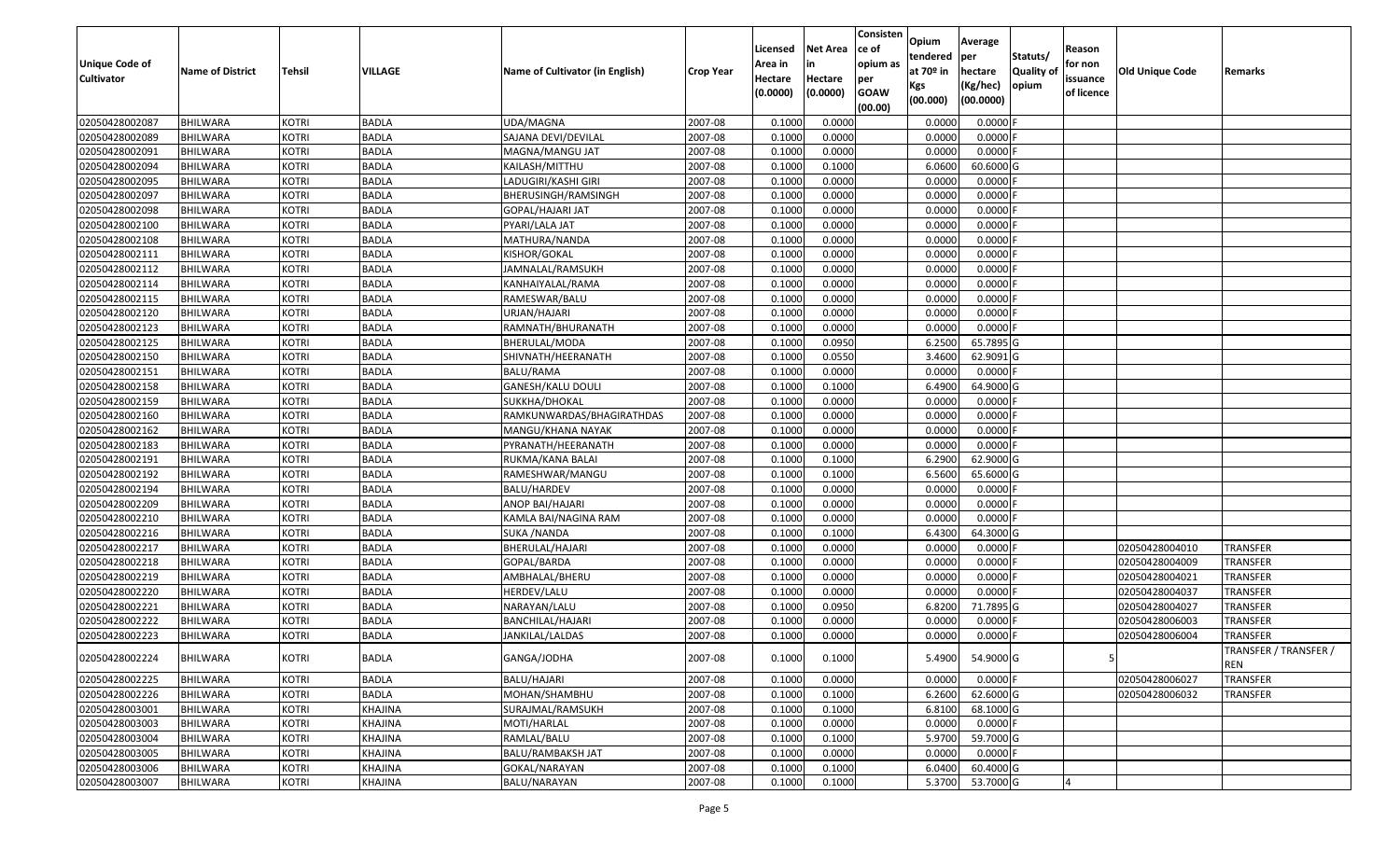| <b>Unique Code of</b> |                         |               | <b>VILLAGE</b> |                                 |                  | Licensed<br>Area in | <b>Net Area</b><br>in | Consisten<br>ce of<br>opium as | Opium<br>tendered<br>at $70°$ in | Average<br>per                   | Statuts/                  | Reason<br>for non      | <b>Old Unique Code</b> |         |
|-----------------------|-------------------------|---------------|----------------|---------------------------------|------------------|---------------------|-----------------------|--------------------------------|----------------------------------|----------------------------------|---------------------------|------------------------|------------------------|---------|
| <b>Cultivator</b>     | <b>Name of District</b> | <b>Tehsil</b> |                | Name of Cultivator (in English) | <b>Crop Year</b> | Hectare<br>(0.0000) | Hectare<br>(0.0000)   | per<br><b>GOAW</b><br>(00.00)  | Kgs<br>(00.000)                  | hectare<br>(Kg/hec)<br>(00.0000) | <b>Quality o</b><br>opium | issuance<br>of licence |                        | Remarks |
| 02050428003010        | <b>BHILWARA</b>         | <b>KOTRI</b>  | KHAJINA        | LADULAL/CHHAGNA                 | 2007-08          | 0.1000              | 0.0950                |                                | 5.8300                           | 61.3684 G                        |                           |                        |                        |         |
| 02050428003013        | <b>BHILWARA</b>         | <b>KOTRI</b>  | KHAJINA        | SURAJMAL/RAMA                   | 2007-08          | 0.1000              | 0.0000                |                                | 0.0000                           | $0.0000$ F                       |                           |                        |                        |         |
| 02050428003015        | <b>BHILWARA</b>         | <b>KOTRI</b>  | KHAJINA        | VERMA/JAGGA                     | 2007-08          | 0.1000              | 0.1000                |                                | 6.3500                           | 63.5000G                         |                           |                        |                        |         |
| 02050428003016        | <b>BHILWARA</b>         | <b>KOTRI</b>  | KHAJINA        | NATHU/BHERU                     | 2007-08          | 0.1000              | 0.0500                |                                | 3.2100                           | 64.2000 G                        |                           |                        |                        |         |
| 02050428003018        | BHILWARA                | <b>KOTRI</b>  | KHAJINA        | HARDEV/JAGNATH                  | 2007-08          | 0.1000              | 0.0000                |                                | 0.0000                           | 0.0000                           |                           |                        |                        |         |
| 02050428003019        | <b>BHILWARA</b>         | <b>KOTRI</b>  | KHAJINA        | ONKARLAL/KISHNA                 | 2007-08          | 0.1000              | 0.0000                |                                | 0.0000                           | 0.0000                           |                           |                        |                        |         |
| 02050428003021        | BHILWARA                | <b>KOTRI</b>  | KHAJINA        | BADRILAL/RUPA                   | 2007-08          | 0.1000              | 0.1000                |                                | 6.3000                           | 63.0000 G                        |                           |                        |                        |         |
| 02050428003022        | <b>BHILWARA</b>         | <b>KOTRI</b>  | <b>KHAJINA</b> | DEVILAL/LAKSHMAN                | 2007-08          | 0.1000              | 0.0000                |                                | 0.0000                           | $0.0000$ F                       |                           |                        |                        |         |
| 02050428003024        | <b>BHILWARA</b>         | <b>KOTRI</b>  | KHAJINA        | KALYAN/PRATAP                   | 2007-08          | 0.1000              | 0.1000                |                                | 6.3900                           | 63.9000 G                        |                           |                        |                        |         |
| 02050428003025        | <b>BHILWARA</b>         | <b>KOTRI</b>  | KHAJINA        | PREMA/RAMA                      | 2007-08          | 0.1000              | 0.0000                |                                | 0.0000                           | $0.0000$ F                       |                           |                        |                        |         |
| 02050428003026        | BHILWARA                | <b>KOTRI</b>  | KHAJINA        | HARKUBAI/RAMA                   | 2007-08          | 0.1000              | 0.1000                |                                | 6.4900                           | 64.9000 G                        |                           |                        |                        |         |
| 02050428003029        | <b>BHILWARA</b>         | <b>KOTRI</b>  | KHAJINA        | RAMESHWARLAL/RAMSUKH            | 2007-08          | 0.1000              | 0.0000                |                                | 0.0000                           | $0.0000$ F                       |                           |                        |                        |         |
| 02050428003035        | <b>BHILWARA</b>         | <b>KOTRI</b>  | KHAJINA        | LADULAL/MAGNARAM                | 2007-08          | 0.1000              | 0.1000                |                                | 6.2600                           | 62.6000G                         |                           |                        |                        |         |
| 02050428003037        | <b>BHILWARA</b>         | <b>KOTRI</b>  | KHAJINA        | NARSINGH/RAMAJI                 | 2007-08          | 0.1000              | 0.1000                |                                | 6.7000                           | 67.0000G                         |                           |                        |                        |         |
| 02050428003038        | BHILWARA                | <b>KOTRI</b>  | KHAJINA        | GOPILAL/BALUJI                  | 2007-08          | 0.1000              | 0.0950                |                                | 6.9000                           | 72.6316 G                        |                           |                        |                        |         |
| 02050428003040        | <b>BHILWARA</b>         | <b>KOTRI</b>  | KHAJINA        | LAXMAN/RUPA                     | 2007-08          | 0.1000              | 0.1000                |                                | 5.9200                           | 59.2000 G                        |                           |                        |                        |         |
| 02050428003041        | <b>BHILWARA</b>         | <b>KOTRI</b>  | KHAJINA        | KESHARBAI/LAXMAN                | 2007-08          | 0.1000              | 0.0000                |                                | 0.0000                           | 0.0000F                          |                           |                        |                        |         |
| 02050428003042        | BHILWARA                | <b>KOTRI</b>  | KHAJINA        | BADRI/RAMBAKSH                  | 2007-08          | 0.1000              | 0.0000                |                                | 0.0000                           | 0.0000                           |                           |                        |                        |         |
| 02050428003043        | <b>BHILWARA</b>         | <b>KOTRI</b>  | KHAJINA        | KALU/BALU JAT                   | 2007-08          | 0.1000              | 0.1000                |                                | 6.3100                           | 63.1000G                         |                           |                        |                        |         |
| 02050428003044        | BHILWARA                | <b>KOTRI</b>  | KHAJINA        | MODA/CHHITAR                    | 2007-08          | 0.1000              | 0.1000                |                                | 6.5200                           | 65.2000 G                        |                           |                        |                        |         |
| 02050428003046        | <b>BHILWARA</b>         | <b>KOTRI</b>  | KHAJINA        | UDAILAL/RAMSUKH                 | 2007-08          | 0.1000              | 0.0000                |                                | 0.0000                           | 0.0000                           |                           |                        |                        |         |
| 02050428003047        | BHILWARA                | <b>KOTRI</b>  | KHAJINA        | CHHAGNA/CHHOGAJI                | 2007-08          | 0.1000              | 0.0000                |                                | 0.0000                           | 0.0000                           |                           |                        |                        |         |
| 02050428003049        | <b>BHILWARA</b>         | <b>KOTRI</b>  | KHAJINA        | LADULAL/BALULAL                 | 2007-08          | 0.1000              | 0.0950                |                                | 5.8700                           | 61.7895 G                        |                           |                        |                        |         |
| 02050428003050        | BHILWARA                | <b>KOTRI</b>  | KHAJINA        | PRABHULAL/RAMA JAT              | 2007-08          | 0.1000              | 0.0000                |                                | 0.0000                           | 0.0000F                          |                           |                        |                        |         |
| 02050428003051        | <b>BHILWARA</b>         | <b>KOTRI</b>  | <b>KHAJINA</b> | RAMPAL/UDA                      | 2007-08          | 0.1000              | 0.0950                |                                | 7.0600                           | 74.3158 G                        |                           |                        |                        |         |
| 02050428003052        | BHILWARA                | <b>KOTRI</b>  | KHAJINA        | RAMKUMAR/UDAJI JAT              | 2007-08          | 0.1000              | 0.0000                |                                | 0.0000                           | 0.0000F                          |                           |                        |                        |         |
| 02050428003055        | <b>BHILWARA</b>         | <b>KOTRI</b>  | KHAJINA        | JYOTI SWAROOP/JAGGA JAT         | 2007-08          | 0.1000              | 0.0000                |                                | 0.0000                           | 0.0000F                          |                           |                        |                        |         |
| 02050428003057        | BHILWARA                | <b>KOTRI</b>  | KHAJINA        | JDAYLAL/RAMLAL JAT              | 2007-08          | 0.1000              | 0.1000                |                                | 6.2200                           | 62.2000 G                        |                           |                        |                        |         |
| 02050428003059        | <b>BHILWARA</b>         | <b>KOTRI</b>  | KHAJINA        | RAIMAL/SRIRAM JAT               | 2007-08          | 0.1000              | 0.1000                |                                | 6.2200                           | 62.2000 G                        |                           |                        |                        |         |
| 02050428003060        | BHILWARA                | <b>KOTRI</b>  | KHAJINA        | BALU/HAZARI JAT                 | 2007-08          | 0.1000              | 0.1000                |                                | 6.7200                           | 67.2000 G                        |                           |                        |                        |         |
| 02050428003061        | BHILWARA                | <b>KOTRI</b>  | KHAJINA        | HARILAL/UDA                     | 2007-08          | 0.1000              | 0.0000                |                                | 0.0000                           | 0.0000                           |                           |                        |                        |         |
| 02050428003063        | BHILWARA                | <b>KOTRI</b>  | KHAJINA        | SHANKERLAL/ONKAR                | 2007-08          | 0.1000              | 0.1000                |                                | 6.8700                           | 68.7000 G                        |                           |                        |                        |         |
| 02050428003064        | <b>BHILWARA</b>         | <b>KOTRI</b>  | KHAJINA        | UDA/JWARA                       | 2007-08          | 0.1000              | 0.1000                |                                | 6.4700                           | 64.7000 G                        |                           |                        |                        |         |
| 02050428003065        | BHILWARA                | <b>KOTRI</b>  | KHAJINA        | GHEESI BAI//MANGILAL            | 2007-08          | 0.1000              | 0.1000                |                                | 6.1900                           | 61.9000G                         |                           |                        |                        |         |
| 02050428003066        | <b>BHILWARA</b>         | <b>KOTRI</b>  | <b>KHAJINA</b> | MANGU/NANDA                     | 2007-08          | 0.1000              | 0.1000                |                                | 6.6900                           | 66.9000 G                        |                           |                        |                        |         |
| 02050428003068        | <b>BHILWARA</b>         | <b>KOTRI</b>  | KHAJINA        | NANDA/BHUWANA                   | 2007-08          | 0.1000              | 0.0000                |                                | 0.0000                           | 0.0000                           |                           |                        |                        |         |
| 02050428003070        | <b>BHILWARA</b>         | <b>KOTRI</b>  | KHAJINA        | LAXMAN/RAMSUKH                  | 2007-08          | 0.1000              | 0.0000                |                                | 0.0000                           | $0.0000$ F                       |                           |                        |                        |         |
| 02050428003071        | <b>BHILWARA</b>         | <b>KOTRI</b>  | KHAJINA        | RAMESHWAR/NANDA                 | 2007-08          | 0.1000              | 0.1000                |                                | 7.1100                           | 71.1000 G                        |                           |                        |                        |         |
| 02050428003072        | <b>BHILWARA</b>         | <b>KOTRI</b>  | KHAJINA        | BHURALAL/BHOLA                  | 2007-08          | 0.1000              | 0.1000                |                                | 6.3900                           | 63.9000 G                        |                           |                        |                        |         |
| 02050428003075        | <b>BHILWARA</b>         | <b>KOTRI</b>  | KHAJINA        | DEVI/NANDA                      | 2007-08          | 0.1000              | 0.0000                |                                | 0.0000                           | $0.0000$ F                       |                           |                        |                        |         |
| 02050428003077        | <b>BHILWARA</b>         | <b>KOTRI</b>  | KHAJINA        | GANESH/RAMCHANDRA               | 2007-08          | 0.1000              | 0.0500                |                                | 3.3600                           | 67.2000 G                        |                           |                        |                        |         |
| 02050428003078        | <b>BHILWARA</b>         | <b>KOTRI</b>  | <b>KHAJINA</b> | SHIVNARAYAN/MANGILAL            | 2007-08          | 0.1000              | 0.0500                |                                | 3.0800                           | 61.6000 G                        |                           |                        |                        |         |
| 02050428003085        | <b>BHILWARA</b>         | <b>KOTRI</b>  | KHAJINA        | DEVILAL/SRIRAM                  | 2007-08          | 0.1000              | 0.1000                |                                | 6.2000                           | 62.0000G                         |                           |                        |                        |         |
| 02050428003086        | <b>BHILWARA</b>         | <b>KOTRI</b>  | KHAJINA        | DEVILAL/RAMSUKH                 | 2007-08          | 0.1000              | 0.0000                |                                | 0.0000                           | $0.0000$ F                       |                           |                        |                        |         |
| 02050428003087        | <b>BHILWARA</b>         | <b>KOTRI</b>  | KHAJINA        | RAMESHWAR/GOPI                  | 2007-08          | 0.1000              | 0.1000                |                                | 6.5700                           | 65.7000 G                        |                           |                        |                        |         |
| 02050428003089        | <b>BHILWARA</b>         | <b>KOTRI</b>  | KHAJINA        | DEVILAL/NARAYAN                 | 2007-08          | 0.1000              | 0.0000                |                                | 0.0000                           | $0.0000$ F                       |                           |                        |                        |         |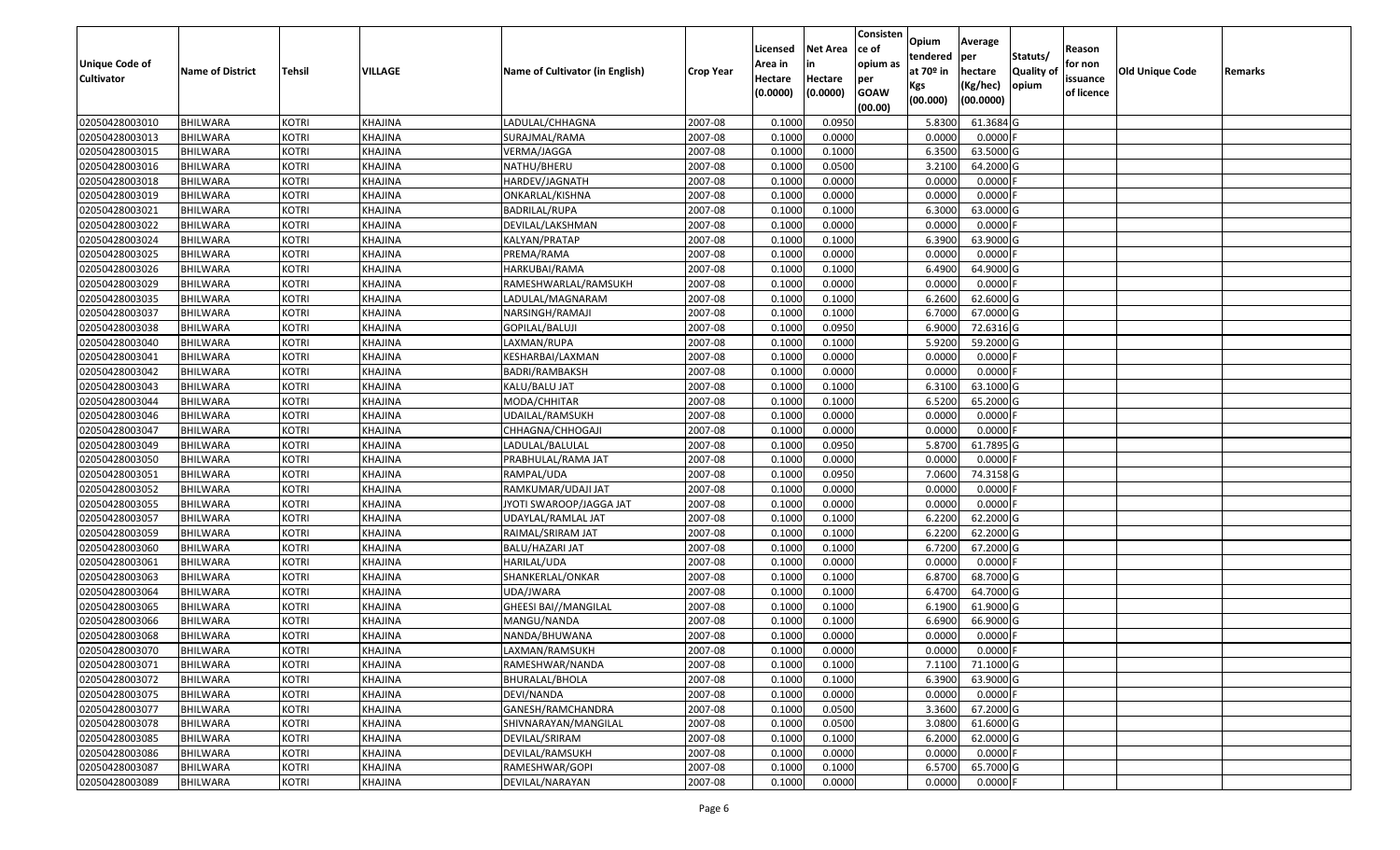| <b>Unique Code of</b><br><b>Cultivator</b> | <b>Name of District</b> | <b>Tehsil</b> | <b>VILLAGE</b> | Name of Cultivator (in English) | <b>Crop Year</b> | Licensed<br>Area in<br>Hectare<br>(0.0000) | <b>Net Area</b><br>in<br>Hectare<br>(0.0000) | Consisten<br>ce of<br>opium as<br>per<br><b>GOAW</b> | Opium<br>tendered<br>at $70°$ in<br>Kgs | Average<br>per<br>hectare<br>(Kg/hec) | Statuts/<br><b>Quality o</b><br>opium | Reason<br>for non<br>issuance<br>of licence | <b>Old Unique Code</b> | Remarks                      |
|--------------------------------------------|-------------------------|---------------|----------------|---------------------------------|------------------|--------------------------------------------|----------------------------------------------|------------------------------------------------------|-----------------------------------------|---------------------------------------|---------------------------------------|---------------------------------------------|------------------------|------------------------------|
|                                            |                         |               |                |                                 |                  |                                            |                                              | (00.00)                                              | (00.000)                                | (00.0000)                             |                                       |                                             |                        |                              |
| 02050428003090                             | <b>BHILWARA</b>         | <b>KOTRI</b>  | KHAJINA        | KALYAN/DAYARAM                  | 2007-08          | 0.1000                                     | 0.1000                                       |                                                      | 5.8900                                  | 58.9000 G                             |                                       |                                             |                        |                              |
| 02050428003092                             | <b>BHILWARA</b>         | <b>KOTRI</b>  | KHAJINA        | KAILASH/MAHADEV                 | 2007-08          | 0.1000                                     | 0.1000                                       |                                                      | 6.0900                                  | 60.9000 G                             |                                       |                                             |                        |                              |
| 02050428003097                             | BHILWARA                | <b>KOTRI</b>  | KHAJINA        | PRATAP/KAJOD                    | 2007-08          | 0.1000                                     | 0.0000                                       |                                                      | 0.0000                                  | 0.0000                                |                                       |                                             |                        |                              |
| 02050428003098                             | <b>BHILWARA</b>         | <b>KOTRI</b>  | KHAJINA        | <b>GITA/LALU LAL</b>            | 2007-08          | 0.1000                                     | 0.1000                                       |                                                      | 6.2600                                  | 62.6000G                              |                                       |                                             |                        |                              |
| 02050428003099                             | BHILWARA                | <b>KOTRI</b>  | KHAJINA        | BHERULAL/RAMLAL                 | 2007-08          | 0.1000                                     | 0.1000                                       |                                                      | 6.6900                                  | 66.9000 G                             |                                       |                                             |                        |                              |
| 02050428003100                             | <b>BHILWARA</b>         | <b>KOTRI</b>  | KHAJINA        | UDA/SRIRAM                      | 2007-08          | 0.1000                                     | 0.0950                                       |                                                      | 7.1000                                  | $\overline{74.7368}$ G                |                                       |                                             |                        |                              |
| 02050428003103                             | BHILWARA                | <b>KOTRI</b>  | KHAJINA        | HAJARI/KALYAN                   | 2007-08          | 0.1000                                     | 0.0950                                       |                                                      | 6.0600                                  | 63.7895 G                             |                                       |                                             |                        |                              |
| 02050428003109                             | <b>BHILWARA</b>         | <b>KOTRI</b>  | <b>KHAJINA</b> | RAMCHANDRA/PRATAP               | 2007-08          | 0.1000                                     | 0.0000                                       |                                                      | 0.0000                                  | 0.0000                                |                                       |                                             |                        |                              |
| 02050428003110                             | <b>BHILWARA</b>         | <b>KOTRI</b>  | KHAJINA        | BHERU/MAGNA                     | 2007-08          | 0.1000                                     | 0.1000                                       |                                                      | 6.9000                                  | 69.0000 G                             |                                       |                                             |                        |                              |
| 02050428003111                             | <b>BHILWARA</b>         | <b>KOTRI</b>  | KHAJINA        | MATHURA/RAMA                    | 2007-08          | 0.1000                                     | 0.0000                                       |                                                      | 0.0000                                  | 0.0000F                               |                                       |                                             |                        |                              |
| 02050428003112                             | BHILWARA                | <b>KOTRI</b>  | KHAJINA        | PREM BAI/NARAYAN                | 2007-08          | 0.1000                                     | 0.0000                                       |                                                      | 0.0000                                  | 0.0000F                               |                                       |                                             |                        |                              |
| 02050428003113                             | <b>BHILWARA</b>         | <b>KOTRI</b>  | KHAJINA        | HARKUBAI/KALU                   | 2007-08          | 0.1000                                     | 0.0000                                       |                                                      | 0.0000                                  | 0.0000F                               |                                       |                                             |                        | <b>NAME CHANGE</b>           |
| 02050428003114                             | <b>BHILWARA</b>         | <b>KOTRI</b>  | KHAJINA        | JYANI BAI/CHATRA                | 2007-08          | 0.1000                                     | 0.1000                                       |                                                      | 6.3700                                  | 63.7000 G                             |                                       |                                             |                        |                              |
| 02050428003116                             | <b>BHILWARA</b>         | <b>KOTRI</b>  | KHAJINA        | CHANDU/HARLAL                   | 2007-08          | 0.1000                                     | 0.1000                                       |                                                      | 6.4000                                  | 64.0000G                              |                                       |                                             |                        |                              |
| 02050428003118                             | BHILWARA                | <b>KOTRI</b>  | KHAJINA        | NARSINGH/HAJARI                 | 2007-08          | 0.1000                                     | 0.0000                                       |                                                      | 0.0000                                  | $0.0000$ F                            |                                       |                                             |                        |                              |
| 02050428003120                             | <b>BHILWARA</b>         | <b>KOTRI</b>  | KHAJINA        | PANNA/DHULA                     | 2007-08          | 0.1000                                     | 0.1000                                       |                                                      | 6.3900                                  | 63.9000 G                             |                                       |                                             |                        |                              |
| 02050428003121                             | <b>BHILWARA</b>         | <b>KOTRI</b>  | KHAJINA        | PRAVEEN/MOHAN                   | 2007-08          | 0.1000                                     | 0.0000                                       |                                                      | 0.0000                                  | 0.0000F                               |                                       |                                             |                        |                              |
| 02050428003122                             | <b>BHILWARA</b>         | <b>KOTRI</b>  | KHAJINA        | BHANWARLAL/RAMESHWAR            | 2007-08          | 0.1000                                     | 0.0000                                       |                                                      | 0.0000                                  | 0.0000                                |                                       |                                             |                        |                              |
| 02050428003125                             | <b>BHILWARA</b>         | <b>KOTRI</b>  | KHAJINA        | UDAYLAL/BHERU                   | 2007-08          | 0.1000                                     | 0.0000                                       |                                                      | 0.0000                                  | 0.0000                                |                                       |                                             |                        |                              |
| 02050428003126                             | BHILWARA                | <b>KOTRI</b>  | KHAJINA        | HEERA/BHERU                     | 2007-08          | 0.1000                                     | 0.0000                                       |                                                      | 0.0000                                  | 0.0000                                |                                       |                                             |                        |                              |
| 02050428003127                             | <b>BHILWARA</b>         | <b>KOTRI</b>  | KHAJINA        | BRAHMA/MANGILAL                 | 2007-08          | 0.1000                                     | 0.0000                                       |                                                      | 0.0000                                  | 0.0000                                |                                       |                                             |                        |                              |
| 02050428003131                             | BHILWARA                | <b>KOTRI</b>  | KHAJINA        | RAMESHWER/DEVI                  | 2007-08          | 0.1000                                     | 0.0000                                       |                                                      | 0.0000                                  | 0.0000                                |                                       |                                             |                        |                              |
| 02050428003133                             | <b>BHILWARA</b>         | <b>KOTRI</b>  | KHAJINA        | DHANNA/MISHRI                   | 2007-08          | 0.1000                                     | 0.1000                                       | 6.71                                                 | 5.9800                                  | 59.8000 G                             |                                       |                                             |                        |                              |
| 02050428003134                             | BHILWARA                | <b>KOTRI</b>  | KHAJINA        | KANA/MAGNA                      | 2007-08          | 0.1000                                     | 0.0950                                       |                                                      | 5.9500                                  | 62.6316 G                             |                                       |                                             |                        |                              |
| 02050428003135                             | <b>BHILWARA</b>         | <b>KOTRI</b>  | <b>KHAJINA</b> | MISHRI/BADRI                    | 2007-08          | 0.1000                                     | 0.0000                                       |                                                      | 0.0000                                  | $0.0000$ F                            |                                       |                                             |                        |                              |
| 02050428003136                             | BHILWARA                | <b>KOTRI</b>  | KHAJINA        | UDA/MANGILAL                    | 2007-08          | 0.1000                                     | 0.0000                                       |                                                      | 0.0000                                  | 0.0000F                               |                                       |                                             |                        |                              |
| 02050428003137                             | <b>BHILWARA</b>         | <b>KOTRI</b>  | KHAJINA        | JDA/RAMA                        | 2007-08          | 0.1000                                     | 0.1000                                       |                                                      | 6.3600                                  | 63.6000 G                             |                                       |                                             |                        |                              |
| 02050428003138                             | BHILWARA                | <b>KOTRI</b>  | KHAJINA        | RAMCHANDAR/BALU                 | 2007-08          | 0.1000                                     | 0.1000                                       |                                                      | 6.1700                                  | 61.7000 G                             |                                       |                                             |                        |                              |
| 02050428003139                             | <b>BHILWARA</b>         | <b>KOTRI</b>  | KHAJINA        | DEVI/NARU                       | 2007-08          | 0.1000                                     | 0.1000                                       |                                                      | 6.3000                                  | 63.0000G                              |                                       |                                             |                        |                              |
| 02050428003140                             | BHILWARA                | <b>KOTRI</b>  | KHAJINA        | BHURA/HERLAL                    | 2007-08          | 0.1000                                     | 0.0950                                       |                                                      | 5.6900                                  | 59.8947 G                             |                                       |                                             |                        |                              |
| 02050428003141                             | <b>BHILWARA</b>         | <b>KOTRI</b>  | KHAJINA        | PREMBAI/GOPAL                   | 2007-08          | 0.1000                                     | 0.0950                                       |                                                      | 5.7300                                  | 60.3158 G                             |                                       |                                             |                        |                              |
| 02050428003142                             | BHILWARA                | <b>KOTRI</b>  | KHAJINA        | <b>HEERA/SAVIRAM</b>            | 2007-08          | 0.1000                                     | 0.0000                                       |                                                      | 0.0000                                  | 0.0000                                |                                       |                                             |                        |                              |
| 02050428003143                             | BHILWARA                | <b>KOTRI</b>  | KHAJINA        | KANA/RAMA                       | 2007-08          | 0.1000                                     | 0.1000                                       |                                                      | 6.4400                                  | 64.4000 G                             |                                       |                                             |                        | <b>TRANSFER / VITHULPURA</b> |
| 02050428003144                             | BHILWARA                | <b>KOTRI</b>  | KHAJINA        | BHOLU/KANA                      | 2007-08          | 0.1000                                     | 0.0000                                       |                                                      | 0.0000                                  | $0.0000$ F                            |                                       |                                             |                        |                              |
| 02050428003145                             | BHILWARA                | <b>KOTRI</b>  | KHAJINA        | KANA/RADHAKISAN                 | 2007-08          | 0.1000                                     | 0.1000                                       |                                                      | 6.3500                                  | 63.5000G                              |                                       |                                             |                        |                              |
| 02050428003146                             | <b>BHILWARA</b>         | <b>KOTRI</b>  | <b>KHAJINA</b> | NARAYAN/JAWARA                  | 2007-08          | 0.1000                                     | 0.1050                                       |                                                      | 6.6100                                  | 62.9524 G                             |                                       |                                             |                        |                              |
| 02050428003147                             | <b>BHILWARA</b>         | <b>KOTRI</b>  | <b>KHAJINA</b> | MADHO/KAJOD                     | 2007-08          | 0.1000                                     | 0.0000                                       |                                                      | 0.0000                                  | $0.0000$ F                            |                                       |                                             | 02050428008017         | <b>TRANSFER</b>              |
| 02050428003148                             | <b>BHILWARA</b>         | <b>KOTRI</b>  | KHAJINA        | PREMA/HEERA                     | 2007-08          | 0.1000                                     | 0.1000                                       |                                                      | 6.5400                                  | 65.4000 G                             |                                       |                                             | 02050428008021         | <b>TRANSFER</b>              |
| 02050428005001                             | <b>BHILWARA</b>         | <b>KOTRI</b>  | AKOLA          | HAZARI/MODA                     | 2007-08          | 0.1000                                     | 0.0000                                       |                                                      | 0.0000                                  | $0.0000$ F                            |                                       |                                             |                        |                              |
| 02050428005002                             | <b>BHILWARA</b>         | <b>KOTRI</b>  | AKOLA          | PUKHRAJ/CHHAGANLAL              | 2007-08          | 0.1000                                     | 0.1000                                       |                                                      | 6.3800                                  | 63.8000G                              |                                       |                                             |                        |                              |
| 02050428005004                             | <b>BHILWARA</b>         | <b>KOTRI</b>  | AKOLA          | KALU LAL/HAZARI LAL             | 2007-08          | 0.1000                                     | 0.0000                                       |                                                      | 0.0000                                  | $0.0000$ F                            |                                       |                                             |                        |                              |
| 02050428005006                             | <b>BHILWARA</b>         | <b>KOTRI</b>  | AKOLA          | KALYANMAL/RAMCHANDRA            | 2007-08          | 0.1000                                     | 0.1050                                       |                                                      | 6.9100                                  | 65.8095 G                             |                                       |                                             |                        |                              |
| 02050428005008                             | <b>BHILWARA</b>         | <b>KOTRI</b>  | AKOLA          | <b>BADRI LAL/ SURJA</b>         | 2007-08          | 0.1000                                     | 0.0000                                       |                                                      | 0.0000                                  | $0.0000$ F                            |                                       |                                             |                        |                              |
| 02050428005012                             | <b>BHILWARA</b>         | <b>KOTRI</b>  | AKOLA          | PRATAP/GOKUL                    | 2007-08          | 0.1000                                     | 0.1050                                       |                                                      | 7.2600                                  | 69.1429 G                             |                                       |                                             |                        |                              |
| 02050428005013                             | <b>BHILWARA</b>         | <b>KOTRI</b>  | AKOLA          | MANGU/UDA                       | 2007-08          | 0.1000                                     | 0.1000                                       |                                                      | 6.2400                                  | 62.4000 G                             |                                       |                                             |                        |                              |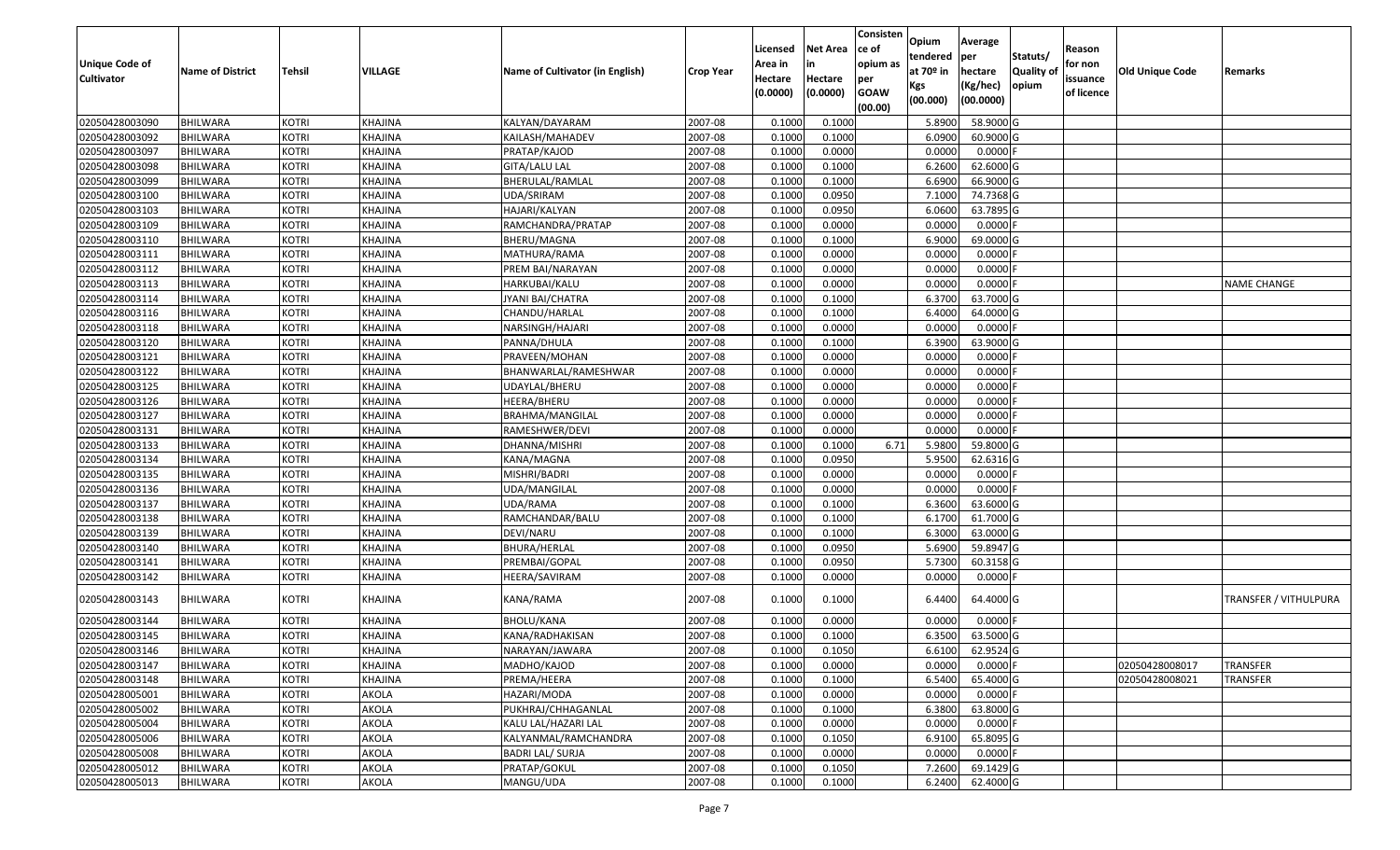| <b>Unique Code of</b><br><b>Cultivator</b> | <b>Name of District</b> | <b>Tehsil</b>  | <b>VILLAGE</b>         | <b>Name of Cultivator (in English)</b> | <b>Crop Year</b> | Licensed<br>Area in<br>Hectare<br>(0.0000) | <b>Net Area</b><br>in<br>Hectare<br>(0.0000) | Consisten<br>ce of<br>opium as<br>per<br><b>GOAW</b><br>(00.00) | Opium<br>tendered<br>at $70°$ in<br>Kgs<br>(00.000) | Average<br>per<br>hectare<br>(Kg/hec)<br>(00.0000) | Statuts/<br>Quality of<br>opium | Reason<br>for non<br>issuance<br>of licence | Old Unique Code | Remarks  |
|--------------------------------------------|-------------------------|----------------|------------------------|----------------------------------------|------------------|--------------------------------------------|----------------------------------------------|-----------------------------------------------------------------|-----------------------------------------------------|----------------------------------------------------|---------------------------------|---------------------------------------------|-----------------|----------|
| 02050428005015                             | <b>BHILWARA</b>         | KOTRI          | AKOLA                  | JAGNATH/NANDA                          | 2007-08          | 0.1000                                     | 0.1000                                       |                                                                 | 6.6200                                              | 66.2000 G                                          |                                 |                                             |                 |          |
| 02050521001004                             | CHITTORGARH             | GANGRAR        | <b>TUMBADIYA</b>       | PRAKASHCHANDRA/BAGTA                   | 2007-08          | 0.1000                                     | 0.1000                                       |                                                                 | 2.2500                                              | 22.5000 G                                          |                                 |                                             |                 |          |
| 02050521001005                             | <b>CHITTORGARH</b>      | GANGRAR        | TUMBADIYA              | BHERU LAL/ MANGI LAL                   | 2007-08          | 0.1000                                     | 0.0000                                       |                                                                 | 0.0000                                              | $0.0000$ F                                         |                                 |                                             |                 |          |
| 02050521001006                             | <b>CHITTORGARH</b>      | <b>GANGRAR</b> | <b>TUMBADIYA</b>       | SUKHA/DEVA                             | 2007-08          | 0.1000                                     | 0.1050                                       |                                                                 | 2.8400                                              | 27.0476 G                                          |                                 |                                             |                 |          |
| 02050521001008                             | <b>CHITTORGARH</b>      | GANGRAR        | TUMBADIYA              | RAMLAL/HEERA                           | 2007-08          | 0.1000                                     | 0.1000                                       |                                                                 | 2.2500                                              | 22.5000 G                                          |                                 | $\overline{a}$                              |                 |          |
| 02050521001015                             | <b>CHITTORGARH</b>      | GANGRAR        | TUMBADIYA              | EJANBAI/BADRILAL DHAKER                | 2007-08          | 0.1000                                     | 0.0000                                       |                                                                 | 0.0000                                              | $0.0000$ F                                         |                                 |                                             |                 |          |
| 02050521001017                             | CHITTORGARH             | GANGRAR        | TUMBADIYA              | DALU/ MOHAN                            | 2007-08          | 0.1000                                     | 0.1050                                       |                                                                 | 6.1700                                              | 58.7619                                            |                                 |                                             |                 |          |
| 02050521001019                             | <b>CHITTORGARH</b>      | <b>GANGRAR</b> | <b>TUMBADIYA</b>       | CHANDIBAI/MANGILAL                     | 2007-08          | 0.1000                                     | 0.1050                                       |                                                                 | 6.2700                                              | 59.7143 G                                          |                                 |                                             |                 |          |
| 02050521001024                             | <b>CHITTORGARH</b>      | GANGRAR        | TUMBADIYA              | KISHNA /JAYRAM                         | 2007-08          | 0.1000                                     | 0.0000                                       |                                                                 | 0.0000                                              | $0.0000$ F                                         |                                 |                                             |                 |          |
| 02050521001027                             | CHITTORGARH             | GANGRAR        | TUMBADIYA              | GOPI/JAYKISHAN                         | 2007-08          | 0.1000                                     | 0.0000                                       |                                                                 | 0.0000                                              | 0.0000                                             |                                 |                                             |                 |          |
| 02050521001029                             | <b>CHITTORGARH</b>      | GANGRAR        | TUMBADIYA              | UDAYRAM/GOPI                           | 2007-08          | 0.1000                                     | 0.0000                                       |                                                                 | 0.0000                                              | $0.0000$ F                                         |                                 |                                             |                 |          |
| 02050521001031                             | <b>CHITTORGARH</b>      | GANGRAR        | <b>TUMBADIYA</b>       | BHAWANIRAM/GHEESA                      | 2007-08          | 0.1000                                     | 0.1000                                       |                                                                 | 6.9200                                              | 69.2000 G                                          |                                 |                                             | 02050521011015  | TRANSFER |
| 02050521002003                             | <b>CHITTORGARH</b>      | <b>GANGRAR</b> | CHOGAWADI              | NARAYAN / BHERU LAL                    | 2007-08          | 0.1000                                     | 0.1000                                       |                                                                 | 6.1800                                              | 61.8000 G                                          |                                 |                                             |                 |          |
| 02050521002007                             | <b>CHITTORGARH</b>      | GANGRAR        | CHOGAWADI              | NARAYAN / HAJARI                       | 2007-08          | 0.1000                                     | 0.1000                                       |                                                                 | 7.0800                                              | 70.8000 G                                          |                                 |                                             |                 |          |
| 02050521002009                             | <b>CHITTORGARH</b>      | GANGRAR        | CHOGAWADI              | NANDRAM/KHURAJ JAT                     | 2007-08          | 0.1000                                     | 0.0000                                       |                                                                 | 0.0000                                              | $0.0000$ F                                         |                                 |                                             |                 |          |
| 02050521002011                             | <b>CHITTORGARH</b>      | GANGRAR        | CHOGAWADI              | MADHU / GOKAL                          | 2007-08          | 0.1000                                     | 0.1000                                       |                                                                 | 6.6300                                              | 66.3000 G                                          |                                 |                                             |                 |          |
| 02050521002012                             | <b>CHITTORGARH</b>      | GANGRAR        | <b>CHOGAWADI</b>       | KISHNA/BHERU                           | 2007-08          | 0.1000                                     | 0.0000                                       |                                                                 | 0.0000                                              | $0.0000$ F                                         |                                 |                                             |                 |          |
| 02050521002013                             | <b>CHITTORGARH</b>      | GANGRAR        | CHOGAWADI              | RAMCHAND/POKHAR(BHATIJA)               | 2007-08          | 0.1000                                     | 0.1000                                       |                                                                 | 6.0900                                              | 60.9000 G                                          |                                 |                                             |                 |          |
| 02050521002014                             | CHITTORGARH             | GANGRAR        | CHOGAWADI              | LAHRI BAI/MATHURALAL                   | 2007-08          | 0.1000                                     | 0.1000                                       |                                                                 | 5.4000                                              | 54.0000                                            |                                 |                                             |                 |          |
| 02050521002015                             | <b>CHITTORGARH</b>      | GANGRAR        | CHOGAWADI              | BHAWANI/EKLING                         | 2007-08          | 0.1000                                     | 0.1000                                       |                                                                 | 6.4700                                              | 64.7000 G                                          |                                 |                                             |                 |          |
| 02050521002016                             | <b>CHITTORGARH</b>      | GANGRAR        | CHOGAWADI              | CHAMPALAL/KHURAJ                       | 2007-08          | 0.1000                                     | 0.0000                                       |                                                                 | 0.0000                                              | $0.0000$ F                                         |                                 |                                             |                 |          |
| 02050521002018                             | CHITTORGARH             | GANGRAR        | CHOGAWADI              | DALU/LALU                              | 2007-08          | 0.1000                                     | 0.1000                                       |                                                                 | 6.4100                                              | 64.1000 G                                          |                                 |                                             |                 |          |
| 02050521002024                             | CHITTORGARH             | GANGRAR        | CHOGAWADI              | SOSAR BAI/PRABHULAL                    | 2007-08          | 0.1000                                     | 0.1000                                       |                                                                 | 5.6800                                              | 56.8000 G                                          |                                 |                                             |                 |          |
| 02050521002031                             | <b>CHITTORGARH</b>      | GANGRAR        | CHOGAWADI              | KAMLA BAI/MOHANLAL                     | 2007-08          | 0.1000                                     | 0.1000                                       |                                                                 | 6.2400                                              | 62.4000 G                                          |                                 |                                             |                 |          |
| 02050521002032                             | <b>CHITTORGARH</b>      | GANGRAR        | CHOGAWADI              | CHHOGALAL/JETAJI                       | 2007-08          | 0.1000                                     | 0.1000                                       |                                                                 | 6.6200                                              | 66.2000 G                                          |                                 |                                             |                 |          |
| 02050521002036                             | <b>CHITTORGARH</b>      | GANGRAR        | CHOGAWADI              | CHATARBHUJ/HAZARI                      | 2007-08          | 0.1000                                     | 0.0450                                       |                                                                 | 2.8400                                              | 63.1111G                                           |                                 |                                             |                 |          |
| 02050521002039                             | <b>CHITTORGARH</b>      | GANGRAR        | CHOGAWADI              | RAMLAL/HAZARI                          | 2007-08          | 0.1000                                     | 0.0700                                       |                                                                 | 4.8900                                              | 69.8571 G                                          |                                 |                                             |                 |          |
| 02050521002040                             | <b>CHITTORGARH</b>      | GANGRAR        | CHOGAWADI              | PARBHU/MEGA                            | 2007-08          | 0.1000                                     | 0.0650                                       |                                                                 | 4.7500                                              | 73.0769 G                                          |                                 |                                             |                 |          |
| 02050521002043                             | <b>CHITTORGARH</b>      | <b>GANGRAR</b> | CHOGAWADI              | MADHU/MEGA                             | 2007-08          | 0.1000                                     | 0.0600                                       |                                                                 | 4.2700                                              | 71.1667 G                                          |                                 |                                             |                 |          |
| 02050521002044                             | <b>CHITTORGARH</b>      | GANGRAR        | CHOGAWADI              | RAMLAL/NARAYAN                         | 2007-08          | 0.1000                                     | 0.0000                                       |                                                                 | 0.0000                                              | $0.0000$ F                                         |                                 |                                             |                 |          |
| 02050521002054                             | <b>CHITTORGARH</b>      | GANGRAR        | CHOGAWADI              | VENIRAM/HAZARI JAT                     | 2007-08          | 0.1000                                     | 0.0000                                       |                                                                 | 0.0000                                              | 0.0000F                                            |                                 |                                             |                 |          |
| 02050521002057                             | CHITTORGARH             | GANGRAR        | CHOGAWADI              | LAHARULAL/HARLAL                       | 2007-08          | 0.1000                                     | 0.1000                                       |                                                                 | 5.9200                                              | 59.2000 G                                          |                                 |                                             |                 |          |
| 02050521002058                             | <b>CHITTORGARH</b>      | GANGRAR        | CHOGAWADI              | DALCHAND/HARLAL                        | 2007-08          | 0.1000                                     | 0.0950                                       |                                                                 | 6.3900                                              | 67.2632 G                                          |                                 |                                             |                 |          |
| 02050521003001                             | <b>CHITTORGARH</b>      | GANGRAR        | BHATAWARA KALAN        | LAL SINGH/ PAHAD SINGH                 | 2007-08          | 0.1000                                     | 0.0000                                       |                                                                 | 0.0000                                              | 0.0000F                                            |                                 |                                             |                 |          |
| 02050521003005                             | CHITTORGARH             | GANGRAR        | BHATAWARA KALAN        | MADHU LAL / GULAB                      | 2007-08          | 0.1000                                     | 0.0000                                       |                                                                 | 0.0000                                              | 0.0000                                             |                                 |                                             |                 |          |
| 02050521003006                             | <b>CHITTORGARH</b>      | GANGRAR        | <b>BHATAWARA KALAN</b> | BAL CHAND/ MOHAN LAL                   | 2007-08          | 0.1000                                     | 0.0000                                       |                                                                 | 0.0000                                              | 0.0000                                             |                                 |                                             |                 |          |
| 02050521003007                             | <b>CHITTORGARH</b>      | GANGRAR        | <b>BHATAWARA KALAN</b> | SHIV LAL/ HARI SHANKAR                 | 2007-08          | 0.1000                                     | 0.0000                                       |                                                                 | 0.0000                                              | $0.0000$ F                                         |                                 |                                             |                 |          |
| 02050521003008                             | <b>CHITTORGARH</b>      | <b>GANGRAR</b> | <b>BHATAWARA KALAN</b> | GOPAL / CHAMPA LAL                     | 2007-08          | 0.1000                                     | 0.0000                                       |                                                                 | 0.0000                                              | $0.0000$ F                                         |                                 |                                             |                 |          |
| 02050521003010                             | <b>CHITTORGARH</b>      | GANGRAR        | <b>BHATAWARA KALAN</b> | PAHAD SINGH / JALAM SINGH              | 2007-08          | 0.1000                                     | 0.0000                                       |                                                                 | 0.0000                                              | $0.0000$ F                                         |                                 |                                             |                 |          |
| 02050521003012                             | <b>CHITTORGARH</b>      | <b>GANGRAR</b> | <b>BHATAWARA KALAN</b> | KAILASH CHANDAR / CHHOGA LAL           | 2007-08          | 0.1000                                     | 0.0200                                       |                                                                 | 1.1800                                              | 59.0000 G                                          |                                 |                                             |                 |          |
| 02050521003013                             | CHITTORGARH             | <b>GANGRAR</b> | <b>BHATAWARA KALAN</b> | SATYNARAYAN / CHHOGA LAL               | 2007-08          | 0.1000                                     | 0.1000                                       |                                                                 | 5.2000                                              | 52.0000                                            |                                 |                                             |                 |          |
| 02050521003015                             | <b>CHITTORGARH</b>      | <b>GANGRAR</b> | <b>BHATAWARA KALAN</b> | TULSI / PYARA                          | 2007-08          | 0.1000                                     | 0.0000                                       |                                                                 | 0.0000                                              | $0.0000$ F                                         |                                 |                                             |                 |          |
| 02050521003018                             | <b>CHITTORGARH</b>      | GANGRAR        | <b>BHATAWARA KALAN</b> | RATANLAL / SOHAN LAL                   | 2007-08          | 0.1000                                     | 0.1000                                       |                                                                 | 2.8400                                              | 28.4000                                            |                                 |                                             |                 |          |
| 02050521003019                             | <b>CHITTORGARH</b>      | GANGRAR        | <b>BHATAWARA KALAN</b> | SITARAM/MODIRAM                        | 2007-08          | 0.1000                                     | 0.0000                                       |                                                                 | 0.0000                                              | $0.0000$ F                                         |                                 |                                             | 02050521012008  | TRANSFER |
| 02050521003020                             | CHITTORGARH             | GANGRAR        | <b>BHATAWARA KALAN</b> | JEETMAL/MEGA                           | 2007-08          | 0.1000                                     | 0.0950                                       |                                                                 | 6.5000                                              | 68.4211 G                                          |                                 |                                             | 02050521012001  | TRANSFER |
| 02050521004003                             | <b>CHITTORGARH</b>      | GANGRAR        | <b>BOLO KA SANWATA</b> | CHHOGA / NARAYAN                       | 2007-08          | 0.1000                                     | 0.0000                                       |                                                                 | 0.0000                                              | $0.0000$ F                                         |                                 |                                             |                 |          |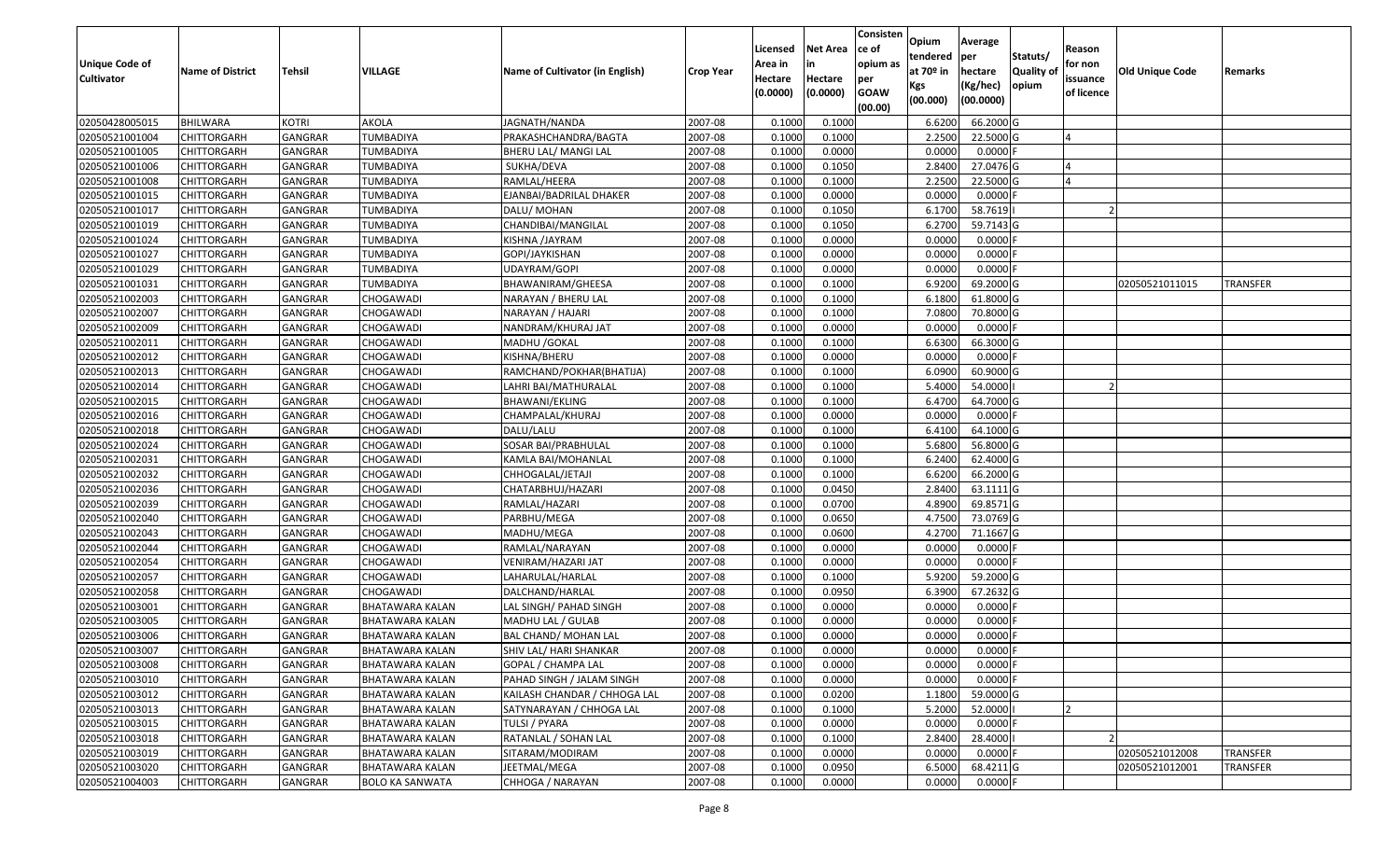| <b>Unique Code of</b><br><b>Cultivator</b> | <b>Name of District</b> | <b>Tehsil</b>  | VILLAGE                | Name of Cultivator (in English)          | <b>Crop Year</b> | Licensed<br>Area in<br>Hectare<br>(0.0000) | <b>Net Area</b><br>in<br>Hectare<br>(0.0000) | Consisten<br>ce of<br>opium as<br>per<br><b>GOAW</b><br>(00.00) | Opium<br>tendered<br>at $70°$ in<br>Kgs<br>(00.000) | Average<br>per<br>hectare<br>(Kg/hec)<br>(00.0000) | Statuts/<br>Quality of<br>opium | Reason<br>for non<br>issuance<br>of licence | <b>Old Unique Code</b> | Remarks            |
|--------------------------------------------|-------------------------|----------------|------------------------|------------------------------------------|------------------|--------------------------------------------|----------------------------------------------|-----------------------------------------------------------------|-----------------------------------------------------|----------------------------------------------------|---------------------------------|---------------------------------------------|------------------------|--------------------|
| 02050521004004                             | <b>CHITTORGARH</b>      | <b>GANGRAR</b> | <b>BOLO KA SANWATA</b> | <b>UDAY RAM / HAJARI</b>                 | 2007-08          | 0.1000                                     | 0.0000                                       |                                                                 | 0.0000                                              | 0.0000                                             |                                 |                                             |                        |                    |
| 02050521004005                             | CHITTORGARH             | <b>GANGRAR</b> | <b>BOLO KA SANWATA</b> | KALURAM/BALDEV                           | 2007-08          | 0.1000                                     | 0.0000                                       |                                                                 | 0.0000                                              | 0.0000F                                            |                                 |                                             |                        |                    |
| 02050521004006                             | CHITTORGARH             | GANGRAR        | BOLO KA SANWATA        | JEETMAL /PANNA                           | 2007-08          | 0.1000                                     | 0.0000                                       |                                                                 | 0.0000                                              | 0.0000                                             |                                 |                                             |                        | <b>NAME CHANGE</b> |
| 02050521004008                             | <b>CHITTORGARH</b>      | <b>GANGRAR</b> | <b>BOLO KA SANWATA</b> | PYARI BAI/RAMA                           | 2007-08          | 0.1000                                     | 0.0000                                       |                                                                 | 0.0000                                              | 0.0000                                             |                                 |                                             |                        |                    |
| 02050521004009                             | <b>CHITTORGARH</b>      | <b>GANGRAR</b> | <b>BOLO KA SANWATA</b> | KALURAM/BALU JAT                         | 2007-08          | 0.1000                                     | 0.0000                                       |                                                                 | 0.0000                                              | 0.0000F                                            |                                 |                                             |                        |                    |
| 02050521004010                             | <b>CHITTORGARH</b>      | GANGRAR        | <b>BOLO KA SANWATA</b> | AMARA /RAMCHANDRA JAT                    | 2007-08          | 0.1000                                     | 0.0000                                       |                                                                 | 0.0000                                              | 0.0000                                             |                                 |                                             |                        |                    |
| 02050521004012                             | <b>CHITTORGARH</b>      | <b>GANGRAR</b> | <b>BOLO KA SANWATA</b> | CHANDI BAI / MADHU                       | 2007-08          | 0.1000                                     | 0.0000                                       |                                                                 | 0.0000                                              | $0.0000$ F                                         |                                 |                                             |                        |                    |
| 02050521004013                             | <b>CHITTORGARH</b>      | <b>GANGRAR</b> | <b>BOLO KA SANWATA</b> | BHERU/JAGNNATH                           | 2007-08          | 0.1000                                     | 0.0000                                       |                                                                 | 0.0000                                              | 0.0000                                             |                                 |                                             |                        |                    |
| 02050521004014                             | <b>CHITTORGARH</b>      | <b>GANGRAR</b> | <b>BOLO KA SANWATA</b> | MANGU/DHOKAL                             | 2007-08          | 0.1000                                     | 0.0000                                       |                                                                 | 0.0000                                              | 0.0000                                             |                                 |                                             |                        |                    |
| 02050521004015                             | CHITTORGARH             | <b>GANGRAR</b> | <b>BOLO KA SANWATA</b> | BADRILAL/ONKAR                           | 2007-08          | 0.100                                      | 0.0000                                       |                                                                 | 0.0000                                              | 0.0000                                             |                                 |                                             |                        |                    |
| 02050521004016                             | <b>CHITTORGARH</b>      | <b>GANGRAR</b> | <b>BOLO KA SANWATA</b> | BARJI BAI/KALURAM                        | 2007-08          | 0.1000                                     | 0.0000                                       |                                                                 | 0.0000                                              | 0.0000                                             |                                 |                                             |                        |                    |
| 02050521004018                             | CHITTORGARH             | <b>GANGRAR</b> | <b>BOLO KA SANWATA</b> | <b>BHURA /JETA</b>                       | 2007-08          | 0.1000                                     | 0.0000                                       |                                                                 | 0.0000                                              | 0.0000                                             |                                 |                                             |                        |                    |
| 02050521004019                             | CHITTORGARH             | <b>GANGRAR</b> | <b>BOLO KA SANWATA</b> | HANSU/NANU JAT                           | 2007-08          | 0.1000                                     | 0.0950                                       |                                                                 | 6.5000                                              | 68.4211 G                                          |                                 |                                             |                        |                    |
| 02050521004021                             | CHITTORGARH             | <b>GANGRAR</b> | <b>BOLO KA SANWATA</b> | MOHANLAL/JAGNATH                         | 2007-08          | 0.1000                                     | 0.0000                                       |                                                                 | 0.0000                                              | 0.0000                                             |                                 |                                             |                        |                    |
| 02050521004024                             | CHITTORGARH             | <b>GANGRAR</b> | <b>BOLO KA SANWATA</b> | JAMNI BAI/SHOBHA                         | 2007-08          | 0.100                                      | 0.0000                                       |                                                                 | 0.0000                                              | 0.0000                                             |                                 |                                             |                        | <b>NAME CHANGE</b> |
| 02050521004030                             | CHITTORGARH             | GANGRAR        | <b>BOLO KA SANWATA</b> | BHAGWANI BAI/LAXMAN                      | 2007-08          | 0.1000                                     | 0.0000                                       |                                                                 | 0.0000                                              | 0.0000                                             |                                 |                                             |                        |                    |
| 02050521004033                             | CHITTORGARH             | <b>GANGRAR</b> | <b>BOLO KA SANWATA</b> | KESAR BAI/BHURA                          | 2007-08          | 0.1000                                     | 0.0000                                       |                                                                 | 0.0000                                              | 0.0000                                             |                                 |                                             |                        |                    |
| 02050521004034                             | <b>CHITTORGARH</b>      | <b>GANGRAR</b> | <b>BOLO KA SANWATA</b> | JAMKU BAI/DHOKAL                         | 2007-08          | 0.100                                      | 0.0950                                       |                                                                 | 0.0000                                              | 0.0000                                             |                                 |                                             |                        |                    |
| 02050521004037                             | CHITTORGARH             | <b>GANGRAR</b> | <b>BOLO KA SANWATA</b> | RAMLAL/JAGNATH JAT                       | 2007-08          | 0.1000                                     | 0.0000                                       |                                                                 | 0.0000                                              | 0.0000F                                            |                                 |                                             |                        |                    |
| 02050521004039                             | CHITTORGARH             | GANGRAR        | <b>BOLO KA SANWATA</b> | CHAMPALAL/HAZARI JAT                     | 2007-08          | 0.1000                                     | 0.0000                                       |                                                                 | 0.0000                                              | 0.0000                                             |                                 |                                             |                        |                    |
| 02050521004041                             | <b>CHITTORGARH</b>      | <b>GANGRAR</b> | <b>BOLO KA SANWATA</b> | DAL CHAND/LAXMI CHAND                    | 2007-08          | 0.1000                                     | 0.0000                                       |                                                                 | 0.0000                                              | 0.0000                                             |                                 |                                             |                        |                    |
| 02050521004042                             | CHITTORGARH             | <b>GANGRAR</b> | <b>BOLO KA SANWATA</b> | UDI BAI JIVA                             | 2007-08          | 0.1000                                     | 0.1000                                       |                                                                 | 0.0000                                              | 0.0000                                             |                                 |                                             |                        |                    |
| 02050521004043                             | CHITTORGARH             | GANGRAR        | <b>BOLO KA SANWATA</b> | <b>GAMER / AANSU</b>                     | 2007-08          | 0.1000                                     | 0.1000                                       |                                                                 | 0.0000                                              | 0.0000                                             |                                 |                                             |                        |                    |
| 02050521004044                             | CHITTORGARH             | GANGRAR        | <b>BOLO KA SANWATA</b> | AMARCHAND/GOPAL GURJAR                   | 2007-08          | 0.1000                                     | 0.0000                                       |                                                                 | 0.0000                                              | 0.0000                                             |                                 |                                             |                        |                    |
| 02050521004047                             | CHITTORGARH             | <b>GANGRAR</b> | <b>BOLO KA SANWATA</b> | BHERULAL/HAZARI                          | 2007-08          | 0.1000                                     | 0.0000                                       |                                                                 | 0.0000                                              | 0.0000                                             |                                 |                                             |                        |                    |
| 02050521004049                             | CHITTORGARH             | <b>GANGRAR</b> | <b>BOLO KA SANWATA</b> | NARAYAN/BHEEMA REGAR                     | 2007-08          | 0.1000                                     | 0.0000                                       |                                                                 | 0.0000                                              | 0.0000                                             |                                 |                                             |                        |                    |
| 02050521004052                             | CHITTORGARH             | <b>GANGRAR</b> | <b>BOLO KA SANWATA</b> | NATHULAL/GOKAL REGAR                     | 2007-08          | 0.1000                                     | 0.0000                                       |                                                                 | 0.0000                                              | 0.0000F                                            |                                 |                                             |                        |                    |
| 02050521004055                             | CHITTORGARH             | GANGRAR        | BOLO KA SANWATA        | <b>BHERU/NATHU REGAR</b>                 | 2007-08          | 0.1000                                     | 0.0000                                       |                                                                 | 0.0000                                              | 0.0000                                             |                                 |                                             |                        |                    |
| 02050521004057                             | <b>CHITTORGARH</b>      | <b>GANGRAR</b> | <b>BOLO KA SANWATA</b> | ROOPLAL/JETA REGAR                       | 2007-08          | 0.1000                                     | 0.0000                                       |                                                                 | 0.0000                                              | 0.0000F                                            |                                 |                                             |                        |                    |
| 02050521004058                             | CHITTORGARH             | <b>GANGRAR</b> | <b>BOLO KA SANWATA</b> | BHAGWANLAL/NATHU REGAR                   | 2007-08          | 0.1000                                     | 0.0000                                       |                                                                 | 0.0000                                              | 0.0000                                             |                                 |                                             |                        |                    |
| 02050521004059                             | <b>CHITTORGARH</b>      | <b>GANGRAR</b> | <b>BOLO KA SANWATA</b> | NANURAM/NATHU REGAR                      | 2007-08          | 0.1000                                     | 0.0000                                       |                                                                 | 0.0000                                              | 0.0000                                             |                                 |                                             |                        |                    |
| 02050521004062                             | <b>CHITTORGARH</b>      | <b>GANGRAR</b> | <b>BOLO KA SANWATA</b> | MANGILAL/GEESHA                          | 2007-08          | 0.1000                                     | 0.0000                                       |                                                                 | 0.0000                                              | $0.0000$ F                                         |                                 |                                             |                        |                    |
| 02050521004063                             | <b>CHITTORGARH</b>      | <b>GANGRAR</b> | <b>BOLO KA SANWATA</b> | DALCHAND/MANGU REGAR                     | 2007-08          | 0.1000                                     | 0.1000                                       |                                                                 | 6.9700                                              | 69.7000 G                                          |                                 |                                             |                        |                    |
| 02050521004069                             | CHITTORGARH             | <b>GANGRAR</b> | <b>BOLO KA SANWATA</b> | <b>BANSI /JAGNATH</b>                    | 2007-08          | 0.1000                                     | 0.0000                                       |                                                                 | 0.0000                                              | $0.0000$ F                                         |                                 |                                             |                        |                    |
| 02050521004071                             | CHITTORGARH             | GANGRAR        | <b>BOLO KA SANWATA</b> | PAPPU URF SUDHIR DASHORA/SHIVLAL 2007-08 |                  | 0.1000                                     | 0.1000                                       |                                                                 | 0.0000                                              | 0.0000                                             |                                 |                                             |                        |                    |
| 02050521005007                             | <b>CHITTORGARH</b>      | GANGRAR        | <b>KACHANARIYA</b>     | U7                                       | 2007-08          | 0.1000                                     | 0.0950                                       | 6.82                                                            | 6.8200                                              | 71.7895 G                                          |                                 |                                             |                        |                    |
| 02050521005008                             | <b>CHITTORGARH</b>      | <b>GANGRAR</b> | KACHANARIYA            | LADU LAL/ LEHARU JAT                     | 2007-08          | 0.1000                                     | 0.0000                                       |                                                                 | 0.0000                                              | $0.0000$ F                                         |                                 |                                             |                        |                    |
| 02050521005013                             | <b>CHITTORGARH</b>      | <b>GANGRAR</b> | KACHANARIYA            | NANI BAI/KISHAN                          | 2007-08          | 0.1000                                     | 0.1000                                       |                                                                 | 6.1600                                              | 61.6000 G                                          |                                 |                                             |                        |                    |
| 02050521005015                             | <b>CHITTORGARH</b>      | <b>GANGRAR</b> | KACHANARIYA            | BHERU LAL/ AMBA LAL                      | 2007-08          | 0.1000                                     | 0.0950                                       |                                                                 | 6.8200                                              | 71.7895 G                                          |                                 |                                             |                        |                    |
| 02050521005018                             | <b>CHITTORGARH</b>      | <b>GANGRAR</b> | KACHANARIYA            | BHURI BAI/NANDRAM                        | 2007-08          | 0.1000                                     | 0.0000                                       |                                                                 | 0.0000                                              | $0.0000$ F                                         |                                 |                                             |                        |                    |
| 02050521005019                             | <b>CHITTORGARH</b>      | <b>GANGRAR</b> | KACHANARIYA            | SHANKAR / MADHU                          | 2007-08          | 0.1000                                     | 0.0000                                       |                                                                 | 0.0000                                              | $0.0000$ F                                         |                                 |                                             |                        |                    |
| 02050521005021                             | <b>CHITTORGARH</b>      | <b>GANGRAR</b> | KACHANARIYA            | BHERA / ROADA CHAMAR                     | 2007-08          | 0.1000                                     | 0.0000                                       |                                                                 | 0.0000                                              | $0.0000$ F                                         |                                 |                                             |                        |                    |
| 02050521005022                             | <b>CHITTORGARH</b>      | <b>GANGRAR</b> | KACHANARIYA            | UDAYA RAM / ONKAR                        | 2007-08          | 0.1000                                     | 0.0950                                       |                                                                 | 6.6300                                              | 69.7890 G                                          |                                 |                                             |                        |                    |
| 02050521005028                             | CHITTORGARH             | <b>GANGRAR</b> | KACHANARIYA            | RATAN LAL / GIRDHARI GURAJR              | 2007-08          | 0.1000                                     | 0.0000                                       |                                                                 | 0.0000                                              | 0.0000F                                            |                                 |                                             |                        |                    |
| 02050521005029                             | <b>CHITTORGARH</b>      | <b>GANGRAR</b> | KACHANARIYA            | BHERU LAL / NARAYAN JAT                  | 2007-08          | 0.1000                                     | 0.0000                                       |                                                                 | 0.0000                                              | $0.0000$ F                                         |                                 |                                             |                        |                    |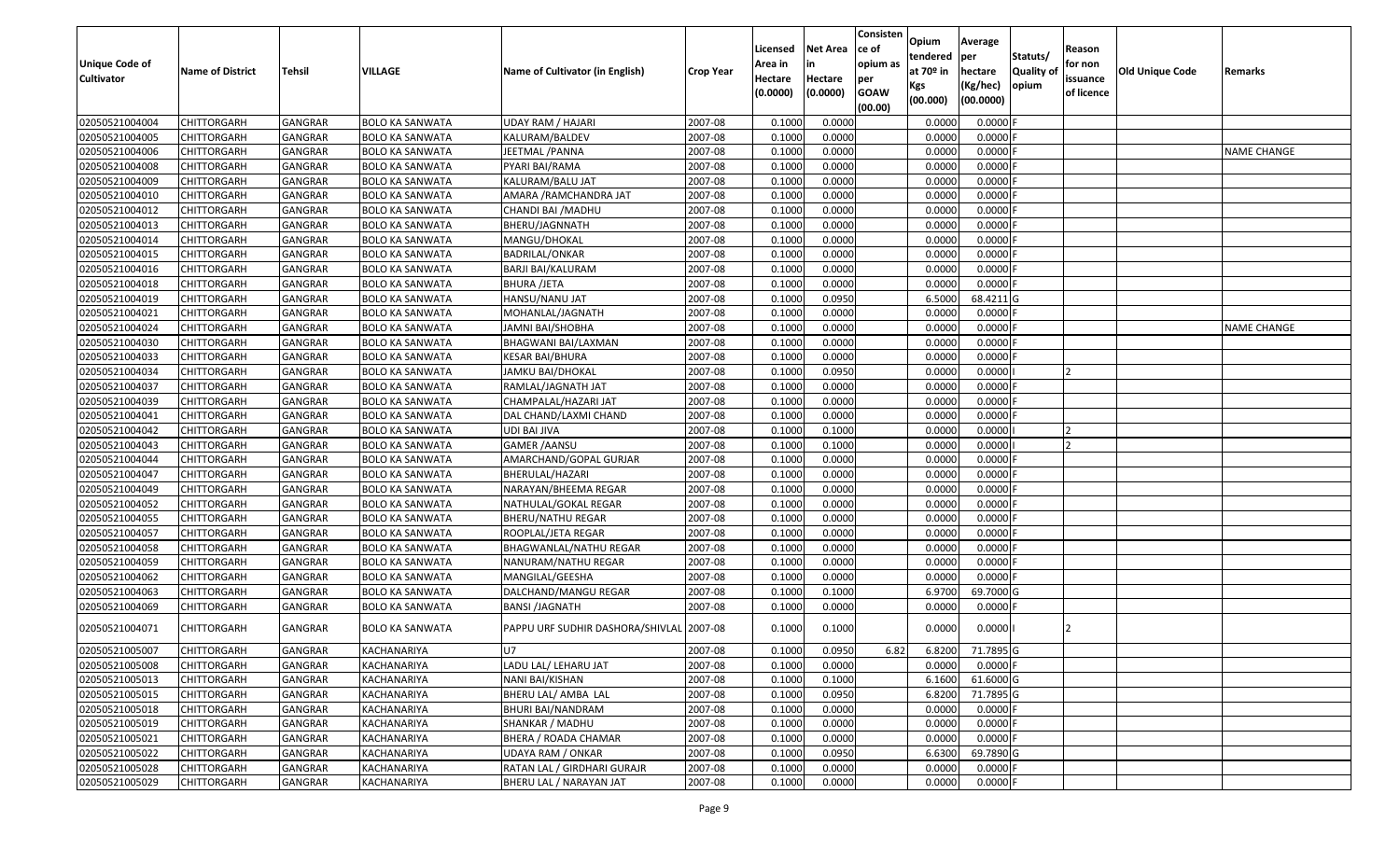| <b>Unique Code of</b><br><b>Cultivator</b> | <b>Name of District</b> | Tehsil         | VILLAGE     | Name of Cultivator (in English) | <b>Crop Year</b> | Licensed<br>Area in<br>Hectare<br>(0.0000) | <b>Net Area</b><br>in<br>Hectare<br>(0.0000) | Consisten<br>ce of<br>opium as<br>per<br><b>GOAW</b><br>(00.00) | Opium<br>tendered<br>at $70°$ in<br>Kgs<br>(00.000) | Average<br>per<br>hectare<br>(Kg/hec)<br>(00.0000) | Statuts/<br><b>Quality of</b><br>opium | Reason<br>for non<br>issuance<br>of licence | <b>Old Unique Code</b> | Remarks                            |
|--------------------------------------------|-------------------------|----------------|-------------|---------------------------------|------------------|--------------------------------------------|----------------------------------------------|-----------------------------------------------------------------|-----------------------------------------------------|----------------------------------------------------|----------------------------------------|---------------------------------------------|------------------------|------------------------------------|
| 02050521005031                             | <b>CHITTORGARH</b>      | <b>GANGRAR</b> | KACHANARIYA | <b>HEERA/ BHURA</b>             | 2007-08          | 0.1000                                     | 0.0000                                       |                                                                 | 0.0000                                              | $0.0000$ F                                         |                                        |                                             |                        |                                    |
| 02050521005032                             | <b>CHITTORGARH</b>      | <b>GANGRAR</b> | KACHANARIYA | KALU RAM / DEVI LAL             | 2007-08          | 0.1000                                     | 0.0000                                       |                                                                 | 0.0000                                              | 0.0000                                             |                                        |                                             |                        |                                    |
| 02050521005033                             | <b>CHITTORGARH</b>      | GANGRAR        | KACHANARIYA | LAXMAN /DEV JI JAT              | 2007-08          | 0.1000                                     | 0.0000                                       |                                                                 | 0.0000                                              | $0.0000$ F                                         |                                        |                                             |                        |                                    |
| 02050521005035                             | <b>CHITTORGARH</b>      | GANGRAR        | KACHANARIYA | LEHRU / GISHA BALAI             | 2007-08          | 0.1000                                     | 0.0000                                       |                                                                 | 0.0000                                              | 0.0000                                             |                                        |                                             |                        |                                    |
| 02050521005036                             | <b>CHITTORGARH</b>      | <b>GANGRAR</b> | KACHANARIYA | HAJARI / GOKAL BALAI            | 2007-08          | 0.1000                                     | 0.0000                                       |                                                                 | 0.0000                                              | 0.0000                                             |                                        |                                             |                        |                                    |
| 02050521005037                             | <b>CHITTORGARH</b>      | GANGRAR        | KACHANARIYA | MANGI LAL/ BHERU GUJAR          | 2007-08          | 0.1000                                     | 0.0000                                       |                                                                 | 0.0000                                              | 0.0000                                             |                                        |                                             |                        |                                    |
| 02050521005038                             | CHITTORGARH             | GANGRAR        | KACHANARIYA | LAHRI BAI/NANDRAM               | 2007-08          | 0.1000                                     | 0.0000                                       |                                                                 | 0.0000                                              | $0.0000$ F                                         |                                        |                                             |                        |                                    |
| 02050521005039                             | CHITTORGARH             | <b>GANGRAR</b> | KACHANARIYA | BHERU LAL/ MOHAN LAL SUTHAR     | 2007-08          | 0.1000                                     | 0.1000                                       |                                                                 | 6.7100                                              | 67.1000 G                                          |                                        |                                             |                        |                                    |
| 02050521005040                             | CHITTORGARH             | <b>GANGRAR</b> | KACHANARIYA | <b>GIRDHARI / TULCHHA JAT</b>   | 2007-08          | 0.1000                                     | 0.1000                                       |                                                                 | 6.3900                                              | 63.9000 G                                          |                                        |                                             |                        |                                    |
| 02050521005042                             | CHITTORGARH             | <b>GANGRAR</b> | KACHANARIYA | NARU LAL/ BHONA CHAMAR          | 2007-08          | 0.1000                                     | 0.0950                                       |                                                                 | 6.4600                                              | 68.0000 G                                          |                                        |                                             |                        |                                    |
| 02050521005045                             | CHITTORGARH             | GANGRAR        | KACHANARIYA | SHANKAR LAL/ RANGLAL GUJAR      | 2007-08          | 0.1000                                     | 0.0000                                       |                                                                 | 0.0000                                              | $0.0000$ F                                         |                                        |                                             |                        |                                    |
| 02050521005046                             | <b>CHITTORGARH</b>      | GANGRAR        | KACHANARIYA | NARAYAN / TEKA GUJAR            | 2007-08          | 0.1000                                     | 0.0000                                       |                                                                 | 0.0000                                              | 0.0000                                             |                                        |                                             |                        |                                    |
| 02050521005047                             | <b>CHITTORGARH</b>      | <b>GANGRAR</b> | KACHANARIYA | <b>BHERU / DHANNA GUJAR</b>     | 2007-08          | 0.1000                                     | 0.0000                                       |                                                                 | 0.0000                                              | $0.0000$ F                                         |                                        |                                             |                        |                                    |
| 02050521005051                             | <b>CHITTORGARH</b>      | GANGRAR        | KACHANARIYA | SHANKAR LAL / MOHAN SUTHAR      | 2007-08          | 0.1000                                     | 0.1000                                       |                                                                 | 7.1300                                              | 71.3000G                                           |                                        |                                             |                        |                                    |
| 02050521005052                             | <b>CHITTORGARH</b>      | <b>GANGRAR</b> | KACHANARIYA | <b>GIRDHARI/ GOKAL GUJAR</b>    | 2007-08          | 0.1000                                     | 0.0000                                       |                                                                 | 0.0000                                              | $0.0000$ F                                         |                                        |                                             |                        |                                    |
| 02050521005054                             | CHITTORGARH             | GANGRAR        | KACHANARIYA | MATHURA DAS/ UDAY DAS           | 2007-08          | 0.1000                                     | 0.0950                                       |                                                                 | 6.7000                                              | 70.5263 G                                          |                                        |                                             |                        |                                    |
| 02050521005055                             | <b>CHITTORGARH</b>      | <b>GANGRAR</b> | KACHANARIYA | NARAYAN / HEERA JAT             | 2007-08          | 0.1000                                     | 0.0000                                       |                                                                 | 0.0000                                              | 0.0000F                                            |                                        |                                             |                        |                                    |
| 02050521005066                             | <b>CHITTORGARH</b>      | <b>GANGRAR</b> | KACHANARIYA | NATHU LAL/ KALU RAM JAT         | 2007-08          | 0.1000                                     | 0.0000                                       |                                                                 | 0.0000                                              | 0.0000                                             |                                        |                                             |                        |                                    |
| 02050521005071                             | <b>CHITTORGARH</b>      | <b>GANGRAR</b> | KACHANARIYA | NARAYAN / GOPI GUJAR            | 2007-08          | 0.1000                                     | 0.0000                                       |                                                                 | 0.0000                                              | $0.0000$ F                                         |                                        |                                             |                        |                                    |
| 02050521005073                             | CHITTORGARH             | <b>GANGRAR</b> | KACHANARIYA | POKHAR/GHEESA                   | 2007-08          | 0.1000                                     | 0.1000                                       |                                                                 | 6.9700                                              | 69.7000 G                                          |                                        |                                             |                        |                                    |
| 02050521005077                             | <b>CHITTORGARH</b>      | GANGRAR        | KACHANARIYA | MADHO/TULSIRAM                  | 2007-08          | 0.1000                                     | 0.0950                                       |                                                                 | 6.5200                                              | 68.6310 G                                          |                                        |                                             |                        |                                    |
| 02050521006002                             | CHITTORGARH             | GANGRAR        | SUWANIYA    | MAGNI RAM / MOTI LAL            | 2007-08          | 0.1000                                     | 0.0000                                       |                                                                 | 0.0000                                              | $0.0000$ F                                         |                                        |                                             |                        | TRANSFER / CHOUGAVARI<br>(GANGRAR) |
| 02050521006011                             | CHITTORGARH             | <b>GANGRAR</b> | SUWANIYA    | <b>BHERU LAL/ ONKAR</b>         | 2007-08          | 0.1000                                     | 0.1000                                       |                                                                 | 6.7700                                              | 67.7000 G                                          |                                        |                                             |                        | TRANSFER / CHOUGAVARI<br>(GANGRAR) |
| 02050521006012                             | CHITTORGARH             | <b>GANGRAR</b> | SUWANIYA    | GISHI BAI / BHERU LAL           | 2007-08          | 0.1000                                     | 0.1000                                       |                                                                 | 6.6800                                              | 66.8000 G                                          |                                        |                                             |                        | TRANSFER / CHOUGAVARI<br>(GANGRAR) |
| 02050521006013                             | CHITTORGARH             | <b>GANGRAR</b> | SUWANIYA    | SONI BAI/ MAGNI RAM             | 2007-08          | 0.1000                                     | 0.1000                                       |                                                                 | 6.5500                                              | 65.5000 G                                          |                                        |                                             |                        | TRANSFER / CHOUGAVARI<br>(GANGRAR) |
| 02050521006029                             | CHITTORGARH             | <b>GANGRAR</b> | SUWANIYA    | HIRA LAL/ TEKCHAND              | 2007-08          | 0.1000                                     | 0.1000                                       |                                                                 | 5.9800                                              | 59.8000 G                                          |                                        |                                             |                        | TRANSFER / CHOUGAVARI<br>(GANGRAR) |
| 02050521006034                             | <b>CHITTORGARH</b>      | GANGRAR        | SUWANIYA    | DHANNA/NARUJI BAIRVA            | 2007-08          | 0.1000                                     | 0.1000                                       |                                                                 | 3.8500                                              | 38.5000                                            |                                        | 12                                          |                        |                                    |
| 02050521007001                             | <b>CHITTORGARH</b>      | <b>GANGRAR</b> | KHARKHANDA  | NATHULAL/LABHU JAT              | 2007-08          | 0.1000                                     | 0.0000                                       | 0.00                                                            | 0.0000                                              | $0.0000$ F                                         |                                        |                                             |                        |                                    |
| 02050521007011                             | <b>CHITTORGARH</b>      | <b>GANGRAR</b> | KHARKHANDA  | PIRU/BHERU                      | 2007-08          | 0.1000                                     | 0.0950                                       |                                                                 | 6.5000                                              | 68.4211 G                                          |                                        |                                             |                        |                                    |
| 02050521007020                             | <b>CHITTORGARH</b>      | <b>GANGRAR</b> | KHARKHANDA  | NANURAM/BHERU JAT               | 2007-08          | 0.1000                                     | 0.1050                                       |                                                                 | 7.2100                                              | 68.6667 G                                          |                                        |                                             |                        |                                    |
| 02050521007022                             | <b>CHITTORGARH</b>      | GANGRAR        | KHARKHANDA  | CHANDI BAI/KHUMA                | 2007-08          | 0.1000                                     | 0.0950                                       |                                                                 | 6.9900                                              | 73.5789 G                                          |                                        |                                             |                        |                                    |
| 02050521007027                             | <b>CHITTORGARH</b>      | <b>GANGRAR</b> | KHARKHANDA  | CHOGA/ UDHA BALAI               | 2007-08          | 0.1000                                     | 0.0950                                       |                                                                 | 6.3700                                              | 67.0526 G                                          |                                        |                                             |                        |                                    |
| 02050521007040                             | <b>CHITTORGARH</b>      | <b>GANGRAR</b> | KHARKHANDA  | MADANLAL/MITHULAL SHARMA        | 2007-08          | 0.1000                                     | 0.0000                                       |                                                                 | 0.0000                                              | $0.0000$ F                                         |                                        |                                             |                        |                                    |
| 02050521007042                             | <b>CHITTORGARH</b>      | GANGRAR        | KHARKHANDA  | BHAWANIRAM GASHI JAT            | 2007-08          | 0.1000                                     | 0.0000                                       |                                                                 | 0.0000                                              | 0.0000                                             |                                        |                                             |                        |                                    |
| 02050521007043                             | <b>CHITTORGARH</b>      | GANGRAR        | KHARKHANDA  | BALU/ PARBHU                    | 2007-08          | 0.1000                                     | 0.0000                                       |                                                                 | 0.0000                                              | $0.0000$ F                                         |                                        |                                             |                        |                                    |
| 02050521007048                             | <b>CHITTORGARH</b>      | GANGRAR        | KHARKHANDA  | HASU/RAMLAL                     | 2007-08          | 0.1000                                     | 0.0000                                       |                                                                 | 0.0000                                              | 0.0000                                             |                                        |                                             |                        |                                    |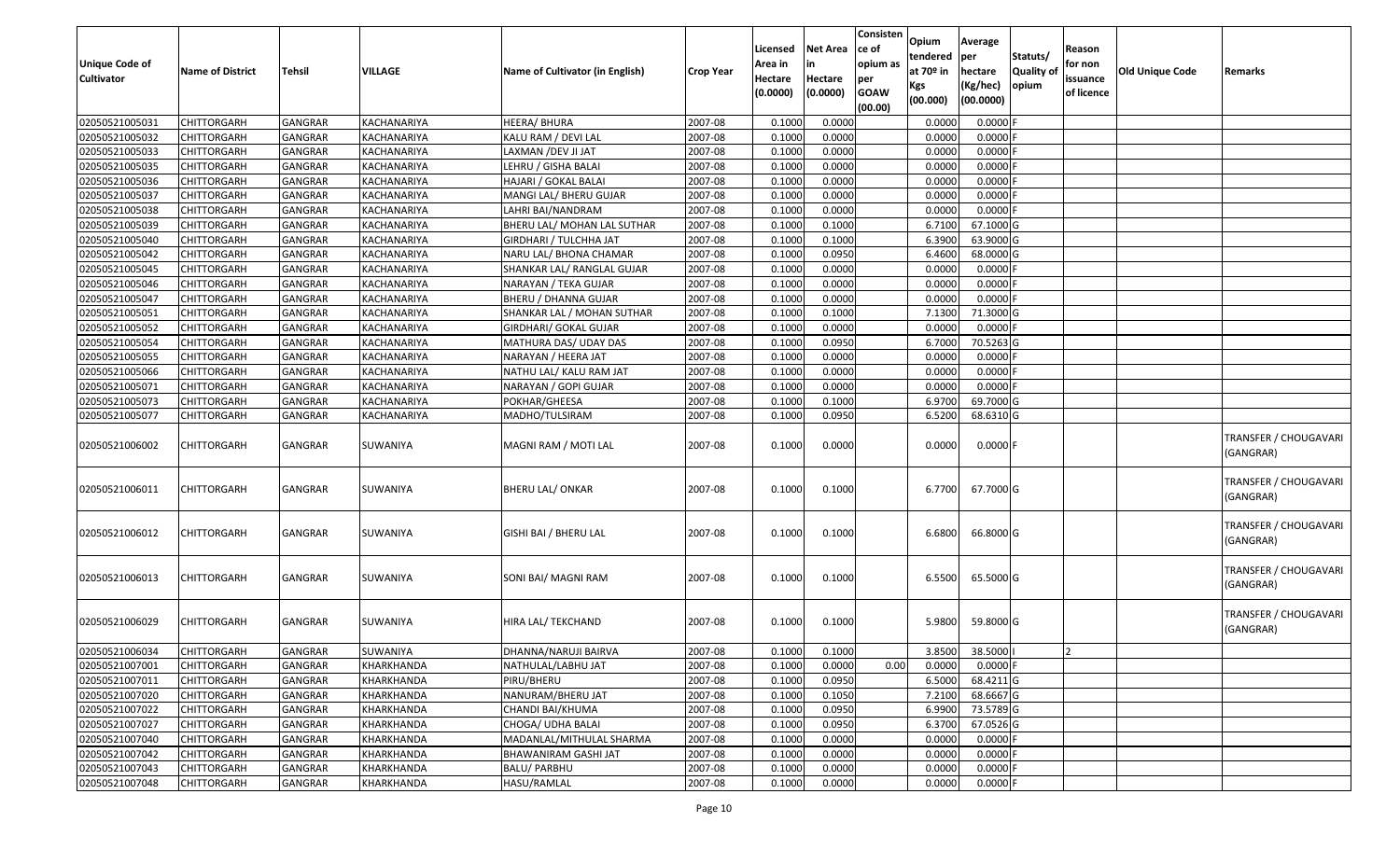| Unique Code of    |                         |                |                   |                                 |                  | Licensed<br>Area in | <b>Net Area</b><br>in | Consisten<br>ce of<br>opium as | Opium<br>tendered<br>at $70°$ in | Average<br>per                   | Statuts/                  | Reason<br>for non      |                 |             |
|-------------------|-------------------------|----------------|-------------------|---------------------------------|------------------|---------------------|-----------------------|--------------------------------|----------------------------------|----------------------------------|---------------------------|------------------------|-----------------|-------------|
| <b>Cultivator</b> | <b>Name of District</b> | Tehsil         | VILLAGE           | Name of Cultivator (in English) | <b>Crop Year</b> | Hectare<br>(0.0000) | Hectare<br>(0.0000)   | per<br><b>GOAW</b><br>(00.00)  | Kgs<br>(00.000)                  | hectare<br>(Kg/hec)<br>(00.0000) | <b>Quality o</b><br>opium | issuance<br>of licence | Old Unique Code | Remarks     |
| 02050521007052    | CHITTORGARH             | GANGRAR        | KHARKHANDA        | PRABHU JI/AMBA                  | 2007-08          | 0.1000              | 0.1000                |                                | 6.6900                           | 66.9000 G                        |                           |                        |                 |             |
| 02050521007063    | CHITTORGARH             | GANGRAR        | KHARKHANDA        | MAGNA/GOPAL RAGAR               | 2007-08          | 0.1000              | 0.0950                |                                | 6.2700                           | 66.0000G                         |                           |                        |                 |             |
| 02050521007064    | CHITTORGARH             | GANGRAR        | KHARKHANDA        | GOVINDRAM/NAGJIRAM              | 2007-08          | 0.1000              | 0.0000                |                                | 0.0000                           | 0.0000F                          |                           |                        |                 |             |
| 02050521007073    | <b>CHITTORGARH</b>      | <b>GANGRAR</b> | <b>KHARKHANDA</b> | <b>MANGU CHUNA</b>              | 2007-08          | 0.1000              | 0.1000                |                                | 6.6300                           | 66.3000 G                        |                           |                        |                 |             |
| 02050521007074    | CHITTORGARH             | GANGRAR        | KHARKHANDA        | NARULAL/UDAYRAM                 | 2007-08          | 0.1000              | 0.1000                |                                | 6.4700                           | 64.7000 G                        |                           |                        |                 |             |
| 02050521007077    | <b>CHITTORGARH</b>      | <b>GANGRAR</b> | KHARKHANDA        | RAMLAL/GOPI                     | 2007-08          | 0.1000              | 0.0900                |                                | 7.0700                           | 78.5556 G                        |                           |                        |                 |             |
| 02050521007078    | CHITTORGARH             | GANGRAR        | KHARKHANDA        | VERDA/BHURA                     | 2007-08          | 0.1000              | 0.0000                |                                | 0.0000                           | 0.0000                           |                           |                        |                 |             |
| 02050521007080    | <b>CHITTORGARH</b>      | <b>GANGRAR</b> | KHARKHANDA        | SHOBHALAL/LAHARUJI              | 2007-08          | 0.1000              | 0.0000                |                                | 0.0000                           | 0.0000F                          |                           |                        |                 |             |
| 02050521007081    | CHITTORGARH             | GANGRAR        | KHARKHANDA        | HANSI BAI/NANU                  | 2007-08          | 0.1000              | 0.0000                |                                | 0.0000                           | 0.0000                           |                           |                        |                 |             |
| 02050521007084    | <b>CHITTORGARH</b>      | <b>GANGRAR</b> | KHARKHANDA        | MADHU/DEVJI JAT                 | 2007-08          | 0.1000              | 0.0000                |                                | 0.0000                           | 0.0000F                          |                           |                        |                 |             |
| 02050521007085    | CHITTORGARH             | <b>GANGRAR</b> | KHARKHANDA        | BHERU/MAGNAJI JAT               | 2007-08          | 0.1000              | 0.0950                |                                | 6.2700                           | 66.0000G                         |                           |                        |                 |             |
| 02050521007086    | <b>CHITTORGARH</b>      | <b>GANGRAR</b> | KHARKHANDA        | BALURAM/BARDA JI JAT            | 2007-08          | 0.1000              | 0.0950                |                                | 6.1100                           | 64.3150 G                        |                           |                        |                 |             |
| 02050521007088    | <b>CHITTORGARH</b>      | <b>GANGRAR</b> | KHARKHANDA        | UDAYRAM/TULSIRAM JAT            | 2007-08          | 0.1000              | 0.0950                |                                | 6.6600                           | 70.1053 G                        |                           |                        |                 |             |
| 02050521007090    | <b>CHITTORGARH</b>      | GANGRAR        | KHARKHANDA        | HEERALAL/HAZARI LAL             | 2007-08          | 0.1000              | 0.0000                |                                | 0.0000                           | $0.0000$ F                       |                           |                        |                 |             |
| 02050521007092    | <b>CHITTORGARH</b>      | <b>GANGRAR</b> | KHARKHANDA        | MITULAL/LAHARU JAT              | 2007-08          | 0.1000              | 0.0950                | 5.92                           | 5.9200                           | 62.3158 G                        |                           |                        |                 |             |
| 02050521007097    | <b>CHITTORGARH</b>      | <b>GANGRAR</b> | KHARKHANDA        | KELI BAI / NANU BHIL            | 2007-08          | 0.1000              | 0.1000                |                                | 6.6400                           | 66.4000                          |                           |                        |                 | NAME CHANGE |
| 02050521007099    | CHITTORGARH             | <b>GANGRAR</b> | KHARKHANDA        | DHANNA/LAHARU JAT               | 2007-08          | 0.1000              | 0.0000                |                                | 0.0000                           | 0.0000F                          |                           |                        |                 |             |
| 02050521007100    | CHITTORGARH             | <b>GANGRAR</b> | KHARKHANDA        | RAMESHAR/LAHARU JAT             | 2007-08          | 0.1000              | 0.0000                |                                | 0.0000                           | $0.0000$ F                       |                           |                        |                 |             |
| 02050521007103    | CHITTORGARH             | <b>GANGRAR</b> | KHARKHANDA        | KISHNA/NANDRAM BHRAMAN          | 2007-08          | 0.100               | 0.1000                |                                | 6.9600                           | 69.6000 G                        |                           |                        |                 |             |
| 02050521007105    | CHITTORGARH             | GANGRAR        | KHARKHANDA        | CHOGA/HANSU JAT                 | 2007-08          | 0.1000              | 0.0000                |                                | 0.0000                           | 0.0000                           |                           |                        |                 |             |
| 02050521007106    | CHITTORGARH             | <b>GANGRAR</b> | KHARKHANDA        | DHANNA/RAMLAL JAT               | 2007-08          | 0.100               | 0.0000                |                                | 0.0000                           | 0.0000                           |                           |                        |                 |             |
| 02050521007108    | CHITTORGARH             | GANGRAR        | KHARKHANDA        | TULSIRAM/JAWARMAL               | 2007-08          | 0.100               | 0.0950                |                                | 6.8600                           | 72.2105 G                        |                           |                        |                 |             |
| 02050521007110    | CHITTORGARH             | <b>GANGRAR</b> | KHARKHANDA        | CHANDI BAI/LEHARIBAI            | 2007-08          | 0.1000              | 0.0950                |                                | 6.3400                           | 66.7368 G                        |                           |                        |                 |             |
| 02050521007111    | <b>CHITTORGARH</b>      | <b>GANGRAR</b> | KHARKHANDA        | NANU/MEGAJI                     | 2007-08          | 0.100               | 0.0000                |                                | 0.0000                           | 0.0000                           |                           |                        |                 |             |
| 02050521007112    | <b>CHITTORGARH</b>      | <b>GANGRAR</b> | KHARKHANDA        | BHURA/GIRDHARI                  | 2007-08          | 0.1000              | 0.0000                |                                | 0.0000                           | 0.0000F                          |                           |                        |                 |             |
| 02050521007113    | CHITTORGARH             | GANGRAR        | KHARKHANDA        | AMBALAL/KAJOD NAI               | 2007-08          | 0.1000              | 0.0000                |                                | 0.0000                           | 0.0000F                          |                           |                        |                 |             |
| 02050521007116    | CHITTORGARH             | GANGRAR        | KHARKHANDA        | SHAMBHULAL/DHANAJI              | 2007-08          | 0.1000              | 0.0950                |                                | 6.9200                           | 72.8421G                         |                           |                        |                 |             |
| 02050521007122    | CHITTORGARH             | GANGRAR        | KHARKHANDA        | KAJOD/GOKAL                     | 2007-08          | 0.1000              | 0.0000                |                                | 0.0000                           | 0.0000F                          |                           |                        |                 |             |
| 02050521007127    | CHITTORGARH             | <b>GANGRAR</b> | KHARKHANDA        | LAXMAN/GANESH                   | 2007-08          | 0.1000              | 0.0000                |                                | 0.0000                           | 0.0000F                          |                           |                        |                 |             |
| 02050521007128    | CHITTORGARH             | <b>GANGRAR</b> | KHARKHANDA        | CHAMPALAL/DALU                  | 2007-08          | 0.1000              | 0.0950                |                                | 6.5300                           | 68.7368 G                        |                           |                        |                 |             |
| 02050521007129    | CHITTORGARH             | GANGRAR        | KHARKHANDA        | VINODKUMAR/AMBALAL              | 2007-08          | 0.1000              | 0.0000                |                                | 0.0000                           | 0.0000F                          |                           |                        |                 |             |
| 02050521007130    | CHITTORGARH             | GANGRAR        | KHARKHANDA        | RAJENDARKUMAR/AMBALAL           | 2007-08          | 0.1000              | 0.0000                |                                | 0.0000                           | 0.0000                           |                           |                        |                 |             |
| 02050521007132    | CHITTORGARH             | <b>GANGRAR</b> | KHARKHANDA        | RAMA/KAJOD                      | 2007-08          | 0.1000              | 0.0000                |                                | 0.0000                           | 0.0000F                          |                           |                        |                 |             |
| 02050521007133    | <b>CHITTORGARH</b>      | GANGRAR        | KHARKHANDA        | GOPALLAL/JAMUNALAL              | 2007-08          | 0.1000              | 0.0900                |                                | 5.9200                           | 65.7778 G                        |                           |                        |                 |             |
| 02050521007134    | CHITTORGARH             | GANGRAR        | KHARKHANDA        | BHERULAL/DALU                   | 2007-08          | 0.1000              | 0.0950                |                                | 6.6200                           | 69.6842 G                        |                           |                        |                 |             |
| 02050521007136    | CHITTORGARH             | GANGRAR        | KHARKHANDA        | IITU/RAMAJI                     | 2007-08          | 0.1000              | 0.0950                |                                | 6.3800                           | 67.1579 G                        |                           |                        |                 |             |
| 02050521007137    | <b>CHITTORGARH</b>      | <b>GANGRAR</b> | KHARKHANDA        | <b>GANGA BAI/GULAB</b>          | 2007-08          | 0.1000              | 0.0000                |                                | 0.0000                           | $0.0000$ F                       |                           |                        |                 | NAME CHANGE |
| 02050521007138    | <b>CHITTORGARH</b>      | <b>GANGRAR</b> | KHARKHANDA        | RUPA/UDA                        | 2007-08          | 0.1000              | 0.1000                |                                | 6.9100                           | 69.1000 G                        |                           |                        |                 |             |
| 02050521007139    | <b>CHITTORGARH</b>      | <b>GANGRAR</b> | KHARKHANDA        | LAHARU/LALU BALAI               | 2007-08          | 0.1000              | 0.0000                |                                | 0.0000                           | $0.0000$ F                       |                           |                        |                 |             |
| 02050521007141    | <b>CHITTORGARH</b>      | <b>GANGRAR</b> | KHARKHANDA        | SITARAM/NANURAM                 | 2007-08          | 0.1000              | 0.0000                |                                | 0.0000                           | $0.0000$ F                       |                           |                        |                 |             |
| 02050521007142    | CHITTORGARH             | <b>GANGRAR</b> | KHARKHANDA        | RATANLAL/DHANNA                 | 2007-08          | 0.1000              | 0.0000                |                                | 0.0000                           | $0.0000$ F                       |                           |                        |                 |             |
| 02050521007143    | <b>CHITTORGARH</b>      | <b>GANGRAR</b> | KHARKHANDA        | <b>BAKSU/DHOKAL TELI</b>        | 2007-08          | 0.1000              | 0.0950                |                                | 6.2500                           | 65.7895 G                        |                           |                        |                 |             |
| 02050521007146    | <b>CHITTORGARH</b>      | <b>GANGRAR</b> | KHARKHANDA        | RAMESHAR/MITTU                  | 2007-08          | 0.1000              | 0.1000                |                                | 6.7300                           | 67.3000 G                        |                           |                        |                 |             |
| 02050521007148    | CHITTORGARH             | <b>GANGRAR</b> | KHARKHANDA        | RATAN/VARDA                     | 2007-08          | 0.1000              | 0.1000                |                                | 6.6700                           | 66.7000 G                        |                           |                        |                 |             |
| 02050521007151    | <b>CHITTORGARH</b>      | <b>GANGRAR</b> | KHARKHANDA        | GOPAL/MOHAN JAT                 | 2007-08          | 0.1000              | 0.0000                |                                | 0.0000                           | 0.0000                           |                           |                        |                 |             |
| 02050521007153    | <b>CHITTORGARH</b>      | <b>GANGRAR</b> | KHARKHANDA        | SATAYNARAYAN/GIRDHARI           | 2007-08          | 0.1000              | 0.0000                |                                | 0.0000                           | $0.0000$ F                       |                           |                        |                 |             |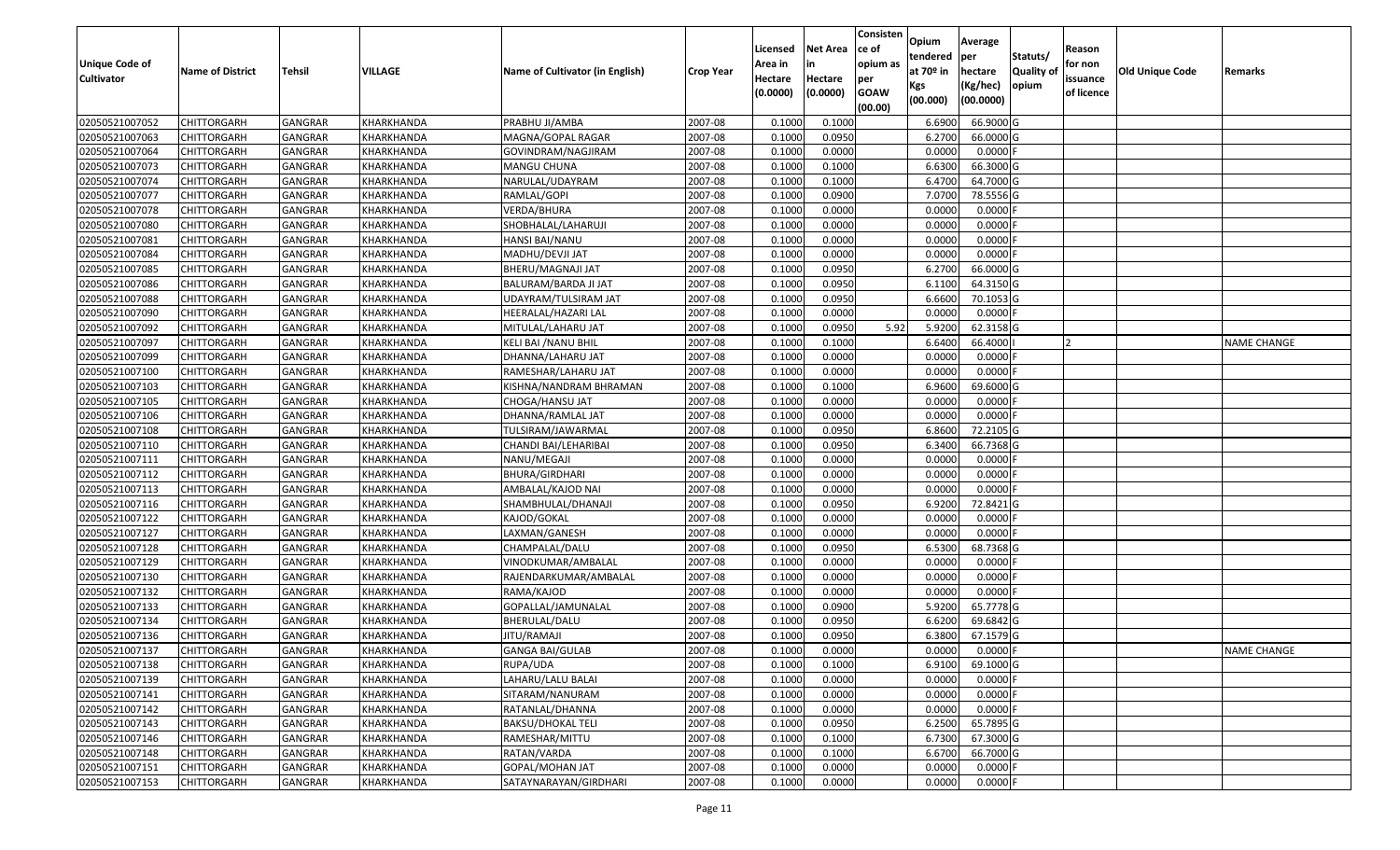| Unique Code of    | <b>Name of District</b> | Tehsil         | VILLAGE    | Name of Cultivator (in English) | <b>Crop Year</b> | Licensed<br>Area in | <b>Net Area</b><br>in | Consisten<br>ce of<br>opium as | Opium<br>tendered<br>at $70°$ in | Average<br>per<br>hectare | Statuts/<br><b>Quality o</b> | Reason<br>for non      | Old Unique Code | Remarks     |
|-------------------|-------------------------|----------------|------------|---------------------------------|------------------|---------------------|-----------------------|--------------------------------|----------------------------------|---------------------------|------------------------------|------------------------|-----------------|-------------|
| <b>Cultivator</b> |                         |                |            |                                 |                  | Hectare<br>(0.0000) | Hectare<br>(0.0000)   | per<br><b>GOAW</b><br>(00.00)  | Kgs<br>(00.000)                  | (Kg/hec)<br>(00.0000)     | opium                        | issuance<br>of licence |                 |             |
| 02050521007154    | CHITTORGARH             | GANGRAR        | KHARKHANDA | HANSU/MITTU                     | 2007-08          | 0.1000              | 0.0000                |                                | 0.0000                           | 0.0000F                   |                              |                        |                 |             |
| 02050521007155    | CHITTORGARH             | GANGRAR        | KHARKHANDA | RATANLAL/ONKARLAL               | 2007-08          | 0.1000              | 0.0000                |                                | 0.0000                           | 0.0000F                   |                              |                        |                 |             |
| 02050521007156    | CHITTORGARH             | GANGRAR        | KHARKHANDA | RATANLAL/BHAWANIRAM             | 2007-08          | 0.1000              | 0.0000                |                                | 0.0000                           | 0.0000                    |                              |                        |                 |             |
| 02050521007164    | CHITTORGARH             | <b>GANGRAR</b> | KHARKHANDA | HEERA/DUDHA                     | 2007-08          | 0.1000              | 0.0000                |                                | 0.0000                           | 0.0000F                   |                              |                        |                 |             |
| 02050521007166    | CHITTORGARH             | GANGRAR        | KHARKHANDA | NARULAL/BHURAJI                 | 2007-08          | 0.1000              | 0.0000                |                                | 0.0000                           | 0.0000F                   |                              |                        |                 |             |
| 02050521007171    | CHITTORGARH             | GANGRAR        | KHARKHANDA | BHERU/GOKAL                     | 2007-08          | 0.1000              | 0.1000                |                                | 6.8900                           | 68.9000 G                 |                              |                        |                 |             |
| 02050521007174    | CHITTORGARH             | GANGRAR        | KHARKHANDA | JAMUNA LAL/UDAYLAL              | 2007-08          | 0.1000              | 0.1000                |                                | 6.6900                           | 66.9000 G                 |                              |                        |                 |             |
| 02050521007175    | <b>CHITTORGARH</b>      | <b>GANGRAR</b> | KHARKHANDA | <b>BHURALAL/KAJOD TELI</b>      | 2007-08          | 0.1000              | 0.0000                |                                | 0.0000                           | 0.0000F                   |                              |                        |                 |             |
| 02050521007176    | CHITTORGARH             | GANGRAR        | KHARKHANDA | SOHANI BAI/TEJRAM               | 2007-08          | 0.1000              | 0.0000                |                                | 0.0000                           | 0.0000F                   |                              |                        |                 |             |
| 02050521007177    | CHITTORGARH             | GANGRAR        | KHARKHANDA | CHANDIBAI/BHAGIRATH             | 2007-08          | 0.1000              | 0.0950                |                                | 6.9800                           | 73.4737 G                 |                              |                        |                 |             |
| 02050521007178    | CHITTORGARH             | <b>GANGRAR</b> | KHARKHANDA | MADHOLAL/JATU                   | 2007-08          | 0.1000              | 0.0300                |                                | 2.0900                           | 69.6667 G                 |                              |                        |                 |             |
| 02050521007180    | <b>CHITTORGARH</b>      | <b>GANGRAR</b> | KHARKHANDA | RAMESHARLAL/BHERULAL            | 2007-08          | 0.1000              | 0.0000                |                                | 0.0000                           | 0.0000F                   |                              |                        |                 |             |
| 02050521007181    | <b>CHITTORGARH</b>      | <b>GANGRAR</b> | KHARKHANDA | GOPALLAL/MOHANLAL SHARMA        | 2007-08          | 0.1000              | 0.0000                |                                | 0.0000                           | 0.0000F                   |                              |                        |                 |             |
| 02050521007183    | <b>CHITTORGARH</b>      | GANGRAR        | KHARKHANDA | PRABHULAL/HAZARI(HARJI)         | 2007-08          | 0.1000              | 0.0000                |                                | 0.0000                           | $0.0000$ F                |                              |                        |                 |             |
| 02050521007185    | CHITTORGARH             | <b>GANGRAR</b> | KHARKHANDA | NATHULAL/DHANNA                 | 2007-08          | 0.1000              | 0.0000                |                                | 0.0000                           | $0.0000$ F                |                              |                        |                 |             |
| 02050521007186    | <b>CHITTORGARH</b>      | <b>GANGRAR</b> | KHARKHANDA | ONKAR/JITU                      | 2007-08          | 0.1000              | 0.0000                |                                | 0.0000                           | 0.0000                    |                              |                        |                 |             |
| 02050521007187    | CHITTORGARH             | <b>GANGRAR</b> | KHARKHANDA | GIRDHARI/LAHARU                 | 2007-08          | 0.1000              | 0.1000                |                                | 6.8300                           | 68.3000                   |                              |                        |                 |             |
| 02050521007190    | CHITTORGARH             | <b>GANGRAR</b> | KHARKHANDA | AASHISH / KISHAN/GHHOGALAL      | 2007-08          | 0.100               | 0.0950                |                                | 6.3200                           | 66.5263 G                 |                              |                        |                 | NAME CHANGE |
| 02050521007191    | CHITTORGARH             | <b>GANGRAR</b> | KHARKHANDA | NARU/GOPI                       | 2007-08          | 0.100               | 0.0000                |                                | 0.0000                           | 0.0000F                   |                              |                        |                 |             |
| 02050521007192    | CHITTORGARH             | GANGRAR        | KHARKHANDA | RAMCHANDRA/NATHULAL             | 2007-08          | 0.1000              | 0.1000                |                                | 6.7100                           | 67.1000 G                 |                              |                        |                 |             |
| 02050521007195    | CHITTORGARH             | <b>GANGRAR</b> | KHARKHANDA | MOHANLAL/MADHAVLAL              | 2007-08          | 0.100               | 0.0000                |                                | 0.0000                           | 0.0000                    |                              |                        |                 |             |
| 02050521007199    | CHITTORGARH             | GANGRAR        | KHARKHANDA | <b>BARJI BAI/ BHAGIRATH</b>     | 2007-08          | 0.100               | 0.0000                |                                | 0.0000                           | 0.0000                    |                              |                        |                 |             |
| 02050521007201    | CHITTORGARH             | <b>GANGRAR</b> | KHARKHANDA | VENIRAM/NAGJIRAM                | 2007-08          | 0.1000              | 0.0000                |                                | 0.0000                           | 0.0000                    |                              |                        |                 |             |
| 02050521007204    | CHITTORGARH             | <b>GANGRAR</b> | KHARKHANDA | GAHRULAL/BHUWANA                | 2007-08          | 0.100               | 0.0000                |                                | 0.0000                           | 0.0000F                   |                              |                        |                 |             |
| 02050521007205    | <b>CHITTORGARH</b>      | <b>GANGRAR</b> | KHARKHANDA | HANSRAJ/CHAMPALAL               | 2007-08          | 0.1000              | 0.1050                |                                | 6.4400                           | 61.3333 G                 |                              |                        |                 |             |
| 02050521007206    | CHITTORGARH             | GANGRAR        | KHARKHANDA | UDAYRAM/DALUJI                  | 2007-08          | 0.1000              | 0.0000                |                                | 0.0000                           | $0.0000$ F                |                              |                        |                 |             |
| 02050521007208    | CHITTORGARH             | GANGRAR        | KHARKHANDA | MOHAN LAL/ONKAR                 | 2007-08          | 0.1000              | 0.1000                |                                | 0.0000                           | $0.0000$ O                |                              | 11                     |                 | THEFT OPIUM |
| 02050521007210    | CHITTORGARH             | GANGRAR        | KHARKHANDA | JAMANALAL / GORDHANLAL          | 2007-08          | 0.1000              | 0.0000                |                                | 0.0000                           | 0.0000F                   |                              |                        |                 | NAME CHANGE |
| 02050521007211    | CHITTORGARH             | <b>GANGRAR</b> | KHARKHANDA | HARJU BAI/HAZARI BHIL           | 2007-08          | 0.1000              | 0.0950                |                                | 6.0000                           | 63.1579 G                 |                              |                        |                 |             |
| 02050521007213    | CHITTORGARH             | <b>GANGRAR</b> | KHARKHANDA | LAHARU/RAMCHANDRA               | 2007-08          | 0.1000              | 0.0000                |                                | 0.0000                           | $0.0000$ F                |                              |                        |                 |             |
| 02050521007216    | CHITTORGARH             | <b>GANGRAR</b> | KHARKHANDA | CHAMPALAL/UDAYRAM               | 2007-08          | 0.100               | 0.1000                |                                | 6.4500                           | 64.5000 G                 |                              |                        |                 |             |
| 02050521007217    | CHITTORGARH             | GANGRAR        | KHARKHANDA | RATAN/JODHA                     | 2007-08          | 0.1000              | 0.1000                |                                | 6.6200                           | 66.2000 G                 |                              |                        |                 |             |
| 02050521007218    | CHITTORGARH             | <b>GANGRAR</b> | KHARKHANDA | SHUKHA/KALU                     | 2007-08          | 0.100               | 0.0950                |                                | 6.1700                           | 64.9474 G                 |                              |                        |                 |             |
| 02050521007219    | CHITTORGARH             | GANGRAR        | KHARKHANDA | BHERU/HAZARI PURBIYA            | 2007-08          | 0.1000              | 0.0950                |                                | 6.4800                           | 68.2105 G                 |                              |                        |                 |             |
| 02050521007220    | CHITTORGARH             | <b>GANGRAR</b> | KHARKHANDA | MANGU/GIRDHARI                  | 2007-08          | 0.1000              | 0.0950                |                                | 6.8900                           | 72.5263 G                 |                              |                        |                 |             |
| 02050521007222    | CHITTORGARH             | GANGRAR        | KHARKHANDA | SOHANLAL/LELAJI                 | 2007-08          | 0.1000              | 0.0000                |                                | 0.0000                           | 0.0000F                   |                              |                        |                 |             |
| 02050521007223    | <b>CHITTORGARH</b>      | <b>GANGRAR</b> | KHARKHANDA | SHANKARLAL/PYARCHAND            | 2007-08          | 0.1000              | 0.1000                |                                | 7.0800                           | 70.8000 G                 |                              |                        |                 |             |
| 02050521007224    | <b>CHITTORGARH</b>      | <b>GANGRAR</b> | KHARKHANDA | TULSIRAM/HARLAL                 | 2007-08          | 0.1000              | 0.0000                |                                | 0.0000                           | $0.0000$ F                |                              |                        |                 |             |
| 02050521007225    | <b>CHITTORGARH</b>      | <b>GANGRAR</b> | KHARKHANDA | SURESHKUMAR/RAMSHVRUP           | 2007-08          | 0.1000              | 0.0000                |                                | 0.0000                           | 0.0000F                   |                              |                        |                 |             |
| 02050521007226    | <b>CHITTORGARH</b>      | <b>GANGRAR</b> | KHARKHANDA | SHAMBHULAL/GOPILAL              | 2007-08          | 0.1000              | 0.0000                |                                | 0.0000                           | $0.0000$ F                |                              |                        |                 |             |
| 02050521007229    | CHITTORGARH             | <b>GANGRAR</b> | KHARKHANDA | HANSU/MEGA                      | 2007-08          | 0.1000              | 0.0000                |                                | 0.0000                           | 0.0000                    |                              |                        |                 |             |
| 02050521007230    | <b>CHITTORGARH</b>      | <b>GANGRAR</b> | KHARKHANDA | MADHU(MADHAVLAL)/HEERALAL       | 2007-08          | 0.1000              | 0.0000                |                                | 0.0000                           | 0.0000                    |                              |                        |                 |             |
| 02050521007231    | <b>CHITTORGARH</b>      | <b>GANGRAR</b> | KHARKHANDA | BHERU/MADHULUHAR                | 2007-08          | 0.1000              | 0.0000                |                                | 0.0000                           | 0.0000                    |                              |                        |                 |             |
| 02050521007232    | <b>CHITTORGARH</b>      | <b>GANGRAR</b> | KHARKHANDA | KHEMRAJ/DALUJI                  | 2007-08          | 0.1000              | 0.0000                |                                | 0.0000                           | $0.0000$ F                |                              |                        |                 |             |
| 02050521007233    | CHITTORGARH             | <b>GANGRAR</b> | KHARKHANDA | KISNA/KALU                      | 2007-08          | 0.1000              | 0.0000                |                                | 0.0000                           | 0.0000                    |                              |                        |                 |             |
| 02050521007242    | <b>CHITTORGARH</b>      | <b>GANGRAR</b> | KHARKHANDA | CHAMPALAL/MITHUJI JAT           | 2007-08          | 0.1000              | 0.0000                |                                | 0.0000                           | $0.0000$ F                |                              |                        |                 |             |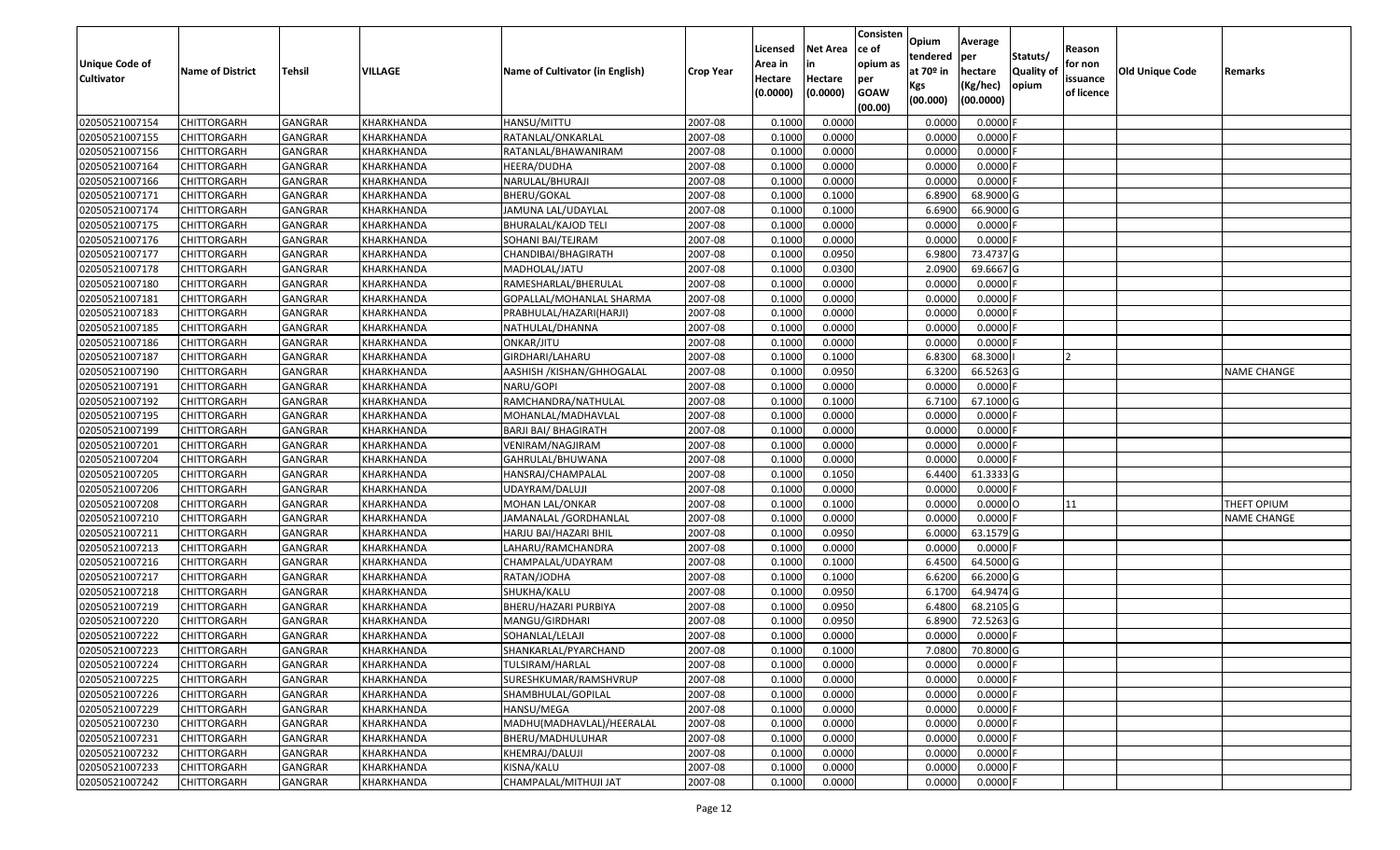| <b>Unique Code of</b><br><b>Cultivator</b> | <b>Name of District</b> | Tehsil         | VILLAGE    | Name of Cultivator (in English) | <b>Crop Year</b> | Licensed<br>Area in<br>Hectare<br>(0.0000) | <b>Net Area</b><br>in<br>Hectare<br>(0.0000) | Consisten<br>ce of<br>opium as<br>per<br><b>GOAW</b> | Opium<br>tendered<br>at $70°$ in<br>Kgs | Average<br>per<br>hectare<br>(Kg/hec) | Statuts/<br><b>Quality o</b><br>opium | Reason<br>for non<br>issuance<br>of licence | <b>Old Unique Code</b> | Remarks |
|--------------------------------------------|-------------------------|----------------|------------|---------------------------------|------------------|--------------------------------------------|----------------------------------------------|------------------------------------------------------|-----------------------------------------|---------------------------------------|---------------------------------------|---------------------------------------------|------------------------|---------|
|                                            |                         |                |            |                                 |                  |                                            |                                              | (00.00)                                              | (00.000)                                | (00.0000)                             |                                       |                                             |                        |         |
| 02050521007250                             | <b>CHITTORGARH</b>      | GANGRAR        | KHARKHANDA | DEVILAL/MADHU                   | 2007-08          | 0.1000                                     | 0.0950                                       |                                                      | 6.4700                                  | 68.1053 G                             |                                       |                                             |                        |         |
| 02050521007251                             | CHITTORGARH             | <b>GANGRAR</b> | KHARKHANDA | RAMI BAI/GOMA--2ND              | 2007-08          | 0.1000                                     | 0.1000                                       |                                                      | 5.9200                                  | 59.2000 G                             |                                       |                                             |                        |         |
| 02050521007270                             | CHITTORGARH             | GANGRAR        | KHARKHANDA | GOPILAL/DHANNA SHARMA           | 2007-08          | 0.1000                                     | 0.0950                                       |                                                      | 6.6200                                  | 69.6842 G                             |                                       |                                             |                        |         |
| 02050521007273                             | <b>CHITTORGARH</b>      | <b>GANGRAR</b> | KHARKHANDA | NANU / JAYRAM BHIL              | 2007-08          | 0.1000                                     | 0.0000                                       |                                                      | 0.0000                                  | $0.0000$ F                            |                                       |                                             |                        |         |
| 02050521007276                             | CHITTORGARH             | GANGRAR        | KHARKHANDA | NARU LAL/ HIRA LAL JAT          | 2007-08          | 0.1000                                     | 0.1000                                       |                                                      | 6.6700                                  | 66.7000 G                             |                                       |                                             |                        |         |
| 02050521007281                             | CHITTORGARH             | <b>GANGRAR</b> | KHARKHANDA | KAMLABAI /ONKAR                 | 2007-08          | 0.1000                                     | 0.0000                                       |                                                      | 0.0000                                  | 0.0000F                               |                                       |                                             |                        |         |
| 02050521007282                             | CHITTORGARH             | GANGRAR        | KHARKHANDA | SHAMBHU / BHUWANA               | 2007-08          | 0.1000                                     | 0.0000                                       |                                                      | 0.0000                                  | 0.0000                                |                                       |                                             |                        |         |
| 02050521007283                             | <b>CHITTORGARH</b>      | <b>GANGRAR</b> | KHARKHANDA | SHYAM LAL/ MEGHA                | 2007-08          | 0.1000                                     | 0.0000                                       |                                                      | 0.0000                                  | 0.0000F                               |                                       |                                             |                        |         |
| 02050521007289                             | CHITTORGARH             | GANGRAR        | KHARKHANDA | MANGNA / HAJARI                 | 2007-08          | 0.1000                                     | 0.0950                                       |                                                      | 6.5700                                  | 69.1579 G                             |                                       |                                             |                        |         |
| 02050521007291                             | CHITTORGARH             | <b>GANGRAR</b> | KHARKHANDA | BADAMI BAI/ BHUWANI             | 2007-08          | 0.1000                                     | 0.0000                                       |                                                      | 0.0000                                  | $0.0000$ F                            |                                       |                                             |                        |         |
| 02050521007292                             | CHITTORGARH             | <b>GANGRAR</b> | KHARKHANDA | SHELANDAR KUMAR/ BANSHI LAL     | 2007-08          | 0.1000                                     | 0.1000                                       |                                                      | 6.6100                                  | 66.1000 G                             |                                       |                                             |                        |         |
| 02050521007294                             | <b>CHITTORGARH</b>      | <b>GANGRAR</b> | KHARKHANDA | KISHANLAL/RATTAJI               | 2007-08          | 0.1000                                     | 0.0000                                       |                                                      | 0.0000                                  | $0.0000$ F                            |                                       |                                             |                        |         |
| 02050521007295                             | <b>CHITTORGARH</b>      | <b>GANGRAR</b> | KHARKHANDA | NATHULAL/NANURAM BALAI          | 2007-08          | 0.1000                                     | 0.0000                                       |                                                      | 0.0000                                  | $0.0000$ F                            |                                       |                                             |                        |         |
| 02050521007297                             | <b>CHITTORGARH</b>      | <b>GANGRAR</b> | KHARKHANDA | DALU/BARDA TELI                 | 2007-08          | 0.1000                                     | 0.1000                                       |                                                      | 6.6300                                  | 66.3000 G                             |                                       |                                             |                        |         |
| 02050521007298                             | CHITTORGARH             | <b>GANGRAR</b> | KHARKHANDA | NANU/BARDA                      | 2007-08          | 0.1000                                     | 0.1000                                       |                                                      | 6.2500                                  | 62.5000G                              |                                       |                                             |                        |         |
| 02050521007303                             | <b>CHITTORGARH</b>      | <b>GANGRAR</b> | KHARKHANDA | RATANLAL/MADHUJI                | 2007-08          | 0.1000                                     | 0.0950                                       |                                                      | 6.0200                                  | 63.3684                               |                                       |                                             |                        |         |
| 02050521007304                             | CHITTORGARH             | <b>GANGRAR</b> | KHARKHANDA | HAJARI/MODA PURBIYA             | 2007-08          | 0.1000                                     | 0.1000                                       |                                                      | 6.7600                                  | 67.6000 G                             |                                       |                                             |                        |         |
| 02050521007306                             | CHITTORGARH             | <b>GANGRAR</b> | KHARKHANDA | KHURAJ/DEVA                     | 2007-08          | 0.100                                      | 0.1000                                       |                                                      | 6.5800                                  | 65.8000 G                             |                                       |                                             |                        |         |
| 02050521007309                             | CHITTORGARH             | <b>GANGRAR</b> | KHARKHANDA | SHANKARLAL/MADHULAL             | 2007-08          | 0.100                                      | 0.0950                                       |                                                      | 7.1500                                  | 75.2632 G                             |                                       |                                             |                        |         |
| 02050521007311                             | CHITTORGARH             | GANGRAR        | KHARKHANDA | TULSI BAI / NARU                | 2007-08          | 0.1000                                     | 0.1000                                       |                                                      | 6.8200                                  | 68.2000 G                             |                                       |                                             |                        |         |
| 02050521007317                             | CHITTORGARH             | <b>GANGRAR</b> | KHARKHANDA | <b>BANSILAL/GASHI</b>           | 2007-08          | 0.1000                                     | 0.1000                                       |                                                      | 6.5300                                  | 65.3000G                              |                                       |                                             |                        |         |
| 02050521007323                             | CHITTORGARH             | GANGRAR        | KHARKHANDA | SHOBHALAL/LAHARULAL--2          | 2007-08          | 0.1000                                     | 0.0000                                       |                                                      | 0.0000                                  | 0.0000                                |                                       |                                             |                        |         |
| 02050521007325                             | CHITTORGARH             | <b>GANGRAR</b> | KHARKHANDA | <b>GULAB BAI/PARSAA</b>         | 2007-08          | 0.1000                                     | 0.1000                                       |                                                      | 6.1900                                  | 61.9000                               |                                       |                                             |                        |         |
| 02050521007326                             | CHITTORGARH             | <b>GANGRAR</b> | KHARKHANDA | NATHI BAI / CHAMPALAL           | 2007-08          | 0.1000                                     | 0.0000                                       |                                                      | 0.0000                                  | 0.0000F                               |                                       |                                             |                        |         |
| 02050521007330                             | <b>CHITTORGARH</b>      | <b>GANGRAR</b> | KHARKHANDA | MAGNA/KALU                      | 2007-08          | 0.1000                                     | 0.0950                                       |                                                      | 6.8000                                  | 71.5789 G                             |                                       |                                             |                        |         |
| 02050521007331                             | CHITTORGARH             | GANGRAR        | KHARKHANDA | SHAMBHULAL/GANESH               | 2007-08          | 0.1000                                     | 0.1000                                       |                                                      | 6.5500                                  | 65.5000G                              |                                       |                                             |                        |         |
| 02050522001001                             | CHITTORGARH             | RASHMI         | BHEEMGARH  | SHANKERLAL/LALU JAT             | 2007-08          | 0.1000                                     | 0.0950                                       |                                                      | 6.2700                                  | 66.0000G                              |                                       |                                             |                        |         |
| 02050522001003                             | CHITTORGARH             | RASHMI         | BHEEMGARH  | BHERU LAL/ HEERA LAL            | 2007-08          | 0.1000                                     | 0.1000                                       |                                                      | 7.3700                                  | 73.7000 G                             |                                       |                                             |                        |         |
| 02050522001005                             | CHITTORGARH             | RASHMI         | BHEEMGARH  | CHANDMAL/CHHOGALAL              | 2007-08          | 0.1000                                     | 0.0000                                       |                                                      | 0.0000                                  | $0.0000$ F                            |                                       |                                             |                        |         |
| 02050522001008                             | CHITTORGARH             | RASHMI         | BHEEMGARH  | RAMCHANDRA/UDA SUTHAR           | 2007-08          | 0.1000                                     | 0.0000                                       |                                                      | 0.0000                                  | 0.0000                                |                                       |                                             |                        |         |
| 02050522001013                             | CHITTORGARH             | RASHMI         | BHEEMGARH  | BILASI/UDAIRAM SUTHAR           | 2007-08          | 0.1000                                     | 0.0950                                       |                                                      | 6.8300                                  | 71.8947 G                             |                                       |                                             |                        |         |
| 02050522001014                             | CHITTORGARH             | RASHMI         | BHEEMGARH  | DHANRAJ/SURAJMAL PURBIYA        | 2007-08          | 0.1000                                     | 0.1000                                       |                                                      | 7.1600                                  | 71.6000G                              |                                       |                                             |                        |         |
| 02050522001017                             | CHITTORGARH             | RASHMI         | BHEEMGARH  | SHANKERLAL/BENIRAM JAT          | 2007-08          | 0.1000                                     | 0.1000                                       |                                                      | 7.3900                                  | 73.9000G                              |                                       |                                             |                        |         |
| 02050522001019                             | CHITTORGARH             | RASHMI         | BHEEMGARH  | KALURAM/BHERU JAT               | 2007-08          | 0.1000                                     | 0.0950                                       |                                                      | 6.0900                                  | 64.1053 G                             |                                       |                                             |                        |         |
| 02050522001020                             | CHITTORGARH             | RASHMI         | BHEEMGARH  | NATHU LAL/LALU JAT              | 2007-08          | 0.1000                                     | 0.1000                                       |                                                      | 6.5300                                  | 65.3000 G                             |                                       |                                             |                        |         |
| 02050522001021                             | CHITTORGARH             | RASHMI         | BHEEMGARH  | PYARA/SURAJMAL PURBIA           | 2007-08          | 0.1000                                     | 0.0000                                       |                                                      | 0.0000                                  | $0.0000$ F                            |                                       |                                             |                        |         |
| 02050522001023                             | <b>CHITTORGARH</b>      | RASHMI         | BHEEMGARH  | SHANTILAL/FOOLCHAND MAHAJAN     | 2007-08          | 0.1000                                     | 0.0950                                       |                                                      | 6.5700                                  | 69.1579 G                             |                                       |                                             |                        |         |
| 02050522001024                             | <b>CHITTORGARH</b>      | RASHMI         | BHEEMGARH  | UDAIRAM/HAZARIMAL JAT (KHAROD)  | 2007-08          | 0.1000                                     | 0.0950                                       |                                                      | 7.1300                                  | 75.0526 G                             |                                       |                                             |                        |         |
| 02050522001026                             | CHITTORGARH             | RASHMI         | BHEEMGARH  | MANGILAL/NARU PURBIA            | 2007-08          | 0.1000                                     | 0.1000                                       |                                                      | 5.7500                                  | 57.5000                               |                                       | 2                                           |                        |         |
| 02050522001028                             | <b>CHITTORGARH</b>      | RASHMI         | BHEEMGARH  | KANHAILAL/MODIRAM SUWALKA       | 2007-08          | 0.1000                                     | 0.0950                                       |                                                      | 6.8100                                  | 71.6842 G                             |                                       |                                             |                        |         |
| 02050522001029                             | <b>CHITTORGARH</b>      | RASHMI         | BHEEMGARH  | DEVILAL/SURAJMAL PURABIA        | 2007-08          | 0.1000                                     | 0.0950                                       |                                                      | 6.9000                                  | 72.6316 G                             |                                       |                                             |                        |         |
| 02050522001030                             | <b>CHITTORGARH</b>      | RASHMI         | BHEEMGARH  | RAMLAL/GOPILAL JAT (SILGAON)    | 2007-08          | 0.1000                                     | 0.0950                                       |                                                      | 6.7400                                  | 70.9474 G                             |                                       |                                             |                        |         |
| 02050522001032                             | CHITTORGARH             | RASHMI         | BHEEMGARH  | BHERULAL/SURAJMAL BALAI         | 2007-08          | 0.1000                                     | 0.0000                                       |                                                      | 0.0000                                  | $0.0000$ F                            |                                       |                                             |                        |         |
| 02050522001033                             | <b>CHITTORGARH</b>      | RASHMI         | BHEEMGARH  | HEERALAL/MOHANLAL PURABIA       | 2007-08          | 0.1000                                     | 0.0950                                       |                                                      | 7.0700                                  | 74.4211 G                             |                                       |                                             |                        |         |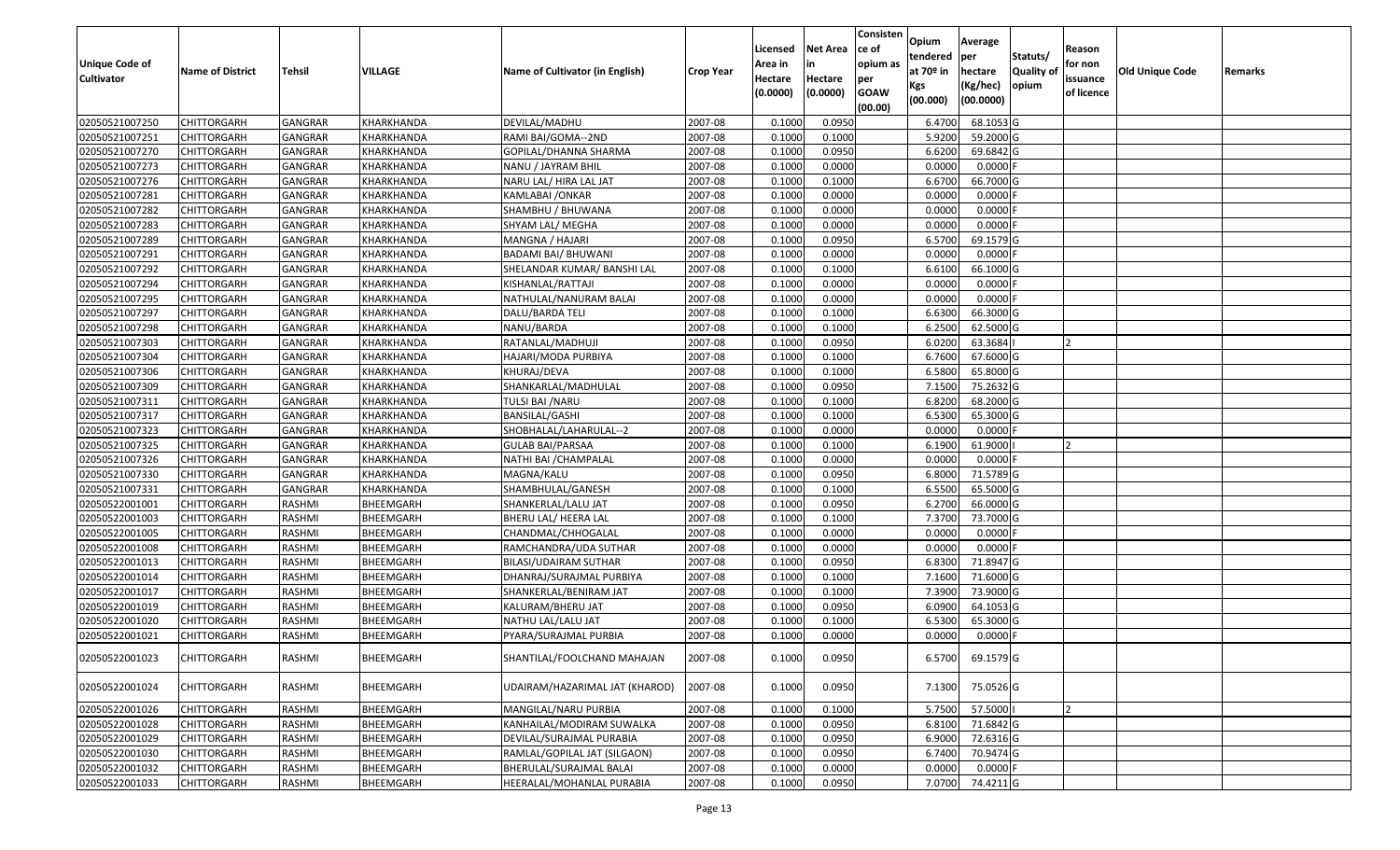| <b>Unique Code of</b><br><b>Cultivator</b> | <b>Name of District</b> | Tehsil        | VILLAGE   | Name of Cultivator (in English)          | <b>Crop Year</b> | Licensed<br>Area in<br>Hectare<br>(0.0000) | <b>Net Area</b><br>in<br>Hectare<br>(0.0000) | Consisten<br>ce of<br>opium as<br>per<br><b>GOAW</b><br>(00.00) | Opium<br>tendered<br>at $70°$ in<br>Kgs<br>(00.000) | Average<br>per<br>hectare<br>(Kg/hec)<br>(00.0000) | Statuts/<br><b>Quality of</b><br>opium | Reason<br>for non<br>issuance<br>of licence | <b>Old Unique Code</b> | Remarks            |
|--------------------------------------------|-------------------------|---------------|-----------|------------------------------------------|------------------|--------------------------------------------|----------------------------------------------|-----------------------------------------------------------------|-----------------------------------------------------|----------------------------------------------------|----------------------------------------|---------------------------------------------|------------------------|--------------------|
| 02050522001037                             | <b>CHITTORGARH</b>      | RASHMI        | BHEEMGARH | HEERALAL/KALU PURABIA                    | 2007-08          | 0.100                                      | 0.1000                                       |                                                                 | 7.0500                                              | 70.5000 G                                          |                                        |                                             |                        |                    |
| 02050522001038                             | CHITTORGARH             | RASHMI        | BHEEMGARH | LALU/NAWALA BALAI                        | 2007-08          | 0.1000                                     | 0.0950                                       |                                                                 | 6.3300                                              | 66.6316 G                                          |                                        |                                             |                        |                    |
| 02050522001040                             | CHITTORGARH             | RASHMI        | BHEEMGARH | PRITHWIRAJ/JEETMAL JAT                   | 2007-08          | 0.1000                                     | 0.0000                                       |                                                                 | 0.0000                                              | 0.0000F                                            |                                        |                                             |                        |                    |
| 02050522001043                             | <b>CHITTORGARH</b>      | <b>RASHMI</b> | BHEEMGARH | UDAIRAM/HEERA LAL SUTHAR                 | 2007-08          | 0.1000                                     | 0.0900                                       |                                                                 | 6.7100                                              | 74.5556 G                                          |                                        |                                             |                        |                    |
| 02050522001044                             | <b>CHITTORGARH</b>      | RASHMI        | BHEEMGARH | MANGILAL/BIRDHA SUTHAR                   | 2007-08          | 0.1000                                     | 0.0000                                       |                                                                 | 0.0000                                              | $0.0000$ F                                         |                                        |                                             |                        |                    |
| 02050522001045                             | <b>CHITTORGARH</b>      | RASHMI        | BHEEMGARH | KANCHANBAI/BALU GIRI                     | 2007-08          | 0.1000                                     | 0.0000                                       |                                                                 | 0.0000                                              | $0.0000$ F                                         |                                        |                                             |                        |                    |
| 02050522001046                             | CHITTORGARH             | RASHMI        | BHEEMGARH | MOHANLAL/UDA SUTHAR                      | 2007-08          | 0.1000                                     | 0.0950                                       |                                                                 | 7.2500                                              | 76.3158 G                                          |                                        |                                             |                        |                    |
| 02050522001047                             | CHITTORGARH             | RASHMI        | BHEEMGARH | DURGA SHANKER/BHAWANIRAM<br><b>NAYAK</b> | 2007-08          | 0.1000                                     | 0.1000                                       |                                                                 | 6.4300                                              | 64.3000 G                                          |                                        |                                             |                        |                    |
| 02050522001050                             | CHITTORGARH             | RASHMI        | BHEEMGARH | RAMLAL/CHAMPALAL                         | 2007-08          | 0.100                                      | 0.0950                                       |                                                                 | 6.4300                                              | 67.6842 G                                          |                                        |                                             |                        | <b>NAME CHANGE</b> |
| 02050522001053                             | CHITTORGARH             | RASHMI        | BHEEMGARH | SAMPATRAM/UDAIRAM VYAS                   | 2007-08          | 0.1000                                     | 0.0000                                       |                                                                 | 0.0000                                              | $0.0000$ F                                         |                                        |                                             |                        |                    |
| 02050522001054                             | CHITTORGARH             | <b>RASHMI</b> | BHEEMGARH | LAXMINARAYAN/NAWALRAM<br>SUKHWAL         | 2007-08          | 0.1000                                     | 0.0950                                       |                                                                 | 6.7200                                              | 70.7368 G                                          |                                        |                                             |                        |                    |
| 02050522001056                             | <b>CHITTORGARH</b>      | RASHMI        | BHEEMGARH | NANI BAI/ RAM CHANDAR                    | 2007-08          | 0.100                                      | 0.0000                                       |                                                                 | 0.0000                                              | 0.0000                                             |                                        |                                             |                        |                    |
| 02050522001059                             | CHITTORGARH             | RASHMI        | BHEEMGARH | NANURAM/GHEESA PURABIA                   | 2007-08          | 0.1000                                     | 0.0000                                       |                                                                 | 0.0000                                              | $0.0000$ F                                         |                                        |                                             |                        |                    |
| 02050522001060                             | CHITTORGARH             | RASHMI        | BHEEMGARH | LALU/MOHAN PURABIA                       | 2007-08          | 0.1000                                     | 0.0950                                       |                                                                 | 6.5700                                              | 69.1579 G                                          |                                        |                                             |                        |                    |
| 02050522001061                             | <b>CHITTORGARH</b>      | RASHMI        | BHEEMGARH | DEVJIRAM/DOLA JAT (KHAROD)               | 2007-08          | 0.1000                                     | 0.1000                                       |                                                                 | 6.5900                                              | 65.9000 G                                          |                                        |                                             |                        |                    |
| 02050522001065                             | <b>CHITTORGARH</b>      | RASHMI        | BHEEMGARH | ONKAR/DOLA PURABIA                       | 2007-08          | 0.1000                                     | 0.0950                                       |                                                                 | 7.0400                                              | 74.1053 G                                          |                                        |                                             |                        |                    |
| 02050522001066                             | CHITTORGARH             | RASHMI        | BHEEMGARH | DEU BAI / NANDA GARG                     | 2007-08          | 0.1000                                     | 0.0950                                       |                                                                 | 6.7300                                              | 70.8421 G                                          |                                        |                                             |                        |                    |
| 02050522001067                             | CHITTORGARH             | RASHMI        | BHEEMGARH | JETIBAI/RAMLAL                           | 2007-08          | 0.1000                                     | 0.1000                                       |                                                                 | 6.8700                                              | 68.7000 G                                          |                                        |                                             |                        | <b>NAME CHANGE</b> |
| 02050522001070                             | <b>CHITTORGARH</b>      | <b>RASHMI</b> | BHEEMGARH | KISHAN GIRI/DALU GIRI                    | 2007-08          | 0.1000                                     | 0.0000                                       |                                                                 | 0.0000                                              | $0.0000$ F                                         |                                        |                                             |                        |                    |
| 02050522001072                             | CHITTORGARH             | RASHMI        | BHEEMGARH | SHYAMLAL/NARAYAN                         | 2007-08          | 0.1000                                     | 0.0950                                       |                                                                 | 5.6900                                              | 59.8947 G                                          |                                        |                                             |                        |                    |
| 02050522001075                             | CHITTORGARH             | RASHMI        | BHEEMGARH | AMEERDIN/ALLANUR                         | 2007-08          | 0.1000                                     | 0.1000                                       |                                                                 | 6.6300                                              | 66.3000 G                                          |                                        |                                             |                        |                    |
| 02050522001076                             | CHITTORGARH             | RASHMI        | BHEEMGARH | PARASMAL/HAJARI                          | 2007-08          | 0.1000                                     | 0.1000                                       |                                                                 | 6.9000                                              | 69.0000 G                                          |                                        |                                             |                        | <b>NAME CHANGE</b> |
| 02050522001077                             | <b>CHITTORGARH</b>      | RASHMI        | BHEEMGARH | LAHRI BAI/GAMBHEERMAL                    | 2007-08          | 0.1000                                     | 0.1000                                       |                                                                 | 6.5400                                              | 65.4000 G                                          |                                        |                                             |                        |                    |
| 02050522001079                             | <b>CHITTORGARH</b>      | RASHMI        | BHEEMGARH | NANDRAM/MANA TELI                        | 2007-08          | 0.1000                                     | 0.0000                                       |                                                                 | 0.0000                                              | $0.0000$ F                                         |                                        |                                             |                        |                    |
| 02050522001081                             | <b>CHITTORGARH</b>      | RASHMI        | BHEEMGARH | SHIVLAL/DECHANDRA GARG                   | 2007-08          | 0.1000                                     | 0.0000                                       |                                                                 | 0.0000                                              | 0.0000                                             |                                        |                                             |                        |                    |
| 02050522001084                             | CHITTORGARH             | RASHMI        | BHEEMGARH | UDAILAL/GIRDHARI SUNAR                   | 2007-08          | 0.1000                                     | 0.0950                                       |                                                                 | 6.7300                                              | 70.8421 G                                          |                                        |                                             |                        |                    |
| 02050522001086                             | <b>CHITTORGARH</b>      | RASHMI        | BHEEMGARH | ONKARLAL/DHUKAL                          | 2007-08          | 0.1000                                     | 0.0950                                       |                                                                 | 6.7200                                              | 70.7368 G                                          |                                        |                                             |                        |                    |
| 02050522001089                             | <b>CHITTORGARH</b>      | RASHMI        | BHEEMGARH | NARAYANLAL/RAMCHANDRA JAT                | 2007-08          | 0.1000                                     | 0.0950                                       |                                                                 | 6.7000                                              | 70.5263 G                                          |                                        |                                             |                        |                    |
| 02050522001091                             | CHITTORGARH             | RASHMI        | BHEEMGARH | PURANMAL/MANGILAL                        | 2007-08          | 0.1000                                     | 0.0950                                       |                                                                 | 6.8500                                              | 72.1053 G                                          |                                        |                                             |                        |                    |
| 02050522001092                             | CHITTORGARH             | RASHMI        | BHEEMGARH | CHAMPALAL/DHOKAL                         | 2007-08          | 0.1000                                     | 0.0000                                       |                                                                 | 0.0000                                              | $0.0000$ F                                         |                                        |                                             |                        |                    |
| 02050522001093                             | CHITTORGARH             | RASHMI        | BHEEMGARH | DALURAM/TODU RAM                         | 2007-08          | 0.1000                                     | 0.0950                                       |                                                                 | 7.0000                                              | 73.6842 G                                          |                                        |                                             |                        |                    |
| 02050522001095                             | CHITTORGARH             | RASHMI        | BHEEMGARH | KAILASHCHANDRA/JODHRAJ                   | 2007-08          | 0.1000                                     | 0.0950                                       |                                                                 | 6.7700                                              | 71.2632 G                                          |                                        |                                             |                        |                    |
| 02050522001096                             | CHITTORGARH             | RASHMI        | BHEEMGARH | CHANDIBAI/NARAYANLAL                     | 2007-08          | 0.100                                      | 0.1000                                       |                                                                 | 7.2900                                              | 72.9000 G                                          |                                        |                                             |                        |                    |
| 02050522001100                             | <b>CHITTORGARH</b>      | RASHMI        | BHEEMGARH | SOHANLAL/NANURAM PAYAK                   | 2007-08          | 0.1000                                     | 0.0950                                       |                                                                 | 6.3400                                              | 66.7368 G                                          |                                        |                                             |                        |                    |
| 02050522001101                             | <b>CHITTORGARH</b>      | <b>RASHMI</b> | BHEEMGARH | RAMESHWARLAL/LAXMINARAYAN                | 2007-08          | 0.1000                                     | 0.0000                                       |                                                                 | 0.0000                                              | $0.0000$ F                                         |                                        |                                             |                        |                    |
| 02050522001108                             | <b>CHITTORGARH</b>      | RASHMI        | BHEEMGARH | DALCHAND/LOBHCHAND JAT                   | 2007-08          | 0.1000                                     | 0.0950                                       |                                                                 | 6.4300                                              | 67.6842 G                                          |                                        |                                             |                        |                    |
| 02050522001109                             | <b>CHITTORGARH</b>      | RASHMI        | BHEEMGARH | GANESH/MODA                              | 2007-08          | 0.1000                                     | 0.0000                                       |                                                                 | 0.0000                                              | $0.0000$ F                                         |                                        |                                             |                        |                    |
| 02050522001110                             | <b>CHITTORGARH</b>      | RASHMI        | BHEEMGARH | SUNDERDEVI/MANGILAL                      | 2007-08          | 0.1000                                     | 0.0950                                       |                                                                 | 6.4900                                              | 68.3158 G                                          |                                        |                                             |                        |                    |
| 02050522001113                             | CHITTORGARH             | RASHMI        | BHEEMGARH | SHYAM LAL SHARMA / SOHAN LAL<br>SHARMA   | 2007-08          | 0.1000                                     | 0.1000                                       |                                                                 | 6.5100                                              | 65.1000 G                                          |                                        |                                             |                        |                    |
| 02050522001114                             | <b>CHITTORGARH</b>      | RASHMI        | BHEEMGARH | SHANKERLAL/HEERALAL                      | 2007-08          | 0.1000                                     | 0.0950                                       |                                                                 | 6.4400                                              | 67.7895 G                                          |                                        |                                             |                        |                    |
| 02050522001122                             | <b>CHITTORGARH</b>      | RASHMI        | BHEEMGARH | MANGILAL/UDAIRAM                         | 2007-08          | 0.1000                                     | 0.1000                                       |                                                                 | 6.9900                                              | 69.9000 G                                          |                                        |                                             |                        |                    |
| 02050522001125                             | <b>CHITTORGARH</b>      | RASHMI        | BHEEMGARH | BHOORALAL/MANGILAL                       | 2007-08          | 0.1000                                     | 0.0950                                       |                                                                 | 7.2800                                              | 76.6316 G                                          |                                        |                                             |                        |                    |
| 02050522001126                             | <b>CHITTORGARH</b>      | RASHMI        | BHEEMGARH | BHANWARLAL/SOHANLAL                      | 2007-08          | 0.1000                                     | 0.1000                                       |                                                                 | 7.0300                                              | 70.3000 G                                          |                                        |                                             |                        |                    |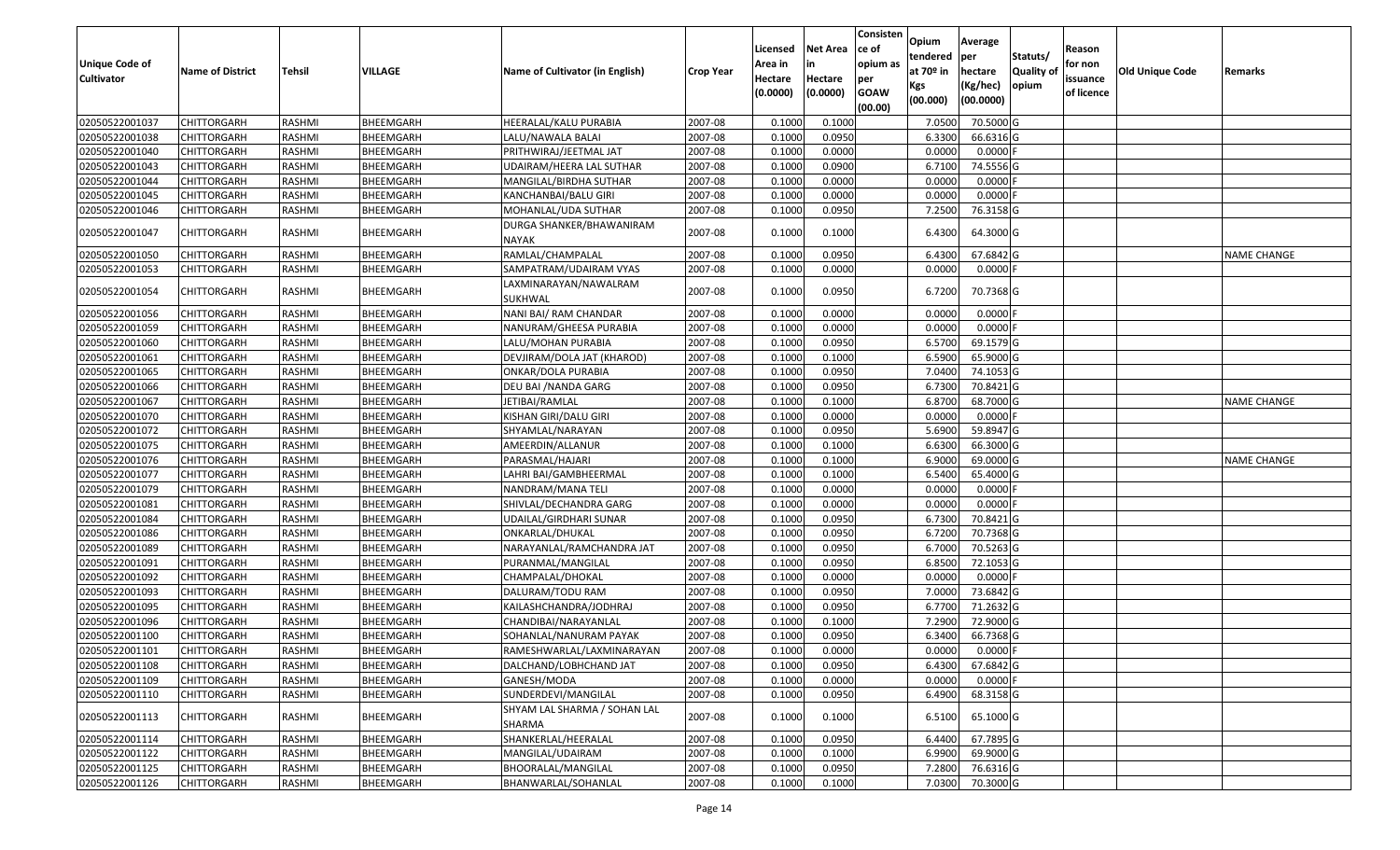| Unique Code of    | <b>Name of District</b> | Tehsil | VILLAGE          | Name of Cultivator (in English)     | <b>Crop Year</b> | Licensed<br>Area in | <b>Net Area</b><br>in | Consisten<br>ce of<br>opium as | Opium<br>tendered<br>at $70°$ in | Average<br>per<br>hectare | Statuts/<br><b>Quality o</b> | Reason<br>for non      | Old Unique Code | Remarks            |
|-------------------|-------------------------|--------|------------------|-------------------------------------|------------------|---------------------|-----------------------|--------------------------------|----------------------------------|---------------------------|------------------------------|------------------------|-----------------|--------------------|
| <b>Cultivator</b> |                         |        |                  |                                     |                  | Hectare<br>(0.0000) | Hectare<br>(0.0000)   | per<br><b>GOAW</b><br>(00.00)  | Kgs<br>(00.000)                  | (Kg/hec)<br>(00.0000)     | opium                        | issuance<br>of licence |                 |                    |
| 02050522001127    | CHITTORGARH             | RASHMI | BHEEMGARH        | BHURALAL/HARLAL                     | 2007-08          | 0.1000              | 0.0950                |                                | 6.9700                           | 73.3684 G                 |                              |                        |                 |                    |
| 02050522001128    | CHITTORGARH             | RASHMI | BHEEMGARH        | DALU/DOLA                           | 2007-08          | 0.1000              | 0.1000                |                                | 7.0600                           | 70.6000 G                 |                              |                        |                 |                    |
| 02050522001131    | CHITTORGARH             | RASHMI | BHEEMGARH        | KALURAM/DAULA                       | 2007-08          | 0.1000              | 0.0950                |                                | 6.5700                           | 69.1579 G                 |                              |                        |                 |                    |
| 02050522001132    | <b>CHITTORGARH</b>      | RASHMI | BHEEMGARH        | HEERALAL/DAULA                      | 2007-08          | 0.1000              | 0.0950                |                                | 6.9700                           | 73.3684 G                 |                              |                        |                 |                    |
| 02050522001134    | CHITTORGARH             | RASHMI | BHEEMGARH        | HAGAMIBAI/NANURAM                   | 2007-08          | 0.1000              | 0.0000                |                                | 0.0000                           | 0.0000F                   |                              |                        |                 |                    |
| 02050522001135    | CHITTORGARH             | RASHMI | <b>BHEEMGARH</b> | MOHAN/GHEESHA KUMHAR                | 2007-08          | 0.1000              | 0.0950                |                                | 6.9200                           | 72.8421G                  |                              |                        |                 |                    |
| 02050522001137    | CHITTORGARH             | RASHMI | BHEEMGARH        | IITENDRA KUMAR/SHANTILAL            | 2007-08          | 0.1000              | 0.0950                |                                | 6.4200                           | 67.5789 G                 |                              |                        |                 |                    |
| 02050522001140    | <b>CHITTORGARH</b>      | RASHMI | BHEEMGARH        | DALCHAND/SURAJMAL                   | 2007-08          | 0.1000              | 0.1000                |                                | 6.9900                           | 69.9000 G                 |                              |                        |                 |                    |
| 02050522001141    | CHITTORGARH             | RASHMI | BHEEMGARH        | SHANKAR/CHAGANLAL                   | 2007-08          | 0.1000              | 0.0950                |                                | 7.0600                           | 74.3158 G                 |                              |                        |                 |                    |
| 02050522001142    | CHITTORGARH             | RASHMI | BHEEMGARH        | HEERALAL/CHHOGALAL                  | 2007-08          | 0.1000              | 0.0000                |                                | 0.0000                           | $0.0000$ F                |                              |                        |                 |                    |
| 02050522001145    | CHITTORGARH             | RASHMI | BHEEMGARH        | JEETMAL/NANURAM                     | 2007-08          | 0.1000              | 0.0000                |                                | 0.0000                           | $0.0000$ F                |                              |                        |                 |                    |
| 02050522001147    | <b>CHITTORGARH</b>      | RASHMI | BHEEMGARH        | BHANWARLAL/MANGILAL NAYAK           | 2007-08          | 0.1000              | 0.0950                |                                | 7.1500                           | 75.2632 G                 |                              |                        |                 |                    |
| 02050522001148    | <b>CHITTORGARH</b>      | RASHMI | BHEEMGARH        | CHHAGANLAL/MOHANLAL                 | 2007-08          | 0.1000              | 0.1000                |                                | 6.7000                           | 67.0000 G                 |                              |                        |                 |                    |
| 02050522001150    | <b>CHITTORGARH</b>      | RASHMI | BHEEMGARH        | MANGILAL/JAICHAND                   | 2007-08          | 0.1000              | 0.0950                |                                | 6.4300                           | 67.6842 G                 |                              |                        |                 |                    |
| 02050522001152    | CHITTORGARH             | RASHMI | BHEEMGARH        | PARTUDI/LALURAM                     | 2007-08          | 0.1000              | 0.1000                |                                | 6.5600                           | 65.6000G                  |                              |                        |                 | <b>NAME CHANGE</b> |
| 02050522001155    | <b>CHITTORGARH</b>      | RASHMI | BHEEMGARH        | DOLA/EKLING                         | 2007-08          | 0.1000              | 0.0950                |                                | 6.7200                           | 70.7368 G                 |                              |                        |                 |                    |
| 02050522001156    | CHITTORGARH             | RASHMI | BHEEMGARH        | KISHANPURI/NARAYANPURI              | 2007-08          | 0.1000              | 0.0950                |                                | 6.3200                           | 66.5263 G                 |                              |                        |                 |                    |
| 02050522001157    | CHITTORGARH             | RASHMI | BHEEMGARH        | LAXMANPURI/GOPIPURI                 | 2007-08          | 0.1000              | 0.0950                |                                | 6.8600                           | 72.2105 G                 |                              |                        |                 |                    |
| 02050522001168    | CHITTORGARH             | RASHMI | BHEEMGARH        | SHYAMLAL/LOBHCHAND                  | 2007-08          | 0.100               | 0.1000                |                                | 6.7300                           | 67.3000 G                 |                              |                        |                 |                    |
| 02050522001172    | CHITTORGARH             | RASHMI | BHEEMGARH        | BHURBAI/CHAMPALAL                   | 2007-08          | 0.1000              | 0.0000                |                                | 0.0000                           | 0.0000                    |                              |                        |                 |                    |
| 02050522001174    | CHITTORGARH             | RASHMI | BHEEMGARH        | NANIBAI/NARU JAT                    | 2007-08          | 0.1000              | 0.1000                |                                | 7.0800                           | 70.8000 G                 |                              |                        |                 |                    |
| 02050522001179    | CHITTORGARH             | RASHMI | BHEEMGARH        | CHHAGANLAL/GHEESA                   | 2007-08          | 0.100               | 0.0000                |                                | 0.0000                           | 0.0000                    |                              |                        |                 |                    |
| 02050522001183    | CHITTORGARH             | RASHMI | BHEEMGARH        | DEVILAL/NARAYAN KUMHAR              | 2007-08          | 0.1000              | 0.1000                |                                | 6.6100                           | 66.1000 G                 |                              |                        |                 |                    |
| 02050522001192    | CHITTORGARH             | RASHMI | BHEEMGARH        | GOPI/SURATRAM SUTHAR                | 2007-08          | 0.100               | 0.1000                |                                | 6.5600                           | 65.6000 G                 |                              |                        |                 |                    |
| 02050522001207    | <b>CHITTORGARH</b>      | RASHMI | BHEEMGARH        | PYARA/GASHI JAT                     | 2007-08          | 0.100               | 0.0000                |                                | 0.0000                           | $0.0000$ F                |                              |                        |                 |                    |
| 02050522001208    | CHITTORGARH             | RASHMI | BHEEMGARH        | HEERALAL/KALURAM REGAR              | 2007-08          | 0.1000              | 0.0900                |                                | 5.7800                           | 64.2222 G                 |                              |                        |                 |                    |
| 02050522001209    | CHITTORGARH             | RASHMI | BHEEMGARH        | KESU/DHULA PURBIYA                  | 2007-08          | 0.1000              | 0.1000                |                                | 7.0700                           | 70.7000G                  |                              |                        |                 |                    |
| 02050522001219    | CHITTORGARH             | RASHMI | BHEEMGARH        | MANGILAL/LOBHCHAND JAT              | 2007-08          | 0.1000              | 0.0950                |                                | 6.4600                           | 68.0000 G                 |                              |                        |                 |                    |
| 02050522001231    | CHITTORGARH             | RASHMI | BHEEMGARH        | KISHANLAL/LAKSHMINARAYAN<br>SUKHWAL | 2007-08          | 0.1000              | 0.0950                |                                | 6.4000                           | 67.3684 G                 |                              |                        |                 |                    |
| 02050522001233    | CHITTORGARH             | RASHMI | BHEEMGARH        | NANDRAM / PRITHVIRAJ JAT            | 2007-08          | 0.1000              | 0.1000                |                                | 6.5500                           | 65.5000G                  |                              |                        |                 |                    |
| 02050522001234    | CHITTORGARH             | RASHMI | BHEEMGARH        | LAHARU/PRITHVIRAJ                   | 2007-08          | 0.1000              | 0.0950                |                                | 6.8700                           | 72.3158 G                 |                              |                        |                 |                    |
| 02050522001235    | CHITTORGARH             | RASHMI | BHEEMGARH        | DAULATRAM /JAWAHAR JAT              | 2007-08          | 0.1000              | 0.0950                |                                | 6.7400                           | 70.9474 G                 |                              |                        |                 |                    |
| 02050522001237    | <b>CHITTORGARH</b>      | RASHMI | BHEEMGARH        | GOPIDAS/BIHARIDAS                   | 2007-08          | 0.1000              | 0.1000                |                                | 6.5500                           | 65.5000 G                 |                              |                        |                 |                    |
| 02050522001238    | CHITTORGARH             | RASHMI | BHEEMGARH        | GANGARAM /GOPI JAT                  | 2007-08          | 0.1000              | 0.1000                |                                | 7.0800                           | 70.8000 G                 |                              |                        |                 |                    |
| 02050522001241    | CHITTORGARH             | RASHMI | BHEEMGARH        | GANESHLAL/BHERU JAT                 | 2007-08          | 0.1000              | 0.0000                |                                | 0.0000                           | 0.0000 F                  |                              |                        |                 |                    |
| 02050522001243    | <b>CHITTORGARH</b>      | RASHMI | BHEEMGARH        | KISHANLAL/GOKAL LUHAR               | 2007-08          | 0.1000              | 0.0950                |                                | 6.2300                           | 65.5789 G                 |                              |                        |                 |                    |
| 02050522001246    | <b>CHITTORGARH</b>      | RASHMI | BHEEMGARH        | NATHU/HAZARI JAT                    | 2007-08          | 0.1000              | 0.0950                |                                | 6.9700                           | 73.3684 G                 |                              |                        |                 |                    |
| 02050522001249    | <b>CHITTORGARH</b>      | RASHMI | BHEEMGARH        | HAZARI/DEVA PURBIYA                 | 2007-08          | 0.1000              | 0.0000                |                                | 0.0000                           | $0.0000$ F                |                              |                        |                 |                    |
| 02050522001250    | <b>CHITTORGARH</b>      | RASHMI | BHEEMGARH        | BAKTAWAR /PANAA REGAR               | 2007-08          | 0.1000              | 0.0900                |                                | 6.3900                           | 71.0000 G                 |                              |                        |                 |                    |
| 02050522001253    | CHITTORGARH             | RASHMI | BHEEMGARH        | KISHANLAL/RADHESHYAM VYAS           | 2007-08          | 0.1000              | 0.0950                |                                | 6.2000                           | 65.2632 G                 |                              |                        |                 |                    |
| 02050522001259    | <b>CHITTORGARH</b>      | RASHMI | BHEEMGARH        | NARAYAN/UDAYRAM SUTHAR              | 2007-08          | 0.1000              | 0.1000                |                                | 6.8100                           | 68.1000 G                 |                              |                        |                 |                    |
| 02050522001261    | <b>CHITTORGARH</b>      | RASHMI | BHEEMGARH        | GOVARDAN/NATHU JAT                  | 2007-08          | 0.1000              | 0.1000                |                                | 6.6900                           | 66.9000 G                 |                              |                        |                 |                    |
| 02050522001264    | CHITTORGARH             | RASHMI | BHEEMGARH        | BHANWARLAL/NANURAM JAT              | 2007-08          | 0.1000              | 0.0000                |                                | 0.0000                           | $0.0000$ F                |                              |                        |                 |                    |
| 02050522001265    | CHITTORGARH             | RASHMI | BHEEMGARH        | HULASIBAI/SHIVLAL                   | 2007-08          | 0.1000              | 0.0950                |                                | 6.9200                           | 72.8421 G                 |                              |                        |                 | <b>NAME CHANGE</b> |
| 02050522001267    | <b>CHITTORGARH</b>      | RASHMI | BHEEMGARH        | <b>BASHIR / ALLADIN</b>             | 2007-08          | 0.1000              | 0.1000                |                                | 6.4600                           | 64.6000 G                 |                              |                        |                 |                    |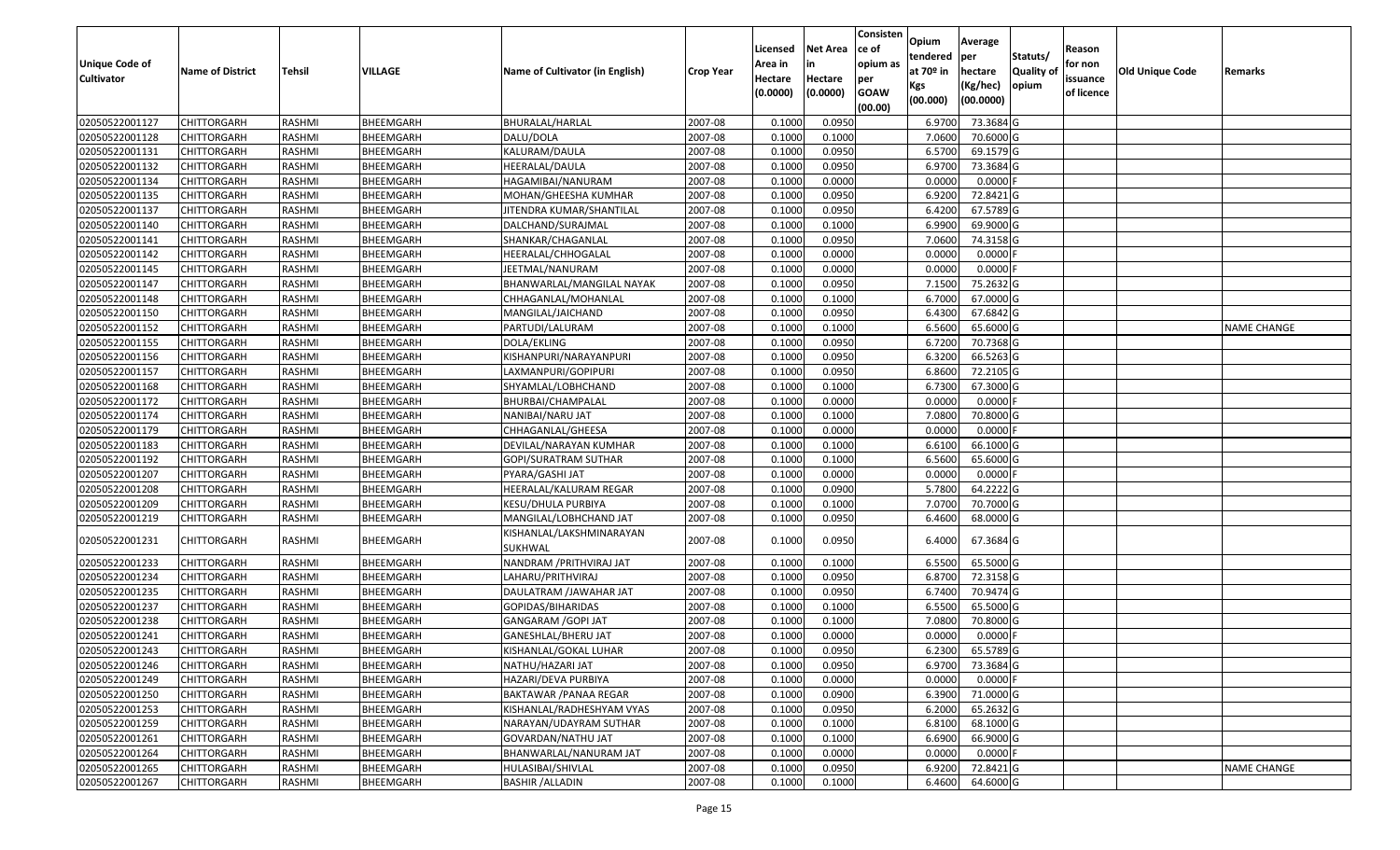| <b>Unique Code of</b><br><b>Cultivator</b> | <b>Name of District</b> | <b>Tehsil</b> | VILLAGE   | Name of Cultivator (in English) | <b>Crop Year</b> | Licensed<br>Area in<br>Hectare<br>(0.0000) | <b>Net Area</b><br>in<br>Hectare<br>(0.0000) | Consisten<br>ce of<br>opium as<br>per<br><b>GOAW</b><br>(00.00) | Opium<br>tendered<br>at 70º in<br>Kgs<br>(00.000) | Average<br>per<br>hectare<br>(Kg/hec)<br>(00.0000) | Statuts/<br><b>Quality of</b><br>opium | Reason<br>for non<br>issuance<br>of licence | Old Unique Code | Remarks            |
|--------------------------------------------|-------------------------|---------------|-----------|---------------------------------|------------------|--------------------------------------------|----------------------------------------------|-----------------------------------------------------------------|---------------------------------------------------|----------------------------------------------------|----------------------------------------|---------------------------------------------|-----------------|--------------------|
| 02050522001271                             | <b>CHITTORGARH</b>      | RASHMI        | BHEEMGARH | GOPIBAI/BHERU                   | 2007-08          | 0.1000                                     | 0.0950                                       |                                                                 | 6.8500                                            | 72.1053 G                                          |                                        |                                             |                 | <b>NAME CHANGE</b> |
| 02050522001276                             | <b>CHITTORGARH</b>      | RASHMI        | BHEEMGARH | BHURA /DEVJI PURBIYA            | 2007-08          | 0.1000                                     | 0.0950                                       |                                                                 | 6.9700                                            | 73.3684 G                                          |                                        |                                             |                 |                    |
| 02050522001282                             | <b>CHITTORGARH</b>      | RASHMI        | BHEEMGARH | NAGJIRAM /NARAYAN PURBIYA       | 2007-08          | 0.1000                                     | 0.0950                                       |                                                                 | 6.5100                                            | 68.5263 G                                          |                                        |                                             |                 |                    |
| 02050522001283                             | <b>CHITTORGARH</b>      | RASHMI        | BHEEMGARH | NARAYANLAL/BHERU JAT            | 2007-08          | 0.1000                                     | 0.1000                                       |                                                                 | 6.7800                                            | 67.8000 G                                          |                                        |                                             |                 |                    |
| 02050522001285                             | <b>CHITTORGARH</b>      | RASHMI        | BHEEMGARH | NANDARAM / BALU TELI            | 2007-08          | 0.1000                                     | 0.1000                                       |                                                                 | 7.0600                                            | 70.6000 G                                          |                                        |                                             |                 |                    |
| 02050522001286                             | <b>CHITTORGARH</b>      | RASHMI        | BHEEMGARH | BADRILAL/NANURAM JAT            | 2007-08          | 0.1000                                     | 0.0950                                       |                                                                 | 6.4700                                            | 68.1053 G                                          |                                        |                                             |                 |                    |
| 02050522001287                             | <b>CHITTORGARH</b>      | RASHMI        | BHEEMGARH | PARTHU /NARAYAN                 | 2007-08          | 0.1000                                     | 0.1000                                       |                                                                 | 7.0700                                            | 70.7000 G                                          |                                        |                                             |                 |                    |
| 02050522001289                             | <b>CHITTORGARH</b>      | RASHMI        | BHEEMGARH | KISHAN/KHEMRAJ PURBIYA          | 2007-08          | 0.1000                                     | 0.1000                                       |                                                                 | 7.1400                                            | 71.4000 G                                          |                                        |                                             |                 |                    |
| 02050522001291                             | <b>CHITTORGARH</b>      | RASHMI        | BHEEMGARH | RAMA/ KALU PURBIYA              | 2007-08          | 0.1000                                     | 0.1000                                       |                                                                 | 6.5700                                            | 65.7000 G                                          |                                        |                                             |                 |                    |
| 02050522001292                             | <b>CHITTORGARH</b>      | RASHMI        | BHEEMGARH | NARAYANLAL/GOVARDHAN            | 2007-08          | 0.1000                                     | 0.1000                                       |                                                                 | 6.5300                                            | 65.3000 G                                          |                                        |                                             |                 | NAME CHANGE        |
| 02050522001295                             | <b>CHITTORGARH</b>      | RASHMI        | BHEEMGARH | CHHITARMAL/KISHAN               | 2007-08          | 0.1000                                     | 0.1000                                       |                                                                 | 6.5700                                            | 65.7000 G                                          |                                        |                                             |                 |                    |
| 02050522001296                             | <b>CHITTORGARH</b>      | RASHMI        | BHEEMGARH | DAULA/DEVJI PURBIYA             | 2007-08          | 0.1000                                     | 0.1000                                       |                                                                 | 6.3300                                            | 63.3000 G                                          |                                        |                                             |                 |                    |
| 02050522001297                             | <b>CHITTORGARH</b>      | RASHMI        | BHEEMGARH | KISHAN /UMASHANKAR SUKHWAL      | 2007-08          | 0.1000                                     | 0.0950                                       |                                                                 | 6.5800                                            | 69.2632 G                                          |                                        |                                             |                 |                    |
| 02050522001302                             | <b>CHITTORGARH</b>      | RASHMI        | BHEEMGARH | GANESH/UDAYRAM SUTHAR           | 2007-08          | 0.1000                                     | 0.1000                                       |                                                                 | 7.0100                                            | 70.1000 G                                          |                                        |                                             |                 |                    |
| 02050522001304                             | <b>CHITTORGARH</b>      | RASHMI        | BHEEMGARH | SURESH / DEVJI KUMHAR           | 2007-08          | 0.1000                                     | 0.0950                                       |                                                                 | 6.9800                                            | 73.4737 G                                          |                                        |                                             |                 |                    |
| 02050522001306                             | <b>CHITTORGARH</b>      | RASHMI        | BHEEMGARH | SHOBHA LAL/SHREEKISHAN SUTHAR   | 2007-08          | 0.1000                                     | 0.1000                                       |                                                                 | 7.1300                                            | 71.3000 G                                          |                                        |                                             |                 |                    |
| 02050522001308                             | <b>CHITTORGARH</b>      | RASHMI        | BHEEMGARH | SHANKAR/SURATRAM SUTHAR         | 2007-08          | 0.1000                                     | 0.0950                                       |                                                                 | 6.3800                                            | 67.1579 G                                          |                                        |                                             |                 |                    |
| 02050522001309                             | <b>CHITTORGARH</b>      | RASHMI        | BHEEMGARH | HAZARI / UDAYRAM KHAROD         | 2007-08          | 0.1000                                     | 0.1000                                       |                                                                 | 6.2100                                            | 62.1000 G                                          |                                        |                                             |                 |                    |
| 02050522001310                             | <b>CHITTORGARH</b>      | RASHMI        | BHEEMGARH | MOHAN/NANURAM JAT               | 2007-08          | 0.1000                                     | 0.0950                                       |                                                                 | 6.9600                                            | 73.2632 G                                          |                                        |                                             |                 |                    |
| 02050522001313                             | <b>CHITTORGARH</b>      | RASHMI        | BHEEMGARH | SHAYARIBAI/JEETU                | 2007-08          | 0.1000                                     | 0.0950                                       |                                                                 | 6.2500                                            | 65.7895 G                                          |                                        |                                             |                 |                    |
| 02050522001318                             | <b>CHITTORGARH</b>      | RASHMI        | BHEEMGARH | BHERU/KISHNA KAROD              | 2007-08          | 0.1000                                     | 0.0950                                       |                                                                 | 6.8900                                            | $72.5263$ G                                        |                                        |                                             |                 |                    |
| 02050522001319                             | <b>CHITTORGARH</b>      | RASHMI        | BHEEMGARH | AMEERDEEN/EMAMBAKSH             | 2007-08          | 0.1000                                     | 0.0950                                       |                                                                 | 6.3900                                            | 67.2632 G                                          |                                        |                                             |                 |                    |
| 02050522001320                             | <b>CHITTORGARH</b>      | RASHMI        | BHEEMGARH | MADHU/GULAB JAT                 | 2007-08          | 0.1000                                     | 0.0950                                       |                                                                 | 6.4700                                            | 68.1053 G                                          |                                        |                                             |                 |                    |
| 02050522001321                             | <b>CHITTORGARH</b>      | RASHMI        | BHEEMGARH | GOPILAL/RAMA                    | 2007-08          | 0.1000                                     | 0.1050                                       |                                                                 | 7.5400                                            | 71.8095 G                                          |                                        |                                             |                 | <b>NAME CHANGE</b> |
| 02050522001325                             | <b>CHITTORGARH</b>      | RASHMI        | BHEEMGARH | SHANKAR/GOPI JAT ----1ST        | 2007-08          | 0.1000                                     | 0.1000                                       |                                                                 | 7.2200                                            | 72.2000 G                                          |                                        |                                             |                 |                    |
| 02050522001330                             | <b>CHITTORGARH</b>      | RASHMI        | BHEEMGARH | HEERALAL / GOPILAL JAT          | 2007-08          | 0.1000                                     | 0.1000                                       |                                                                 | 6.2800                                            | 62.8000 G                                          |                                        |                                             |                 |                    |
| 02050522001333                             | <b>CHITTORGARH</b>      | RASHMI        | BHEEMGARH | KISHANALAL/BALURAM SONI         | 2007-08          | 0.1000                                     | 0.0950                                       |                                                                 | 6.8500                                            | 72.1053 G                                          |                                        |                                             |                 |                    |
| 02050522001334                             | <b>CHITTORGARH</b>      | RASHMI        | BHEEMGARH | ISMILE/CHAND MO                 | 2007-08          | 0.1000                                     | 0.0000                                       |                                                                 | 0.0000                                            | $0.0000$ F                                         |                                        |                                             |                 |                    |
| 02050522001337                             | <b>CHITTORGARH</b>      | RASHMI        | BHEEMGARH | MADHULAL/CHATURBHUJ             | 2007-08          | 0.1000                                     | 0.0950                                       |                                                                 | 6.5200                                            | 68.6316 G                                          |                                        |                                             |                 |                    |
| 02050522001342                             | <b>CHITTORGARH</b>      | RASHMI        | BHEEMGARH | BHANWARLAL/PANNALAL             | 2007-08          | 0.1000                                     | 0.0950                                       |                                                                 | 6.6600                                            | 70.1053 G                                          |                                        |                                             |                 |                    |
| 02050522001343                             | <b>CHITTORGARH</b>      | RASHMI        | BHEEMGARH | MANGILAL/RAMLAL VYAS            | 2007-08          | 0.1000                                     | 0.0950                                       |                                                                 | 6.1600                                            | 64.8421 G                                          |                                        |                                             |                 |                    |
| 02050522001345                             | <b>CHITTORGARH</b>      | RASHMI        | BHEEMGARH | MADHAVLAL/CHHOGALAL PURBIYA     | 2007-08          | 0.1000                                     | 0.1000                                       |                                                                 | 6.6700                                            | 66.7000 G                                          |                                        |                                             |                 |                    |
| 02050522001346                             | <b>CHITTORGARH</b>      | RASHMI        | BHEEMGARH | CHHAGANLAL/DEVJIRAM             | 2007-08          | 0.1000                                     | 0.0000                                       |                                                                 | 0.0000                                            | $0.0000$ F                                         |                                        |                                             |                 |                    |
| 02050522001347                             | <b>CHITTORGARH</b>      | RASHMI        | BHEEMGARH | LAHARULAL/MOHAN PURBIYA         | 2007-08          | 0.1000                                     | 0.0950                                       |                                                                 | 6.5300                                            | 68.7368 G                                          |                                        |                                             |                 |                    |
| 02050522001351                             | CHITTORGARH             | RASHMI        | BHEEMGARH | MUBARIK / TAAZ MO.              | 2007-08          | 0.1000                                     | 0.0000                                       |                                                                 | 0.0000                                            | $0.0000$ F                                         |                                        |                                             |                 |                    |
| 02050522001352                             | CHITTORGARH             | RASHMI        | BHEEMGARH | KISHANLAL BHERULAL              | 2007-08          | 0.1000                                     | 0.0950                                       |                                                                 | 6.8000                                            | 71.5789 G                                          |                                        |                                             |                 |                    |
| 02050522001354                             | <b>CHITTORGARH</b>      | RASHMI        | BHEEMGARH | RAMLAL/GOPILAL PURBIYA          | 2007-08          | 0.1000                                     | 0.0950                                       |                                                                 | 6.5900                                            | 69.3684 G                                          |                                        |                                             |                 |                    |
| 02050522001355                             | <b>CHITTORGARH</b>      | RASHMI        | BHEEMGARH | SUKHALAL /PARTHULAL             | 2007-08          | 0.1000                                     | 0.1000                                       |                                                                 | 6.9000                                            | 69.0000 G                                          |                                        |                                             |                 |                    |
| 02050522001361                             | <b>CHITTORGARH</b>      | RASHMI        | BHEEMGARH | UDAYRAM/NAULA                   | 2007-08          | 0.1000                                     | 0.0900                                       |                                                                 | 6.3100                                            | 70.1111 G                                          |                                        |                                             |                 |                    |
| 02050522001365                             | <b>CHITTORGARH</b>      | RASHMI        | BHEEMGARH | <b>BADAM BAI/ SOHAN LAL</b>     | 2007-08          | 0.1000                                     | 0.1000                                       |                                                                 | 6.5800                                            | 65.8000 G                                          |                                        |                                             |                 |                    |
| 02050522001366                             | <b>CHITTORGARH</b>      | RASHMI        | BHEEMGARH | GANESHLAL/MOHANLAL              | 2007-08          | 0.1000                                     | 0.1000                                       |                                                                 | 7.1600                                            | 71.6000 G                                          |                                        |                                             |                 |                    |
| 02050522001367                             | <b>CHITTORGARH</b>      | RASHMI        | BHEEMGARH | <b>BHULI BAI/ BHERU LAL</b>     | 2007-08          | 0.1000                                     | 0.0950                                       |                                                                 | 5.6700                                            | 59.6842 G                                          |                                        |                                             |                 |                    |
| 02050522001368                             | <b>CHITTORGARH</b>      | RASHMI        | BHEEMGARH | MOHANLAL/HEMA                   | 2007-08          | 0.1000                                     | 0.0950                                       |                                                                 | 6.7800                                            | 71.3684 G                                          |                                        |                                             |                 |                    |
| 02050522001375                             | <b>CHITTORGARH</b>      | RASHMI        | BHEEMGARH | HANSU/UDAURAM JAT               | 2007-08          | 0.1000                                     | 0.0950                                       |                                                                 |                                                   | 6.8000 71.5789 G                                   |                                        |                                             |                 |                    |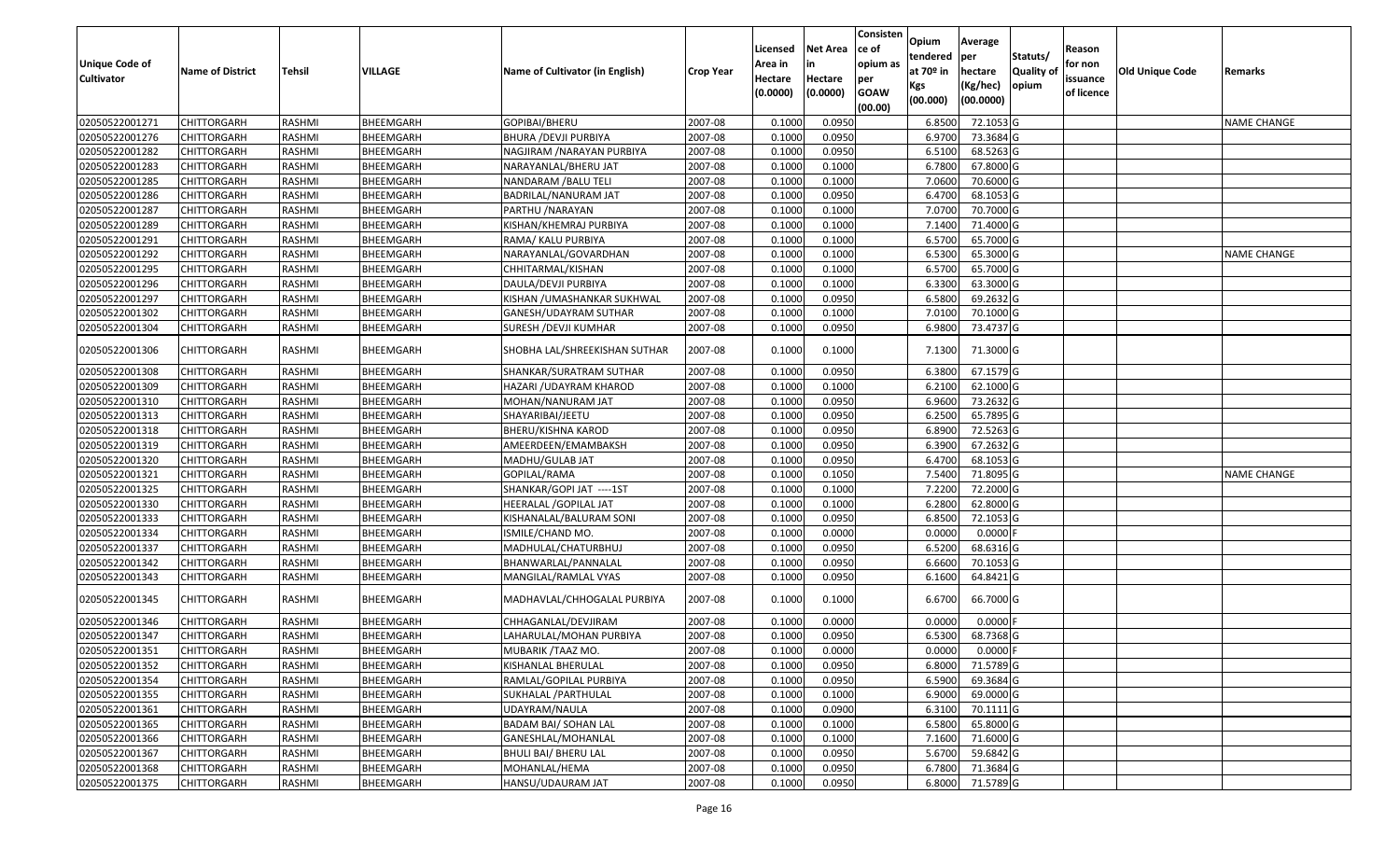| (00.0000)<br>(00.000)<br>(00.00)<br>02050522001378<br><b>CHITTORGARH</b><br>RASHMI<br>BHEEMGARH<br>KAMRUDIN/ALLANOOR<br>0.1000<br>0.0950<br>70.2105 G<br>2007-08<br>6.6700<br>02050522001379<br>0.1000<br>0.0950<br>6.8400<br>72.0000 G<br><b>CHITTORGARH</b><br>RASHMI<br>BHEEMGARH<br>ROSHANLAL/MANGILAL<br>2007-08<br>02050522001380<br>2007-08<br>0.1000<br>0.0950<br>6.7300<br>70.8421 G<br><b>CHITTORGARH</b><br>RASHMI<br>BHEEMGARH<br>MADHULAL/MANGILAL<br>02050522001382<br><b>CHITTORGARH</b><br>RASHMI<br>BHEEMGARH<br>MOHANLAL/RATA<br>2007-08<br>0.1000<br>0.1000<br>6.4900<br>64.9000 G<br>02050522001386<br>RASHMI<br>2007-08<br>0.1000<br>0.0950<br>74.8421 G<br><b>CHITTORGARH</b><br>BHEEMGARH<br>SHOBHALAL/BHAJJA<br>7.1100<br>02050522001391<br>RASHMI<br>BHEEMGARH<br>ROSHAN / SUKHLAL<br>2007-08<br>0.1000<br>0.0900<br>6.3200<br>70.2222 G<br><b>CHITTORGARH</b><br>0.1000<br>0.0950<br>6.3700<br>67.0526 G<br>02050522001393<br>RASHMI<br>BHEEMGARH<br>2007-08<br>CHITTORGARH<br>KISHANLAL/SUKKHA<br>02050522001404<br><b>RASHMI</b><br>BHEEMGARH<br>2007-08<br>0.1000<br>0.1000<br>6.8800<br>68.8000 G<br><b>CHITTORGARH</b><br>LAHRU/UDAYRAM<br>02050522001407<br><b>RASHMI</b><br>BHEEMGARH<br>2007-08<br>0.1000<br>0.0950<br>6.6300<br>69.7895 G<br><b>CHITTORGARH</b><br>BHANWARLAL/LALCHAND<br>02050522001408<br>RASHMI<br>BHEEMGARH<br>2007-08<br>0.1000<br>0.1000<br>7.0400<br>70.4000 G<br><b>CHITTORGARH</b><br>BHERULAL/DHOOLCHAND<br>0.1000<br>02050522001409<br>RASHMI<br>0.1000<br>6.9800<br>69.8000 G<br><b>CHITTORGARH</b><br>BHEEMGARH<br>NANDRAM/CHATURBHUJ<br>2007-08<br>02050522001410<br>RASHMI<br>BHEEMGARH<br>2007-08<br>0.1000<br>0.1000<br>74.1000 G<br><b>CHITTORGARH</b><br>PYARA/EKLING<br>7.4100<br>02050522001411<br>RASHMI<br>0.1000<br>0.0000<br>0.0000<br>0.0000<br><b>CHITTORGARH</b><br>BHEEMGARH<br>SOHANLAL/VENIRAM<br>2007-08<br>02050522001417<br>RASHMI<br>2007-08<br>0.1000<br>0.0950<br>6.1600<br>64.8421 G<br><b>CHITTORGARH</b><br>BHEEMGARH<br>KISHANLAL/MADHU<br>0.1000<br>6.3800<br>02050522001422<br>RASHMI<br>BHEEMGARH<br>KALURAM/BHERULAL<br>2007-08<br>0.1000<br>63.8000 G<br>CHITTORGARH<br>02050522001423<br>RASHMI<br>BHEEMGARH<br>2007-08<br>0.1000<br>0.0950<br>6.5500<br>68.9474 G<br><b>CHITTORGARH</b><br>MEMA BAI / AJEEMBAKSH<br>02050522001425<br>RASHMI<br>BHEEMGARH<br>2007-08<br>0.1000<br>0.0900<br>6.5500<br>72.7778 G<br><b>CHITTORGARH</b><br>JEETMAL/KHEMA<br>02050522001426<br>RASHMI<br>BHEEMGARH--2<br>2007-08<br>0.1000<br>0.0950<br>68.1053 G<br><b>CHITTORGARH</b><br>RAMCHANDRA/SURAJMAL JAT<br>6.4700<br>02050522001427<br>0.1000<br>0.0900<br>6.5200<br>72.4444 G<br><b>CHITTORGARH</b><br>RASHMI<br>BHEEMGARH--2<br>MANGIBAI/RADESHYAM VYAS<br>2007-08<br>02050522001429<br>RASHMI<br>2007-08<br>0.1000<br>0.0950<br>6.5100<br>68.5263 G<br><b>CHITTORGARH</b><br>BHEEMGARH--2<br>BHERU/NARU JAT<br>02050522001430<br>RASHMI<br>BHEEMGARH--2<br>2007-08<br>0.1000<br>0.0950<br>6.5700<br>69.1579 G<br><b>CHITTORGARH</b><br>RATANLAL/CHAMNA<br>RASHMI<br>0.1000<br>6.5900<br>69.3684 G<br>02050522001431<br><b>CHITTORGARH</b><br>BHEEMGARH--2<br>MOHAN/KISHANA<br>2007-08<br>0.0950<br>2007-08<br>02050522001433<br><b>CHITTORGARH</b><br>RASHMI<br>BHEEMGARH--2<br>CHUNNILAL/PYARCHAND SUKHWAL<br>0.1000<br>0.1000<br>7.0600<br>70.6000 G<br>RASHMI<br>2007-08<br>0.1000<br>0.0950<br>7.1000<br>74.7368 G<br>02050522001435<br><b>CHITTORGARH</b><br>BHEEMGARH--2<br>RAMLAL/HARLAL<br>02050522001438<br>RASHMI<br>2007-08<br>0.1000<br>0.0950<br>67.8947 G<br><b>CHITTORGARH</b><br>BHEEMGARH--2<br>UDA/BHAWANA CHAMAR<br>6.4500<br>02050522001439<br>BHEEMGARH--2<br>2007-08<br>0.1000<br>0.0950<br>6.7000<br>70.5263 G<br><b>CHITTORGARH</b><br>RASHMI<br>JODHRAJ/DHOKAL<br>0.1000<br>0.1000<br>68.5000 G<br>02050522001440<br><b>CHITTORGARH</b><br>RASHMI<br>BHEEMGARH--2<br>2007-08<br>6.8500<br>SOHANIBAI/DALCHAND<br>02050522001442<br>0.1000<br>64.3000 G<br><b>CHITTORGARH</b><br><b>RASHMI</b><br>BHEEMGARH--2<br>CHANDI BAI/CHHOGA<br>2007-08<br>0.1000<br>6.4300<br>02050522001447<br>RASHMI<br>BHEEMGARH--2<br>2007-08<br>0.1000<br>64.6000 G<br><b>CHITTORGARH</b><br>MANGILAL/SHRILAL<br>0.1000<br>6.4600<br>02050522001450<br>RASHMI<br>2007-08<br>0.1000<br>0.0950<br>5.6300<br>59.2632 G<br><b>CHITTORGARH</b><br>BHEEMGARH--2<br>NARAYAN/BHERU<br>2007-08<br>0.1000<br>0.0950<br>72.0000 G<br>02050522001451<br>RASHMI<br>BHEEMGARH--2<br>KELASHPURI/NARAYANPURI<br>6.8400<br>CHITTORGARH<br>02050522001452<br>RASHMI<br>BHEEMGARH--2<br>2007-08<br>0.1000<br>0.0950<br>6.4400<br>67.7895 G<br><b>CHITTORGARH</b><br>NARANIBAI/MOHANPURI<br>02050522001453<br>RASHMI<br>BHEEMGARH--2<br>2007-08<br>0.1000<br>0.1000<br>7.0500<br>70.5000 G<br><b>CHITTORGARH</b><br>MANGILAL/NANURAM<br>02050522001454<br>RASHMI<br>0.1000<br>0.0950<br>71.7895 G<br><b>CHITTORGARH</b><br>BHEEMGARH--2<br>AMRITLAL/BHERULAL<br>2007-08<br>6.8200<br>0.1000<br>0.0000<br>0.0000<br>02050522001455<br>RASHMI<br>2007-08<br>0.0000<br><b>CHITTORGARH</b><br>BHEEMGARH--2<br>CHANDI BAI/PANNA<br>02050522001458<br><b>CHITTORGARH</b><br>RASHMI<br>2007-08<br>0.1000<br>0.0950<br>6.7100<br>70.6316 G<br>BHEEMGARH--2<br>KHARAKBAI/SOHANLAL<br>6.0000<br>60.0000 G<br>02050522001460<br><b>CHITTORGARH</b><br>RASHMI<br>BHEEMGARH--2<br>HAJARIMAL /JAWAHARMAL<br>2007-08<br>0.1000<br>0.1000<br>02050522001464<br>66.3000 G<br><b>CHITTORGARH</b><br>RASHMI<br>BHEEMGARH--2<br>MOHAN/MODA KALAL<br>2007-08<br>0.1000<br>0.1000<br>6.6300<br>02050522001469<br>0.0950<br>67.6842 G<br>BHEEMGARH--2<br>2007-08<br>0.1000<br>6.4300<br><b>CHITTORGARH</b><br>RASHMI<br>GANESHLAL /JODHRAJ<br>02050522001471<br>0.0950<br>65.8947 G<br><b>CHITTORGARH</b><br>RASHMI<br>BHEEMGARH--2<br>2007-08<br>0.1000<br>6.2600<br>SHANKARLAL/NATHULAL GARG<br>02050522001476<br>0.1000<br>0.0950<br>6.3200<br>66.5263 G<br><b>CHITTORGARH</b><br>RASHMI<br>BHEEMGARH--2<br>BADRILAL/PRITVIRAJ<br>2007-08<br><b>TRANSFER / KANKPURA</b><br>02050522001483<br>RASHMI<br>BHERUPURI/BALUPURI<br>2007-08<br>0.1000<br>0.0950<br>6.3100<br>66.4211 G<br><b>CHITTORGARH</b><br>BHEEMGARH--2<br>02050522001484<br>2007-08<br>0.1000<br>0.0950<br>7.0400<br><b>CHITTORGARH</b><br>RASHMI<br>BHEEMGARH--2<br>SURESHKUMAR/SOHANLAL GANDHI<br>74.1053 G<br>$0.0000$ F | <b>Unique Code of</b><br><b>Cultivator</b> | <b>Name of District</b> | <b>Tehsil</b> | VILLAGE     | Name of Cultivator (in English) | <b>Crop Year</b> | Licensed<br>Area in<br>Hectare<br>(0.0000) | <b>Net Area</b><br>in<br>Hectare<br>(0.0000) | Consisten<br>lce of<br>opium as<br>per<br><b>GOAW</b> | Opium<br>tendered<br>at 70º in<br>Kgs | Average<br>per<br>hectare<br>(Kg/hec) | Statuts/<br>Quality of<br>opium | Reason<br>for non<br>issuance<br>of licence | Old Unique Code | Remarks |
|------------------------------------------------------------------------------------------------------------------------------------------------------------------------------------------------------------------------------------------------------------------------------------------------------------------------------------------------------------------------------------------------------------------------------------------------------------------------------------------------------------------------------------------------------------------------------------------------------------------------------------------------------------------------------------------------------------------------------------------------------------------------------------------------------------------------------------------------------------------------------------------------------------------------------------------------------------------------------------------------------------------------------------------------------------------------------------------------------------------------------------------------------------------------------------------------------------------------------------------------------------------------------------------------------------------------------------------------------------------------------------------------------------------------------------------------------------------------------------------------------------------------------------------------------------------------------------------------------------------------------------------------------------------------------------------------------------------------------------------------------------------------------------------------------------------------------------------------------------------------------------------------------------------------------------------------------------------------------------------------------------------------------------------------------------------------------------------------------------------------------------------------------------------------------------------------------------------------------------------------------------------------------------------------------------------------------------------------------------------------------------------------------------------------------------------------------------------------------------------------------------------------------------------------------------------------------------------------------------------------------------------------------------------------------------------------------------------------------------------------------------------------------------------------------------------------------------------------------------------------------------------------------------------------------------------------------------------------------------------------------------------------------------------------------------------------------------------------------------------------------------------------------------------------------------------------------------------------------------------------------------------------------------------------------------------------------------------------------------------------------------------------------------------------------------------------------------------------------------------------------------------------------------------------------------------------------------------------------------------------------------------------------------------------------------------------------------------------------------------------------------------------------------------------------------------------------------------------------------------------------------------------------------------------------------------------------------------------------------------------------------------------------------------------------------------------------------------------------------------------------------------------------------------------------------------------------------------------------------------------------------------------------------------------------------------------------------------------------------------------------------------------------------------------------------------------------------------------------------------------------------------------------------------------------------------------------------------------------------------------------------------------------------------------------------------------------------------------------------------------------------------------------------------------------------------------------------------------------------------------------------------------------------------------------------------------------------------------------------------------------------------------------------------------------------------------------------------------------------------------------------------------------------------------------------------------------------------------------------------------------------------------------------------------------------------------------------------------------------------------------------------------------------------------------------------------------------------------------------------------------------------------------------------------------------------------------------------------------------------------------------------------------------------------------------------------------------------------------------------------------------------------------------------------------------------------------------------------------------------------------------------------------------------------------------------------------------------------------------------------------------------------------------------------------------------------------------------------------------------------------------------------------------------------------------------------------------------------------------------------------------------------------------------------------------------------------------------------------|--------------------------------------------|-------------------------|---------------|-------------|---------------------------------|------------------|--------------------------------------------|----------------------------------------------|-------------------------------------------------------|---------------------------------------|---------------------------------------|---------------------------------|---------------------------------------------|-----------------|---------|
|                                                                                                                                                                                                                                                                                                                                                                                                                                                                                                                                                                                                                                                                                                                                                                                                                                                                                                                                                                                                                                                                                                                                                                                                                                                                                                                                                                                                                                                                                                                                                                                                                                                                                                                                                                                                                                                                                                                                                                                                                                                                                                                                                                                                                                                                                                                                                                                                                                                                                                                                                                                                                                                                                                                                                                                                                                                                                                                                                                                                                                                                                                                                                                                                                                                                                                                                                                                                                                                                                                                                                                                                                                                                                                                                                                                                                                                                                                                                                                                                                                                                                                                                                                                                                                                                                                                                                                                                                                                                                                                                                                                                                                                                                                                                                                                                                                                                                                                                                                                                                                                                                                                                                                                                                                                                                                                                                                                                                                                                                                                                                                                                                                                                                                                                                                                                                                                                                                                                                                                                                                                                                                                                                                                                                                                                                                                                                      |                                            |                         |               |             |                                 |                  |                                            |                                              |                                                       |                                       |                                       |                                 |                                             |                 |         |
|                                                                                                                                                                                                                                                                                                                                                                                                                                                                                                                                                                                                                                                                                                                                                                                                                                                                                                                                                                                                                                                                                                                                                                                                                                                                                                                                                                                                                                                                                                                                                                                                                                                                                                                                                                                                                                                                                                                                                                                                                                                                                                                                                                                                                                                                                                                                                                                                                                                                                                                                                                                                                                                                                                                                                                                                                                                                                                                                                                                                                                                                                                                                                                                                                                                                                                                                                                                                                                                                                                                                                                                                                                                                                                                                                                                                                                                                                                                                                                                                                                                                                                                                                                                                                                                                                                                                                                                                                                                                                                                                                                                                                                                                                                                                                                                                                                                                                                                                                                                                                                                                                                                                                                                                                                                                                                                                                                                                                                                                                                                                                                                                                                                                                                                                                                                                                                                                                                                                                                                                                                                                                                                                                                                                                                                                                                                                                      |                                            |                         |               |             |                                 |                  |                                            |                                              |                                                       |                                       |                                       |                                 |                                             |                 |         |
|                                                                                                                                                                                                                                                                                                                                                                                                                                                                                                                                                                                                                                                                                                                                                                                                                                                                                                                                                                                                                                                                                                                                                                                                                                                                                                                                                                                                                                                                                                                                                                                                                                                                                                                                                                                                                                                                                                                                                                                                                                                                                                                                                                                                                                                                                                                                                                                                                                                                                                                                                                                                                                                                                                                                                                                                                                                                                                                                                                                                                                                                                                                                                                                                                                                                                                                                                                                                                                                                                                                                                                                                                                                                                                                                                                                                                                                                                                                                                                                                                                                                                                                                                                                                                                                                                                                                                                                                                                                                                                                                                                                                                                                                                                                                                                                                                                                                                                                                                                                                                                                                                                                                                                                                                                                                                                                                                                                                                                                                                                                                                                                                                                                                                                                                                                                                                                                                                                                                                                                                                                                                                                                                                                                                                                                                                                                                                      |                                            |                         |               |             |                                 |                  |                                            |                                              |                                                       |                                       |                                       |                                 |                                             |                 |         |
|                                                                                                                                                                                                                                                                                                                                                                                                                                                                                                                                                                                                                                                                                                                                                                                                                                                                                                                                                                                                                                                                                                                                                                                                                                                                                                                                                                                                                                                                                                                                                                                                                                                                                                                                                                                                                                                                                                                                                                                                                                                                                                                                                                                                                                                                                                                                                                                                                                                                                                                                                                                                                                                                                                                                                                                                                                                                                                                                                                                                                                                                                                                                                                                                                                                                                                                                                                                                                                                                                                                                                                                                                                                                                                                                                                                                                                                                                                                                                                                                                                                                                                                                                                                                                                                                                                                                                                                                                                                                                                                                                                                                                                                                                                                                                                                                                                                                                                                                                                                                                                                                                                                                                                                                                                                                                                                                                                                                                                                                                                                                                                                                                                                                                                                                                                                                                                                                                                                                                                                                                                                                                                                                                                                                                                                                                                                                                      |                                            |                         |               |             |                                 |                  |                                            |                                              |                                                       |                                       |                                       |                                 |                                             |                 |         |
|                                                                                                                                                                                                                                                                                                                                                                                                                                                                                                                                                                                                                                                                                                                                                                                                                                                                                                                                                                                                                                                                                                                                                                                                                                                                                                                                                                                                                                                                                                                                                                                                                                                                                                                                                                                                                                                                                                                                                                                                                                                                                                                                                                                                                                                                                                                                                                                                                                                                                                                                                                                                                                                                                                                                                                                                                                                                                                                                                                                                                                                                                                                                                                                                                                                                                                                                                                                                                                                                                                                                                                                                                                                                                                                                                                                                                                                                                                                                                                                                                                                                                                                                                                                                                                                                                                                                                                                                                                                                                                                                                                                                                                                                                                                                                                                                                                                                                                                                                                                                                                                                                                                                                                                                                                                                                                                                                                                                                                                                                                                                                                                                                                                                                                                                                                                                                                                                                                                                                                                                                                                                                                                                                                                                                                                                                                                                                      |                                            |                         |               |             |                                 |                  |                                            |                                              |                                                       |                                       |                                       |                                 |                                             |                 |         |
|                                                                                                                                                                                                                                                                                                                                                                                                                                                                                                                                                                                                                                                                                                                                                                                                                                                                                                                                                                                                                                                                                                                                                                                                                                                                                                                                                                                                                                                                                                                                                                                                                                                                                                                                                                                                                                                                                                                                                                                                                                                                                                                                                                                                                                                                                                                                                                                                                                                                                                                                                                                                                                                                                                                                                                                                                                                                                                                                                                                                                                                                                                                                                                                                                                                                                                                                                                                                                                                                                                                                                                                                                                                                                                                                                                                                                                                                                                                                                                                                                                                                                                                                                                                                                                                                                                                                                                                                                                                                                                                                                                                                                                                                                                                                                                                                                                                                                                                                                                                                                                                                                                                                                                                                                                                                                                                                                                                                                                                                                                                                                                                                                                                                                                                                                                                                                                                                                                                                                                                                                                                                                                                                                                                                                                                                                                                                                      |                                            |                         |               |             |                                 |                  |                                            |                                              |                                                       |                                       |                                       |                                 |                                             |                 |         |
|                                                                                                                                                                                                                                                                                                                                                                                                                                                                                                                                                                                                                                                                                                                                                                                                                                                                                                                                                                                                                                                                                                                                                                                                                                                                                                                                                                                                                                                                                                                                                                                                                                                                                                                                                                                                                                                                                                                                                                                                                                                                                                                                                                                                                                                                                                                                                                                                                                                                                                                                                                                                                                                                                                                                                                                                                                                                                                                                                                                                                                                                                                                                                                                                                                                                                                                                                                                                                                                                                                                                                                                                                                                                                                                                                                                                                                                                                                                                                                                                                                                                                                                                                                                                                                                                                                                                                                                                                                                                                                                                                                                                                                                                                                                                                                                                                                                                                                                                                                                                                                                                                                                                                                                                                                                                                                                                                                                                                                                                                                                                                                                                                                                                                                                                                                                                                                                                                                                                                                                                                                                                                                                                                                                                                                                                                                                                                      |                                            |                         |               |             |                                 |                  |                                            |                                              |                                                       |                                       |                                       |                                 |                                             |                 |         |
|                                                                                                                                                                                                                                                                                                                                                                                                                                                                                                                                                                                                                                                                                                                                                                                                                                                                                                                                                                                                                                                                                                                                                                                                                                                                                                                                                                                                                                                                                                                                                                                                                                                                                                                                                                                                                                                                                                                                                                                                                                                                                                                                                                                                                                                                                                                                                                                                                                                                                                                                                                                                                                                                                                                                                                                                                                                                                                                                                                                                                                                                                                                                                                                                                                                                                                                                                                                                                                                                                                                                                                                                                                                                                                                                                                                                                                                                                                                                                                                                                                                                                                                                                                                                                                                                                                                                                                                                                                                                                                                                                                                                                                                                                                                                                                                                                                                                                                                                                                                                                                                                                                                                                                                                                                                                                                                                                                                                                                                                                                                                                                                                                                                                                                                                                                                                                                                                                                                                                                                                                                                                                                                                                                                                                                                                                                                                                      |                                            |                         |               |             |                                 |                  |                                            |                                              |                                                       |                                       |                                       |                                 |                                             |                 |         |
|                                                                                                                                                                                                                                                                                                                                                                                                                                                                                                                                                                                                                                                                                                                                                                                                                                                                                                                                                                                                                                                                                                                                                                                                                                                                                                                                                                                                                                                                                                                                                                                                                                                                                                                                                                                                                                                                                                                                                                                                                                                                                                                                                                                                                                                                                                                                                                                                                                                                                                                                                                                                                                                                                                                                                                                                                                                                                                                                                                                                                                                                                                                                                                                                                                                                                                                                                                                                                                                                                                                                                                                                                                                                                                                                                                                                                                                                                                                                                                                                                                                                                                                                                                                                                                                                                                                                                                                                                                                                                                                                                                                                                                                                                                                                                                                                                                                                                                                                                                                                                                                                                                                                                                                                                                                                                                                                                                                                                                                                                                                                                                                                                                                                                                                                                                                                                                                                                                                                                                                                                                                                                                                                                                                                                                                                                                                                                      |                                            |                         |               |             |                                 |                  |                                            |                                              |                                                       |                                       |                                       |                                 |                                             |                 |         |
|                                                                                                                                                                                                                                                                                                                                                                                                                                                                                                                                                                                                                                                                                                                                                                                                                                                                                                                                                                                                                                                                                                                                                                                                                                                                                                                                                                                                                                                                                                                                                                                                                                                                                                                                                                                                                                                                                                                                                                                                                                                                                                                                                                                                                                                                                                                                                                                                                                                                                                                                                                                                                                                                                                                                                                                                                                                                                                                                                                                                                                                                                                                                                                                                                                                                                                                                                                                                                                                                                                                                                                                                                                                                                                                                                                                                                                                                                                                                                                                                                                                                                                                                                                                                                                                                                                                                                                                                                                                                                                                                                                                                                                                                                                                                                                                                                                                                                                                                                                                                                                                                                                                                                                                                                                                                                                                                                                                                                                                                                                                                                                                                                                                                                                                                                                                                                                                                                                                                                                                                                                                                                                                                                                                                                                                                                                                                                      |                                            |                         |               |             |                                 |                  |                                            |                                              |                                                       |                                       |                                       |                                 |                                             |                 |         |
|                                                                                                                                                                                                                                                                                                                                                                                                                                                                                                                                                                                                                                                                                                                                                                                                                                                                                                                                                                                                                                                                                                                                                                                                                                                                                                                                                                                                                                                                                                                                                                                                                                                                                                                                                                                                                                                                                                                                                                                                                                                                                                                                                                                                                                                                                                                                                                                                                                                                                                                                                                                                                                                                                                                                                                                                                                                                                                                                                                                                                                                                                                                                                                                                                                                                                                                                                                                                                                                                                                                                                                                                                                                                                                                                                                                                                                                                                                                                                                                                                                                                                                                                                                                                                                                                                                                                                                                                                                                                                                                                                                                                                                                                                                                                                                                                                                                                                                                                                                                                                                                                                                                                                                                                                                                                                                                                                                                                                                                                                                                                                                                                                                                                                                                                                                                                                                                                                                                                                                                                                                                                                                                                                                                                                                                                                                                                                      |                                            |                         |               |             |                                 |                  |                                            |                                              |                                                       |                                       |                                       |                                 |                                             |                 |         |
|                                                                                                                                                                                                                                                                                                                                                                                                                                                                                                                                                                                                                                                                                                                                                                                                                                                                                                                                                                                                                                                                                                                                                                                                                                                                                                                                                                                                                                                                                                                                                                                                                                                                                                                                                                                                                                                                                                                                                                                                                                                                                                                                                                                                                                                                                                                                                                                                                                                                                                                                                                                                                                                                                                                                                                                                                                                                                                                                                                                                                                                                                                                                                                                                                                                                                                                                                                                                                                                                                                                                                                                                                                                                                                                                                                                                                                                                                                                                                                                                                                                                                                                                                                                                                                                                                                                                                                                                                                                                                                                                                                                                                                                                                                                                                                                                                                                                                                                                                                                                                                                                                                                                                                                                                                                                                                                                                                                                                                                                                                                                                                                                                                                                                                                                                                                                                                                                                                                                                                                                                                                                                                                                                                                                                                                                                                                                                      |                                            |                         |               |             |                                 |                  |                                            |                                              |                                                       |                                       |                                       |                                 |                                             |                 |         |
|                                                                                                                                                                                                                                                                                                                                                                                                                                                                                                                                                                                                                                                                                                                                                                                                                                                                                                                                                                                                                                                                                                                                                                                                                                                                                                                                                                                                                                                                                                                                                                                                                                                                                                                                                                                                                                                                                                                                                                                                                                                                                                                                                                                                                                                                                                                                                                                                                                                                                                                                                                                                                                                                                                                                                                                                                                                                                                                                                                                                                                                                                                                                                                                                                                                                                                                                                                                                                                                                                                                                                                                                                                                                                                                                                                                                                                                                                                                                                                                                                                                                                                                                                                                                                                                                                                                                                                                                                                                                                                                                                                                                                                                                                                                                                                                                                                                                                                                                                                                                                                                                                                                                                                                                                                                                                                                                                                                                                                                                                                                                                                                                                                                                                                                                                                                                                                                                                                                                                                                                                                                                                                                                                                                                                                                                                                                                                      |                                            |                         |               |             |                                 |                  |                                            |                                              |                                                       |                                       |                                       |                                 |                                             |                 |         |
|                                                                                                                                                                                                                                                                                                                                                                                                                                                                                                                                                                                                                                                                                                                                                                                                                                                                                                                                                                                                                                                                                                                                                                                                                                                                                                                                                                                                                                                                                                                                                                                                                                                                                                                                                                                                                                                                                                                                                                                                                                                                                                                                                                                                                                                                                                                                                                                                                                                                                                                                                                                                                                                                                                                                                                                                                                                                                                                                                                                                                                                                                                                                                                                                                                                                                                                                                                                                                                                                                                                                                                                                                                                                                                                                                                                                                                                                                                                                                                                                                                                                                                                                                                                                                                                                                                                                                                                                                                                                                                                                                                                                                                                                                                                                                                                                                                                                                                                                                                                                                                                                                                                                                                                                                                                                                                                                                                                                                                                                                                                                                                                                                                                                                                                                                                                                                                                                                                                                                                                                                                                                                                                                                                                                                                                                                                                                                      |                                            |                         |               |             |                                 |                  |                                            |                                              |                                                       |                                       |                                       |                                 |                                             |                 |         |
|                                                                                                                                                                                                                                                                                                                                                                                                                                                                                                                                                                                                                                                                                                                                                                                                                                                                                                                                                                                                                                                                                                                                                                                                                                                                                                                                                                                                                                                                                                                                                                                                                                                                                                                                                                                                                                                                                                                                                                                                                                                                                                                                                                                                                                                                                                                                                                                                                                                                                                                                                                                                                                                                                                                                                                                                                                                                                                                                                                                                                                                                                                                                                                                                                                                                                                                                                                                                                                                                                                                                                                                                                                                                                                                                                                                                                                                                                                                                                                                                                                                                                                                                                                                                                                                                                                                                                                                                                                                                                                                                                                                                                                                                                                                                                                                                                                                                                                                                                                                                                                                                                                                                                                                                                                                                                                                                                                                                                                                                                                                                                                                                                                                                                                                                                                                                                                                                                                                                                                                                                                                                                                                                                                                                                                                                                                                                                      |                                            |                         |               |             |                                 |                  |                                            |                                              |                                                       |                                       |                                       |                                 |                                             |                 |         |
|                                                                                                                                                                                                                                                                                                                                                                                                                                                                                                                                                                                                                                                                                                                                                                                                                                                                                                                                                                                                                                                                                                                                                                                                                                                                                                                                                                                                                                                                                                                                                                                                                                                                                                                                                                                                                                                                                                                                                                                                                                                                                                                                                                                                                                                                                                                                                                                                                                                                                                                                                                                                                                                                                                                                                                                                                                                                                                                                                                                                                                                                                                                                                                                                                                                                                                                                                                                                                                                                                                                                                                                                                                                                                                                                                                                                                                                                                                                                                                                                                                                                                                                                                                                                                                                                                                                                                                                                                                                                                                                                                                                                                                                                                                                                                                                                                                                                                                                                                                                                                                                                                                                                                                                                                                                                                                                                                                                                                                                                                                                                                                                                                                                                                                                                                                                                                                                                                                                                                                                                                                                                                                                                                                                                                                                                                                                                                      |                                            |                         |               |             |                                 |                  |                                            |                                              |                                                       |                                       |                                       |                                 |                                             |                 |         |
|                                                                                                                                                                                                                                                                                                                                                                                                                                                                                                                                                                                                                                                                                                                                                                                                                                                                                                                                                                                                                                                                                                                                                                                                                                                                                                                                                                                                                                                                                                                                                                                                                                                                                                                                                                                                                                                                                                                                                                                                                                                                                                                                                                                                                                                                                                                                                                                                                                                                                                                                                                                                                                                                                                                                                                                                                                                                                                                                                                                                                                                                                                                                                                                                                                                                                                                                                                                                                                                                                                                                                                                                                                                                                                                                                                                                                                                                                                                                                                                                                                                                                                                                                                                                                                                                                                                                                                                                                                                                                                                                                                                                                                                                                                                                                                                                                                                                                                                                                                                                                                                                                                                                                                                                                                                                                                                                                                                                                                                                                                                                                                                                                                                                                                                                                                                                                                                                                                                                                                                                                                                                                                                                                                                                                                                                                                                                                      |                                            |                         |               |             |                                 |                  |                                            |                                              |                                                       |                                       |                                       |                                 |                                             |                 |         |
|                                                                                                                                                                                                                                                                                                                                                                                                                                                                                                                                                                                                                                                                                                                                                                                                                                                                                                                                                                                                                                                                                                                                                                                                                                                                                                                                                                                                                                                                                                                                                                                                                                                                                                                                                                                                                                                                                                                                                                                                                                                                                                                                                                                                                                                                                                                                                                                                                                                                                                                                                                                                                                                                                                                                                                                                                                                                                                                                                                                                                                                                                                                                                                                                                                                                                                                                                                                                                                                                                                                                                                                                                                                                                                                                                                                                                                                                                                                                                                                                                                                                                                                                                                                                                                                                                                                                                                                                                                                                                                                                                                                                                                                                                                                                                                                                                                                                                                                                                                                                                                                                                                                                                                                                                                                                                                                                                                                                                                                                                                                                                                                                                                                                                                                                                                                                                                                                                                                                                                                                                                                                                                                                                                                                                                                                                                                                                      |                                            |                         |               |             |                                 |                  |                                            |                                              |                                                       |                                       |                                       |                                 |                                             |                 |         |
|                                                                                                                                                                                                                                                                                                                                                                                                                                                                                                                                                                                                                                                                                                                                                                                                                                                                                                                                                                                                                                                                                                                                                                                                                                                                                                                                                                                                                                                                                                                                                                                                                                                                                                                                                                                                                                                                                                                                                                                                                                                                                                                                                                                                                                                                                                                                                                                                                                                                                                                                                                                                                                                                                                                                                                                                                                                                                                                                                                                                                                                                                                                                                                                                                                                                                                                                                                                                                                                                                                                                                                                                                                                                                                                                                                                                                                                                                                                                                                                                                                                                                                                                                                                                                                                                                                                                                                                                                                                                                                                                                                                                                                                                                                                                                                                                                                                                                                                                                                                                                                                                                                                                                                                                                                                                                                                                                                                                                                                                                                                                                                                                                                                                                                                                                                                                                                                                                                                                                                                                                                                                                                                                                                                                                                                                                                                                                      |                                            |                         |               |             |                                 |                  |                                            |                                              |                                                       |                                       |                                       |                                 |                                             |                 |         |
|                                                                                                                                                                                                                                                                                                                                                                                                                                                                                                                                                                                                                                                                                                                                                                                                                                                                                                                                                                                                                                                                                                                                                                                                                                                                                                                                                                                                                                                                                                                                                                                                                                                                                                                                                                                                                                                                                                                                                                                                                                                                                                                                                                                                                                                                                                                                                                                                                                                                                                                                                                                                                                                                                                                                                                                                                                                                                                                                                                                                                                                                                                                                                                                                                                                                                                                                                                                                                                                                                                                                                                                                                                                                                                                                                                                                                                                                                                                                                                                                                                                                                                                                                                                                                                                                                                                                                                                                                                                                                                                                                                                                                                                                                                                                                                                                                                                                                                                                                                                                                                                                                                                                                                                                                                                                                                                                                                                                                                                                                                                                                                                                                                                                                                                                                                                                                                                                                                                                                                                                                                                                                                                                                                                                                                                                                                                                                      |                                            |                         |               |             |                                 |                  |                                            |                                              |                                                       |                                       |                                       |                                 |                                             |                 |         |
|                                                                                                                                                                                                                                                                                                                                                                                                                                                                                                                                                                                                                                                                                                                                                                                                                                                                                                                                                                                                                                                                                                                                                                                                                                                                                                                                                                                                                                                                                                                                                                                                                                                                                                                                                                                                                                                                                                                                                                                                                                                                                                                                                                                                                                                                                                                                                                                                                                                                                                                                                                                                                                                                                                                                                                                                                                                                                                                                                                                                                                                                                                                                                                                                                                                                                                                                                                                                                                                                                                                                                                                                                                                                                                                                                                                                                                                                                                                                                                                                                                                                                                                                                                                                                                                                                                                                                                                                                                                                                                                                                                                                                                                                                                                                                                                                                                                                                                                                                                                                                                                                                                                                                                                                                                                                                                                                                                                                                                                                                                                                                                                                                                                                                                                                                                                                                                                                                                                                                                                                                                                                                                                                                                                                                                                                                                                                                      |                                            |                         |               |             |                                 |                  |                                            |                                              |                                                       |                                       |                                       |                                 |                                             |                 |         |
|                                                                                                                                                                                                                                                                                                                                                                                                                                                                                                                                                                                                                                                                                                                                                                                                                                                                                                                                                                                                                                                                                                                                                                                                                                                                                                                                                                                                                                                                                                                                                                                                                                                                                                                                                                                                                                                                                                                                                                                                                                                                                                                                                                                                                                                                                                                                                                                                                                                                                                                                                                                                                                                                                                                                                                                                                                                                                                                                                                                                                                                                                                                                                                                                                                                                                                                                                                                                                                                                                                                                                                                                                                                                                                                                                                                                                                                                                                                                                                                                                                                                                                                                                                                                                                                                                                                                                                                                                                                                                                                                                                                                                                                                                                                                                                                                                                                                                                                                                                                                                                                                                                                                                                                                                                                                                                                                                                                                                                                                                                                                                                                                                                                                                                                                                                                                                                                                                                                                                                                                                                                                                                                                                                                                                                                                                                                                                      |                                            |                         |               |             |                                 |                  |                                            |                                              |                                                       |                                       |                                       |                                 |                                             |                 |         |
|                                                                                                                                                                                                                                                                                                                                                                                                                                                                                                                                                                                                                                                                                                                                                                                                                                                                                                                                                                                                                                                                                                                                                                                                                                                                                                                                                                                                                                                                                                                                                                                                                                                                                                                                                                                                                                                                                                                                                                                                                                                                                                                                                                                                                                                                                                                                                                                                                                                                                                                                                                                                                                                                                                                                                                                                                                                                                                                                                                                                                                                                                                                                                                                                                                                                                                                                                                                                                                                                                                                                                                                                                                                                                                                                                                                                                                                                                                                                                                                                                                                                                                                                                                                                                                                                                                                                                                                                                                                                                                                                                                                                                                                                                                                                                                                                                                                                                                                                                                                                                                                                                                                                                                                                                                                                                                                                                                                                                                                                                                                                                                                                                                                                                                                                                                                                                                                                                                                                                                                                                                                                                                                                                                                                                                                                                                                                                      |                                            |                         |               |             |                                 |                  |                                            |                                              |                                                       |                                       |                                       |                                 |                                             |                 |         |
|                                                                                                                                                                                                                                                                                                                                                                                                                                                                                                                                                                                                                                                                                                                                                                                                                                                                                                                                                                                                                                                                                                                                                                                                                                                                                                                                                                                                                                                                                                                                                                                                                                                                                                                                                                                                                                                                                                                                                                                                                                                                                                                                                                                                                                                                                                                                                                                                                                                                                                                                                                                                                                                                                                                                                                                                                                                                                                                                                                                                                                                                                                                                                                                                                                                                                                                                                                                                                                                                                                                                                                                                                                                                                                                                                                                                                                                                                                                                                                                                                                                                                                                                                                                                                                                                                                                                                                                                                                                                                                                                                                                                                                                                                                                                                                                                                                                                                                                                                                                                                                                                                                                                                                                                                                                                                                                                                                                                                                                                                                                                                                                                                                                                                                                                                                                                                                                                                                                                                                                                                                                                                                                                                                                                                                                                                                                                                      |                                            |                         |               |             |                                 |                  |                                            |                                              |                                                       |                                       |                                       |                                 |                                             |                 |         |
|                                                                                                                                                                                                                                                                                                                                                                                                                                                                                                                                                                                                                                                                                                                                                                                                                                                                                                                                                                                                                                                                                                                                                                                                                                                                                                                                                                                                                                                                                                                                                                                                                                                                                                                                                                                                                                                                                                                                                                                                                                                                                                                                                                                                                                                                                                                                                                                                                                                                                                                                                                                                                                                                                                                                                                                                                                                                                                                                                                                                                                                                                                                                                                                                                                                                                                                                                                                                                                                                                                                                                                                                                                                                                                                                                                                                                                                                                                                                                                                                                                                                                                                                                                                                                                                                                                                                                                                                                                                                                                                                                                                                                                                                                                                                                                                                                                                                                                                                                                                                                                                                                                                                                                                                                                                                                                                                                                                                                                                                                                                                                                                                                                                                                                                                                                                                                                                                                                                                                                                                                                                                                                                                                                                                                                                                                                                                                      |                                            |                         |               |             |                                 |                  |                                            |                                              |                                                       |                                       |                                       |                                 |                                             |                 |         |
|                                                                                                                                                                                                                                                                                                                                                                                                                                                                                                                                                                                                                                                                                                                                                                                                                                                                                                                                                                                                                                                                                                                                                                                                                                                                                                                                                                                                                                                                                                                                                                                                                                                                                                                                                                                                                                                                                                                                                                                                                                                                                                                                                                                                                                                                                                                                                                                                                                                                                                                                                                                                                                                                                                                                                                                                                                                                                                                                                                                                                                                                                                                                                                                                                                                                                                                                                                                                                                                                                                                                                                                                                                                                                                                                                                                                                                                                                                                                                                                                                                                                                                                                                                                                                                                                                                                                                                                                                                                                                                                                                                                                                                                                                                                                                                                                                                                                                                                                                                                                                                                                                                                                                                                                                                                                                                                                                                                                                                                                                                                                                                                                                                                                                                                                                                                                                                                                                                                                                                                                                                                                                                                                                                                                                                                                                                                                                      |                                            |                         |               |             |                                 |                  |                                            |                                              |                                                       |                                       |                                       |                                 |                                             |                 |         |
|                                                                                                                                                                                                                                                                                                                                                                                                                                                                                                                                                                                                                                                                                                                                                                                                                                                                                                                                                                                                                                                                                                                                                                                                                                                                                                                                                                                                                                                                                                                                                                                                                                                                                                                                                                                                                                                                                                                                                                                                                                                                                                                                                                                                                                                                                                                                                                                                                                                                                                                                                                                                                                                                                                                                                                                                                                                                                                                                                                                                                                                                                                                                                                                                                                                                                                                                                                                                                                                                                                                                                                                                                                                                                                                                                                                                                                                                                                                                                                                                                                                                                                                                                                                                                                                                                                                                                                                                                                                                                                                                                                                                                                                                                                                                                                                                                                                                                                                                                                                                                                                                                                                                                                                                                                                                                                                                                                                                                                                                                                                                                                                                                                                                                                                                                                                                                                                                                                                                                                                                                                                                                                                                                                                                                                                                                                                                                      |                                            |                         |               |             |                                 |                  |                                            |                                              |                                                       |                                       |                                       |                                 |                                             |                 |         |
|                                                                                                                                                                                                                                                                                                                                                                                                                                                                                                                                                                                                                                                                                                                                                                                                                                                                                                                                                                                                                                                                                                                                                                                                                                                                                                                                                                                                                                                                                                                                                                                                                                                                                                                                                                                                                                                                                                                                                                                                                                                                                                                                                                                                                                                                                                                                                                                                                                                                                                                                                                                                                                                                                                                                                                                                                                                                                                                                                                                                                                                                                                                                                                                                                                                                                                                                                                                                                                                                                                                                                                                                                                                                                                                                                                                                                                                                                                                                                                                                                                                                                                                                                                                                                                                                                                                                                                                                                                                                                                                                                                                                                                                                                                                                                                                                                                                                                                                                                                                                                                                                                                                                                                                                                                                                                                                                                                                                                                                                                                                                                                                                                                                                                                                                                                                                                                                                                                                                                                                                                                                                                                                                                                                                                                                                                                                                                      |                                            |                         |               |             |                                 |                  |                                            |                                              |                                                       |                                       |                                       |                                 |                                             |                 |         |
|                                                                                                                                                                                                                                                                                                                                                                                                                                                                                                                                                                                                                                                                                                                                                                                                                                                                                                                                                                                                                                                                                                                                                                                                                                                                                                                                                                                                                                                                                                                                                                                                                                                                                                                                                                                                                                                                                                                                                                                                                                                                                                                                                                                                                                                                                                                                                                                                                                                                                                                                                                                                                                                                                                                                                                                                                                                                                                                                                                                                                                                                                                                                                                                                                                                                                                                                                                                                                                                                                                                                                                                                                                                                                                                                                                                                                                                                                                                                                                                                                                                                                                                                                                                                                                                                                                                                                                                                                                                                                                                                                                                                                                                                                                                                                                                                                                                                                                                                                                                                                                                                                                                                                                                                                                                                                                                                                                                                                                                                                                                                                                                                                                                                                                                                                                                                                                                                                                                                                                                                                                                                                                                                                                                                                                                                                                                                                      |                                            |                         |               |             |                                 |                  |                                            |                                              |                                                       |                                       |                                       |                                 |                                             |                 |         |
|                                                                                                                                                                                                                                                                                                                                                                                                                                                                                                                                                                                                                                                                                                                                                                                                                                                                                                                                                                                                                                                                                                                                                                                                                                                                                                                                                                                                                                                                                                                                                                                                                                                                                                                                                                                                                                                                                                                                                                                                                                                                                                                                                                                                                                                                                                                                                                                                                                                                                                                                                                                                                                                                                                                                                                                                                                                                                                                                                                                                                                                                                                                                                                                                                                                                                                                                                                                                                                                                                                                                                                                                                                                                                                                                                                                                                                                                                                                                                                                                                                                                                                                                                                                                                                                                                                                                                                                                                                                                                                                                                                                                                                                                                                                                                                                                                                                                                                                                                                                                                                                                                                                                                                                                                                                                                                                                                                                                                                                                                                                                                                                                                                                                                                                                                                                                                                                                                                                                                                                                                                                                                                                                                                                                                                                                                                                                                      |                                            |                         |               |             |                                 |                  |                                            |                                              |                                                       |                                       |                                       |                                 |                                             |                 |         |
|                                                                                                                                                                                                                                                                                                                                                                                                                                                                                                                                                                                                                                                                                                                                                                                                                                                                                                                                                                                                                                                                                                                                                                                                                                                                                                                                                                                                                                                                                                                                                                                                                                                                                                                                                                                                                                                                                                                                                                                                                                                                                                                                                                                                                                                                                                                                                                                                                                                                                                                                                                                                                                                                                                                                                                                                                                                                                                                                                                                                                                                                                                                                                                                                                                                                                                                                                                                                                                                                                                                                                                                                                                                                                                                                                                                                                                                                                                                                                                                                                                                                                                                                                                                                                                                                                                                                                                                                                                                                                                                                                                                                                                                                                                                                                                                                                                                                                                                                                                                                                                                                                                                                                                                                                                                                                                                                                                                                                                                                                                                                                                                                                                                                                                                                                                                                                                                                                                                                                                                                                                                                                                                                                                                                                                                                                                                                                      |                                            |                         |               |             |                                 |                  |                                            |                                              |                                                       |                                       |                                       |                                 |                                             |                 |         |
|                                                                                                                                                                                                                                                                                                                                                                                                                                                                                                                                                                                                                                                                                                                                                                                                                                                                                                                                                                                                                                                                                                                                                                                                                                                                                                                                                                                                                                                                                                                                                                                                                                                                                                                                                                                                                                                                                                                                                                                                                                                                                                                                                                                                                                                                                                                                                                                                                                                                                                                                                                                                                                                                                                                                                                                                                                                                                                                                                                                                                                                                                                                                                                                                                                                                                                                                                                                                                                                                                                                                                                                                                                                                                                                                                                                                                                                                                                                                                                                                                                                                                                                                                                                                                                                                                                                                                                                                                                                                                                                                                                                                                                                                                                                                                                                                                                                                                                                                                                                                                                                                                                                                                                                                                                                                                                                                                                                                                                                                                                                                                                                                                                                                                                                                                                                                                                                                                                                                                                                                                                                                                                                                                                                                                                                                                                                                                      |                                            |                         |               |             |                                 |                  |                                            |                                              |                                                       |                                       |                                       |                                 |                                             |                 |         |
|                                                                                                                                                                                                                                                                                                                                                                                                                                                                                                                                                                                                                                                                                                                                                                                                                                                                                                                                                                                                                                                                                                                                                                                                                                                                                                                                                                                                                                                                                                                                                                                                                                                                                                                                                                                                                                                                                                                                                                                                                                                                                                                                                                                                                                                                                                                                                                                                                                                                                                                                                                                                                                                                                                                                                                                                                                                                                                                                                                                                                                                                                                                                                                                                                                                                                                                                                                                                                                                                                                                                                                                                                                                                                                                                                                                                                                                                                                                                                                                                                                                                                                                                                                                                                                                                                                                                                                                                                                                                                                                                                                                                                                                                                                                                                                                                                                                                                                                                                                                                                                                                                                                                                                                                                                                                                                                                                                                                                                                                                                                                                                                                                                                                                                                                                                                                                                                                                                                                                                                                                                                                                                                                                                                                                                                                                                                                                      |                                            |                         |               |             |                                 |                  |                                            |                                              |                                                       |                                       |                                       |                                 |                                             |                 |         |
|                                                                                                                                                                                                                                                                                                                                                                                                                                                                                                                                                                                                                                                                                                                                                                                                                                                                                                                                                                                                                                                                                                                                                                                                                                                                                                                                                                                                                                                                                                                                                                                                                                                                                                                                                                                                                                                                                                                                                                                                                                                                                                                                                                                                                                                                                                                                                                                                                                                                                                                                                                                                                                                                                                                                                                                                                                                                                                                                                                                                                                                                                                                                                                                                                                                                                                                                                                                                                                                                                                                                                                                                                                                                                                                                                                                                                                                                                                                                                                                                                                                                                                                                                                                                                                                                                                                                                                                                                                                                                                                                                                                                                                                                                                                                                                                                                                                                                                                                                                                                                                                                                                                                                                                                                                                                                                                                                                                                                                                                                                                                                                                                                                                                                                                                                                                                                                                                                                                                                                                                                                                                                                                                                                                                                                                                                                                                                      |                                            |                         |               |             |                                 |                  |                                            |                                              |                                                       |                                       |                                       |                                 |                                             |                 |         |
|                                                                                                                                                                                                                                                                                                                                                                                                                                                                                                                                                                                                                                                                                                                                                                                                                                                                                                                                                                                                                                                                                                                                                                                                                                                                                                                                                                                                                                                                                                                                                                                                                                                                                                                                                                                                                                                                                                                                                                                                                                                                                                                                                                                                                                                                                                                                                                                                                                                                                                                                                                                                                                                                                                                                                                                                                                                                                                                                                                                                                                                                                                                                                                                                                                                                                                                                                                                                                                                                                                                                                                                                                                                                                                                                                                                                                                                                                                                                                                                                                                                                                                                                                                                                                                                                                                                                                                                                                                                                                                                                                                                                                                                                                                                                                                                                                                                                                                                                                                                                                                                                                                                                                                                                                                                                                                                                                                                                                                                                                                                                                                                                                                                                                                                                                                                                                                                                                                                                                                                                                                                                                                                                                                                                                                                                                                                                                      |                                            |                         |               |             |                                 |                  |                                            |                                              |                                                       |                                       |                                       |                                 |                                             |                 |         |
|                                                                                                                                                                                                                                                                                                                                                                                                                                                                                                                                                                                                                                                                                                                                                                                                                                                                                                                                                                                                                                                                                                                                                                                                                                                                                                                                                                                                                                                                                                                                                                                                                                                                                                                                                                                                                                                                                                                                                                                                                                                                                                                                                                                                                                                                                                                                                                                                                                                                                                                                                                                                                                                                                                                                                                                                                                                                                                                                                                                                                                                                                                                                                                                                                                                                                                                                                                                                                                                                                                                                                                                                                                                                                                                                                                                                                                                                                                                                                                                                                                                                                                                                                                                                                                                                                                                                                                                                                                                                                                                                                                                                                                                                                                                                                                                                                                                                                                                                                                                                                                                                                                                                                                                                                                                                                                                                                                                                                                                                                                                                                                                                                                                                                                                                                                                                                                                                                                                                                                                                                                                                                                                                                                                                                                                                                                                                                      |                                            |                         |               |             |                                 |                  |                                            |                                              |                                                       |                                       |                                       |                                 |                                             |                 |         |
|                                                                                                                                                                                                                                                                                                                                                                                                                                                                                                                                                                                                                                                                                                                                                                                                                                                                                                                                                                                                                                                                                                                                                                                                                                                                                                                                                                                                                                                                                                                                                                                                                                                                                                                                                                                                                                                                                                                                                                                                                                                                                                                                                                                                                                                                                                                                                                                                                                                                                                                                                                                                                                                                                                                                                                                                                                                                                                                                                                                                                                                                                                                                                                                                                                                                                                                                                                                                                                                                                                                                                                                                                                                                                                                                                                                                                                                                                                                                                                                                                                                                                                                                                                                                                                                                                                                                                                                                                                                                                                                                                                                                                                                                                                                                                                                                                                                                                                                                                                                                                                                                                                                                                                                                                                                                                                                                                                                                                                                                                                                                                                                                                                                                                                                                                                                                                                                                                                                                                                                                                                                                                                                                                                                                                                                                                                                                                      |                                            |                         |               |             |                                 |                  |                                            |                                              |                                                       |                                       |                                       |                                 |                                             |                 |         |
|                                                                                                                                                                                                                                                                                                                                                                                                                                                                                                                                                                                                                                                                                                                                                                                                                                                                                                                                                                                                                                                                                                                                                                                                                                                                                                                                                                                                                                                                                                                                                                                                                                                                                                                                                                                                                                                                                                                                                                                                                                                                                                                                                                                                                                                                                                                                                                                                                                                                                                                                                                                                                                                                                                                                                                                                                                                                                                                                                                                                                                                                                                                                                                                                                                                                                                                                                                                                                                                                                                                                                                                                                                                                                                                                                                                                                                                                                                                                                                                                                                                                                                                                                                                                                                                                                                                                                                                                                                                                                                                                                                                                                                                                                                                                                                                                                                                                                                                                                                                                                                                                                                                                                                                                                                                                                                                                                                                                                                                                                                                                                                                                                                                                                                                                                                                                                                                                                                                                                                                                                                                                                                                                                                                                                                                                                                                                                      |                                            |                         |               |             |                                 |                  |                                            |                                              |                                                       |                                       |                                       |                                 |                                             |                 |         |
|                                                                                                                                                                                                                                                                                                                                                                                                                                                                                                                                                                                                                                                                                                                                                                                                                                                                                                                                                                                                                                                                                                                                                                                                                                                                                                                                                                                                                                                                                                                                                                                                                                                                                                                                                                                                                                                                                                                                                                                                                                                                                                                                                                                                                                                                                                                                                                                                                                                                                                                                                                                                                                                                                                                                                                                                                                                                                                                                                                                                                                                                                                                                                                                                                                                                                                                                                                                                                                                                                                                                                                                                                                                                                                                                                                                                                                                                                                                                                                                                                                                                                                                                                                                                                                                                                                                                                                                                                                                                                                                                                                                                                                                                                                                                                                                                                                                                                                                                                                                                                                                                                                                                                                                                                                                                                                                                                                                                                                                                                                                                                                                                                                                                                                                                                                                                                                                                                                                                                                                                                                                                                                                                                                                                                                                                                                                                                      |                                            |                         |               |             |                                 |                  |                                            |                                              |                                                       |                                       |                                       |                                 |                                             |                 |         |
|                                                                                                                                                                                                                                                                                                                                                                                                                                                                                                                                                                                                                                                                                                                                                                                                                                                                                                                                                                                                                                                                                                                                                                                                                                                                                                                                                                                                                                                                                                                                                                                                                                                                                                                                                                                                                                                                                                                                                                                                                                                                                                                                                                                                                                                                                                                                                                                                                                                                                                                                                                                                                                                                                                                                                                                                                                                                                                                                                                                                                                                                                                                                                                                                                                                                                                                                                                                                                                                                                                                                                                                                                                                                                                                                                                                                                                                                                                                                                                                                                                                                                                                                                                                                                                                                                                                                                                                                                                                                                                                                                                                                                                                                                                                                                                                                                                                                                                                                                                                                                                                                                                                                                                                                                                                                                                                                                                                                                                                                                                                                                                                                                                                                                                                                                                                                                                                                                                                                                                                                                                                                                                                                                                                                                                                                                                                                                      |                                            |                         |               |             |                                 |                  |                                            |                                              |                                                       |                                       |                                       |                                 |                                             |                 |         |
|                                                                                                                                                                                                                                                                                                                                                                                                                                                                                                                                                                                                                                                                                                                                                                                                                                                                                                                                                                                                                                                                                                                                                                                                                                                                                                                                                                                                                                                                                                                                                                                                                                                                                                                                                                                                                                                                                                                                                                                                                                                                                                                                                                                                                                                                                                                                                                                                                                                                                                                                                                                                                                                                                                                                                                                                                                                                                                                                                                                                                                                                                                                                                                                                                                                                                                                                                                                                                                                                                                                                                                                                                                                                                                                                                                                                                                                                                                                                                                                                                                                                                                                                                                                                                                                                                                                                                                                                                                                                                                                                                                                                                                                                                                                                                                                                                                                                                                                                                                                                                                                                                                                                                                                                                                                                                                                                                                                                                                                                                                                                                                                                                                                                                                                                                                                                                                                                                                                                                                                                                                                                                                                                                                                                                                                                                                                                                      |                                            |                         |               |             |                                 |                  |                                            |                                              |                                                       |                                       |                                       |                                 |                                             |                 |         |
|                                                                                                                                                                                                                                                                                                                                                                                                                                                                                                                                                                                                                                                                                                                                                                                                                                                                                                                                                                                                                                                                                                                                                                                                                                                                                                                                                                                                                                                                                                                                                                                                                                                                                                                                                                                                                                                                                                                                                                                                                                                                                                                                                                                                                                                                                                                                                                                                                                                                                                                                                                                                                                                                                                                                                                                                                                                                                                                                                                                                                                                                                                                                                                                                                                                                                                                                                                                                                                                                                                                                                                                                                                                                                                                                                                                                                                                                                                                                                                                                                                                                                                                                                                                                                                                                                                                                                                                                                                                                                                                                                                                                                                                                                                                                                                                                                                                                                                                                                                                                                                                                                                                                                                                                                                                                                                                                                                                                                                                                                                                                                                                                                                                                                                                                                                                                                                                                                                                                                                                                                                                                                                                                                                                                                                                                                                                                                      |                                            |                         |               |             |                                 |                  |                                            |                                              |                                                       |                                       |                                       |                                 |                                             |                 |         |
|                                                                                                                                                                                                                                                                                                                                                                                                                                                                                                                                                                                                                                                                                                                                                                                                                                                                                                                                                                                                                                                                                                                                                                                                                                                                                                                                                                                                                                                                                                                                                                                                                                                                                                                                                                                                                                                                                                                                                                                                                                                                                                                                                                                                                                                                                                                                                                                                                                                                                                                                                                                                                                                                                                                                                                                                                                                                                                                                                                                                                                                                                                                                                                                                                                                                                                                                                                                                                                                                                                                                                                                                                                                                                                                                                                                                                                                                                                                                                                                                                                                                                                                                                                                                                                                                                                                                                                                                                                                                                                                                                                                                                                                                                                                                                                                                                                                                                                                                                                                                                                                                                                                                                                                                                                                                                                                                                                                                                                                                                                                                                                                                                                                                                                                                                                                                                                                                                                                                                                                                                                                                                                                                                                                                                                                                                                                                                      |                                            |                         |               |             |                                 |                  |                                            |                                              |                                                       |                                       |                                       |                                 |                                             |                 |         |
|                                                                                                                                                                                                                                                                                                                                                                                                                                                                                                                                                                                                                                                                                                                                                                                                                                                                                                                                                                                                                                                                                                                                                                                                                                                                                                                                                                                                                                                                                                                                                                                                                                                                                                                                                                                                                                                                                                                                                                                                                                                                                                                                                                                                                                                                                                                                                                                                                                                                                                                                                                                                                                                                                                                                                                                                                                                                                                                                                                                                                                                                                                                                                                                                                                                                                                                                                                                                                                                                                                                                                                                                                                                                                                                                                                                                                                                                                                                                                                                                                                                                                                                                                                                                                                                                                                                                                                                                                                                                                                                                                                                                                                                                                                                                                                                                                                                                                                                                                                                                                                                                                                                                                                                                                                                                                                                                                                                                                                                                                                                                                                                                                                                                                                                                                                                                                                                                                                                                                                                                                                                                                                                                                                                                                                                                                                                                                      |                                            |                         |               |             |                                 |                  |                                            |                                              |                                                       |                                       |                                       |                                 |                                             |                 |         |
|                                                                                                                                                                                                                                                                                                                                                                                                                                                                                                                                                                                                                                                                                                                                                                                                                                                                                                                                                                                                                                                                                                                                                                                                                                                                                                                                                                                                                                                                                                                                                                                                                                                                                                                                                                                                                                                                                                                                                                                                                                                                                                                                                                                                                                                                                                                                                                                                                                                                                                                                                                                                                                                                                                                                                                                                                                                                                                                                                                                                                                                                                                                                                                                                                                                                                                                                                                                                                                                                                                                                                                                                                                                                                                                                                                                                                                                                                                                                                                                                                                                                                                                                                                                                                                                                                                                                                                                                                                                                                                                                                                                                                                                                                                                                                                                                                                                                                                                                                                                                                                                                                                                                                                                                                                                                                                                                                                                                                                                                                                                                                                                                                                                                                                                                                                                                                                                                                                                                                                                                                                                                                                                                                                                                                                                                                                                                                      | 02050522002001                             | <b>CHITTORGARH</b>      | RASHMI        | <b>BARU</b> | BENIRAM/DUNGA                   | 2007-08          | 0.1000                                     | 0.0000                                       |                                                       | 0.0000                                |                                       |                                 |                                             |                 |         |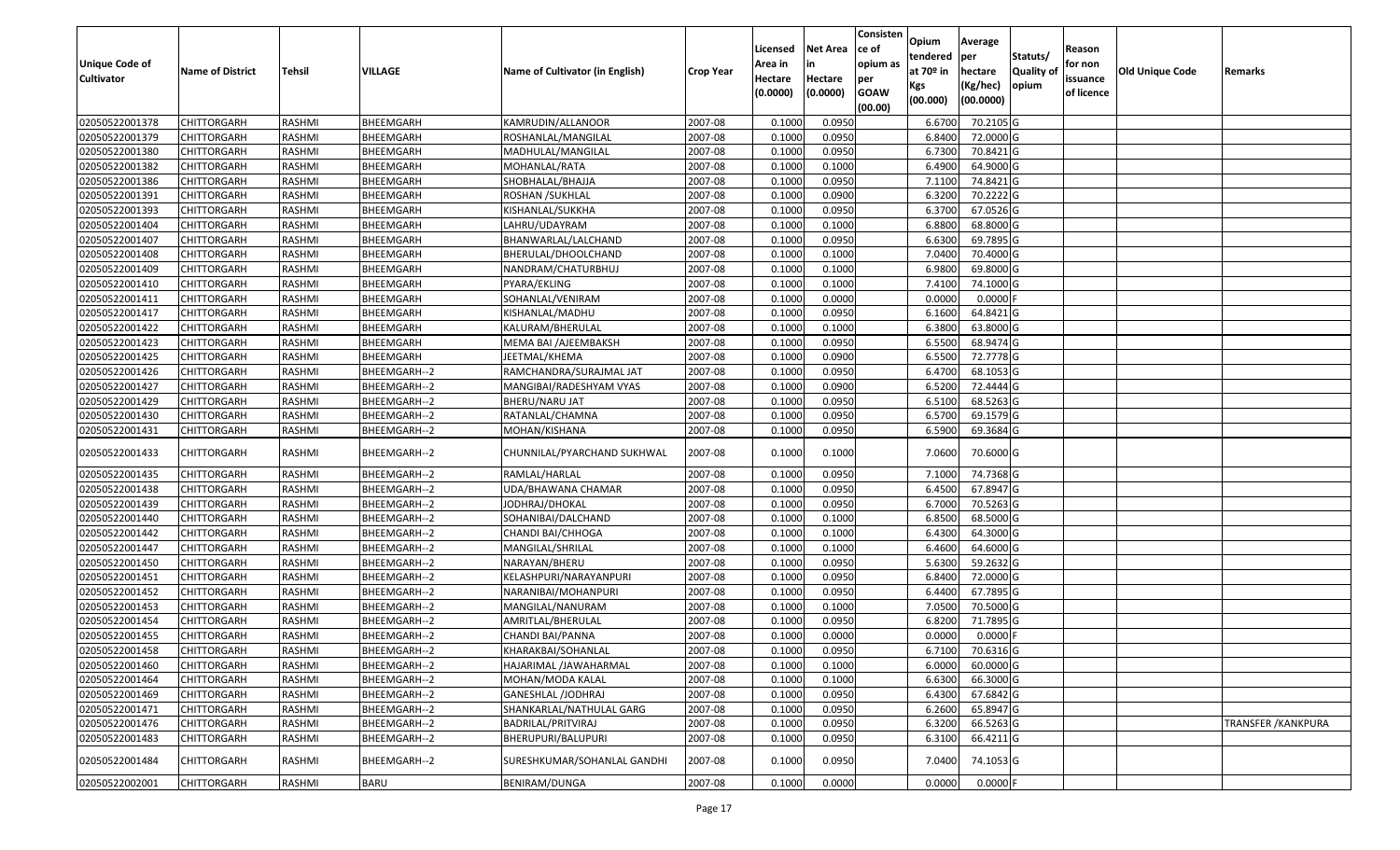| Unique Code of    | <b>Name of District</b> | Tehsil        | VILLAGE     | Name of Cultivator (in English) | <b>Crop Year</b> | Licensed<br>Area in | <b>Net Area</b><br>in | Consisten<br>ce of<br>opium as | Opium<br>tendered<br>at $70°$ in | Average<br>per<br>hectare | Statuts/<br><b>Quality o</b> | Reason<br>for non      | Old Unique Code | Remarks            |
|-------------------|-------------------------|---------------|-------------|---------------------------------|------------------|---------------------|-----------------------|--------------------------------|----------------------------------|---------------------------|------------------------------|------------------------|-----------------|--------------------|
| <b>Cultivator</b> |                         |               |             |                                 |                  | Hectare<br>(0.0000) | Hectare<br>(0.0000)   | per<br><b>GOAW</b><br>(00.00)  | Kgs<br>(00.000)                  | (Kg/hec)<br>(00.0000)     | opium                        | issuance<br>of licence |                 |                    |
| 02050522002004    | CHITTORGARH             | RASHMI        | <b>BARU</b> | MADHO/UDAIRAM                   | 2007-08          | 0.1000              | 0.0000                |                                | 0.0000                           | 0.0000F                   |                              |                        |                 |                    |
| 02050522002006    | CHITTORGARH             | RASHMI        | <b>BARU</b> | KISHANLAL/DHANNA                | 2007-08          | 0.1000              | 0.0000                |                                | 0.0000                           | $0.0000$ F                |                              |                        |                 |                    |
| 02050522002007    | CHITTORGARH             | RASHMI        | <b>BARU</b> | RUPLAL/DHOKAL                   | 2007-08          | 0.1000              | 0.1000                |                                | 6.7400                           | 67.4000 G                 |                              |                        |                 |                    |
| 02050522002009    | <b>CHITTORGARH</b>      | RASHMI        | <b>BARU</b> | MANGIBAI/PARTHU                 | 2007-08          | 0.1000              | 0.0000                |                                | 0.0000                           | $0.0000$ F                |                              |                        |                 |                    |
| 02050522002010    | CHITTORGARH             | RASHMI        | <b>BARU</b> | FEFIBAI/RAMLAL                  | 2007-08          | 0.1000              | 0.0150                |                                | 1.1000                           | 73.3333 G                 |                              |                        |                 |                    |
| 02050522002011    | <b>CHITTORGARH</b>      | RASHMI        | <b>BARU</b> | KAJOD/RAMA                      | 2007-08          | 0.1000              | 0.0000                |                                | 0.0000                           | 0.0000F                   |                              |                        |                 |                    |
| 02050522002012    | CHITTORGARH             | RASHMI        | <b>BARU</b> | GANESH/PANNA                    | 2007-08          | 0.1000              | 0.0000                |                                | 0.0000                           | 0.0000                    |                              |                        |                 |                    |
| 02050522002013    | <b>CHITTORGARH</b>      | <b>RASHMI</b> | <b>BARU</b> | KALU/PRITHVIRAJ                 | 2007-08          | 0.1000              | 0.0000                |                                | 0.0000                           | 0.0000                    |                              |                        |                 |                    |
| 02050522002016    | CHITTORGARH             | RASHMI        | <b>BARU</b> | LOBHU/HAZARI                    | 2007-08          | 0.1000              | 0.0000                |                                | 0.0000                           | 0.0000                    |                              |                        |                 |                    |
| 02050522002020    | <b>CHITTORGARH</b>      | RASHMI        | <b>BARU</b> | KISHANLAL/PYARCHAND             | 2007-08          | 0.1000              | 0.0000                |                                | 0.0000                           | 0.0000                    |                              |                        |                 |                    |
| 02050522002021    | CHITTORGARH             | RASHMI        | <b>BARU</b> | RUKMANIBAI/ONKAR                | 2007-08          | 0.1000              | 0.0000                |                                | 0.0000                           | 0.0000F                   |                              |                        |                 |                    |
| 02050522002030    | <b>CHITTORGARH</b>      | RASHMI        | <b>BARU</b> | MADANLAL/PRITHVIRAJ             | 2007-08          | 0.1000              | 0.0000                |                                | 0.0000                           | 0.0000                    |                              |                        |                 |                    |
| 02050522002031    | <b>CHITTORGARH</b>      | RASHMI        | <b>BARU</b> | BHERU/NATHU                     | 2007-08          | 0.1000              | 0.0000                |                                | 0.0000                           | 0.0000F                   |                              |                        |                 |                    |
| 02050522002035    | <b>CHITTORGARH</b>      | RASHMI        | <b>BARU</b> | BHERU/BARDA                     | 2007-08          | 0.1000              | 0.0000                |                                | 0.0000                           | $0.0000$ F                |                              |                        |                 |                    |
| 02050522002038    | <b>CHITTORGARH</b>      | RASHMI        | <b>BARU</b> | NANDRAM/RUPAJI                  | 2007-08          | 0.1000              | 0.0000                |                                | 0.0000                           | $0.0000$ F                |                              |                        |                 |                    |
| 02050522002039    | CHITTORGARH             | RASHMI        | <b>BARU</b> | RATTU/MOTI BHEEL                | 2007-08          | 0.1000              | 0.1000                |                                | 6.1000                           | 61.0000G                  |                              |                        |                 |                    |
| 02050522002040    | CHITTORGARH             | RASHMI        | <b>BARU</b> | NATHULAL/PARTHU JAT             | 2007-08          | 0.1000              | 0.1000                |                                | 6.8000                           | 68.0000G                  |                              |                        |                 |                    |
| 02050522002042    | CHITTORGARH             | RASHMI        | <b>BARU</b> | RAMLAL/DUNGA JAT                | 2007-08          | 0.1000              | 0.0000                |                                | 0.0000                           | 0.0000F                   |                              |                        |                 |                    |
| 02050522002045    | CHITTORGARH             | RASHMI        | <b>BARU</b> | DUNGA/KALU                      | 2007-08          | 0.1000              | 0.0950                |                                | 6.2400                           | 65.6842 G                 |                              |                        |                 |                    |
| 02050522002047    | CHITTORGARH             | RASHMI        | <b>BARU</b> | BHERULAL/MADHOLAL               | 2007-08          | 0.1000              | 0.0950                |                                | 6.8300                           | 71.8947 G                 |                              |                        |                 |                    |
| 02050522002048    | CHITTORGARH             | RASHMI        | <b>BARU</b> | JHAMKUBAI/HEERALAL              | 2007-08          | 0.1000              | 0.0000                |                                | 0.0000                           | $0.0000$ F                |                              |                        |                 |                    |
| 02050522002049    | CHITTORGARH             | RASHMI        | <b>BARU</b> | DEVIKISHAN/GOKAL                | 2007-08          | 0.1000              | 0.1000                |                                | 6.0200                           | 60.2000 G                 |                              |                        |                 |                    |
| 02050522002051    | CHITTORGARH             | RASHMI        | <b>BARU</b> | KAMLA DEVI/KACHHALAL            | 2007-08          | 0.1000              | 0.0950                |                                | 6.1200                           | 64.4211G                  |                              |                        |                 |                    |
| 02050522002054    | CHITTORGARH             | RASHMI        | <b>BARU</b> | BHAWANIRAM/MADHO JAT            | 2007-08          | 0.1000              | 0.0100                |                                | 0.7600                           | 76.0000G                  |                              |                        |                 |                    |
| 02050522002055    | CHITTORGARH             | RASHMI        | <b>BARU</b> | CHHOGA/LOBHU                    | 2007-08          | 0.1000              | 0.1000                |                                | 6.4800                           | 64.8000 G                 |                              |                        |                 |                    |
| 02050522002057    | CHITTORGARH             | <b>RASHMI</b> | <b>BARU</b> | MADHU/BHEEMA                    | 2007-08          | 0.1000              | 0.0000                |                                | 0.0000                           | 0.0000F                   |                              |                        |                 |                    |
| 02050522002059    | CHITTORGARH             | RASHMI        | <b>BARU</b> | NARAYAN/HAZARI                  | 2007-08          | 0.1000              | 0.0000                |                                | 0.0000                           | 0.0000                    |                              |                        |                 |                    |
| 02050522002061    | CHITTORGARH             | RASHMI        | <b>BARU</b> | SUSHILADEVI/KANMAL              | 2007-08          | 0.1000              | 0.0000                |                                | 0.0000                           | 0.0000                    |                              |                        |                 |                    |
| 02050522002067    | CHITTORGARH             | RASHMI        | <b>BARU</b> | BALU/RAMA                       | 2007-08          | 0.1000              | 0.0000                |                                | 0.0000                           | 0.0000F                   |                              |                        |                 |                    |
| 02050522002068    | CHITTORGARH             | RASHMI        | <b>BARU</b> | NAUJIBAI/LOBHU                  | 2007-08          | 0.1000              | 0.1000                |                                | 6.2000                           | 62.0000G                  |                              |                        |                 |                    |
| 02050522002069    | CHITTORGARH             | RASHMI        | <b>BARU</b> | BHERU/DALU                      | 2007-08          | 0.1000              | 0.1000                |                                | 6.4900                           | 64.9000 G                 |                              |                        |                 |                    |
| 02050522002073    | CHITTORGARH             | RASHMI        | <b>BARU</b> | DHAPUBAI/KISHNA                 | 2007-08          | 0.1000              | 0.0000                |                                | 0.0000                           | 0.0000                    |                              |                        |                 | <b>NAME CHANGE</b> |
| 02050522002077    | CHITTORGARH             | <b>RASHMI</b> | <b>BARU</b> | JDAIRAM/RAMLAL                  | 2007-08          | 0.1000              | 0.0000                |                                | 0.0000                           | 0.0000F                   |                              |                        |                 |                    |
| 02050522002081    | CHITTORGARH             | RASHMI        | <b>BARU</b> | PAPPULAL/UDAYRAM GAYRI          | 2007-08          | 0.1000              | 0.0950                |                                | 6.4900                           | 68.3158 G                 |                              |                        |                 |                    |
| 02050522002082    | CHITTORGARH             | RASHMI        | <b>BARU</b> | BHAWANISHANKER/BHAWARLAL        | 2007-08          | 0.1000              | 0.0000                |                                | 0.0000                           | 0.0000F                   |                              |                        |                 |                    |
| 02050522002085    | CHITTORGARH             | RASHMI        | <b>BARU</b> | BHAGWANLAL/MADHULAL             | 2007-08          | 0.1000              | 0.1000                |                                | 6.8300                           | 68.3000 G                 |                              |                        |                 |                    |
| 02050522002086    | <b>CHITTORGARH</b>      | RASHMI        | <b>BARU</b> | KABERIBAI/KALULAL               | 2007-08          | 0.1000              | 0.0000                |                                | 0.0000                           | $0.0000$ F                |                              |                        |                 |                    |
| 02050522002090    | <b>CHITTORGARH</b>      | RASHMI        | <b>BARU</b> | BHERULAL/MAGNA                  | 2007-08          | 0.1000              | 0.1000                |                                | 7.1000                           | 71.0000 G                 |                              |                        |                 |                    |
| 02050522002091    | <b>CHITTORGARH</b>      | RASHMI        | <b>BARU</b> | KALU/MODAJI BAIRAWA             | 2007-08          | 0.1000              | 0.0000                |                                | 0.0000                           | $0.0000$ F                |                              |                        |                 |                    |
| 02050522002094    | <b>CHITTORGARH</b>      | RASHMI        | <b>BARU</b> | NARU/BHURA CHAMAR               | 2007-08          | 0.1000              | 0.0000                |                                | 0.0000                           | $0.0000$ F                |                              |                        |                 |                    |
| 02050522002095    | <b>CHITTORGARH</b>      | RASHMI        | <b>BARU</b> | EIMANA BEGAM/MITHHU KHAN        | 2007-08          | 0.1000              | 0.0950                |                                | 6.2900                           | 66.2105 G                 |                              |                        |                 |                    |
| 02050522002096    | <b>CHITTORGARH</b>      | RASHMI        | <b>BARU</b> | NANALAL/BALU TELI               | 2007-08          | 0.1000              | 0.0000                |                                | 0.0000                           | 0.0000                    |                              |                        |                 |                    |
| 02050522002097    | <b>CHITTORGARH</b>      | RASHMI        | <b>BARU</b> | BHERULAL/HAZARI JAT             | 2007-08          | 0.1000              | 0.0000                |                                | 0.0000                           | 0.0000                    |                              |                        |                 |                    |
| 02050522002101    | CHITTORGARH             | RASHMI        | <b>BARU</b> | MOHANLAL/BHERULAL               | 2007-08          | 0.1000              | 0.1000                |                                | 6.2700                           | 62.7000 G                 |                              |                        |                 |                    |
| 02050522002103    | CHITTORGARH             | RASHMI        | <b>BARU</b> | LAXMAN/KALU                     | 2007-08          | 0.1000              | 0.0000                |                                | 0.0000                           | 0.0000                    |                              |                        |                 |                    |
| 02050522002108    | <b>CHITTORGARH</b>      | RASHMI        | <b>BARU</b> | SOHANIBAI/CHHOGA                | 2007-08          | 0.1000              | 0.0000                |                                | 0.0000                           | $0.0000$ F                |                              |                        |                 |                    |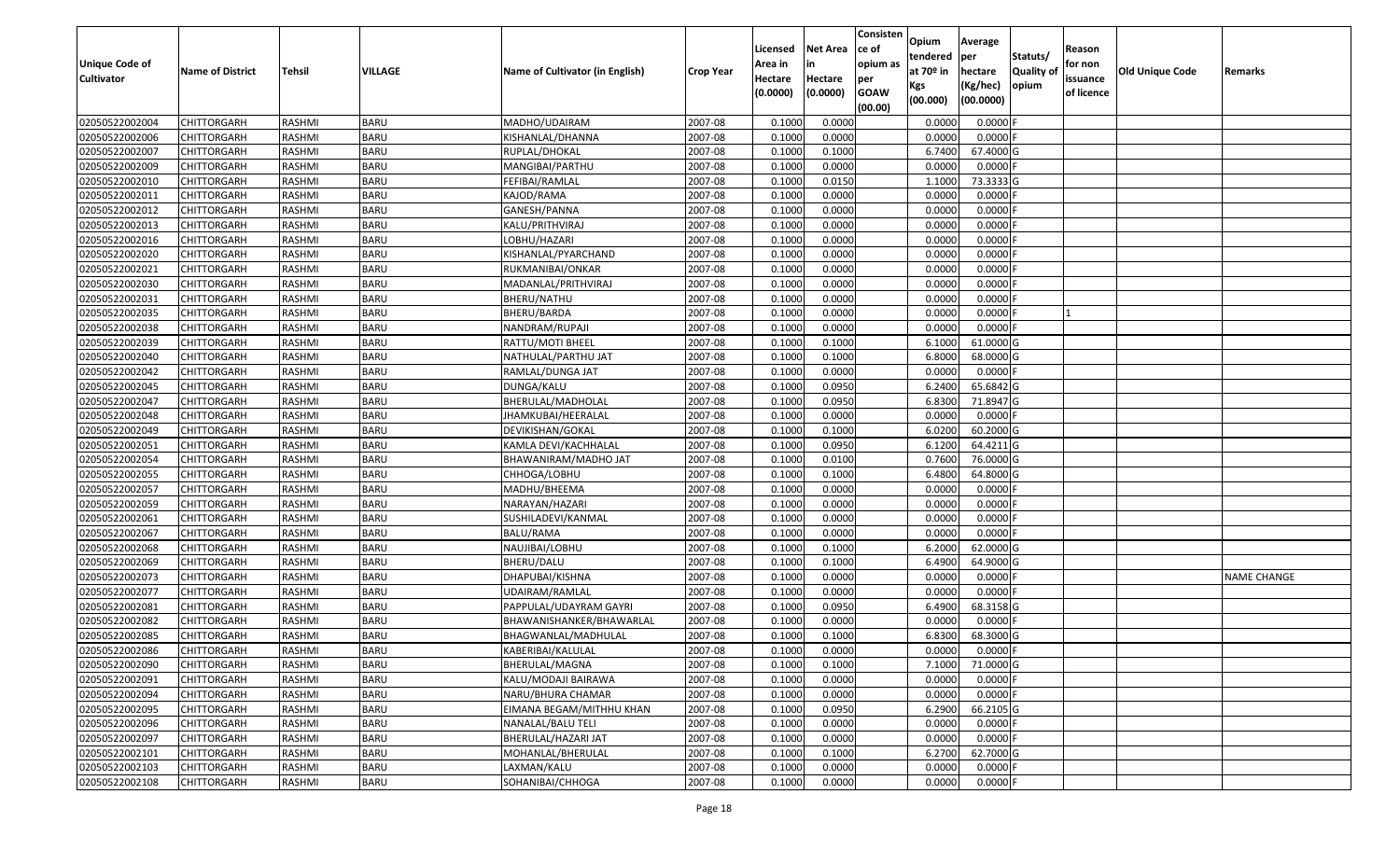| Unique Code of    |                         |               |             |                                        |                  | Licensed<br>Area in | <b>Net Area</b><br>in | Consisten<br>ce of<br>opium as | Opium<br>tendered | Average<br>per        | Statuts/         | Reason<br>for non |                 |             |
|-------------------|-------------------------|---------------|-------------|----------------------------------------|------------------|---------------------|-----------------------|--------------------------------|-------------------|-----------------------|------------------|-------------------|-----------------|-------------|
| <b>Cultivator</b> | <b>Name of District</b> | Tehsil        | VILLAGE     | Name of Cultivator (in English)        | <b>Crop Year</b> | Hectare             | Hectare               | per                            | at $70°$ in       | hectare               | <b>Quality o</b> | issuance          | Old Unique Code | Remarks     |
|                   |                         |               |             |                                        |                  | (0.0000)            | (0.0000)              | <b>GOAW</b><br>(00.00)         | Kgs<br>(00.000)   | (Kg/hec)<br>(00.0000) | opium            | of licence        |                 |             |
| 02050522002111    | CHITTORGARH             | RASHMI        | <b>BARU</b> | LAXMANLAL/DEVKISHAN                    | 2007-08          | 0.1000              | 0.1000                |                                | 6.4600            | 64.6000 G             |                  |                   |                 |             |
| 02050522002112    | CHITTORGARH             | RASHMI        | <b>BARU</b> | RUPALAL/GHASI NAI                      | 2007-08          | 0.1000              | 0.0000                |                                | 0.0000            | $0.0000$ F            |                  |                   |                 |             |
| 02050522002113    | CHITTORGARH             | RASHMI        | <b>BARU</b> | RATANLAL/DHANNA JAT                    | 2007-08          | 0.1000              | 0.0000                |                                | 0.0000            | 0.0000                |                  |                   |                 |             |
| 02050522002115    | <b>CHITTORGARH</b>      | RASHMI        | <b>BARU</b> | PRABHU/NANDA                           | 2007-08          | 0.1000              | 0.1000                |                                | 6.5800            | 65.8000 G             |                  |                   |                 |             |
| 02050522002118    | CHITTORGARH             | RASHMI        | <b>BARU</b> | GANESHLAL/KAJODILAL                    | 2007-08          | 0.1000              | 0.0000                |                                | 0.0000            | 0.0000                |                  |                   |                 |             |
| 02050522002126    | <b>CHITTORGARH</b>      | RASHMI        | <b>BARU</b> | <b>BALU/KALU JAT</b>                   | 2007-08          | 0.1000              | 0.0000                |                                | 0.0000            | 0.0000                |                  |                   |                 |             |
| 02050522002129    | CHITTORGARH             | RASHMI        | <b>BARU</b> | BHAGWANLAL/RUPLAL                      | 2007-08          | 0.1000              | 0.0000                |                                | 0.0000            | 0.0000                |                  |                   |                 |             |
| 02050522002130    | <b>CHITTORGARH</b>      | <b>RASHMI</b> | <b>BARU</b> | SHIVLAL/BHERULAL                       | 2007-08          | 0.1000              | 0.0000                |                                | 0.0000            | 0.0000                |                  |                   |                 |             |
| 02050522002131    | CHITTORGARH             | RASHMI        | <b>BARU</b> | OMPRAKASH/RUPLAL                       | 2007-08          | 0.1000              | 0.0000                |                                | 0.0000            | 0.0000                |                  |                   |                 |             |
| 02050522002133    | CHITTORGARH             | RASHMI        | <b>BARU</b> | <b>UDA/DEVA BHEEL</b>                  | 2007-08          | 0.1000              | 0.0000                |                                | 0.0000            | 0.0000                |                  |                   |                 |             |
| 02050522002137    | CHITTORGARH             | RASHMI        | <b>BARU</b> | BANSHILAL/KAJODIMAL                    | 2007-08          | 0.1000              | 0.0000                |                                | 0.0000            | 0.0000F               |                  |                   |                 |             |
| 02050522002139    | <b>CHITTORGARH</b>      | RASHMI        | <b>BARU</b> | HAZARI/BHEEMA JAT                      | 2007-08          | 0.1000              | 0.0000                |                                | 0.0000            | 0.0000                |                  |                   |                 |             |
| 02050522002142    | <b>CHITTORGARH</b>      | RASHMI        | <b>BARU</b> | GAURIBAI/HAZARI                        | 2007-08          | 0.1000              | 0.0000                |                                | 0.0000            | $0.0000$ F            |                  |                   |                 |             |
| 02050522002143    | CHITTORGARH             | RASHMI        | <b>BARU</b> | MADHULAL/GOKAL JAT                     | 2007-08          | 0.1000              | 0.0000                |                                | 0.0000            | $0.0000$ F            |                  |                   |                 |             |
| 02050522002147    | CHITTORGARH             | RASHMI        | <b>BARU</b> | KHURAJ/KAJOD TELI                      | 2007-08          | 0.1000              | 0.0000                |                                | 0.0000            | $0.0000$ F            |                  |                   |                 |             |
| 02050522002150    | <b>CHITTORGARH</b>      | RASHMI        | <b>BARU</b> | GIRDHARI/BARDA BHEEL                   | 2007-08          | 0.1000              | 0.0000                |                                | 0.0000            | $0.0000$ F            |                  |                   |                 |             |
| 02050522002151    | <b>CHITTORGARH</b>      | RASHMI        | <b>BARU</b> | SHOSHARBAI/BHERULAL                    | 2007-08          | 0.100               | 0.0950                |                                | 6.0400            | 63.5789 G             |                  |                   |                 |             |
| 02050522002152    | CHITTORGARH             | RASHMI        | <b>BARU</b> | NARAYAN/SOWAN                          | 2007-08          | 0.100               | 0.0950                |                                | 6.2800            | 66.1053 G             |                  |                   |                 |             |
| 02050522002153    | CHITTORGARH             | RASHMI        | <b>BARU</b> | DEVIKISHAN/KALU TELI                   | 2007-08          | 0.100               | 0.0000                |                                | 0.0000            | $0.0000$ F            |                  |                   |                 |             |
| 02050522002154    | CHITTORGARH             | RASHMI        | <b>BARU</b> | MANGU/KALU NAYAK                       | 2007-08          | 0.1000              | 0.1050                |                                | 7.3700            | 70.1905 G             |                  |                   |                 |             |
| 02050522002155    | CHITTORGARH             | RASHMI        | <b>BARU</b> | KAMRUDDIN/GHASI KHAN                   | 2007-08          | 0.100               | 0.0000                |                                | 0.0000            | 0.0000                |                  |                   |                 |             |
| 02050522002157    | CHITTORGARH             | RASHMI        | <b>BARU</b> | MANGIBAI/LOBHA                         | 2007-08          | 0.1000              | 0.1000                |                                | 6.4000            | 64.0000 G             |                  |                   |                 |             |
| 02050522002161    | CHITTORGARH             | RASHMI        | <b>BARU</b> | SHAKINA/HUSAIN KHA@HUSAINBAKSH 2007-08 |                  | 0.1000              | 0.0000                |                                | 0.0000            | $0.0000$ F            |                  |                   |                 | NAME CHANGE |
| 02050522002162    | <b>CHITTORGARH</b>      | RASHMI        | <b>BARU</b> | MANGILAL/BHURALAL SUKHWAL              | 2007-08          | 0.1000              | 0.0000                |                                | 0.0000            | 0.0000F               |                  |                   |                 |             |
| 02050522002163    | CHITTORGARH             | <b>RASHMI</b> | <b>BARU</b> | JADAV BAI/KANA CHAMAR                  | 2007-08          | 0.1000              | 0.0000                |                                | 0.0000            | 0.0000F               |                  |                   |                 |             |
| 02050522002165    | CHITTORGARH             | RASHMI        | <b>BARU</b> | GOPI/LALURAM BAIRWA                    | 2007-08          | 0.1000              | 0.0000                |                                | 0.0000            | $0.0000$ F            |                  |                   |                 |             |
| 02050522002167    | CHITTORGARH             | RASHMI        | <b>BARU</b> | TAMU/HARLAL/GOKUL BALAI                | 2007-08          | 0.1000              | 0.0950                |                                | 6.1600            | 64.8421G              |                  |                   |                 |             |
| 02050522002168    | <b>CHITTORGARH</b>      | <b>RASHMI</b> | <b>BARU</b> | RATANLAL/BHURA BALAI                   | 2007-08          | 0.1000              | 0.0000                |                                | 0.0000            | 0.0000                |                  |                   |                 |             |
| 02050522002173    | CHITTORGARH             | RASHMI        | <b>BARU</b> | DEVU BAI/ONKAR JI                      | 2007-08          | 0.1000              | 0.0000                |                                | 0.0000            | 0.0000                |                  |                   |                 |             |
| 02050522002175    | CHITTORGARH             | RASHMI        | <b>BARU</b> | JAMKUBAI/JEETU                         | 2007-08          | 0.1000              | 0.0000                |                                | 0.0000            | 0.0000                |                  |                   |                 |             |
| 02050522002177    | CHITTORGARH             | RASHMI        | <b>BARU</b> | SHOBHALAL/HEERAJI                      | 2007-08          | 0.1000              | 0.0000                |                                | 0.0000            | 0.0000                |                  |                   |                 |             |
| 02050522002178    | <b>CHITTORGARH</b>      | RASHMI        | <b>BARU</b> | KESHARBAI/NARAYAN                      | 2007-08          | 0.1000              | 0.0000                |                                | 0.0000            | $0.0000$ F            |                  |                   |                 |             |
| 02050522002179    | <b>CHITTORGARH</b>      | RASHMI        | <b>BARU</b> | RATANLAL/SHOBHALAL                     | 2007-08          | 0.1000              | 0.1000                |                                | 6.8900            | 68.9000 G             |                  |                   |                 |             |
| 02050522002182    | CHITTORGARH             | RASHMI        | <b>BARU</b> | MANGU/PYARBAKSH                        | 2007-08          | 0.1000              | 0.0000                |                                | 0.0000            | $0.0000$ F            |                  |                   |                 |             |
| 02050522002187    | CHITTORGARH             | RASHMI        | <b>BARU</b> | RAJIBAI/MADHU                          | 2007-08          | 0.1000              | 0.0000                |                                | 0.0000            | $0.0000$ F            |                  |                   |                 |             |
| 02050522002188    | <b>CHITTORGARH</b>      | RASHMI        | <b>BARU</b> | NARAYAN/GOPI SALVI                     | 2007-08          | 0.1000              | 0.0950                |                                | 5.9700            | 62.8421 G             |                  |                   |                 |             |
| 02050522002191    | <b>CHITTORGARH</b>      | RASHMI        | <b>BARU</b> | SATYANARAYAN/KAJOD                     | 2007-08          | 0.1000              | 0.0000                |                                | 0.0000            | $0.0000$ F            |                  |                   |                 |             |
| 02050522002194    | <b>CHITTORGARH</b>      | RASHMI        | <b>BARU</b> | MATHARI/BALU                           | 2007-08          | 0.1000              | 0.1000                |                                | 6.5700            | 65.7000 G             |                  |                   |                 |             |
| 02050522002197    | <b>CHITTORGARH</b>      | RASHMI        | <b>BARU</b> | AMBALAL/BALU CHAMAR                    | 2007-08          | 0.1000              | 0.0000                |                                | 0.0000            | $0.0000$ F            |                  |                   |                 |             |
| 02050522002200    | CHITTORGARH             | RASHMI        | <b>BARU</b> | SHOLA/DEVA                             | 2007-08          | 0.1000              | 0.1000                |                                | 5.8100            | 58.1000 G             |                  |                   |                 |             |
| 02050522002207    | <b>CHITTORGARH</b>      | RASHMI        | <b>BARU</b> | ALLADIN/JAMALDDIN MANSURI              | 2007-08          | 0.1000              | 0.0000                |                                | 0.0000            | $0.0000$ F            |                  |                   |                 |             |
| 02050522002208    | <b>CHITTORGARH</b>      | RASHMI        | <b>BARU</b> | CHAND KHAN/GHASI KHAN                  | 2007-08          | 0.1000              | 0.0000                |                                | 0.0000            | 0.0000                |                  |                   |                 |             |
| 02050522002209    | CHITTORGARH             | RASHMI        | <b>BARU</b> | NATHULAL/GOPI LUHAR                    | 2007-08          | 0.1000              | 0.0000                |                                | 0.0000            | $0.0000$ F            |                  |                   |                 |             |
| 02050522002211    | CHITTORGARH             | RASHMI        | <b>BARU</b> | PRABHULAL/RATTU BHEEL                  | 2007-08          | 0.1000              | 0.0000                |                                | 0.0000            | 0.0000F               |                  |                   |                 |             |
| 02050522002214    | <b>CHITTORGARH</b>      | RASHMI        | <b>BARU</b> | SHYAMLAL/LOBHCHAND                     | 2007-08          | 0.1000              | 0.0950                |                                | 6.5300            | 68.7368 G             |                  |                   |                 |             |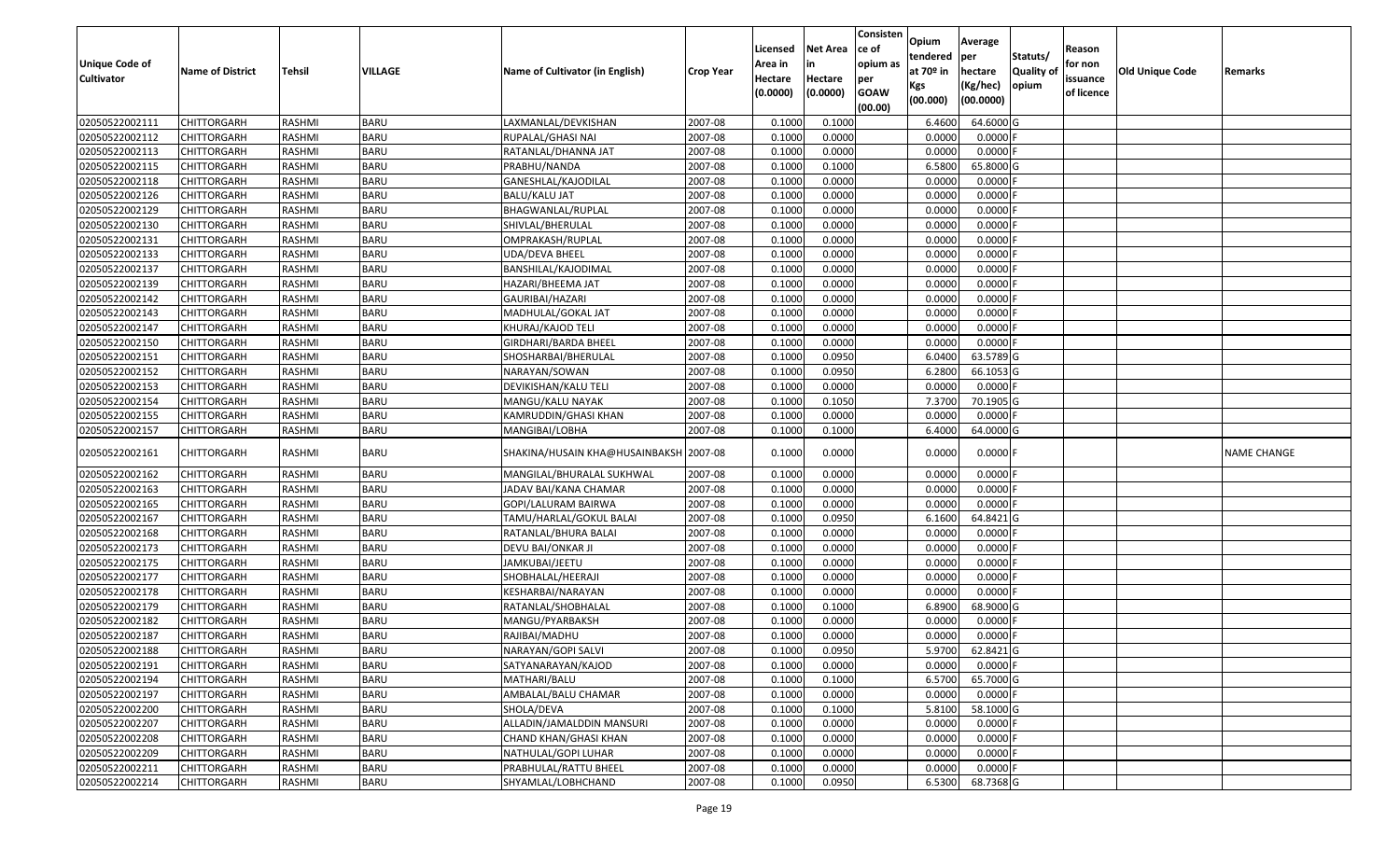| <b>Unique Code of</b><br><b>Cultivator</b> | <b>Name of District</b> | <b>Tehsil</b> | VILLAGE     | Name of Cultivator (in English) | <b>Crop Year</b> | Licensed<br>Area in<br>Hectare<br>(0.0000) | <b>Net Area</b><br>in<br>Hectare<br>(0.0000) | Consisten<br>ce of<br>opium as<br>per<br><b>GOAW</b><br>(00.00) | Opium<br>tendered<br>at 70º in<br>Kgs<br>(00.000) | Average<br>per<br>hectare<br>(Kg/hec)<br>(00.0000) | Statuts/<br>Quality of<br>opium | Reason<br>for non<br>issuance<br>of licence | <b>Old Unique Code</b> | Remarks |
|--------------------------------------------|-------------------------|---------------|-------------|---------------------------------|------------------|--------------------------------------------|----------------------------------------------|-----------------------------------------------------------------|---------------------------------------------------|----------------------------------------------------|---------------------------------|---------------------------------------------|------------------------|---------|
| 02050522002215                             | CHITTORGARH             | RASHMI        | <b>BARU</b> | LAHRU/RAMLAL                    | 2007-08          | 0.1000                                     | 0.1050                                       |                                                                 | 6.5400                                            | 62.2857 G                                          |                                 |                                             |                        |         |
| 02050522002216                             | CHITTORGARH             | RASHMI        | <b>BARU</b> | DHANNA/NATHU JAT                | 2007-08          | 0.1000                                     | 0.0000                                       |                                                                 | 0.0000                                            | $0.0000$ F                                         |                                 |                                             |                        |         |
| 02050522002221                             | CHITTORGARH             | RASHMI        | <b>BARU</b> | JDAIRAM/NARU                    | 2007-08          | 0.1000                                     | 0.0000                                       |                                                                 | 0.0000                                            | 0.0000                                             |                                 |                                             |                        |         |
| 02050522002225                             | CHITTORGARH             | RASHMI        | <b>BARU</b> | GULAB/HEERA BHEEL               | 2007-08          | 0.1000                                     | 0.0000                                       |                                                                 | 0.0000                                            | 0.0000                                             |                                 |                                             |                        |         |
| 02050522002229                             | CHITTORGARH             | RASHMI        | <b>BARU</b> | BANU/ISMAIL KHAN                | 2007-08          | 0.1000                                     | 0.0000                                       |                                                                 | 0.0000                                            | 0.0000                                             |                                 |                                             |                        |         |
| 02050522002232                             | CHITTORGARH             | RASHMI        | <b>BARU</b> | GOPAL LAL/BHERULAL VYAS         | 2007-08          | 0.1000                                     | 0.0000                                       |                                                                 | 0.0000                                            | $0.0000$ F                                         |                                 |                                             |                        |         |
| 02050522002233                             | CHITTORGARH             | RASHMI        | <b>BARU</b> | SHANKER/LEHRU                   | 2007-08          | 0.1000                                     | 0.1000                                       |                                                                 | 6.5600                                            | 65.6000 G                                          |                                 |                                             |                        |         |
| 02050522002234                             | CHITTORGARH             | RASHMI        | <b>BARU</b> | LEHRULAL/BHURALAL               | 2007-08          | 0.1000                                     | 0.0000                                       |                                                                 | 0.0000                                            | 0.0000F                                            |                                 |                                             |                        |         |
| 02050522002236                             | CHITTORGARH             | RASHMI        | <b>BARU</b> | NARUGIR/MADHUGIR                | 2007-08          | 0.1000                                     | 0.0000                                       |                                                                 | 0.0000                                            | 0.0000                                             |                                 |                                             |                        |         |
| 02050522002241                             | CHITTORGARH             | RASHMI        | <b>BARU</b> | KALURAM/MOHANLAL PANDIT         | 2007-08          | 0.1000                                     | 0.0000                                       |                                                                 | 0.0000                                            | $0.0000$ F                                         |                                 |                                             |                        |         |
| 02050522002242                             | CHITTORGARH             | RASHMI        | <b>BARU</b> | BADRILAL/HEERALAL               | 2007-08          | 0.1000                                     | 0.0000                                       |                                                                 | 0.0000                                            | 0.0000                                             |                                 |                                             |                        |         |
| 02050522002244                             | <b>CHITTORGARH</b>      | RASHMI        | <b>BARU</b> | PEERU/PYAR BAKSH                | 2007-08          | 0.1000                                     | 0.1000                                       |                                                                 | 6.0200                                            | 60.2000 G                                          |                                 |                                             |                        |         |
| 02050522002245                             | CHITTORGARH             | RASHMI        | <b>BARU</b> | KHAJU KHAN/RAHEEM BAKSH         | 2007-08          | 0.1000                                     | 0.0000                                       |                                                                 | 0.0000                                            | 0.0000                                             |                                 |                                             |                        |         |
| 02050522002250                             | CHITTORGARH             | RASHMI        | <b>BARU</b> | BHERULAL/MAGNIRAM SUKHWAL       | 2007-08          | 0.1000                                     | 0.0000                                       |                                                                 | 0.0000                                            | 0.0000                                             |                                 |                                             |                        |         |
| 02050522002252                             | CHITTORGARH             | RASHMI        | <b>BARU</b> | BHUR KHAN/KARIM KHAN            | 2007-08          | 0.1000                                     | 0.0000                                       |                                                                 | 0.0000                                            | 0.0000                                             |                                 |                                             |                        |         |
| 02050522002256                             | <b>CHITTORGARH</b>      | RASHMI        | <b>BARU</b> | RATANLAL/NARU JAT               | 2007-08          | 0.1000                                     | 0.0000                                       |                                                                 | 0.0000                                            | 0.0000                                             |                                 |                                             |                        |         |
| 02050522002260                             | <b>CHITTORGARH</b>      | RASHMI        | <b>BARU</b> | KISHNIBAI/EKLING RAM            | 2007-08          | 0.1000                                     | 0.0000                                       |                                                                 | 0.0000                                            | 0.0000                                             |                                 |                                             |                        |         |
| 02050522002262                             | <b>CHITTORGARH</b>      | RASHMI        | <b>BARU</b> | KANKUBAI/HARIKISHAN             | 2007-08          | 0.100                                      | 0.0000                                       |                                                                 | 0.0000                                            | 0.0000                                             |                                 |                                             |                        |         |
| 02050522002266                             | CHITTORGARH             | RASHMI        | <b>BARU</b> | RUPA/KALU                       | 2007-08          | 0.1000                                     | 0.0000                                       |                                                                 | 0.0000                                            | $0.0000$ F                                         |                                 |                                             |                        |         |
| 02050522002268                             | <b>CHITTORGARH</b>      | RASHMI        | <b>BARU</b> | MOHANLAL/GIRDHARI               | 2007-08          | 0.1000                                     | 0.0950                                       |                                                                 | 6.4700                                            | 68.1053 G                                          |                                 |                                             |                        |         |
| 02050522002274                             | <b>CHITTORGARH</b>      | RASHMI        | <b>BARU</b> | MANGU/LALA                      | 2007-08          | 0.1000                                     | 0.0000                                       |                                                                 | 0.0000                                            | $0.0000$ F                                         |                                 |                                             |                        |         |
| 02050522002275                             | CHITTORGARH             | RASHMI        | <b>BARU</b> | BHAGGA/MEGHA BANJARA            | 2007-08          | 0.1000                                     | 0.1000                                       |                                                                 | 6.8300                                            | 68.3000 G                                          |                                 |                                             |                        |         |
| 02050522002277                             | CHITTORGARH             | RASHMI        | <b>BARU</b> | SHANTILAL/RATANLAL              | 2007-08          | 0.1000                                     | 0.0950                                       |                                                                 | 6.4500                                            | 67.8947 G                                          |                                 |                                             |                        |         |
| 02050522002278                             | CHITTORGARH             | RASHMI        | <b>BARU</b> | MADHOLAL/SUKHLAL BRAHMAN        | 2007-08          | 0.1000                                     | 0.1000                                       |                                                                 | 6.4400                                            | 64.4000 G                                          |                                 |                                             |                        |         |
| 02050522002279                             | CHITTORGARH             | RASHMI        | <b>BARU</b> | BADRILAL/LOBHCHAND              | 2007-08          | 0.100                                      | 0.0000                                       |                                                                 | 0.0000                                            | 0.0000                                             |                                 |                                             |                        |         |
| 02050522002280                             | CHITTORGARH             | RASHMI        | <b>BARU</b> | ROSHANLAL/SUGANJI BOHRA         | 2007-08          | 0.1000                                     | 0.0000                                       |                                                                 | 0.0000                                            | 0.0000                                             |                                 |                                             |                        |         |
| 02050522002281                             | CHITTORGARH             | RASHMI        | <b>BARU</b> | PRABHUDAYAL/BANSHILAL           | 2007-08          | 0.100                                      | 0.1000                                       |                                                                 | 6.5000                                            | 65.0000G                                           |                                 |                                             |                        |         |
| 02050522002282                             | CHITTORGARH             | RASHMI        | <b>BARU</b> | BALIBAI/GOPI                    | 2007-08          | 0.1000                                     | 0.0000                                       |                                                                 | 0.0000                                            | 0.0000                                             |                                 |                                             |                        |         |
| 02050522002285                             | CHITTORGARH             | RASHMI        | <b>BARU</b> | CHANDRESH/SOHANLAL SUKHWAL      | 2007-08          | 0.1000                                     | 0.0000                                       |                                                                 | 0.0000                                            | 0.0000                                             |                                 |                                             |                        |         |
| 02050522002289                             | CHITTORGARH             | RASHMI        | <b>BARU</b> | SOSAR/KISHNA                    | 2007-08          | 0.1000                                     | 0.0000                                       |                                                                 | 0.0000                                            | 0.0000                                             |                                 |                                             |                        |         |
| 02050522002290                             | CHITTORGARH             | RASHMI        | <b>BARU</b> | RAMLAL/GULAB CHAND SUKHWAL      | 2007-08          | 0.1000                                     | 0.0000                                       |                                                                 | 0.0000                                            | 0.0000F                                            |                                 |                                             |                        |         |
| 02050522002291                             | CHITTORGARH             | RASHMI        | <b>BARU</b> | SONI/RATANLAL                   | 2007-08          | 0.1000                                     | 0.0950                                       |                                                                 | 6.1000                                            | 64.2105 G                                          |                                 |                                             |                        |         |
| 02050522002292                             | CHITTORGARH             | RASHMI        | <b>BARU</b> | MAGANIRAM/BENA BRAHMAN          | 2007-08          | 0.1000                                     | 0.0000                                       |                                                                 | 0.0000                                            | 0.0000F                                            |                                 |                                             |                        |         |
| 02050522002294                             | CHITTORGARH             | RASHMI        | <b>BARU</b> | GOVARDHAN/MADHO JAT             | 2007-08          | 0.1000                                     | 0.0000                                       |                                                                 | 0.0000                                            | 0.0000                                             |                                 |                                             |                        |         |
| 02050522002297                             | CHITTORGARH             | RASHMI        | <b>BARU</b> | PRABHULAL/KALU                  | 2007-08          | 0.100                                      | 0.0000                                       |                                                                 | 0.0000                                            | 0.0000                                             |                                 |                                             |                        |         |
| 02050522002299                             | CHITTORGARH             | RASHMI        | <b>BARU</b> | BHERULAL/GOVIND DAS             | 2007-08          | 0.1000                                     | 0.0000                                       |                                                                 | 0.0000                                            | 0.0000                                             |                                 |                                             |                        |         |
| 02050522002300                             | <b>CHITTORGARH</b>      | RASHMI        | <b>BARU</b> | GOPILAL/CHHOGA SUKHWAL          | 2007-08          | 0.1000                                     | 0.0000                                       |                                                                 | 0.0000                                            | $0.0000$ F                                         |                                 |                                             |                        |         |
| 02050522002301                             | <b>CHITTORGARH</b>      | RASHMI        | <b>BARU</b> | SHANKERLAL/MADHO                | 2007-08          | 0.1000                                     | 0.0000                                       |                                                                 | 0.0000                                            | $0.0000$ F                                         |                                 |                                             |                        |         |
| 02050522002302                             | <b>CHITTORGARH</b>      | RASHMI        | <b>BARU</b> | MANGILAL/MADHO JAT              | 2007-08          | 0.1000                                     | 0.0000                                       |                                                                 | 0.0000                                            | $0.0000$ F                                         |                                 |                                             |                        |         |
| 02050522002303                             | <b>CHITTORGARH</b>      | RASHMI        | <b>BARU</b> | RATANLAL/RUPA                   | 2007-08          | 0.1000                                     | 0.0000                                       |                                                                 | 0.0000                                            | $0.0000$ F                                         |                                 |                                             |                        |         |
| 02050522002304                             | <b>CHITTORGARH</b>      | RASHMI        | <b>BARU</b> | SHOBHALAL/RAGHUNATH             | 2007-08          | 0.1000                                     | 0.0000                                       |                                                                 | 0.0000                                            | $0.0000$ F                                         |                                 |                                             |                        |         |
| 02050522002305                             | <b>CHITTORGARH</b>      | RASHMI        | <b>BARU</b> | SHANKERLAL/RUPA                 | 2007-08          | 0.1000                                     | 0.0000                                       |                                                                 | 0.0000                                            | $0.0000$ F                                         |                                 |                                             |                        |         |
| 02050522002306                             | <b>CHITTORGARH</b>      | RASHMI        | <b>BARU</b> | <b>BALURAM/GANESH JAT</b>       | 2007-08          | 0.1000                                     | 0.0000                                       |                                                                 | 0.0000                                            | $0.0000$ F                                         |                                 |                                             |                        |         |
| 02050522002309                             | <b>CHITTORGARH</b>      | RASHMI        | <b>BARU</b> | SUNDERBAI/MANOHAR LAL           | 2007-08          | 0.1000                                     | 0.0000                                       |                                                                 | 0.0000                                            | $0.0000$ F                                         |                                 |                                             |                        |         |
| 02050522002311                             | <b>CHITTORGARH</b>      | RASHMI        | <b>BARU</b> | CHANDRA /HEERA JESWAL           | 2007-08          | 0.1000                                     | 0.0000                                       |                                                                 | 0.0000                                            | $0.0000$ F                                         |                                 |                                             |                        |         |
| 02050522002312                             | <b>CHITTORGARH</b>      | RASHMI        | <b>BARU</b> | <b>BHERU/DALU BHEEL</b>         | 2007-08          | 0.1000                                     | 0.0000                                       |                                                                 | 0.0000                                            | $0.0000$ F                                         |                                 |                                             |                        |         |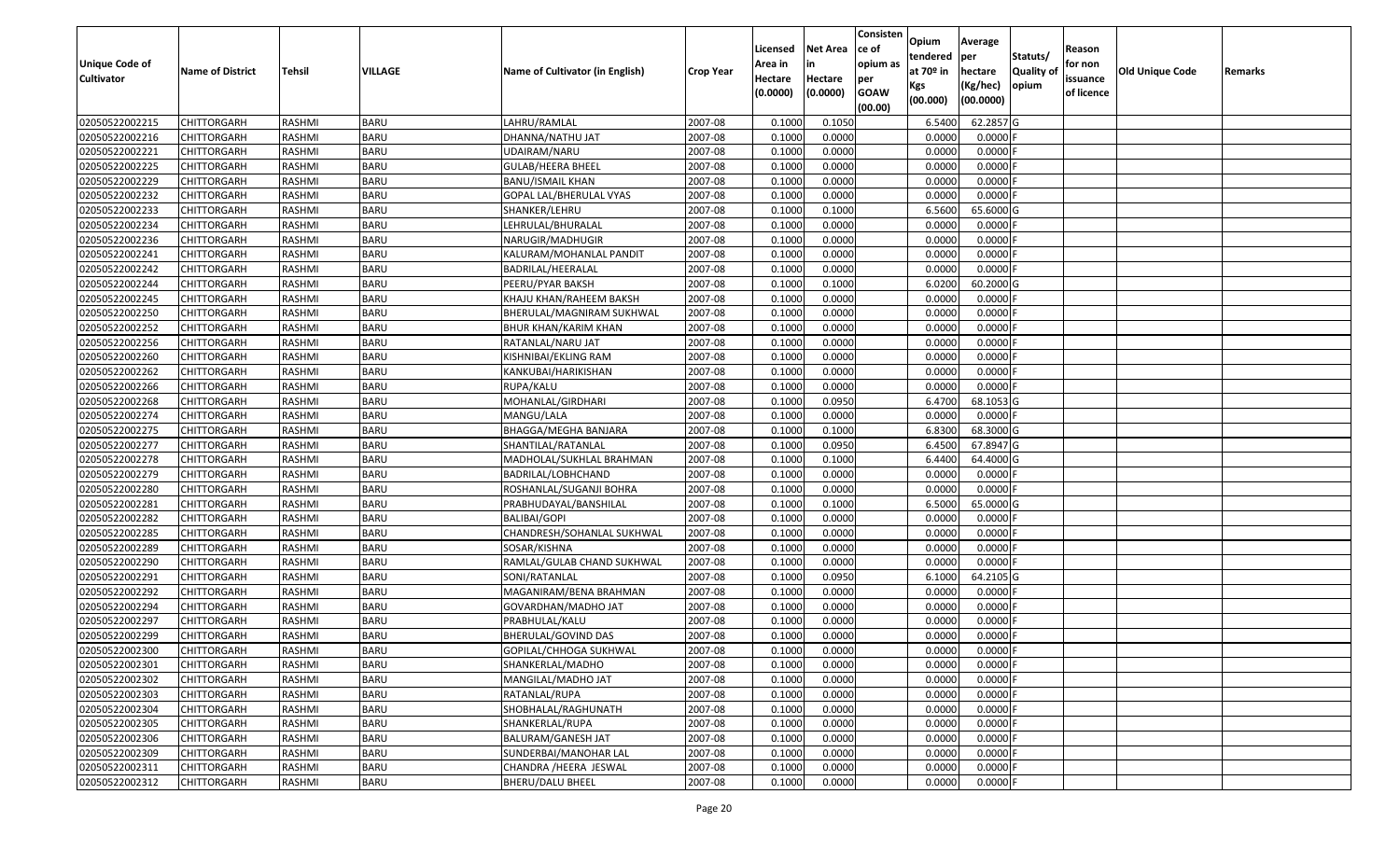| <b>Unique Code of</b><br><b>Cultivator</b> | <b>Name of District</b> | Tehsil        | VILLAGE          | Name of Cultivator (in English) | <b>Crop Year</b> | Licensed<br>Area in<br>Hectare | <b>Net Area</b><br>in<br>Hectare | Consisten<br>ce of<br>opium as<br>per | Opium<br>tendered<br>at $70°$ in | Average<br>per<br>hectare | Statuts/<br><b>Quality o</b> | Reason<br>for non<br>issuance | <b>Old Unique Code</b> | Remarks            |
|--------------------------------------------|-------------------------|---------------|------------------|---------------------------------|------------------|--------------------------------|----------------------------------|---------------------------------------|----------------------------------|---------------------------|------------------------------|-------------------------------|------------------------|--------------------|
|                                            |                         |               |                  |                                 |                  | (0.0000)                       | (0.0000)                         | <b>GOAW</b><br>(00.00)                | Kgs<br>(00.000)                  | (Kg/hec)<br>(00.0000)     | opium                        | of licence                    |                        |                    |
| 02050522002314                             | CHITTORGARH             | RASHMI        | <b>BARU</b>      | BALURAM/PANNALAL                | 2007-08          | 0.1000                         | 0.0000                           |                                       | 0.0000                           | 0.0000F                   |                              |                               |                        |                    |
| 02050522002315                             | CHITTORGARH             | RASHMI        | <b>BARU</b>      | RAMPAL/KHURAJ                   | 2007-08          | 0.1000                         | 0.0000                           |                                       | 0.0000                           | $0.0000$ F                |                              |                               |                        |                    |
| 02050522002317                             | CHITTORGARH             | RASHMI        | <b>BARU</b>      | PRABHU/RATTU BALAI              | 2007-08          | 0.1000                         | 0.0950                           |                                       | 6.8000                           | 71.5789 G                 |                              |                               |                        |                    |
| 02050522002318                             | <b>CHITTORGARH</b>      | RASHMI        | <b>BARU</b>      | UDAYRAM/GOKAL SUTHAR            | 2007-08          | 0.1000                         | 0.1000                           |                                       | 6.3800                           | 63.8000 G                 |                              |                               |                        |                    |
| 02050522002321                             | CHITTORGARH             | RASHMI        | <b>BARU</b>      | MOTILAL/UDAIRAM                 | 2007-08          | 0.1000                         | 0.0000                           |                                       | 0.0000                           | $0.0000$ F                |                              |                               |                        |                    |
| 02050522002323                             | <b>CHITTORGARH</b>      | RASHMI        | <b>BARU</b>      | MANGILAL/MOTI SALVI             | 2007-08          | 0.1000                         | 0.1000                           |                                       | 5.9500                           | 59.5000G                  |                              |                               |                        |                    |
| 02050522002324                             | CHITTORGARH             | RASHMI        | <b>BARU</b>      | NARAYANLAL/LALURAM BERWA        | 2007-08          | 0.1000                         | 0.0000                           |                                       | 0.0000                           | 0.0000                    |                              |                               |                        |                    |
| 02050522002326                             | CHITTORGARH             | RASHMI        | <b>BARU</b>      | <b>GANESH LEHRU NAYAK</b>       | 2007-08          | 0.1000                         | 0.1050                           |                                       | 7.5700                           | 72.0952                   |                              |                               |                        |                    |
| 02050522002327                             | CHITTORGARH             | RASHMI        | <b>BARU</b>      | CHHOGA/MADHU JAT                | 2007-08          | 0.1000                         | 0.0000                           |                                       | 0.0000                           | 0.0000                    |                              |                               |                        |                    |
| 02050522002330                             | <b>CHITTORGARH</b>      | RASHMI        | <b>BARU</b>      | HAZARI/NATHU GURJAR             | 2007-08          | 0.1000                         | 0.0000                           |                                       | 0.0000                           | $0.0000$ F                |                              |                               |                        |                    |
| 02050522002331                             | CHITTORGARH             | RASHMI        | <b>BARU</b>      | SHOBHU/NATHU GURJAR             | 2007-08          | 0.1000                         | 0.1000                           |                                       | 6.3000                           | 63.0000G                  |                              |                               |                        |                    |
| 02050522002332                             | <b>CHITTORGARH</b>      | RASHMI        | <b>BARU</b>      | AAJADKHAN/PYARBAKSH             | 2007-08          | 0.1000                         | 0.1000                           |                                       | 6.0100                           | 60.1000 G                 |                              |                               |                        |                    |
| 02050522002334                             | <b>CHITTORGARH</b>      | RASHMI        | <b>BARU</b>      | LAXMIBAI/ JEETU                 | 2007-08          | 0.1000                         | 0.1000                           |                                       | 7.4500                           | 74.5000 G                 |                              |                               |                        |                    |
| 02050522003001                             | <b>CHITTORGARH</b>      | RASHMI        | CHATAVATI        | KANKU BAI/RAMLAL                | 2007-08          | 0.1000                         | 0.0950                           |                                       | 6.0200                           | 63.3684 G                 |                              |                               |                        |                    |
| 02050522003002                             | <b>CHITTORGARH</b>      | RASHMI        | CHATAVATI        | BHOPAL SINGH/NAHAR SINGH        | 2007-08          | 0.1000                         | 0.1000                           |                                       | 7.6100                           | 76.1000G                  |                              |                               |                        |                    |
| 02050522003005                             | CHITTORGARH             | RASHMI        | CHATAVATI        | <b>BARJI BAI/UDAYLAL</b>        | 2007-08          | 0.1000                         | 0.0950                           |                                       | 6.6600                           | 70.1053 G                 |                              |                               |                        |                    |
| 02050522003007                             | CHITTORGARH             | RASHMI        | CHATAVATI        | LEHRU/GOKAL                     | 2007-08          | 0.1000                         | 0.1000                           |                                       | 6.4500                           | 64.5000 G                 |                              |                               |                        |                    |
| 02050522003008                             | CHITTORGARH             | RASHMI        | CHATAVATI        | SHANKER SINGH/MOTI SINGH        | 2007-08          | 0.1000                         | 0.1000                           |                                       | 6.5300                           | 65.3000G                  |                              |                               |                        |                    |
| 02050522003010                             | CHITTORGARH             | RASHMI        | CHATAVATI        | MITHU/PYARA                     | 2007-08          | 0.1000                         | 0.0950                           |                                       | 6.8200                           | 71.7895 G                 |                              |                               |                        |                    |
| 02050522003012                             | CHITTORGARH             | RASHMI        | CHATAVATI        | UDAIRAM/KALU LUHAR              | 2007-08          | 0.1000                         | 0.1000                           |                                       | 6.5700                           | 65.7000 G                 |                              |                               |                        |                    |
| 02050522003015                             | CHITTORGARH             | RASHMI        | CHATAVATI        | NARAYAN/GULAB                   | 2007-08          | 0.1000                         | 0.1000                           |                                       | 6.8700                           | 68.7000 G                 |                              |                               |                        |                    |
| 02050522003017                             | CHITTORGARH             | RASHMI        | CHATAVATI        | SAYAR KANWAR/ BHAWANI SINGH     | 2007-08          | 0.1000                         | 0.1000                           |                                       | 6.6900                           | 66.9000 G                 |                              |                               |                        |                    |
| 02050522003018                             | CHITTORGARH             | RASHMI        | CHATAVATI        | NARAYAN/GAMER SINGH             | 2007-08          | 0.1000                         | 0.1000                           |                                       | 6.1300                           | 61.3000G                  |                              |                               |                        |                    |
| 02050522003019                             | CHITTORGARH             | RASHMI        | CHATAVATI        | BABULAL/MANGI LAL               | 2007-08          | 0.1000                         | 0.0950                           |                                       | 6.7000                           | 70.5263 G                 |                              |                               |                        |                    |
| 02050522003021                             | CHITTORGARH             | RASHMI        | CHATAVATI        | NAHAR SINGH/ ARJUN SINGH        | 2007-08          | 0.1000                         | 0.1000                           |                                       | 7.5900                           | 75.9000 G                 |                              |                               |                        |                    |
| 02050522003022                             | CHITTORGARH             | <b>RASHMI</b> | CHATAVATI        | PYARA/KHEMA                     | 2007-08          | 0.1000                         | 0.1000                           |                                       | 6.3100                           | 63.1000 G                 |                              |                               |                        |                    |
| 02050522004001                             | CHITTORGARH             | RASHMI        | KHADITARA        | DAYARAM/MOTI                    | 2007-08          | 0.1000                         | 0.0000                           |                                       | 0.0000                           | $0.0000$ F                |                              |                               |                        |                    |
| 02050522004002                             | CHITTORGARH             | RASHMI        | KHADITARA        | GORI SHANKER/MOHAN REGAR        | 2007-08          | 0.1000                         | 0.0000                           |                                       | 0.0000                           | 0.0000                    |                              |                               |                        |                    |
| 02050522004006                             | CHITTORGARH             | RASHMI        | <b>KHADITARA</b> | KAMLABAI/BADRILAL               | 2007-08          | 0.1000                         | 0.0000                           |                                       | 0.0000                           | $0.0000$ F                |                              |                               |                        |                    |
| 02050522004008                             | <b>CHITTORGARH</b>      | RASHMI        | <b>KHADITARA</b> | UDAYRAM/RUGNATH                 | 2007-08          | 0.1000                         | 0.0000                           |                                       | 0.0000                           | 0.0000                    |                              |                               |                        |                    |
| 02050522004010                             | CHITTORGARH             | RASHMI        | <b>KHADITARA</b> | LEHRU/RATTA                     | 2007-08          | 0.1000                         | 0.0000                           |                                       | 0.0000                           | 0.0000                    |                              |                               |                        |                    |
| 02050522004011                             | CHITTORGARH             | RASHMI        | KHADITARA        | SHANKAR LAL/RAMA                | 2007-08          | 0.1000                         | 0.0000                           |                                       | 0.0000                           | 0.0000                    |                              |                               |                        | <b>NAME CHANGE</b> |
| 02050522004012                             | CHITTORGARH             | <b>RASHMI</b> | <b>KHADITARA</b> | BHAJJA/NANDA                    | 2007-08          | 0.1000                         | 0.0000                           |                                       | 0.0000                           | 0.0000                    |                              |                               |                        |                    |
| 02050522004013                             | CHITTORGARH             | RASHMI        | KHADITARA        | SHANKER/MOTI                    | 2007-08          | 0.1000                         | 0.0000                           |                                       | 0.0000                           | 0.0000                    |                              |                               |                        |                    |
| 02050522004018                             | CHITTORGARH             | RASHMI        | <b>KHADITARA</b> | MOHANLAL/RUPLAL REGAR           | 2007-08          | 0.1000                         | 0.0000                           |                                       | 0.0000                           | $0.0000$ F                |                              |                               |                        |                    |
| 02050522005001                             | CHITTORGARH             | RASHMI        | DHAGLON KA KHEDA | SHIVSHANKER/MOHANLAL            | 2007-08          | 0.1000                         | 0.1000                           |                                       | 6.4000                           | 64.0000G                  |                              |                               |                        |                    |
| 02050522005002                             | <b>CHITTORGARH</b>      | RASHMI        | DHAGLON KA KHEDA | MADHO/GOPI                      | 2007-08          | 0.1000                         | 0.1000                           |                                       | 6.0000                           | 60.0000 G                 |                              |                               |                        |                    |
| 02050522005005                             | <b>CHITTORGARH</b>      | RASHMI        | DHAGLON KA KHEDA | KISHORI BAI/RAMLAL              | 2007-08          | 0.1000                         | 0.1000                           |                                       | 6.2700                           | 62.7000 G                 |                              |                               |                        |                    |
| 02050522005010                             | <b>CHITTORGARH</b>      | RASHMI        | DHAGLON KA KHEDA | LOBHU/HAZARI                    | 2007-08          | 0.1000                         | 0.0000                           |                                       | 0.0000                           | $0.0000$ F                |                              |                               |                        |                    |
| 02050522005013                             | <b>CHITTORGARH</b>      | RASHMI        | DHAGLON KA KHEDA | DEU/MANGU                       | 2007-08          | 0.1000                         | 0.0950                           |                                       | 5.9100                           | 62.2105 G                 |                              |                               |                        |                    |
| 02050522005014                             | <b>CHITTORGARH</b>      | RASHMI        | DHAGLON KA KHEDA | MULI BAI/ RAMSUKH               | 2007-08          | 0.1000                         | 0.0000                           |                                       | 0.0000                           | $0.0000$ F                |                              |                               |                        |                    |
| 02050522005017                             | <b>CHITTORGARH</b>      | RASHMI        | DHAGLON KA KHEDA | SOSAR/GEHRU                     | 2007-08          | 0.1000                         | 0.0000                           |                                       | 0.0000                           | 0.0000                    |                              |                               |                        |                    |
| 02050522005019                             | <b>CHITTORGARH</b>      | RASHMI        | DHAGLON KA KHEDA | SUGANCHAND/BHOORALAL            | 2007-08          | 0.1000                         | 0.0000                           |                                       | 0.0000                           | 0.0000                    |                              |                               |                        |                    |
| 02050522005026                             | CHITTORGARH             | RASHMI        | DHAGLON KA KHEDA | RADHEYSHYAM/CHAMPALAL           | 2007-08          | 0.1000                         | 0.0000                           |                                       | 0.0000                           | $0.0000$ F                |                              |                               |                        |                    |
| 02050522005028                             | <b>CHITTORGARH</b>      | RASHMI        | DHAGLON KA KHEDA | RUPI BAI/LAHRU                  | 2007-08          | 0.1000                         | 0.1000                           |                                       | 6.6000                           | 66.0000G                  |                              |                               |                        |                    |
| 02050522005036                             | <b>CHITTORGARH</b>      | RASHMI        | DHAGLON KA KHEDA | PRAHLAD/MOHAN                   | 2007-08          | 0.1000                         | 0.1000                           |                                       | 6.0600                           | 60.6000 G                 |                              |                               |                        |                    |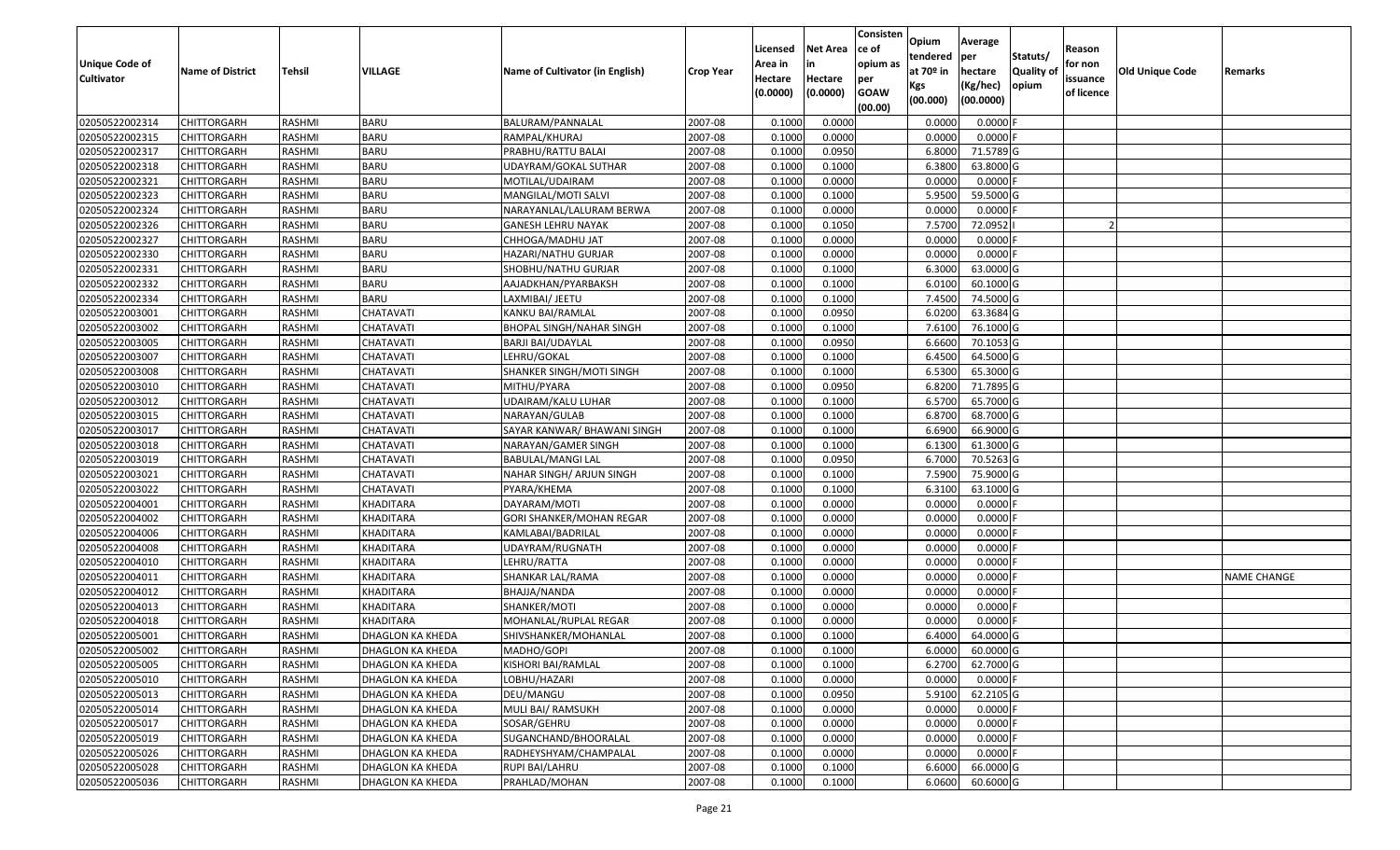| Unique Code of<br><b>Cultivator</b> | <b>Name of District</b> | Tehsil        | VILLAGE          | Name of Cultivator (in English) | <b>Crop Year</b> | Licensed<br>Area in<br>Hectare | <b>Net Area</b><br>in<br>Hectare | Consisten<br>ce of<br>opium as<br>per | Opium<br>tendered<br>at $70°$ in<br>Kgs | Average<br>per<br>hectare<br>(Kg/hec) | Statuts/<br><b>Quality o</b><br>opium | Reason<br>for non<br>issuance | Old Unique Code | Remarks            |
|-------------------------------------|-------------------------|---------------|------------------|---------------------------------|------------------|--------------------------------|----------------------------------|---------------------------------------|-----------------------------------------|---------------------------------------|---------------------------------------|-------------------------------|-----------------|--------------------|
|                                     |                         |               |                  |                                 |                  | (0.0000)                       | (0.0000)                         | <b>GOAW</b><br>(00.00)                | (00.000)                                | (00.0000)                             |                                       | of licence                    |                 |                    |
| 02050522005037                      | CHITTORGARH             | RASHMI        | DHAGLON KA KHEDA | KANA/BARDA PRAJAPAT             | 2007-08          | 0.1000                         | 0.0000                           |                                       | 0.0000                                  | 0.0000F                               |                                       |                               |                 |                    |
| 02050522005040                      | CHITTORGARH             | RASHMI        | DHAGLON KA KHEDA | NANURAM/BARDA                   | 2007-08          | 0.1000                         | 0.0000                           |                                       | 0.0000                                  | $0.0000$ F                            |                                       |                               |                 |                    |
| 02050522006001                      | CHITTORGARH             | RASHMI        | RUD-A            | RAMESHCHANDRA/NATHULAL          | 2007-08          | 0.1000                         | 0.0950                           |                                       | 6.6800                                  | 70.3158 G                             |                                       |                               |                 |                    |
| 02050522006002                      | <b>CHITTORGARH</b>      | RASHMI        | RUD-A            | JEETU/GOPI                      | 2007-08          | 0.1000                         | 0.1000                           |                                       | 7.0200                                  | 70.2000 G                             |                                       |                               |                 |                    |
| 02050522006003                      | CHITTORGARH             | RASHMI        | RUD-A            | PRABHU/UDAIRAM                  | 2007-08          | 0.1000                         | 0.0000                           |                                       | 0.0000                                  | $0.0000$ F                            |                                       |                               |                 |                    |
| 02050522006004                      | CHITTORGARH             | RASHMI        | RUD-A            | BALURAM/MANGUJEE                | 2007-08          | 0.1000                         | 0.1000                           |                                       | 6.6100                                  | 66.1000G                              |                                       |                               |                 |                    |
| 02050522006006                      | CHITTORGARH             | RASHMI        | RUD-A            | KALULAL/DEEPLAL                 | 2007-08          | 0.1000                         | 0.1000                           |                                       | 6.4300                                  | 64.3000 G                             |                                       |                               |                 |                    |
| 02050522006007                      | CHITTORGARH             | <b>RASHMI</b> | RUD-A            | LEHRU/MADHO TELI                | 2007-08          | 0.1000                         | 0.0950                           |                                       | 6.6000                                  | 69.4737 G                             |                                       |                               |                 |                    |
| 02050522006008                      | CHITTORGARH             | RASHMI        | RUD-A            | BANSHILAL/HEERA TELI            | 2007-08          | 0.1000                         | 0.1000                           |                                       | 6.5200                                  | 65.2000 G                             |                                       |                               |                 |                    |
| 02050522006009                      | CHITTORGARH             | RASHMI        | RUD-A            | LAHRIBAI/MANA TELI              | 2007-08          | 0.1000                         | 0.0000                           |                                       | 0.0000                                  | $0.0000$ F                            |                                       |                               |                 |                    |
| 02050522006010                      | CHITTORGARH             | RASHMI        | RUD-A            | GANESH/CHUNNA TELI              | 2007-08          | 0.1000                         | 0.1000                           |                                       | 6.6000                                  | 66.0000G                              |                                       |                               |                 |                    |
| 02050522006011                      | <b>CHITTORGARH</b>      | RASHMI        | RUD-A            | MANGILAL/RAMA NAI               | 2007-08          | 0.1000                         | 0.1000                           |                                       | 6.5700                                  | 65.7000 G                             |                                       |                               |                 |                    |
| 02050522006014                      | <b>CHITTORGARH</b>      | RASHMI        | RUD-A            | SHRIRAM/GORDHAN                 | 2007-08          | 0.1000                         | 0.0000                           |                                       | 0.0000                                  | $0.0000$ F                            |                                       |                               |                 |                    |
| 02050522006015                      | <b>CHITTORGARH</b>      | RASHMI        | RUD-A            | RATANLAL/HAZARI                 | 2007-08          | 0.1000                         | 0.0950                           |                                       | 6.4200                                  | 67.5789 G                             |                                       |                               |                 |                    |
| 02050522006016                      | <b>CHITTORGARH</b>      | RASHMI        | RUD-A            | BHAGWAN/GULAB                   | 2007-08          | 0.1000                         | 0.0000                           |                                       | 0.0000                                  | $0.0000$ F                            |                                       |                               |                 |                    |
| 02050522006018                      | CHITTORGARH             | RASHMI        | RUD-A            | CHHOGA/GOPI                     | 2007-08          | 0.1000                         | 0.1000                           |                                       | 6.5900                                  | 65.9000 G                             |                                       |                               |                 |                    |
| 02050522006019                      | CHITTORGARH             | RASHMI        | RUD-A            | BHAGWANIBAI/MANGIDAS            | 2007-08          | 0.100                          | 0.1000                           |                                       | 6.4200                                  | 64.2000 G                             |                                       |                               |                 |                    |
| 02050522006021                      | CHITTORGARH             | RASHMI        | RUD-A            | HEERALAL/LALOORAM               | 2007-08          | 0.1000                         | 0.1000                           |                                       | 7.1800                                  | 71.8000G                              |                                       |                               |                 |                    |
| 02050522006024                      | CHITTORGARH             | RASHMI        | RUD-A            | NARAYAN/HEMA                    | 2007-08          | 0.100                          | 0.1000                           |                                       | 6.4000                                  | 64.0000G                              |                                       |                               |                 |                    |
| 02050522006026                      | CHITTORGARH             | RASHMI        | RUD-A            | MANGILAL/RAMA BHEEL             | 2007-08          | 0.1000                         | 0.0000                           |                                       | 0.0000                                  | 0.0000                                |                                       |                               |                 |                    |
| 02050522006030                      | CHITTORGARH             | RASHMI        | RUD-A            | OMPRAKASH/MOHANLAL JASHI        | 2007-08          | 0.100                          | 0.0000                           |                                       | 0.0000                                  | $0.0000$ F                            |                                       |                               |                 |                    |
| 02050522006032                      | CHITTORGARH             | RASHMI        | RUD-A            | HANSRAJ/MADHO JAT               | 2007-08          | 0.100                          | 0.0900                           |                                       | 8.0800                                  | 89.7778 G                             |                                       |                               |                 |                    |
| 02050522006033                      | CHITTORGARH             | RASHMI        | RUD-A            | SHANKER/GULAB                   | 2007-08          | 0.1000                         | 0.1000                           |                                       | 6.6300                                  | 66.3000 G                             |                                       |                               |                 |                    |
| 02050522006034                      | CHITTORGARH             | RASHMI        | RUD-A            | PRABHOOLAL/PANNALAL             | 2007-08          | 0.100                          | 0.0000                           |                                       | 0.0000                                  | $0.0000$ F                            |                                       |                               |                 |                    |
| 02050522006035                      | <b>CHITTORGARH</b>      | RASHMI        | RUD-A            | MOHAN/GOKAL                     | 2007-08          | 0.1000                         | 0.1000                           |                                       | 7.2400                                  | 72.4000G                              |                                       |                               |                 |                    |
| 02050522006036                      | CHITTORGARH             | RASHMI        | RUD-A            | MOHANLAL/DALCHAND SUKHWAL       | 2007-08          | 0.1000                         | 0.1000                           |                                       | 7.0300                                  | 70.3000G                              |                                       |                               |                 |                    |
| 02050522006037                      | CHITTORGARH             | RASHMI        | RUD-A            | MOHANLAL/PANNALAL               | 2007-08          | 0.1000                         | 0.1000                           |                                       | 7.4500                                  | 74.5000G                              |                                       |                               |                 |                    |
| 02050522006039                      | CHITTORGARH             | RASHMI        | RUD-A            | MADHOBAI/BANSHILAL VYAS         | 2007-08          | 0.1000                         | 0.1000                           |                                       | 7.2900                                  | 72.9000G                              |                                       |                               |                 | <b>NAME CHANGE</b> |
| 02050522006040                      | CHITTORGARH             | RASHMI        | RUD-A            | GIRDHARI/KALU                   | 2007-08          | 0.1000                         | 0.1000                           |                                       | 7.1800                                  | 71.8000 G                             |                                       |                               |                 |                    |
| 02050522006043                      | CHITTORGARH             | RASHMI        | RUD-A            | KAILASHCHANDRA/RAMESHWARLAL     | 2007-08          | 0.1000                         | 0.1000                           |                                       | 7.0200                                  | 70.2000 G                             |                                       |                               |                 |                    |
| 02050522006044                      | CHITTORGARH             | RASHMI        | RUD-A            | HARLAL/JAIRAM                   | 2007-08          | 0.1000                         | 0.0950                           |                                       | 7.0400                                  | 74.1053 G                             |                                       |                               |                 |                    |
| 02050522006046                      | <b>CHITTORGARH</b>      | RASHMI        | RUD-A            | NATHULAL/MAGNA                  | 2007-08          | 0.1000                         | 0.1000                           |                                       | 6.6300                                  | 66.3000 G                             |                                       |                               |                 |                    |
| 02050522006047                      | <b>CHITTORGARH</b>      | RASHMI        | RUD-A            | BARDA/MAGNA JAT                 | 2007-08          | 0.1000                         | 0.0000                           |                                       | 0.0000                                  | $0.0000$ F                            |                                       |                               |                 |                    |
| 02050522006048                      | CHITTORGARH             | RASHMI        | RUD-A            | MOHANLAL/GULABCHAND             | 2007-08          | 0.1000                         | 0.0000                           |                                       | 0.0000                                  | $0.0000$ F                            |                                       |                               |                 |                    |
| 02050522006049                      | CHITTORGARH             | RASHMI        | RUD-A            | LOBHU/GULABCHAND                | 2007-08          | 0.1000                         | 0.1000                           |                                       | 6.5300                                  | 65.3000 G                             |                                       |                               |                 |                    |
| 02050522006051                      | <b>CHITTORGARH</b>      | RASHMI        | RUD-A            | SHANKERLAL/PANNA                | 2007-08          | 0.1000                         | 0.1000                           |                                       | 6.9000                                  | 69.0000 G                             |                                       |                               |                 |                    |
| 02050522006052                      | <b>CHITTORGARH</b>      | RASHMI        | RUD-A            | DHAPUBAI/BOTH LAL               | 2007-08          | 0.1000                         | 0.1000                           |                                       | 6.6400                                  | 66.4000 G                             |                                       |                               |                 |                    |
| 02050522006054                      | <b>CHITTORGARH</b>      | RASHMI        | RUD-A            | SHANKARLAL/RAMCHANDRA           | 2007-08          | 0.1000                         | 0.1000                           |                                       | 7.1400                                  | 71.4000 G                             |                                       |                               |                 | <b>NAME CHANGE</b> |
| 02050522006056                      | <b>CHITTORGARH</b>      | RASHMI        | RUD-A            | JAMNALAL/BILASIRAM              | 2007-08          | 0.1000                         | 0.1000                           |                                       | 6.7000                                  | 67.0000 G                             |                                       |                               |                 |                    |
| 02050522006061                      | <b>CHITTORGARH</b>      | RASHMI        | RUD-A            | CHHOGALAL/KISHAN                | 2007-08          | 0.1000                         | 0.1000                           |                                       | 6.6500                                  | 66.5000 G                             |                                       |                               |                 |                    |
| 02050522006063                      | <b>CHITTORGARH</b>      | RASHMI        | RUD-A            | SHANKERLAL/SHOBHALAL            | 2007-08          | 0.1000                         | 0.1000                           |                                       | 7.2400                                  | 72.4000 G                             |                                       |                               |                 |                    |
| 02050522006067                      | <b>CHITTORGARH</b>      | RASHMI        | RUD-A            | NATHULAL/LALURAM                | 2007-08          | 0.1000                         | 0.0950                           |                                       | 7.9200                                  | 83.3684 G                             |                                       |                               |                 |                    |
| 02050522006069                      | CHITTORGARH             | RASHMI        | RUD-A            | BHERULAL/RAIMAL MALI            | 2007-08          | 0.1000                         | 0.1000                           |                                       | 6.7600                                  | 67.6000 G                             |                                       |                               |                 |                    |
| 02050522006070                      | <b>CHITTORGARH</b>      | RASHMI        | RUD-A            | BALU/JEETMAL                    | 2007-08          | 0.1000                         | 0.0950                           |                                       | 6.5800                                  | 69.2632 G                             |                                       |                               |                 |                    |
| 02050522006072                      | <b>CHITTORGARH</b>      | RASHMI        | RUD-A            | <b>GEETA DEVI/RAMCHANDRA</b>    | 2007-08          | 0.1000                         | 0.0000                           |                                       | 0.0000                                  | $0.0000$ F                            |                                       |                               |                 |                    |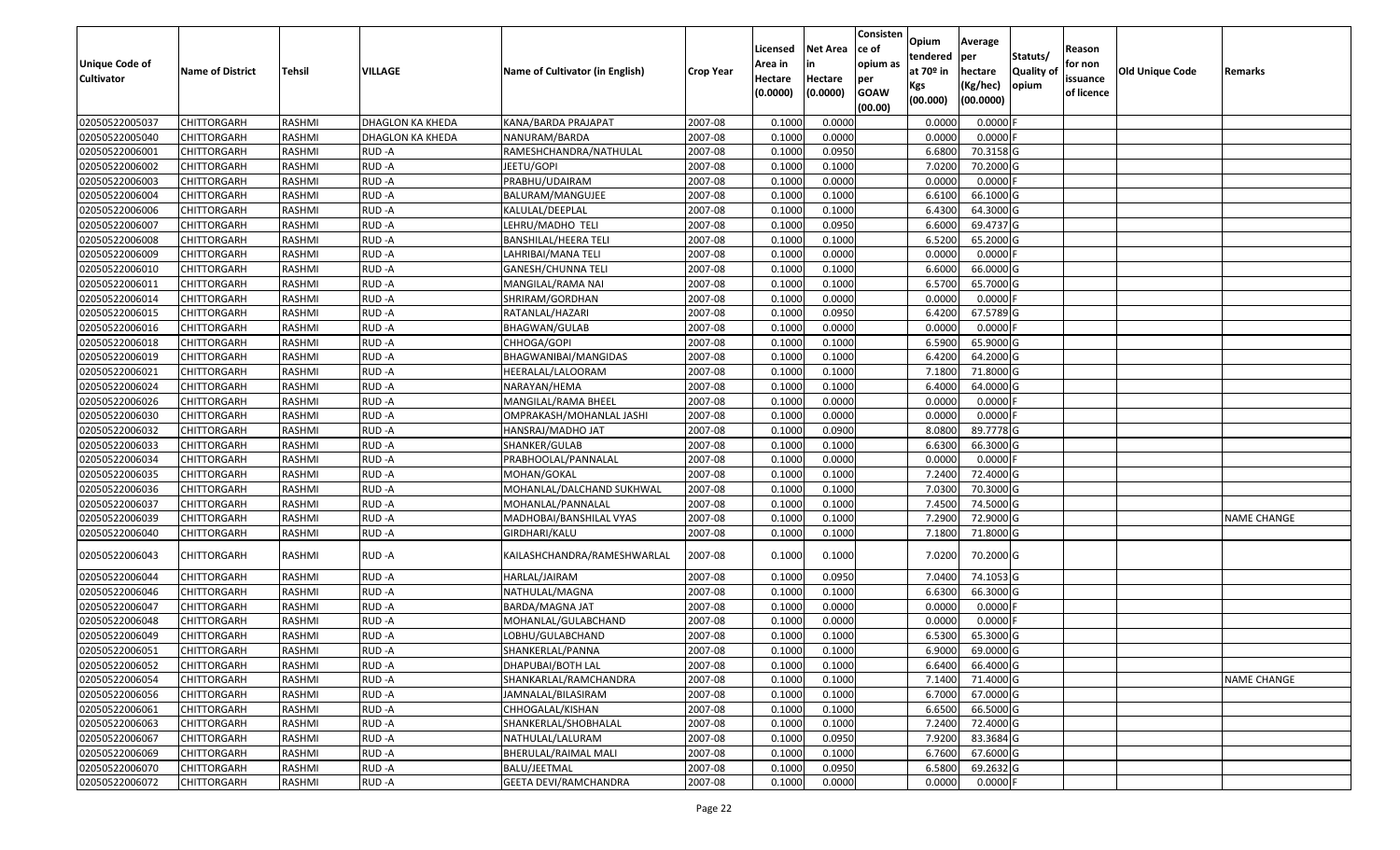| Unique Code of<br><b>Cultivator</b> | <b>Name of District</b> | <b>Tehsil</b> | VILLAGE | Name of Cultivator (in English)     | <b>Crop Year</b> | Licensed<br>Area in<br>Hectare<br>(0.0000) | <b>Net Area</b><br>in<br>Hectare<br>(0.0000) | Consisten<br>ce of<br>opium as<br>per<br><b>GOAW</b><br>(00.00) | Opium<br>tendered<br>at $70°$ in<br>Kgs<br>(00.000) | Average<br>per<br>hectare<br>(Kg/hec)<br>(00.0000) | Statuts/<br>Quality of<br>opium | Reason<br>for non<br>issuance<br>of licence | <b>Old Unique Code</b> | Remarks         |
|-------------------------------------|-------------------------|---------------|---------|-------------------------------------|------------------|--------------------------------------------|----------------------------------------------|-----------------------------------------------------------------|-----------------------------------------------------|----------------------------------------------------|---------------------------------|---------------------------------------------|------------------------|-----------------|
| 02050522006073                      | CHITTORGARH             | RASHMI        | RUD-A   | SONIBAI/SHANKERLAL                  | 2007-08          | 0.1000                                     | 0.0950                                       |                                                                 | 6.5500                                              | 68.9474 G                                          |                                 |                                             |                        |                 |
| 02050522006074                      | CHITTORGARH             | RASHMI        | RUD-A   | PRABHULAL/MOHANLAL                  | 2007-08          | 0.1000                                     | 0.1000                                       |                                                                 | 6.9100                                              | 69.1000G                                           |                                 |                                             |                        |                 |
| 02050522006075                      | CHITTORGARH             | RASHMI        | RUD-A   | KAMLABAI/BHERULAL                   | 2007-08          | 0.1000                                     | 0.0000                                       |                                                                 | 0.0000                                              | 0.0000                                             |                                 |                                             |                        |                 |
| 02050522006076                      | CHITTORGARH             | RASHMI        | RUD-A   | DHANNA/NAGAJI SUTHAR                | 2007-08          | 0.1000                                     | 0.0950                                       |                                                                 | 7.3800                                              | 77.6842 G                                          |                                 |                                             |                        |                 |
| 02050522006078                      | CHITTORGARH             | RASHMI        | RUD-A   | MANGILAL/BARDICHAND                 | 2007-08          | 0.1000                                     | 0.1000                                       |                                                                 | 7.5100                                              | 75.1000 G                                          |                                 |                                             |                        |                 |
| 02050522006079                      | CHITTORGARH             | RASHMI        | RUD-A   | RATANLAL/HEERA LAL                  | 2007-08          | 0.1000                                     | 0.0000                                       |                                                                 | 0.0000                                              | $0.0000$ F                                         |                                 |                                             |                        |                 |
| 02050522006080                      | CHITTORGARH             | RASHMI        | RUD-A   | RAJMAL/DALCHAND                     | 2007-08          | 0.1000                                     | 0.1000                                       |                                                                 | 6.8800                                              | 68.8000 G                                          |                                 |                                             |                        |                 |
| 02050522006081                      | CHITTORGARH             | RASHMI        | RUD-A   | ALLAHNUR/IBRAHIM                    | 2007-08          | 0.1000                                     | 0.1000                                       |                                                                 | 5.7400                                              | 57.4000                                            |                                 |                                             |                        |                 |
| 02050522006082                      | CHITTORGARH             | RASHMI        | RUD-A   | <b>GEETA BAI/BHANWARLAL</b>         | 2007-08          | 0.1000                                     | 0.1000                                       |                                                                 | 7.6000                                              | 76.0000G                                           |                                 |                                             |                        |                 |
| 02050522006083                      | CHITTORGARH             | RASHMI        | RUD-A   | BALURAM/CHUNA TELI                  | 2007-08          | 0.1000                                     | 0.1000                                       |                                                                 | 6.8200                                              | 68.2000 G                                          |                                 |                                             |                        |                 |
| 02050522006090                      | CHITTORGARH             | RASHMI        | RUD-A   | SHANKERLAL/JEETMAL                  | 2007-08          | 0.1000                                     | 0.0950                                       |                                                                 | 6.6500                                              | 70.0000G                                           |                                 |                                             |                        |                 |
| 02050522006092                      | CHITTORGARH             | RASHMI        | RUD-A   | DEVA/KELA BHEEL                     | 2007-08          | 0.1000                                     | 0.0000                                       |                                                                 | 0.0000                                              | 0.0000                                             |                                 |                                             |                        |                 |
| 02050522006094                      | CHITTORGARH             | RASHMI        | RUD-A   | MADANLAL/GIRDHARILAL SUKHWAL        | 2007-08          | 0.1000                                     | 0.0950                                       |                                                                 | 6.8900                                              | 72.5263 G                                          |                                 |                                             |                        |                 |
| 02050522006095                      | CHITTORGARH             | RASHMI        | RUD-A   | <b>GHISI BAI/BHERULAL</b>           | 2007-08          | 0.1000                                     | 0.1000                                       |                                                                 | 6.0600                                              | 60.6000 G                                          |                                 |                                             |                        |                 |
| 02050522006096                      | CHITTORGARH             | RASHMI        | RUD-A   | RAMESHWARLAL/BARDA JAT              | 2007-08          | 0.1000                                     | 0.0000                                       |                                                                 | 0.0000                                              | $0.0000$ F                                         |                                 |                                             |                        |                 |
| 02050522006099                      | CHITTORGARH             | RASHMI        | RUD-A   | MUKESH KUMAR/ SHANKER SUKHWAL       | 2007-08          | 0.1000                                     | 0.0950                                       |                                                                 | 6.7000                                              | 70.5263 G                                          |                                 |                                             |                        |                 |
| 02050522006101                      | CHITTORGARH             | RASHMI        | RUD-A   | MADHU/KESHU RAM REGAR               | 2007-08          | 0.1000                                     | 0.0000                                       |                                                                 | 0.0000                                              | $0.0000$ F                                         |                                 |                                             |                        |                 |
| 02050522006102                      | CHITTORGARH             | RASHMI        | RUD-A   | NARAYANLAL/BHANWAR LAL TELI         | 2007-08          | 0.1000                                     | 0.1000                                       |                                                                 | 6.5000                                              | 65.0000 G                                          |                                 |                                             |                        |                 |
| 02050522006104                      | CHITTORGARH             | RASHMI        | RUD-A   | MANJU BAI/LADULAL NAI               | 2007-08          | 0.1000                                     | 0.0000                                       |                                                                 | 0.0000                                              | 0.0000                                             |                                 |                                             |                        |                 |
| 02050522006113                      | CHITTORGARH             | RASHMI        | RUD-A   | BHERULAL/MAGANIRAM GURJAR           | 2007-08          | 0.1000                                     | 0.1000                                       |                                                                 | 6.7400                                              | 67.4000 G                                          |                                 |                                             |                        |                 |
| 02050522006114                      | CHITTORGARH             | RASHMI        | RUD-A   | BOTHU/MOHANLAL SUKHWAL              | 2007-08          | 0.1000                                     | 0.0950                                       |                                                                 | 6.8400                                              | 72.0000 G                                          |                                 |                                             |                        |                 |
| 02050522006116                      | CHITTORGARH             | RASHMI        | RUD-A   | SATYANARAYAN / MOHAN                | 2007-08          | 0.1000                                     | 0.0950                                       |                                                                 | 6.6400                                              | 69.8947 G                                          |                                 |                                             |                        |                 |
| 02050522006117                      | CHITTORGARH             | RASHMI        | RUD-A   | RATAN LAL/BHANWEARLAL               | 2007-08          | 0.1000                                     | 0.0950                                       |                                                                 | 6.2200                                              | 65.4737 G                                          |                                 |                                             | 02050522013151         | <b>TRANSFER</b> |
| 02050522006118                      | CHITTORGARH             | RASHMI        | RUD-B   | SOHANLAL/FOOLCHAND                  | 2007-08          | 0.1000                                     | 0.1000                                       |                                                                 | 6.9200                                              | 69.2000 G                                          |                                 |                                             |                        |                 |
| 02050522006119                      | CHITTORGARH             | RASHMI        | RUD-B   | BHERU/GOKAL                         | 2007-08          | 0.1000                                     | 0.1000                                       |                                                                 | 7.1100                                              | 71.1000 G                                          |                                 |                                             |                        |                 |
| 02050522006120                      | CHITTORGARH             | RASHMI        | RUD-B   | BHERU/KALU LUHAR                    | 2007-08          | 0.1000                                     | 0.1000                                       |                                                                 | 6.7400                                              | 67.4000 G                                          |                                 |                                             |                        |                 |
| 02050522006121                      | CHITTORGARH             | RASHMI        | RUD-B   | MANGILAL/HARCHAND GURJAR            | 2007-08          | 0.1000                                     | 0.1000                                       |                                                                 | 6.5300                                              | 65.3000G                                           |                                 |                                             |                        |                 |
| 02050522006122                      | CHITTORGARH             | RASHMI        | RUD-B   | JAMKUBAI/KALURAM                    | 2007-08          | 0.1000                                     | 0.0950                                       |                                                                 | 6.9900                                              | 73.5789 G                                          |                                 |                                             |                        |                 |
| 02050522006123                      | CHITTORGARH             | RASHMI        | RUD-B   | NARULAL/ONKAR                       | 2007-08          | 0.1000                                     | 0.1050                                       |                                                                 | 6.6700                                              | 63.5238 G                                          |                                 |                                             |                        |                 |
| 02050522006124                      | CHITTORGARH             | RASHMI        | RUD-B   | LAHRU/KALU                          | 2007-08          | 0.1000                                     | 0.1000                                       |                                                                 | 6.8900                                              | 68.9000 G                                          |                                 |                                             |                        |                 |
| 02050522006127                      | CHITTORGARH             | RASHMI        | RUD-B   | KISHANLAL/HAZAARI                   | 2007-08          | 0.1000                                     | 0.0950                                       |                                                                 | 6.5300                                              | 68.7368 G                                          |                                 |                                             |                        |                 |
| 02050522006129                      | CHITTORGARH             | RASHMI        | RUD-B   | AMARCHAND/BHERULAL                  | 2007-08          | 0.1000                                     | 0.1000                                       |                                                                 | 6.8600                                              | 68.6000 G                                          |                                 |                                             |                        |                 |
| 02050522006130                      | CHITTORGARH             | RASHMI        | RUD-B   | CHHOGALAL/ NATHULAL                 | 2007-08          | 0.1000                                     | 0.0000                                       |                                                                 | 0.0000                                              | 0.0000                                             |                                 |                                             |                        |                 |
| 02050522006131                      | CHITTORGARH             | RASHMI        | RUD-B   | GANESH/ONKAR                        | 2007-08          | 0.1000                                     | 0.0000                                       |                                                                 | 0.0000                                              | 0.0000                                             |                                 |                                             |                        |                 |
| 02050522006132                      | <b>CHITTORGARH</b>      | RASHMI        | RUD-B   | LALU/DEVJI                          | 2007-08          | 0.1000                                     | 0.1050                                       |                                                                 | 6.6800                                              | 63.6190 G                                          |                                 |                                             |                        |                 |
| 02050522006133                      | <b>CHITTORGARH</b>      | RASHMI        | RUD-B   | LADU/KALURAM                        | 2007-08          | 0.1000                                     | 0.0950                                       |                                                                 | 6.2400                                              | 65.6842 G                                          |                                 |                                             |                        |                 |
| 02050522006134                      | CHITTORGARH             | RASHMI        | RUD-B   | BHAWANA/MAGANA                      | 2007-08          | 0.1000                                     | 0.1000                                       |                                                                 | 6.1700                                              | 61.7000 G                                          |                                 |                                             |                        |                 |
| 02050522006136                      | CHITTORGARH             | RASHMI        | RUD-B   | MAYA/JAGDISHCHANDRA A/SDHAPU<br>BAI | 2007-08          | 0.1000                                     | 0.0000                                       |                                                                 | 0.0000                                              | $0.0000$ F                                         |                                 |                                             |                        |                 |
| 02050522006137                      | <b>CHITTORGARH</b>      | RASHMI        | RUD-B   | RAMSINGH/UDAYSINGH                  | 2007-08          | 0.1000                                     | 0.0950                                       |                                                                 | 6.0700                                              | 63.8947 G                                          |                                 |                                             |                        |                 |
| 02050522006138                      | <b>CHITTORGARH</b>      | RASHMI        | RUD-B   | SHOBHALAL/KISHANLAL                 | 2007-08          | 0.1000                                     | 0.0000                                       |                                                                 | 0.0000                                              | $0.0000$ F                                         |                                 |                                             |                        |                 |
| 02050522006139                      | CHITTORGARH             | RASHMI        | RUD-B   | SHANKARLAL/PYARA                    | 2007-08          | 0.1000                                     | 0.1050                                       |                                                                 | 6.8100                                              | 64.8571 G                                          |                                 |                                             |                        |                 |
| 02050522006140                      | <b>CHITTORGARH</b>      | RASHMI        | RUD-B   | BANSILAAL/MATHURALAL                | 2007-08          | 0.1000                                     | 0.1000                                       |                                                                 | 7.1800                                              | 71.8000 G                                          |                                 |                                             |                        |                 |
| 02050522006142                      | <b>CHITTORGARH</b>      | RASHMI        | RUD-B   | KAILASHCHANDRA/DALU                 | 2007-08          | 0.1000                                     | 0.1000                                       |                                                                 | 6.3200                                              | 63.2000 G                                          |                                 |                                             |                        |                 |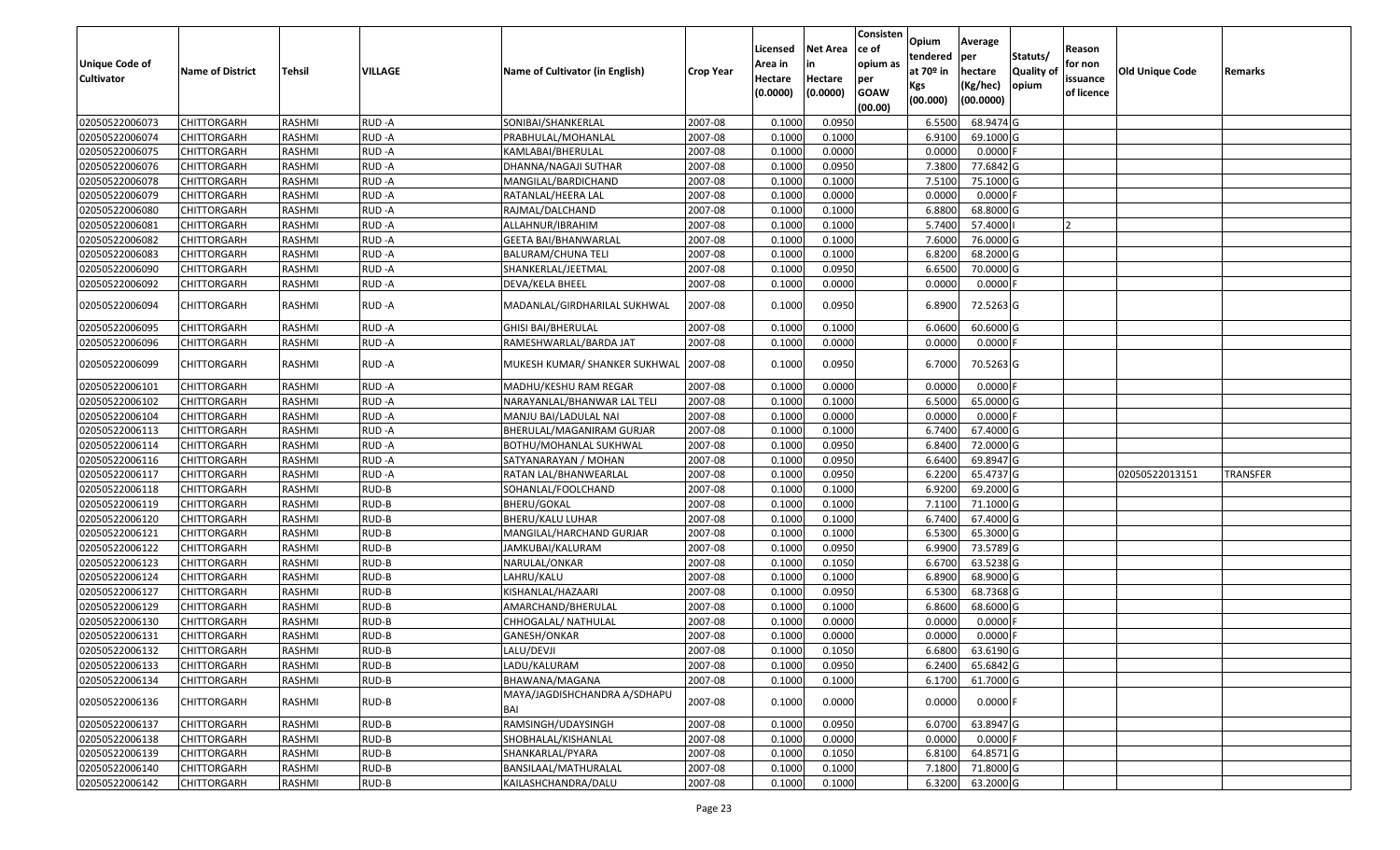| <b>Unique Code of</b><br><b>Cultivator</b> | <b>Name of District</b> | Tehsil        | VILLAGE | Name of Cultivator (in English) | <b>Crop Year</b> | Licensed<br>Area in<br>Hectare | <b>Net Area</b><br>in<br>Hectare | Consisten<br>ce of<br>opium as<br>per | Opium<br>tendered<br>at $70°$ in | Average<br>per<br>hectare | Statuts/<br><b>Quality o</b> | Reason<br>for non<br>issuance | Old Unique Code | Remarks            |
|--------------------------------------------|-------------------------|---------------|---------|---------------------------------|------------------|--------------------------------|----------------------------------|---------------------------------------|----------------------------------|---------------------------|------------------------------|-------------------------------|-----------------|--------------------|
|                                            |                         |               |         |                                 |                  | (0.0000)                       | (0.0000)                         | <b>GOAW</b><br>(00.00)                | Kgs<br>(00.000)                  | (Kg/hec)<br>(00.0000)     | opium                        | of licence                    |                 |                    |
| 02050522006143                             | CHITTORGARH             | RASHMI        | RUD-B   | MOHAANLAL/GOPILAL               | 2007-08          | 0.1000                         | 0.0000                           |                                       | 0.0000                           | 0.0000F                   |                              |                               |                 |                    |
| 02050522006144                             | CHITTORGARH             | RASHMI        | RUD-B   | MANGILAL/SHRIRAM JAT            | 2007-08          | 0.1000                         | 0.0950                           |                                       | 6.5000                           | 68.4211G                  |                              |                               |                 |                    |
| 02050522006145                             | CHITTORGARH             | RASHMI        | RUD-B   | MAGNI BAI/BHANWARLAL            | 2007-08          | 0.1000                         | 0.1000                           |                                       | 6.2000                           | 62.0000G                  |                              |                               |                 |                    |
| 02050522006146                             | CHITTORGARH             | RASHMI        | RUD-B   | NARENDRASINGH/ENDRASINGH        | 2007-08          | 0.1000                         | 0.1000                           |                                       | 6.7100                           | 67.1000G                  |                              |                               |                 |                    |
| 02050522006147                             | CHITTORGARH             | RASHMI        | RUD-B   | PARBHULAL/CHATURBHUJ            | 2007-08          | 0.1000                         | 0.0950                           |                                       | 6.2700                           | 66.0000 G                 |                              |                               |                 |                    |
| 02050522006148                             | CHITTORGARH             | RASHMI        | RUD-B   | NOJI BAI/CHATRU                 | 2007-08          | 0.1000                         | 0.0000                           |                                       | 0.0000                           | $0.0000$ F                |                              |                               |                 |                    |
| 02050522006149                             | CHITTORGARH             | RASHMI        | RUD-B   | SURESHCHANDRA/GOPILAL           | 2007-08          | 0.1000                         | 0.0950                           |                                       | 7.0900                           | 74.6316 G                 |                              |                               |                 |                    |
| 02050522006150                             | <b>CHITTORGARH</b>      | <b>RASHMI</b> | RUD-B   | GOPI/FOOLCHAND                  | 2007-08          | 0.1000                         | 0.0950                           |                                       | 7.1700                           | 75.4737 G                 |                              |                               |                 |                    |
| 02050522006151                             | CHITTORGARH             | RASHMI        | RUD-B   | MADHO/HAZARI                    | 2007-08          | 0.1000                         | 0.0950                           |                                       | 6.3800                           | 67.1579 G                 |                              |                               |                 |                    |
| 02050522006152                             | CHITTORGARH             | RASHMI        | RUD-B   | SAMPATLAL/KHOOBCHAND            | 2007-08          | 0.1000                         | 0.1000                           |                                       | 6.6300                           | 66.3000 G                 |                              |                               |                 |                    |
| 02050522006154                             | CHITTORGARH             | RASHMI        | RUD-B   | LAKSHMILAL/SAGARMAL             | 2007-08          | 0.1000                         | 0.0950                           |                                       | 6.1200                           | 64.4211G                  |                              |                               |                 |                    |
| 02050522006155                             | <b>CHITTORGARH</b>      | RASHMI        | RUD-B   | MOHANLAL/PYARA                  | 2007-08          | 0.1000                         | 0.1050                           |                                       | 6.5300                           | 62.1905 G                 |                              |                               |                 |                    |
| 02050522006156                             | <b>CHITTORGARH</b>      | RASHMI        | RUD-B   | MITHULAL/KHOOBCHAND             | 2007-08          | 0.1000                         | 0.1000                           |                                       | 6.8100                           | 68.1000 G                 |                              |                               |                 |                    |
| 02050522006158                             | <b>CHITTORGARH</b>      | RASHMI        | RUD-B   | MANGU/NANDA                     | 2007-08          | 0.1000                         | 0.1000                           |                                       | 6.4700                           | 64.7000G                  |                              |                               |                 |                    |
| 02050522006160                             | <b>CHITTORGARH</b>      | RASHMI        | RUD-B   | MOHANLAL/LAKSHMAN               | 2007-08          | 0.1000                         | 0.0950                           |                                       | 6.3200                           | 66.5263 G                 |                              |                               |                 |                    |
| 02050522006161                             | CHITTORGARH             | RASHMI        | RUD-B   | VARDIBAI/BHERU                  | 2007-08          | 0.1000                         | 0.1000                           |                                       | 6.5600                           | 65.6000G                  |                              |                               |                 | NAME CHANGE        |
| 02050522006162                             | CHITTORGARH             | RASHMI        | RUD-B   | BHERULAL/RAMCHANRA              | 2007-08          | 0.1000                         | 0.1000                           |                                       | 7.2400                           | 72.4000 G                 |                              |                               |                 |                    |
| 02050522006163                             | CHITTORGARH             | RASHMI        | RUD-B   | RAMESHCHANDRA/MANGU             | 2007-08          | 0.1000                         | 0.1000                           |                                       | 6.8700                           | 68.7000 G                 |                              |                               |                 |                    |
| 02050522006164                             | CHITTORGARH             | RASHMI        | RUD-B   | MOHANI BAI/HAZARI               | 2007-08          | 0.1000                         | 0.0950                           |                                       | 6.8000                           | 71.5789 G                 |                              |                               |                 |                    |
| 02050522006165                             | CHITTORGARH             | RASHMI        | RUD-B   | PYARA/UDA                       | 2007-08          | 0.1000                         | 0.0000                           |                                       | 0.0000                           | 0.0000                    |                              |                               |                 |                    |
| 02050522006166                             | CHITTORGARH             | RASHMI        | RUD-B   | JANKILAL/KALURAM                | 2007-08          | 0.1000                         | 0.1000                           |                                       | 6.3300                           | 63.3000 G                 |                              |                               |                 |                    |
| 02050522006167                             | CHITTORGARH             | RASHMI        | RUD-B   | BHANWARLAL/MOHANLAL MUNDRA      | 2007-08          | 0.1000                         | 0.0000                           |                                       | 0.0000                           | $0.0000$ F                |                              |                               |                 |                    |
| 02050522006169                             | CHITTORGARH             | RASHMI        | RUD-B   | SHOBHADEVI/HEMRAJ               | 2007-08          | 0.1000                         | 0.0950                           |                                       | 6.2300                           | 65.5789 G                 |                              |                               |                 |                    |
| 02050522006171                             | <b>CHITTORGARH</b>      | RASHMI        | RUD-B   | MADHO/MEGA                      | 2007-08          | 0.1000                         | 0.1000                           |                                       | 5.9200                           | 59.2000 G                 |                              |                               |                 |                    |
| 02050522006172                             | CHITTORGARH             | RASHMI        | RUD-B   | JAMNA/HEERALAL                  | 2007-08          | 0.1000                         | 0.1000                           |                                       | 7.1400                           | 71.4000 G                 |                              |                               |                 |                    |
| 02050522006173                             | CHITTORGARH             | RASHMI        | RUD-B   | SUKHI BAI/KANHAIYALAL           | 2007-08          | 0.1000                         | 0.1000                           |                                       | 6.7900                           | 67.9000 G                 |                              |                               |                 |                    |
| 02050522006175                             | CHITTORGARH             | RASHMI        | RUD-B   | JAMNA/JAGNATH                   | 2007-08          | 0.1000                         | 0.1000                           |                                       | 6.6300                           | 66.3000 G                 |                              |                               |                 |                    |
| 02050522006176                             | <b>CHITTORGARH</b>      | <b>RASHMI</b> | RUD-B   | RAMLAL/NANURAM                  | 2007-08          | 0.1000                         | 0.0950                           |                                       | 7.9300                           | 83.4737 G                 |                              |                               |                 |                    |
| 02050522006177                             | CHITTORGARH             | RASHMI        | RUD-B   | GANSHYAMSINGH/INDER SINGH       | 2007-08          | 0.1000                         | 0.1000                           |                                       | 6.9700                           | 69.7000 G                 |                              |                               |                 |                    |
| 02050522006182                             | CHITTORGARH             | RASHMI        | RUD-B   | RATANLAL/GODHU PUROHIT          | 2007-08          | 0.1000                         | 0.1000                           |                                       | 6.3600                           | 63.6000 G                 |                              |                               |                 |                    |
| 02050522006183                             | CHITTORGARH             | RASHMI        | RUD-B   | MITHULAL/RAMCHANDRA             | 2007-08          | 0.1000                         | 0.1000                           |                                       | 6.4400                           | 64.4000 G                 |                              |                               |                 |                    |
| 02050522006185                             | <b>CHITTORGARH</b>      | RASHMI        | RUD-B   | BHAGWANLAL/GANESH TELI          | 2007-08          | 0.1000                         | 0.1000                           |                                       | 6.7600                           | 67.6000 G                 |                              |                               |                 |                    |
| 02050522006188                             | <b>CHITTORGARH</b>      | RASHMI        | RUD-B   | LAD KANVAR/LAXMAN SINGH         | 2007-08          | 0.1000                         | 0.0950                           |                                       | 6.1000                           | 64.2105 G                 |                              |                               |                 |                    |
| 02050522006190                             | CHITTORGARH             | RASHMI        | RUD-B   | RAMCHANDRA/BHERU                | 2007-08          | 0.1000                         | 0.0950                           |                                       | 6.3800                           | 67.1579 G                 |                              |                               |                 |                    |
| 02050522006191                             | CHITTORGARH             | RASHMI        | RUD-B   | RAMESHWARLAL/PARBHULAL          | 2007-08          | 0.1000                         | 0.0950                           |                                       | 7.0600                           | 74.3158 G                 |                              |                               |                 |                    |
| 02050522006192                             | <b>CHITTORGARH</b>      | RASHMI        | RUD-B   | JAMANALAL/RAGUNATH              | 2007-08          | 0.1000                         | 0.0950                           |                                       | 8.2900                           | 87.2632 G                 |                              |                               |                 |                    |
| 02050522006193                             | <b>CHITTORGARH</b>      | RASHMI        | RUD-B   | KISHANLAL/MOHANLAL              | 2007-08          | 0.1000                         | 0.0950                           |                                       | 6.2600                           | 65.8947 G                 |                              |                               |                 |                    |
| 02050522006195                             | <b>CHITTORGARH</b>      | RASHMI        | RUD-B   | BADRILAL/NANDRAM                | 2007-08          | 0.1000                         | 0.0000                           |                                       | 0.0000                           | $0.0000$ F                |                              |                               |                 |                    |
| 02050522006196                             | <b>CHITTORGARH</b>      | RASHMI        | RUD-B   | SURENDAR PRATAP / VIJAY PRATP   | 2007-08          | 0.1000                         | 0.1000                           |                                       | 6.3600                           | 63.6000 G                 |                              |                               |                 |                    |
| 02050522006197                             | CHITTORGARH             | RASHMI        | RUD-B   | NILESH KUMAR / SOHAN LAL        | 2007-08          | 0.1000                         | 0.0000                           |                                       | 0.0000                           | $0.0000$ F                |                              |                               |                 |                    |
| 02050522006199                             | <b>CHITTORGARH</b>      | RASHMI        | RUD-B   | KANCHAN DEVI/BANISHI LAL        | 2007-08          | 0.1000                         | 0.1000                           |                                       | 7.0400                           | 70.4000 G                 |                              |                               |                 | <b>NAME CHANGE</b> |
| 02050522006200                             | <b>CHITTORGARH</b>      | RASHMI        | RUD-B   | <b>BALU RAM/ DHANNA</b>         | 2007-08          | 0.1000                         | 0.1000                           |                                       | 7.0700                           | 70.7000 G                 |                              |                               |                 |                    |
| 02050522006202                             | CHITTORGARH             | RASHMI        | RUD-B   | PRABHU LAL/ MAGNI RAM           | 2007-08          | 0.1000                         | 0.1000                           |                                       | 7.2300                           | 72.3000 G                 |                              |                               |                 |                    |
| 02050522006205                             | CHITTORGARH             | RASHMI        | RUD-B   | SHANKAR LAL/ MOHAN LAL          | 2007-08          | 0.1000                         | 0.1000                           |                                       | 6.5000                           | 65.0000 G                 |                              |                               |                 |                    |
| 02050522006209                             | <b>CHITTORGARH</b>      | RASHMI        | RUD-B   | <b>BHURA/KISHAN</b>             | 2007-08          | 0.1000                         | 0.1000                           |                                       | 7.0200                           | 70.2000 G                 |                              |                               |                 |                    |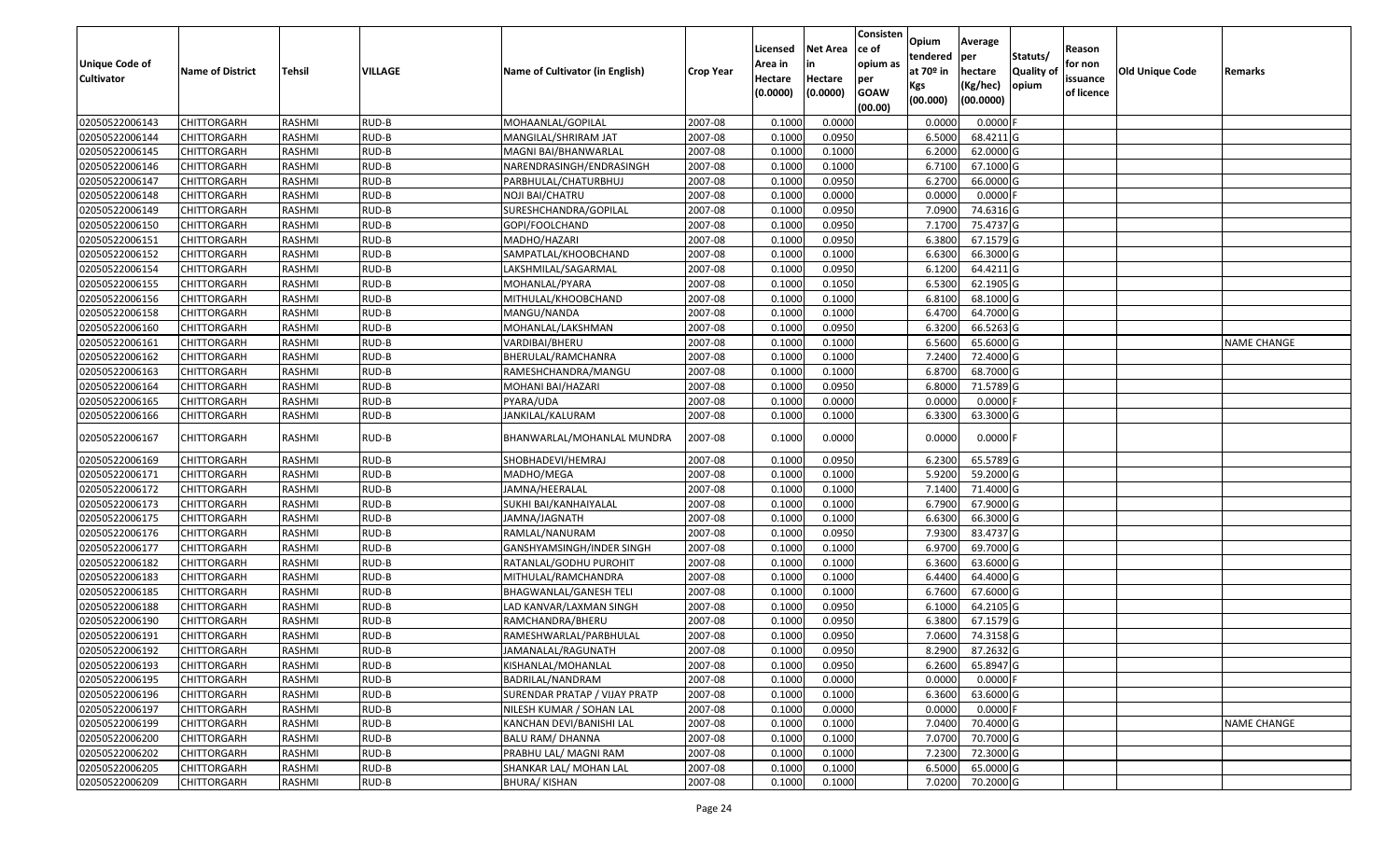| <b>Unique Code of</b> | <b>Name of District</b> | Tehsil | VILLAGE | Name of Cultivator (in English) | <b>Crop Year</b> | Licensed<br>Area in | <b>Net Area</b><br>in | Consisten<br>ce of<br>opium as | Opium<br>tendered<br>at $70°$ in | Average<br>per<br>hectare | Statuts/<br>Quality o | Reason<br>for non      | Old Unique Code | Remarks            |
|-----------------------|-------------------------|--------|---------|---------------------------------|------------------|---------------------|-----------------------|--------------------------------|----------------------------------|---------------------------|-----------------------|------------------------|-----------------|--------------------|
| <b>Cultivator</b>     |                         |        |         |                                 |                  | Hectare<br>(0.0000) | Hectare<br>(0.0000)   | per<br><b>GOAW</b><br>(00.00)  | Kgs<br>(00.000)                  | (Kg/hec)<br>(00.0000)     | opium                 | issuance<br>of licence |                 |                    |
| 02050522006210        | <b>CHITTORGARH</b>      | RASHMI | RUD-B   | PRABHU LAL / MAGNI RAM          | 2007-08          | 0.1000              | 0.0950                |                                | 6.4400                           | 67.7895 G                 |                       |                        |                 |                    |
| 02050522006212        | CHITTORGARH             | RASHMI | RUD-B   | JAMNA LAL/ KALU                 | 2007-08          | 0.1000              | 0.1000                |                                | 6.4200                           | 64.2000 G                 |                       |                        |                 |                    |
| 02050522006214        | CHITTORGARH             | RASHMI | RUD-B   | CHANDMAL / DALCHAND             | 2007-08          | 0.1000              | 0.1000                |                                | 7.2900                           | 72.9000 G                 |                       |                        |                 |                    |
| 02050522006220        | <b>CHITTORGARH</b>      | RASHMI | RUD-C   | NANA/ BHAGWAN LAL               | 2007-08          | 0.1000              | 0.1000                |                                | 5.6000                           | 56.0000G                  |                       |                        |                 |                    |
| 02050522006221        | CHITTORGARH             | RASHMI | RUD-C   | SOHAN LAL/ KALU                 | 2007-08          | 0.1000              | 0.1050                |                                | 6.5000                           | 61.9048 G                 |                       |                        |                 |                    |
| 02050522006227        | CHITTORGARH             | RASHMI | RUD-C   | MADAN / MOHANLAL MALI           | 2007-08          | 0.1000              | 0.1000                |                                | 6.4600                           | 64.6000 G                 |                       |                        |                 |                    |
| 02050522006231        | CHITTORGARH             | RASHMI | RUD-C   | HAJARI LAL/ BHURA               | 2007-08          | 0.1000              | 0.1050                |                                | 6.6700                           | 63.5238 G                 |                       |                        |                 |                    |
| 02050522006244        | CHITTORGARH             | RASHMI | RUD-C   | SHANKAR LAL/ GOPILAL TELI       | 2007-08          | 0.1000              | 0.0000                |                                | 0.0000                           | $0.0000$ F                |                       |                        |                 |                    |
| 02050522006246        | CHITTORGARH             | RASHMI | RUD-C   | <b>BALU RAM/ GOPI TELI</b>      | 2007-08          | 0.1000              | 0.1050                |                                | 6.2300                           | 59.3333 G                 |                       |                        |                 |                    |
| 02050522006247        | CHITTORGARH             | RASHMI | RUD-C   | RAKESH KUMAR/ SOHAN LAL         | 2007-08          | 0.1000              | 0.1000                |                                | 6.5900                           | 65.9000 G                 |                       |                        |                 |                    |
| 02050522006251        | CHITTORGARH             | RASHMI | RUD-C   | <b>BADRI LAL/ NANURAM</b>       | 2007-08          | 0.1000              | 0.1000                |                                | 6.1500                           | 61.5000 G                 |                       |                        |                 |                    |
| 02050522006252        | <b>CHITTORGARH</b>      | RASHMI | RUD-C   | NIRU KANWAR/PREMSINGH           | 2007-08          | 0.1000              | 0.1000                |                                | 6.9300                           | 69.3000 G                 |                       |                        |                 |                    |
| 02050522006259        | <b>CHITTORGARH</b>      | RASHMI | RUD-C   | MADAN LAL/ MATHURA LAL          | 2007-08          | 0.1000              | 0.1000                |                                | 7.3500                           | 73.5000G                  |                       |                        |                 |                    |
| 02050522006263        | <b>CHITTORGARH</b>      | RASHMI | RUD-C   | MADAN LAL/ GANESH TELI          | 2007-08          | 0.1000              | 0.1000                |                                | 7.3100                           | 73.1000 G                 |                       |                        |                 |                    |
| 02050522006265        | <b>CHITTORGARH</b>      | RASHMI | RUD-C   | NANA LAL/ RAMESHWAR             | 2007-08          | 0.1000              | 0.1000                |                                | 6.0200                           | 60.2000 G                 |                       |                        |                 |                    |
| 02050522006269        | <b>CHITTORGARH</b>      | RASHMI | RUD-C   | PRATAP SINGH / INDAR SINGH      | 2007-08          | 0.1000              | 0.0000                |                                | 0.0000                           | $0.0000$ F                |                       |                        |                 |                    |
| 02050522006275        | CHITTORGARH             | RASHMI | RUD-C   | BALU RAM/ HEERA LAL             | 2007-08          | 0.1000              | 0.0000                |                                | 0.0000                           | $0.0000$ F                |                       |                        |                 |                    |
| 02050522006277        | CHITTORGARH             | RASHMI | RUD-C   | INDRA/HANSU                     | 2007-08          | 0.1000              | 0.1050                |                                | 7.5100                           | 71.5238 G                 |                       |                        |                 | NAME CHANGE        |
| 02050522006281        | CHITTORGARH             | RASHMI | RUD-C   | GASHIRAM / HAJARI               | 2007-08          | 0.1000              | 0.0000                |                                | 0.0000                           | $0.0000$ F                |                       |                        |                 |                    |
| 02050522006285        | CHITTORGARH             | RASHMI | RUD-C   | BHURA LAL/ NANDRAM              | 2007-08          | 0.1000              | 0.1000                |                                | 6.7700                           | 67.7000 G                 |                       |                        |                 |                    |
| 02050522006288        | CHITTORGARH             | RASHMI | RUD-C   | LADU LAL/ MOHAN LAL             | 2007-08          | 0.1000              | 0.0950                |                                | 6.0200                           | 63.3684 G                 |                       |                        |                 |                    |
| 02050522006292        | CHITTORGARH             | RASHMI | RUD-C   | HEERA LAL/ RAMLAL (MANGILAL)    | 2007-08          | 0.1000              | 0.1000                |                                | 6.3600                           | 63.6000 G                 |                       |                        |                 |                    |
| 02050522006302        | CHITTORGARH             | RASHMI | RUD-C   | NARAYAN LAL/ UDAY RAM           | 2007-08          | 0.1000              | 0.1050                |                                | 7.0900                           | 67.5238 G                 |                       |                        |                 |                    |
| 02050522006303        | <b>CHITTORGARH</b>      | RASHMI | RUD-C   | MUKESH KUMAR / SOHA LAL         | 2007-08          | 0.1000              | 0.1000                |                                | 6.9300                           | 69.3000 G                 |                       |                        |                 |                    |
| 02050522006310        | <b>CHITTORGARH</b>      | RASHMI | RUD-C   | OM PRAKASH / AMAR CHAND         | 2007-08          | 0.1000              | 0.1000                |                                | 6.9100                           | 69.1000G                  |                       |                        |                 |                    |
| 02050522006311        | CHITTORGARH             | RASHMI | RUD-C   | PRABHU DAS/ BHURA DAS           | 2007-08          | 0.1000              | 0.0000                |                                | 0.0000                           | $0.0000$ F                |                       |                        |                 |                    |
| 02050522006319        | CHITTORGARH             | RASHMI | RUD-C   | KANKU BAI/BANSHILAL             | 2007-08          | 0.1000              | 0.1000                |                                | 6.7300                           | 67.3000 G                 |                       |                        |                 |                    |
| 02050522006320        | CHITTORGARH             | RASHMI | RUD-C   | UDAY LAL/ MANGILAL              | 2007-08          | 0.1000              | 0.1050                |                                | 6.6300                           | 63.1429 G                 |                       |                        |                 |                    |
| 02050522006328        | CHITTORGARH             | RASHMI | RUD-C   | <b>BANSHI LAL/ RAMA</b>         | 2007-08          | 0.1000              | 0.1000                |                                | 6.8400                           | 68.4000 G                 |                       |                        |                 |                    |
| 02050522006330        | CHITTORGARH             | RASHMI | RUD-C   | HEERA LAL/ UDA                  | 2007-08          | 0.1000              | 0.0000                |                                | 0.0000                           | $0.0000$ F                |                       |                        |                 |                    |
| 02050522006333        | CHITTORGARH             | RASHMI | RUD-C   | CHUNA / BHERA                   | 2007-08          | 0.1000              | 0.1050                |                                | 7.3500                           | 70.0000 G                 |                       |                        |                 |                    |
| 02050522006337        | CHITTORGARH             | RASHMI | RUD-C   | SHANKAR LAL/ NATHU LAL          | 2007-08          | 0.1000              | 0.0950                |                                | 6.9000                           | 72.6316 G                 |                       |                        |                 |                    |
| 02050522006338        | CHITTORGARH             | RASHMI | RUD-C   | SHYAMA DEVI/ RATAN LAL SUKHWAL  | 2007-08          | 0.1000              | 0.1000                |                                | 7.7700                           | 77.7000 G                 |                       |                        |                 |                    |
| 02050522006339        | CHITTORGARH             | RASHMI | RUD-C   | KARAN SINGH /MADAN SINGH        | 2007-08          | 0.1000              | 0.1000                |                                | 2.9500                           | 29.5000                   |                       |                        |                 |                    |
| 02050522006341        | CHITTORGARH             | RASHMI | RUD-D   | BHERU LAL/ RAM LAL              | 2007-08          | 0.1000              | 0.1000                |                                | 6.4700                           | 64.7000 G                 |                       |                        |                 |                    |
| 02050522006342        | <b>CHITTORGARH</b>      | RASHMI | RUD-D   | HEMRAJ / GOPI                   | 2007-08          | 0.1000              | 0.0000                |                                | 0.0000                           | $0.0000$ F                |                       |                        |                 |                    |
| 02050522006343        | <b>CHITTORGARH</b>      | RASHMI | RUD-D   | SURESH CHANDRA/ UDAI RAM        | 2007-08          | 0.1000              | 0.1000                |                                | 6.6900                           | 66.9000 G                 |                       |                        |                 |                    |
| 02050522006344        | <b>CHITTORGARH</b>      | RASHMI | RUD-D   | RATAN DAS/ GANESH               | 2007-08          | 0.1000              | 0.1000                |                                | 6.0400                           | 60.4000 G                 |                       |                        |                 |                    |
| 02050522006345        | <b>CHITTORGARH</b>      | RASHMI | RUD-D   | <b>GIRDHARI/ NATHU</b>          | 2007-08          | 0.1000              | 0.1050                |                                | 6.7900                           | 64.6667 G                 |                       |                        |                 |                    |
| 02050522006346        | <b>CHITTORGARH</b>      | RASHMI | RUD-D   | UDI BAI/BHAWANIDAS              | 2007-08          | 0.1000              | 0.1000                |                                | 6.8100                           | 68.1000 G                 |                       |                        |                 |                    |
| 02050522006348        | <b>CHITTORGARH</b>      | RASHMI | RUD-D   | TULSI BAI/ GHIRDHARI            | 2007-08          | 0.1000              | 0.1000                |                                | 6.5900                           | 65.9000 G                 |                       |                        |                 |                    |
| 02050522006349        | <b>CHITTORGARH</b>      | RASHMI | RUD-D   | JAGANATH/ GOKAL                 | 2007-08          | 0.1000              | 0.0500                |                                | 3.4300                           | 68.6000 G                 |                       |                        |                 |                    |
| 02050522006351        | <b>CHITTORGARH</b>      | RASHMI | RUD-D   | PRABHULAL/JITU                  | 2007-08          | 0.1000              | 0.0950                |                                | 6.8500                           | 72.1053 G                 |                       |                        |                 | <b>NAME CHANGE</b> |
| 02050522006352        | <b>CHITTORGARH</b>      | RASHMI | RUD-D   | MITHU / CHAMNA                  | 2007-08          | 0.1000              | 0.0950                |                                | 6.9000                           | 72.6316 G                 |                       |                        |                 |                    |
| 02050522006354        | <b>CHITTORGARH</b>      | RASHMI | RUD-D   | RAMI BAI/ HAR LAL               | 2007-08          | 0.1000              | 0.0950                |                                | 6.3100                           | 66.4211 G                 |                       |                        |                 |                    |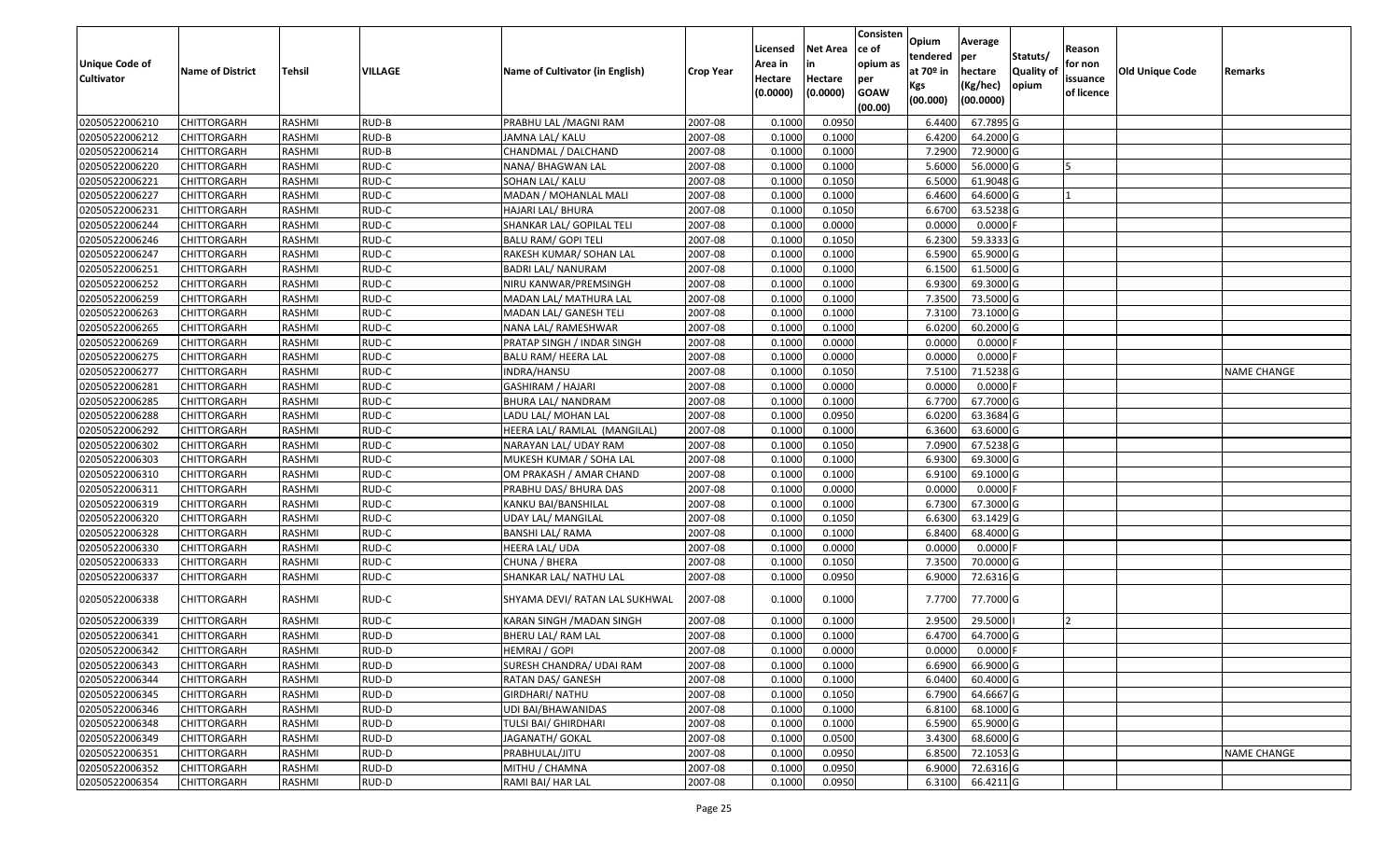| Unique Code of<br><b>Cultivator</b> | <b>Name of District</b> | Tehsil        | VILLAGE | Name of Cultivator (in English)             | <b>Crop Year</b> | Licensed<br>Area in<br>Hectare | <b>Net Area</b><br>in<br>Hectare | Consisten<br>ce of<br>opium as<br>per | Opium<br>tendered<br>at $70°$ in | Average<br>per<br>hectare | Statuts/<br>Quality o | Reason<br>for non<br>issuance | <b>Old Unique Code</b> | Remarks            |
|-------------------------------------|-------------------------|---------------|---------|---------------------------------------------|------------------|--------------------------------|----------------------------------|---------------------------------------|----------------------------------|---------------------------|-----------------------|-------------------------------|------------------------|--------------------|
|                                     |                         |               |         |                                             |                  | (0.0000)                       | (0.0000)                         | <b>GOAW</b><br>(00.00)                | Kgs<br>(00.000)                  | (Kg/hec)<br>(00.0000)     | opium                 | of licence                    |                        |                    |
| 02050522006355                      | <b>CHITTORGARH</b>      | RASHMI        | RUD-D   | KALYAN SINGH/SOHAN SINGH                    | 2007-08          | 0.1000                         | 0.1000                           |                                       | 9.4000                           | 94.0000G                  |                       |                               |                        |                    |
| 02050522006356                      | CHITTORGARH             | RASHMI        | RUD-D   | DEU BAI/ CHAMPA LAL                         | 2007-08          | 0.1000                         | 0.0950                           |                                       | 6.3500                           | 66.8421G                  |                       |                               |                        |                    |
| 02050522006359                      | CHITTORGARH             | RASHMI        | RUD-D   | LOBHU/ JAYKISHAN                            | 2007-08          | 0.1000                         | 0.0950                           |                                       | 6.7900                           | 71.4737 G                 |                       |                               |                        |                    |
| 02050522006360                      | <b>CHITTORGARH</b>      | RASHMI        | RUD-D   | CHAMNA BAI/ RAMA                            | 2007-08          | 0.1000                         | 0.1000                           |                                       | 6.1100                           | 61.1000G                  |                       |                               |                        |                    |
| 02050522006361                      | CHITTORGARH             | RASHMI        | RUD-D   | GOKAL/ UDA                                  | 2007-08          | 0.1000                         | 0.0000                           |                                       | 0.0000                           | $0.0000$ F                |                       |                               |                        |                    |
| 02050522006362                      | <b>CHITTORGARH</b>      | RASHMI        | RUD-D   | RATAN LAL/ MANGU                            | 2007-08          | 0.1000                         | 0.1000                           |                                       | 6.5900                           | 65.9000 G                 |                       |                               |                        |                    |
| 02050522006363                      | CHITTORGARH             | RASHMI        | RUD-D   | NANI BAI/ BARDI CHAND                       | 2007-08          | 0.1000                         | 0.0000                           |                                       | 0.0000                           | 0.0000                    |                       |                               |                        |                    |
| 02050522006364                      | CHITTORGARH             | <b>RASHMI</b> | RUD-D   | <b>SUKHI BAI/ RUGNATH</b>                   | 2007-08          | 0.1000                         | 0.1000                           |                                       | 7.4000                           | 74.0000 G                 |                       |                               |                        |                    |
| 02050522006366                      | CHITTORGARH             | RASHMI        | RUD-D   | RATAN LAL/ HARIKISHAN                       | 2007-08          | 0.1000                         | 0.0000                           |                                       | 0.0000                           | $0.0000$ F                |                       |                               |                        |                    |
| 02050522006367                      | <b>CHITTORGARH</b>      | RASHMI        | RUD-D   | SHANKAR/ CHOGA                              | 2007-08          | 0.1000                         | 0.1000                           |                                       | 7.1700                           | 71.7000G                  |                       |                               |                        |                    |
| 02050522006368                      | CHITTORGARH             | RASHMI        | RUD-D   | MANOHAR SINGH/ UDAY SINGH                   | 2007-08          | 0.1000                         | 0.0950                           |                                       | 6.3200                           | 66.5263 G                 |                       |                               |                        |                    |
| 02050522006370                      | <b>CHITTORGARH</b>      | RASHMI        | RUD-D   | BHERA/ CHATRA                               | 2007-08          | 0.1000                         | 0.1000                           |                                       | 7.1100                           | 71.1000 G                 |                       |                               |                        |                    |
| 02050522006373                      | <b>CHITTORGARH</b>      | RASHMI        | RUD-D   | NATHU/ GOPI                                 | 2007-08          | 0.1000                         | 0.0950                           |                                       | 6.8600                           | 72.2105 G                 |                       |                               |                        |                    |
| 02050522006374                      | <b>CHITTORGARH</b>      | RASHMI        | RUD-D   | RAM LAL/ HARLAL                             | 2007-08          | 0.1000                         | 0.1000                           |                                       | 6.4000                           | 64.0000 G                 |                       |                               |                        |                    |
| 02050522006376                      | CHITTORGARH             | RASHMI        | RUD-D   | RAMSUKHI/PRATHVI RAJ                        | 2007-08          | 0.1000                         | 0.1000                           |                                       | 6.9600                           | 69.6000 G                 |                       |                               |                        | <b>NAME CHANGE</b> |
| 02050522006377                      | CHITTORGARH             | RASHMI        | RUD-D   | BALU RAM / MATHURA LAL                      | 2007-08          | 0.1000                         | 0.1000                           |                                       | 6.3700                           | 63.7000 G                 |                       |                               |                        |                    |
| 02050522006378                      | CHITTORGARH             | RASHMI        | RUD-D   | RAMESHWAR/ LALU RAM                         | 2007-08          | 0.1000                         | 0.0950                           |                                       | 6.3800                           | 67.1579 G                 |                       |                               |                        |                    |
| 02050522006379                      | CHITTORGARH             | RASHMI        | RUD-D   | NANDRAM/ MADHU JAT                          | 2007-08          | 0.1000                         | 0.1050                           |                                       | 6.6700                           | 63.5238 G                 |                       |                               |                        |                    |
| 02050522006380                      | CHITTORGARH             | RASHMI        | RUD-D   | NARAYAN LAL/ EKLING DHOBI                   | 2007-08          | 0.1000                         | 0.1000                           |                                       | 6.6700                           | 66.7000 G                 |                       |                               |                        |                    |
| 02050522006387                      | CHITTORGARH             | RASHMI        | RUD-D   | MADHU / LALU JAT                            | 2007-08          | 0.1000                         | 0.1000                           |                                       | 6.4700                           | 64.7000 G                 |                       |                               |                        |                    |
| 02050522006389                      | CHITTORGARH             | RASHMI        | RUD-D   | GISHI BAI/ MITHU LAL                        | 2007-08          | 0.1000                         | 0.0950                           |                                       | 6.5000                           | 68.4211 G                 |                       |                               |                        |                    |
| 02050522006392                      | CHITTORGARH             | RASHMI        | RUD-D   | PRABHULAL / ONKAR                           | 2007-08          | 0.1000                         | 0.1050                           |                                       | 7.0000                           | 66.6667 G                 |                       |                               |                        |                    |
| 02050522006393                      | CHITTORGARH             | RASHMI        | RUD-D   | gopi lal/ Kishor                            | 2007-08          | 0.1000                         | 0.1000                           |                                       | 6.4100                           | 64.1000 G                 |                       |                               |                        |                    |
| 02050522006394                      | CHITTORGARH             | RASHMI        | RUD-D   | SHANGARI BAI/ NANDA                         | 2007-08          | 0.1000                         | 0.1050                           |                                       | 6.5300                           | 62.1905 G                 |                       |                               |                        |                    |
| 02050522006398                      | CHITTORGARH             | RASHMI        | RUD-D   | JAMANALAL/HABUDA                            | 2007-08          | 0.1000                         | 0.1000                           |                                       | 7.0000                           | 70.0000 G                 |                       |                               |                        |                    |
| 02050522006401                      | CHITTORGARH             | <b>RASHMI</b> | RUD-D   | NARAYAN LAL/ MITHU                          | 2007-08          | 0.1000                         | 0.0950                           |                                       | 6.1800                           | 65.0526 G                 |                       |                               |                        |                    |
| 02050522006404                      | <b>CHITTORGARH</b>      | RASHMI        | RUD-D   | MOHAN / BANSI LAL                           | 2007-08          | 0.1000                         | 0.1000                           |                                       | 6.7500                           | 67.5000G                  |                       |                               |                        |                    |
| 02050522006405                      | CHITTORGARH             | RASHMI        | RUD-D   | RATAN LAL/ GOPI JAT                         | 2007-08          | 0.1000                         | 0.1000                           |                                       | 1.9100                           | 19.1000 G                 |                       |                               |                        |                    |
| 02050522006406                      | <b>CHITTORGARH</b>      | RASHMI        | RUD-D   | PRATHVIRAJ/ GIRDHARI                        | 2007-08          | 0.1000                         | 0.1000                           |                                       | 6.4000                           | 64.0000G                  |                       |                               |                        |                    |
| 02050522006408                      | <b>CHITTORGARH</b>      | RASHMI        | RUD-D   | <b>BANSHI/ KISHOR BALAI</b>                 | 2007-08          | 0.1000                         | 0.1000                           |                                       | 7.2500                           | 72.5000 G                 |                       |                               |                        |                    |
| 02050522006409                      | CHITTORGARH             | RASHMI        | RUD-D   | DHANRAJ / BHUWANA JAT                       | 2007-08          | 0.1000                         | 0.0950                           |                                       | 6.7400                           | 70.9474 G                 |                       |                               |                        |                    |
| 02050522006410                      | CHITTORGARH             | RASHMI        | RUD-D   | NAND RAM/ GOPI                              | 2007-08          | 0.1000                         | 0.1000                           |                                       | 6.2700                           | 62.7000 G                 |                       |                               |                        |                    |
| 02050522006411                      | CHITTORGARH             | RASHMI        | RUD-D   | BALURAM/ BHAGU @ BHAGIRATH<br><b>PARIKH</b> | 2007-08          | 0.1000                         | 0.0950                           |                                       | 6.3500                           | 66.8421 G                 |                       |                               |                        |                    |
| 02050522006413                      | CHITTORGARH             | RASHMI        | RUD-D   | CHANDA BAI/SHANKAR LAL                      | 2007-08          | 0.1000                         | 0.0950                           |                                       | 6.8600                           | 72.2105 G                 |                       |                               |                        | <b>NAME CHANGE</b> |
| 02050522006414                      | CHITTORGARH             | RASHMI        | RUD-D   | DHAPU BAI/ PRATAP                           | 2007-08          | 0.1000                         | 0.0000                           |                                       | 0.0000                           | 0.0000 F                  |                       |                               |                        |                    |
| 02050522006415                      | <b>CHITTORGARH</b>      | RASHMI        | RUD-D   | NARAYAN / GISHA                             | 2007-08          | 0.1000                         | 0.0000                           |                                       | 0.0000                           | $0.0000$ F                |                       |                               |                        |                    |
| 02050522006419                      | <b>CHITTORGARH</b>      | RASHMI        | RUD-D   | CHAMPA/MEGA                                 | 2007-08          | 0.1000                         | 0.1000                           |                                       | 6.3800                           | 63.8000 G                 |                       |                               |                        |                    |
| 02050522006425                      | <b>CHITTORGARH</b>      | RASHMI        | RUD-D   | <b>BHERU LAL/ RUPA</b>                      | 2007-08          | 0.1000                         | 0.0950                           |                                       | 6.4800                           | 68.2105 G                 |                       |                               |                        |                    |
| 02050522006428                      | <b>CHITTORGARH</b>      | RASHMI        | RUD-D   | NANU RAM/ HARKU NAI                         | 2007-08          | 0.1000                         | 0.1000                           |                                       | 6.5100                           | 65.1000 G                 |                       |                               |                        |                    |
| 02050522006430                      | <b>CHITTORGARH</b>      | RASHMI        | RUD-D   | LEHARU LAL/ MANGI LAL GUJAR                 | 2007-08          | 0.1000                         | 0.0000                           |                                       | 0.0000                           | $0.0000$ F                |                       |                               |                        |                    |
| 02050522006435                      | <b>CHITTORGARH</b>      | RASHMI        | RUD-D   | MANGI LAL/ PYAR CHAND-2                     | 2007-08          | 0.1000                         | 0.1000                           |                                       | 6.8900                           | 68.9000 G                 |                       |                               |                        |                    |
| 02050522006437                      | <b>CHITTORGARH</b>      | RASHMI        | RUD-D   | NARAYAN/ BARDA                              | 2007-08          | 0.1000                         | 0.0950                           |                                       | 6.6700                           | 70.2105 G                 |                       |                               |                        |                    |
| 02050522006438                      | CHITTORGARH             | RASHMI        | RUD-D   | SAMPATLAL / SHANKAR LAL                     | 2007-08          | 0.1000                         | 0.1000                           |                                       | 7.0400                           | 70.4000 G                 |                       |                               |                        |                    |
| 02050522006441                      | CHITTORGARH             | RASHMI        | RUD-D   | RATAN LAL/ GIRDHARI SUTHAR                  | 2007-08          | 0.1000                         | 0.0950                           |                                       | 6.8500                           | 72.1053 G                 |                       |                               |                        |                    |
| 02050522006443                      | <b>CHITTORGARH</b>      | RASHMI        | RUD-D   | NARAYANI BAI/MOHAN LAL                      | 2007-08          | 0.1000                         | 0.1000                           |                                       | 6.2600                           | $62.6000$ G               |                       |                               |                        |                    |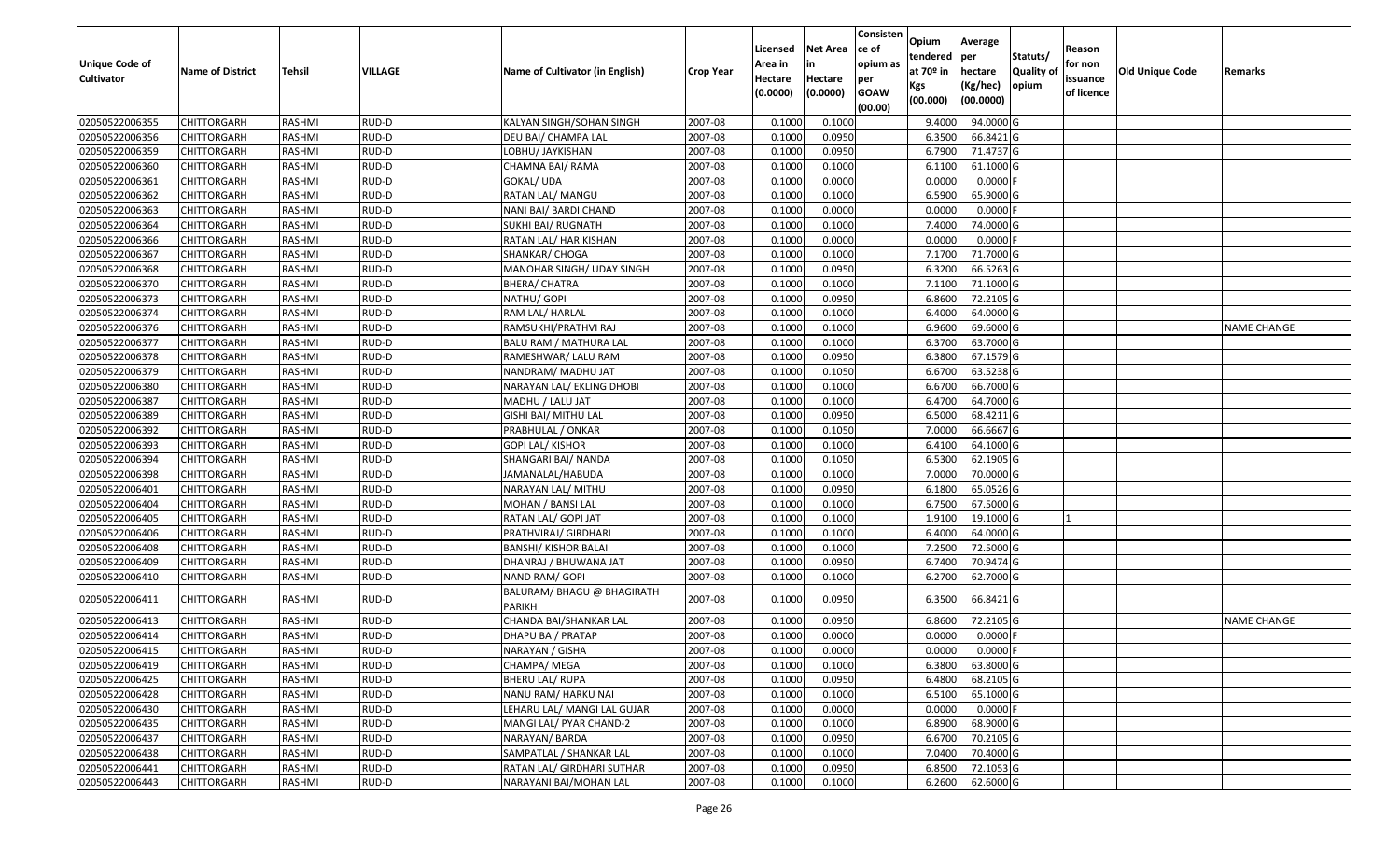| <b>Unique Code of</b><br><b>Cultivator</b> | <b>Name of District</b> | Tehsil | VILLAGE     | Name of Cultivator (in English) | <b>Crop Year</b> | Licensed<br>Area in<br>Hectare<br>(0.0000) | <b>Net Area</b><br>in<br>Hectare<br>(0.0000) | Consisten<br>ce of<br>opium as<br>per<br><b>GOAW</b><br>(00.00) | Opium<br>tendered<br>at $70°$ in<br>Kgs<br>(00.000) | Average<br>lper<br>hectare<br>(Kg/hec)<br>(00.0000) | Statuts/<br>Quality of<br>opium | Reason<br>for non<br>issuance<br>of licence | <b>Old Unique Code</b> | Remarks |
|--------------------------------------------|-------------------------|--------|-------------|---------------------------------|------------------|--------------------------------------------|----------------------------------------------|-----------------------------------------------------------------|-----------------------------------------------------|-----------------------------------------------------|---------------------------------|---------------------------------------------|------------------------|---------|
| 02050522006447                             | CHITTORGARH             | RASHMI | RUD-D       | HIRA LAL/ UDA RAM VYAS          | 2007-08          | 0.1000                                     | 0.1000                                       |                                                                 | 6.9900                                              | 69.9000 G                                           |                                 |                                             |                        |         |
| 02050522006448                             | CHITTORGARH             | RASHMI | RUD-D       | GOPAL LAL/ BALU RAM             | 2007-08          | 0.1000                                     | 0.0700                                       |                                                                 | 4.7600                                              | 68.0000 G                                           |                                 |                                             |                        |         |
| 02050522006451                             | CHITTORGARH             | RASHMI | RUD-D       | JDAYRAM/ KALU                   | 2007-08          | 0.1000                                     | 0.1000                                       |                                                                 | 6.4600                                              | 64.6000 G                                           |                                 |                                             |                        |         |
| 02050522006452                             | CHITTORGARH             | RASHMI | RUD-D       | SHANKAR LAL/ NANURAM            | 2007-08          | 0.1000                                     | 0.1000                                       |                                                                 | 6.7100                                              | 67.1000 G                                           |                                 |                                             |                        |         |
| 02050522006454                             | CHITTORGARH             | RASHMI | RUD-D       | HAJARI LAL/ NANURAM             | 2007-08          | 0.1000                                     | 0.1000                                       |                                                                 | 6.9400                                              | 69.4000 G                                           |                                 |                                             |                        |         |
| 02050522006455                             | CHITTORGARH             | RASHMI | RUD-D       | BHURA LAL/ LOBHU JAT            | 2007-08          | 0.1000                                     | 0.0950                                       |                                                                 | 6.8900                                              | 72.5263 G                                           |                                 |                                             |                        |         |
| 02050522006456                             | CHITTORGARH             | RASHMI | RUD-D       | CHAMPALAL/ KALU RAM             | 2007-08          | 0.1000                                     | 0.1000                                       |                                                                 | 6.1700                                              | 61.7000 G                                           |                                 |                                             |                        |         |
| 02050522006458                             | <b>CHITTORGARH</b>      | RASHMI | RUD-D       | LAL CHAND/ NARU LAL             | 2007-08          | 0.1000                                     | 0.1000                                       |                                                                 | 6.9600                                              | 69.6000 G                                           |                                 |                                             |                        |         |
| 02050522006462                             | CHITTORGARH             | RASHMI | RUD-D       | RATAN LAL/ HEERA LAL            | 2007-08          | 0.1000                                     | 0.0950                                       |                                                                 | 6.2700                                              | 66.0000G                                            |                                 |                                             |                        |         |
| 02050522006463                             | CHITTORGARH             | RASHMI | RUD-D       | MANGI LAL / KALU                | 2007-08          | 0.1000                                     | 0.1000                                       |                                                                 | 6.4900                                              | 64.9000 G                                           |                                 |                                             |                        |         |
| 02050522006464                             | CHITTORGARH             | RASHMI | RUD-D       | SURESH CHANDAR/ CHAMPA LAL      | 2007-08          | 0.1000                                     | 0.1000                                       |                                                                 | 6.9100                                              | 69.1000G                                            |                                 |                                             |                        |         |
| 02050522006465                             | <b>CHITTORGARH</b>      | RASHMI | RUD-D       | JAMNA LAL/ CHOGALAL             | 2007-08          | 0.1000                                     | 0.1000                                       |                                                                 | 6.7800                                              | 67.8000 G                                           |                                 |                                             |                        |         |
| 02050522006466                             | <b>CHITTORGARH</b>      | RASHMI | RUD-D       | <b>BADRI LAL/ CHOGALAL</b>      | 2007-08          | 0.1000                                     | 0.1000                                       |                                                                 | 7.1100                                              | 71.1000G                                            |                                 |                                             |                        |         |
| 02050522006468                             | CHITTORGARH             | RASHMI | RUD-D       | RAM PRASAD/ CHAMPA LAL          | 2007-08          | 0.1000                                     | 0.0950                                       |                                                                 | 6.9400                                              | 73.0526 G                                           |                                 |                                             |                        |         |
| 02050522006470                             | CHITTORGARH             | RASHMI | RUD-D       | BANSHI LAL/ CHUNNI LAL          | 2007-08          | 0.1000                                     | 0.0950                                       |                                                                 | 6.4000                                              | 67.3684 G                                           |                                 |                                             |                        |         |
| 02050522006476                             | CHITTORGARH             | RASHMI | RUD-D       | BHANWAR LAL/ CHAMPA LAL         | 2007-08          | 0.1000                                     | 0.0950                                       |                                                                 | 6.7800                                              | 71.3684 G                                           |                                 |                                             |                        |         |
| 02050522006477                             | <b>CHITTORGARH</b>      | RASHMI | RUD-D       | SAMPAT LAL/ BARDI CHAND SUKHWAL | 2007-08          | 0.1000                                     | 0.0000                                       |                                                                 | 0.0000                                              | $0.0000$ F                                          |                                 |                                             |                        |         |
| 02050522006481                             | CHITTORGARH             | RASHMI | RUD-D       | PARSURAM / RAGUNATH             | 2007-08          | 0.1000                                     | 0.1000                                       |                                                                 | 7.2700                                              | 72.7000 G                                           |                                 |                                             |                        |         |
| 02050522006482                             | CHITTORGARH             | RASHMI | RUD-D       | UDAIRAM/ PYRACHAND              | 2007-08          | 0.1000                                     | 0.0950                                       |                                                                 | 7.0100                                              | 73.7895 G                                           |                                 |                                             |                        |         |
| 02050522006483                             | <b>CHITTORGARH</b>      | RASHMI | RUD-D       | KALU/ SUKKHA                    | 2007-08          | 0.1000                                     | 0.1000                                       |                                                                 | 7.2500                                              | 72.5000 G                                           |                                 |                                             |                        |         |
| 02050522006484                             | CHITTORGARH             | RASHMI | RUD-D       | DHAPU/ NARU                     | 2007-08          | 0.1000                                     | 0.1000                                       |                                                                 | 7.1500                                              | 71.5000 G                                           |                                 |                                             |                        |         |
| 02050522006485                             | CHITTORGARH             | RASHMI | RUD-D       | DALCHAND/ KHUBCHAND             | 2007-08          | 0.1000                                     | 0.0950                                       |                                                                 | 6.5900                                              | 69.3684 G                                           |                                 |                                             |                        |         |
| 02050522007001                             | CHITTORGARH             | RASHMI | NARAYANPURA | RATAN LAL/ MANGI LAL JAT        | 2007-08          | 0.1000                                     | 0.0950                                       |                                                                 | 6.7700                                              | 71.2632 G                                           |                                 |                                             |                        |         |
| 02050522007002                             | CHITTORGARH             | RASHMI | NARAYANPURA | TEJMAL/ PRATAP                  | 2007-08          | 0.1000                                     | 0.0950                                       |                                                                 | 6.5300                                              | 68.7368 G                                           |                                 |                                             |                        |         |
| 02050522007003                             | CHITTORGARH             | RASHMI | NARAYANPURA | UDAIRAM / BHAWANI RAM           | 2007-08          | 0.1000                                     | 0.1000                                       |                                                                 | 6.7000                                              | 67.0000G                                            |                                 |                                             |                        |         |
| 02050522007005                             | CHITTORGARH             | RASHMI | NARAYANPURA | TULCHHI BAI / MANGU             | 2007-08          | 0.1000                                     | 0.1000                                       |                                                                 | 6.6800                                              | 66.8000 G                                           |                                 |                                             |                        |         |
| 02050522007007                             | CHITTORGARH             | RASHMI | NARAYANPURA | MADHU / HAJARI                  | 2007-08          | 0.1000                                     | 0.0950                                       |                                                                 | 6.7300                                              | 70.8421G                                            |                                 |                                             |                        |         |
| 02050522007008                             | CHITTORGARH             | RASHMI | NARAYANPURA | RAM CHANDAR/ DEVI LAL           | 2007-08          | 0.1000                                     | 0.0950                                       |                                                                 | 6.2100                                              | 65.3684 G                                           |                                 |                                             |                        |         |
| 02050522007009                             | CHITTORGARH             | RASHMI | NARAYANPURA | SHANKAR LAL/ JAGANNATH          | 2007-08          | 0.1000                                     | 0.1000                                       |                                                                 | 7.1000                                              | 71.0000 G                                           |                                 |                                             |                        |         |
| 02050522007010                             | <b>CHITTORGARH</b>      | RASHMI | NARAYANPURA | <b>BHAGIRATH/ KELA</b>          | 2007-08          | 0.1000                                     | 0.1000                                       |                                                                 | 7.0600                                              | 70.6000 G                                           |                                 |                                             |                        |         |
| 02050522007012                             | CHITTORGARH             | RASHMI | NARAYANPURA | HEERA / KHURAJ                  | 2007-08          | 0.1000                                     | 0.1050                                       |                                                                 | 6.8200                                              | 64.9524 G                                           |                                 |                                             |                        |         |
| 02050522007013                             | CHITTORGARH             | RASHMI | NARAYANPURA | KAILASHGIR/ KESHUGIR            | 2007-08          | 0.1000                                     | 0.0950                                       |                                                                 | 7.0200                                              | 73.8947 G                                           |                                 |                                             |                        |         |
| 02050522007014                             | CHITTORGARH             | RASHMI | NARAYANPURA | BHURALAL/DEVILAL                | 2007-08          | 0.1000                                     | 0.0950                                       |                                                                 | 6.7400                                              | 70.9474 G                                           |                                 |                                             |                        |         |
| 02050522007015                             | CHITTORGARH             | RASHMI | NARAYANPURA | <b>BHERU LAL/ PRATAP</b>        | 2007-08          | 0.1000                                     | 0.1000                                       |                                                                 | 6.7400                                              | 67.4000 G                                           |                                 |                                             |                        |         |
| 02050522007016                             | CHITTORGARH             | RASHMI | NARAYANPURA | PRABHU LAL/ DALU JAT            | 2007-08          | 0.1000                                     | 0.0950                                       |                                                                 | 6.9000                                              | 72.6316 G                                           |                                 |                                             |                        |         |
| 02050522007018                             | <b>CHITTORGARH</b>      | RASHMI | NARAYANPURA | DAL CHAND/ BALURAM              | 2007-08          | 0.1000                                     | 0.1000                                       |                                                                 | 7.4400                                              | 74.4000 G                                           |                                 |                                             |                        |         |
| 02050522007019                             | <b>CHITTORGARH</b>      | RASHMI | NARAYANPURA | AMBA LAL/ GANESH                | 2007-08          | 0.1000                                     | 0.1000                                       |                                                                 | 6.8800                                              | 68.8000 G                                           |                                 |                                             |                        |         |
| 02050522007020                             | <b>CHITTORGARH</b>      | RASHMI | NARAYANPURA | HEERA LAL/ JAWAHAR              | 2007-08          | 0.1000                                     | 0.0950                                       |                                                                 | 7.1400                                              | 75.1579 G                                           |                                 |                                             |                        |         |
| 02050522007021                             | <b>CHITTORGARH</b>      | RASHMI | NARAYANPURA | UDAY LAL/ DEVI LAL              | 2007-08          | 0.1000                                     | 0.1000                                       |                                                                 | 7.3700                                              | 73.7000 G                                           |                                 |                                             |                        |         |
| 02050522007022                             | CHITTORGARH             | RASHMI | NARAYANPURA | NANA LAL/ DEVI LAL              | 2007-08          | 0.1000                                     | 0.0950                                       |                                                                 | 6.4200                                              | 67.5789 G                                           |                                 |                                             |                        |         |
| 02050522007023                             | <b>CHITTORGARH</b>      | RASHMI | NARAYANPURA | <b>BANSI LAL/ NARAYAN</b>       | 2007-08          | 0.1000                                     | 0.1000                                       |                                                                 | 6.6500                                              | 66.5000 G                                           |                                 |                                             |                        |         |
| 02050522007024                             | <b>CHITTORGARH</b>      | RASHMI | NARAYANPURA | <b>BAKSHU / GULAB</b>           | 2007-08          | 0.1000                                     | 0.1000                                       |                                                                 | 7.1500                                              | 71.5000 G                                           |                                 |                                             |                        |         |
| 02050522007026                             | <b>CHITTORGARH</b>      | RASHMI | NARAYANPURA | MADHO LAL/ JAWAHAR              | 2007-08          | 0.1000                                     | 0.1000                                       |                                                                 | 6.9500                                              | 69.5000 G                                           |                                 |                                             |                        |         |
| 02050522007028                             | <b>CHITTORGARH</b>      | RASHMI | NARAYANPURA | SOHANI BAI / PRABHULAL          | 2007-08          | 0.1000                                     | 0.0000                                       |                                                                 | 0.0000                                              | $0.0000$ F                                          |                                 |                                             |                        |         |
| 02050522007030                             | <b>CHITTORGARH</b>      | RASHMI | NARAYANPURA | <b>GANESHI BAI/RAM LAL</b>      | 2007-08          | 0.1000                                     | 0.1000                                       |                                                                 | 6.1500                                              | 61.5000 G                                           |                                 |                                             |                        |         |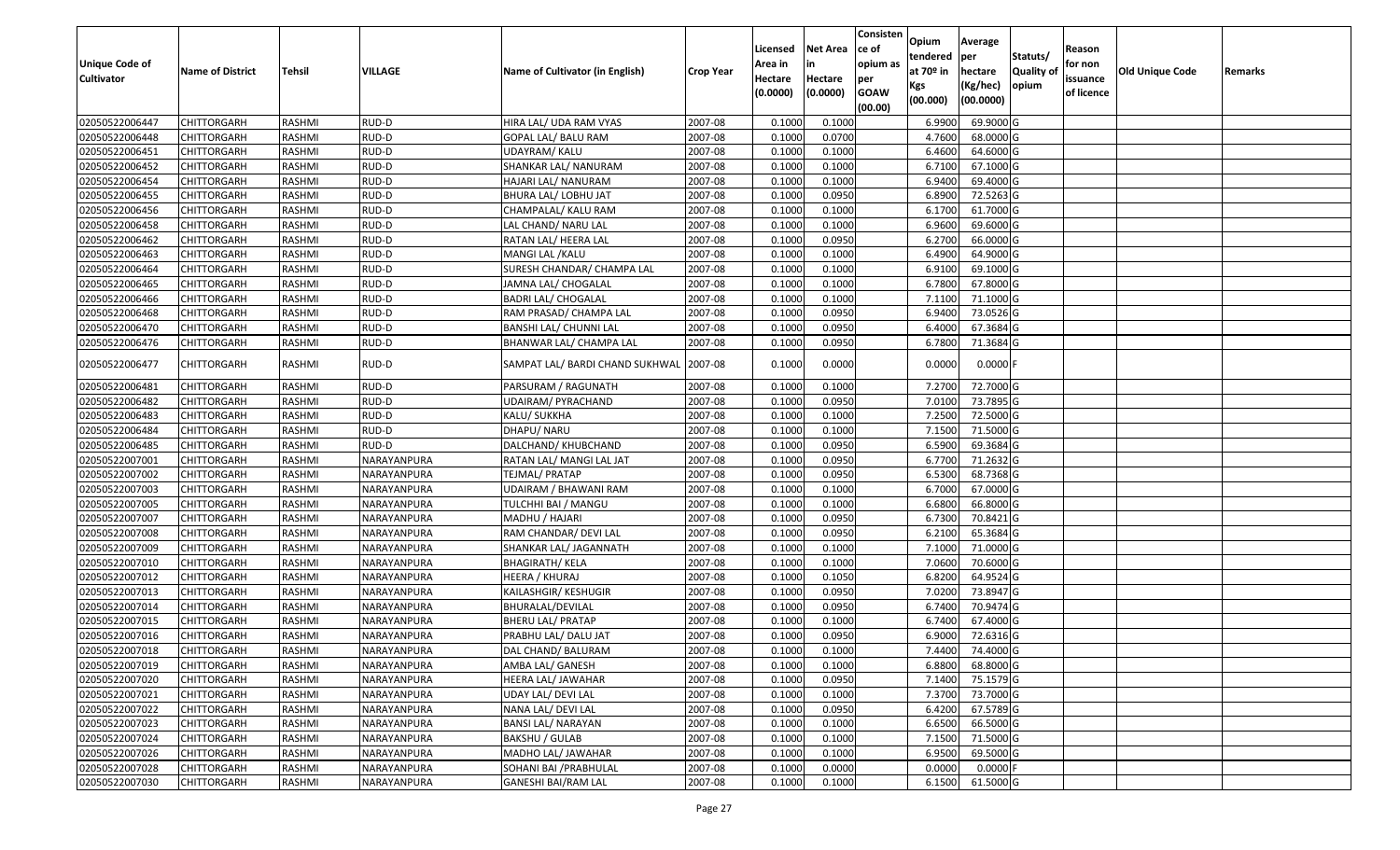| Unique Code of    |                         |               |             |                                 |                  | Licensed<br>Area in | <b>Net Area</b><br>in | Consisten<br>ce of<br>opium as | Opium<br>tendered              | Average<br>per                   | Statuts/                  | Reason<br>for non      |                 |                    |
|-------------------|-------------------------|---------------|-------------|---------------------------------|------------------|---------------------|-----------------------|--------------------------------|--------------------------------|----------------------------------|---------------------------|------------------------|-----------------|--------------------|
| <b>Cultivator</b> | <b>Name of District</b> | Tehsil        | VILLAGE     | Name of Cultivator (in English) | <b>Crop Year</b> | Hectare<br>(0.0000) | Hectare<br>(0.0000)   | per<br><b>GOAW</b><br>(00.00)  | at $70°$ in<br>Kgs<br>(00.000) | hectare<br>(Kg/hec)<br>(00.0000) | <b>Quality o</b><br>opium | issuance<br>of licence | Old Unique Code | Remarks            |
| 02050522007031    | <b>CHITTORGARH</b>      | RASHMI        | NARAYANPURA | <b>BHABHUT / DHOKAL NAYAK</b>   | 2007-08          | 0.1000              | 0.1000                |                                | 6.3900                         | 63.9000 G                        |                           |                        |                 |                    |
| 02050522007032    | CHITTORGARH             | RASHMI        | NARAYANPURA | NAGJI/ HAJARI                   | 2007-08          | 0.1000              | 0.0000                |                                | 0.0000                         | $0.0000$ F                       |                           |                        |                 |                    |
| 02050522007035    | CHITTORGARH             | RASHMI        | NARAYANPURA | NANDRAM/ BHAWANI RAM            | 2007-08          | 0.1000              | 0.0950                |                                | 6.8600                         | 72.2105 G                        |                           |                        |                 |                    |
| 02050522007036    | <b>CHITTORGARH</b>      | RASHMI        | NARAYANPURA | MANGI BAI/ GANESH               | 2007-08          | 0.1000              | 0.0950                |                                | 6.6800                         | 70.3158 G                        |                           |                        |                 |                    |
| 02050522007037    | CHITTORGARH             | RASHMI        | NARAYANPURA | MADHO LAL/ RUP LAL              | 2007-08          | 0.1000              | 0.1000                |                                | 6.7300                         | 67.3000 G                        |                           |                        |                 |                    |
| 02050522007038    | <b>CHITTORGARH</b>      | RASHMI        | NARAYANPURA | LEHARU BAI/ NATHU               | 2007-08          | 0.1000              | 0.0950                |                                | 6.2200                         | 65.4737 G                        |                           |                        |                 |                    |
| 02050522007039    | CHITTORGARH             | RASHMI        | NARAYANPURA | SHAKAR LAL/ RUP LAL             | 2007-08          | 0.1000              | 0.1000                |                                | 6.4700                         | 64.7000 G                        |                           |                        |                 |                    |
| 02050522007040    | <b>CHITTORGARH</b>      | <b>RASHMI</b> | NARAYANPURA | JADAV BAI/RUPA                  | 2007-08          | 0.1000              | 0.1000                |                                | 6.3100                         | 63.1000G                         |                           |                        |                 |                    |
| 02050522007041    | CHITTORGARH             | RASHMI        | NARAYANPURA | AMBA LAL/ DEVI LAL              | 2007-08          | 0.1000              | 0.1000                |                                | 7.3100                         | 73.1000G                         |                           |                        |                 |                    |
| 02050522007042    | CHITTORGARH             | RASHMI        | NARAYANPURA | GOPI LAL/ NAGJI                 | 2007-08          | 0.1000              | 0.0000                |                                | 0.0000                         | $0.0000$ F                       |                           |                        |                 |                    |
| 02050522007043    | CHITTORGARH             | RASHMI        | NARAYANPURA | NATHU / HEERA                   | 2007-08          | 0.1000              | 0.1000                |                                | 6.6600                         | 66.6000 G                        |                           |                        |                 |                    |
| 02050522007044    | <b>CHITTORGARH</b>      | RASHMI        | NARAYANPURA | PREM SHANKAR/ DAYA SHANKAR      | 2007-08          | 0.1000              | 0.1000                |                                | 7.2100                         | 72.1000 G                        |                           |                        |                 |                    |
| 02050522007046    | <b>CHITTORGARH</b>      | RASHMI        | NARAYANPURA | SOHAN / NATHU                   | 2007-08          | 0.1000              | 0.0950                |                                | 6.9700                         | 73.3684 G                        |                           |                        |                 |                    |
| 02050522007047    | <b>CHITTORGARH</b>      | RASHMI        | NARAYANPURA | SHANTI /MITTU GIRI              | 2007-08          | 0.1000              | 0.1000                |                                | 6.5400                         | 65.4000 G                        |                           |                        |                 |                    |
| 02050522007048    | CHITTORGARH             | RASHMI        | NARAYANPURA | AMBALAL/BHAWANIRAM              | 2007-08          | 0.1000              | 0.0950                |                                | 6.9400                         | 73.0526 G                        |                           |                        |                 |                    |
| 02050522007049    | <b>CHITTORGARH</b>      | RASHMI        | NARAYANPURA | BALURAM/BHABHUT NAYAK           | 2007-08          | 0.1000              | 0.1000                |                                | 6.0000                         | 60.0000 G                        |                           |                        |                 |                    |
| 02050522007050    | <b>CHITTORGARH</b>      | RASHMI        | NARAYANPURA | MANGILAL/BHAGIRATH              | 2007-08          | 0.1000              | 0.0950                |                                | 6.7400                         | 70.9474 G                        |                           |                        |                 |                    |
| 02050522007051    | CHITTORGARH             | RASHMI        | NARAYANPURA | NARAYAN/JODHA                   | 2007-08          | 0.1000              | 0.0000                |                                | 0.0000                         | $0.0000$ F                       |                           |                        |                 |                    |
| 02050522007053    | CHITTORGARH             | RASHMI        | NARAYANPURA | GEETABAI/HEERALAL               | 2007-08          | 0.1000              | 0.0950                |                                | 0.0000                         | 0.0000                           |                           |                        |                 |                    |
| 02050522007054    | CHITTORGARH             | RASHMI        | NARAYANPURA | MITHULAL/PRATAP                 | 2007-08          | 0.1000              | 0.1000                |                                | 6.6200                         | 66.2000 G                        |                           |                        |                 |                    |
| 02050522007055    | CHITTORGARH             | RASHMI        | NARAYANPURA | NARAYANGIRI/SURAJGIRI           | 2007-08          | 0.1000              | 0.1000                |                                | 6.5200                         | 65.2000 G                        |                           |                        |                 |                    |
| 02050522007057    | CHITTORGARH             | RASHMI        | NARAYANPURA | SHAMBHU/NANA                    | 2007-08          | 0.1000              | 0.0950                |                                | 6.3500                         | 66.8420 G                        |                           |                        |                 |                    |
| 02050522007058    | CHITTORGARH             | RASHMI        | NARAYANPURA | BHEEMA/LALU BHIL                | 2007-08          | 0.1000              | 0.0000                |                                | 0.0000                         | $0.0000$ F                       |                           |                        |                 |                    |
| 02050522007063    | CHITTORGARH             | RASHMI        | NARAYANPURA | MANGILAL/UDAYRAM                | 2007-08          | 0.1000              | 0.1000                |                                | 6.7500                         | 67.5000 G                        |                           |                        |                 |                    |
| 02050522007064    | <b>CHITTORGARH</b>      | RASHMI        | NARAYANPURA | RATANLAL/MANGILAL GURJAR -- 2   | 2007-08          | 0.1000              | 0.0000                |                                | 0.0000                         | $0.0000$ F                       |                           |                        |                 |                    |
| 02050522007066    | CHITTORGARH             | RASHMI        | NARAYANPURA | BHERU/ROOPA BHIL                | 2007-08          | 0.1000              | 0.1000                |                                | 6.5000                         | 65.0000 G                        |                           |                        |                 |                    |
| 02050522007068    | CHITTORGARH             | RASHMI        | NARAYANPURA | PANNA/LALU BHIL                 | 2007-08          | 0.1000              | 0.0000                |                                | 0.0000                         | $0.0000$ F                       |                           |                        |                 |                    |
| 02050522007069    | CHITTORGARH             | RASHMI        | NARAYANPURA | MADHULAL/GISHA CHAMAR           | 2007-08          | 0.1000              | 0.1000                |                                | 6.6300                         | 66.3000 G                        |                           |                        |                 |                    |
| 02050522007070    | CHITTORGARH             | RASHMI        | NARAYANPURA | JADAVBAI/ RAMLAL                | 2007-08          | 0.1000              | 0.1000                |                                | 6.4200                         | 64.2000 G                        |                           |                        |                 |                    |
| 02050522007071    | CHITTORGARH             | RASHMI        | NARAYANPURA | CHANDI BAI/CHUNA                | 2007-08          | 0.1000              | 0.1000                |                                | 6.6700                         | 66.7000 G                        |                           |                        |                 |                    |
| 02050522007074    | CHITTORGARH             | RASHMI        | NARAYANPURA | NANA LAL/DEVA BHIL              | 2007-08          | 0.1000              | 0.0000                |                                | 0.0000                         | $0.0000$ F                       |                           |                        |                 |                    |
| 02050522007076    | CHITTORGARH             | RASHMI        | NARAYANPURA | SHANKARGIRI/HEERAGIRI           | 2007-08          | 0.1000              | 0.0950                |                                | 6.8100                         | 71.6842 G                        |                           |                        |                 |                    |
| 02050522007078    | CHITTORGARH             | RASHMI        | NARAYANPURA | SHAMBHU/KESHUGIR                | 2007-08          | 0.1000              | 0.0000                |                                | 0.0000                         | $0.0000$ F                       |                           |                        |                 |                    |
| 02050522007080    | CHITTORGARH             | RASHMI        | NARAYANPURA | <b>UDAILAL/ CHATRA</b>          | 2007-08          | 0.1000              | 0.1000                |                                | 7.0200                         | 70.2000 G                        |                           |                        |                 | <b>NAME CHANGE</b> |
| 02050522007083    | CHITTORGARH             | RASHMI        | NARAYANPURA | RATANLAL/UDAYRAM                | 2007-08          | 0.1000              | 0.0950                |                                | 6.7900                         | 71.4737 G                        |                           |                        |                 |                    |
| 02050522007084    | CHITTORGARH             | RASHMI        | NARAYANPURA | JAMNI BAI/RADHESHYAM            | 2007-08          | 0.1000              | 0.0000                |                                | 0.0000                         | $0.0000$ F                       |                           |                        |                 |                    |
| 02050522007085    | <b>CHITTORGARH</b>      | RASHMI        | NARAYANPURA | BALURAM/MOHANLAL                | 2007-08          | 0.1000              | 0.0000                |                                | 0.0000                         | $0.0000$ F                       |                           |                        |                 |                    |
| 02050522007091    | <b>CHITTORGARH</b>      | RASHMI        | NARAYANPURA | DEVICHAND/GOKAL                 | 2007-08          | 0.1000              | 0.0950                |                                | 5.6800                         | 59.7895 G                        |                           |                        |                 |                    |
| 02050522007093    | <b>CHITTORGARH</b>      | RASHMI        | NARAYANPURA | PUKHRAJ/BALU/MOHAN              | 2007-08          | 0.1000              | 0.0000                |                                | 0.0000                         | $0.0000$ F                       |                           |                        |                 |                    |
| 02050522007094    | <b>CHITTORGARH</b>      | RASHMI        | NARAYANPURA | BHURALAL/NARAYNLAL              | 2007-08          | 0.1000              | 0.1000                |                                | 6.6700                         | 66.7000 G                        |                           |                        |                 |                    |
| 02050522007095    | CHITTORGARH             | RASHMI        | NARAYANPURA | BHERULAL/NATHU                  | 2007-08          | 0.1000              | 0.1050                |                                | 7.2100                         | 68.6667 G                        |                           |                        |                 |                    |
| 02050522007096    | <b>CHITTORGARH</b>      | RASHMI        | NARAYANPURA | JAGDISH / BALU RAM              | 2007-08          | 0.1000              | 0.0000                |                                | 0.0000                         | 0.0000                           |                           |                        |                 |                    |
| 02050522007097    | <b>CHITTORGARH</b>      | RASHMI        | NARAYANPURA | DEU BAI/RUPA                    | 2007-08          | 0.1000              | 0.0000                |                                | 0.0000                         | 0.0000                           |                           |                        |                 |                    |
| 02050522007098    | CHITTORGARH             | RASHMI        | NARAYANPURA | PARVATSINGH/INDARSINGH          | 2007-08          | 0.1000              | 0.1000                |                                | 6.2100                         | 62.1000 G                        |                           |                        |                 |                    |
| 02050522007099    | CHITTORGARH             | RASHMI        | NARAYANPURA | GHISIBAI/ KELARAM               | 2007-08          | 0.1000              | 0.1000                |                                | 6.6500                         | 66.5000 G                        |                           |                        | 02050522006218  | <b>TRANSFER</b>    |
| 02050522008006    | <b>CHITTORGARH</b>      | RASHMI        | GANESHPURA  | <b>BALU SINGH/ MOTI SINGH</b>   | 2007-08          | 0.1000              | 0.0000                |                                | 0.0000                         | $0.0000$ F                       |                           |                        |                 |                    |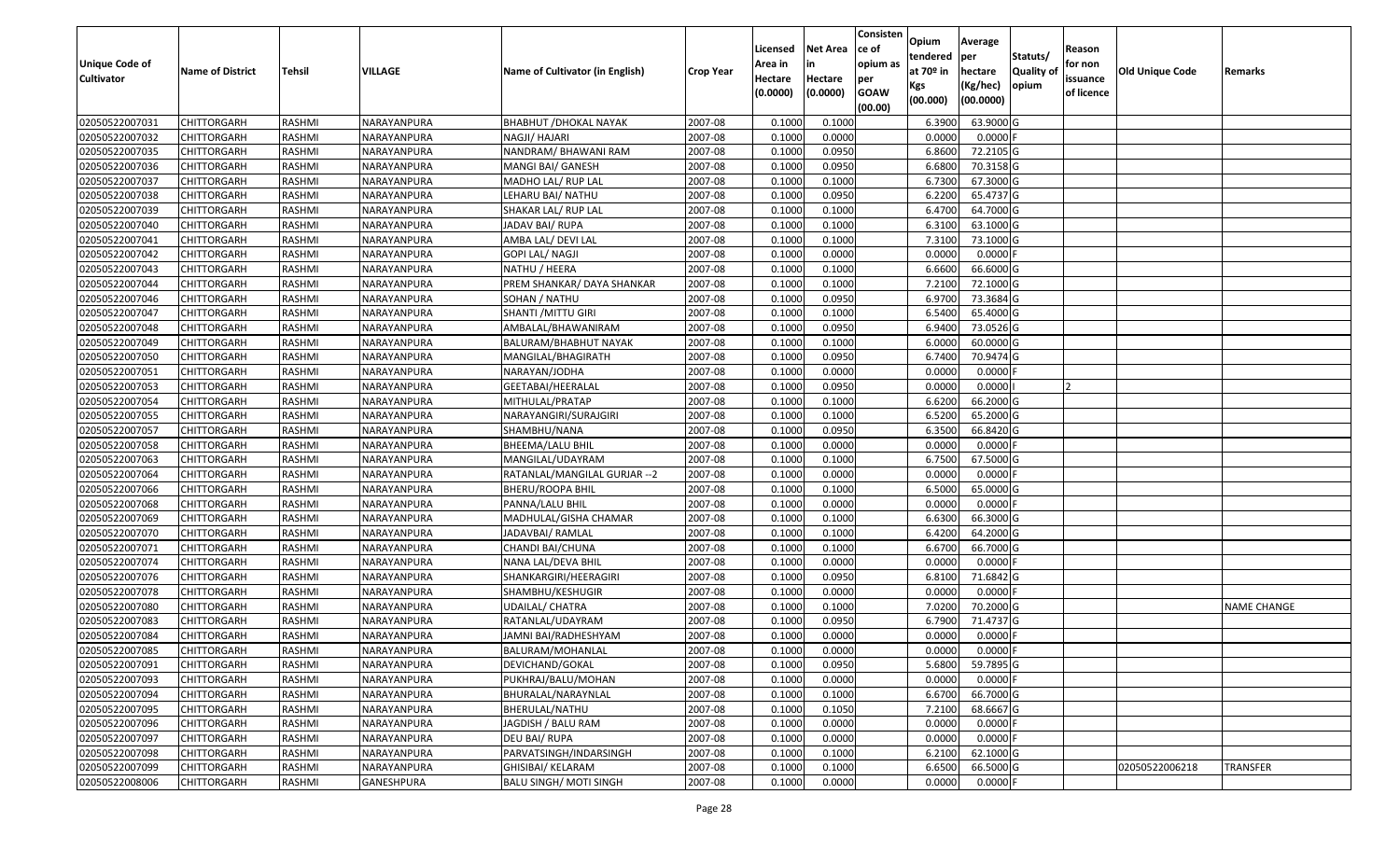| Unique Code of<br><b>Cultivator</b> | <b>Name of District</b> | Tehsil        | VILLAGE           | Name of Cultivator (in English)   | <b>Crop Year</b> | Licensed<br>Area in<br>Hectare | <b>Net Area</b><br>in<br>Hectare | Consisten<br>ce of<br>opium as<br>per | Opium<br>tendered<br>at $70°$ in<br>Kgs | Average<br>per<br>hectare<br>(Kg/hec) | Statuts/<br>Quality o<br>opium | Reason<br>for non<br>issuance | <b>Old Unique Code</b> | Remarks            |
|-------------------------------------|-------------------------|---------------|-------------------|-----------------------------------|------------------|--------------------------------|----------------------------------|---------------------------------------|-----------------------------------------|---------------------------------------|--------------------------------|-------------------------------|------------------------|--------------------|
|                                     |                         |               |                   |                                   |                  | (0.0000)                       | (0.0000)                         | <b>GOAW</b><br>(00.00)                | (00.000)                                | (00.0000)                             |                                | of licence                    |                        |                    |
| 02050522008007                      | CHITTORGARH             | RASHMI        | <b>GANESHPURA</b> | SOHAN / KHEMA GAYARI              | 2007-08          | 0.1000                         | 0.0000                           |                                       | 0.0000                                  | 0.0000F                               |                                |                               |                        |                    |
| 02050522008008                      | CHITTORGARH             | RASHMI        | GANESHPURA        | KALU/ GISHA                       | 2007-08          | 0.1000                         | 0.0000                           |                                       | 0.0000                                  | $0.0000$ F                            |                                |                               |                        |                    |
| 02050522008012                      | CHITTORGARH             | RASHMI        | GANESHPURA        | KAMLA DEVI/ NANA LAL              | 2007-08          | 0.1000                         | 0.0000                           |                                       | 0.0000                                  | 0.0000                                |                                |                               |                        |                    |
| 02050522008014                      | <b>CHITTORGARH</b>      | RASHMI        | GANESHPURA        | HARI SINGH/ TEJ SINGH             | 2007-08          | 0.1000                         | 0.0000                           |                                       | 0.0000                                  | 0.0000F                               |                                |                               |                        |                    |
| 02050522008016                      | CHITTORGARH             | RASHMI        | GANESHPURA        | RAGUNATH/ KHEMA                   | 2007-08          | 0.1000                         | 0.0000                           |                                       | 0.0000                                  | 0.0000                                |                                |                               |                        |                    |
| 02050522008018                      | <b>CHITTORGARH</b>      | RASHMI        | GANESHPURA        | KANKU BAI/ DEVI LAL               | 2007-08          | 0.1000                         | 0.1050                           |                                       | 6.6700                                  | 63.5238 G                             |                                |                               |                        | <b>NAME CHANGE</b> |
| 02050522008019                      | CHITTORGARH             | RASHMI        | GANESHPURA        | MADHO/ KELA                       | 2007-08          | 0.1000                         | 0.0000                           |                                       | 0.0000                                  | 0.0000                                |                                |                               |                        |                    |
| 02050522008024                      | CHITTORGARH             | <b>RASHMI</b> | <b>GANESHPURA</b> | CHANDIBAI/BHERULAL                | 2007-08          | 0.1000                         | 0.0900                           |                                       | 5.7800                                  | 64.2222 G                             |                                |                               |                        |                    |
| 02050522008028                      | CHITTORGARH             | RASHMI        | GANESHPURA        | KENSAR BAI/BHERU                  | 2007-08          | 0.1000                         | 0.0000                           |                                       | 0.0000                                  | 0.0000                                |                                |                               |                        |                    |
| 02050522008029                      | <b>CHITTORGARH</b>      | RASHMI        | GANESHPURA        | NATHU / DHANNA BHIL               | 2007-08          | 0.1000                         | 0.0000                           |                                       | 0.0000                                  | 0.0000                                |                                |                               |                        |                    |
| 02050522009003                      | CHITTORGARH             | RASHMI        | <b>NEVRIYA</b>    | RAMLAL/JAVARA                     | 2007-08          | 0.1000                         | 0.0000                           |                                       | 0.0000                                  | 0.0000F                               |                                |                               |                        |                    |
| 02050522009007                      | CHITTORGARH             | RASHMI        | <b>NEVRIYA</b>    | SHANTILAL/LALCHAND                | 2007-08          | 0.1000                         | 0.0000                           |                                       | 0.0000                                  | 0.0000                                |                                |                               |                        |                    |
| 02050522009020                      | <b>CHITTORGARH</b>      | RASHMI        | <b>NEVRIYA</b>    | <b>GULABI /HAZARI</b>             | 2007-08          | 0.1000                         | 0.0000                           |                                       | 0.0000                                  | 0.0000F                               |                                |                               |                        |                    |
| 02050522009033                      | CHITTORGARH             | RASHMI        | <b>NEVRIYA</b>    | MOHANLAL/BHERULAL                 | 2007-08          | 0.1000                         | 0.0000                           |                                       | 0.0000                                  | $0.0000$ F                            |                                |                               |                        |                    |
| 02050522009048                      | <b>CHITTORGARH</b>      | RASHMI        | <b>NEVRIYA</b>    | RAMLAL/JODHA                      | 2007-08          | 0.1000                         | 0.0000                           |                                       | 0.0000                                  | $0.0000$ F                            |                                |                               |                        |                    |
| 02050522009064                      | <b>CHITTORGARH</b>      | RASHMI        | <b>NEVRIYA</b>    | NARAYAN/SHANKAR JAT               | 2007-08          | 0.1000                         | 0.0000                           |                                       | 0.0000                                  | 0.0000                                |                                |                               |                        |                    |
| 02050522010001                      | CHITTORGARH             | RASHMI        | <b>CHITORIYA</b>  | BALURAM/GOVERDHAN A/S<br>MOHANLAL | 2007-08          | 0.1000                         | 0.0950                           |                                       | 6.1400                                  | 64.6316 G                             |                                |                               |                        |                    |
| 02050522010002                      | CHITTORGARH             | RASHMI        | <b>CHITORIYA</b>  | RAMLAL/BHURAJI                    | 2007-08          | 0.1000                         | 0.0950                           |                                       | 6.5200                                  | 68.6316 G                             |                                |                               |                        |                    |
| 02050522010003                      | CHITTORGARH             | RASHMI        | CHITORIYA         | GAVARDHAN/JAVAHAR                 | 2007-08          | 0.1000                         | 0.1000                           |                                       | 6.6500                                  | 66.5000 G                             |                                |                               |                        |                    |
| 02050522010004                      | CHITTORGARH             | RASHMI        | <b>CHITORIYA</b>  | SHOBHALAL/ JAWAHAR                | 2007-08          | 0.1000                         | 0.0950                           |                                       | 6.6300                                  | 69.7895 G                             |                                |                               |                        |                    |
| 02050522010005                      | CHITTORGARH             | RASHMI        | <b>CHITORIYA</b>  | PARTHVIRAJ /HEERA                 | 2007-08          | 0.1000                         | 0.0000                           |                                       | 0.0000                                  | 0.0000                                |                                |                               |                        |                    |
| 02050522010009                      | CHITTORGARH             | RASHMI        | <b>CHITORIYA</b>  | GANESHI BAI/KAILASH GIRI          | 2007-08          | 0.1000                         | 0.1000                           |                                       | 6.7600                                  | 67.6000 G                             |                                |                               |                        | <b>NAME CHANGE</b> |
| 02050522010010                      | CHITTORGARH             | RASHMI        | <b>CHITORIYA</b>  | VENIRAM/JAWAHAR                   | 2007-08          | 0.1000                         | 0.0950                           |                                       | 6.4600                                  | 68.0000 G                             |                                |                               |                        |                    |
| 02050522010011                      | <b>CHITTORGARH</b>      | RASHMI        | <b>CHITORIYA</b>  | NOJI BAI/TULSIRAM                 | 2007-08          | 0.1000                         | 0.0950                           |                                       | 6.5900                                  | 69.3684 G                             |                                |                               |                        |                    |
| 02050522010015                      | CHITTORGARH             | RASHMI        | <b>CHITORIYA</b>  | RATANI BAI/RAMA BHIL              | 2007-08          | 0.1000                         | 0.1000                           |                                       | 6.6800                                  | 66.8000 G                             |                                |                               |                        |                    |
| 02050522010016                      | CHITTORGARH             | RASHMI        | <b>CHITORIYA</b>  | GANGA BAI/MOHAN                   | 2007-08          | 0.1000                         | 0.0950                           |                                       | 6.4400                                  | 67.7895 G                             |                                |                               |                        |                    |
| 02050522010017                      | CHITTORGARH             | RASHMI        | CHITORIYA         | RATANLAL/NANURAM                  | 2007-08          | 0.1000                         | 0.0950                           |                                       | 6.4300                                  | 67.6842 G                             |                                |                               |                        |                    |
| 02050522010019                      | <b>CHITTORGARH</b>      | <b>RASHMI</b> | <b>CHITORIYA</b>  | BADRILAL/DALCHAND                 | 2007-08          | 0.1000                         | 0.0950                           |                                       | 6.6200                                  | 69.6842 G                             |                                |                               |                        |                    |
| 02050522011001                      | <b>CHITTORGARH</b>      | RASHMI        | DAULATPURA        | SHRIRAM/PRITHVIRAJ                | 2007-08          | 0.1000                         | 0.0000                           |                                       | 0.0000                                  | 0.0000                                |                                |                               |                        |                    |
| 02050522011002                      | CHITTORGARH             | RASHMI        | DAULATPURA        | LAHRU/MANGU                       | 2007-08          | 0.1000                         | 0.0000                           |                                       | 0.0000                                  | 0.0000                                |                                |                               |                        |                    |
| 02050522011003                      | <b>CHITTORGARH</b>      | RASHMI        | <b>DAULATPURA</b> | RATTA/DHOKAL                      | 2007-08          | 0.1000                         | 0.0000                           |                                       | 0.0000                                  | 0.0000                                |                                |                               |                        |                    |
| 02050522011004                      | CHITTORGARH             | RASHMI        | <b>DAULATPURA</b> | HEERALAL/HAZARI                   | 2007-08          | 0.1000                         | 0.0000                           |                                       | 0.0000                                  | 0.0000F                               |                                |                               |                        |                    |
| 02050522011006                      | <b>CHITTORGARH</b>      | RASHMI        | <b>DAULATPURA</b> | BHAGWAN DAS/BHERU DAAS            | 2007-08          | 0.1000                         | 0.0000                           |                                       | 0.0000                                  | 0.0000                                |                                |                               |                        |                    |
| 02050522011007                      | CHITTORGARH             | RASHMI        | <b>DAULATPURA</b> | UDAYRAM/GOMA                      | 2007-08          | 0.1000                         | 0.0000                           |                                       | 0.0000                                  | $0.0000$ F                            |                                |                               |                        |                    |
| 02050522011013                      | CHITTORGARH             | RASHMI        | DAULATPURA        | KALURAM/NARAYAN                   | 2007-08          | 0.1000                         | 0.0000                           |                                       | 0.0000                                  | $0.0000$ F                            |                                |                               |                        |                    |
| 02050522011015                      | <b>CHITTORGARH</b>      | RASHMI        | DAULATPURA        | GOPILAL/GANESH                    | 2007-08          | 0.1000                         | 0.0000                           |                                       | 0.0000                                  | $0.0000$ F                            |                                |                               |                        |                    |
| 02050522011016                      | <b>CHITTORGARH</b>      | RASHMI        | <b>DAULATPURA</b> | MADHU LAL/MOTIRAM                 | 2007-08          | 0.1000                         | 0.0000                           |                                       | 0.0000                                  | $0.0000$ F                            |                                |                               |                        | <b>NAME CHANGE</b> |
| 02050522011017                      | <b>CHITTORGARH</b>      | RASHMI        | <b>DAULATPURA</b> | <b>KESAR BAI/MODA</b>             | 2007-08          | 0.1000                         | 0.0000                           |                                       | 0.0000                                  | 0.0000F                               |                                |                               |                        |                    |
| 02050522011018                      | <b>CHITTORGARH</b>      | RASHMI        | DAULATPURA        | PYARIBAI/CHUNNALAL                | 2007-08          | 0.1000                         | 0.0000                           |                                       | 0.0000                                  | 0.0000F                               |                                |                               |                        |                    |
| 02050522011019                      | <b>CHITTORGARH</b>      | RASHMI        | DAULATPURA        | HEERALAL/NARAYAN                  | 2007-08          | 0.1000                         | 0.0000                           |                                       | 0.0000                                  | 0.0000                                |                                |                               |                        |                    |
| 02050522011020                      | <b>CHITTORGARH</b>      | RASHMI        | <b>DAULATPURA</b> | DEVJI/PYARA                       | 2007-08          | 0.1000                         | 0.0000                           |                                       | 0.0000                                  | 0.0000                                |                                |                               |                        |                    |
| 02050522011021                      | <b>CHITTORGARH</b>      | RASHMI        | <b>DAULATPURA</b> | UDAYLAL/NARAYAN                   | 2007-08          | 0.1000                         | 0.0000                           |                                       | 0.0000                                  | 0.0000                                |                                |                               |                        |                    |
| 02050522011024                      | CHITTORGARH             | RASHMI        | <b>DAULATPURA</b> | DALLA/CHOONA                      | 2007-08          | 0.1000                         | 0.0000                           |                                       | 0.0000                                  | $0.0000$ F                            |                                |                               |                        |                    |
| 02050522011027                      | <b>CHITTORGARH</b>      | RASHMI        | DAULATPURA        | MOHANI BAI/DALLICHAND             | 2007-08          | 0.1000                         | 0.0000                           |                                       | 0.0000                                  | 0.0000F                               |                                |                               |                        |                    |
| 02050522011028                      | <b>CHITTORGARH</b>      | RASHMI        | <b>DAULATPURA</b> | NATHULAL/KANA                     | 2007-08          | 0.1000                         | 0.1000                           |                                       | 6.3200                                  | 63.2000 G                             |                                |                               |                        |                    |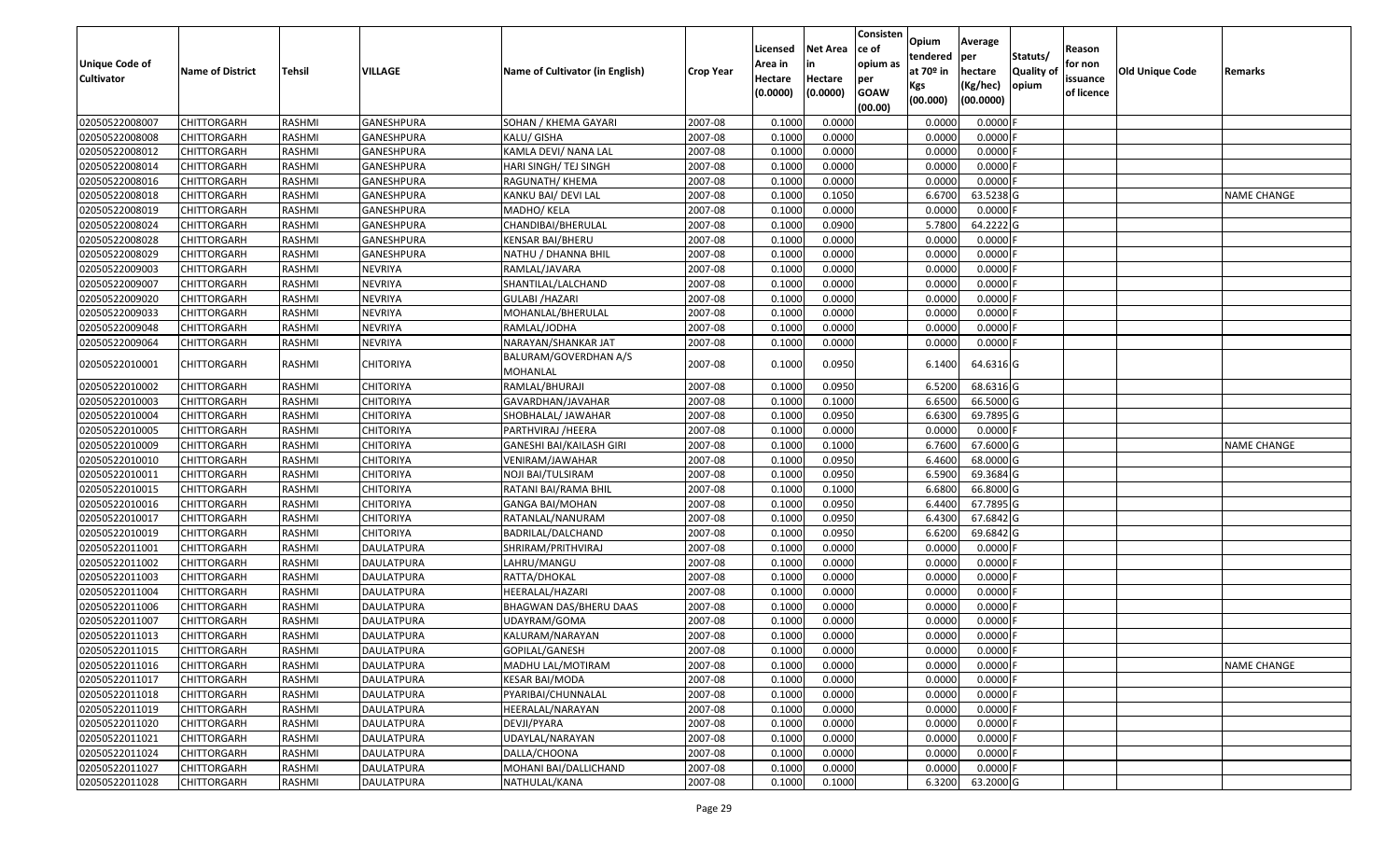| <b>Unique Code of</b><br><b>Cultivator</b> | <b>Name of District</b>                  | <b>Tehsil</b>    | VILLAGE                              | Name of Cultivator (in English) | <b>Crop Year</b> | Licensed<br>Area in<br>Hectare<br>(0.0000) | <b>Net Area</b><br>in<br>Hectare<br>(0.0000) | Consisten<br>lce of<br>opium as<br>per<br><b>GOAW</b><br>(00.00) | Opium<br>tendered<br>at $70°$ in<br>Kgs<br>(00.000) | Average<br>per<br>hectare<br>(Kg/hec)<br>(00.0000) | Statuts/<br>Quality of<br>opium | Reason<br>for non<br>issuance<br>of licence | <b>Old Unique Code</b> | Remarks            |
|--------------------------------------------|------------------------------------------|------------------|--------------------------------------|---------------------------------|------------------|--------------------------------------------|----------------------------------------------|------------------------------------------------------------------|-----------------------------------------------------|----------------------------------------------------|---------------------------------|---------------------------------------------|------------------------|--------------------|
| 02050522012001                             | <b>CHITTORGARH</b>                       | RASHMI           | <b>BHATKHERI</b>                     | NARAYAN/CHUNNILAL               | 2007-08          | 0.1000                                     | 0.1000                                       |                                                                  | 7.0100                                              | 70.1000 G                                          |                                 |                                             |                        |                    |
| 02050522012002                             | CHITTORGARH                              | RASHMI           | <b>BHATKHERI</b>                     | LAXMAN/RAMA                     | 2007-08          | 0.1000                                     | 0.0000                                       |                                                                  | 0.0000                                              | $0.0000$ F                                         |                                 |                                             |                        |                    |
| 02050522012003                             | <b>CHITTORGARH</b>                       | <b>RASHMI</b>    | <b>BHATKHERI</b>                     | AMBALAL/NATHULAL                | 2007-08          | 0.1000                                     | 0.0000                                       |                                                                  | 0.0000                                              | 0.0000                                             |                                 |                                             |                        |                    |
| 02050522012004                             | <b>CHITTORGARH</b>                       | <b>RASHMI</b>    | <b>BHATKHERI</b>                     | BHERU/DAYARAM                   | 2007-08          | 0.1000                                     | 0.0000                                       |                                                                  | 0.0000                                              | $0.0000$ F                                         |                                 |                                             |                        |                    |
| 02050522012007                             | <b>CHITTORGARH</b>                       | <b>RASHMI</b>    | <b>BHATKHERI</b>                     | MOHAN/CHHOGA                    | 2007-08          | 0.1000                                     | 0.1000                                       |                                                                  | 2.5000                                              | 25.0000 G                                          |                                 | $\overline{a}$                              |                        |                    |
| 02050522012008                             | <b>CHITTORGARH</b>                       | <b>RASHMI</b>    | <b>BHATKHERI</b>                     | RAMLAL/CHUNNA                   | 2007-08          | 0.1000                                     | 0.0200                                       |                                                                  | 1.4200                                              | 71.0000 G                                          |                                 |                                             |                        |                    |
| 02050522012010                             | CHITTORGARH                              | <b>RASHMI</b>    | BHATKHERI                            | ONKARLAL/HUKMA                  | 2007-08          | 0.1000                                     | 0.0500                                       |                                                                  | 3.0000                                              | 60.0000 G                                          |                                 |                                             |                        |                    |
| 02050522012011                             | <b>CHITTORGARH</b>                       | <b>RASHMI</b>    | <b>BHATKHERI</b>                     | PYARA /HUKMA                    | 2007-08          | 0.1000                                     | 0.1000                                       |                                                                  | 6.0400                                              | 60.4000 G                                          |                                 |                                             |                        |                    |
| 02050522012012                             | <b>CHITTORGARH</b>                       | <b>RASHMI</b>    | <b>BHATKHERI</b>                     | HAKARBAI/CHUNILAL               | 2007-08          | 0.1000                                     | 0.1000                                       |                                                                  | 6.4400                                              | 64.4000 G                                          |                                 |                                             |                        |                    |
| 02050522012015                             | CHITTORGARH                              | <b>RASHMI</b>    | <b>BHATKHERI</b>                     | UDA/BHERU                       | 2007-08          | 0.1000                                     | 0.0000                                       |                                                                  | 0.0000                                              | 0.0000F                                            |                                 |                                             |                        |                    |
| 02050522012016                             | <b>CHITTORGARH</b>                       | <b>RASHMI</b>    | <b>BHATKHERI</b>                     | SHANKAR/NARU                    | 2007-08          | 0.1000                                     | 0.0000                                       |                                                                  | 0.0000                                              | $0.0000$ F                                         |                                 |                                             |                        |                    |
| 02050522012017                             | <b>CHITTORGARH</b>                       | <b>RASHMI</b>    | <b>BHATKHERI</b>                     | NARAYANAL/JAIRAM                | 2007-08          | 0.1000                                     | 0.0550                                       |                                                                  | 3.2800                                              | 59.6364 G                                          |                                 |                                             |                        |                    |
| 02050522012018                             | <b>CHITTORGARH</b>                       | <b>RASHMI</b>    | <b>BHATKHERI</b>                     | <b>HARKU BAI / BANSI</b>        | 2007-08          | 0.1000                                     | 0.0950                                       |                                                                  | 5.5700                                              | 58.6316 G                                          |                                 |                                             |                        |                    |
| 02050522012019                             | <b>CHITTORGARH</b>                       | RASHMI           | <b>BHATKHERI</b>                     | RAMLAL/NANDA AHIR               | 2007-08          | 0.1000                                     | 0.0000                                       |                                                                  | 0.0000                                              | 0.0000F                                            |                                 |                                             |                        |                    |
| 02050522012020                             | <b>CHITTORGARH</b>                       | RASHMI           | <b>BHATKHERI</b>                     | MANGILAL/BARDA                  | 2007-08          | 0.1000                                     | 0.0000                                       |                                                                  | 0.0000                                              | 0.0000F                                            |                                 |                                             |                        |                    |
| 02050522012021                             | <b>CHITTORGARH</b>                       | <b>RASHMI</b>    | <b>BHATKHERI</b>                     | BANSHILAL/DEVA                  | 2007-08          | 0.1000                                     | 0.0000                                       |                                                                  | 0.0000                                              | 0.0000                                             |                                 |                                             |                        |                    |
| 02050522012022                             | <b>CHITTORGARH</b>                       | RASHMI           | <b>BHATKHERI</b>                     | CHUNA/BOTHU MALI                | 2007-08          | 0.1000                                     | 0.0000                                       |                                                                  | 0.0000                                              | 0.0000F                                            |                                 |                                             |                        | <b>NAME CHANGE</b> |
| 02050522012023                             | <b>CHITTORGARH</b>                       | <b>RASHMI</b>    | <b>BHATKHERI</b>                     | HAZARI/CHHOGA AHIR              | 2007-08          | 0.1000                                     | 0.0000                                       |                                                                  | 0.0000                                              | 0.0000                                             |                                 |                                             |                        |                    |
| 02050522012024                             | CHITTORGARH                              | RASHMI           | <b>BHATKHERI</b>                     | KISHANLAL/ROOPA                 | 2007-08          | 0.1000                                     | 0.0000                                       |                                                                  | 0.0000                                              | 0.0000F                                            |                                 |                                             |                        |                    |
| 02050522012025                             | <b>CHITTORGARH</b>                       | <b>RASHMI</b>    | <b>BHATKHERI</b>                     | RAMLAL/DALU                     | 2007-08          | 0.1000                                     | 0.0950                                       |                                                                  | 6.3400                                              | 66.7368 G                                          |                                 |                                             |                        |                    |
| 02050522012027                             | <b>CHITTORGARH</b>                       | <b>RASHMI</b>    | <b>BHATKHERI</b>                     | JHUMA BAI/NARAYANLAL            | 2007-08          | 0.1000                                     | 0.0000                                       |                                                                  | 0.0000                                              | $0.0000$ F                                         |                                 |                                             |                        |                    |
| 02050522012029                             | CHITTORGARH                              | <b>RASHMI</b>    | <b>BHATKHERI</b>                     | CHAMPALAL/JAIRAM MALI           | 2007-08          | 0.1000                                     | 0.0000                                       |                                                                  | 0.0000                                              | 0.0000                                             |                                 |                                             |                        |                    |
| 02050522012030                             | CHITTORGARH                              | RASHMI           | <b>BHATKHERI</b>                     | KANKU BAI/HEERALAL              | 2007-08          | 0.1000                                     | 0.0000                                       |                                                                  | 0.0000                                              | 0.0000F                                            |                                 |                                             |                        | <b>NAME CHANGE</b> |
| 02050522012031                             | <b>CHITTORGARH</b>                       | <b>RASHMI</b>    | <b>BHATKHERI</b>                     | LAXMAN /DEVA                    | 2007-08          | 0.1000                                     | 0.0000                                       |                                                                  | 0.0000                                              | 0.0000                                             |                                 |                                             |                        |                    |
| 02050522012033                             | <b>CHITTORGARH</b>                       | <b>RASHMI</b>    | <b>BHATKHERI</b>                     | KISHANLAL/GOKAL                 | 2007-08          | 0.1000                                     | 0.0000                                       |                                                                  | 0.0000                                              | $0.0000$ F                                         |                                 |                                             |                        |                    |
| 02050522012034                             | <b>CHITTORGARH</b>                       | <b>RASHMI</b>    | <b>BHATKHERI</b>                     | SITARAM/CHUNNILAL               | 2007-08          | 0.1000                                     | 0.1000                                       |                                                                  | 7.0000                                              | 70.0000 G                                          |                                 |                                             |                        |                    |
| 02050522012037                             | <b>CHITTORGARH</b>                       | <b>RASHMI</b>    | <b>BHATKHERI</b>                     | KALURAM/NATHU                   | 2007-08          | 0.1000                                     | 0.0000                                       |                                                                  | 0.0000                                              | $0.0000$ F                                         |                                 |                                             |                        |                    |
| 02050522012039                             | <b>CHITTORGARH</b>                       | RASHMI           | <b>BHATKHERI</b>                     | NARAYANLAL/NANDA                | 2007-08          | 0.1000                                     | 0.0000                                       |                                                                  | 0.0000                                              | 0.0000F                                            |                                 |                                             |                        |                    |
| 02050522012040                             | <b>CHITTORGARH</b>                       | <b>RASHMI</b>    | <b>BHATKHERI</b>                     | MADHULAL/JAIRAM                 | 2007-08          | 0.1000                                     | 0.0000                                       |                                                                  | 0.0000                                              | $0.0000$ F                                         |                                 |                                             |                        |                    |
| 02050522012041                             | <b>CHITTORGARH</b>                       | <b>RASHMI</b>    | <b>BHATKHERI</b>                     | JAMANALAL/LOBHA                 | 2007-08          | 0.1000                                     | 0.0000                                       |                                                                  | 0.0000                                              | 0.0000F                                            |                                 |                                             |                        |                    |
| 02050522012044                             | <b>CHITTORGARH</b>                       | <b>RASHMI</b>    | <b>BHATKHERI</b>                     | UDAYRAM/BOTHU                   | 2007-08          | 0.1000                                     | 0.0000                                       |                                                                  | 0.0000                                              | 0.0000                                             |                                 |                                             |                        |                    |
| 02050522012045                             | CHITTORGARH                              | <b>RASHMI</b>    | <b>BHATKHERI</b>                     | MEGA/KHEMA                      | 2007-08          | 0.1000                                     | 0.0000                                       |                                                                  | 0.0000                                              | 0.0000                                             |                                 |                                             |                        |                    |
| 02050522012046                             | <b>CHITTORGARH</b>                       | <b>RASHMI</b>    | <b>BHATKHERI</b>                     | MANGU/PYARA                     | 2007-08          | 0.1000                                     | 0.0000                                       |                                                                  | 0.0000                                              | 0.0000F                                            |                                 |                                             |                        |                    |
| 02050522012047                             | <b>CHITTORGARH</b>                       | <b>RASHMI</b>    | <b>BHATKHERI</b>                     | BHONDAS/SAVAIRAM DAS            | 2007-08          | 0.1000                                     | 0.0000                                       |                                                                  | 0.0000                                              | 0.0000F                                            |                                 |                                             |                        |                    |
| 02050522012048                             | <b>CHITTORGARH</b>                       | <b>RASHMI</b>    | <b>BHATKHERI</b>                     | RAMLAL/ROOPA                    | 2007-08          | 0.1000                                     | 0.0900                                       |                                                                  | 6.2600                                              | 69.5556 G                                          |                                 |                                             |                        |                    |
| 02050522012049                             | <b>CHITTORGARH</b>                       | RASHMI           | <b>BHATKHERI</b>                     | LALU/LELA                       | 2007-08          | 0.1000                                     | 0.0000                                       |                                                                  | 0.0000                                              | 0.0000F                                            |                                 |                                             |                        |                    |
| 02050522012050                             | <b>CHITTORGARH</b>                       | RASHMI           | <b>BHATKHERI</b>                     | DAKHI BAI/GODA                  | 2007-08          | 0.1000                                     | 0.0000                                       |                                                                  | 0.0000                                              | $0.0000$ F                                         |                                 |                                             |                        | <b>NAME CHANGE</b> |
| 02050522012053                             | <b>CHITTORGARH</b>                       | RASHMI           | <b>BHATKHERI</b>                     | NARAYN/KISHANLAL                | 2007-08          | 0.1000                                     | 0.1000                                       |                                                                  | 6.5700                                              | 65.7000 G                                          |                                 |                                             |                        |                    |
| 02050522012057                             | <b>CHITTORGARH</b>                       | RASHMI           | <b>BHATKHERI</b>                     | SHANKRLAL/GOKAL                 | 2007-08          | 0.1000                                     | 0.0000                                       |                                                                  | 0.0000                                              | 0.0000                                             |                                 |                                             |                        |                    |
| 02050522012058                             | <b>CHITTORGARH</b>                       | RASHMI           | <b>BHATKHERI</b>                     | MANI BAI/GOPI                   | 2007-08          | 0.1000                                     | 0.0000                                       |                                                                  | 0.0000                                              | $0.0000$ F                                         |                                 |                                             |                        |                    |
| 02050522012059                             | CHITTORGARH                              | RASHMI           | <b>BHATKHERI</b>                     | KHUMA/BHURA                     | 2007-08          | 0.1000                                     | 0.0000                                       |                                                                  | 0.0000                                              | $0.0000$ F                                         |                                 |                                             |                        |                    |
| 02050522012062                             | <b>CHITTORGARH</b>                       | RASHMI           | BHATKHERI                            | MADHU / SAVAIRAM                | 2007-08          | 0.1000                                     | 0.0000                                       |                                                                  | 0.0000                                              | $0.0000$ F                                         |                                 |                                             |                        |                    |
| 02050522012063                             | <b>CHITTORGARH</b>                       | RASHMI           | <b>BHATKHERI</b>                     | KELA/SAVAIRAM                   | 2007-08          | 0.1000                                     | 0.0000<br>0.0000                             |                                                                  | 0.0000                                              | $0.0000$ F<br>$0.0000$ F                           |                                 |                                             |                        |                    |
| 02050522012064<br>02050522012065           | <b>CHITTORGARH</b><br><b>CHITTORGARH</b> | RASHMI<br>RASHMI | <b>BHATKHERI</b><br><b>BHATKHERI</b> | NANDA/SAVAIRAM                  | 2007-08          | 0.1000                                     | 0.1000                                       |                                                                  | 0.0000                                              | 63.1000 G                                          |                                 |                                             |                        |                    |
| 02050522012067                             |                                          |                  |                                      | KISHANLAL/MODA                  | 2007-08          | 0.1000                                     |                                              |                                                                  | 6.3100                                              | 59.6000 G                                          |                                 |                                             |                        |                    |
|                                            | <b>CHITTORGARH</b>                       | RASHMI           | <b>BHATKHERI</b>                     | BHERULAL/SITARAM                | 2007-08          | 0.1000                                     | 0.1000                                       |                                                                  | 5.9600                                              |                                                    |                                 |                                             |                        |                    |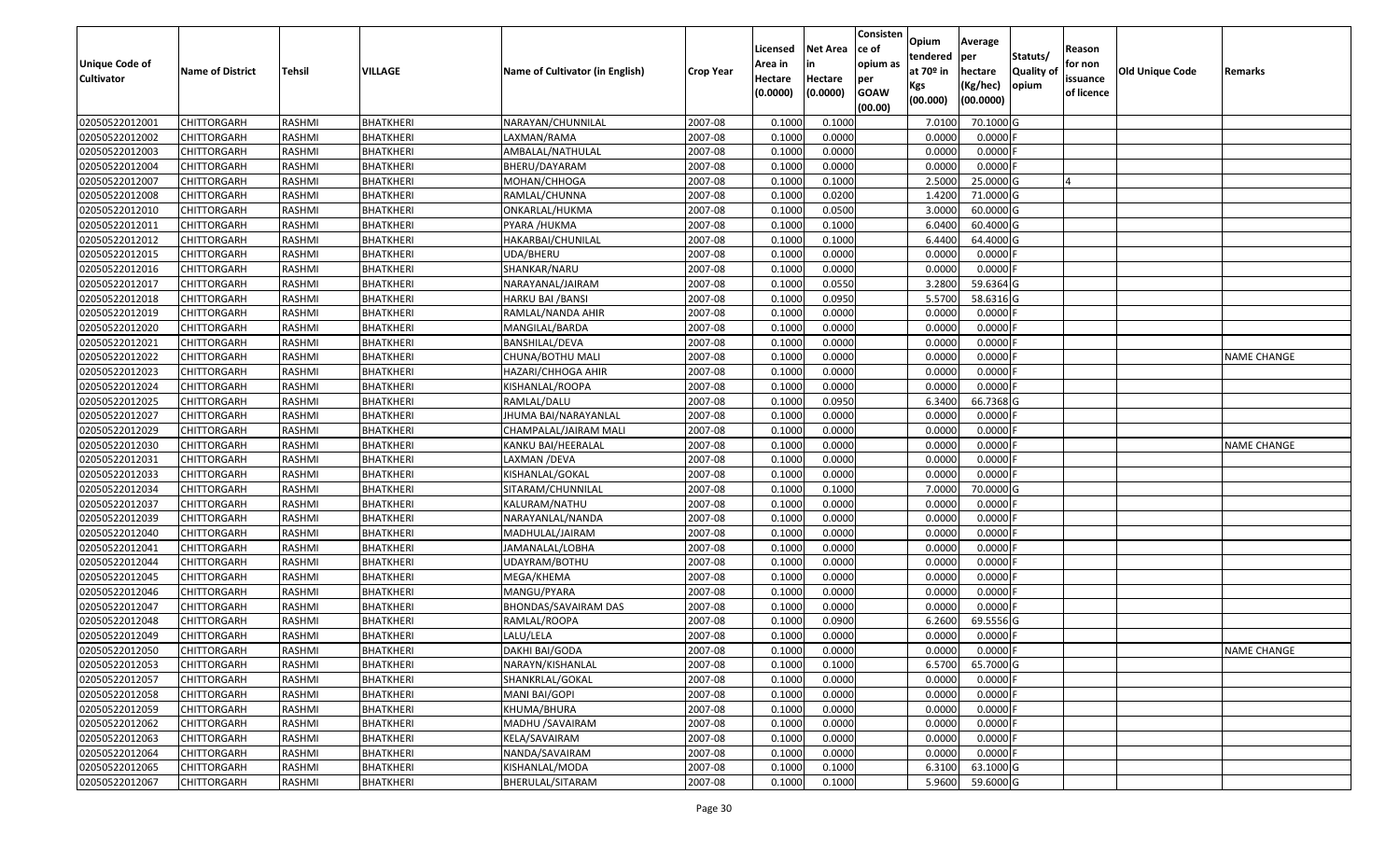| Unique Code of    |                         |               |         |                                 |                  | Licensed<br>Area in | <b>Net Area</b><br>in | Consisten<br>ce of<br>opium as | Opium<br>tendered              | Average<br>per                   | Statuts/                  | Reason<br>for non      |                 |                    |
|-------------------|-------------------------|---------------|---------|---------------------------------|------------------|---------------------|-----------------------|--------------------------------|--------------------------------|----------------------------------|---------------------------|------------------------|-----------------|--------------------|
| <b>Cultivator</b> | <b>Name of District</b> | Tehsil        | VILLAGE | Name of Cultivator (in English) | <b>Crop Year</b> | Hectare<br>(0.0000) | Hectare<br>(0.0000)   | per<br><b>GOAW</b><br>(00.00)  | at $70°$ in<br>Kgs<br>(00.000) | hectare<br>(Kg/hec)<br>(00.0000) | <b>Quality o</b><br>opium | issuance<br>of licence | Old Unique Code | Remarks            |
| 02050522013007    | CHITTORGARH             | RASHMI        | PAAVALI | HANSU / PANNA JAT               | 2007-08          | 0.1000              | 0.1000                |                                | 6.4600                         | 64.6000 G                        |                           |                        |                 |                    |
| 02050522013009    | CHITTORGARH             | RASHMI        | PAAVALI | NATHU/GOPI                      | 2007-08          | 0.1000              | 0.1000                |                                | 6.9200                         | 69.2000 G                        |                           |                        |                 |                    |
| 02050522013012    | CHITTORGARH             | RASHMI        | PAAVALI | JEETU/UDAYRAM                   | 2007-08          | 0.1000              | 0.1000                |                                | 7.6000                         | 76.0000G                         |                           |                        |                 |                    |
| 02050522013017    | <b>CHITTORGARH</b>      | RASHMI        | PAAVALI | CHHOGA / NARU                   | 2007-08          | 0.1000              | 0.1000                |                                | 6.2100                         | 62.1000G                         |                           |                        |                 |                    |
| 02050522013028    | CHITTORGARH             | RASHMI        | PAAVALI | BALU/NARU                       | 2007-08          | 0.1000              | 0.1000                |                                | 6.2100                         | 62.1000G                         |                           |                        |                 |                    |
| 02050522013032    | <b>CHITTORGARH</b>      | RASHMI        | PAAVALI | AMBALAL/KASTOORCHAND            | 2007-08          | 0.1000              | 0.0950                |                                | 6.3500                         | 66.8421G                         |                           |                        |                 |                    |
| 02050522013035    | CHITTORGARH             | RASHMI        | PAAVALI | NANALAL/KASHIRAM                | 2007-08          | 0.1000              | 0.1000                |                                | 6.3000                         | 63.0000G                         |                           |                        |                 |                    |
| 02050522013036    | <b>CHITTORGARH</b>      | <b>RASHMI</b> | PAAVALI | <b>BALU /GOPI</b>               | 2007-08          | 0.1000              | 0.1000                |                                | 6.4400                         | 64.4000 G                        |                           |                        |                 |                    |
| 02050522013038    | CHITTORGARH             | RASHMI        | PAAVALI | DEU BAI/SURTA                   | 2007-08          | 0.1000              | 0.1000                |                                | 6.5500                         | 65.5000G                         |                           |                        |                 | <b>NAME CHANGE</b> |
| 02050522013039    | CHITTORGARH             | RASHMI        | PAAVALI | MANGI BAI/NANALAL               | 2007-08          | 0.1000              | 0.0950                |                                | 6.6800                         | 70.3158 G                        |                           |                        |                 | <b>NAME CHANGE</b> |
| 02050522013045    | CHITTORGARH             | RASHMI        | PAAVALI | KALULAL/ JITMAL                 | 2007-08          | 0.1000              | 0.0000                |                                | 0.0000                         | $0.0000$ F                       |                           |                        |                 |                    |
| 02050522013046    | <b>CHITTORGARH</b>      | RASHMI        | PAAVALI | MADHO/EKLING                    | 2007-08          | 0.1000              | 0.0900                |                                | 5.5400                         | 61.5556 G                        |                           |                        |                 |                    |
| 02050522013071    | <b>CHITTORGARH</b>      | RASHMI        | PAAVALI | CHOGA / ROOPA                   | 2007-08          | 0.1000              | 0.0000                |                                | 0.0000                         | $0.0000$ F                       |                           |                        |                 |                    |
| 02050522013073    | <b>CHITTORGARH</b>      | RASHMI        | PAAVALI | BHERULAL/MADHU                  | 2007-08          | 0.1000              | 0.1050                |                                | 6.6200                         | 63.0476 G                        |                           |                        |                 |                    |
| 02050522013074    | <b>CHITTORGARH</b>      | RASHMI        | PAAVALI | RATANLAL/CHHOGA JAT             | 2007-08          | 0.1000              | 0.0000                |                                | 0.0000                         | $0.0000$ F                       |                           |                        |                 |                    |
| 02050522013075    | CHITTORGARH             | RASHMI        | PAAVALI | MANGU/CHHOGA JAT                | 2007-08          | 0.1000              | 0.0000                |                                | 0.0000                         | 0.0000F                          |                           |                        |                 |                    |
| 02050522013078    | CHITTORGARH             | RASHMI        | PAAVALI | SUKHI BAI / GANESH              | 2007-08          | 0.1000              | 0.1050                |                                | 7.3200                         | 69.7143 G                        |                           |                        |                 |                    |
| 02050522013080    | CHITTORGARH             | RASHMI        | PAAVALI | KESHAR/GOPI JAT                 | 2007-08          | 0.1000              | 0.1000                |                                | 6.7000                         | 67.0000G                         |                           |                        |                 |                    |
| 02050522013081    | CHITTORGARH             | RASHMI        | PAAVALI | GIRDHARI/BHERU JAT              | 2007-08          | 0.1000              | 0.0000                |                                | 0.0000                         | 0.0000                           |                           |                        |                 |                    |
| 02050522013082    | CHITTORGARH             | RASHMI        | PAAVALI | BHERULAL/GOKAL CHAMAR           | 2007-08          | 0.1000              | 0.0900                |                                | 5.9300                         | 65.8889                          |                           |                        |                 |                    |
| 02050522013089    | CHITTORGARH             | RASHMI        | PAAVALI | JEETULAL/PYARA                  | 2007-08          | 0.1000              | 0.0950                |                                | 6.8200                         | 71.7895 G                        |                           |                        |                 |                    |
| 02050522013094    | CHITTORGARH             | RASHMI        | PAAVALI | DEVJI/KALU BHIL                 | 2007-08          | 0.1000              | 0.1000                |                                | 6.2400                         | 62.4000 G                        |                           |                        |                 |                    |
| 02050522013095    | CHITTORGARH             | RASHMI        | PAAVALI | MAGANIRAM/MANING BHIL           | 2007-08          | 0.1000              | 0.1000                |                                | 6.5400                         | 65.4000 G                        |                           |                        |                 |                    |
| 02050522013096    | <b>CHITTORGARH</b>      | RASHMI        | PAAVALI | <b>DEVJI / BHERULAL</b>         | 2007-08          | 0.1000              | 0.0950                |                                | 6.4700                         | 68.1053 G                        |                           |                        |                 | TRANSFER / BARU    |
| 02050522013098    | <b>CHITTORGARH</b>      | RASHMI        | PAAVALI | MANGI BAI / BADRILAL            | 2007-08          | 0.1000              | 0.0000                |                                | 0.0000                         | $0.0000$ F                       |                           |                        |                 |                    |
| 02050522013100    | CHITTORGARH             | RASHMI        | PAAVALI | KALURAM/UDAYRAM                 | 2007-08          | 0.1000              | 0.1000                |                                | 6.7500                         | 67.5000G                         |                           |                        |                 |                    |
| 02050522013103    | CHITTORGARH             | RASHMI        | PAAVALI | AMBALAL/SURATRAM JAT            | 2007-08          | 0.1000              | 0.0950                |                                | 6.7400                         | 70.9474 G                        |                           |                        |                 |                    |
| 02050522013104    | CHITTORGARH             | RASHMI        | PAAVALI | SHNKAR LAL/MADHO JAT            | 2007-08          | 0.1000              | 0.0000                |                                | 0.0000                         | $0.0000$ F                       |                           |                        |                 |                    |
| 02050522013105    | CHITTORGARH             | RASHMI        | PAAVALI | NARAYAN LAL/LOBHCHAND           | 2007-08          | 0.1000              | 0.0950                |                                | 6.5900                         | 69.3684 G                        |                           |                        |                 |                    |
| 02050522013106    | CHITTORGARH             | RASHMI        | PAAVALI | RAMESHWAR LAL/MADHO JAT         | 2007-08          | 0.1000              | 0.0950                |                                | 6.7500                         | 71.0526 G                        |                           |                        |                 |                    |
| 02050522013107    | CHITTORGARH             | RASHMI        | PAAVALI | SHOBHA LAL/PANNALAL             | 2007-08          | 0.1000              | 0.1000                |                                | 0.0000                         | 0.0000                           |                           |                        |                 |                    |
| 02050522013110    | CHITTORGARH             | RASHMI        | PAAVALI | GOPAL /BHERU JAT                | 2007-08          | 0.1000              | 0.1000                |                                | 6.7000                         | 67.0000G                         |                           |                        |                 |                    |
| 02050522013111    | CHITTORGARH             | <b>RASHMI</b> | PAAVALI | GOPI LAL/BRIJLAL                | 2007-08          | 0.1000              | 0.0950                |                                | 6.8200                         | 71.7895 G                        |                           |                        |                 |                    |
| 02050522013115    | <b>CHITTORGARH</b>      | RASHMI        | PAAVALI | SURESH KUMAR/LAKSHMILAL         | 2007-08          | 0.1000              | 0.1000                |                                | 6.2300                         | 62.3000 G                        |                           |                        |                 |                    |
| 02050522013118    | CHITTORGARH             | RASHMI        | PAAVALI | GOTAM GIRI/MADHAV GIRI          | 2007-08          | 0.1000              | 0.0000                |                                | 0.0000                         | 0.0000F                          |                           |                        |                 |                    |
| 02050522013120    | CHITTORGARH             | RASHMI        | PAAVALI | MADHU /DALU JAT                 | 2007-08          | 0.1000              | 0.0950                |                                | 6.3300                         | 66.6316 G                        |                           |                        |                 |                    |
| 02050522013121    | CHITTORGARH             | RASHMI        | PAAVALI | SAMPAT LAL / MADAN LAL JAIN     | 2007-08          | 0.1000              | 0.1000                |                                | 5.9300                         | 59.3000G                         |                           |                        |                 |                    |
| 02050522013122    | <b>CHITTORGARH</b>      | RASHMI        | PAAVALI | MADHAV LAL/MANGI RAM JAT        | 2007-08          | 0.1000              | 0.1000                |                                | 6.6100                         | 66.1000 G                        |                           |                        |                 |                    |
| 02050522013124    | <b>CHITTORGARH</b>      | RASHMI        | PAAVALI | KANCHAN BAI/MADAN LAL           | 2007-08          | 0.1000              | 0.0950                |                                | 5.6100                         | 59.0526 G                        |                           |                        |                 |                    |
| 02050522013125    | <b>CHITTORGARH</b>      | RASHMI        | PAAVALI | DOLI BAI/RATTA BHIL             | 2007-08          | 0.1000              | 0.0950                |                                | 6.5200                         | 68.6316 G                        |                           |                        |                 | <b>NAME CHANGE</b> |
| 02050522013126    | <b>CHITTORGARH</b>      | RASHMI        | PAAVALI | RATAN GIRI /SHIVGIRI            | 2007-08          | 0.1000              | 0.0000                |                                | 0.0000                         | $0.0000$ F                       |                           |                        |                 |                    |
| 02050522013131    | <b>CHITTORGARH</b>      | RASHMI        | PAAVALI | SHANKARLAL/DALU JAT             | 2007-08          | 0.1000              | 0.1000                |                                | 7.5900                         | 75.9000 G                        |                           |                        |                 |                    |
| 02050522013133    | <b>CHITTORGARH</b>      | RASHMI        | PAAVALI | LOBHI BAI/RATANLAL              | 2007-08          | 0.1000              | 0.0950                |                                | 6.1200                         | 64.4210                          |                           |                        |                 |                    |
| 02050522013138    | <b>CHITTORGARH</b>      | RASHMI        | PAAVALI | BHERU LAL/ RAMLAL JAT           | 2007-08          | 0.1000              | 0.0000                |                                | 0.0000                         | $0.0000$ F                       |                           |                        |                 |                    |
| 02050522013142    | <b>CHITTORGARH</b>      | RASHMI        | PAAVALI | GOVARDHAN/UDAYRAM JAT           | 2007-08          | 0.1000              | 0.0000                |                                | 0.0000                         | 0.0000                           |                           |                        |                 |                    |
| 02050522013143    | <b>CHITTORGARH</b>      | RASHMI        | PAAVALI | <b>GOVARDHAN / DALU BHIL</b>    | 2007-08          | 0.1000              | 0.0000                |                                | 0.0000                         | $0.0000$ F                       |                           |                        |                 |                    |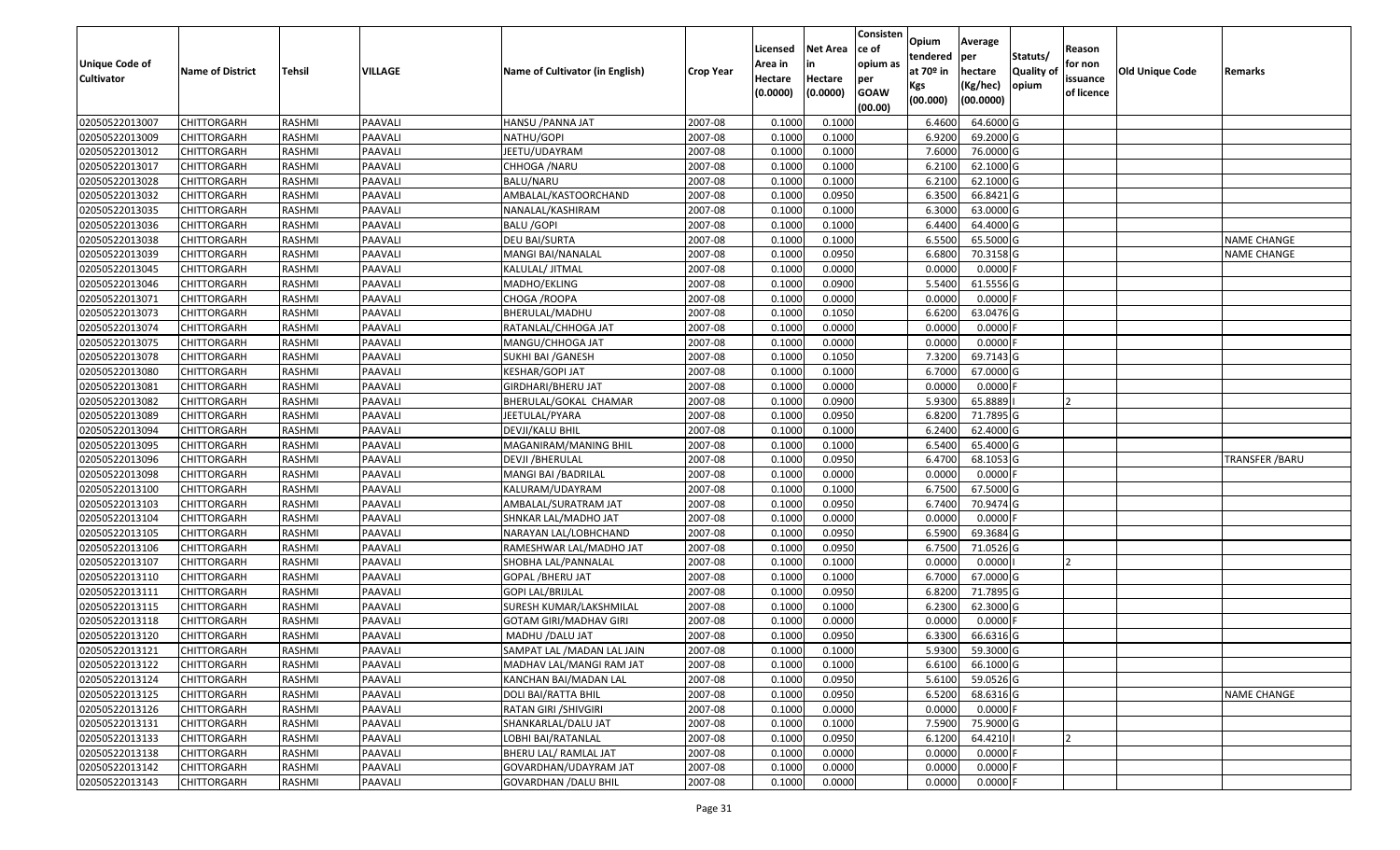| <b>Unique Code of</b><br><b>Cultivator</b> | <b>Name of District</b> | <b>Tehsil</b> | VILLAGE            | Name of Cultivator (in English) | <b>Crop Year</b> | Licensed<br>Area in<br>Hectare<br>(0.0000) | <b>Net Area</b><br>in<br>Hectare<br>(0.0000) | Consisten<br>lce of<br>opium as<br>per<br><b>GOAW</b><br>(00.00) | Opium<br>tendered<br>at $70°$ in<br>Kgs<br>(00.000) | Average<br>per<br>hectare<br>(Kg/hec)<br>(00.0000) | Statuts/<br>Quality of<br>opium | Reason<br>for non<br>issuance<br>of licence | <b>Old Unique Code</b> | Remarks            |
|--------------------------------------------|-------------------------|---------------|--------------------|---------------------------------|------------------|--------------------------------------------|----------------------------------------------|------------------------------------------------------------------|-----------------------------------------------------|----------------------------------------------------|---------------------------------|---------------------------------------------|------------------------|--------------------|
| 02050522013147                             | <b>CHITTORGARH</b>      | RASHMI        | PAAVALI            | PUSHPA BAI /RAMI BAI            | 2007-08          | 0.1000                                     | 0.0950                                       |                                                                  | 6.5000                                              | 68.4211 G                                          |                                 |                                             |                        |                    |
| 02050522013149                             | CHITTORGARH             | RASHMI        | PAAVALI            | BALI BAI/LAKSHMINARAYAN SUKHVAL | 2007-08          | 0.1000                                     | 0.1000                                       |                                                                  | 6.6000                                              | 66.0000 G                                          |                                 |                                             |                        | NAME CHANGE        |
| 02050522013150                             | <b>CHITTORGARH</b>      | <b>RASHMI</b> | <b>PAAVALI</b>     | LAHRULAL/RAMLAL SUKHVAL         | 2007-08          | 0.1000                                     | 0.1000                                       |                                                                  | 6.3300                                              | 63.3000 G                                          |                                 |                                             |                        |                    |
| 02050522013152                             | <b>CHITTORGARH</b>      | <b>RASHMI</b> | PAAVALI            | NARAYAN / HEERA                 | 2007-08          | 0.1000                                     | 0.0950                                       |                                                                  | 5.8900                                              | 62.0000                                            |                                 |                                             |                        |                    |
| 02050522014002                             | CHITTORGARH             | RASHMI        | SOMARVALO KA KHEDA | NATHURAM/PRATAP RAVAT           | 2007-08          | 0.1000                                     | 0.0000                                       |                                                                  | 0.0000                                              | 0.0000F                                            |                                 |                                             |                        |                    |
| 02050522014004                             | CHITTORGARH             | <b>RASHMI</b> | SOMARVALO KA KHEDA | KISHANA/DEVI JAT                | 2007-08          | 0.1000                                     | 0.0000                                       |                                                                  | 0.0000                                              | 0.0000                                             |                                 |                                             |                        |                    |
| 02050522014005                             | <b>CHITTORGARH</b>      | <b>RASHMI</b> | SOMARVALO KA KHEDA | <b>BARDICHAND / GOKAL JAT</b>   | 2007-08          | 0.1000                                     | 0.0000                                       |                                                                  | 0.0000                                              | $0.0000$ F                                         |                                 |                                             |                        |                    |
| 02050522014006                             | <b>CHITTORGARH</b>      | <b>RASHMI</b> | SOMARVALO KA KHEDA | KISHNA/EKLING                   | 2007-08          | 0.1000                                     | 0.0950                                       |                                                                  | 6.2200                                              | 65.4737 G                                          |                                 |                                             |                        |                    |
| 02050522014013                             | CHITTORGARH             | RASHMI        | SOMARVALO KA KHEDA | BHURA/KALU                      | 2007-08          | 0.1000                                     | 0.1000                                       |                                                                  | 6.3300                                              | 63.3000 G                                          |                                 |                                             |                        |                    |
| 02050522014016                             | <b>CHITTORGARH</b>      | RASHMI        | SOMARVALO KA KHEDA | YASHVANT/PARASRAM               | 2007-08          | 0.1000                                     | 0.0000                                       |                                                                  | 0.0000                                              | $0.0000$ F                                         |                                 |                                             |                        | NAME CHANGE        |
| 02050523001001                             | <b>CHITTORGARH</b>      | <b>BEGUN</b>  | <b>BARNIYAS</b>    | NATHIBAI/BHAGWANLAL             | 2007-08          | 0.1000                                     | 0.0000                                       |                                                                  | 0.0000                                              | 0.0000                                             |                                 |                                             |                        |                    |
| 02050523001002                             | <b>CHITTORGARH</b>      | <b>BEGUN</b>  | <b>BARNIYAS</b>    | HEERALAL/DALU                   | 2007-08          | 0.1000                                     | 0.1000                                       |                                                                  | 6.5700                                              | 65.7000 G                                          |                                 |                                             |                        |                    |
| 02050523001014                             | <b>CHITTORGARH</b>      | <b>BEGUN</b>  | <b>BARNIYAS</b>    | BHERU/DALU KUMAWAT              | 2007-08          | 0.1000                                     | 0.0950                                       |                                                                  | 5.6500                                              | 59.4740 G                                          |                                 |                                             |                        |                    |
| 02050523001017                             | <b>CHITTORGARH</b>      | <b>BEGUN</b>  | <b>BARNIYAS</b>    | BHERULAL/PYARCHAND              | 2007-08          | 0.1000                                     | 0.1000                                       |                                                                  | 6.4900                                              | 64.9000 G                                          |                                 |                                             |                        |                    |
| 02050523001019                             | <b>CHITTORGARH</b>      | <b>BEGUN</b>  | <b>BARNIYAS</b>    | DHAPUBAI/RUPA                   | 2007-08          | 0.1000                                     | 0.0950                                       |                                                                  | 5.5400                                              | 58.3160 G                                          |                                 |                                             |                        |                    |
| 02050523001026                             | <b>CHITTORGARH</b>      | <b>BEGUN</b>  | <b>BARNIYAS</b>    | KALU/DALU                       | 2007-08          | 0.1000                                     | 0.0000                                       |                                                                  | 0.0000                                              | $0.0000$ F                                         |                                 |                                             |                        |                    |
| 02050523001033                             | <b>CHITTORGARH</b>      | <b>BEGUN</b>  | <b>BARNIYAS</b>    | BADRILAL/NATHU                  | 2007-08          | 0.1000                                     | 0.0950                                       |                                                                  | 5.6800                                              | 59.7890 G                                          |                                 |                                             |                        |                    |
| 02050523001034                             | <b>CHITTORGARH</b>      | <b>BEGUN</b>  | <b>BARNIYAS</b>    | UDAILAL/MATHURALAL              | 2007-08          | 0.1000                                     | 0.0950                                       |                                                                  | 5.6800                                              | 59.7890 G                                          |                                 |                                             |                        |                    |
| 02050523001035                             | <b>CHITTORGARH</b>      | <b>BEGUN</b>  | <b>BARNIYAS</b>    | BALU/KISHNA                     | 2007-08          | 0.1000                                     | 0.1000                                       |                                                                  | 6.3300                                              | 63.3000 G                                          |                                 |                                             |                        |                    |
| 02050523001036                             | <b>CHITTORGARH</b>      | <b>BEGUN</b>  | <b>BARNIYAS</b>    | BHERU/SURAJMAI                  | 2007-08          | 0.1000                                     | 0.1000                                       |                                                                  | 6.7500                                              | 67.5000 G                                          |                                 |                                             |                        |                    |
| 02050523001037                             | <b>CHITTORGARH</b>      | <b>BEGUN</b>  | <b>BARNIYAS</b>    | KANHA/MOHAN                     | 2007-08          | 0.1000                                     | 0.0950                                       |                                                                  | 5.8200                                              | 61.2630 G                                          |                                 |                                             |                        |                    |
| 02050523001038                             | <b>CHITTORGARH</b>      | <b>BEGUN</b>  | <b>BARNIYAS</b>    | NANDA/DEVA                      | 2007-08          | 0.1000                                     | 0.0950                                       |                                                                  | 5.9500                                              | 62.6320 G                                          |                                 |                                             | 02050523040010         | TRANSFER           |
| 02050523002004                             | <b>CHITTORGARH</b>      | <b>BEGUN</b>  | <b>KHERPURA</b>    | BHERU/PARTHU                    | 2007-08          | 0.1000                                     | 0.0000                                       |                                                                  | 0.0000                                              | 0.0000F                                            |                                 |                                             |                        |                    |
| 02050523002006                             | <b>CHITTORGARH</b>      | <b>BEGUN</b>  | <b>KHERPURA</b>    | CHHOGA/BHARMAL                  | 2007-08          | 0.1000                                     | 0.0000                                       |                                                                  | 0.0000                                              | $0.0000$ F                                         |                                 |                                             |                        |                    |
| 02050523002007                             | <b>CHITTORGARH</b>      | <b>BEGUN</b>  | <b>KHERPURA</b>    | MOHAN/MODA                      | 2007-08          | 0.1000                                     | 0.0000                                       |                                                                  | 0.0000                                              | $0.0000$ F                                         |                                 |                                             |                        |                    |
| 02050523002009                             | CHITTORGARH             | <b>BEGUN</b>  | KHERPURA           | ARJUN/MODA                      | 2007-08          | 0.1000                                     | 0.0000                                       |                                                                  | 0.0000                                              | 0.0000F                                            |                                 |                                             |                        |                    |
| 02050523002010                             | <b>CHITTORGARH</b>      | <b>BEGUN</b>  | KHERPURA           | BHERULAL/BALU                   | 2007-08          | 0.1000                                     | 0.0000                                       |                                                                  | 0.0000                                              | 0.0000F                                            |                                 |                                             |                        |                    |
| 02050523002011                             | <b>CHITTORGARH</b>      | <b>BEGUN</b>  | KHERPURA           | LABHCHAND/KISHOR                | 2007-08          | 0.1000                                     | 0.0000                                       |                                                                  | 0.0000                                              | 0.0000                                             |                                 |                                             |                        |                    |
| 02050523002012                             | <b>CHITTORGARH</b>      | <b>BEGUN</b>  | <b>KHERPURA</b>    | DAULA/BHERU                     | 2007-08          | 0.1000                                     | 0.0000                                       |                                                                  | 0.0000                                              | 0.0000F                                            |                                 |                                             |                        |                    |
| 02050523002021                             | CHITTORGARH             | <b>BEGUN</b>  | <b>KHERPURA</b>    | MOHAN/MODA DHAKAD               | 2007-08          | 0.1000                                     | 0.0950                                       |                                                                  | 5.8000                                              | 61.0530 G                                          |                                 |                                             | 02050523040003         | TRANSFER           |
| 02050523003002                             | CHITTORGARH             | <b>BEGUN</b>  | BHICHOR-A          | PYARA/JEEVAN                    | 2007-08          | 0.1000                                     | 0.0000                                       |                                                                  | 0.0000                                              | 0.0000                                             |                                 |                                             |                        |                    |
| 02050523003004                             | <b>CHITTORGARH</b>      | <b>BEGUN</b>  | <b>BHICHOR-A</b>   | NANDUBAI/BHURALAL               | 2007-08          | 0.1000                                     | 0.0000                                       |                                                                  | 0.0000                                              | 0.0000F                                            |                                 |                                             |                        |                    |
| 02050523003007                             | <b>CHITTORGARH</b>      | <b>BEGUN</b>  | <b>BHICHOR-A</b>   | BHURALAL/MODA KUMAWAT           | 2007-08          | 0.1000                                     | 0.0000                                       |                                                                  | 0.0000                                              | 0.0000F                                            |                                 |                                             |                        |                    |
| 02050523003009                             | CHITTORGARH             | <b>BEGUN</b>  | BHICHOR-A          | GOPI/NARAYAN                    | 2007-08          | 0.1000                                     | 0.0000                                       |                                                                  | 0.0000                                              | $0.0000$ F                                         |                                 |                                             |                        |                    |
| 02050523003010                             | <b>CHITTORGARH</b>      | <b>BEGUN</b>  | <b>BHICHOR-A</b>   | RAJNIBAI/SHANKAR                | 2007-08          | 0.1000                                     | 0.0000                                       |                                                                  | 0.0000                                              | $0.0000$ F                                         |                                 |                                             |                        | <b>NAME CHANGE</b> |
| 02050523003015                             | <b>CHITTORGARH</b>      | <b>BEGUN</b>  | BHICHOR-A          | PYARIBAI/LAXMAN                 | 2007-08          | 0.1000                                     | 0.0000                                       |                                                                  | 0.0000                                              | $0.0000$ F                                         |                                 |                                             |                        |                    |
| 02050523003019                             | <b>CHITTORGARH</b>      | <b>BEGUN</b>  | <b>BHICHOR-A</b>   | SHANKARLAL/RAMCHANDRA           | 2007-08          | 0.1000                                     | 0.0000                                       |                                                                  | 0.0000                                              | $0.0000$ F                                         |                                 |                                             |                        |                    |
| 02050523003021                             | <b>CHITTORGARH</b>      | <b>BEGUN</b>  | <b>BHICHOR-A</b>   | DAYARAM/BHARMAL                 | 2007-08          | 0.1000                                     | 0.0000                                       |                                                                  | 0.0000                                              | 0.0000F                                            |                                 |                                             |                        |                    |
| 02050523003022                             | <b>CHITTORGARH</b>      | <b>BEGUN</b>  | <b>BHICHOR-A</b>   | MATHURALAL/RUPA                 | 2007-08          | 0.1000                                     | 0.0000                                       |                                                                  | 0.0000                                              | $0.0000$ F                                         |                                 |                                             |                        |                    |
| 02050523003025                             | <b>CHITTORGARH</b>      | <b>BEGUN</b>  | <b>BHICHOR-A</b>   | GANESH/PYARA                    | 2007-08          | 0.1000                                     | 0.0000                                       |                                                                  | 0.0000                                              | $0.0000$ F                                         |                                 |                                             |                        |                    |
| 02050523003026                             | <b>CHITTORGARH</b>      | <b>BEGUN</b>  | <b>BHICHOR-A</b>   | LAKHMICHAND/MODA                | 2007-08          | 0.1000                                     | 0.1000                                       |                                                                  | 6.1300                                              | 61.3000 G                                          |                                 |                                             |                        |                    |
| 02050523003029                             | <b>CHITTORGARH</b>      | <b>BEGUN</b>  | <b>BHICHOR-A</b>   | MOHAN/KASHIRAM                  | 2007-08          | 0.1000                                     | 0.0000                                       |                                                                  | 0.0000                                              | $0.0000$ F                                         |                                 |                                             |                        |                    |
| 02050523003031                             | <b>CHITTORGARH</b>      | <b>BEGUN</b>  | BHICHOR-A          | BHERU/RAMCHANDRA                | 2007-08          | 0.1000                                     | 0.0000                                       |                                                                  | 0.0000                                              | $0.0000$ F                                         |                                 |                                             |                        |                    |
| 02050523003033                             | <b>CHITTORGARH</b>      | <b>BEGUN</b>  | <b>BHICHOR-A</b>   | GEETABAI/BALCHAND               | 2007-08          | 0.1000                                     | 0.0000                                       |                                                                  | 0.0000                                              | 0.0000F                                            |                                 |                                             |                        |                    |
| 02050523003036                             | <b>CHITTORGARH</b>      | <b>BEGUN</b>  | <b>BHICHOR-A</b>   | MOTILAL/HAJARI                  | 2007-08          | 0.1000                                     | 0.0900                                       |                                                                  | 6.0000                                              | 66.6670 G                                          |                                 |                                             |                        |                    |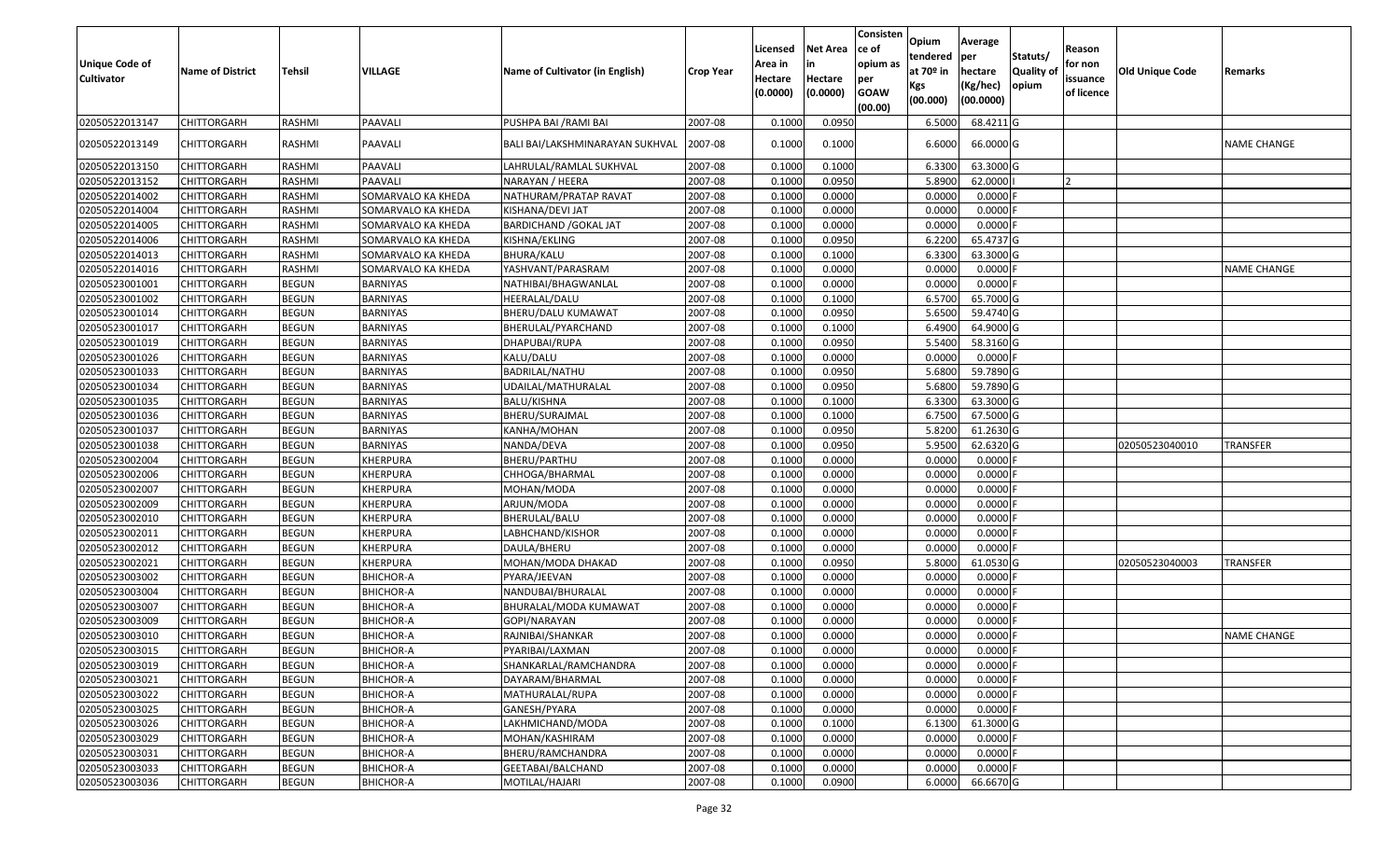| Unique Code of<br><b>Cultivator</b> | <b>Name of District</b> | <b>Tehsil</b> | VILLAGE          | Name of Cultivator (in English) | <b>Crop Year</b> | Licensed<br>Area in<br>Hectare | <b>Net Area</b><br>in<br>Hectare | Consisten<br>ce of<br>opium as | Opium<br>tendered<br>at $70°$ in | Average<br>per<br>hectare | Statuts/<br><b>Quality o</b> | Reason<br>for non<br>issuance | <b>Old Unique Code</b> | Remarks            |
|-------------------------------------|-------------------------|---------------|------------------|---------------------------------|------------------|--------------------------------|----------------------------------|--------------------------------|----------------------------------|---------------------------|------------------------------|-------------------------------|------------------------|--------------------|
|                                     |                         |               |                  |                                 |                  | (0.0000)                       | (0.0000)                         | per<br><b>GOAW</b><br>(00.00)  | Kgs<br>(00.000)                  | (Kg/hec)<br>(00.0000)     | opium                        | of licence                    |                        |                    |
| 02050523003040                      | CHITTORGARH             | <b>BEGUN</b>  | <b>BHICHOR-A</b> | MODA/DEVA                       | 2007-08          | 0.1000                         | 0.0000                           |                                | 0.0000                           | 0.0000F                   |                              |                               |                        |                    |
| 02050523003041                      | CHITTORGARH             | <b>BEGUN</b>  | <b>BHICHOR-A</b> | GHEESA/RUPA GAMERIYA            | 2007-08          | 0.1000                         | 0.0000                           |                                | 0.0000                           | $0.0000$ F                |                              |                               |                        |                    |
| 02050523003044                      | CHITTORGARH             | <b>BEGUN</b>  | <b>BHICHOR-A</b> | MAGNIBAI/MANGILAL               | 2007-08          | 0.1000                         | 0.0950                           |                                | 6.0600                           | 63.7890 G                 |                              |                               |                        |                    |
| 02050523003045                      | <b>CHITTORGARH</b>      | <b>BEGUN</b>  | <b>BHICHOR-A</b> | DEVILAL/RAGUNATH                | 2007-08          | 0.1000                         | 0.0000                           |                                | 0.0000                           | $0.0000$ F                |                              |                               |                        |                    |
| 02050523003050                      | CHITTORGARH             | <b>BEGUN</b>  | <b>BHICHOR-A</b> | MANGILAL/KAJOD                  | 2007-08          | 0.1000                         | 0.0000                           |                                | 0.0000                           | 0.0000                    |                              |                               |                        |                    |
| 02050523003051                      | <b>CHITTORGARH</b>      | <b>BEGUN</b>  | <b>BHICHOR-A</b> | HAJARI/MODA GAMERIYA            | 2007-08          | 0.1000                         | 0.0000                           |                                | 0.0000                           | 0.0000                    |                              |                               |                        |                    |
| 02050523003054                      | CHITTORGARH             | <b>BEGUN</b>  | <b>BHICHOR-A</b> | MAHAVIR/BHERULAL                | 2007-08          | 0.1000                         | 0.0000                           |                                | 0.0000                           | 0.0000                    |                              |                               |                        |                    |
| 02050523003055                      | CHITTORGARH             | <b>BEGUN</b>  | <b>BHICHOR-A</b> | KANHA/JEETU                     | 2007-08          | 0.1000                         | 0.0000                           |                                | 0.0000                           | 0.0000                    |                              |                               |                        |                    |
| 02050523003056                      | CHITTORGARH             | <b>BEGUN</b>  | <b>BHICHOR-A</b> | JETIBAI/MODA                    | 2007-08          | 0.1000                         | 0.0000                           |                                | 0.0000                           | 0.0000                    |                              |                               |                        |                    |
| 02050523003057                      | CHITTORGARH             | <b>BEGUN</b>  | <b>BHICHOR-A</b> | KALU/RUPA                       | 2007-08          | 0.1000                         | 0.0000                           |                                | 0.0000                           | 0.0000                    |                              |                               |                        |                    |
| 02050523003058                      | CHITTORGARH             | <b>BEGUN</b>  | <b>BHICHOR-A</b> | BHOLA/CHOGA                     | 2007-08          | 0.1000                         | 0.0000                           |                                | 0.0000                           | 0.0000F                   |                              |                               |                        |                    |
| 02050523003062                      | <b>CHITTORGARH</b>      | <b>BEGUN</b>  | <b>BHICHOR-A</b> | DHANNALAL/HAJARI                | 2007-08          | 0.1000                         | 0.0000                           |                                | 0.0000                           | 0.0000                    |                              |                               |                        |                    |
| 02050523003066                      | <b>CHITTORGARH</b>      | <b>BEGUN</b>  | <b>BHICHOR-A</b> | SOHANLAL/NANURAM                | 2007-08          | 0.1000                         | 0.0000                           |                                | 0.0000                           | 0.0000F                   |                              |                               |                        |                    |
| 02050523003067                      | <b>CHITTORGARH</b>      | <b>BEGUN</b>  | <b>BHICHOR-A</b> | BHANWARLAL/PYARA                | 2007-08          | 0.1000                         | 0.0000                           |                                | 0.0000                           | 0.0000F                   |                              |                               |                        |                    |
| 02050523003071                      | <b>CHITTORGARH</b>      | <b>BEGUN</b>  | <b>BHICHOR-A</b> | BHERULAL/NANDA                  | 2007-08          | 0.1000                         | 0.1000                           |                                | 6.1600                           | 61.6000G                  |                              |                               |                        |                    |
| 02050523003074                      | CHITTORGARH             | <b>BEGUN</b>  | <b>BHICHOR-B</b> | DEVILAL/ONKAR                   | 2007-08          | 0.1000                         | 0.0500                           |                                | 2.7400                           | 54.8000G                  |                              |                               |                        |                    |
| 02050523003077                      | CHITTORGARH             | <b>BEGUN</b>  | <b>BHICHOR-B</b> | MOTI/RAGHUNATH                  | 2007-08          | 0.1000                         | 0.0000                           |                                | 0.0000                           | 0.0000F                   |                              |                               |                        |                    |
| 02050523003086                      | CHITTORGARH             | <b>BEGUN</b>  | BHICHOR-B        | GORDHAN/RAMCHANDRA              | 2007-08          | 0.1000                         | 0.0000                           |                                | 0.0000                           | 0.0000                    |                              |                               |                        |                    |
| 02050523003087                      | CHITTORGARH             | <b>BEGUN</b>  | <b>BHICHOR-B</b> | RAMLAL/RUPA                     | 2007-08          | 0.1000                         | 0.0000                           |                                | 0.0000                           | 0.0000                    |                              |                               |                        |                    |
| 02050523003089                      | CHITTORGARH             | <b>BEGUN</b>  | BHICHOR-B        | DHANNADAS/NATHUDAS              | 2007-08          | 0.1000                         | 0.0000                           |                                | 0.0000                           | 0.0000                    |                              |                               |                        |                    |
| 02050523003091                      | CHITTORGARH             | <b>BEGUN</b>  | <b>BHICHOR-B</b> | TULSIBAI/BHARMAL                | 2007-08          | 0.1000                         | 0.0000                           |                                | 0.0000                           | 0.0000                    |                              |                               |                        | <b>NAME CHANGE</b> |
| 02050523003097                      | CHITTORGARH             | <b>BEGUN</b>  | BHICHOR-B        | GHEESIBAI/KALU                  | 2007-08          | 0.1000                         | 0.0000                           |                                | 0.0000                           | 0.0000                    |                              |                               |                        |                    |
| 02050523003099                      | CHITTORGARH             | <b>BEGUN</b>  | <b>BHICHOR-B</b> | MODA/GHEESA                     | 2007-08          | 0.1000                         | 0.0000                           |                                | 0.0000                           | 0.0000                    |                              |                               |                        |                    |
| 02050523003101                      | CHITTORGARH             | <b>BEGUN</b>  | <b>BHICHOR-B</b> | SOHANBAI/BHERUGIR               | 2007-08          | 0.1000                         | 0.0000                           |                                | 0.0000                           | 0.0000                    |                              |                               |                        |                    |
| 02050523003102                      | CHITTORGARH             | <b>BEGUN</b>  | <b>BHICHOR-B</b> | DEVILAL/HUKMA                   | 2007-08          | 0.1000                         | 0.0000                           |                                | 0.0000                           | 0.0000                    |                              |                               |                        |                    |
| 02050523003105                      | CHITTORGARH             | <b>BEGUN</b>  | <b>BHICHOR-B</b> | LADULAL/UDAILAL                 | 2007-08          | 0.1000                         | 0.0000                           |                                | 0.0000                           | 0.0000                    |                              |                               |                        |                    |
| 02050523003107                      | CHITTORGARH             | <b>BEGUN</b>  | BHICHOR-B        | KASTURIBAI/BANSHILAL            | 2007-08          | 0.1000                         | 0.0000                           |                                | 0.0000                           | 0.0000                    |                              |                               |                        | <b>NAME CHANGE</b> |
| 02050523003111                      | CHITTORGARH             | <b>BEGUN</b>  | <b>BHICHOR-B</b> | GHEESA/MANGU                    | 2007-08          | 0.1000                         | 0.0000                           |                                | 0.0000                           | 0.0000                    |                              |                               |                        |                    |
| 02050523003116                      | CHITTORGARH             | <b>BEGUN</b>  | <b>BHICHOR-B</b> | RAMCHANDRA/UDAILAL              | 2007-08          | 0.1000                         | 0.0000                           |                                | 0.0000                           | 0.0000F                   |                              |                               |                        |                    |
| 02050523003123                      | <b>CHITTORGARH</b>      | <b>BEGUN</b>  | <b>BHICHOR-B</b> | MOHANLAL/NANA                   | 2007-08          | 0.1000                         | 0.1050                           |                                | 5.1200                           | 48.7620 G                 |                              |                               |                        |                    |
| 02050523003126                      | CHITTORGARH             | <b>BEGUN</b>  | BHICHOR-B        | NATHUDAS/LALUDAS                | 2007-08          | 0.1000                         | 0.0000                           |                                | 0.0000                           | $0.0000$ F                |                              |                               |                        |                    |
| 02050523003131                      | CHITTORGARH             | <b>BEGUN</b>  | BHICHOR-B        | GORDHANLAL/MANGILAL             | 2007-08          | 0.1000                         | 0.0950                           |                                | 5.9000                           | 62.1050 G                 |                              |                               |                        |                    |
| 02050523003135                      | CHITTORGARH             | <b>BEGUN</b>  | BHICHOR-B        | EJANBAI/MODHOGIR                | 2007-08          | 0.1000                         | 0.0000                           |                                | 0.0000                           | $0.0000$ F                |                              |                               |                        |                    |
| 02050523004001                      | CHITTORGARH             | <b>BEGUN</b>  | NAL-A            | DHAPUBAI/UDA                    | 2007-08          | 0.1000                         | 0.0950                           |                                | 6.9800                           | 73.4740 G                 |                              |                               |                        |                    |
| 02050523004002                      | CHITTORGARH             | <b>BEGUN</b>  | NAL-A            | HEERA/KAJOD                     | 2007-08          | 0.1000                         | 0.1000                           |                                | 5.7300                           | 57.3000G                  |                              |                               |                        |                    |
| 02050523004003                      | CHITTORGARH             | <b>BEGUN</b>  | NAL-A            | BALU/KAJOD                      | 2007-08          | 0.1000                         | 0.0950                           |                                | 5.6900                           | 59.8950G                  |                              |                               |                        |                    |
| 02050523004004                      | <b>CHITTORGARH</b>      | <b>BEGUN</b>  | NAL-A            | NATHU/BHAWANA                   | 2007-08          | 0.1000                         | 0.0950                           |                                | 5.8900                           | 62.0000 G                 |                              |                               |                        |                    |
| 02050523004005                      | <b>CHITTORGARH</b>      | <b>BEGUN</b>  | NAL-A            | CHOTULAL/NANDA                  | 2007-08          | 0.1000                         | 0.1000                           |                                | 5.7100                           | 57.1000 G                 |                              |                               |                        |                    |
| 02050523004007                      | <b>CHITTORGARH</b>      | <b>BEGUN</b>  | NAL-A            | JODHRAJ/RAMCHANDRA              | 2007-08          | 0.1000                         | 0.1000                           |                                | 6.6800                           | 66.8000 G                 |                              |                               |                        |                    |
| 02050523004008                      | <b>CHITTORGARH</b>      | <b>BEGUN</b>  | NAL-A            | DEVILAL/HEERALAL                | 2007-08          | 0.1000                         | 0.1050                           |                                | 6.2200                           | 59.2380 G                 |                              |                               |                        |                    |
| 02050523004009                      | <b>CHITTORGARH</b>      | <b>BEGUN</b>  | NAL-A            | UDAILAL/PYARALAL                | 2007-08          | 0.1000                         | 0.0000                           |                                | 0.0000                           | $0.0000$ F                |                              |                               |                        |                    |
| 02050523004010                      | <b>CHITTORGARH</b>      | <b>BEGUN</b>  | NAL-A            | RAMCHANDRA/HAJARI               | 2007-08          | 0.1000                         | 0.0950                           |                                | 5.7600                           | 60.6320 G                 |                              |                               |                        |                    |
| 02050523004011                      | <b>CHITTORGARH</b>      | <b>BEGUN</b>  | NAL-A            | RAMCHANDRA/KISHNA               | 2007-08          | 0.1000                         | 0.1000                           |                                | 6.8300                           | 68.3000 G                 |                              |                               |                        |                    |
| 02050523004012                      | CHITTORGARH             | <b>BEGUN</b>  | NAL-A            | PRAHLAD/RAMCHANDRA              | 2007-08          | 0.1000                         | 0.1000                           |                                | 6.7100                           | 67.1000 G                 |                              |                               |                        |                    |
| 02050523004013                      | CHITTORGARH             | <b>BEGUN</b>  | NAL-A            | MOHANLAL/MADHO                  | 2007-08          | 0.1000                         | 0.0500                           |                                | 3.2600                           | 65.2000 G                 |                              |                               |                        | <b>NAME CHANGE</b> |
| 02050523004014                      | <b>CHITTORGARH</b>      | <b>BEGUN</b>  | NAL-A            | RAMSINGH/LALSINGH               | 2007-08          | 0.1000                         | 0.0000                           |                                | 0.0000                           | $0.0000$ F                |                              |                               |                        |                    |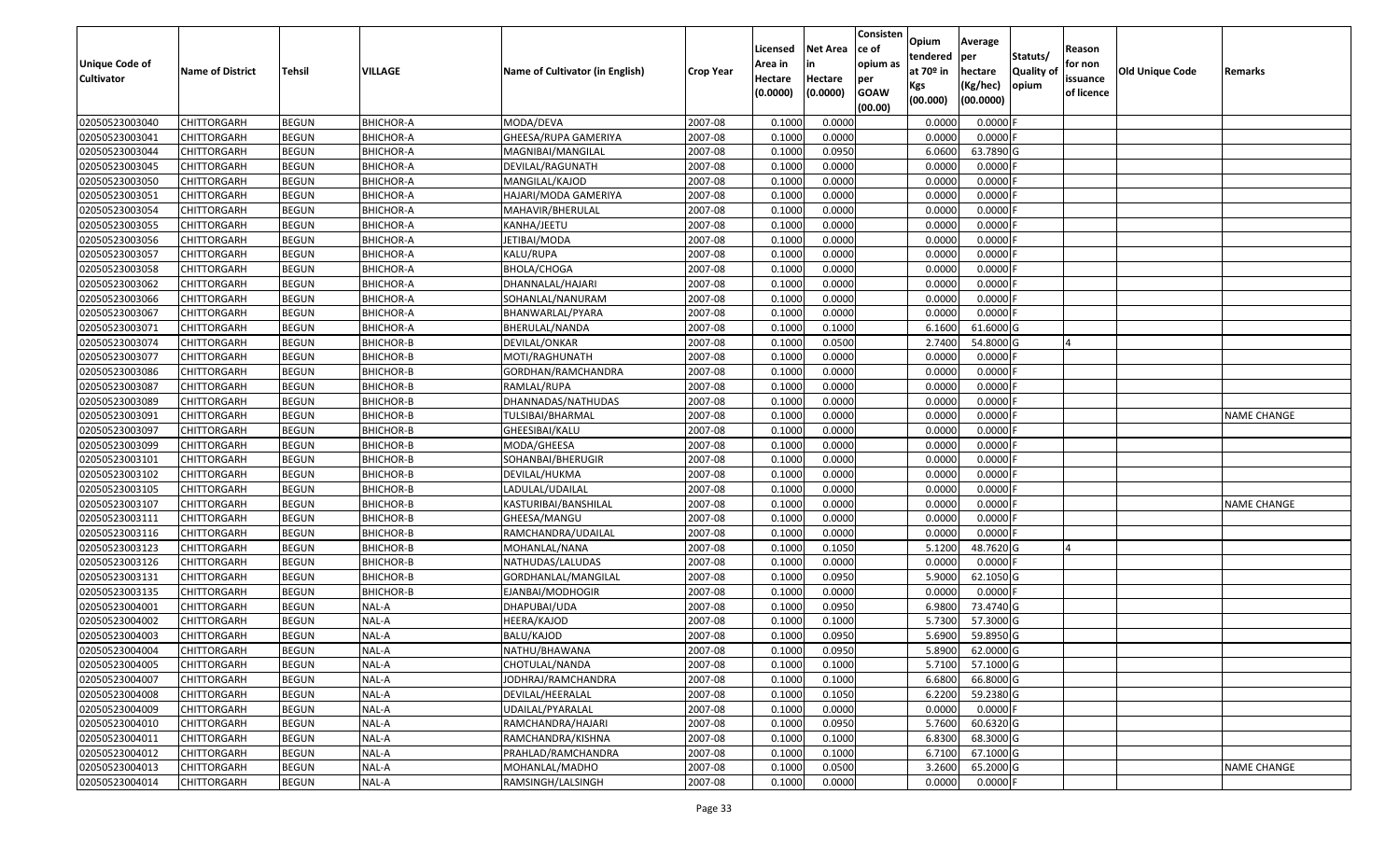| Unique Code of<br><b>Cultivator</b> | <b>Name of District</b> | <b>Tehsil</b> | VILLAGE | Name of Cultivator (in English)         | <b>Crop Year</b> | Licensed<br>Area in<br>Hectare<br>(0.0000) | <b>Net Area</b><br>in<br>Hectare<br>(0.0000) | Consisten<br>ce of<br>opium as<br>per<br><b>GOAW</b><br>(00.00) | Opium<br>tendered<br>at $70°$ in<br>Kgs<br>(00.000) | Average<br>per<br>hectare<br>(Kg/hec)<br>(00.0000) | Statuts/<br>Quality of<br>opium | Reason<br>for non<br>issuance<br>of licence | <b>Old Unique Code</b> | Remarks                          |
|-------------------------------------|-------------------------|---------------|---------|-----------------------------------------|------------------|--------------------------------------------|----------------------------------------------|-----------------------------------------------------------------|-----------------------------------------------------|----------------------------------------------------|---------------------------------|---------------------------------------------|------------------------|----------------------------------|
| 02050523004015                      | CHITTORGARH             | <b>BEGUN</b>  | NAL-A   | HAJARILAL/HEERALAL                      | 2007-08          | 0.1000                                     | 0.0000                                       |                                                                 | 0.0000                                              | 0.0000                                             |                                 |                                             |                        |                                  |
| 02050523004016                      | CHITTORGARH             | <b>BEGUN</b>  | NAL-A   | RUPA/KALU                               | 2007-08          | 0.1000                                     | 0.1000                                       |                                                                 | 6.5300                                              | 65.3000 G                                          |                                 |                                             |                        |                                  |
| 02050523004017                      | CHITTORGARH             | <b>BEGUN</b>  | NAL-A   | PYARA/GHEESA                            | 2007-08          | 0.1000                                     | 0.1000                                       |                                                                 | 5.7700                                              | 57.7000G                                           |                                 |                                             |                        |                                  |
| 02050523004018                      | CHITTORGARH             | <b>BEGUN</b>  | NAL-A   | GHEESALAL/BHAGIRATH                     | 2007-08          | 0.1000                                     | 0.0000                                       |                                                                 | 0.0000                                              | 0.0000                                             |                                 |                                             |                        |                                  |
| 02050523004019                      | CHITTORGARH             | <b>BEGUN</b>  | NAL-A   | DEVILAL/CHUNNILAL                       | 2007-08          | 0.1000                                     | 0.1000                                       |                                                                 | 6.2000                                              | 62.0000G                                           |                                 |                                             |                        |                                  |
| 02050523004020                      | CHITTORGARH             | <b>BEGUN</b>  | NAL-A   | BALIBAI/MODIRAM                         | 2007-08          | 0.1000                                     | 0.0900                                       |                                                                 | 6.5200                                              | 72.4440 G                                          |                                 |                                             |                        |                                  |
| 02050523004022                      | CHITTORGARH             | <b>BEGUN</b>  | NAL-A   | ONKAR/KANHA                             | 2007-08          | 0.1000                                     | 0.0950                                       |                                                                 | 5.4800                                              | 57.6840 G                                          |                                 |                                             |                        |                                  |
| 02050523004024                      | CHITTORGARH             | <b>BEGUN</b>  | NAL-A   | BHERU/BALU                              | 2007-08          | 0.1000                                     | 0.0000                                       |                                                                 | 0.0000                                              | $0.0000$ F                                         |                                 |                                             |                        |                                  |
| 02050523004025                      | CHITTORGARH             | <b>BEGUN</b>  | NAL-A   | MODA/NARAYAN                            | 2007-08          | 0.1000                                     | 0.0950                                       |                                                                 | 1.9000                                              | 20.0000G                                           |                                 |                                             |                        |                                  |
| 02050523004026                      | CHITTORGARH             | <b>BEGUN</b>  | NAL-A   | MODA/GHASI                              | 2007-08          | 0.1000                                     | 0.0950                                       |                                                                 | 3.4300                                              | 36.1050 G                                          |                                 |                                             |                        |                                  |
| 02050523004027                      | CHITTORGARH             | <b>BEGUN</b>  | NAL-A   | GATTUBAI/BHERU                          | 2007-08          | 0.1000                                     | 0.1000                                       |                                                                 | 6.1700                                              | 61.7000G                                           |                                 |                                             |                        |                                  |
| 02050523004028                      | CHITTORGARH             | <b>BEGUN</b>  | NAL-A   | JODHA/MODA                              | 2007-08          | 0.1000                                     | 0.1000                                       |                                                                 | 7.0000                                              | 70.0000 G                                          |                                 |                                             |                        |                                  |
| 02050523004029                      | <b>CHITTORGARH</b>      | <b>BEGUN</b>  | NAL-A   | JODHA/KALU                              | 2007-08          | 0.1000                                     | 0.1000                                       |                                                                 | 6.350                                               | 63.5000 G                                          |                                 |                                             |                        |                                  |
| 02050523004030                      | CHITTORGARH             | <b>BEGUN</b>  | NAL-A   | KAJODBAI/PYARCHAND                      | 2007-08          | 0.1000                                     | 0.0500                                       |                                                                 | 3.1900                                              | 63.8000 G                                          |                                 |                                             |                        |                                  |
| 02050523004031                      | CHITTORGARH             | <b>BEGUN</b>  | NAL-A   | KAILASHCHANDRA/GHEESAJI A.S.<br>NANIBAI | 2007-08          | 0.1000                                     | 0.0000                                       |                                                                 | 0.0000                                              | $0.0000$ F                                         |                                 |                                             |                        |                                  |
| 02050523004032                      | CHITTORGARH             | <b>BEGUN</b>  | NAL-A   | NARAYAN/SITARAM                         | 2007-08          | 0.1000                                     | 0.0000                                       |                                                                 | 0.0000                                              | $0.0000$ F                                         |                                 |                                             |                        |                                  |
| 02050523004033                      | CHITTORGARH             | <b>BEGUN</b>  | NAL-A   | KANHALAL/RUPA                           | 2007-08          | 0.1000                                     | 0.1050                                       |                                                                 | 4.1100                                              | 39.1430 G                                          |                                 |                                             |                        |                                  |
| 02050523004034                      | CHITTORGARH             | <b>BEGUN</b>  | NAL-A   | LALU/SEWA                               | 2007-08          | 0.1000                                     | 0.1000                                       |                                                                 | 6.4000                                              | 64.0000 G                                          |                                 |                                             |                        | TRANSFER / KHEDI NAL<br>(BENGUN) |
| 02050523004036                      | CHITTORGARH             | <b>BEGUN</b>  | NAL-A   | GOPI/KAJOD                              | 2007-08          | 0.1000                                     | 0.1000                                       |                                                                 | 6.4400                                              | 64.4000 G                                          |                                 |                                             |                        |                                  |
| 02050523004037                      | CHITTORGARH             | <b>BEGUN</b>  | NAL-A   | MANGILAL/JITMAL                         | 2007-08          | 0.1000                                     | 0.1000                                       |                                                                 | 5.7300                                              | 57.3000 G                                          |                                 |                                             |                        |                                  |
| 02050523004038                      | CHITTORGARH             | <b>BEGUN</b>  | NAL-A   | DEVILAL/PYARA                           | 2007-08          | 0.1000                                     | 0.0000                                       |                                                                 | 0.0000                                              | $0.0000$ F                                         |                                 |                                             |                        |                                  |
| 02050523004040                      | CHITTORGARH             | <b>BEGUN</b>  | NAL-A   | NANDLAL/BARDA                           | 2007-08          | 0.1000                                     | 0.0950                                       |                                                                 | 6.6300                                              | 69.7890 G                                          |                                 |                                             |                        |                                  |
| 02050523004043                      | CHITTORGARH             | <b>BEGUN</b>  | NAL-A   | MANJU/KESHRIMAL                         | 2007-08          | 0.1000                                     | 0.0950                                       |                                                                 | 6.8200                                              | 71.7890 G                                          |                                 |                                             |                        |                                  |
| 02050523004045                      | CHITTORGARH             | <b>BEGUN</b>  | NAL-A   | GHEESA/BHUWANA                          | 2007-08          | 0.1000                                     | 0.1000                                       |                                                                 | 6.5300                                              | 65.3000 G                                          |                                 |                                             |                        |                                  |
| 02050523004046                      | CHITTORGARH             | <b>BEGUN</b>  | NAL-A   | NANDA/HAJARI                            | 2007-08          | 0.1000                                     | 0.1000                                       |                                                                 | 6.5400                                              | 65.4000 G                                          |                                 |                                             |                        |                                  |
| 02050523004047                      | CHITTORGARH             | <b>BEGUN</b>  | NAL-A   | RAMA/BALU                               | 2007-08          | 0.1000                                     | 0.0950                                       |                                                                 | 5.9900                                              | 63.0530 G                                          |                                 |                                             |                        |                                  |
| 02050523004048                      | CHITTORGARH             | <b>BEGUN</b>  | NAL-A   | <b>BHURA/CHAMPA</b>                     | 2007-08          | 0.1000                                     | 0.1000                                       |                                                                 | 5.3500                                              | 53.5000G                                           |                                 |                                             |                        |                                  |
| 02050523004049                      | <b>CHITTORGARH</b>      | <b>BEGUN</b>  | NAL-A   | SHANTILAL/MANGILAL                      | 2007-08          | 0.1000                                     | 0.0950                                       |                                                                 | 6.3500                                              | 66.8420 G                                          |                                 |                                             |                        |                                  |
| 02050523004050                      | CHITTORGARH             | <b>BEGUN</b>  | NAL-A   | PYARA/NARAYAN                           | 2007-08          | 0.1000                                     | 0.0000                                       |                                                                 | 0.0000                                              | $0.0000$ F                                         |                                 |                                             |                        |                                  |
| 02050523004052                      | CHITTORGARH             | <b>BEGUN</b>  | NAL-A   | GHEESA/MIYACHAND                        | 2007-08          | 0.1000                                     | 0.0950                                       |                                                                 | 6.4600                                              | 68.0000G                                           |                                 |                                             |                        |                                  |
| 02050523004054                      | CHITTORGARH             | <b>BEGUN</b>  | NAL-A   | RAMCHANDRA/BARDA                        | 2007-08          | 0.1000                                     | 0.1000                                       |                                                                 | 6.6500                                              | 66.5000 G                                          |                                 |                                             |                        |                                  |
| 02050523004057                      | CHITTORGARH             | <b>BEGUN</b>  | NAL-A   | HEERA/TULCHA                            | 2007-08          | 0.1000                                     | 0.1000                                       |                                                                 | 5.9500                                              | 59.5000G                                           |                                 |                                             |                        |                                  |
| 02050523004058                      | CHITTORGARH             | <b>BEGUN</b>  | NAL-A   | KALU/BHANWARLAL                         | 2007-08          | 0.1000                                     | 0.1000                                       |                                                                 | 6.8400                                              | 68.4000 G                                          |                                 |                                             |                        |                                  |
| 02050523004059                      | CHITTORGARH             | <b>BEGUN</b>  | NAL-A   | KAJOD/MOTI                              | 2007-08          | 0.1000                                     | 0.1000                                       |                                                                 | 5.8900                                              | 58.9000 G                                          |                                 |                                             |                        |                                  |
| 02050523004060                      | <b>CHITTORGARH</b>      | <b>BEGUN</b>  | NAL-A   | MEGHA/DEVA                              | 2007-08          | 0.1000                                     | 0.1000                                       |                                                                 | 6.6700                                              | 66.7000 G                                          |                                 |                                             |                        |                                  |
| 02050523004061                      | <b>CHITTORGARH</b>      | <b>BEGUN</b>  | NAL-A   | CHUNNILAL/SHOLAL                        | 2007-08          | 0.1000                                     | 0.0000                                       |                                                                 | 0.0000                                              | $0.0000$ F                                         |                                 |                                             |                        |                                  |
| 02050523004063                      | <b>CHITTORGARH</b>      | <b>BEGUN</b>  | NAL-B   | SHAMBHU/NARAYAN                         | 2007-08          | 0.1000                                     | 0.1000                                       |                                                                 | 6.2000                                              | 62.0000 G                                          |                                 |                                             |                        |                                  |
| 02050523004064                      | <b>CHITTORGARH</b>      | <b>BEGUN</b>  | NAL-B   | SITABAI/BHERULAL                        | 2007-08          | 0.1000                                     | 0.1000                                       |                                                                 | 6.2700                                              | 62.7000 G                                          |                                 |                                             |                        |                                  |
| 02050523004065                      | CHITTORGARH             | <b>BEGUN</b>  | NAL-B   | NANDLAL/RAMCHANDRA                      | 2007-08          | 0.1000                                     | 0.1000                                       |                                                                 | 6.9500                                              | 69.5000 G                                          |                                 |                                             |                        |                                  |
| 02050523004066                      | <b>CHITTORGARH</b>      | <b>BEGUN</b>  | NAL-B   | PUSHPABAI/SUNDARLAL                     | 2007-08          | 0.1000                                     | 0.0900                                       |                                                                 | 6.0700                                              | 67.4440 G                                          |                                 |                                             |                        |                                  |
| 02050523004067                      | <b>CHITTORGARH</b>      | <b>BEGUN</b>  | NAL-B   | NANDLAL/KESRIMAL                        | 2007-08          | 0.1000                                     | 0.0900                                       |                                                                 | 4.8200                                              | 53.5560 G                                          |                                 |                                             |                        |                                  |
| 02050523004069                      | <b>CHITTORGARH</b>      | <b>BEGUN</b>  | NAL-B   | <b>BANSHILAL/GOPI</b>                   | 2007-08          | 0.1000                                     | 0.1000                                       |                                                                 | 6.8600                                              | 68.6000 G                                          |                                 |                                             |                        |                                  |
| 02050523004070                      | <b>CHITTORGARH</b>      | <b>BEGUN</b>  | NAL-B   | BALU/DEVILAL                            | 2007-08          | 0.1000                                     | 0.1000                                       |                                                                 | 5.6900                                              | 56.9000 G                                          |                                 |                                             |                        |                                  |
| 02050523004072                      | <b>CHITTORGARH</b>      | <b>BEGUN</b>  | $NAL-B$ | BABULAL/RAMCHANDRA                      | 2007-08          | 0.1000                                     | 0.0950                                       |                                                                 | 6.5000                                              | 68.4210 G                                          |                                 |                                             |                        |                                  |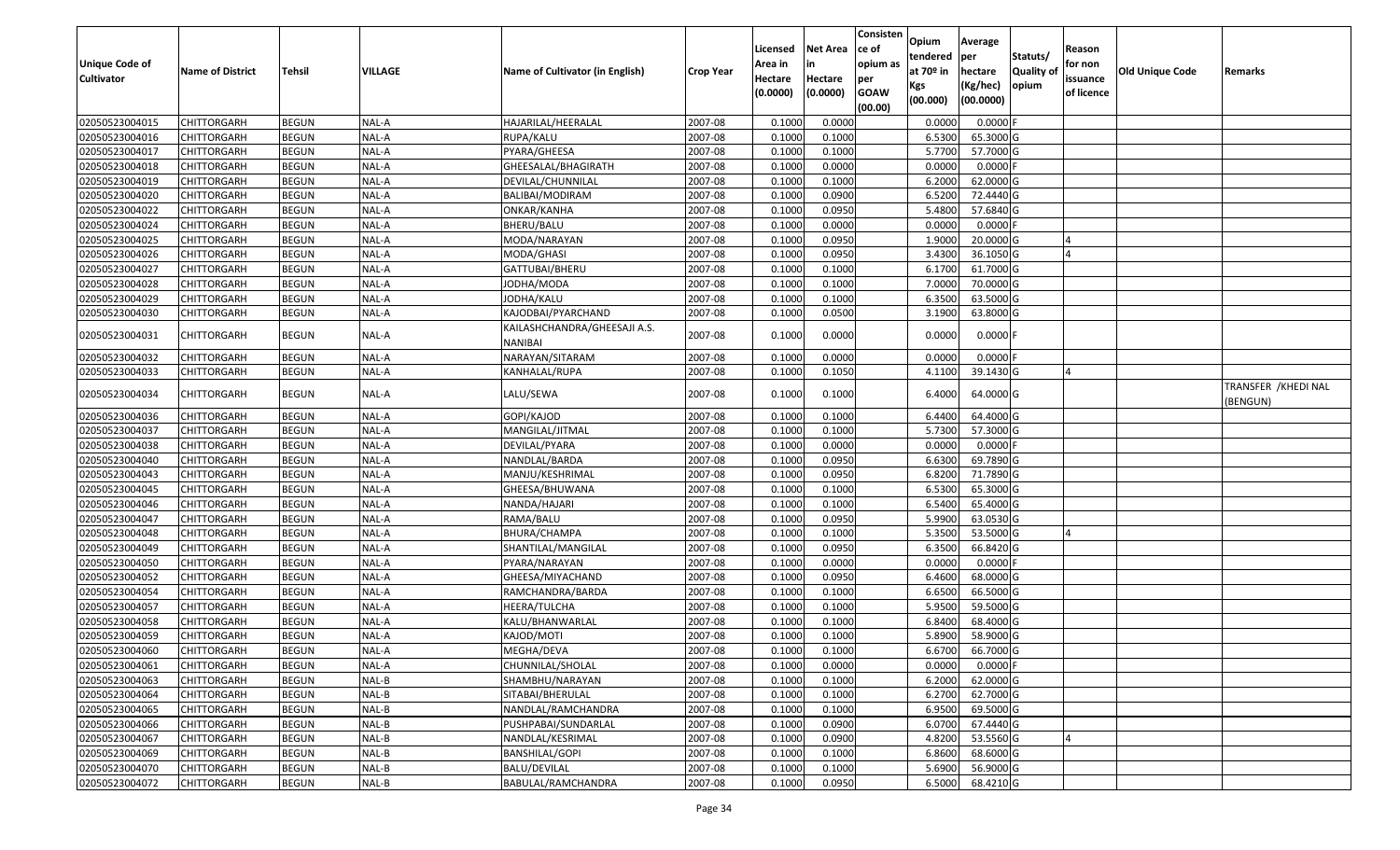| Unique Code of<br><b>Cultivator</b> | <b>Name of District</b> | <b>Tehsil</b> | VILLAGE | Name of Cultivator (in English) | <b>Crop Year</b> | Licensed<br>Area in<br>Hectare<br>(0.0000) | <b>Net Area</b><br>in<br>Hectare<br>(0.0000) | Consisten<br>ce of<br>opium as<br>per<br><b>GOAW</b><br>(00.00) | Opium<br>tendered<br>at $70°$ in<br>Kgs<br>(00.000) | Average<br>per<br>hectare<br>(Kg/hec)<br>(00.0000) | Statuts/<br>Quality of<br>opium | Reason<br>for non<br>issuance<br>of licence | <b>Old Unique Code</b> | Remarks            |
|-------------------------------------|-------------------------|---------------|---------|---------------------------------|------------------|--------------------------------------------|----------------------------------------------|-----------------------------------------------------------------|-----------------------------------------------------|----------------------------------------------------|---------------------------------|---------------------------------------------|------------------------|--------------------|
| 02050523004074                      | CHITTORGARH             | <b>BEGUN</b>  | NAL-B   | DHANNA/MEGHA                    | 2007-08          | 0.1000                                     | 0.1000                                       |                                                                 | 7.2200                                              | 72.2000 G                                          |                                 |                                             |                        |                    |
| 02050523004075                      | CHITTORGARH             | <b>BEGUN</b>  | NAL-B   | PANNA/KALU SUTHAR               | 2007-08          | 0.1000                                     | 0.1000                                       |                                                                 | 6.4700                                              | 64.7000 G                                          |                                 |                                             |                        |                    |
| 02050523004076                      | CHITTORGARH             | <b>BEGUN</b>  | NAL-B   | HEERIBAI/PYARA                  | 2007-08          | 0.100                                      | 0.1000                                       |                                                                 | 6.1000                                              | 61.0000G                                           |                                 |                                             |                        |                    |
| 02050523004077                      | CHITTORGARH             | <b>BEGUN</b>  | NAL-B   | CHUNA/BALU                      | 2007-08          | 0.1000                                     | 0.1000                                       |                                                                 | 6.6400                                              | $66.4000$ G                                        |                                 |                                             |                        |                    |
| 02050523004078                      | CHITTORGARH             | <b>BEGUN</b>  | NAL-B   | BHOLA/KALU                      | 2007-08          | 0.1000                                     | 0.0950                                       |                                                                 | 5.9500                                              | 62.6320 G                                          |                                 |                                             |                        |                    |
| 02050523004079                      | CHITTORGARH             | <b>BEGUN</b>  | NAL-B   | BHAGIRATH/NANDA                 | 2007-08          | 0.1000                                     | 0.1000                                       |                                                                 | 7.2500                                              | 72.5000G                                           |                                 |                                             |                        |                    |
| 02050523004081                      | CHITTORGARH             | <b>BEGUN</b>  | NAL-B   | TULCHA/NANDA                    | 2007-08          | 0.1000                                     | 0.0950                                       |                                                                 | 5.9600                                              | 62.7370 G                                          |                                 |                                             |                        |                    |
| 02050523004083                      | CHITTORGARH             | <b>BEGUN</b>  | NAL-B   | KAILASH/JANKILAL                | 2007-08          | 0.1000                                     | 0.1000                                       |                                                                 | 6.8300                                              | 68.3000G                                           |                                 |                                             |                        |                    |
| 02050523004085                      | CHITTORGARH             | <b>BEGUN</b>  | NAL-B   | KAILASHKUWAR/LAXMANSINGH        | 2007-08          | 0.1000                                     | 0.1000                                       |                                                                 | 6.1000                                              | 61.0000G                                           |                                 |                                             |                        |                    |
| 02050523004088                      | CHITTORGARH             | <b>BEGUN</b>  | NAL-B   | BHAGWANLAL/MIYACHAND            | 2007-08          | 0.1000                                     | 0.0950                                       |                                                                 | 6.2300                                              | 65.5790 G                                          |                                 |                                             |                        |                    |
| 02050523004089                      | CHITTORGARH             | <b>BEGUN</b>  | NAL-B   | JDA/PYARA MEENA                 | 2007-08          | 0.1000                                     | 0.1000                                       |                                                                 | 6.7600                                              | 67.6000 G                                          |                                 |                                             |                        |                    |
| 02050523004091                      | <b>CHITTORGARH</b>      | <b>BEGUN</b>  | NAL-B   | PINKY/MANGILAL                  | 2007-08          | 0.1000                                     | 0.1000                                       |                                                                 | 6.7700                                              | 67.7000 G                                          |                                 |                                             |                        |                    |
| 02050523004092                      | CHITTORGARH             | <b>BEGUN</b>  | NAL-B   | KEHSARBAI/JAGDISH               | 2007-08          | 0.1000                                     | 0.0950                                       |                                                                 | 6.8500                                              | 72.1050 G                                          |                                 |                                             |                        |                    |
| 02050523004094                      | CHITTORGARH             | <b>BEGUN</b>  | NAL-B   | SHYAMLAL/SHANKARLAL             | 2007-08          | 0.1000                                     | 0.0000                                       |                                                                 | 0.0000                                              | 0.0000                                             |                                 |                                             |                        |                    |
| 02050523004095                      | CHITTORGARH             | <b>BEGUN</b>  | NAL-B   | MANGILAL/RAMA                   | 2007-08          | 0.1000                                     | 0.1000                                       |                                                                 | 6.3800                                              | 63.8000 G                                          |                                 |                                             |                        |                    |
| 02050523004096                      | <b>CHITTORGARH</b>      | <b>BEGUN</b>  | NAL-B   | MOHANLAL/GOPI                   | 2007-08          | 0.1000                                     | 0.1000                                       |                                                                 | 6.9400                                              | 69.4000 G                                          |                                 |                                             |                        |                    |
| 02050523004097                      | <b>CHITTORGARH</b>      | <b>BEGUN</b>  | NAL-B   | DEVALAL/MANGILAL                | 2007-08          | 0.1000                                     | 0.1050                                       |                                                                 | 6.8400                                              | 65.1430 G                                          |                                 |                                             |                        |                    |
| 02050523004098                      | CHITTORGARH             | <b>BEGUN</b>  | NAL-B   | LADULAL/UDA                     | 2007-08          | 0.100                                      | 0.1000                                       |                                                                 | 6.2300                                              | 62.3000G                                           |                                 |                                             |                        |                    |
| 02050523004099                      | CHITTORGARH             | <b>BEGUN</b>  | NAL-B   | GHEESA/BHURA                    | 2007-08          | 0.1000                                     | 0.0950                                       |                                                                 | 6.3600                                              | 66.9470 G                                          |                                 |                                             |                        |                    |
| 02050523004100                      | <b>CHITTORGARH</b>      | <b>BEGUN</b>  | NAL-B   | DAULA/CHAMPA                    | 2007-08          | 0.1000                                     | 0.0950                                       |                                                                 | 6.9800                                              | 73.4740 G                                          |                                 |                                             |                        |                    |
| 02050523004101                      | <b>CHITTORGARH</b>      | <b>BEGUN</b>  | NAL-B   | RAMCHANDRA/NANDA                | 2007-08          | 0.1000                                     | 0.1000                                       |                                                                 | 6.8800                                              | 68.8000 G                                          |                                 |                                             |                        |                    |
| 02050523004102                      | <b>CHITTORGARH</b>      | <b>BEGUN</b>  | NAL-B   | MANGILAL/BARDA                  | 2007-08          | 0.1000                                     | 0.1000                                       |                                                                 | 6.2600                                              | 62.6000 G                                          |                                 |                                             |                        |                    |
| 02050523004103                      | CHITTORGARH             | <b>BEGUN</b>  | NAL-B   | KESHIBAI/MODA                   | 2007-08          | 0.1000                                     | 0.1000                                       |                                                                 | 6.1200                                              | 61.2000 G                                          |                                 |                                             |                        | <b>NAME CHANGE</b> |
| 02050523004104                      | CHITTORGARH             | <b>BEGUN</b>  | NAL-B   | BHOLA/MOTI                      | 2007-08          | 0.1000                                     | 0.1000                                       |                                                                 | 6.5300                                              | 65.3000 G                                          |                                 |                                             |                        |                    |
| 02050523004105                      | CHITTORGARH             | <b>BEGUN</b>  | NAL-B   | BHERULAL/NANDA                  | 2007-08          | 0.100                                      | 0.1000                                       |                                                                 | 6.8400                                              | 68.4000 G                                          |                                 |                                             |                        |                    |
| 02050523004106                      | CHITTORGARH             | <b>BEGUN</b>  | NAL-B   | PYARA/HEERA                     | 2007-08          | 0.1000                                     | 0.0000                                       |                                                                 | 0.0000                                              | 0.0000                                             |                                 |                                             |                        |                    |
| 02050523004107                      | CHITTORGARH             | <b>BEGUN</b>  | NAL-B   | MADANLAL/BHANWARLAL             | 2007-08          | 0.100                                      | 0.0950                                       |                                                                 | 5.9300                                              | 62.4210 G                                          |                                 |                                             |                        |                    |
| 02050523004108                      | CHITTORGARH             | <b>BEGUN</b>  | NAL-B   | KHANIBAI/MODIRAM                | 2007-08          | 0.1000                                     | 0.1000                                       |                                                                 | 6.0200                                              | 60.2000 G                                          |                                 |                                             |                        |                    |
| 02050523004109                      | CHITTORGARH             | <b>BEGUN</b>  | NAL-B   | BAPULAL/KESHARMAL               | 2007-08          | 0.1000                                     | 0.0950                                       |                                                                 | 6.4900                                              | 68.3160 G                                          |                                 |                                             |                        |                    |
| 02050523004110                      | CHITTORGARH             | <b>BEGUN</b>  | NAL-B   | RAMCHANDAR/MANGILAL             | 2007-08          | 0.1000                                     | 0.0000                                       |                                                                 | 0.0000                                              | 0.0000N                                            |                                 |                                             |                        |                    |
| 02050523004111                      | CHITTORGARH             | <b>BEGUN</b>  | NAL-B   | NARAYAN/GOPI                    | 2007-08          | 0.1000                                     | 0.1000                                       |                                                                 | 6.8300                                              | 68.3000 G                                          |                                 |                                             |                        |                    |
| 02050523004112                      | CHITTORGARH             | <b>BEGUN</b>  | NAL-B   | BHERULAL/CHUNA                  | 2007-08          | 0.1000                                     | 0.0950                                       |                                                                 | 6.7000                                              | 70.5260 G                                          |                                 |                                             |                        |                    |
| 02050523004113                      | CHITTORGARH             | <b>BEGUN</b>  | NAL-B   | RAMLAL/DEVA                     | 2007-08          | 0.1000                                     | 0.1000                                       |                                                                 | 6.8700                                              | 68.7000 G                                          |                                 |                                             |                        |                    |
| 02050523004114                      | CHITTORGARH             | <b>BEGUN</b>  | NAL-B   | RADHESHYAM/MANGILAL             | 2007-08          | 0.1000                                     | 0.0000                                       |                                                                 | 0.0000                                              | 0.0000                                             |                                 |                                             |                        |                    |
| 02050523004117                      | CHITTORGARH             | <b>BEGUN</b>  | NAL-B   | MANGILAL/KAJOD                  | 2007-08          | 0.100                                      | 0.1000                                       |                                                                 | 6.0600                                              | 60.6000 G                                          |                                 |                                             |                        |                    |
| 02050523004121                      | CHITTORGARH             | <b>BEGUN</b>  | NAL-B   | PYARCHAND/BHUWANA               | 2007-08          | 0.1000                                     | 0.1000                                       |                                                                 | 6.2400                                              | 62.4000 G                                          |                                 |                                             |                        |                    |
| 02050523004122                      | <b>CHITTORGARH</b>      | <b>BEGUN</b>  | $NAL-B$ | LADURAM/MODIRAM                 | 2007-08          | 0.1000                                     | 0.0000                                       |                                                                 | 0.0000                                              | $0.0000$ F                                         |                                 |                                             |                        |                    |
| 02050523004124                      | <b>CHITTORGARH</b>      | <b>BEGUN</b>  | NAL-B   | NATHU/LALA                      | 2007-08          | 0.1000                                     | 0.1000                                       |                                                                 | 6.5200                                              | 65.2000 G                                          |                                 |                                             |                        |                    |
| 02050523004126                      | <b>CHITTORGARH</b>      | <b>BEGUN</b>  | NAL-B   | BALU/BHURA                      | 2007-08          | 0.1000                                     | 0.1000                                       |                                                                 | 7.1700                                              | 71.7000 G                                          |                                 |                                             |                        |                    |
| 02050523004127                      | <b>CHITTORGARH</b>      | <b>BEGUN</b>  | NAL-B   | UDAILAL/DEVILAL                 | 2007-08          | 0.1000                                     | 0.0000                                       |                                                                 | 0.0000                                              | $0.0000$ F                                         |                                 |                                             |                        |                    |
| 02050523004129                      | <b>CHITTORGARH</b>      | <b>BEGUN</b>  | NAL-B   | HEERA/KALU                      | 2007-08          | 0.1000                                     | 0.1000                                       |                                                                 | 7.0600                                              | 70.6000 G                                          |                                 |                                             |                        |                    |
| 02050523004130                      | <b>CHITTORGARH</b>      | <b>BEGUN</b>  | NAL-B   | HEERA/NARAYAN                   | 2007-08          | 0.1000                                     | 0.1000                                       |                                                                 | 6.7900                                              | 67.9000 G                                          |                                 |                                             |                        |                    |
| 02050523004131                      | <b>CHITTORGARH</b>      | <b>BEGUN</b>  | NAL-B   | KAJOD/MOTI SANGITALA            | 2007-08          | 0.1000                                     | 0.0950                                       |                                                                 | 6.4700                                              | 68.1050 G                                          |                                 |                                             |                        |                    |
| 02050523004132                      | <b>CHITTORGARH</b>      | <b>BEGUN</b>  | NAL-B   | SUDIBAI/JAIRAM                  | 2007-08          | 0.1000                                     | 0.0000                                       |                                                                 | 0.0000                                              | $0.0000$ F                                         |                                 |                                             |                        | <b>NAME CHANGE</b> |
| 02050523004133                      | <b>CHITTORGARH</b>      | <b>BEGUN</b>  | NAL-B   | GHEESA/HAJARI                   | 2007-08          | 0.1000                                     | 0.0000                                       |                                                                 | 0.0000                                              | $0.0000$ F                                         |                                 |                                             |                        |                    |
| 02050523004134                      | <b>CHITTORGARH</b>      | <b>BEGUN</b>  | NAL-B   | SHANKARI/GHEESA                 | 2007-08          | 0.1000                                     | 0.0000                                       |                                                                 | 0.0000                                              | $0.0000$ F                                         |                                 |                                             |                        |                    |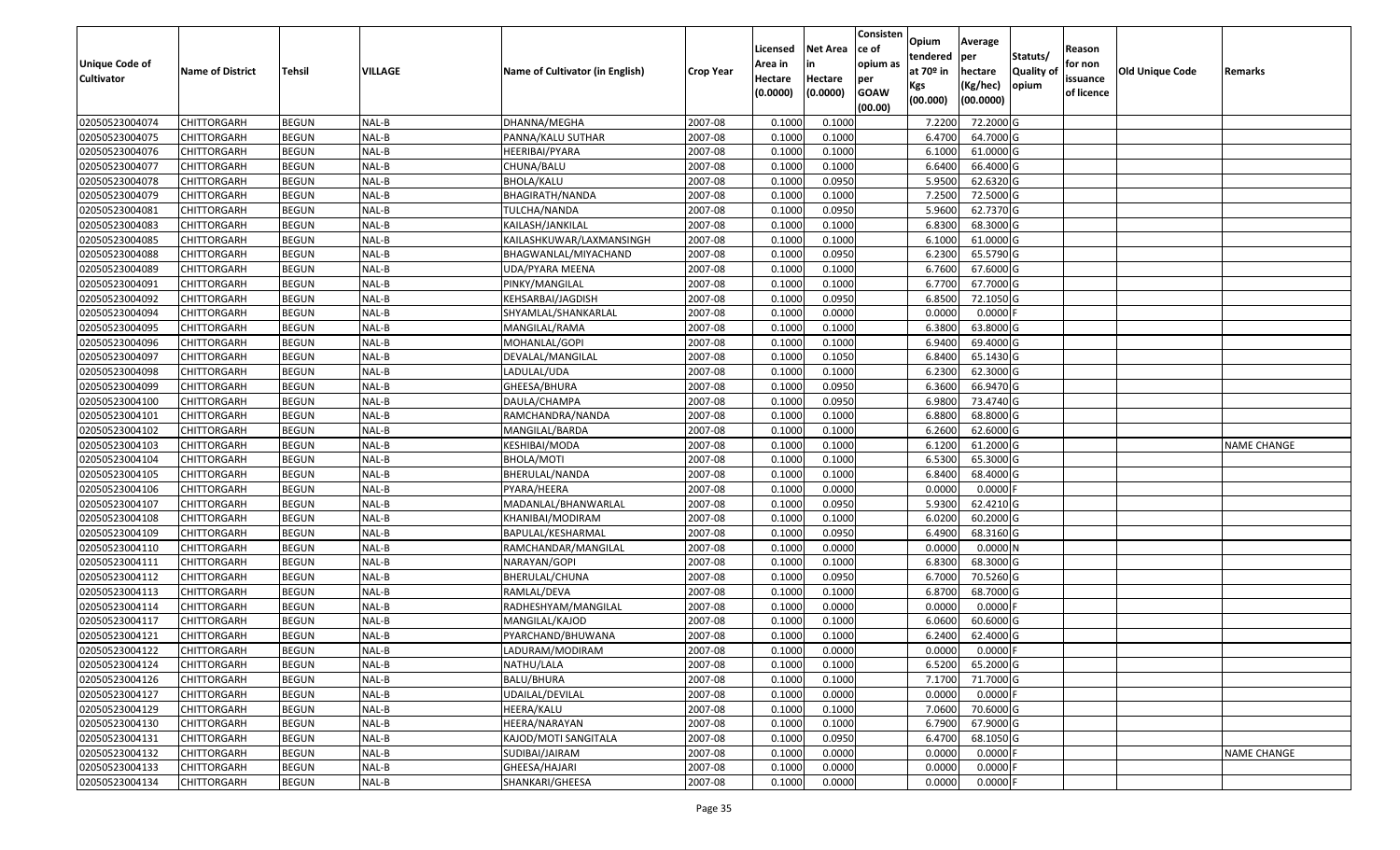| <b>Unique Code of</b><br><b>Cultivator</b> | <b>Name of District</b> | Tehsil       | <b>VILLAGE</b> | Name of Cultivator (in English) | <b>Crop Year</b> | Licensed<br>Area in<br>Hectare<br>(0.0000) | <b>Net Area</b><br>Hectare<br>(0.0000) | Consisten<br>ce of<br>opium as<br>per<br><b>GOAW</b><br>(00.00) | <b>Opium</b><br>Itendered<br>at 70 <sup>o</sup> in<br>Kgs<br>(00.000) | Average<br>per<br>hectare<br>(Kg/hec)<br>(00.0000) | Statuts/<br>Quality of<br>opium | Reason<br>for non<br>issuance<br>of licence | Old Unique Code | Remarks                          |
|--------------------------------------------|-------------------------|--------------|----------------|---------------------------------|------------------|--------------------------------------------|----------------------------------------|-----------------------------------------------------------------|-----------------------------------------------------------------------|----------------------------------------------------|---------------------------------|---------------------------------------------|-----------------|----------------------------------|
| 02050523004136                             | CHITTORGARH             | <b>BEGUN</b> | NAL-B          | NATHULAL/SEWA                   | 2007-08          | 0.1000                                     | 0.1000                                 |                                                                 | 6.9100                                                                | 69.1000 G                                          |                                 |                                             |                 | TRANSFER / KHEDI NAL<br>(BENGUN) |
| 02050523004137                             | CHITTORGARH             | <b>BEGUN</b> | NAL-B          | GHEESALAL/BALU                  | 2007-08          | 0.1000                                     | 0.1000                                 |                                                                 | 6.7300                                                                | 67.3000 G                                          |                                 |                                             |                 |                                  |
| 02050523004138                             | CHITTORGARH             | <b>BEGUN</b> | NAL-B          | RATANLAL/GHEESALAL              | 2007-08          | 0.1000                                     | 0.0950                                 |                                                                 | 6.6500                                                                | 70.0000 G                                          |                                 |                                             |                 |                                  |
| 02050523004139                             | CHITTORGARH             | <b>BEGUN</b> | NAL-B          | RATANLAL/MODIRAM                | 2007-08          | 0.1000                                     | 0.0000                                 |                                                                 | 0.0000                                                                | 0.0000                                             |                                 |                                             |                 |                                  |
| 02050523004141                             | CHITTORGARH             | <b>BEGUN</b> | NAL-B          | SHANKARLAL/HAJARI               | 2007-08          | 0.1000                                     | 0.0950                                 |                                                                 | 6.0700                                                                | 63.8950 G                                          |                                 |                                             |                 |                                  |
| 02050523004143                             | CHITTORGARH             | <b>BEGUN</b> | NAL-B          | JANKINATH/MODIRAM               | 2007-08          | 0.1000                                     | 0.1000                                 |                                                                 | 6.9000                                                                | 69.0000 G                                          |                                 |                                             |                 |                                  |
| 02050523005001                             | CHITTORGARH             | <b>BEGUN</b> | KHEDINAL       | MANGILAL/NARAYAN                | 2007-08          | 0.1000                                     | 0.1000                                 |                                                                 | 6.6800                                                                | 66.8000 G                                          |                                 |                                             |                 |                                  |
| 02050523005003                             | <b>CHITTORGARH</b>      | <b>BEGUN</b> | KHEDINAL       | BHANWARLAL/RAMCHANDRA           | 2007-08          | 0.1000                                     | 0.0000                                 |                                                                 | 0.0000                                                                | 0.0000F                                            |                                 |                                             |                 |                                  |
| 02050523005005                             | <b>CHITTORGARH</b>      | <b>BEGUN</b> | KHEDINAL       | DEVLAL/RUPA                     | 2007-08          | 0.1000                                     | 0.0000                                 |                                                                 | 0.0000                                                                | $0.0000$ F                                         |                                 |                                             |                 |                                  |
| 02050523005006                             | CHITTORGARH             | <b>BEGUN</b> | KHEDINAL       | BHURA/PYARCHAND                 | 2007-08          | 0.1000                                     | 0.0000                                 |                                                                 | 0.0000                                                                | $0.0000$ F                                         |                                 |                                             |                 |                                  |
| 02050523005007                             | CHITTORGARH             | <b>BEGUN</b> | KHEDINAL       | PYARCHAND/TULSIRAM              | 2007-08          | 0.1000                                     | 0.1000                                 |                                                                 | 1.3500                                                                | 13.5000 G                                          |                                 |                                             |                 |                                  |
| 02050523005008                             | CHITTORGARH             | <b>BEGUN</b> | KHEDINAL       | HARLAL/CHATURBHUJ               | 2007-08          | 0.1000                                     | 0.0000                                 |                                                                 | 0.0000                                                                | 0.0000                                             |                                 |                                             |                 |                                  |
| 02050523005011                             | CHITTORGARH             | <b>BEGUN</b> | KHEDINAL       | NARAYAN/RUPA                    | 2007-08          | 0.1000                                     | 0.0000                                 |                                                                 | 0.0000                                                                | 0.0000                                             |                                 |                                             |                 |                                  |
| 02050523005012                             | CHITTORGARH             | <b>BEGUN</b> | KHEDINAL       | NANDUBAI/DEVILAL                | 2007-08          | 0.1000                                     | 0.0000                                 |                                                                 | 0.0000                                                                | 0.0000                                             |                                 |                                             |                 | <b>NAME CHANGE</b>               |
| 02050523005013                             | CHITTORGARH             | <b>BEGUN</b> | KHEDINAL       | BHURA/MODA                      | 2007-08          | 0.1000                                     | 0.0000                                 |                                                                 | 0.0000                                                                | 0.0000                                             |                                 |                                             |                 |                                  |
| 02050523005014                             | CHITTORGARH             | <b>BEGUN</b> | KHEDINAL       | KHEMRAJ/DAULA                   | 2007-08          | 0.1000                                     | 0.1000                                 |                                                                 | 5.1100                                                                | 51.1000 G                                          |                                 |                                             |                 |                                  |
| 02050523005015                             | CHITTORGARH             | <b>BEGUN</b> | KHEDINAL       | MADHO/HEMA                      | 2007-08          | 0.1000                                     | 0.0000                                 |                                                                 | 0.0000                                                                | 0.0000                                             |                                 |                                             |                 |                                  |
| 02050523005016                             | CHITTORGARH             | <b>BEGUN</b> | KHEDINAL       | HEERALAL/BALU                   | 2007-08          | 0.1000                                     | 0.1000                                 |                                                                 | 6.2000                                                                | 62.0000 G                                          |                                 |                                             |                 |                                  |
| 02050523005017                             | CHITTORGARH             | <b>BEGUN</b> | KHEDINAL       | SALAGARAM/NARAYAN               | 2007-08          | 0.1000                                     | 0.1050                                 |                                                                 | 6.4400                                                                | 61.3330 G                                          |                                 |                                             |                 |                                  |
| 02050523005018                             | CHITTORGARH             | <b>BEGUN</b> | KHEDINAL       | NANALAL/DEVA                    | 2007-08          | 0.1000                                     | 0.1000                                 |                                                                 | 7.0900                                                                | $70.9000$ G                                        |                                 |                                             |                 |                                  |
| 02050523005019                             | CHITTORGARH             | <b>BEGUN</b> | KHEDINAL       | HIRALAL/RUPA A.S. PYARIBAI      | 2007-08          | 0.1000                                     | 0.1000                                 |                                                                 | 1.2800                                                                | 12.8000 G                                          |                                 |                                             |                 |                                  |
| 02050523005020                             | CHITTORGARH             | <b>BEGUN</b> | KHEDINAL       | CHUNNILAL/DEVA                  | 2007-08          | 0.1000                                     | 0.0000                                 |                                                                 | 0.0000                                                                | $0.0000$ F                                         |                                 |                                             |                 |                                  |
| 02050523005021                             | CHITTORGARH             | <b>BEGUN</b> | KHEDINAL       | GHEESA/JAISINGH                 | 2007-08          | 0.1000                                     | 0.0000                                 |                                                                 | 0.0000                                                                | $0.0000$ F                                         |                                 |                                             |                 |                                  |
| 02050523005022                             | CHITTORGARH             | <b>BEGUN</b> | KHEDINAL       | <b>HEERALAL/GOPI</b>            | 2007-08          | 0.1000                                     | 0.0000                                 |                                                                 | 0.0000                                                                | $0.0000$ F                                         |                                 |                                             |                 | <b>NAME CHANGE</b>               |
| 02050523005023                             | CHITTORGARH             | <b>BEGUN</b> | KHEDINAL       | ANIBAI/MEGHA                    | 2007-08          | 0.1000                                     | 0.1000                                 |                                                                 | 6.4100                                                                | 64.1000 G                                          |                                 |                                             |                 |                                  |
| 02050523005024                             | CHITTORGARH             | <b>BEGUN</b> | KHEDINAL       | NANDA/KERING                    | 2007-08          | 0.1000                                     | 0.0000                                 |                                                                 | 0.0000                                                                | $0.0000$ F                                         |                                 |                                             |                 |                                  |
| 02050523005025                             | CHITTORGARH             | <b>BEGUN</b> | KHEDINAL       | LAXMIBAI/ONKAR                  | 2007-08          | 0.1000                                     | 0.1000                                 |                                                                 | 6.1100                                                                | 61.1000 G                                          |                                 |                                             |                 |                                  |
| 02050523005027                             | CHITTORGARH             | <b>BEGUN</b> | KHEDINAL       | NANDA/HEERA                     | 2007-08          | 0.1000                                     | 0.0000                                 |                                                                 | 0.0000                                                                | $0.0000$ F                                         |                                 |                                             |                 |                                  |
| 02050523005028                             | CHITTORGARH             | <b>BEGUN</b> | KHEDINAL       | MANGILAL/CHAMNA                 | 2007-08          | 0.1000                                     | 0.0000                                 |                                                                 | 0.0000                                                                | $0.0000$ F                                         |                                 |                                             |                 |                                  |
| 02050523005029                             | CHITTORGARH             | <b>BEGUN</b> | KHEDINAL       | NARAYAN/JODHA                   | 2007-08          | 0.1000                                     | 0.0000                                 |                                                                 | 0.0000                                                                | $0.0000$ F                                         |                                 |                                             |                 |                                  |
| 02050523005031                             | CHITTORGARH             | <b>BEGUN</b> | KHEDINAL       | MANGILAL/NANDA                  | 2007-08          | 0.1000                                     | 0.1000                                 |                                                                 | 6.4700                                                                | 64.7000 G                                          |                                 |                                             |                 |                                  |
| 02050523005035                             | CHITTORGARH             | <b>BEGUN</b> | KHEDINAL       | LADU/RUPA                       | 2007-08          | 0.1000                                     | 0.0000                                 |                                                                 | 0.0000                                                                | $0.0000$ F                                         |                                 |                                             |                 |                                  |
| 02050523005037                             | CHITTORGARH             | <b>BEGUN</b> | KHEDINAL       | <b>UDAILAL/BARDA</b>            | 2007-08          | 0.1000                                     | 0.0000                                 |                                                                 | 0.0000                                                                | $0.0000$ F                                         |                                 |                                             |                 |                                  |
| 02050523005038                             | CHITTORGARH             | <b>BEGUN</b> | KHEDINAL       | CHUNNILAL/HAJARI                | 2007-08          | 0.1000                                     | 0.1050                                 |                                                                 | 5.5800                                                                | 53.1430 G                                          |                                 |                                             |                 |                                  |
| 02050523005039                             | CHITTORGARH             | <b>BEGUN</b> | KHEDINAL       | NANDLAL/GHEESA                  | 2007-08          | 0.1000                                     | 0.1000                                 |                                                                 | 6.4100                                                                | 64.1000 G                                          |                                 |                                             |                 |                                  |
| 02050523005040                             | <b>CHITTORGARH</b>      | <b>BEGUN</b> | KHEDINAL       | MADHU/NARAYAN                   | 2007-08          | 0.1000                                     | 0.1000                                 |                                                                 | 6.6000                                                                | 66.0000G                                           |                                 |                                             |                 |                                  |
| 02050523005041                             | <b>CHITTORGARH</b>      | <b>BEGUN</b> | KHEDINAL       | GOPILAL/CHATURBHUJ              | 2007-08          | 0.1000                                     | 0.1000                                 |                                                                 | 6.0700                                                                | 60.7000 G                                          |                                 |                                             |                 |                                  |
| 02050523005042                             | <b>CHITTORGARH</b>      | <b>BEGUN</b> | KHEDINAL       | MANGILAL/RATIRAM                | 2007-08          | 0.1000                                     | 0.1000                                 |                                                                 | 6.3600                                                                | 63.6000 G                                          |                                 |                                             |                 |                                  |
| 02050523005043                             | <b>CHITTORGARH</b>      | <b>BEGUN</b> | KHEDINAL       | KANHAIYALAL/NARAYAN             | 2007-08          | 0.1000                                     | 0.0000                                 |                                                                 | 0.0000                                                                | $0.0000$ F                                         |                                 |                                             |                 |                                  |
| 02050523005044                             | <b>CHITTORGARH</b>      | <b>BEGUN</b> | KHEDINAL       | KUKA/DAULA                      | 2007-08          | 0.1000                                     | 0.0000                                 |                                                                 | 0.0000                                                                | 0.0000F                                            |                                 |                                             |                 |                                  |
| 02050523005045                             | <b>CHITTORGARH</b>      | <b>BEGUN</b> | KHEDINAL       | LAXMICHAND/RAMCHANDRA           | 2007-08          | 0.1000                                     | 0.1000                                 |                                                                 | 7.0800                                                                | 70.8000 G                                          |                                 |                                             |                 |                                  |
| 02050523005046                             | <b>CHITTORGARH</b>      | <b>BEGUN</b> | KHEDINAL       | KANHAIYALAL/TARACHAND           | 2007-08          | 0.1000                                     | 0.0000                                 |                                                                 | 0.0000                                                                | $0.0000$ F                                         |                                 |                                             |                 |                                  |
| 02050523005047                             | CHITTORGARH             | <b>BEGUN</b> | KHEDINAL       | GHEESA/PEMA                     | 2007-08          | 0.1000                                     | 0.0000                                 |                                                                 | 0.0000                                                                | $0.0000$ F                                         |                                 |                                             |                 |                                  |
| 02050523005048                             | CHITTORGARH             | <b>BEGUN</b> | KHEDINAL       | MANGILAL/RUPA                   | 2007-08          | 0.1000                                     | 0.0000                                 |                                                                 | 0.0000                                                                | $0.0000$ F                                         |                                 |                                             |                 |                                  |
| 02050523005049                             | <b>CHITTORGARH</b>      | <b>BEGUN</b> | KHEDINAL       | NATHU/PEMA                      | 2007-08          | 0.1000                                     | 0.1050                                 |                                                                 | 7.1900                                                                | 68.4760 G                                          |                                 |                                             |                 |                                  |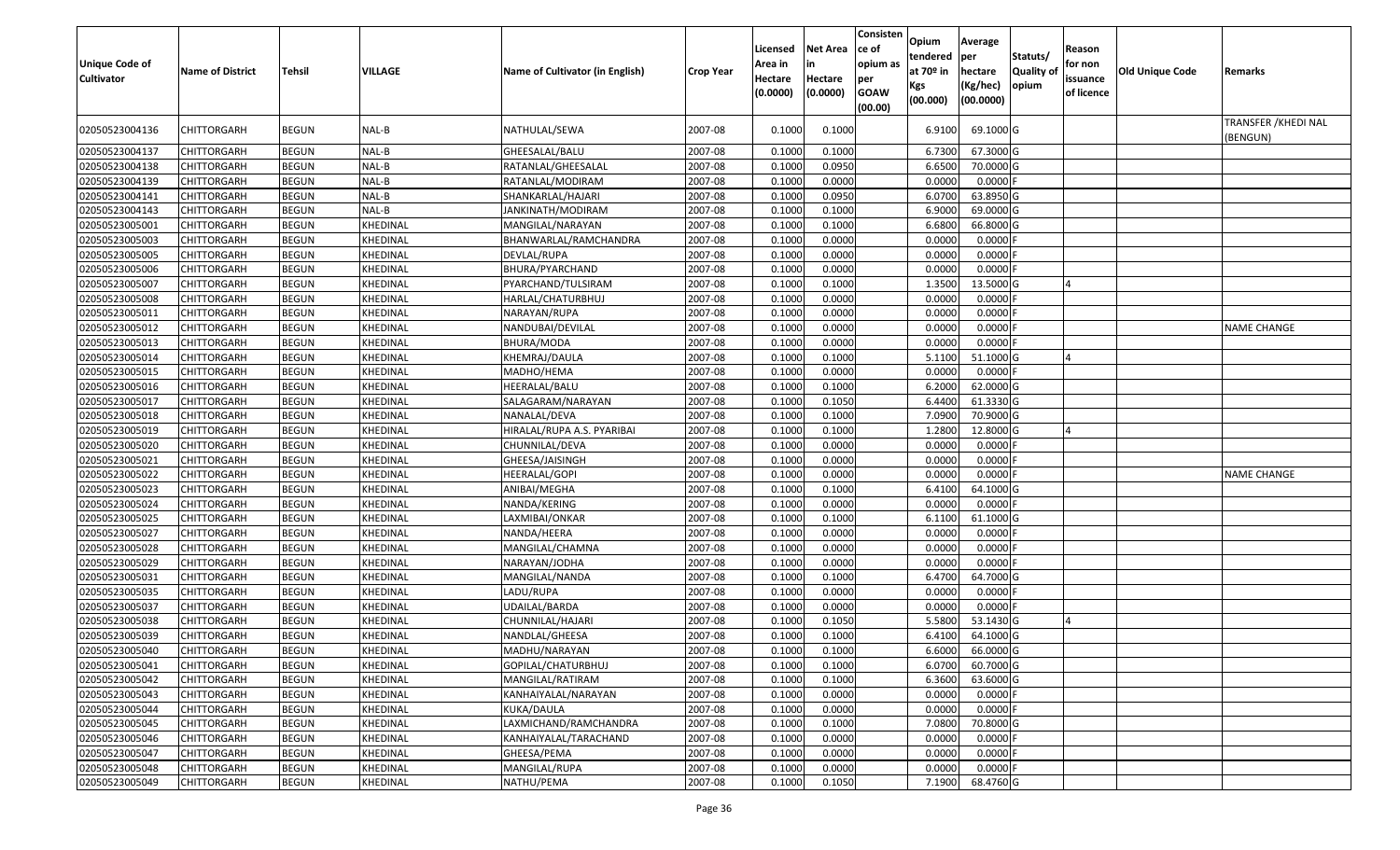| <b>Unique Code of</b><br><b>Cultivator</b> | <b>Name of District</b> | Tehsil       | VILLAGE           | Name of Cultivator (in English) | <b>Crop Year</b> | Licensed<br>Area in<br>Hectare<br>(0.0000) | Net Area<br>in<br>Hectare<br>(0.0000) | Consisten<br>ce of<br>opium as<br>per<br><b>GOAW</b><br>(00.00) | Opium<br>tendered<br>at 70º in<br>Kgs<br>(00.000) | Average<br>per<br>hectare<br>(Kg/hec)<br>(00.0000) | Statuts/<br><b>Quality of</b><br>opium | Reason<br>for non<br>issuance<br>of licence | Old Unique Code | Remarks                        |
|--------------------------------------------|-------------------------|--------------|-------------------|---------------------------------|------------------|--------------------------------------------|---------------------------------------|-----------------------------------------------------------------|---------------------------------------------------|----------------------------------------------------|----------------------------------------|---------------------------------------------|-----------------|--------------------------------|
| 02050523005051                             | <b>CHITTORGARH</b>      | <b>BEGUN</b> | KHEDINAL          | MANIGLAL/ONKAR                  | 2007-08          | 0.1000                                     | 0.0000                                |                                                                 | 0.0000                                            | $0.0000$ F                                         |                                        |                                             |                 |                                |
| 02050523005052                             | CHITTORGARH             | <b>BEGUN</b> | KHEDINAL          | GANGARAM/RUPA                   | 2007-08          | 0.1000                                     | 0.0000                                |                                                                 | 0.0000                                            | $0.0000$ F                                         |                                        |                                             |                 |                                |
| 02050523005053                             | CHITTORGARH             | <b>BEGUN</b> | KHEDINAL          | GHEESA/NARAYAN                  | 2007-08          | 0.1000                                     | 0.0000                                |                                                                 | 0.0000                                            | $0.0000$ F                                         |                                        |                                             |                 |                                |
| 02050523005054                             | <b>CHITTORGARH</b>      | <b>BEGUN</b> | KHEDINAL          | SHANKARLAL/NARAYAN              | 2007-08          | 0.1000                                     | 0.0000                                |                                                                 | 0.0000                                            | $0.0000$ F                                         |                                        |                                             |                 |                                |
| 02050523005055                             | CHITTORGARH             | <b>BEGUN</b> | KHEDINAL          | MADHU/PEETHU                    | 2007-08          | 0.1000                                     | 0.0000                                |                                                                 | 0.0000                                            | $0.0000$ F                                         |                                        |                                             |                 |                                |
| 02050523005057                             | CHITTORGARH             | <b>BEGUN</b> | KHEDINAL          | MOTYABAI/BHURA                  | 2007-08          | 0.1000                                     | 0.0000                                |                                                                 | 0.0000                                            | $0.0000$ N                                         |                                        |                                             |                 | TRANSFER / HANOTIYA<br>BENGUN) |
| 02050523005059                             | CHITTORGARH             | <b>BEGUN</b> | KHEDINAL          | HEERALAL/BARDA                  | 2007-08          | 0.1000                                     | 0.0000                                |                                                                 | 0.0000                                            | $0.0000$ F                                         |                                        |                                             |                 |                                |
| 02050523005060                             | <b>CHITTORGARH</b>      | <b>BEGUN</b> | KHEDINAL          | GOPI/MODA                       | 2007-08          | 0.1000                                     | 0.0000                                |                                                                 | 0.0000                                            | $0.0000$ F                                         |                                        |                                             |                 |                                |
| 02050523005061                             | <b>CHITTORGARH</b>      | <b>BEGUN</b> | KHEDINAL          | KANHAIYALAL/PYARCHAND           | 2007-08          | 0.1000                                     | 0.1000                                |                                                                 | 6.5800                                            | 65.8000 G                                          |                                        |                                             |                 |                                |
| 02050523005062                             | CHITTORGARH             | <b>BEGUN</b> | KHEDINAL          | BHERULAL/HEMA                   | 2007-08          | 0.1000                                     | 0.1000                                |                                                                 | 5.7700                                            | 57.7000 G                                          |                                        |                                             |                 |                                |
| 02050523005065                             | <b>CHITTORGARH</b>      | <b>BEGUN</b> | KHEDINAL          | BALU/CHAMNA                     | 2007-08          | 0.1000                                     | 0.0000                                |                                                                 | 0.0000                                            | $0.0000$ F                                         |                                        |                                             |                 |                                |
| 02050523005068                             | <b>CHITTORGARH</b>      | <b>BEGUN</b> | KHEDINAL          | KANHAIYALAL/LAXMAN              | 2007-08          | 0.1000                                     | 0.0950                                |                                                                 | 7.1000                                            | 74.7370 G                                          |                                        |                                             |                 |                                |
| 02050523005071                             | <b>CHITTORGARH</b>      | <b>BEGUN</b> | KHEDINAL          | GANGARAM/SHOCHAND               | 2007-08          | 0.1000                                     | 0.0000                                |                                                                 | 0.0000                                            | $0.0000$ F                                         |                                        |                                             |                 |                                |
| 02050523005072                             | CHITTORGARH             | <b>BEGUN</b> | KHEDINAL          | MADHOLAL/DEVA                   | 2007-08          | 0.1000                                     | 0.0000                                |                                                                 | 0.0000                                            | $0.0000$ F                                         |                                        |                                             |                 |                                |
| 02050523005073                             | CHITTORGARH             | <b>BEGUN</b> | KHEDINAL          | PRAKASHCHAND/MANGILAL           | 2007-08          | 0.1000                                     | 0.1000                                |                                                                 | 7.2300                                            | 72.3000 G                                          |                                        |                                             |                 |                                |
| 02050523005074                             | CHITTORGARH             | <b>BEGUN</b> | KHEDINAL          | RATANLAL/MADHO                  | 2007-08          | 0.1000                                     | 0.0000                                |                                                                 | 0.0000                                            | $0.0000$ F                                         |                                        |                                             |                 |                                |
| 02050523005076                             | CHITTORGARH             | <b>BEGUN</b> | KHEDINAL          | MOHANLAL/MEGHA                  | 2007-08          | 0.1000                                     | 0.1000                                |                                                                 | 6.1100                                            | 61.1000 G                                          |                                        |                                             |                 |                                |
| 02050523005077                             | CHITTORGARH             | <b>BEGUN</b> | KHEDINAL          | RAMCHANDRA/ONKAR                | 2007-08          | 0.1000                                     | 0.0000                                |                                                                 | 0.0000                                            | $0.0000$ F                                         |                                        |                                             |                 |                                |
| 02050523005079                             | CHITTORGARH             | <b>BEGUN</b> | KHEDINAL          | PANNA/GHEESA                    | 2007-08          | 0.1000                                     | 0.1000                                |                                                                 | 6.6400                                            | 66.4000 G                                          |                                        |                                             |                 |                                |
| 02050523005080                             | <b>CHITTORGARH</b>      | <b>BEGUN</b> | KHEDINAL          | LAXMAN/BALU                     | 2007-08          | 0.1000                                     | 0.0950                                |                                                                 | 7.1000                                            | 74.7370 G                                          |                                        |                                             |                 |                                |
| 02050523005081                             | CHITTORGARH             | <b>BEGUN</b> | KHEDINAL          | DEVILAL/MODA                    | 2007-08          | 0.1000                                     | 0.0000                                |                                                                 | 0.0000                                            | $0.0000$ F                                         |                                        |                                             |                 |                                |
| 02050523005082                             | CHITTORGARH             | <b>BEGUN</b> | KHEDINAL          | MODA/GHEESA                     | 2007-08          | 0.1000                                     | 0.1000                                |                                                                 | 6.2800                                            | 62.8000 G                                          |                                        |                                             | 02050523004145  | TRANSFER                       |
| 02050523006001                             | CHITTORGARH             | <b>BEGUN</b> | MEGHNIWAS KHURD-A | BANSHILAL/PYARCHAND             | 2007-08          | 0.1000                                     | 0.0000                                |                                                                 | 0.0000                                            | $0.0000$ F                                         |                                        |                                             |                 |                                |
| 02050523006002                             | <b>CHITTORGARH</b>      | <b>BEGUN</b> | MEGHNIWAS KHURD-A | NANDA/SITARAM                   | 2007-08          | 0.1000                                     | 0.1000                                |                                                                 | 5.9800                                            | 59.8000 G                                          |                                        |                                             |                 |                                |
| 02050523006003                             | CHITTORGARH             | <b>BEGUN</b> | MEGHNIWAS KHURD-A | MOHANLAL/GIRDHARI               | 2007-08          | 0.1000                                     | 0.0000                                |                                                                 | 0.0000                                            | $0.0000$ F                                         |                                        |                                             |                 |                                |
| 02050523006004                             | CHITTORGARH             | <b>BEGUN</b> | MEGHNIWAS KHURD-A | SHANTILAL A.S. / BHANWARLAL     | 2007-08          | 0.1000                                     | 0.0000                                |                                                                 | 0.0000                                            | $0.0000$ F                                         |                                        |                                             |                 |                                |
| 02050523006005                             | CHITTORGARH             | <b>BEGUN</b> | MEGHNIWAS KHURD-A | KHEMRAJ/MEGHA                   | 2007-08          | 0.1000                                     | 0.0000                                |                                                                 | 0.0000                                            | $0.0000$ F                                         |                                        |                                             |                 |                                |
| 02050523006006                             | <b>CHITTORGARH</b>      | <b>BEGUN</b> | MEGHNIWAS KHURD-A | JODHA/MEGHA                     | 2007-08          | 0.1000                                     | 0.0950                                |                                                                 | 6.4900                                            | 68.3160 G                                          |                                        |                                             |                 |                                |
| 02050523006007                             | CHITTORGARH             | <b>BEGUN</b> | MEGHNIWAS KHURD-A | BHOJA/KHEMRAJ                   | 2007-08          | 0.1000                                     | 0.1000                                |                                                                 | 6.7300                                            | 67.3000 G                                          |                                        |                                             |                 |                                |
| 02050523006008                             | <b>CHITTORGARH</b>      | <b>BEGUN</b> | MEGHNIWAS KHURD-A | BHAWANA/DEVA                    | 2007-08          | 0.1000                                     | 0.0950                                |                                                                 | 6.3000                                            | 66.3160 G                                          |                                        |                                             |                 |                                |
| 02050523006009                             | CHITTORGARH             | <b>BEGUN</b> | MEGHNIWAS KHURD-A | PREMCHAND/BALU                  | 2007-08          | 0.1000                                     | 0.1000                                |                                                                 | 6.6300                                            | 66.3000 G                                          |                                        |                                             |                 |                                |
| 02050523006010                             | <b>CHITTORGARH</b>      | <b>BEGUN</b> | MEGHNIWAS KHURD-A | GOPI/DEVILAL GURJAR             | 2007-08          | 0.1000                                     | 0.0000                                |                                                                 | 0.0000                                            | $0.0000$ F                                         |                                        |                                             |                 |                                |
| 02050523006011                             | <b>CHITTORGARH</b>      | <b>BEGUN</b> | MEGHNIWAS KHURD-A | SURESH/MOHAN A.S. DHAPUBAI      | 2007-08          | 0.1000                                     | 0.0700                                |                                                                 | 4.4900                                            | 64.1430 G                                          |                                        |                                             |                 |                                |
| 02050523006012                             | CHITTORGARH             | <b>BEGUN</b> | MEGHNIWAS KHURD-A | GOPI/DEVILAL DHAKAD             | 2007-08          | 0.1000                                     | 0.0950                                |                                                                 | 6.3000                                            | 66.3160 G                                          |                                        |                                             |                 |                                |
| 02050523006013                             | CHITTORGARH             | <b>BEGUN</b> | MEGHNIWAS KHURD-A | DAULIBAI/HEERALAL               | 2007-08          | 0.1000                                     | 0.1000                                |                                                                 | 6.9400                                            | 69.4000 G                                          |                                        |                                             |                 |                                |
| 02050523006014                             | <b>CHITTORGARH</b>      | <b>BEGUN</b> | MEGHNIWAS KHURD-A | CHUNNILAL/MEGHA                 | 2007-08          | 0.1000                                     | 0.0950                                |                                                                 |                                                   | 6.7200 70.7370 G                                   |                                        |                                             |                 |                                |
| 02050523006015                             | <b>CHITTORGARH</b>      | <b>BEGUN</b> | MEGHNIWAS KHURD-A | MOHANLAL/DEVA                   | 2007-08          | 0.1000                                     | 0.0700                                |                                                                 | 4.3700                                            | 62.4290 G                                          |                                        |                                             |                 |                                |
| 02050523006016                             | <b>CHITTORGARH</b>      | <b>BEGUN</b> | MEGHNIWAS KHURD-A | HEERALAL/BHANA                  | 2007-08          | 0.1000                                     | 0.0000                                |                                                                 | 0.0000                                            | $0.0000$ F                                         |                                        |                                             |                 |                                |
| 02050523006017                             | <b>CHITTORGARH</b>      | <b>BEGUN</b> | MEGHNIWAS KHURD-A | MANGILAL/DEVA                   | 2007-08          | 0.1000                                     | 0.1000                                |                                                                 | 6.1600                                            | 61.6000 G                                          |                                        |                                             |                 |                                |
| 02050523006018                             | <b>CHITTORGARH</b>      | <b>BEGUN</b> | MEGHNIWAS KHURD-A | CHEETARLAL/MANGILAL             | 2007-08          | 0.1000                                     | 0.1000                                |                                                                 | 6.6600                                            | 66.6000 G                                          |                                        |                                             |                 |                                |
| 02050523006019                             | <b>CHITTORGARH</b>      | <b>BEGUN</b> | MEGHNIWAS KHURD-A | MANGILAL/KANHAIYALAL            | 2007-08          | 0.1000                                     | 0.0000                                |                                                                 | 0.0000                                            | $0.0000$ F                                         |                                        |                                             |                 |                                |
| 02050523006020                             | <b>CHITTORGARH</b>      | <b>BEGUN</b> | MEGHNIWAS KHURD-A | NANIRAM/HARCHAND                | 2007-08          | 0.1000                                     | 0.1000                                |                                                                 | 6.7600                                            | 67.6000 G                                          |                                        |                                             |                 |                                |
| 02050523006021                             | <b>CHITTORGARH</b>      | <b>BEGUN</b> | MEGHNIWAS KHURD-A | RAMLAL/NANDLAL                  | 2007-08          | 0.1000                                     | 0.0000                                |                                                                 | 0.0000                                            | $0.0000$ F                                         |                                        |                                             |                 |                                |
| 02050523006022                             | <b>CHITTORGARH</b>      | <b>BEGUN</b> | MEGHNIWAS KHURD-A | RUPALAL/RAGUNATH                | 2007-08          | 0.1000                                     | 0.0950                                |                                                                 | 6.1000                                            | 64.2110 G                                          |                                        |                                             |                 |                                |
| 02050523006023                             | <b>CHITTORGARH</b>      | <b>BEGUN</b> | MEGHNIWAS KHURD-A | HARKUBAI/HEERALAL               | 2007-08          | 0.1000                                     | 0.0000                                |                                                                 | 0.0000                                            | $0.0000$ F                                         |                                        |                                             |                 |                                |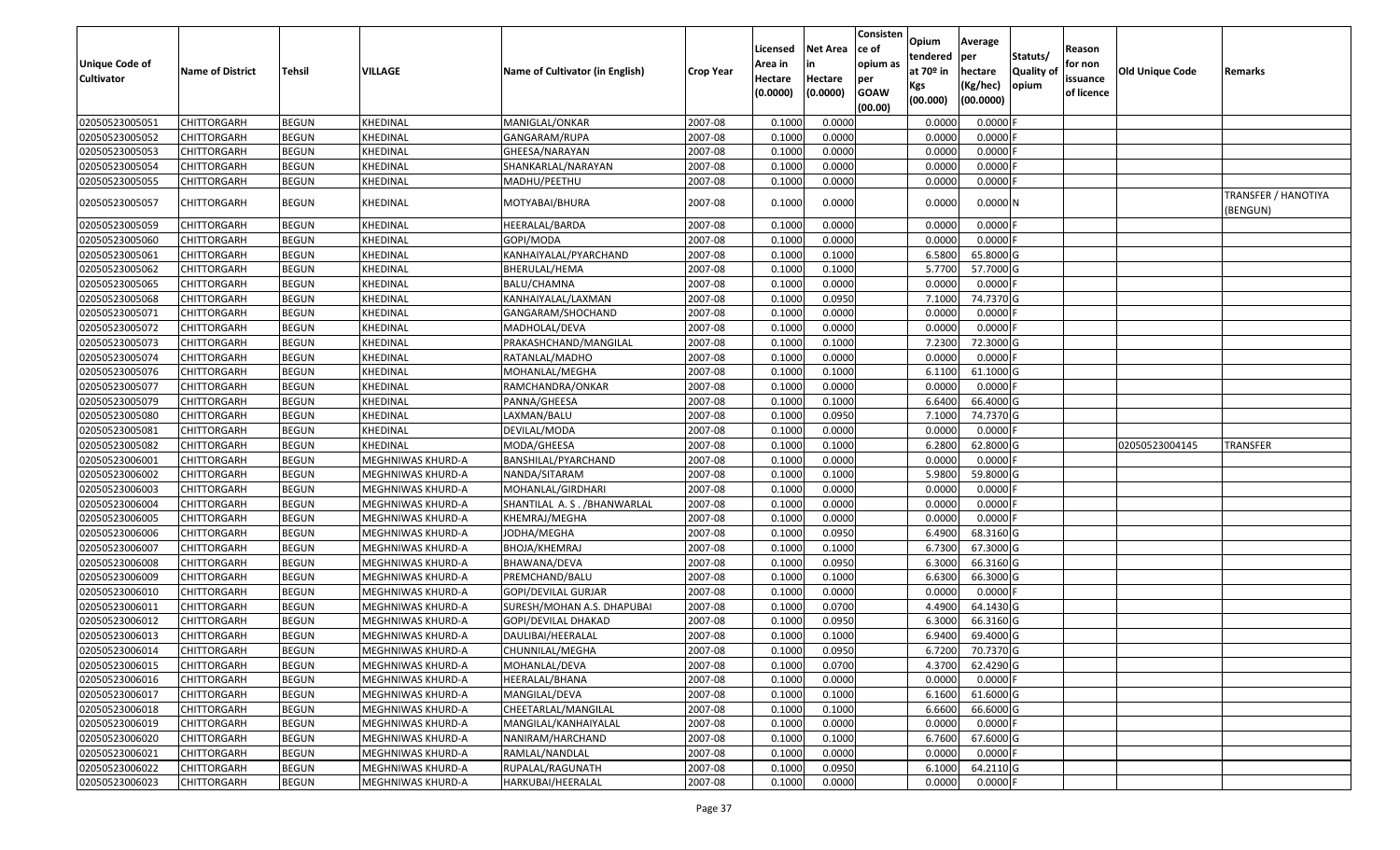| <b>Unique Code of</b><br><b>Cultivator</b> | <b>Name of District</b> | Tehsil       | VILLAGE           | Name of Cultivator (in English) | <b>Crop Year</b> | Licensed<br>Area in<br>Hectare<br>(0.0000) | Net Area<br>in<br>Hectare<br>(0.0000) | Consisten<br>ce of<br>opium as<br>per<br><b>GOAW</b><br>(00.00) | Opium<br>tendered<br>at 70º in<br>Kgs<br>(00.000) | Average<br>per<br>hectare<br>(Kg/hec)<br>(00.0000) | Statuts/<br><b>Quality of</b><br>opium | Reason<br>for non<br>issuance<br>of licence | Old Unique Code | Remarks                            |
|--------------------------------------------|-------------------------|--------------|-------------------|---------------------------------|------------------|--------------------------------------------|---------------------------------------|-----------------------------------------------------------------|---------------------------------------------------|----------------------------------------------------|----------------------------------------|---------------------------------------------|-----------------|------------------------------------|
| 02050523006025                             | <b>CHITTORGARH</b>      | <b>BEGUN</b> | MEGHNIWAS KHURD-A | SHIVLAL/KALU                    | 2007-08          | 0.1000                                     | 0.1000                                |                                                                 | 6.1600                                            | 61.6000 G                                          |                                        |                                             |                 |                                    |
| 02050523006026                             | <b>CHITTORGARH</b>      | <b>BEGUN</b> | MEGHNIWAS KHURD-A | RAMCHANDRA/SITARAM              | 2007-08          | 0.1000                                     | 0.1000                                |                                                                 | 6.2100                                            | 62.1000 G                                          |                                        |                                             |                 |                                    |
| 02050523006028                             | CHITTORGARH             | <b>BEGUN</b> | MEGHNIWAS KHURD-A | DHAPUBAI/KANHAIYALAL            | 2007-08          | 0.1000                                     | 0.0000                                |                                                                 | 0.0000                                            | 0.0000                                             |                                        |                                             |                 |                                    |
| 02050523006029                             | <b>CHITTORGARH</b>      | <b>BEGUN</b> | MEGHNIWAS KHURD-A | SHANKARLAL/KANHA                | 2007-08          | 0.1000                                     | 0.0950                                |                                                                 | 6.3800                                            | 67.1580 G                                          |                                        |                                             |                 |                                    |
| 02050523006030                             | <b>CHITTORGARH</b>      | <b>BEGUN</b> | MEGHNIWAS KHURD-A | GYARSIBAI/LADU                  | 2007-08          | 0.1000                                     | 0.1000                                |                                                                 | 6.3400                                            | 63.4000 G                                          |                                        |                                             |                 |                                    |
| 02050523006031                             | <b>CHITTORGARH</b>      | <b>BEGUN</b> | MEGHNIWAS KHURD-A | TULSIBAI/LALU                   | 2007-08          | 0.1000                                     | 0.0000                                |                                                                 | 0.0000                                            | 0.0000                                             |                                        |                                             |                 |                                    |
| 02050523006032                             | <b>CHITTORGARH</b>      | <b>BEGUN</b> | MEGHNIWAS KHURD-A | KALIBAI/MOOLCHAND DAROGA        | 2007-08          | 0.1000                                     | 0.0000                                |                                                                 | 0.0000                                            | 0.0000                                             |                                        |                                             |                 |                                    |
| 02050523006033                             | <b>CHITTORGARH</b>      | <b>BEGUN</b> | MEGHNIWAS KHURD-A | NATHULAL/BHANWARLAL             | 2007-08          | 0.1000                                     | 0.0000                                |                                                                 | 0.0000                                            | 0.0000                                             |                                        |                                             |                 |                                    |
| 02050523006034                             | <b>CHITTORGARH</b>      | <b>BEGUN</b> | MEGHNIWAS KHURD-A | JAMNIBAI/RUPA                   | 2007-08          | 0.1000                                     | 0.1000                                |                                                                 | 5.3000                                            | 53.0000 G                                          |                                        |                                             |                 | TRANSFER / SUWANIYA<br>(BENGUN)    |
| 02050523006035                             | <b>CHITTORGARH</b>      | <b>BEGUN</b> | MEGHNIWAS KHURD-A | GHISIBAI/KAJOD BALAI            | 2007-08          | 0.1000                                     | 0.1000                                |                                                                 | 6.0500                                            | 60.5000 G                                          |                                        |                                             |                 |                                    |
| 02050523006036                             | CHITTORGARH             | <b>BEGUN</b> | MEGHNIWAS KHURD-A | SITABAI/GORDHAN                 | 2007-08          | 0.1000                                     | 0.0950                                |                                                                 | 6.2100                                            | 65.3680 G                                          |                                        |                                             |                 |                                    |
| 02050523006037                             | <b>CHITTORGARH</b>      | <b>BEGUN</b> | MEGHNIWAS KHURD-A | GHEESALAL/KALU                  | 2007-08          | 0.1000                                     | 0.1000                                |                                                                 | 6.5100                                            | 65.1000 G                                          |                                        |                                             |                 |                                    |
| 02050523006038                             | <b>CHITTORGARH</b>      | <b>BEGUN</b> | MEGHNIWAS KHURD-A | DALLA/KASHIRAM                  | 2007-08          | 0.1000                                     | 0.0000                                |                                                                 | 0.0000                                            | 0.0000                                             |                                        |                                             |                 |                                    |
| 02050523006041                             | <b>CHITTORGARH</b>      | <b>BEGUN</b> | MEGHNIWAS KHURD-A | SHORAM/ONKAR                    | 2007-08          | 0.1000                                     | 0.1000                                |                                                                 | 6.5400                                            | 65.4000 G                                          |                                        |                                             |                 |                                    |
| 02050523006042                             | <b>CHITTORGARH</b>      | <b>BEGUN</b> | MEGHNIWAS KHURD-A | DEVILAL/PEMA GAWAR              | 2007-08          | 0.1000                                     | 0.1000                                |                                                                 | 6.1900                                            | 61.9000 G                                          |                                        |                                             |                 |                                    |
| 02050523006043                             | <b>CHITTORGARH</b>      | <b>BEGUN</b> | MEGHNIWAS KHURD-A | SHANKARLAL/BHERU                | 2007-08          | 0.1000                                     | 0.1000                                |                                                                 | 4.8300                                            | 48.3000 G                                          |                                        |                                             |                 |                                    |
| 02050523006044                             | <b>CHITTORGARH</b>      | <b>BEGUN</b> | MEGHNIWAS KHURD-A | <b>CHAGNA PRABHU</b>            | 2007-08          | 0.1000                                     | 0.0000                                |                                                                 | 0.0000                                            | 0.0000                                             |                                        |                                             |                 |                                    |
| 02050523006045                             | <b>CHITTORGARH</b>      | <b>BEGUN</b> | MEGHNIWAS KHURD-A | JAIRAM/KASHIRAM                 | 2007-08          | 0.1000                                     | 0.0000                                |                                                                 | 0.0000                                            | 0.0000                                             |                                        |                                             |                 |                                    |
| 02050523006046                             | <b>CHITTORGARH</b>      | <b>BEGUN</b> | MEGHNIWAS KHURD-A | GHEESA/RATIRAM                  | 2007-08          | 0.1000                                     | 0.0950                                |                                                                 | 6.4300                                            | 67.6840 G                                          |                                        |                                             |                 |                                    |
| 02050523006047                             | <b>CHITTORGARH</b>      | <b>BEGUN</b> | MEGHNIWAS KHURD-A | MANGILAL/KALU                   | 2007-08          | 0.1000                                     | 0.0950                                |                                                                 | 6.2000                                            | 65.2630 G                                          |                                        |                                             |                 |                                    |
| 02050523006048                             | <b>CHITTORGARH</b>      | <b>BEGUN</b> | MEGHNIWAS KHURD-A | MADANLAL/BALU                   | 2007-08          | 0.1000                                     | 0.0000                                |                                                                 | 0.0000                                            | 0.0000                                             |                                        |                                             |                 |                                    |
| 02050523006049                             | <b>CHITTORGARH</b>      | <b>BEGUN</b> | MEGHNIWAS KHURD-A | BARJIBAI/BHOGU                  | 2007-08          | 0.1000                                     | 0.1000                                |                                                                 | 5.6400                                            | 56.4000 G                                          |                                        |                                             |                 |                                    |
| 02050523006050                             | CHITTORGARH             | <b>BEGUN</b> | MEGHNIWAS KHURD-A | SHANTIBAI/CHATURBHUJ            | 2007-08          | 0.1000                                     | 0.1000                                |                                                                 | 5.9000                                            | 59.0000 G                                          |                                        |                                             |                 |                                    |
| 02050523006051                             | <b>CHITTORGARH</b>      | <b>BEGUN</b> | MEGHNIWAS KHURD-A | UDAILAL/NARAYAN                 | 2007-08          | 0.1000                                     | 0.0950                                |                                                                 | 5.0100                                            | 52.7370 G                                          |                                        |                                             |                 |                                    |
| 02050523006052                             | <b>CHITTORGARH</b>      | <b>BEGUN</b> | MEGHNIWAS KHURD-A | SHANKARLAL/DHANNA               | 2007-08          | 0.1000                                     | 0.1000                                |                                                                 | 6.5700                                            | 65.7000 G                                          |                                        |                                             |                 |                                    |
| 02050523006053                             | <b>CHITTORGARH</b>      | <b>BEGUN</b> | MEGHNIWAS KHURD-A | RAMA/UDA DHAKAD                 | 2007-08          | 0.1000                                     | 0.0950                                |                                                                 | 6.3300                                            | 66.6320 G                                          |                                        |                                             |                 |                                    |
| 02050523006054                             | <b>CHITTORGARH</b>      | <b>BEGUN</b> | MEGHNIWAS KHURD-A | SHANKARLAL/GIRDHARILAL          | 2007-08          | 0.1000                                     | 0.0000                                |                                                                 | 0.0000                                            | 0.0000                                             |                                        |                                             |                 |                                    |
| 02050523006055                             | <b>CHITTORGARH</b>      | <b>BEGUN</b> | MEGHNIWAS KHURD-A | GIRDHARI/KAJOD                  | 2007-08          | 0.1000                                     | 0.0000                                |                                                                 | 0.0000                                            | 0.0000                                             |                                        |                                             |                 |                                    |
| 02050523006059                             | <b>CHITTORGARH</b>      | <b>BEGUN</b> | MEGHNIWAS KHURD-A | DHULIBAI/RAMSINGH               | 2007-08          | 0.1000                                     | 0.1000                                |                                                                 | 6.6500                                            | 66.5000 G                                          |                                        |                                             |                 |                                    |
| 02050523006060                             | <b>CHITTORGARH</b>      | <b>BEGUN</b> | MEGHNIWAS KHURD-A | THAKRIYA/MANGU                  | 2007-08          | 0.1000                                     | 0.1000                                |                                                                 | 5.9800                                            | 59.8000 G                                          |                                        |                                             |                 |                                    |
| 02050523006061                             | CHITTORGARH             | <b>BEGUN</b> | MEGHNIWAS KHURD-A | PEEPLIBAI/HARCHAND              | 2007-08          | 0.1000                                     | 0.0950                                |                                                                 | 6.8800                                            | 72.4210 G                                          |                                        |                                             |                 |                                    |
| 02050523006062                             | <b>CHITTORGARH</b>      | <b>BEGUN</b> | MEGHNIWAS KHURD-A | AASHARAM/HARCHAND               | 2007-08          | 0.1000                                     | 0.1000                                |                                                                 | 6.4100                                            | 64.1000 G                                          |                                        |                                             |                 |                                    |
| 02050523006063                             | <b>CHITTORGARH</b>      | <b>BEGUN</b> | MEGHNIWAS KHURD-A | KHANA/MANIGILAL                 | 2007-08          | 0.1000                                     | 0.1000                                |                                                                 | 6.3700                                            | 63.7000 G                                          |                                        |                                             |                 |                                    |
| 02050523006064                             | <b>CHITTORGARH</b>      | <b>BEGUN</b> | MEGHNIWAS KHURD-A | HAJARILAL/NANA                  | 2007-08          | 0.1000                                     | 0.1050                                |                                                                 | 6.5600                                            | 62.4760 G                                          |                                        |                                             |                 | TRANSFER /<br>VITTHALPURA (BENGUN) |
| 02050523006065                             | <b>CHITTORGARH</b>      | <b>BEGUN</b> | MEGHNIWAS KHURD-A | BHERU/RAMA GAWAR                | 2007-08          | 0.1000                                     | 0.1000                                |                                                                 | 5.9900                                            | 59.9000 G                                          |                                        |                                             |                 |                                    |
| 02050523006066                             | <b>CHITTORGARH</b>      | <b>BEGUN</b> | MEGHNIWAS KHURD-A | NARAYAN/KHEMRAJ                 | 2007-08          | 0.1000                                     | 0.0950                                |                                                                 | 5.9700                                            | 62.8420 G                                          |                                        |                                             |                 |                                    |
| 02050523006068                             | CHITTORGARH             | <b>BEGUN</b> | MEGHNIWAS KHURD-A | DEVILAL/BHANWARLAL HAJURI       | 2007-08          | 0.1000                                     | 0.0950                                |                                                                 | 5.9000                                            | 62.1050 G                                          |                                        |                                             |                 |                                    |
| 02050523006069                             | <b>CHITTORGARH</b>      | <b>BEGUN</b> | MEGHNIWAS KHURD-A | BHURA/BHAWANA GAWAR             | 2007-08          | 0.1000                                     | 0.1000                                |                                                                 | 6.1600                                            | 61.6000 G                                          |                                        |                                             |                 |                                    |
| 02050523006070                             | <b>CHITTORGARH</b>      | <b>BEGUN</b> | MEGHNIWAS KHURD-A | GHEESA/BHANA GAWAR              | 2007-08          | 0.1000                                     | 0.0000                                |                                                                 | 0.0000                                            | 0.0000                                             |                                        |                                             |                 |                                    |
| 02050523006071                             | <b>CHITTORGARH</b>      | <b>BEGUN</b> | MEGHNIWAS KHURD-A | HAJARILAL/MANGILAL DHAKAD       | 2007-08          | 0.1000                                     | 0.1000                                |                                                                 | 6.2500                                            | 62.5000 G                                          |                                        |                                             |                 |                                    |
| 02050523006073                             | <b>CHITTORGARH</b>      | <b>BEGUN</b> | MEGHNIWAS KHURD-A | DUDHA/RAMA GAWAR                | 2007-08          | 0.1000                                     | 0.1000                                |                                                                 | 6.5900                                            | 65.9000 G                                          |                                        |                                             |                 |                                    |
| 02050523006074                             | <b>CHITTORGARH</b>      | <b>BEGUN</b> | MEGHNIWAS KHURD-A | JAGDISH/MANGILAL GAWAR          | 2007-08          | 0.1000                                     | 0.1000                                |                                                                 | 6.5000                                            | 65.0000 G                                          |                                        |                                             |                 |                                    |
| 02050523006075                             | <b>CHITTORGARH</b>      | <b>BEGUN</b> | MEGHNIWAS KHURD-A | NARAYANIBAI/DEVILAL             | 2007-08          | 0.1000                                     | 0.0000                                |                                                                 | 0.0000                                            | 0.0000                                             |                                        |                                             |                 |                                    |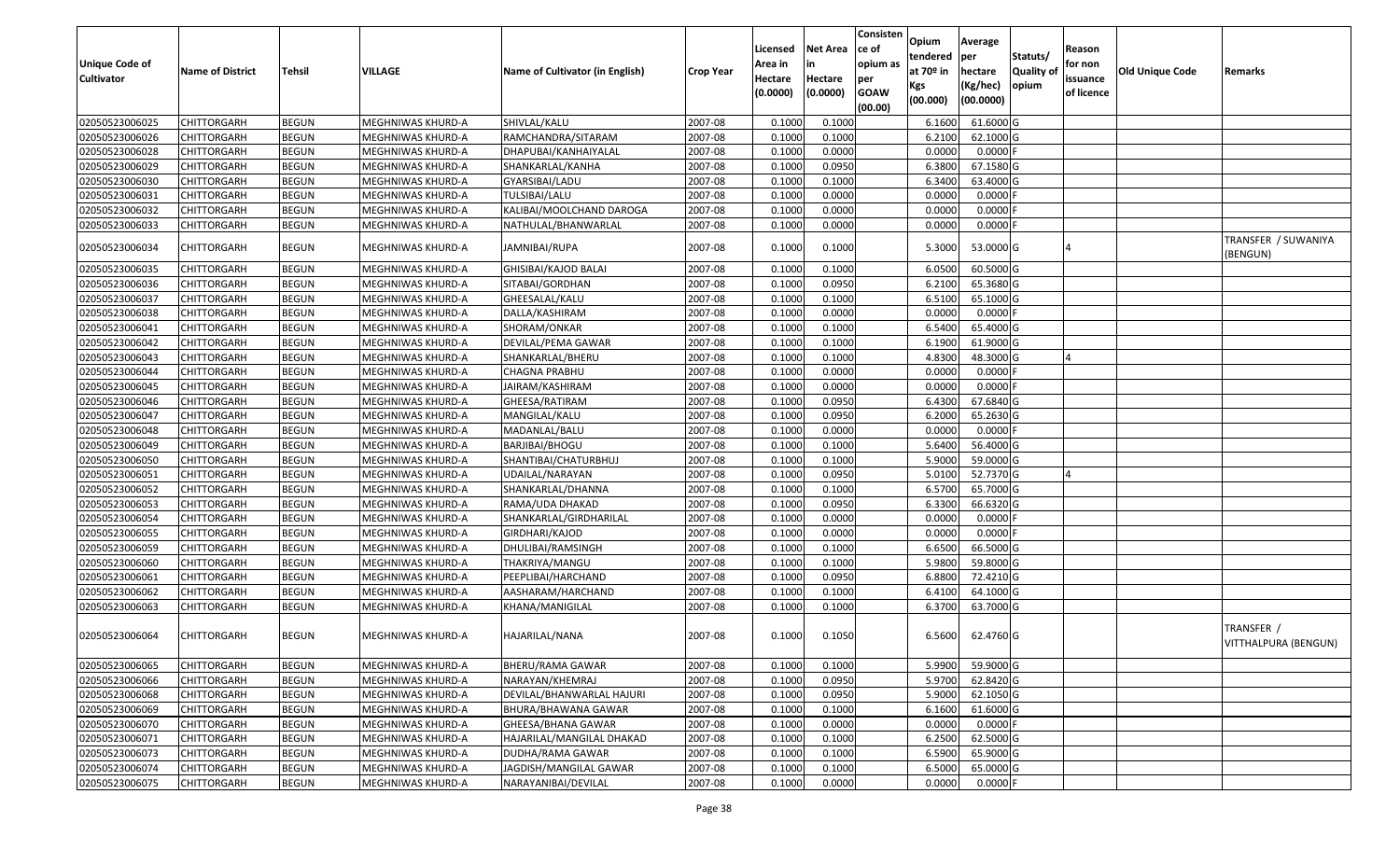| <b>Unique Code of</b><br><b>Cultivator</b> | <b>Name of District</b> | <b>Tehsil</b> | VILLAGE           | Name of Cultivator (in English) | <b>Crop Year</b> | Licensed<br>Area in<br>Hectare<br>(0.0000) | <b>Net Area</b><br>in<br>Hectare<br>(0.0000) | Consisten<br>ce of<br>opium as<br>per<br><b>GOAW</b><br>(00.00) | Opium<br>tendered<br>at $70°$ in<br>Kgs<br>(00.000) | Average<br>per<br>hectare<br>(Kg/hec)<br>(00.0000) | Statuts/<br>Quality of<br>opium | Reason<br>for non<br>issuance<br>of licence | <b>Old Unique Code</b> | Remarks            |
|--------------------------------------------|-------------------------|---------------|-------------------|---------------------------------|------------------|--------------------------------------------|----------------------------------------------|-----------------------------------------------------------------|-----------------------------------------------------|----------------------------------------------------|---------------------------------|---------------------------------------------|------------------------|--------------------|
| 02050523006076                             | CHITTORGARH             | <b>BEGUN</b>  | MEGHNIWAS KHURD-A | RUGANATHLAL/KANHAIYALAL GUJAR   | 2007-08          | 0.1000                                     | 0.0000                                       |                                                                 | 0.0000                                              | $0.0000$ F                                         |                                 |                                             |                        |                    |
| 02050523006077                             | <b>CHITTORGARH</b>      | <b>BEGUN</b>  | MEGHNIWAS KHURD-A | DEUBAI/BANSHILAL                | 2007-08          | 0.1000                                     | 0.1000                                       |                                                                 | 6.5400                                              | 65.4000 G                                          |                                 |                                             |                        |                    |
| 02050523006078                             | CHITTORGARH             | <b>BEGUN</b>  | MEGHNIWAS KHURD-A | BARDICHAND/DEVILAL              | 2007-08          | 0.1000                                     | 0.1000                                       |                                                                 | 6.1200                                              | 61.2000 G                                          |                                 |                                             |                        |                    |
| 02050523006079                             | <b>CHITTORGARH</b>      | <b>BEGUN</b>  | MEGHNIWAS KHURD-A | KHANA/NATHU KANJAR              | 2007-08          | 0.1000                                     | 0.0000                                       |                                                                 | 0.0000                                              | $0.0000$ F                                         |                                 |                                             |                        |                    |
| 02050523006080                             | <b>CHITTORGARH</b>      | <b>BEGUN</b>  | MEGHNIWAS KHURD-A | NANA/KISHNA DHAKAD              | 2007-08          | 0.1000                                     | 0.0000                                       |                                                                 | 0.0000                                              | 0.0000                                             |                                 |                                             |                        |                    |
| 02050523006081                             | <b>CHITTORGARH</b>      | <b>BEGUN</b>  | MEGHNIWAS KHURD-A | NATHULAL/MEGHA                  | 2007-08          | 0.1000                                     | 0.0000                                       |                                                                 | 0.0000                                              | $0.0000$ F                                         |                                 |                                             |                        |                    |
| 02050523006082                             | <b>CHITTORGARH</b>      | <b>BEGUN</b>  | MEGHNIWAS KHURD-A | KALU/DEVA                       | 2007-08          | 0.1000                                     | 0.0000                                       |                                                                 | 0.0000                                              | $0.0000$ F                                         |                                 |                                             |                        |                    |
| 02050523006084                             | CHITTORGARH             | <b>BEGUN</b>  | MEGHNIWAS KHURD-A | DEVISINGH/NAHARSINGH            | 2007-08          | 0.1000                                     | 0.1000                                       |                                                                 | 6.1000                                              | 61.0000G                                           |                                 |                                             |                        |                    |
| 02050523006085                             | CHITTORGARH             | <b>BEGUN</b>  | MEGHNIWAS KHURD-A | RAMESHWAR/MOHANLAL              | 2007-08          | 0.1000                                     | 0.1050                                       |                                                                 | 6.5200                                              | 62.0950 G                                          |                                 |                                             |                        |                    |
| 02050523006086                             | CHITTORGARH             | <b>BEGUN</b>  | MEGHNIWAS KHURD-A | AMRCHAND/HARDEV                 | 2007-08          | 0.1000                                     | 0.0550                                       |                                                                 | 3.1300                                              | 56.9090 G                                          |                                 |                                             |                        |                    |
| 02050523006087                             | CHITTORGARH             | <b>BEGUN</b>  | MEGHNIWAS KHURD-A | HAGAMIBAI/DEVI                  | 2007-08          | 0.1000                                     | 0.0000                                       |                                                                 | 0.0000                                              | 0.0000                                             |                                 |                                             |                        |                    |
| 02050523006088                             | CHITTORGARH             | <b>BEGUN</b>  | MEGHNIWAS KHURD-A | ONKARLAL/NANURAM                | 2007-08          | 0.1000                                     | 0.1050                                       |                                                                 | 6.6500                                              | 63.3330 G                                          |                                 |                                             |                        |                    |
| 02050523006089                             | CHITTORGARH             | <b>BEGUN</b>  | MEGHNIWAS KHURD-B | MIYACHAND/DEVA DHAKAD           | 2007-08          | 0.1000                                     | 0.1000                                       |                                                                 | 6.3000                                              | 63.0000G                                           |                                 |                                             |                        |                    |
| 02050523006090                             | CHITTORGARH             | <b>BEGUN</b>  | MEGHNIWAS KHURD-B | <b>BHURA/RAMA</b>               | 2007-08          | 0.1000                                     | 0.0950                                       |                                                                 | 6.3500                                              | 66.8420 G                                          |                                 |                                             |                        |                    |
| 02050523006091                             | <b>CHITTORGARH</b>      | <b>BEGUN</b>  | MEGHNIWAS KHURD-B | MEHTAB/BHANA GAWAR              | 2007-08          | 0.1000                                     | 0.0000                                       |                                                                 | 0.0000                                              | 0.0000                                             |                                 |                                             |                        |                    |
| 02050523006092                             | CHITTORGARH             | <b>BEGUN</b>  | MEGHNIWAS KHURD-B | RAMLAL/MOHANLAL HAJURI          | 2007-08          | 0.1000                                     | 0.0950                                       |                                                                 | 6.2100                                              | 65.3680 G                                          |                                 |                                             |                        |                    |
| 02050523006093                             | CHITTORGARH             | <b>BEGUN</b>  | MEGHNIWAS KHURD-B | HAJARILAL/HARCHAND DHAKAD       | 2007-08          | 0.1000                                     | 0.1000                                       |                                                                 | 6.7700                                              | 67.7000G                                           |                                 |                                             |                        |                    |
| 02050523006094                             | CHITTORGARH             | <b>BEGUN</b>  | MEGHNIWAS KHURD-B | SUNDARLAL/CHENA GAWAR           | 2007-08          | 0.1000                                     | 0.0950                                       |                                                                 | 5.9800                                              | 62.9470 G                                          |                                 |                                             |                        |                    |
| 02050523006095                             | CHITTORGARH             | <b>BEGUN</b>  | MEGHNIWAS KHURD-B | BANSHILAL/HEERA DHAKAD DORIYA   | 2007-08          | 0.1000                                     | 0.1000                                       |                                                                 | 6.3000                                              | 63.0000 G                                          |                                 |                                             |                        |                    |
| 02050523006096                             | CHITTORGARH             | <b>BEGUN</b>  | MEGHNIWAS KHURD-B | KHEMRAJ/HEERALAL                | 2007-08          | 0.1000                                     | 0.1000                                       |                                                                 | 7.100                                               | 71.0000G                                           |                                 |                                             |                        |                    |
| 02050523006097                             | CHITTORGARH             | <b>BEGUN</b>  | MEGHNIWAS KHURD-B | GHASI/TARACHAND GWAR            | 2007-08          | 0.1000                                     | 0.1050                                       |                                                                 | 6.5000                                              | 61.9050 G                                          |                                 |                                             |                        |                    |
| 02050523006098                             | CHITTORGARH             | <b>BEGUN</b>  | MEGHNIWAS KHURD-B | PYRACHAND/KUKA                  | 2007-08          | 0.1000                                     | 0.0950                                       |                                                                 | 5.8700                                              | 61.7890 G                                          |                                 |                                             |                        |                    |
| 02050523006099                             | CHITTORGARH             | <b>BEGUN</b>  | MEGHNIWAS KHURD-B | ARJUN/DEEPA GWAR                | 2007-08          | 0.1000                                     | 0.0000                                       |                                                                 | 0.0000                                              | $0.0000$ F                                         |                                 |                                             |                        |                    |
| 02050523006100                             | <b>CHITTORGARH</b>      | <b>BEGUN</b>  | MEGHNIWAS KHURD-B | DUDHA/PRITHVIRAJ                | 2007-08          | 0.1000                                     | 0.1000                                       |                                                                 | 6.0700                                              | 60.7000 G                                          |                                 |                                             |                        |                    |
| 02050523006101                             | CHITTORGARH             | <b>BEGUN</b>  | MEGHNIWAS KHURD-B | RADHABAI/CHEETAR                | 2007-08          | 0.1000                                     | 0.0000                                       |                                                                 | 0.0000                                              | 0.0000F                                            |                                 |                                             |                        | <b>NAME CHANGE</b> |
| 02050523006103                             | <b>CHITTORGARH</b>      | <b>BEGUN</b>  | MEGHNIWAS KHURD-B | GOPI/TARACHAND GAWAR            | 2007-08          | 0.1000                                     | 0.1000                                       |                                                                 | 7.1100                                              | 71.1000 G                                          |                                 |                                             |                        |                    |
| 02050523006104                             | <b>CHITTORGARH</b>      | <b>BEGUN</b>  | MEGHNIWAS KHURD-B | PRATAP/ONKAR GAWAR              | 2007-08          | 0.1000                                     | 0.0950                                       |                                                                 | 6.0900                                              | 64.1050 G                                          |                                 |                                             |                        |                    |
| 02050523006105                             | <b>CHITTORGARH</b>      | <b>BEGUN</b>  | MEGHNIWAS KHURD-B | GOKAL/MUNSHI GAWAR              | 2007-08          | 0.1000                                     | 0.1000                                       |                                                                 | 6.6000                                              | 66.0000G                                           |                                 |                                             |                        |                    |
| 02050523006106                             | CHITTORGARH             | <b>BEGUN</b>  | MEGHNIWAS KHURD-B | THAKRI/SUKHA GAWAR              | 2007-08          | 0.1000                                     | 0.1000                                       |                                                                 | 6.1200                                              | 61.2000 G                                          |                                 |                                             |                        |                    |
| 02050523006107                             | CHITTORGARH             | <b>BEGUN</b>  | MEGHNIWAS KHURD-B | CHANDANIBAI/PRATAP              | 2007-08          | 0.1000                                     | 0.0000                                       |                                                                 | 0.0000                                              | $0.0000$ F                                         |                                 |                                             |                        |                    |
| 02050523006108                             | CHITTORGARH             | <b>BEGUN</b>  | MEGHNIWAS KHURD-B | NATHULAL/BALUJI BALAI           | 2007-08          | 0.1000                                     | 0.1000                                       |                                                                 | 1.4500                                              | 14.5000G                                           |                                 |                                             |                        |                    |
| 02050523006109                             | CHITTORGARH             | <b>BEGUN</b>  | MEGHNIWAS KHURD-B | SHANTILAL/BALU DAROGA           | 2007-08          | 0.1000                                     | 0.1000                                       |                                                                 | 6.4300                                              | 64.3000 G                                          |                                 |                                             |                        |                    |
| 02050523006110                             | CHITTORGARH             | <b>BEGUN</b>  | MEGHNIWAS KHURD-B | RAMDAYAL/SULTAN GAWAR           | 2007-08          | 0.1000                                     | 0.0000                                       |                                                                 | 0.0000                                              | 0.0000                                             |                                 |                                             |                        |                    |
| 02050523006111                             | CHITTORGARH             | <b>BEGUN</b>  | MEGHNIWAS KHURD-B | MOHANLAL/RAMA DHAKAD            | 2007-08          | 0.1000                                     | 0.1000                                       |                                                                 | 6.6600                                              | 66.6000 G                                          |                                 |                                             |                        |                    |
| 02050523006113                             | <b>CHITTORGARH</b>      | <b>BEGUN</b>  | MEGHNIWAS KHURD-B | MODIRAM/HEERAJI DAROGA          | 2007-08          | 0.1000                                     | 0.1000                                       |                                                                 | 6.9800                                              | 69.8000 G                                          |                                 |                                             |                        |                    |
| 02050523006114                             | <b>CHITTORGARH</b>      | <b>BEGUN</b>  | MEGHNIWAS KHURD-B | BHERU/HARIKISHAN DAROGA         | 2007-08          | 0.1000                                     | 0.0000                                       |                                                                 | 0.0000                                              | $0.0000$ F                                         |                                 |                                             |                        |                    |
| 02050523006115                             | <b>CHITTORGARH</b>      | <b>BEGUN</b>  | MEGHNIWAS KHURD-B | PRITHVIRAJ/MOHAN HAJURI         | 2007-08          | 0.1000                                     | 0.1000                                       |                                                                 | 6.7800                                              | 67.8000 G                                          |                                 |                                             |                        |                    |
| 02050523006116                             | <b>CHITTORGARH</b>      | <b>BEGUN</b>  | MEGHNIWAS KHURD-B | CHUNNILAL/HAJARI BHEEL          | 2007-08          | 0.1000                                     | 0.0950                                       |                                                                 | 6.5000                                              | 68.4210 G                                          |                                 |                                             |                        |                    |
| 02050523006117                             | <b>CHITTORGARH</b>      | <b>BEGUN</b>  | MEGHNIWAS KHURD-B | RAMESHWAR/RATIRAM BALAI         | 2007-08          | 0.1000                                     | 0.0000                                       |                                                                 | 0.0000                                              | $0.0000$ F                                         |                                 |                                             |                        |                    |
| 02050523006119                             | <b>CHITTORGARH</b>      | <b>BEGUN</b>  | MEGHNIWAS KHURD-B | KANHAIYALAL/MANGILAL HAJURI     | 2007-08          | 0.1000                                     | 0.0000                                       |                                                                 | 0.0000                                              | $0.0000$ F                                         |                                 |                                             |                        |                    |
| 02050523006121                             | <b>CHITTORGARH</b>      | <b>BEGUN</b>  | MEGHNIWAS KHURD-B | JAIRAM/KISHNA DHAKAD            | 2007-08          | 0.1000                                     | 0.0000                                       |                                                                 | 0.0000                                              | $0.0000$ F                                         |                                 |                                             |                        |                    |
| 02050523006122<br>02050523006123           | <b>CHITTORGARH</b>      | <b>BEGUN</b>  | MEGHNIWAS KHURD-B | JADAAVBAI/GOKAL                 | 2007-08          | 0.1000<br>0.1000                           | 0.1000<br>0.1000                             |                                                                 | 6.5600<br>6.0700                                    | 65.6000 G<br>60.7000 G                             |                                 |                                             |                        |                    |
|                                            | CHITTORGARH             | <b>BEGUN</b>  | MEGHNIWAS KHURD-B | MOHANLAL/CHUNNILAL              | 2007-08          |                                            |                                              |                                                                 |                                                     |                                                    |                                 |                                             |                        |                    |
| 02050523006124                             | <b>CHITTORGARH</b>      | <b>BEGUN</b>  | MEGHNIWAS KHURD-B | RAMDAYAL /VENA                  | 2007-08          | 0.1000                                     | 0.0000                                       |                                                                 | 0.0000                                              | $0.0000$ F                                         |                                 |                                             |                        |                    |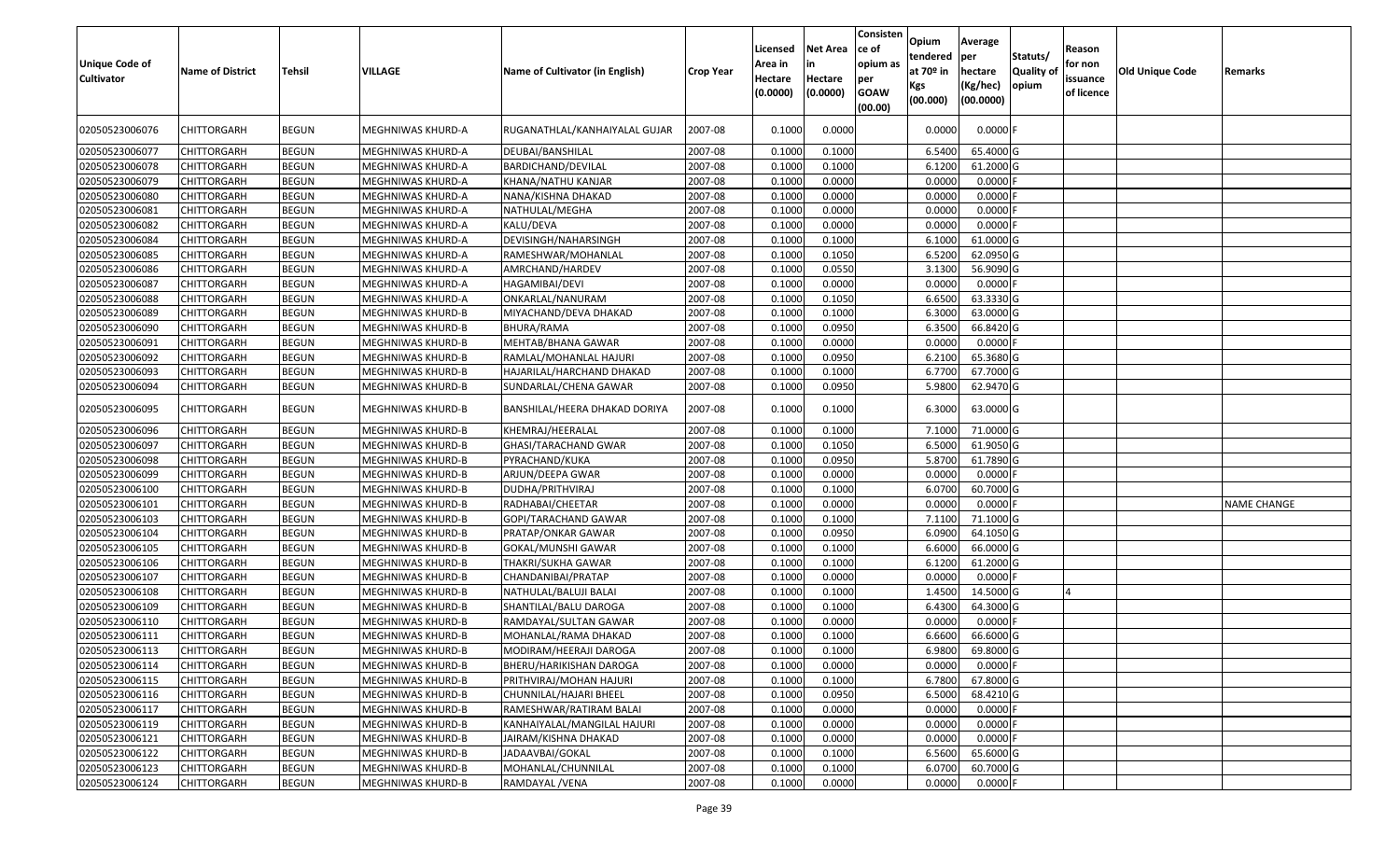| <b>Unique Code of</b><br><b>Cultivator</b> | <b>Name of District</b> | Tehsil       | VILLAGE                  | Name of Cultivator (in English) | <b>Crop Year</b> | Licensed<br>Area in<br>Hectare | <b>Net Area</b><br>in<br>Hectare | Consisten<br>ce of<br>opium as<br>per | Opium<br>tendered<br>at $70°$ in<br>Kgs | Average<br>per<br>hectare<br>(Kg/hec) | Statuts/<br><b>Quality o</b><br>opium | Reason<br>for non<br>issuance | Old Unique Code | Remarks |
|--------------------------------------------|-------------------------|--------------|--------------------------|---------------------------------|------------------|--------------------------------|----------------------------------|---------------------------------------|-----------------------------------------|---------------------------------------|---------------------------------------|-------------------------------|-----------------|---------|
|                                            |                         |              |                          |                                 |                  | (0.0000)                       | (0.0000)                         | <b>GOAW</b><br>(00.00)                | (00.000)                                | (00.0000)                             |                                       | of licence                    |                 |         |
| 02050523006125                             | CHITTORGARH             | <b>BEGUN</b> | MEGHNIWAS KHURD-B        | HARISINGH/JADU GWAR             | 2007-08          | 0.1000                         | 0.1000                           |                                       | 5.6000                                  | 56.0000G                              |                                       |                               |                 |         |
| 02050523006126                             | CHITTORGARH             | <b>BEGUN</b> | MEGHNIWAS KHURD-B        | JEETMAL/RUPLAL BALAI            | 2007-08          | 0.1000                         | 0.1000                           |                                       | 5.6700                                  | 56.7000 G                             |                                       |                               |                 |         |
| 02050523006127                             | CHITTORGARH             | <b>BEGUN</b> | MEGHNIWAS KHURD-B        | PANNALAL/BHAVSINGH MEFAD        | 2007-08          | 0.1000                         | 0.1000                           |                                       | 1.8300                                  | 18.3000 G                             |                                       |                               |                 |         |
| 02050523006128                             | <b>CHITTORGARH</b>      | <b>BEGUN</b> | MEGHNIWAS KHURD-B        | LADU/MYACHAND GAWAR             | 2007-08          | 0.1000                         | 0.0950                           |                                       | 6.4500                                  | 67.8950 G                             |                                       |                               |                 |         |
| 02050523006129                             | CHITTORGARH             | <b>BEGUN</b> | MEGHNIWAS KHURD-B        | MUNSHI/RASHAL GAWAR             | 2007-08          | 0.1000                         | 0.1000                           |                                       | 6.0600                                  | 60.6000 G                             |                                       |                               |                 |         |
| 02050523006131                             | CHITTORGARH             | <b>BEGUN</b> | MEGHNIWAS KHURD-B        | SURAJMAL/ISHAR GAWAR            | 2007-08          | 0.1000                         | 0.0950                           |                                       | 6.3400                                  | 66.7370 G                             |                                       |                               |                 |         |
| 02050523006132                             | CHITTORGARH             | <b>BEGUN</b> | MEGHNIWAS KHURD-B        | GHEESA/CHENAJI GAWAR            | 2007-08          | 0.1000                         | 0.1000                           |                                       | 6.3600                                  | 63.6000 G                             |                                       |                               |                 |         |
| 02050523006134                             | <b>CHITTORGARH</b>      | <b>BEGUN</b> | <b>MEGHNIWAS KHURD-B</b> | MEGHA/BHAVSINGH                 | 2007-08          | 0.1000                         | 0.0000                           |                                       | 0.0000                                  | $0.0000$ F                            |                                       |                               |                 |         |
| 02050523006135                             | <b>CHITTORGARH</b>      | <b>BEGUN</b> | MEGHNIWAS KHURD-B        | GHUMA/MUNSHI                    | 2007-08          | 0.1000                         | 0.1000                           |                                       | 7.4000                                  | 74.0000 G                             |                                       |                               |                 |         |
| 02050523006136                             | CHITTORGARH             | <b>BEGUN</b> | MEGHNIWAS KHURD-B        | MANGILAL/RUPA                   | 2007-08          | 0.1000                         | 0.0000                           |                                       | 0.0000                                  | $0.0000$ F                            |                                       |                               |                 |         |
| 02050523006137                             | CHITTORGARH             | <b>BEGUN</b> | MEGHNIWAS KHURD-B        | RAJIBAI/RAYSINGH                | 2007-08          | 0.1000                         | 0.1000                           |                                       | 6.4900                                  | 64.9000 G                             |                                       |                               |                 |         |
| 02050523006138                             | <b>CHITTORGARH</b>      | <b>BEGUN</b> | MEGHNIWAS KHURD-B        | BHERU/NARAYAN BALAI             | 2007-08          | 0.1000                         | 0.1000                           |                                       | 5.6200                                  | 56.2000 G                             |                                       |                               |                 |         |
| 02050523006139                             | <b>CHITTORGARH</b>      | <b>BEGUN</b> | MEGHNIWAS KHURD-B        | RAMA/HEMA GAWAR                 | 2007-08          | 0.1000                         | 0.1000                           |                                       | 6.6300                                  | 66.3000 G                             |                                       |                               |                 |         |
| 02050523006140                             | <b>CHITTORGARH</b>      | <b>BEGUN</b> | MEGHNIWAS KHURD-B        | BHEEMA/MUNSHI GAWAR             | 2007-08          | 0.1000                         | 0.0950                           |                                       | 6.3400                                  | 66.7370 G                             |                                       |                               |                 |         |
| 02050523006141                             | CHITTORGARH             | <b>BEGUN</b> | MEGHNIWAS KHURD-B        | MITTHU/MANGU                    | 2007-08          | 0.1000                         | 0.1000                           |                                       | 6.2800                                  | 62.8000 G                             |                                       |                               |                 |         |
| 02050523006143                             | <b>CHITTORGARH</b>      | <b>BEGUN</b> | MEGHNIWAS KHURD-B        | BARDICHAND/SUKHA GAWAR          | 2007-08          | 0.1000                         | 0.0000                           |                                       | 0.0000                                  | $0.0000$ F                            |                                       |                               |                 |         |
| 02050523006145                             | <b>CHITTORGARH</b>      | <b>BEGUN</b> | MEGHNIWAS KHURD-B        | HARJI/NARAYAN GAWAR             | 2007-08          | 0.1000                         | 0.1000                           |                                       | 6.4400                                  | 64.4000 G                             |                                       |                               |                 |         |
| 02050523006146                             | CHITTORGARH             | <b>BEGUN</b> | MEGHNIWAS KHURD-B        | AASU/HARCHAND GAWAR             | 2007-08          | 0.1000                         | 0.1000                           |                                       | 7.2500                                  | 72.5000G                              |                                       |                               |                 |         |
| 02050523006147                             | CHITTORGARH             | <b>BEGUN</b> | MEGHNIWAS KHURD-B        | PEMA/KASHIRAM                   | 2007-08          | 0.1000                         | 0.1000                           |                                       | 6.1200                                  | 61.2000 G                             |                                       |                               |                 |         |
| 02050523006148                             | CHITTORGARH             | <b>BEGUN</b> | MEGHNIWAS KHURD-B        | HARJI/BALU GAWAR                | 2007-08          | 0.1000                         | 0.1000                           |                                       | 5.9800                                  | 59.8000 G                             |                                       |                               |                 |         |
| 02050523006149                             | CHITTORGARH             | <b>BEGUN</b> | MEGHNIWAS KHURD-B        | JODHA/PRATHVI GAWAR             | 2007-08          | 0.1000                         | 0.0950                           |                                       | 6.2100                                  | 65.3680 G                             |                                       |                               |                 |         |
| 02050523006150                             | CHITTORGARH             | <b>BEGUN</b> | MEGHNIWAS KHURD-B        | SARDAR/HARCHAND                 | 2007-08          | 0.1000                         | 0.1000                           |                                       | 5.8600                                  | 58.6000 G                             |                                       |                               |                 |         |
| 02050523006151                             | CHITTORGARH             | <b>BEGUN</b> | MEGHNIWAS KHURD-B        | DERAM/BHAVSINGH GAWAR           | 2007-08          | 0.1000                         | 0.1000                           |                                       | 1.4200                                  | 14.2000 G                             |                                       |                               |                 |         |
| 02050523006152                             | <b>CHITTORGARH</b>      | <b>BEGUN</b> | MEGHNIWAS KHURD-B        | BASRAM/HARRAM GAWAR             | 2007-08          | 0.1000                         | 0.0000                           |                                       | 0.0000                                  | 0.0000F                               |                                       |                               |                 |         |
| 02050523006153                             | CHITTORGARH             | <b>BEGUN</b> | MEGHNIWAS KHURD-B        | BAPULAL/BHAVSINGH GAWAR         | 2007-08          | 0.1000                         | 0.1000                           |                                       | 6.0500                                  | 60.5000 G                             |                                       |                               |                 |         |
| 02050523006154                             | CHITTORGARH             | <b>BEGUN</b> | MEGHNIWAS KHURD-B        | DERAM/RUPA                      | 2007-08          | 0.1000                         | 0.1000                           |                                       | 6.3700                                  | 63.7000 G                             |                                       |                               |                 |         |
| 02050523006155                             | CHITTORGARH             | <b>BEGUN</b> | MEGHNIWAS KHURD-B        | GOKAL/HARCHAND                  | 2007-08          | 0.1000                         | 0.1000                           |                                       | 6.0100                                  | 60.1000G                              |                                       |                               |                 |         |
| 02050523006156                             | CHITTORGARH             | <b>BEGUN</b> | MEGHNIWAS KHURD-B        | BALU/NARAYAN BALAI              | 2007-08          | 0.1000                         | 0.1000                           |                                       | 5.6200                                  | 56.2000 G                             |                                       |                               |                 |         |
| 02050523006157                             | CHITTORGARH             | <b>BEGUN</b> | MEGHNIWAS KHURD-B        | UDAILAL/MANGILAL HAJURI         | 2007-08          | 0.1000                         | 0.0000                           |                                       | 0.0000                                  | $0.0000$ F                            |                                       |                               |                 |         |
| 02050523006158                             | CHITTORGARH             | <b>BEGUN</b> | MEGHNIWAS KHURD-B        | <b>BHERULAL/ MOHAN</b>          | 2007-08          | 0.1000                         | 0.0000                           |                                       | 0.0000                                  | 0.0000                                |                                       |                               |                 |         |
| 02050523006159                             | CHITTORGARH             | <b>BEGUN</b> | MEGHNIWAS KHURD-B        | SETHANI/UGMA                    | 2007-08          | 0.1000                         | 0.0000                           |                                       | 0.0000                                  | 0.0000                                |                                       |                               |                 |         |
| 02050523006161                             | CHITTORGARH             | <b>BEGUN</b> | MEGHNIWAS KHURD-B        | SHAMBHULAL/GOPI HAJURI          | 2007-08          | 0.1000                         | 0.0000                           |                                       | 0.0000                                  | 0.0000                                |                                       |                               |                 |         |
| 02050523006162                             | CHITTORGARH             | <b>BEGUN</b> | MEGHNIWAS KHURD-B        | LADUBAI/NANALAL                 | 2007-08          | 0.1000                         | 0.0950                           |                                       | 6.4700                                  | 68.1050G                              |                                       |                               |                 |         |
| 02050523006163                             | <b>CHITTORGARH</b>      | <b>BEGUN</b> | MEGHNIWAS KHURD-B        | PASHMABAI/GANGARAM              | 2007-08          | 0.1000                         | 0.0500                           |                                       | 3.3600                                  | 67.2000 G                             |                                       |                               |                 |         |
| 02050523006164                             | CHITTORGARH             | <b>BEGUN</b> | MEGHNIWAS KHURD-B        | PANNA/BHAVSINGH GAWAR           | 2007-08          | 0.1000                         | 0.1000                           |                                       | 6.2300                                  | 62.3000 G                             |                                       |                               |                 |         |
| 02050523006165                             | CHITTORGARH             | <b>BEGUN</b> | MEGHNIWAS KHURD-B        | BHOJA/RAGHUNATH KALAL           | 2007-08          | 0.1000                         | 0.0950                           |                                       | 5.7000                                  | 60.0000 G                             |                                       |                               |                 |         |
| 02050523006166                             | <b>CHITTORGARH</b>      | <b>BEGUN</b> | MEGHNIWAS KHURD-B        | HAJARI/PEMA A.S. MOOLCHAND      | 2007-08          | 0.1000                         | 0.1000                           |                                       | 6.0300                                  | 60.3000 G                             |                                       |                               |                 |         |
| 02050523006168                             | <b>CHITTORGARH</b>      | <b>BEGUN</b> | MEGHNIWAS KHURD-B        | GHEESIBAI/KANA                  | 2007-08          | 0.1000                         | 0.0000                           |                                       | 0.0000                                  | $0.0000$ F                            |                                       |                               |                 |         |
| 02050523006169                             | <b>CHITTORGARH</b>      | <b>BEGUN</b> | MEGHNIWAS KHURD-B        | BARDA/DEVI                      | 2007-08          | 0.1000                         | 0.0000                           |                                       | 0.0000                                  | $0.0000$ F                            |                                       |                               |                 |         |
| 02050523006170                             | <b>CHITTORGARH</b>      | <b>BEGUN</b> | MEGHNIWAS KHURD-B        | DALIBAI/GOPI                    | 2007-08          | 0.1000                         | 0.0950                           |                                       | 5.6600                                  | 59.5790 G                             |                                       |                               |                 |         |
| 02050523007001                             | <b>CHITTORGARH</b>      | <b>BEGUN</b> | <b>JADOL TUMBA</b>       | BAJESINGH/KESARSINGH            | 2007-08          | 0.1000                         | 0.0000                           |                                       | 0.0000                                  | $0.0000$ F                            |                                       |                               |                 |         |
| 02050523007002                             | <b>CHITTORGARH</b>      | <b>BEGUN</b> | <b>JADOL TUMBA</b>       | DEUBAI/BHURA                    | 2007-08          | 0.1000                         | 0.0000                           |                                       | 0.0000                                  | 0.0000                                |                                       |                               |                 |         |
| 02050523007003                             | <b>CHITTORGARH</b>      | <b>BEGUN</b> | JADOL TUMBA              | BARJIBAI/NARAYAN                | 2007-08          | 0.1000                         | 0.0000                           |                                       | 0.0000                                  | 0.0000                                |                                       |                               |                 |         |
| 02050523007005                             | <b>CHITTORGARH</b>      | <b>BEGUN</b> | JADOL TUMBA              | BHOJA/NANDA                     | 2007-08          | 0.1000                         | 0.0000                           |                                       | 0.0000                                  | $0.0000$ F                            |                                       |                               |                 |         |
| 02050523007006                             | CHITTORGARH             | <b>BEGUN</b> | <b>JADOL TUMBA</b>       | PABU/GHEESA REBARI              | 2007-08          | 0.1000                         | 0.0000                           |                                       | 0.0000                                  | 0.0000                                |                                       |                               |                 |         |
| 02050523007007                             | <b>CHITTORGARH</b>      | <b>BEGUN</b> | <b>JADOL TUMBA</b>       | BHURA/KUKA                      | 2007-08          | 0.1000                         | 0.0000                           |                                       | 0.0000                                  | $0.0000$ F                            |                                       |                               |                 |         |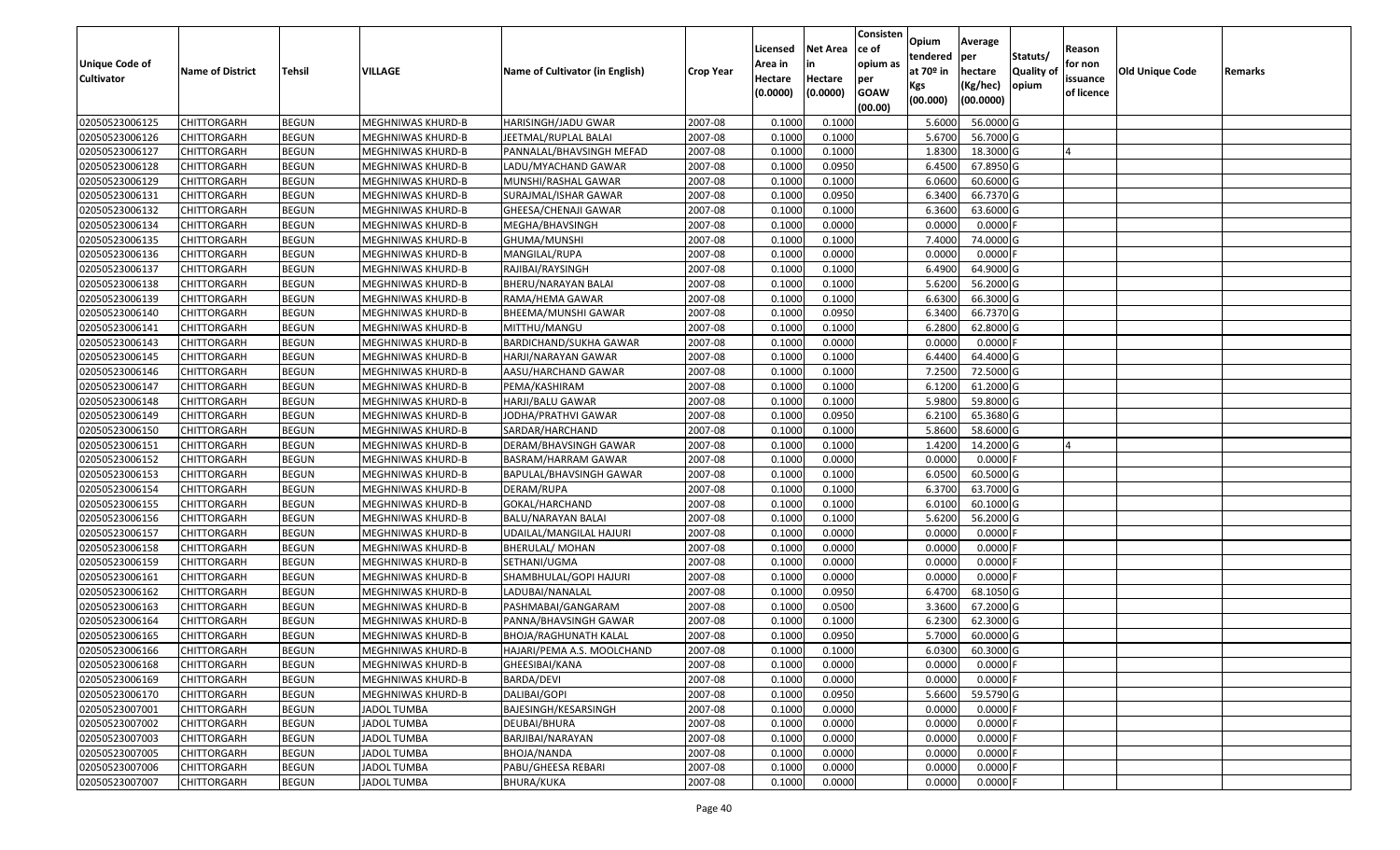| <b>Unique Code of</b><br><b>Cultivator</b> | <b>Name of District</b>           | Tehsil                       | VILLAGE                                | Name of Cultivator (in English) | <b>Crop Year</b>   | Licensed<br>Area in<br>Hectare<br>(0.0000) | <b>Net Area</b><br>in<br>Hectare<br>(0.0000) | Consisten<br>ce of<br>opium as<br>per<br><b>GOAW</b> | Opium<br>tendered<br>at $70°$ in<br>Kgs<br>(00.000) | Average<br>per<br>hectare<br>(Kg/hec)<br>(00.0000) | Statuts/<br><b>Quality o</b><br>opium | Reason<br>for non<br>issuance<br>of licence | Old Unique Code | Remarks                                 |
|--------------------------------------------|-----------------------------------|------------------------------|----------------------------------------|---------------------------------|--------------------|--------------------------------------------|----------------------------------------------|------------------------------------------------------|-----------------------------------------------------|----------------------------------------------------|---------------------------------------|---------------------------------------------|-----------------|-----------------------------------------|
| 02050523007009                             |                                   |                              |                                        |                                 |                    |                                            |                                              | (00.00)                                              |                                                     |                                                    |                                       |                                             |                 |                                         |
|                                            | CHITTORGARH                       | <b>BEGUN</b>                 | <b>JADOL TUMBA</b>                     | GHEESULAL/KISHNA                | 2007-08            | 0.1000                                     | 0.0000                                       |                                                      | 0.0000                                              | 0.0000F                                            |                                       |                                             |                 |                                         |
| 02050523007011                             | CHITTORGARH                       | <b>BEGUN</b>                 | <b>JADOL TUMBA</b>                     | DHANNA/BHAWANA                  | 2007-08<br>2007-08 | 0.1000<br>0.1000                           | 0.0000<br>0.0000                             |                                                      | 0.0000                                              | $0.0000$ F                                         |                                       |                                             |                 |                                         |
| 02050523007012<br>02050523008001           | CHITTORGARH<br><b>CHITTORGARH</b> | <b>BEGUN</b><br><b>BEGUN</b> | <b>JADOL TUMBA</b><br><b>SURATPURA</b> | CHEETAR/KISHNA<br>NARAYAN/BALU  | 2007-08            | 0.1000                                     | 0.0000                                       |                                                      | 0.0000<br>0.0000                                    | 0.0000<br>0.0000F                                  |                                       |                                             |                 |                                         |
| 02050523008002                             | CHITTORGARH                       | <b>BEGUN</b>                 | SURATPURA                              | UDA/KAJOD                       | 2007-08            | 0.1000                                     | 0.0000                                       |                                                      | 0.0000                                              | 0.0000                                             |                                       |                                             |                 |                                         |
| 02050523008004                             | CHITTORGARH                       | <b>BEGUN</b>                 | SURATPURA                              | UDA/GOKUL                       | 2007-08            | 0.1000                                     | 0.0000                                       |                                                      | 0.0000                                              | 0.0000                                             |                                       |                                             |                 |                                         |
| 02050523008011                             | CHITTORGARH                       | <b>BEGUN</b>                 | SURATPURA                              | BALU/GANGARAM                   | 2007-08            | 0.1000                                     | 0.0000                                       |                                                      | 0.0000                                              | 0.0000                                             |                                       |                                             |                 |                                         |
| 02050523008019                             | CHITTORGARH                       | <b>BEGUN</b>                 | SURATPURA                              | LADIBAI/SANWATA                 | 2007-08            | 0.1000                                     | 0.0000                                       |                                                      | 0.0000                                              | 0.0000F                                            |                                       |                                             |                 |                                         |
| 02050523008020                             | CHITTORGARH                       | <b>BEGUN</b>                 | SURATPURA                              | MOHAN/KHANA                     | 2007-08            | 0.1000                                     | 0.0000                                       |                                                      | 0.0000                                              | 0.0000                                             |                                       |                                             |                 |                                         |
| 02050523008022                             | CHITTORGARH                       | <b>BEGUN</b>                 | SURATPURA                              | DERAM/MADHO                     | 2007-08            | 0.1000                                     | 0.0000                                       |                                                      | 0.0000                                              | 0.0000                                             |                                       |                                             |                 |                                         |
| 02050523008023                             | CHITTORGARH                       | <b>BEGUN</b>                 | SURATPURA                              | MANGIBAI/NANDLAL                | 2007-08            | 0.1000                                     | 0.0000                                       |                                                      | 0.0000                                              | 0.0000F                                            |                                       |                                             | 02050523052013  | <b>TRANSFER</b>                         |
| 02050523009001                             | <b>CHITTORGARH</b>                | <b>BEGUN</b>                 | <b>SAMRIYA KALA</b>                    | PANNA/NAULA                     | 2007-08            | 0.1000                                     | 0.0000                                       |                                                      | 0.0000                                              | 0.0000                                             |                                       |                                             |                 |                                         |
| 02050523009002                             | <b>CHITTORGARH</b>                | <b>BEGUN</b>                 | <b>SAMRIYA KALA</b>                    | PYARCHAND/KAJOD                 | 2007-08            | 0.1000                                     | 0.0000                                       |                                                      | 0.0000                                              | $0.0000$ F                                         |                                       |                                             |                 |                                         |
| 02050523009003                             | CHITTORGARH                       | <b>BEGUN</b>                 | SAMRIYA KALA                           | KALYAN/NANDRAM                  | 2007-08            | 0.1000                                     | 0.0000                                       |                                                      | 0.0000                                              | $0.0000$ F                                         |                                       |                                             |                 |                                         |
| 02050523009004                             |                                   | <b>BEGUN</b>                 | SAMRIYA KALA                           | LADUSINGH/UDAISINGH             | 2007-08            | 0.1000                                     | 0.0000                                       |                                                      | 0.0000                                              | $0.0000$ F                                         |                                       |                                             |                 |                                         |
| 02050523009005                             | CHITTORGARH<br>CHITTORGARH        | <b>BEGUN</b>                 | SAMRIYA KALA                           | RAMSUKHIBAI/BAJRANGLAL          | 2007-08            | 0.1000                                     | 0.0000                                       |                                                      | 0.0000                                              | 0.0000                                             |                                       |                                             |                 |                                         |
| 02050523009007                             | CHITTORGARH                       | <b>BEGUN</b>                 | SAMRIYA KALA                           | GHEESA/SALAG                    | 2007-08            | 0.1000                                     | 0.0000                                       |                                                      | 0.0000                                              | $0.0000$ F                                         |                                       |                                             |                 |                                         |
| 02050523009008                             | CHITTORGARH                       | <b>BEGUN</b>                 | SAMRIYA KALA                           | KANHA/DEVA                      | 2007-08            | 0.1000                                     | 0.0000                                       |                                                      | 0.0000                                              | $0.0000$ F                                         |                                       |                                             |                 |                                         |
| 02050523009009                             | CHITTORGARH                       | <b>BEGUN</b>                 | SAMRIYA KALA                           | ONKARDAS/KALUDAS                | 2007-08            | 0.1000                                     | 0.0000                                       |                                                      | 0.0000                                              | $0.0000$ F                                         |                                       |                                             |                 | <b>TRANSFER / DHAMANCHA</b><br>(BENGUN) |
| 02050523009010                             | CHITTORGARH                       | <b>BEGUN</b>                 | SAMRIYA KALA                           | MADANDAS/MADHODAS               | 2007-08            | 0.1000                                     | 0.0000                                       |                                                      | 0.0000                                              | $0.0000$ F                                         |                                       |                                             |                 |                                         |
| 02050523009012                             | CHITTORGARH                       | <b>BEGUN</b>                 | SAMRIYA KALA                           | CHUNNILAL/MIYACHAND             | 2007-08            | 0.1000                                     | 0.0000                                       |                                                      | 0.0000                                              | $0.0000$ F                                         |                                       |                                             |                 |                                         |
| 02050523010001                             | CHITTORGARH                       | <b>BEGUN</b>                 | SAMRIYA KHURD                          | HARKUBAI/SURAJMAL               | 2007-08            | 0.1000                                     | 0.0000                                       |                                                      | 0.0000                                              | 0.0000                                             |                                       |                                             |                 |                                         |
| 02050523010002                             | CHITTORGARH                       | <b>BEGUN</b>                 | SAMRIYA KHURD                          | RAGHUNATH/HAJARI                | 2007-08            | 0.1000                                     | 0.0000                                       |                                                      | 0.0000                                              | 0.0000F                                            |                                       |                                             |                 |                                         |
| 02050523010004                             | CHITTORGARH                       | <b>BEGUN</b>                 | SAMRIYA KHURD                          | PRAKASHCHNAD/BALURAM            | 2007-08            | 0.1000                                     | 0.0000                                       |                                                      | 0.0000                                              | 0.0000F                                            |                                       |                                             |                 |                                         |
| 02050523010005                             | CHITTORGARH                       | <b>BEGUN</b>                 | SAMRIYA KHURD                          | LAXMIBAI/BALURAM                | 2007-08            | 0.1000                                     | 0.0000                                       |                                                      | 0.0000                                              | $0.0000$ F                                         |                                       |                                             |                 |                                         |
| 02050523010007                             | CHITTORGARH                       | <b>BEGUN</b>                 | SAMRIYA KHURD                          | GHEESALAL/DEVILAL               | 2007-08            | 0.1000                                     | 0.0000                                       |                                                      | 0.0000                                              | 0.0000                                             |                                       |                                             |                 |                                         |
| 02050523010008                             | <b>CHITTORGARH</b>                | <b>BEGUN</b>                 | SAMRIYA KHURD                          | KISHANLAL/DEVILAL               | 2007-08            | 0.1000                                     | 0.0000                                       |                                                      | 0.0000                                              | 0.0000                                             |                                       |                                             |                 |                                         |
| 02050523010009                             | CHITTORGARH                       | <b>BEGUN</b>                 | SAMRIYA KHURD                          | JAMNALAL/CHAMNA                 | 2007-08            | 0.1000                                     | 0.0000                                       |                                                      | 0.0000                                              | 0.0000                                             |                                       |                                             |                 |                                         |
| 02050523010012                             | CHITTORGARH                       | <b>BEGUN</b>                 | SAMRIYA KHURD                          | BHANWARLAL/DEVILAL              | 2007-08            | 0.1000                                     | 0.0000                                       |                                                      | 0.0000                                              | 0.0000                                             |                                       |                                             | 02050523052004  | TRANSFER                                |
| 02050523011003                             | CHITTORGARH                       | <b>BEGUN</b>                 | CHAWANDIYA                             | DEVILAL/MODA                    | 2007-08            | 0.1000                                     | 0.1000                                       |                                                      | 5.9800                                              | 59.8000 G                                          |                                       |                                             |                 |                                         |
| 02050523011004                             | CHITTORGARH                       | <b>BEGUN</b>                 | CHAWANDIYA                             | JAIRAM/KALU                     | 2007-08            | 0.1000                                     | 0.0950                                       |                                                      | 5.8600                                              | 61.6840 G                                          |                                       |                                             |                 |                                         |
| 02050523011006                             | <b>CHITTORGARH</b>                | <b>BEGUN</b>                 | CHAWANDIYA                             | ONKAR/GOPI                      | 2007-08            | 0.1000                                     | 0.0950                                       |                                                      | 5.3500                                              | 56.3160 G                                          |                                       |                                             |                 |                                         |
| 02050523011007                             | CHITTORGARH                       | <b>BEGUN</b>                 | CHAWANDIYA                             | NATHU/BHURA                     | 2007-08            | 0.1000                                     | 0.0950                                       |                                                      | 5.2100                                              | 54.8420 G                                          |                                       |                                             |                 |                                         |
| 02050523011009                             | CHITTORGARH                       | <b>BEGUN</b>                 | CHAWANDIYA                             | MOHANLAL/BHANWARLAL             | 2007-08            | 0.1000                                     | 0.0000                                       |                                                      | 0.0000                                              | 0.0000 F                                           |                                       |                                             |                 |                                         |
| 02050523011010                             | <b>CHITTORGARH</b>                | <b>BEGUN</b>                 | CHAWANDIYA                             | JUMABAI/MEGHA                   | 2007-08            | 0.1000                                     | 0.0950                                       |                                                      | 5.2200                                              | 54.9470 G                                          |                                       |                                             |                 |                                         |
| 02050523011011                             | <b>CHITTORGARH</b>                | <b>BEGUN</b>                 | CHAWANDIYA                             | HAZARI/GOPI                     | 2007-08            | 0.1000                                     | 0.0000                                       |                                                      | 0.0000                                              | $0.0000$ F                                         |                                       |                                             |                 |                                         |
| 02050523011014                             | <b>CHITTORGARH</b>                | <b>BEGUN</b>                 | CHAWANDIYA                             | DEVILAL/MOTI                    | 2007-08            | 0.1000                                     | 0.1000                                       |                                                      | 5.7100                                              | 57.1000 G                                          |                                       |                                             |                 | <b>NAME CHANGE</b>                      |
| 02050523011015                             | <b>CHITTORGARH</b>                | <b>BEGUN</b>                 | CHAWANDIYA                             | NANDA/MOTI                      | 2007-08            | 0.1000                                     | 0.0500                                       |                                                      | 3.3200                                              | 66.4000 G                                          |                                       |                                             |                 |                                         |
| 02050523011016                             | CHITTORGARH                       | <b>BEGUN</b>                 | CHAWANDIYA                             | NARAYAN/DEVA                    | 2007-08            | 0.1000                                     | 0.0000                                       |                                                      | 0.0000                                              | $0.0000$ F                                         |                                       |                                             |                 |                                         |
| 02050523011017                             | <b>CHITTORGARH</b>                | <b>BEGUN</b>                 | CHAWANDIYA                             | MANGIBAI/BHANWARLAL             | 2007-08            | 0.1000                                     | 0.1000                                       |                                                      | 5.2600                                              | 52.6000 G                                          |                                       |                                             |                 | <b>NAME CHANGE</b>                      |
| 02050523011018                             | <b>CHITTORGARH</b>                | <b>BEGUN</b>                 | CHAWANDIYA                             | MANGILAL/GOKAL                  | 2007-08            | 0.1000                                     | 0.1000                                       |                                                      | 5.8600                                              | 58.6000 G                                          |                                       |                                             |                 |                                         |
| 02050523011023                             | <b>CHITTORGARH</b>                | <b>BEGUN</b>                 | CHAWANDIYA                             | KANHEYALAL/BHUWANA              | 2007-08            | 0.1000                                     | 0.1000                                       |                                                      | 5.8700                                              | 58.7000 G                                          |                                       |                                             |                 |                                         |
| 02050523011024                             | CHITTORGARH                       | <b>BEGUN</b>                 | CHAWANDIYA                             | CHUNNILAL/GHISA                 | 2007-08            | 0.1000                                     | 0.1000                                       |                                                      | 5.6800                                              | 56.8000 G                                          |                                       |                                             |                 |                                         |
| 02050523011025                             | <b>CHITTORGARH</b>                | <b>BEGUN</b>                 | CHAWANDIYA                             | KESHIBAI/MOHANLAL               | 2007-08            | 0.1000                                     | 0.0000                                       |                                                      | 0.0000                                              | $0.0000$ F                                         |                                       |                                             |                 |                                         |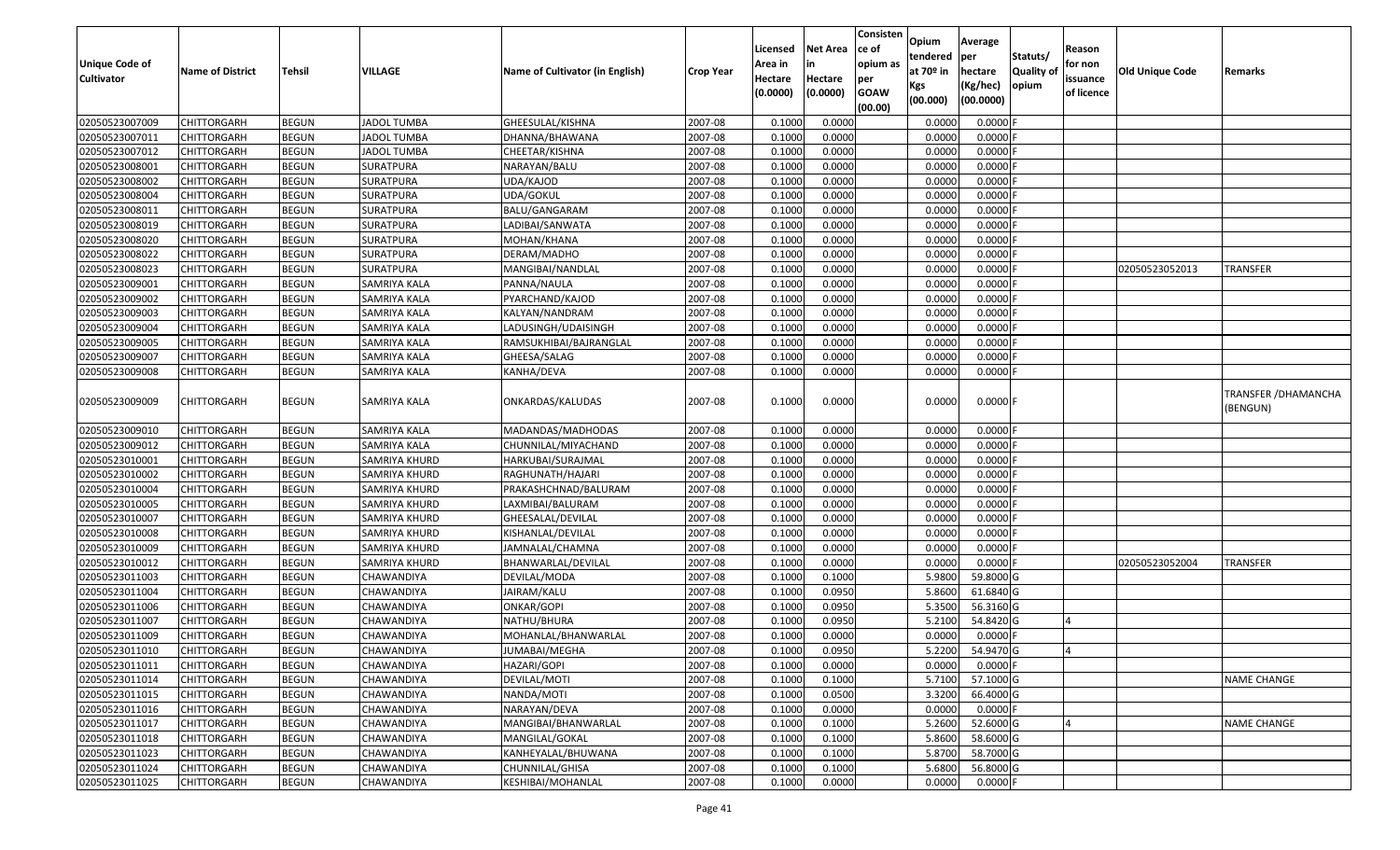| <b>Unique Code of</b><br><b>Cultivator</b> | <b>Name of District</b> | <b>Tehsil</b> | VILLAGE         | Name of Cultivator (in English) | <b>Crop Year</b> | Licensed<br>Area in<br>Hectare<br>(0.0000) | <b>Net Area</b><br>in<br>Hectare<br>(0.0000) | Consisten<br>ce of<br>opium as<br>per<br><b>GOAW</b><br>(00.00) | Opium<br>tendered<br>at $70°$ in<br>Kgs<br>(00.000) | Average<br>per<br>hectare<br>(Kg/hec)<br>(00.0000) | Statuts/<br>Quality of<br>opium | Reason<br>for non<br>issuance<br>of licence | <b>Old Unique Code</b> | Remarks                        |
|--------------------------------------------|-------------------------|---------------|-----------------|---------------------------------|------------------|--------------------------------------------|----------------------------------------------|-----------------------------------------------------------------|-----------------------------------------------------|----------------------------------------------------|---------------------------------|---------------------------------------------|------------------------|--------------------------------|
| 02050523011028                             | <b>CHITTORGARH</b>      | <b>BEGUN</b>  | CHAWANDIYA      | UDAYLAL/RUPA                    | 2007-08          | 0.1000                                     | 0.1000                                       |                                                                 | 6.5400                                              | 65.4000 G                                          |                                 |                                             |                        |                                |
| 02050523011038                             | CHITTORGARH             | <b>BEGUN</b>  | CHAWANDIYA      | KAJODIBAI/GOPI                  | 2007-08          | 0.1000                                     | 0.0700                                       |                                                                 | 4.0200                                              | 57.4290 G                                          |                                 |                                             |                        |                                |
| 02050523012001                             | CHITTORGARH             | <b>BEGUN</b>  | AMARTIYA        | NANDA/NARAYAN                   | 2007-08          | 0.1000                                     | 0.1000                                       |                                                                 | 6.4600                                              | 64.6000 G                                          |                                 |                                             |                        |                                |
| 02050523012002                             | <b>CHITTORGARH</b>      | <b>BEGUN</b>  | AMARTIYA        | DEVI/DAULA                      | 2007-08          | 0.1000                                     | 0.0950                                       |                                                                 | 5.6400                                              | 59.3680 G                                          |                                 |                                             |                        |                                |
| 02050523012003                             | <b>CHITTORGARH</b>      | <b>BEGUN</b>  | AMARTIYA        | MODA/UDA                        | 2007-08          | 0.1000                                     | 0.1000                                       |                                                                 | 6.0400                                              | 60.4000 G                                          |                                 |                                             |                        |                                |
| 02050523012004                             | CHITTORGARH             | <b>BEGUN</b>  | AMARTIYA        | MANGILAL/JAGRUP                 | 2007-08          | 0.1000                                     | 0.0000                                       |                                                                 | 0.0000                                              | $0.0000$ F                                         |                                 |                                             |                        |                                |
| 02050523012005                             | CHITTORGARH             | <b>BEGUN</b>  | AMARTIYA        | KASHIRAM/LAXMAN                 | 2007-08          | 0.1000                                     | 0.0500                                       |                                                                 | 3.3900                                              | 67.8000 G                                          |                                 |                                             |                        |                                |
| 02050523012006                             | CHITTORGARH             | <b>BEGUN</b>  | AMARTIYA        | UDA/RAMA                        | 2007-08          | 0.1000                                     | 0.0000                                       |                                                                 | 0.0000                                              | 0.0000F                                            |                                 |                                             |                        |                                |
| 02050523012007                             | CHITTORGARH             | <b>BEGUN</b>  | AMARTIYA        | BHERU/PEETHA                    | 2007-08          | 0.1000                                     | 0.0000                                       |                                                                 | 0.0000                                              | 0.0000                                             |                                 |                                             |                        |                                |
| 02050523012008                             | CHITTORGARH             | <b>BEGUN</b>  | AMARTIYA        | DEVILAL/HEMA                    | 2007-08          | 0.1000                                     | 0.0000                                       |                                                                 | 0.0000                                              | 0.0000                                             |                                 |                                             |                        |                                |
| 02050523012009                             | CHITTORGARH             | <b>BEGUN</b>  | AMARTIYA        | ONKAR/KESHA                     | 2007-08          | 0.1000                                     | 0.0000                                       |                                                                 | 0.0000                                              | 0.0000F                                            |                                 |                                             |                        |                                |
| 02050523012010                             | CHITTORGARH             | <b>BEGUN</b>  | AMARTIYA        | RAMCHANDRA/BALU                 | 2007-08          | 0.1000                                     | 0.0500                                       |                                                                 | 3.3300                                              | 66.6000 G                                          |                                 |                                             |                        |                                |
| 02050523012011                             | CHITTORGARH             | <b>BEGUN</b>  | <b>AMARTIYA</b> | MOTYABAI/CHUNNILAL              | 2007-08          | 0.1000                                     | 0.0950                                       |                                                                 | 6.2300                                              | 65.5790 G                                          |                                 |                                             |                        |                                |
| 02050523012013                             | CHITTORGARH             | <b>BEGUN</b>  | AMARTIYA        | SHAMBHULAL/NARAYAN              | 2007-08          | 0.1000                                     | 0.1000                                       |                                                                 | 6.6900                                              | 66.9000 G                                          |                                 |                                             |                        |                                |
| 02050523012015                             | CHITTORGARH             | <b>BEGUN</b>  | AMARTIYA        | MANGILAL/MOTI                   | 2007-08          | 0.1000                                     | 0.0500                                       |                                                                 | 3.3100                                              | 66.2000 G                                          |                                 |                                             |                        |                                |
| 02050523012016                             | CHITTORGARH             | <b>BEGUN</b>  | AMARTIYA        | LAXMANDAS/MOHANDAS              | 2007-08          | 0.1000                                     | 0.0000                                       |                                                                 | 0.0000                                              | 0.0000                                             |                                 |                                             |                        |                                |
| 02050523012017                             | CHITTORGARH             | <b>BEGUN</b>  | <b>AMARTIYA</b> | RAMESHWARLAL/ONKAR              | 2007-08          | 0.1000                                     | 0.1000                                       |                                                                 | 6.7300                                              | 67.3000 G                                          |                                 |                                             |                        |                                |
| 02050523012018                             | CHITTORGARH             | <b>BEGUN</b>  | AMARTIYA        | BANSHIDAS/MOHANDAS              | 2007-08          | 0.1000                                     | 0.0000                                       |                                                                 | 0.0000                                              | 0.0000                                             |                                 |                                             |                        |                                |
| 02050523012019                             | <b>CHITTORGARH</b>      | <b>BEGUN</b>  | <b>AMARTIYA</b> | RATANSINGH/BALUSINGH            | 2007-08          | 0.1000                                     | 0.1000                                       |                                                                 | 6.1800                                              | 61.8000 G                                          |                                 |                                             |                        |                                |
| 02050523012021                             | CHITTORGARH             | <b>BEGUN</b>  | AMARTIYA        | NATHU/MYALA                     | 2007-08          | 0.1000                                     | 0.1000                                       |                                                                 | 6.6500                                              | 66.5000 G                                          |                                 |                                             |                        |                                |
| 02050523012022                             | <b>CHITTORGARH</b>      | <b>BEGUN</b>  | AMARTIYA        | ONKAR/JAGRUP                    | 2007-08          | 0.1000                                     | 0.0000                                       |                                                                 | 0.0000                                              | 0.0000F                                            |                                 |                                             |                        |                                |
| 02050523012024                             | CHITTORGARH             | <b>BEGUN</b>  | AMARTIYA        | SHAMBHULAL/ONKAR                | 2007-08          | 0.1000                                     | 0.0000                                       |                                                                 | 0.0000                                              | 0.0000                                             |                                 |                                             |                        |                                |
| 02050523012025                             | CHITTORGARH             | <b>BEGUN</b>  | AMARTIYA        | JAGDISH/HEERALAL                | 2007-08          | 0.1000                                     | 0.0500                                       |                                                                 | 1.9700                                              | 39.4000 G                                          |                                 |                                             |                        |                                |
| 02050523012027                             | CHITTORGARH             | <b>BEGUN</b>  | AMARTIYA        | MOHANSINGH/NARAYANSINGH         | 2007-08          | 0.1000                                     | 0.0000                                       |                                                                 | 0.0000                                              | 0.0000                                             |                                 |                                             |                        |                                |
| 02050523012028                             | CHITTORGARH             | <b>BEGUN</b>  | AMARTIYA        | <b>ONKAR/GOPI</b>               | 2007-08          | 0.1000                                     | 0.0000                                       |                                                                 | 0.0000                                              | 0.0000                                             |                                 |                                             |                        |                                |
| 02050523012030                             | CHITTORGARH             | <b>BEGUN</b>  | AMARTIYA        | KESHARKUWAR/GIRDHARISINGH       | 2007-08          | 0.1000                                     | 0.0000                                       |                                                                 | 0.0000                                              | 0.0000                                             |                                 |                                             |                        |                                |
| 02050523012031                             | CHITTORGARH             | <b>BEGUN</b>  | AMARTIYA        | GOPI/MANGILAL                   | 2007-08          | 0.1000                                     | 0.0000                                       |                                                                 | 0.0000                                              | 0.0000F                                            |                                 |                                             |                        |                                |
| 02050523012032                             | CHITTORGARH             | <b>BEGUN</b>  | AMARTIYA        | MOTISINGH/NAHARSINGH            | 2007-08          | 0.1000                                     | 0.0000                                       |                                                                 | 0.0000                                              | 0.0000                                             |                                 |                                             |                        |                                |
| 02050523012033                             | <b>CHITTORGARH</b>      | <b>BEGUN</b>  | AMARTIYA        | JAWAANSINGH/MOTISINGH           | 2007-08          | 0.1000                                     | 0.1000                                       |                                                                 | 6.5600                                              | 65.6000 G                                          |                                 |                                             |                        |                                |
| 02050523012034                             | <b>CHITTORGARH</b>      | <b>BEGUN</b>  | AMARTIYA        | MADANSINGH/DAULATSINGH          | 2007-08          | 0.1000                                     | 0.0000                                       |                                                                 | 0.0000                                              | $0.0000$ F                                         |                                 |                                             |                        |                                |
| 02050523012035                             | CHITTORGARH             | <b>BEGUN</b>  | AMARTIYA        | BHANWARLAL/MANGILAL             | 2007-08          | 0.1000                                     | 0.1000                                       |                                                                 | 6.5900                                              | 65.9000 G                                          |                                 |                                             |                        |                                |
| 02050523012036                             | CHITTORGARH             | <b>BEGUN</b>  | AMARTIYA        | DEBINATH/RUPNATH                | 2007-08          | 0.1000                                     | 0.0450                                       |                                                                 | 3.4700                                              | 77.1110G                                           |                                 |                                             |                        |                                |
| 02050523012037                             | CHITTORGARH             | <b>BEGUN</b>  | AMARTIYA        | SARJUBAI/LAXMICHAND             | 2007-08          | 0.1000                                     | 0.0000                                       |                                                                 | 0.0000                                              | 0.0000                                             |                                 |                                             |                        |                                |
| 02050523012038                             | CHITTORGARH             | <b>BEGUN</b>  | AMARTIYA        | RUPDAS/MOHANDAS                 | 2007-08          | 0.1000                                     | 0.0000                                       |                                                                 | 0.0000                                              | 0.0000F                                            |                                 |                                             |                        |                                |
| 02050523012039                             | CHITTORGARH             | <b>BEGUN</b>  | AMARTIYA        | IODHRAJ/DEVA                    | 2007-08          | 0.100                                      | 0.1000                                       |                                                                 | 6.3300                                              | 63.3000 G                                          |                                 |                                             |                        |                                |
| 02050523012041                             | CHITTORGARH             | <b>BEGUN</b>  | AMARTIYA        | BHERUSINGH/CHAGANSINGH          | 2007-08          | 0.1000                                     | 0.0000                                       |                                                                 | 0.0000                                              | $0.0000$ F                                         |                                 |                                             |                        |                                |
| 02050523012042                             | <b>CHITTORGARH</b>      | <b>BEGUN</b>  | <b>AMARTIYA</b> | VENA/NARAYAN                    | 2007-08          | 0.1000                                     | 0.1000                                       |                                                                 | 6.9400                                              | 69.4000 G                                          |                                 |                                             |                        |                                |
| 02050523012043                             | <b>CHITTORGARH</b>      | <b>BEGUN</b>  | AMARTIYA        | KALUSINGH/NARAYANSINGH          | 2007-08          | 0.1000                                     | 0.0000                                       |                                                                 | 0.0000                                              | $0.0000$ F                                         |                                 |                                             |                        |                                |
| 02050523012044                             | <b>CHITTORGARH</b>      | <b>BEGUN</b>  | AMARTIYA        | DAULA/DEVA                      | 2007-08          | 0.1000                                     | 0.0000                                       |                                                                 | 0.0000                                              | $0.0000$ F                                         |                                 |                                             |                        |                                |
| 02050523012046                             | CHITTORGARH             | <b>BEGUN</b>  | AMARTIYA        | ONKAR/TULCHA                    | 2007-08          | 0.1000                                     | 0.1000                                       |                                                                 | 6.4900                                              | 64.9000 G                                          |                                 |                                             |                        |                                |
| 02050523013002                             | <b>CHITTORGARH</b>      | <b>BEGUN</b>  | KANAKPURA       | JAMKUBAI/SITARAM                | 2007-08          | 0.1000                                     | 0.0000                                       |                                                                 | 0.0000                                              | $0.0000$ F                                         |                                 |                                             |                        |                                |
| 02050523013003                             | <b>CHITTORGARH</b>      | <b>BEGUN</b>  | KANAKPURA       | BHUWANA/KALU                    | 2007-08          | 0.1000                                     | 0.0950                                       |                                                                 | 6.0700                                              | 63.8950 G                                          |                                 |                                             |                        |                                |
| 02050523013004                             | <b>CHITTORGARH</b>      | <b>BEGUN</b>  | KANAKPURA       | GANGABAI/LAKHMA                 | 2007-08          | 0.1000                                     | 0.1000                                       |                                                                 | 5.5800                                              | 55.8000 G                                          |                                 |                                             | 02050523023059         | TRANSFER / SHOPURA<br>(BENGUN) |
| 02050523013005                             | CHITTORGARH             | <b>BEGUN</b>  | KANAKPURA       | MANGILAL/RODA                   | 2007-08          | 0.1000                                     | 0.0950                                       |                                                                 | 6.2500                                              | 65.7890 G                                          |                                 |                                             |                        |                                |
| 02050523013006                             | <b>CHITTORGARH</b>      | <b>BEGUN</b>  | KANAKPURA       | RADHABAI/DAULA                  | 2007-08          | 0.1000                                     | 0.1000                                       |                                                                 | 6.1100                                              | 61.1000 G                                          |                                 |                                             |                        |                                |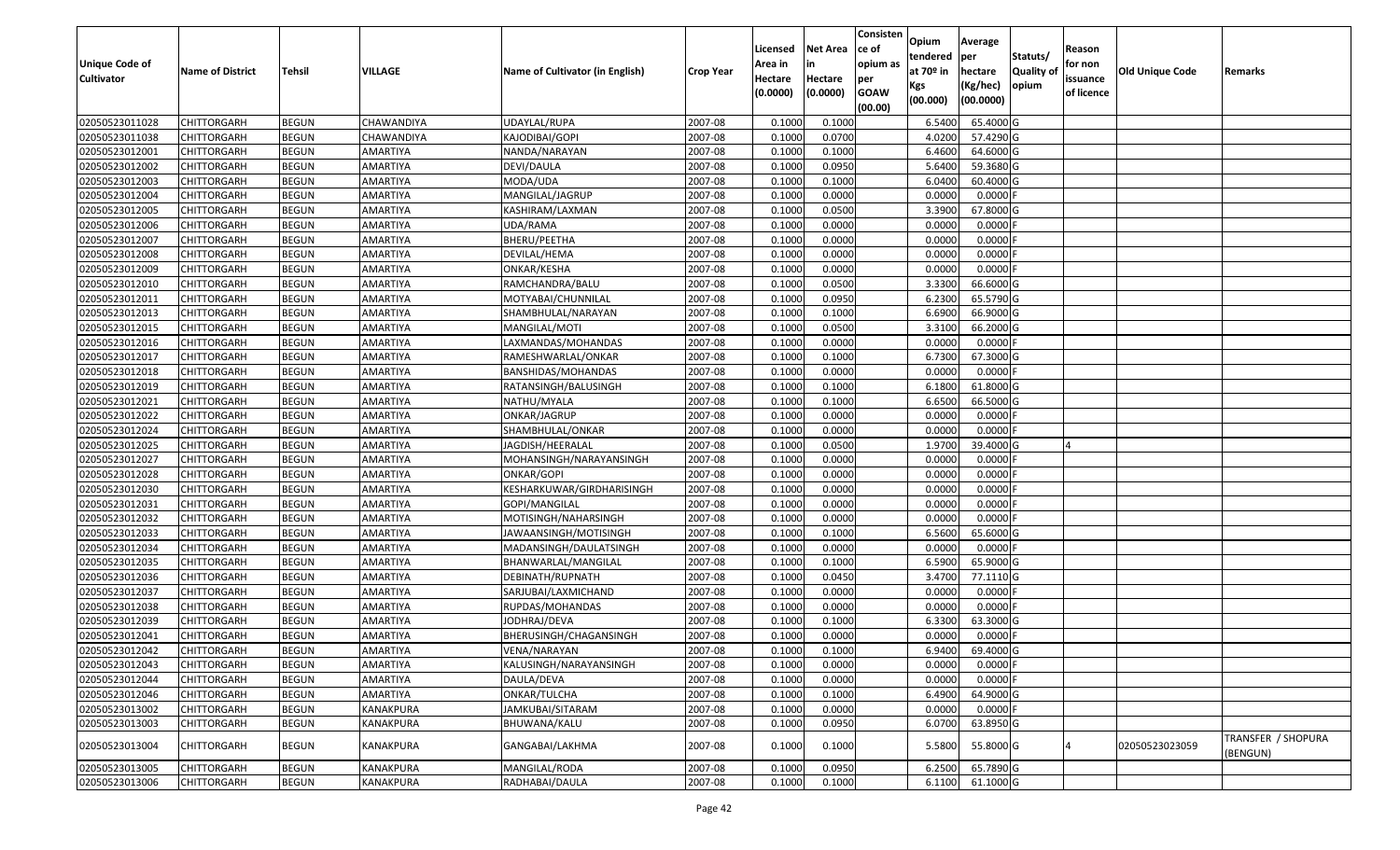| Unique Code of    | <b>Name of District</b> | <b>Tehsil</b> | VILLAGE          | Name of Cultivator (in English) | <b>Crop Year</b> | Licensed<br>Area in | <b>Net Area</b><br>in | Consisten<br>ce of<br>opium as | Opium<br>tendered<br>at $70°$ in | Average<br>per<br>hectare | Statuts/<br><b>Quality o</b> | Reason<br>for non      | <b>Old Unique Code</b> | Remarks            |
|-------------------|-------------------------|---------------|------------------|---------------------------------|------------------|---------------------|-----------------------|--------------------------------|----------------------------------|---------------------------|------------------------------|------------------------|------------------------|--------------------|
| <b>Cultivator</b> |                         |               |                  |                                 |                  | Hectare<br>(0.0000) | Hectare<br>(0.0000)   | per<br><b>GOAW</b><br>(00.00)  | Kgs<br>(00.000)                  | (Kg/hec)<br>(00.0000)     | opium                        | issuance<br>of licence |                        |                    |
| 02050523013007    | CHITTORGARH             | <b>BEGUN</b>  | <b>KANAKPURA</b> | SHAMBHULAL/ONKAR                | 2007-08          | 0.1000              | 0.0000                |                                | 0.0000                           | 0.0000F                   |                              |                        |                        |                    |
| 02050523013008    | CHITTORGARH             | <b>BEGUN</b>  | KANAKPURA        | RATNA/KISHNA                    | 2007-08          | 0.1000              | 0.0950                |                                | 6.0000                           | 63.1580 G                 |                              |                        |                        |                    |
| 02050523013009    | CHITTORGARH             | <b>BEGUN</b>  | KANAKPURA        | HEERA/KALU                      | 2007-08          | 0.1000              | 0.1000                |                                | 5.9700                           | 59.7000G                  |                              |                        |                        |                    |
| 02050523013010    | <b>CHITTORGARH</b>      | <b>BEGUN</b>  | KANAKPURA        | JETA/LALU                       | 2007-08          | 0.1000              | 0.0500                |                                | 3.3800                           | 67.6000G                  |                              |                        |                        |                    |
| 02050523013012    | CHITTORGARH             | <b>BEGUN</b>  | <b>KANAKPURA</b> | UDA/NANJI                       | 2007-08          | 0.1000              | 0.1000                |                                | 5.3100                           | 53.1000G                  |                              |                        |                        |                    |
| 02050523013013    | CHITTORGARH             | <b>BEGUN</b>  | KANAKPURA        | MANGIBAI/RAMSUKH                | 2007-08          | 0.1000              | 0.0000                |                                | 0.0000                           | $0.0000$ F                |                              |                        |                        | <b>NAME CHANGE</b> |
| 02050523013020    | CHITTORGARH             | <b>BEGUN</b>  | KANAKPURA        | RAMLAL/HEERAJI                  | 2007-08          | 0.1000              | 0.1000                |                                | 5.6200                           | 56.2000 G                 |                              |                        |                        |                    |
| 02050523013021    | CHITTORGARH             | <b>BEGUN</b>  | <b>KANAKPURA</b> | BHERU/NANDA                     | 2007-08          | 0.1000              | 0.0000                |                                | 0.0000                           | $0.0000$ F                |                              |                        |                        |                    |
| 02050523013022    | CHITTORGARH             | <b>BEGUN</b>  | KANAKPURA        | HAJARI/HEMA                     | 2007-08          | 0.1000              | 0.0950                |                                | 6.3200                           | 66.5260 G                 |                              |                        |                        |                    |
| 02050523013024    | CHITTORGARH             | <b>BEGUN</b>  | KANAKPURA        | MADHU/BALU                      | 2007-08          | 0.1000              | 0.1000                |                                | 6.9400                           | 69.4000 G                 |                              |                        |                        |                    |
| 02050523013026    | CHITTORGARH             | <b>BEGUN</b>  | KANAKPURA        | BALU/DAULA                      | 2007-08          | 0.1000              | 0.1000                |                                | 6.3200                           | 63.2000 G                 |                              |                        |                        |                    |
| 02050523013027    | CHITTORGARH             | <b>BEGUN</b>  | <b>KANAKPURA</b> | AMARSINGH/BHAGWATSINGH          | 2007-08          | 0.1000              | 0.0000                |                                | 0.0000                           | 0.0000F                   |                              |                        |                        |                    |
| 02050523013028    | <b>CHITTORGARH</b>      | <b>BEGUN</b>  | <b>KANAKPURA</b> | PABUDAN/JAGGA                   | 2007-08          | 0.1000              | 0.0000                |                                | 0.0000                           | 0.0000F                   |                              |                        |                        |                    |
| 02050523013031    | <b>CHITTORGARH</b>      | <b>BEGUN</b>  | KANAKPURA        | KUKA/DAULA                      | 2007-08          | 0.1000              | 0.0000                |                                | 0.0000                           | 0.0000F                   |                              |                        |                        |                    |
| 02050523013032    | <b>CHITTORGARH</b>      | <b>BEGUN</b>  | KANAKPURA        | KANHA/LAKKHA                    | 2007-08          | 0.1000              | 0.1000                |                                | 6.4300                           | 64.3000 G                 |                              |                        |                        |                    |
| 02050523013033    | CHITTORGARH             | <b>BEGUN</b>  | KANAKPURA        | PRABHULAL/HEERA                 | 2007-08          | 0.1000              | 0.0000                |                                | 0.0000                           | 0.0000F                   |                              |                        |                        |                    |
| 02050523013034    | CHITTORGARH             | <b>BEGUN</b>  | KANAKPURA        | KASHNA/HEERA                    | 2007-08          | 0.1000              | 0.1000                |                                | 6.3400                           | 63.4000 G                 |                              |                        |                        |                    |
| 02050523013035    | CHITTORGARH             | <b>BEGUN</b>  | KANAKPURA        | NANDALAL/BHAWANA                | 2007-08          | 0.1000              | 0.1000                |                                | 6.2300                           | 62.3000G                  |                              |                        |                        |                    |
| 02050523013038    | CHITTORGARH             | <b>BEGUN</b>  | KANAKPURA        | BHAWAR/KISHNA                   | 2007-08          | 0.1000              | 0.1000                |                                | 6.9000                           | 69.0000G                  |                              |                        |                        |                    |
| 02050523013039    | CHITTORGARH             | <b>BEGUN</b>  | KANAKPURA        | GOMANSINGH/NARWARSINGH          | 2007-08          | 0.1000              | 0.1000                |                                | 6.0700                           | 60.7000 G                 |                              |                        |                        |                    |
| 02050523013041    | CHITTORGARH             | <b>BEGUN</b>  | <b>KANAKPURA</b> | HAJARI/CHANDA                   | 2007-08          | 0.1000              | 0.0000                |                                | 0.0000                           | 0.0000                    |                              |                        |                        |                    |
| 02050523013043    | CHITTORGARH             | <b>BEGUN</b>  | KANAKPURA        | KAJOD/DEVA                      | 2007-08          | 0.1000              | 0.0000                |                                | 0.0000                           | 0.0000                    |                              |                        |                        |                    |
| 02050523013044    | CHITTORGARH             | <b>BEGUN</b>  | KANAKPURA        | BHERU/DEVA                      | 2007-08          | 0.1000              | 0.0000                |                                | 0.0000                           | 0.0000                    |                              |                        |                        |                    |
| 02050523013049    | CHITTORGARH             | <b>BEGUN</b>  | KANAKPURA        | DEVILAL/RATANA                  | 2007-08          | 0.1000              | 0.0000                |                                | 0.0000                           | 0.0000                    |                              |                        |                        |                    |
| 02050523013051    | <b>CHITTORGARH</b>      | <b>BEGUN</b>  | KANAKPURA        | CHHEETARSINGH/NARWARSINGH       | 2007-08          | 0.1000              | 0.0000                |                                | 0.0000                           | 0.0000F                   |                              |                        |                        |                    |
| 02050523013052    | CHITTORGARH             | <b>BEGUN</b>  | KANAKPURA        | TANWARSINGH/KALUSINGH           | 2007-08          | 0.1000              | 0.0950                |                                | 6.4700                           | 68.1050 G                 |                              |                        |                        |                    |
| 02050523013053    | CHITTORGARH             | <b>BEGUN</b>  | KANAKPURA        | GYANSINGH/BHAGWATSINGH          | 2007-08          | 0.1000              | 0.0950                |                                | 5.9200                           | 62.3160 G                 |                              |                        |                        |                    |
| 02050523013059    | CHITTORGARH             | <b>BEGUN</b>  | KANAKPURA        | ONKARNATH/NANDUBAI              | 2007-08          | 0.1000              | 0.1000                |                                | 1.6900                           | 16.9000G                  |                              |                        |                        |                    |
| 02050523013061    | CHITTORGARH             | <b>BEGUN</b>  | <b>KANAKPURA</b> | HEERALAL/MOTI                   | 2007-08          | 0.1000              | 0.0950                |                                | 6.2900                           | 66.2110 G                 |                              |                        | 02050523070011         | <b>TRANSFER</b>    |
| 02050523014001    | CHITTORGARH             | <b>BEGUN</b>  | <b>TEJPUR</b>    | NANDA/DHANNA SUTHAR             | 2007-08          | 0.1000              | 0.0000                |                                | 0.0000                           | 0.0000                    |                              |                        |                        |                    |
| 02050523014002    | CHITTORGARH             | <b>BEGUN</b>  | <b>TEJPUR</b>    | BHERULAL/BHAGIRATH              | 2007-08          | 0.1000              | 0.0000                |                                | 0.0000                           | 0.0000                    |                              |                        |                        |                    |
| 02050523014003    | CHITTORGARH             | <b>BEGUN</b>  | <b>TEJPUR</b>    | MANGILAL/MOHANLAL               | 2007-08          | 0.1000              | 0.0000                |                                | 0.0000                           | 0.0000                    |                              |                        |                        |                    |
| 02050523014006    | CHITTORGARH             | <b>BEGUN</b>  | <b>TEJPUR</b>    | GHEESA/SITARAM                  | 2007-08          | 0.1000              | 0.0000                |                                | 0.0000                           | 0.0000F                   |                              |                        |                        |                    |
| 02050523014007    | CHITTORGARH             | <b>BEGUN</b>  | <b>TEJPUR</b>    | DEVILAL/BHUWANA                 | 2007-08          | 0.1000              | 0.0000                |                                | 0.0000                           | 0.0000                    |                              |                        |                        |                    |
| 02050523014008    | CHITTORGARH             | <b>BEGUN</b>  | <b>TEJPUR</b>    | RAMPAL/ONKAR                    | 2007-08          | 0.1000              | 0.0000                |                                | 0.0000                           | 0.0000                    |                              |                        |                        |                    |
| 02050523014009    | CHITTORGARH             | <b>BEGUN</b>  | <b>TEJPUR</b>    | SHYAMLAL/LAKHMA                 | 2007-08          | 0.1000              | 0.0000                |                                | 0.0000                           | 0.0000                    |                              |                        |                        |                    |
| 02050523014010    | <b>CHITTORGARH</b>      | <b>BEGUN</b>  | <b>TEJPUR</b>    | KANHA/HEMA                      | 2007-08          | 0.1000              | 0.0000                |                                | 0.0000                           | 0.0000 F                  |                              |                        |                        |                    |
| 02050523014012    | <b>CHITTORGARH</b>      | <b>BEGUN</b>  | <b>TEJPUR</b>    | BANSHILAL/LAKHMA                | 2007-08          | 0.1000              | 0.0000                |                                | 0.0000                           | $0.0000$ F                |                              |                        |                        |                    |
| 02050523014013    | <b>CHITTORGARH</b>      | <b>BEGUN</b>  | <b>TEJPUR</b>    | BHUWANA/ONKAR                   | 2007-08          | 0.1000              | 0.0000                |                                | 0.0000                           | 0.0000F                   |                              |                        |                        |                    |
| 02050523014014    | <b>CHITTORGARH</b>      | <b>BEGUN</b>  | <b>TEJPUR</b>    | PYARCHAND/MEGHA                 | 2007-08          | 0.1000              | 0.0000                |                                | 0.0000                           | $0.0000$ F                |                              |                        |                        |                    |
| 02050523014015    | <b>CHITTORGARH</b>      | <b>BEGUN</b>  | <b>TEJPUR</b>    | DEVILAL/MANGILAL                | 2007-08          | 0.1000              | 0.0000                |                                | 0.0000                           | 0.0000F                   |                              |                        |                        |                    |
| 02050523014016    | <b>CHITTORGARH</b>      | <b>BEGUN</b>  | <b>TEJPUR</b>    | DEVILAL/HARJI                   | 2007-08          | 0.1000              | 0.0000                |                                | 0.0000                           | 0.0000                    |                              |                        |                        |                    |
| 02050523014017    | <b>CHITTORGARH</b>      | <b>BEGUN</b>  | <b>TEJPUR</b>    | LAXMICHAND/GHEESALAL            | 2007-08          | 0.1000              | 0.0000                |                                | 0.0000                           | 0.0000                    |                              |                        |                        |                    |
| 02050523014018    | CHITTORGARH             | <b>BEGUN</b>  | <b>TEJPUR</b>    | KANHA/PEETHA                    | 2007-08          | 0.1000              | 0.1000                |                                | 6.4600                           | 64.6000 G                 |                              |                        |                        |                    |
| 02050523014019    | CHITTORGARH             | <b>BEGUN</b>  | <b>TEJPUR</b>    | NANA/LAKHMA                     | 2007-08          | 0.1000              | 0.0000                |                                | 0.0000                           | 0.0000                    |                              |                        |                        |                    |
| 02050523014020    | <b>CHITTORGARH</b>      | <b>BEGUN</b>  | <b>TEJPUR</b>    | JAGDISH/KALU KUMHAR             | 2007-08          | 0.1000              | 0.0000                |                                | 0.0000                           | $0.0000$ F                |                              |                        |                        |                    |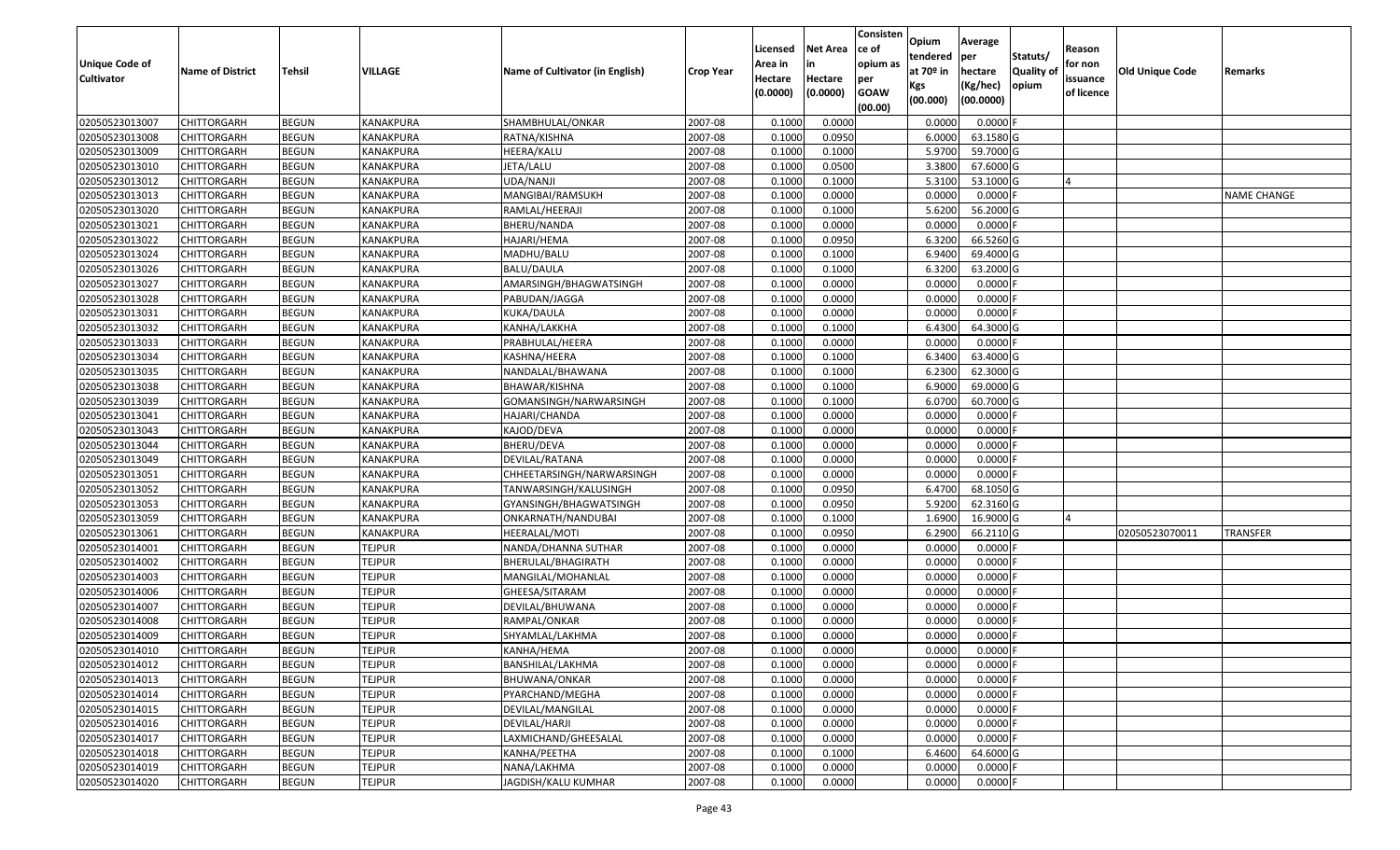| <b>Unique Code of</b><br><b>Cultivator</b> | <b>Name of District</b> | <b>Tehsil</b> | VILLAGE                  | Name of Cultivator (in English) | <b>Crop Year</b> | Licensed<br>Area in<br>Hectare<br>(0.0000) | <b>Net Area</b><br>in<br>Hectare<br>(0.0000) | Consisten<br>ce of<br>opium as<br>per<br><b>GOAW</b><br>(00.00) | Opium<br>tendered<br>at $70°$ in<br>Kgs<br>(00.000) | Average<br><b>per</b><br>hectare<br>(Kg/hec)<br>(00.0000) | Statuts/<br>Quality of<br>opium | Reason<br>for non<br>issuance<br>of licence | <b>Old Unique Code</b> | Remarks            |
|--------------------------------------------|-------------------------|---------------|--------------------------|---------------------------------|------------------|--------------------------------------------|----------------------------------------------|-----------------------------------------------------------------|-----------------------------------------------------|-----------------------------------------------------------|---------------------------------|---------------------------------------------|------------------------|--------------------|
| 02050523014022                             | CHITTORGARH             | <b>BEGUN</b>  | <b>TEJPUR</b>            | KUKA / NANDA                    | 2007-08          | 0.1000                                     | 0.0000                                       |                                                                 | 0.0000                                              | 0.0000                                                    |                                 |                                             |                        |                    |
| 02050523014023                             | CHITTORGARH             | <b>BEGUN</b>  | <b>TEJPUR</b>            | BHANWARLAL/HEMA                 | 2007-08          | 0.1000                                     | 0.0000                                       |                                                                 | 0.0000                                              | 0.0000                                                    |                                 |                                             |                        |                    |
| 02050523014025                             | CHITTORGARH             | <b>BEGUN</b>  | <b>TEJPUR</b>            | KESHIBAI/PYARCHAND              | 2007-08          | 0.1000                                     | 0.0000                                       |                                                                 | 0.0000                                              | 0.0000                                                    |                                 |                                             |                        |                    |
| 02050523014026                             | CHITTORGARH             | <b>BEGUN</b>  | <b>TEJPUR</b>            | SHYAMLAL/MOHANLAL               | 2007-08          | 0.1000                                     | 0.0000                                       |                                                                 | 0.0000                                              | 0.0000                                                    |                                 |                                             |                        |                    |
| 02050523014027                             | CHITTORGARH             | <b>BEGUN</b>  | <b>TEJPUR</b>            | GHEESALAL/GOPI                  | 2007-08          | 0.1000                                     | 0.0000                                       |                                                                 | 0.0000                                              | 0.0000                                                    |                                 |                                             |                        |                    |
| 02050523014028                             | CHITTORGARH             | <b>BEGUN</b>  | <b>TEJPUR</b>            | BHERULAL/JODHAJI                | 2007-08          | 0.1000                                     | 0.0000                                       |                                                                 | 0.0000                                              | 0.0000                                                    |                                 |                                             |                        |                    |
| 02050523014029                             | CHITTORGARH             | <b>BEGUN</b>  | <b>TEJPUR</b>            | MANGILAL/HARJI                  | 2007-08          | 0.1000                                     | 0.0000                                       |                                                                 | 0.0000                                              | 0.0000                                                    |                                 |                                             |                        |                    |
| 02050523014032                             | CHITTORGARH             | <b>BEGUN</b>  | <b>TEJPUR</b>            | NATHU/NARAYAN                   | 2007-08          | 0.1000                                     | 0.0000                                       |                                                                 | 0.0000                                              | 0.0000F                                                   |                                 |                                             |                        |                    |
| 02050523014033                             | CHITTORGARH             | <b>BEGUN</b>  | <b>TEJPUR</b>            | SITARAM/JEETMAL TELI            | 2007-08          | 0.1000                                     | 0.0000                                       |                                                                 | 0.0000                                              | 0.0000                                                    |                                 |                                             |                        |                    |
| 02050523014037                             | CHITTORGARH             | <b>BEGUN</b>  | <b>TEJPUR</b>            | SHAMBHULAL/BALU TELI            | 2007-08          | 0.1000                                     | 0.0000                                       |                                                                 | 0.0000                                              | 0.0000F                                                   |                                 |                                             |                        |                    |
| 02050523014039                             | CHITTORGARH             | <b>BEGUN</b>  | <b>TEJPUR</b>            | <b>GULABCHAND/JODHA TELI</b>    | 2007-08          | 0.1000                                     | 0.0000                                       |                                                                 | 0.0000                                              | 0.0000                                                    |                                 |                                             |                        |                    |
| 02050523014040                             | <b>CHITTORGARH</b>      | <b>BEGUN</b>  | <b>TEJPUR</b>            | DEVILAL/KALU                    | 2007-08          | 0.1000                                     | 0.0000                                       |                                                                 | 0.0000                                              | 0.0000                                                    |                                 |                                             |                        |                    |
| 02050523014041                             | CHITTORGARH             | <b>BEGUN</b>  | <b>TEJPUR</b>            | KALURAM/JEETMAL TELI            | 2007-08          | 0.1000                                     | 0.0000                                       |                                                                 | 0.0000                                              | 0.0000                                                    |                                 |                                             |                        |                    |
| 02050523014043                             | CHITTORGARH             | <b>BEGUN</b>  | <b>TEJPUR</b>            | BANSHILAL/DAULA                 | 2007-08          | 0.1000                                     | 0.0000                                       |                                                                 | 0.0000                                              | 0.0000                                                    |                                 |                                             |                        |                    |
| 02050523014044                             | CHITTORGARH             | <b>BEGUN</b>  | <b>TEJPUR</b>            | MANGILAL/DAULA MEGHWAL          | 2007-08          | 0.1000                                     | 0.0000                                       |                                                                 | 0.0000                                              | 0.0000                                                    |                                 |                                             |                        |                    |
| 02050523014045                             | <b>CHITTORGARH</b>      | <b>BEGUN</b>  | <b>TEJPUR</b>            | DAULIBAI/RAMCHANDRA             | 2007-08          | 0.1000                                     | 0.0000                                       |                                                                 | 0.0000                                              | 0.0000                                                    |                                 |                                             |                        |                    |
| 02050523014046                             | <b>CHITTORGARH</b>      | <b>BEGUN</b>  | <b>TEJPUR</b>            | CHEETARMAL/KASHIRAM             | 2007-08          | 0.1000                                     | 0.0000                                       |                                                                 | 0.0000                                              | 0.0000                                                    |                                 |                                             |                        |                    |
| 02050523014047                             | CHITTORGARH             | <b>BEGUN</b>  | <b>TEJPUR</b>            | RAMLAL/UDA                      | 2007-08          | 0.1000                                     | 0.0000                                       |                                                                 | 0.0000                                              | 0.0000F                                                   |                                 |                                             |                        |                    |
| 02050523014050                             | <b>CHITTORGARH</b>      | <b>BEGUN</b>  | <b>TEJPUR</b>            | NAULA/JODHA                     | 2007-08          | 0.1000                                     | 0.0000                                       |                                                                 | 0.0000                                              | $0.0000$ F                                                |                                 |                                             |                        |                    |
| 02050523014051                             | <b>CHITTORGARH</b>      | <b>BEGUN</b>  | <b>TEJPUR</b>            | DERAM/JODHA                     | 2007-08          | 0.1000                                     | 0.0950                                       |                                                                 | 5.8500                                              | 61.5790 G                                                 |                                 |                                             |                        |                    |
| 02050523015003                             | <b>CHITTORGARH</b>      | <b>BEGUN</b>  | <b>KURATIYA RAMNAGAR</b> | BHEEMRAJ/KHEMA                  | 2007-08          | 0.1000                                     | 0.0000                                       |                                                                 | 0.0000                                              | $0.0000$ F                                                |                                 |                                             |                        |                    |
| 02050523015004                             | CHITTORGARH             | <b>BEGUN</b>  | KURATIYA RAMNAGAR        | NANDA/KUKA                      | 2007-08          | 0.1000                                     | 0.1000                                       |                                                                 | 6.2500                                              | 62.5000 G                                                 |                                 |                                             |                        |                    |
| 02050523015005                             | <b>CHITTORGARH</b>      | <b>BEGUN</b>  | KURATIYA RAMNAGAR        | KAILASH/BARDICHAND              | 2007-08          | 0.1000                                     | 0.0000                                       |                                                                 | 0.0000                                              | $0.0000$ F                                                |                                 |                                             |                        |                    |
| 02050523015007                             | CHITTORGARH             | <b>BEGUN</b>  | KURATIYA RAMNAGAR        | GHEESA/UDA                      | 2007-08          | 0.1000                                     | 0.1000                                       |                                                                 | 6.9000                                              | 69.0000 G                                                 |                                 |                                             |                        |                    |
| 02050523015008                             | CHITTORGARH             | <b>BEGUN</b>  | KURATIYA RAMNAGAR        | BHURA/JAICHAND                  | 2007-08          | 0.1000                                     | 0.0000                                       |                                                                 | 0.0000                                              | 0.0000                                                    |                                 |                                             |                        |                    |
| 02050523015009                             | CHITTORGARH             | <b>BEGUN</b>  | KURATIYA RAMNAGAR        | HAJARI/TODU                     | 2007-08          | 0.1000                                     | 0.0000                                       |                                                                 | 0.0000                                              | 0.0000                                                    |                                 |                                             |                        |                    |
| 02050523015010                             | CHITTORGARH             | <b>BEGUN</b>  | KURATIYA RAMNAGAR        | CHUNNILAL/MODA                  | 2007-08          | 0.1000                                     | 0.1000                                       |                                                                 | 5.8500                                              | 58.5000G                                                  |                                 |                                             |                        |                    |
| 02050523015011                             | CHITTORGARH             | <b>BEGUN</b>  | KURATIYA RAMNAGAR        | HARKUBAI/MADHO                  | 2007-08          | 0.1000                                     | 0.0000                                       |                                                                 | 0.0000                                              | 0.0000                                                    |                                 |                                             |                        | <b>NAME CHANGE</b> |
| 02050523015012                             | CHITTORGARH             | <b>BEGUN</b>  | KURATIYA RAMNAGAR        | DEVA/DEVI                       | 2007-08          | 0.1000                                     | 0.0000                                       |                                                                 | 0.0000                                              | 0.0000                                                    |                                 |                                             |                        |                    |
| 02050523015013                             | CHITTORGARH             | <b>BEGUN</b>  | KURATIYA RAMNAGAR        | ONKARLAL/DEVI                   | 2007-08          | 0.1000                                     | 0.0000                                       |                                                                 | 0.0000                                              | 0.0000                                                    |                                 |                                             |                        |                    |
| 02050523015014                             | CHITTORGARH             | <b>BEGUN</b>  | KURATIYA RAMNAGAR        | GOPI/NARAYAN                    | 2007-08          | 0.1000                                     | 0.1000                                       |                                                                 | 5.5200                                              | 55.2000 G                                                 |                                 |                                             |                        |                    |
| 02050523015016                             | CHITTORGARH             | <b>BEGUN</b>  | KURATIYA RAMNAGAR        | SHANTIBAI/DAULA RAMESHWARLAL    | 2007-08          | 0.1000                                     | 0.0000                                       |                                                                 | 0.0000                                              | $0.0000$ F                                                |                                 |                                             |                        |                    |
| 02050523015017                             | CHITTORGARH             | <b>BEGUN</b>  | KURATIYA RAMNAGAR        | HUKMA/JAICHAND                  | 2007-08          | 0.1000                                     | 0.0000                                       |                                                                 | 0.0000                                              | 0.0000                                                    |                                 |                                             |                        |                    |
| 02050523015018                             | CHITTORGARH             | <b>BEGUN</b>  | KURATIYA RAMNAGAR        | GULABIBAI/DAULA                 | 2007-08          | 0.1000                                     | 0.0000                                       |                                                                 | 0.0000                                              | 0.0000                                                    |                                 |                                             |                        |                    |
| 02050523015019                             | CHITTORGARH             | <b>BEGUN</b>  | KURATIYA RAMNAGAR        | MOHAN/KASHIRAM                  | 2007-08          | 0.1000                                     | 0.0000                                       |                                                                 | 0.0000                                              | 0.0000                                                    |                                 |                                             |                        |                    |
| 02050523016003                             | <b>CHITTORGARH</b>      | <b>BEGUN</b>  | <b>GUDHA</b>             | LALIBAI/HEERALAL                | 2007-08          | 0.1000                                     | 0.0000                                       |                                                                 | 0.0000                                              | $0.0000$ F                                                |                                 |                                             |                        |                    |
| 02050523016004                             | <b>CHITTORGARH</b>      | <b>BEGUN</b>  | <b>GUDHA</b>             | KELA/BHURA                      | 2007-08          | 0.1000                                     | 0.0000                                       |                                                                 | 0.0000                                              | 0.0000F                                                   |                                 |                                             |                        |                    |
| 02050523016006                             | <b>CHITTORGARH</b>      | <b>BEGUN</b>  | <b>GUDHA</b>             | DWARKADAS/KALUDAS               | 2007-08          | 0.1000                                     | 0.0000                                       |                                                                 | 0.0000                                              | $0.0000$ F                                                |                                 |                                             |                        |                    |
| 02050523016007                             | <b>CHITTORGARH</b>      | <b>BEGUN</b>  | <b>GUDHA</b>             | BALU/BHURA                      | 2007-08          | 0.1000                                     | 0.0000                                       |                                                                 | 0.0000                                              | $0.0000$ F                                                |                                 |                                             |                        |                    |
| 02050523016008                             | CHITTORGARH             | <b>BEGUN</b>  | <b>GUDHA</b>             | NARAYAN/BHUWANA                 | 2007-08          | 0.1000                                     | 0.0000                                       |                                                                 | 0.0000                                              | $0.0000$ F                                                |                                 |                                             |                        |                    |
| 02050523016012                             | <b>CHITTORGARH</b>      | <b>BEGUN</b>  | <b>GUDHA</b>             | DEVILAL/BHURA                   | 2007-08          | 0.1000                                     | 0.0950                                       |                                                                 | 5.8600                                              | 61.6840 G                                                 |                                 |                                             |                        |                    |
| 02050523016015                             | <b>CHITTORGARH</b>      | <b>BEGUN</b>  | <b>GUDHA</b>             | BALU/HEERA                      | 2007-08          | 0.1000                                     | 0.0000                                       |                                                                 | 0.0000                                              | $0.0000$ F                                                |                                 |                                             |                        |                    |
| 02050523016018                             | <b>CHITTORGARH</b>      | <b>BEGUN</b>  | <b>GUDHA</b>             | MEGHA/GOPI                      | 2007-08          | 0.1000                                     | 0.1000                                       |                                                                 | 6.1000                                              | 61.0000G                                                  |                                 |                                             |                        |                    |
| 02050523017001                             | <b>CHITTORGARH</b>      | <b>BEGUN</b>  | <b>BANDORA</b>           | DUNGA/DEVJI                     | 2007-08          | 0.1000                                     | 0.0000                                       |                                                                 | 0.0000                                              | $0.0000$ F                                                |                                 |                                             |                        |                    |
| 02050523017002                             | <b>CHITTORGARH</b>      | <b>BEGUN</b>  | <b>BANDORA</b>           | RAMESHWAR/GOKAL                 | 2007-08          | 0.1000                                     | 0.0000                                       |                                                                 | 0.0000                                              | $0.0000$ F                                                |                                 |                                             |                        |                    |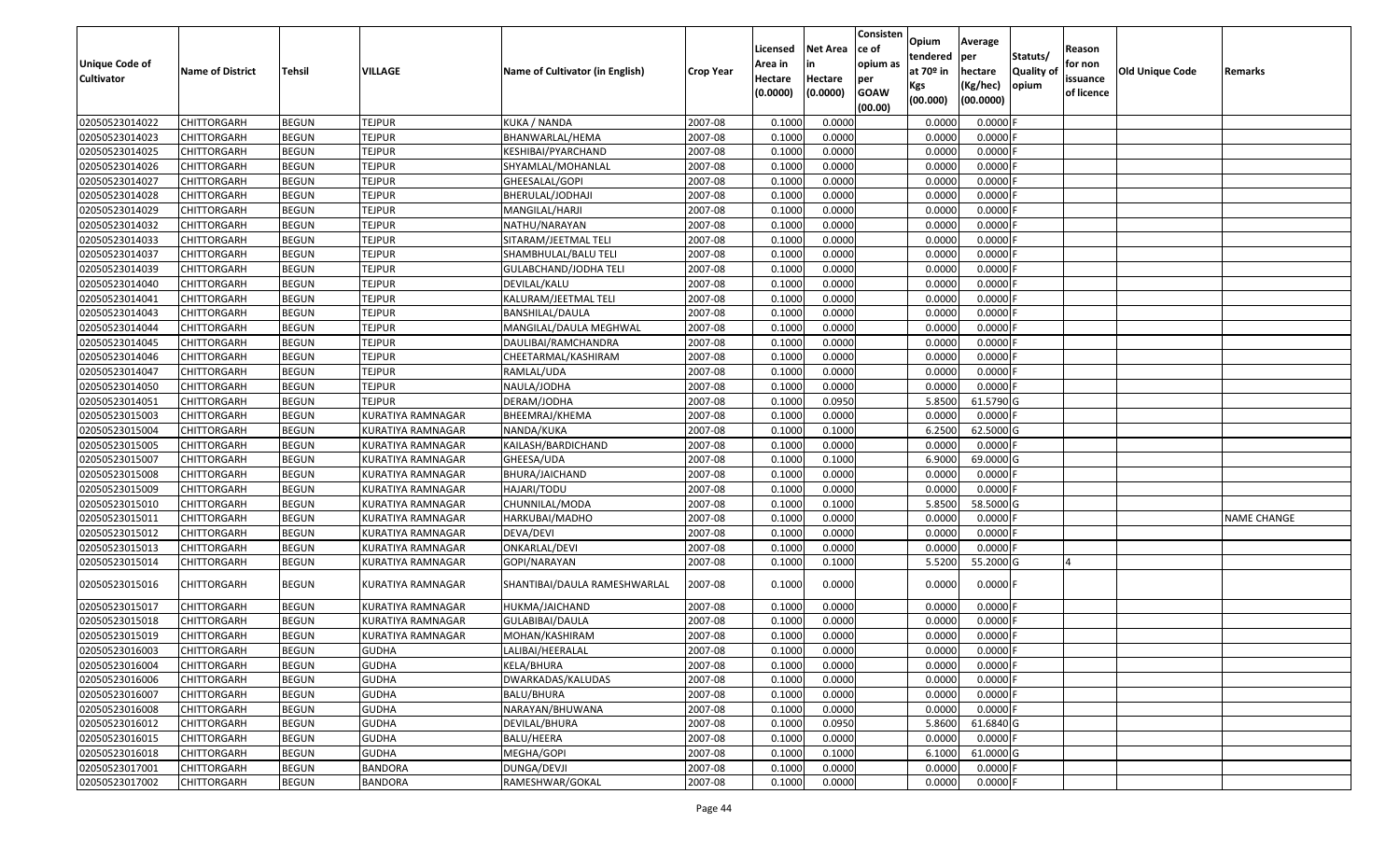| Unique Code of<br><b>Cultivator</b> | <b>Name of District</b> | <b>Tehsil</b> | <b>VILLAGE</b> | Name of Cultivator (in English) | <b>Crop Year</b> | Licensed<br>Area in<br>Hectare<br>(0.0000) | <b>Net Area</b><br>in<br>Hectare<br>(0.0000) | Consisten<br>ce of<br>opium as<br>per<br><b>GOAW</b> | Opium<br>tendered<br>at $70°$ in<br>Kgs | Average<br>per<br>hectare<br>(Kg/hec) | Statuts/<br><b>Quality o</b><br>opium | Reason<br>for non<br>issuance<br>of licence | <b>Old Unique Code</b> | Remarks            |
|-------------------------------------|-------------------------|---------------|----------------|---------------------------------|------------------|--------------------------------------------|----------------------------------------------|------------------------------------------------------|-----------------------------------------|---------------------------------------|---------------------------------------|---------------------------------------------|------------------------|--------------------|
|                                     |                         |               |                |                                 |                  |                                            |                                              | (00.00)                                              | (00.000)                                | (00.0000)                             |                                       |                                             |                        |                    |
| 02050523017003                      | CHITTORGARH             | <b>BEGUN</b>  | <b>BANDORA</b> | BHANWARLAL/MODA                 | 2007-08          | 0.1000                                     | 0.0000                                       |                                                      | 0.000                                   | 0.0000F                               |                                       |                                             |                        |                    |
| 02050523017007                      | CHITTORGARH             | <b>BEGUN</b>  | <b>BANDORA</b> | LADULAL/NARAYAN                 | 2007-08          | 0.1000                                     | 0.0000                                       |                                                      | 0.0000                                  | 0.0000F                               |                                       |                                             |                        |                    |
| 02050523017008                      | CHITTORGARH             | <b>BEGUN</b>  | <b>BANDORA</b> | BHOJA/CHOGA                     | 2007-08          | 0.1000                                     | 0.0000                                       |                                                      | 0.0000                                  | 0.0000                                |                                       |                                             |                        |                    |
| 02050523017010                      | <b>CHITTORGARH</b>      | <b>BEGUN</b>  | <b>BANDORA</b> | HAJARI/HARIRAM MALI             | 2007-08          | 0.1000                                     | 0.0000                                       |                                                      | 0.0000                                  | 0.0000                                |                                       |                                             |                        |                    |
| 02050523017011                      | CHITTORGARH             | <b>BEGUN</b>  | <b>BANDORA</b> | KASHIRAM/RUPA                   | 2007-08          | 0.1000                                     | 0.0000                                       |                                                      | 0.0000                                  | 0.0000                                |                                       |                                             |                        |                    |
| 02050523017012                      | CHITTORGARH             | <b>BEGUN</b>  | <b>BANDORA</b> | MOHAN/BHURA                     | 2007-08          | 0.1000                                     | 0.0000                                       |                                                      | 0.0000                                  | 0.0000                                |                                       |                                             |                        |                    |
| 02050523017014                      | CHITTORGARH             | <b>BEGUN</b>  | <b>BANDORA</b> | HEERA/DHULA                     | 2007-08          | 0.1000                                     | 0.0000                                       |                                                      | 0.0000                                  | 0.0000                                |                                       |                                             |                        |                    |
| 02050523017015                      | <b>CHITTORGARH</b>      | <b>BEGUN</b>  | <b>BANDORA</b> | KHANA/CHANDAN                   | 2007-08          | 0.1000                                     | 0.0000                                       |                                                      | 0.0000                                  | 0.0000                                |                                       |                                             |                        |                    |
| 02050523017016                      | CHITTORGARH             | <b>BEGUN</b>  | <b>BANDORA</b> | KHANA/CHOGA                     | 2007-08          | 0.1000                                     | 0.0000                                       |                                                      | 0.0000                                  | 0.0000                                |                                       |                                             |                        |                    |
| 02050523017017                      | CHITTORGARH             | <b>BEGUN</b>  | <b>BANDORA</b> | BHOJA/BHAWANA                   | 2007-08          | 0.1000                                     | 0.0000                                       |                                                      | 0.0000                                  | 0.0000F                               |                                       |                                             |                        |                    |
| 02050523017018                      | CHITTORGARH             | <b>BEGUN</b>  | <b>BANDORA</b> | GOPI/HARIRAM                    | 2007-08          | 0.1000                                     | 0.0950                                       |                                                      | 6.2700                                  | 66.0000 G                             |                                       |                                             |                        |                    |
| 02050523017020                      | <b>CHITTORGARH</b>      | <b>BEGUN</b>  | <b>BANDORA</b> | <b>BALU/RAMA</b>                | 2007-08          | 0.1000                                     | 0.0000                                       |                                                      | 0.0000                                  | 0.0000F                               |                                       |                                             |                        |                    |
| 02050523017022                      | <b>CHITTORGARH</b>      | <b>BEGUN</b>  | <b>BANDORA</b> | CHUNNILAL/GOVIND                | 2007-08          | 0.1000                                     | 0.0000                                       |                                                      | 0.0000                                  | 0.0000F                               |                                       |                                             |                        |                    |
| 02050523017023                      | <b>CHITTORGARH</b>      | <b>BEGUN</b>  | <b>BANDORA</b> | KALU/GYANA                      | 2007-08          | 0.1000                                     | 0.0000                                       |                                                      | 0.0000                                  | $0.0000$ F                            |                                       |                                             |                        |                    |
| 02050523017024                      | <b>CHITTORGARH</b>      | <b>BEGUN</b>  | <b>BANDORA</b> | DHANNI/GOKUL                    | 2007-08          | 0.1000                                     | 0.0000                                       |                                                      | 0.0000                                  | $0.0000$ F                            |                                       |                                             |                        |                    |
| 02050523017028                      | CHITTORGARH             | <b>BEGUN</b>  | <b>BANDORA</b> | DEVA/GOKAL                      | 2007-08          | 0.1000                                     | 0.0000                                       |                                                      | 0.0000                                  | 0.0000                                |                                       |                                             |                        |                    |
| 02050523017029                      | CHITTORGARH             | <b>BEGUN</b>  | <b>BANDORA</b> | BHOLU/DEVJI                     | 2007-08          | 0.1000                                     | 0.0000                                       |                                                      | 0.0000                                  | $0.0000$ F                            |                                       |                                             |                        |                    |
| 02050523017030                      | CHITTORGARH             | <b>BEGUN</b>  | <b>BANDORA</b> | NANDA/NARAYAN                   | 2007-08          | 0.1000                                     | 0.0000                                       |                                                      | 0.0000                                  | 0.0000                                |                                       |                                             |                        |                    |
| 02050523017031                      | CHITTORGARH             | <b>BEGUN</b>  | <b>BANDORA</b> | MANGIBAI/BHURA                  | 2007-08          | 0.1000                                     | 0.0000                                       |                                                      | 0.0000                                  | 0.0000                                |                                       |                                             |                        |                    |
| 02050523017032                      | CHITTORGARH             | <b>BEGUN</b>  | <b>BANDORA</b> | RAMLAL/CHUNNILAL                | 2007-08          | 0.1000                                     | 0.0000                                       |                                                      | 0.0000                                  | 0.0000                                |                                       |                                             |                        |                    |
| 02050523017033                      | CHITTORGARH             | <b>BEGUN</b>  | <b>BANDORA</b> | CHUNNILAL/BHWANA MALI           | 2007-08          | 0.1000                                     | 0.0000                                       |                                                      | 0.0000                                  | 0.0000                                |                                       |                                             |                        |                    |
| 02050523017034                      | CHITTORGARH             | <b>BEGUN</b>  | <b>BANDORA</b> | JAGANNATH/CHOGA                 | 2007-08          | 0.1000                                     | 0.0000                                       |                                                      | 0.0000                                  | 0.0000                                |                                       |                                             |                        |                    |
| 02050523017036                      | CHITTORGARH             | <b>BEGUN</b>  | <b>BANDORA</b> | UDA/BARDA                       | 2007-08          | 0.1000                                     | 0.0950                                       |                                                      | 6.5000                                  | 68.4210 G                             |                                       |                                             |                        |                    |
| 02050523017038                      | CHITTORGARH             | <b>BEGUN</b>  | <b>BANDORA</b> | MANGILAL/GOKAL                  | 2007-08          | 0.1000                                     | 0.1000                                       |                                                      | 6.6800                                  | 66.8000 G                             |                                       |                                             |                        |                    |
| 02050523017039                      | <b>CHITTORGARH</b>      | <b>BEGUN</b>  | <b>BANDORA</b> | HEERALAL/CHUNNILAL              | 2007-08          | 0.1000                                     | 0.0000                                       |                                                      | 0.0000                                  | 0.0000F                               |                                       |                                             |                        |                    |
| 02050523017040                      | CHITTORGARH             | <b>BEGUN</b>  | <b>BANDORA</b> | BHEEMRAJ/MODA                   | 2007-08          | 0.1000                                     | 0.0000                                       |                                                      | 0.0000                                  | 0.0000                                |                                       |                                             |                        |                    |
| 02050523017041                      | CHITTORGARH             | <b>BEGUN</b>  | <b>BANDORA</b> | BHANWARLAL/CHOGA                | 2007-08          | 0.1000                                     | 0.0000                                       |                                                      | 0.0000                                  | 0.0000F                               |                                       |                                             |                        |                    |
| 02050523017043                      | CHITTORGARH             | <b>BEGUN</b>  | <b>BANDORA</b> | KANHAIYALAL/CHOGA               | 2007-08          | 0.1000                                     | 0.0950                                       |                                                      | 5.9500                                  | 62.6320 G                             |                                       |                                             |                        |                    |
| 02050523017045                      | CHITTORGARH             | <b>BEGUN</b>  | <b>BANDORA</b> | HARLAL/MODA                     | 2007-08          | 0.1000                                     | 0.0000                                       |                                                      | 0.0000                                  | 0.0000F                               |                                       |                                             |                        |                    |
| 02050523017046                      | CHITTORGARH             | <b>BEGUN</b>  | <b>BANDORA</b> | NATHULAL/DEVILAL                | 2007-08          | 0.1000                                     | 0.0000                                       |                                                      | 0.0000                                  | 0.0000                                |                                       |                                             |                        |                    |
| 02050523017047                      | CHITTORGARH             | <b>BEGUN</b>  | <b>BANDORA</b> | UDA/CHOGA                       | 2007-08          | 0.1000                                     | 0.0000                                       |                                                      | 0.0000                                  | 0.0000                                |                                       |                                             |                        |                    |
| 02050523017049                      | CHITTORGARH             | <b>BEGUN</b>  | <b>BANDORA</b> | NARAYAN/POKHAR                  | 2007-08          | 0.1000                                     | 0.1000                                       |                                                      | 6.3900                                  | 63.9000 G                             |                                       |                                             |                        |                    |
| 02050523017050                      | CHITTORGARH             | <b>BEGUN</b>  | <b>BANDORA</b> | HARDEV/BHAWANA                  | 2007-08          | 0.1000                                     | 0.0000                                       |                                                      | 0.0000                                  | 0.0000F                               |                                       |                                             |                        |                    |
| 02050523017051                      | CHITTORGARH             | <b>BEGUN</b>  | <b>BANDORA</b> | MANGILAL/KALU                   | 2007-08          | 0.1000                                     | 0.0000                                       |                                                      | 0.0000                                  | 0.0000                                |                                       |                                             |                        |                    |
| 02050523017052                      | CHITTORGARH             | <b>BEGUN</b>  | <b>BANDORA</b> | KHANA/BARDA                     | 2007-08          | 0.1000                                     | 0.0000                                       |                                                      | 0.0000                                  | 0.0000                                |                                       |                                             |                        |                    |
| 02050523017053                      | CHITTORGARH             | <b>BEGUN</b>  | <b>BANDORA</b> | SARWAN/CHOGA                    | 2007-08          | 0.1000                                     | 0.1000                                       |                                                      | 5.8700                                  | 58.7000 G                             |                                       |                                             |                        |                    |
| 02050523017054                      | <b>CHITTORGARH</b>      | <b>BEGUN</b>  | <b>BANDORA</b> | MOOLCHAND/TULSIRAM              | 2007-08          | 0.1000                                     | 0.0000                                       |                                                      | 0.0000                                  | $0.0000$ F                            |                                       |                                             |                        |                    |
| 02050523017055                      | <b>CHITTORGARH</b>      | <b>BEGUN</b>  | <b>BANDORA</b> | GOPAL/BALUJI                    | 2007-08          | 0.1000                                     | 0.0000                                       |                                                      | 0.0000                                  | $0.0000$ F                            |                                       |                                             |                        |                    |
| 02050523017056                      | <b>CHITTORGARH</b>      | <b>BEGUN</b>  | <b>BANDORA</b> | MANGIBAI/BHOJA                  | 2007-08          | 0.1000                                     | 0.0000                                       |                                                      | 0.0000                                  | 0.0000F                               |                                       |                                             |                        |                    |
| 02050523017057                      | <b>CHITTORGARH</b>      | <b>BEGUN</b>  | <b>BANDORA</b> | JODHA/CHUNNILAL                 | 2007-08          | 0.1000                                     | 0.0000                                       |                                                      | 0.0000                                  | $0.0000$ F                            |                                       |                                             |                        |                    |
| 02050523017058                      | <b>CHITTORGARH</b>      | <b>BEGUN</b>  | <b>BANDORA</b> | VIJAYSINGH/LALSINGH             | 2007-08          | 0.1000                                     | 0.1000                                       |                                                      | 5.5100                                  | 55.1000 G                             |                                       |                                             |                        |                    |
| 02050523017061                      | <b>CHITTORGARH</b>      | <b>BEGUN</b>  | <b>BANDORA</b> | MOHNIBAI/MANGIDAS               | 2007-08          | 0.1000                                     | 0.1000                                       |                                                      | 4.7300                                  | 47.3000G                              |                                       |                                             |                        | <b>NAME CHANGE</b> |
| 02050523017062                      | <b>CHITTORGARH</b>      | <b>BEGUN</b>  | <b>BANDORA</b> | SEWARAM/KISHNA                  | 2007-08          | 0.1000                                     | 0.0000                                       |                                                      | 0.0000                                  | 0.0000                                |                                       |                                             |                        |                    |
| 02050523017063                      | CHITTORGARH             | <b>BEGUN</b>  | <b>BANDORA</b> | JAIKISHAN/RAMLAL                | 2007-08          | 0.1000                                     | 0.0000                                       |                                                      | 0.0000                                  | $0.0000$ F                            |                                       |                                             |                        |                    |
| 02050523017064                      | <b>CHITTORGARH</b>      | <b>BEGUN</b>  | <b>BANDORA</b> | JWARA/PRATAP                    | 2007-08          | 0.1000                                     | 0.1000                                       |                                                      | 6.7500                                  | 67.5000G                              |                                       |                                             | 02050428002212         | <b>TRANSFER</b>    |
| 02050523018001                      | <b>CHITTORGARH</b>      | <b>BEGUN</b>  | <b>MUROLI</b>  | PYARA/KALU                      | 2007-08          | 0.1000                                     | 0.0000                                       |                                                      | 0.0000                                  | $0.0000$ F                            |                                       |                                             |                        |                    |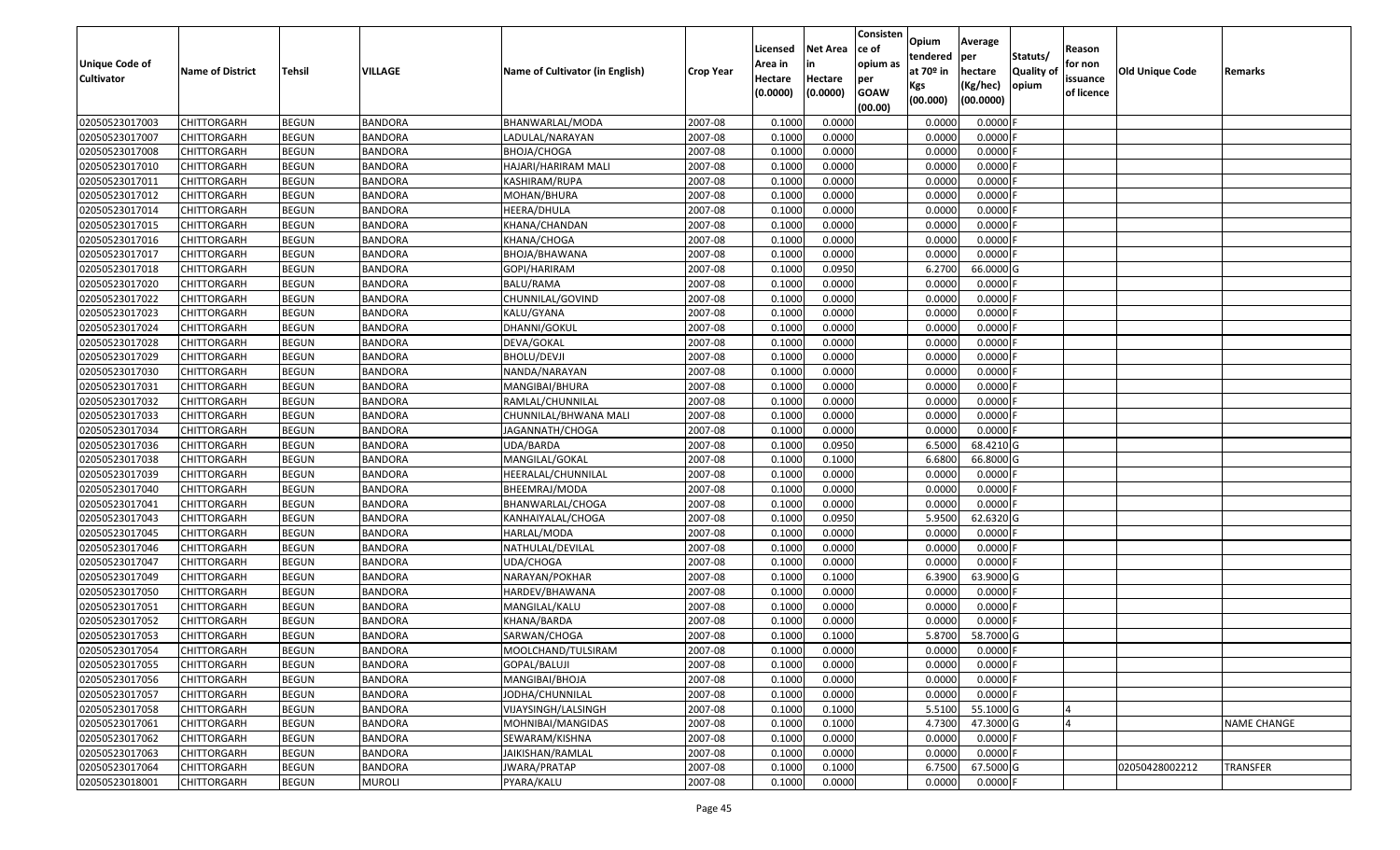| <b>Unique Code of</b><br><b>Cultivator</b> | <b>Name of District</b> | Tehsil       | VILLAGE         | Name of Cultivator (in English) | <b>Crop Year</b> | Licensed<br>Area in<br>Hectare<br>(0.0000) | <b>Net Area</b><br>in<br>Hectare<br>(0.0000) | Consisten<br>ce of<br>opium as<br>per<br><b>GOAW</b><br>(00.00) | Opium<br>tendered<br>at $70°$ in<br>Kgs<br>(00.000) | Average<br>per<br>hectare<br>(Kg/hec)<br>(00.0000) | Statuts/<br><b>Quality o</b><br>opium | Reason<br>for non<br>issuance<br>of licence | Old Unique Code | Remarks |
|--------------------------------------------|-------------------------|--------------|-----------------|---------------------------------|------------------|--------------------------------------------|----------------------------------------------|-----------------------------------------------------------------|-----------------------------------------------------|----------------------------------------------------|---------------------------------------|---------------------------------------------|-----------------|---------|
| 02050523018004                             | CHITTORGARH             | <b>BEGUN</b> | <b>MUROLI</b>   | DEVI/RUPA                       | 2007-08          | 0.1000                                     | 0.0000                                       |                                                                 | 0.0000                                              | 0.0000F                                            |                                       |                                             |                 |         |
| 02050523018005                             | CHITTORGARH             | <b>BEGUN</b> | <b>MUROLI</b>   | MODA/HEMA                       | 2007-08          | 0.1000                                     | 0.0000                                       |                                                                 | 0.0000                                              | $0.0000$ F                                         |                                       |                                             |                 |         |
| 02050523018006                             | CHITTORGARH             | <b>BEGUN</b> | <b>MUROLI</b>   | PARTHU/DAULA                    | 2007-08          | 0.1000                                     | 0.1000                                       |                                                                 | 6.0900                                              | 60.9000 G                                          |                                       |                                             |                 |         |
| 02050523018007                             | <b>CHITTORGARH</b>      | <b>BEGUN</b> | <b>MUROLI</b>   | BHOLIRAM/RATNA                  | 2007-08          | 0.1000                                     | 0.0000                                       |                                                                 | 0.0000                                              | 0.0000F                                            |                                       |                                             |                 |         |
| 02050523018008                             | CHITTORGARH             | <b>BEGUN</b> | <b>MUROLI</b>   | KANHAIYALAL/KUKA                | 2007-08          | 0.1000                                     | 0.0000                                       |                                                                 | 0.0000                                              | 0.0000                                             |                                       |                                             |                 |         |
| 02050523018009                             | CHITTORGARH             | <b>BEGUN</b> | <b>MUROLI</b>   | GHEESALAL/RATNA                 | 2007-08          | 0.1000                                     | 0.0000                                       |                                                                 | 0.0000                                              | 0.0000                                             |                                       |                                             |                 |         |
| 02050523018010                             | CHITTORGARH             | <b>BEGUN</b> | <b>MUROLI</b>   | KANHA/MANGILAL                  | 2007-08          | 0.1000                                     | 0.1000                                       |                                                                 | 5.5400                                              | 55.4000 G                                          |                                       |                                             |                 |         |
| 02050523019001                             | <b>CHITTORGARH</b>      | <b>BEGUN</b> | MADHOPUR (M.P.) | HEERALAL/LAXMAN                 | 2007-08          | 0.1000                                     | 0.0000                                       |                                                                 | 0.0000                                              | 0.0000F                                            |                                       |                                             |                 |         |
| 02050523019005                             | CHITTORGARH             | <b>BEGUN</b> | MADHOPUR (M.P.) | NARAYAN/GANGARAM                | 2007-08          | 0.1000                                     | 0.0000                                       |                                                                 | 0.0000                                              | 0.0000                                             |                                       |                                             |                 |         |
| 02050523019007                             | CHITTORGARH             | <b>BEGUN</b> | MADHOPUR (M.P.) | GHEESALAL/ONKAR                 | 2007-08          | 0.1000                                     | 0.0000                                       |                                                                 | 0.0000                                              | 0.0000                                             |                                       |                                             |                 |         |
| 02050523019008                             | CHITTORGARH             | <b>BEGUN</b> | MADHOPUR (M.P.) | LALU/GOKAL                      | 2007-08          | 0.1000                                     | 0.0000                                       |                                                                 | 0.0000                                              | 0.0000F                                            |                                       |                                             |                 |         |
| 02050523019009                             | <b>CHITTORGARH</b>      | <b>BEGUN</b> | MADHOPUR (M.P.) | BHANWARLAL/LAKHMA               | 2007-08          | 0.1000                                     | 0.0000                                       |                                                                 | 0.0000                                              | 0.0000F                                            |                                       |                                             |                 |         |
| 02050523019011                             | <b>CHITTORGARH</b>      | <b>BEGUN</b> | MADHOPUR (M.P.) | BARDICHAND/LAKHMA               | 2007-08          | 0.1000                                     | 0.0000                                       |                                                                 | 0.0000                                              | $0.0000$ F                                         |                                       |                                             |                 |         |
| 02050523019012                             | <b>CHITTORGARH</b>      | <b>BEGUN</b> | MADHOPUR (M.P.) | BALU/DAULA                      | 2007-08          | 0.1000                                     | 0.1000                                       |                                                                 | 6.0800                                              | 60.8000 G                                          |                                       |                                             |                 |         |
| 02050523019013                             | CHITTORGARH             | <b>BEGUN</b> | MADHOPUR (M.P.) | KANHAIYALAL/A.S. SHOCHAND       | 2007-08          | 0.1000                                     | 0.0000                                       |                                                                 | 0.0000                                              | $0.0000$ F                                         |                                       |                                             |                 |         |
| 02050523019017                             | CHITTORGARH             | <b>BEGUN</b> | MADHOPUR (M.P.) | HAJARI/NANDA                    | 2007-08          | 0.1000                                     | 0.0000                                       |                                                                 | 0.0000                                              | 0.0000                                             |                                       |                                             |                 |         |
| 02050523019019                             | CHITTORGARH             | <b>BEGUN</b> | MADHOPUR (M.P.) | HAJARI/LALU                     | 2007-08          | 0.1000                                     | 0.0000                                       |                                                                 | 0.0000                                              | 0.0000F                                            |                                       |                                             |                 |         |
| 02050523019020                             | CHITTORGARH             | <b>BEGUN</b> | MADHOPUR (M.P.) | RAICHAND/RAMNATH                | 2007-08          | 0.1000                                     | 0.0000                                       |                                                                 | 0.0000                                              | 0.0000                                             |                                       |                                             |                 |         |
| 02050523019021                             | CHITTORGARH             | <b>BEGUN</b> | MADHOPUR (M.P.) | ONKAR/GHASI                     | 2007-08          | 0.1000                                     | 0.0000                                       |                                                                 | 0.0000                                              | 0.0000                                             |                                       |                                             |                 |         |
| 02050523019025                             | CHITTORGARH             | <b>BEGUN</b> | MADHOPUR (M.P.) | PYARCHAND/BHUWANA               | 2007-08          | 0.1000                                     | 0.0000                                       |                                                                 | 0.0000                                              | 0.0000                                             |                                       |                                             |                 |         |
| 02050523019027                             | CHITTORGARH             | <b>BEGUN</b> | MADHOPUR (M.P.) | NANDA/VENA                      | 2007-08          | 0.1000                                     | 0.1050                                       |                                                                 | 6.0900                                              | 58.0000                                            |                                       |                                             |                 |         |
| 02050523020001                             | CHITTORGARH             | <b>BEGUN</b> | NARSINGHPURA    | ONKAR/BHUWANA                   | 2007-08          | 0.1000                                     | 0.0000                                       |                                                                 | 0.0000                                              | 0.0000                                             |                                       |                                             |                 |         |
| 02050523020002                             | CHITTORGARH             | <b>BEGUN</b> | NARSINGHPURA    | KHEMRAJ/DAULA                   | 2007-08          | 0.1000                                     | 0.0000                                       |                                                                 | 0.0000                                              | 0.0000                                             |                                       |                                             |                 |         |
| 02050523020003                             | <b>CHITTORGARH</b>      | <b>BEGUN</b> | NARSINGHPURA    | BHURA/ONKAR                     | 2007-08          | 0.1000                                     | 0.0000                                       |                                                                 | 0.0000                                              | 0.0000                                             |                                       |                                             |                 |         |
| 02050523020004                             | CHITTORGARH             | <b>BEGUN</b> | NARSINGHPURA    | BHURIBAI/BALU                   | 2007-08          | 0.1000                                     | 0.0000                                       |                                                                 | 0.0000                                              | 0.0000F                                            |                                       |                                             |                 |         |
| 02050523020009                             | CHITTORGARH             | <b>BEGUN</b> | NARSINGHPURA    | GHEESIBAI/DAULA                 | 2007-08          | 0.1000                                     | 0.0000                                       |                                                                 | 0.0000                                              | 0.0000F                                            |                                       |                                             |                 |         |
| 02050523020010                             | CHITTORGARH             | <b>BEGUN</b> | NARSINGHPURA    | PREMBAI/RAMESHWAR               | 2007-08          | 0.1000                                     | 0.0000                                       |                                                                 | 0.0000                                              | 0.0000                                             |                                       |                                             |                 |         |
| 02050523020011                             | CHITTORGARH             | <b>BEGUN</b> | NARSINGHPURA    | KAJOD/NANDA                     | 2007-08          | 0.1000                                     | 0.0000                                       |                                                                 | 0.0000                                              | 0.0000                                             |                                       |                                             |                 |         |
| 02050523020012                             | CHITTORGARH             | <b>BEGUN</b> | NARSINGHPURA    | KASHNI/BHUWANA                  | 2007-08          | 0.1000                                     | 0.0000                                       |                                                                 | 0.0000                                              | 0.0000F                                            |                                       |                                             |                 |         |
| 02050523021001                             | CHITTORGARH             | <b>BEGUN</b> | <b>NANDBAI</b>  | MADHO/PYARA                     | 2007-08          | 0.1000                                     | 0.0000                                       |                                                                 | 0.0000                                              | 0.0000                                             |                                       |                                             |                 |         |
| 02050523021003                             | CHITTORGARH             | <b>BEGUN</b> | <b>NANDBAI</b>  | MANGILAL/KHEMRAJ                | 2007-08          | 0.1000                                     | 0.0000                                       |                                                                 | 0.0000                                              | 0.0000                                             |                                       |                                             |                 |         |
| 02050523021006                             | CHITTORGARH             | <b>BEGUN</b> | <b>NANDBAI</b>  | TULSIRAM/CHAGANLAL              | 2007-08          | 0.1000                                     | 0.0000                                       |                                                                 | 0.0000                                              | 0.0000                                             |                                       |                                             |                 |         |
| 02050523021008                             | CHITTORGARH             | <b>BEGUN</b> | <b>NANDBAI</b>  | BHAGWANLAL/HARPAL KUMHAR        | 2007-08          | 0.1000                                     | 0.0950                                       |                                                                 | 5.5000                                              | 57.8950 G                                          |                                       |                                             |                 |         |
| 02050523021012                             | CHITTORGARH             | <b>BEGUN</b> | <b>NANDBAI</b>  | MANGIBAI/ONKARLAL               | 2007-08          | 0.1000                                     | 0.0000                                       |                                                                 | 0.0000                                              | 0.0000                                             |                                       |                                             |                 |         |
| 02050523021013                             | CHITTORGARH             | <b>BEGUN</b> | <b>NANDBAI</b>  | SURESHCHAND/HEERALAL            | 2007-08          | 0.1000                                     | 0.0950                                       |                                                                 | 5.0200                                              | 52.8420 G                                          |                                       |                                             |                 |         |
| 02050523021015                             | CHITTORGARH             | <b>BEGUN</b> | NANDBAI         | HAGAMIBAI/DEVILAL               | 2007-08          | 0.1000                                     | 0.0000                                       |                                                                 | 0.0000                                              | $0.0000$ F                                         |                                       |                                             |                 |         |
| 02050523021017                             | <b>CHITTORGARH</b>      | <b>BEGUN</b> | <b>NANDBAI</b>  | TULSIBAI/HUKMA                  | 2007-08          | 0.1000                                     | 0.0000                                       |                                                                 | 0.0000                                              | $0.0000$ F                                         |                                       |                                             |                 |         |
| 02050523021018                             | <b>CHITTORGARH</b>      | <b>BEGUN</b> | <b>NANDBAI</b>  | MADHO/CHAGAN                    | 2007-08          | 0.1000                                     | 0.0000                                       |                                                                 | 0.0000                                              | $0.0000$ F                                         |                                       |                                             |                 |         |
| 02050523021019                             | <b>CHITTORGARH</b>      | <b>BEGUN</b> | <b>NANDBAI</b>  | DEBILAL/JAICHAND                | 2007-08          | 0.1000                                     | 0.0000                                       |                                                                 | 0.0000                                              | 0.0000F                                            |                                       |                                             |                 |         |
| 02050523021020                             | <b>CHITTORGARH</b>      | <b>BEGUN</b> | <b>NANDBAI</b>  | NANDKISHOR/GOPI                 | 2007-08          | 0.1000                                     | 0.0000                                       |                                                                 | 0.0000                                              | $0.0000$ F                                         |                                       |                                             |                 |         |
| 02050523021021                             | <b>CHITTORGARH</b>      | <b>BEGUN</b> | NANDBAI         | MANGILAL/GANESH                 | 2007-08          | 0.1000                                     | 0.1050                                       |                                                                 | 5.9400                                              | 56.5710 G                                          |                                       |                                             |                 |         |
| 02050523021022                             | <b>CHITTORGARH</b>      | <b>BEGUN</b> | <b>NANDBAI</b>  | PRITHVIRAJ/KAJOD                | 2007-08          | 0.1000                                     | 0.0000                                       |                                                                 | 0.0000                                              | $0.0000$ F                                         |                                       |                                             |                 |         |
| 02050523021023                             | <b>CHITTORGARH</b>      | <b>BEGUN</b> | <b>NANDBAI</b>  | BHANWARLAL/BHAWANA              | 2007-08          | 0.1000                                     | 0.0000                                       |                                                                 | 0.0000                                              | 0.0000                                             |                                       |                                             |                 |         |
| 02050523021025                             | <b>CHITTORGARH</b>      | <b>BEGUN</b> | NANDBAI         | JAMNIBAI/PYARCHAND              | 2007-08          | 0.1000                                     | 0.0000                                       |                                                                 | 0.0000                                              | $0.0000$ F                                         |                                       |                                             |                 |         |
| 02050523021029                             | CHITTORGARH             | <b>BEGUN</b> | NANDBAI         | DEBILAL/KAJOD                   | 2007-08          | 0.1000                                     | 0.0000                                       |                                                                 | 0.0000                                              | 0.0000F                                            |                                       |                                             |                 |         |
| 02050523022001                             | <b>CHITTORGARH</b>      | <b>BEGUN</b> | NEELIYO KA MAAL | KALU/BARDA                      | 2007-08          | 0.1000                                     | 0.0950                                       |                                                                 | 6.9700                                              | 73.3680 G                                          |                                       |                                             |                 |         |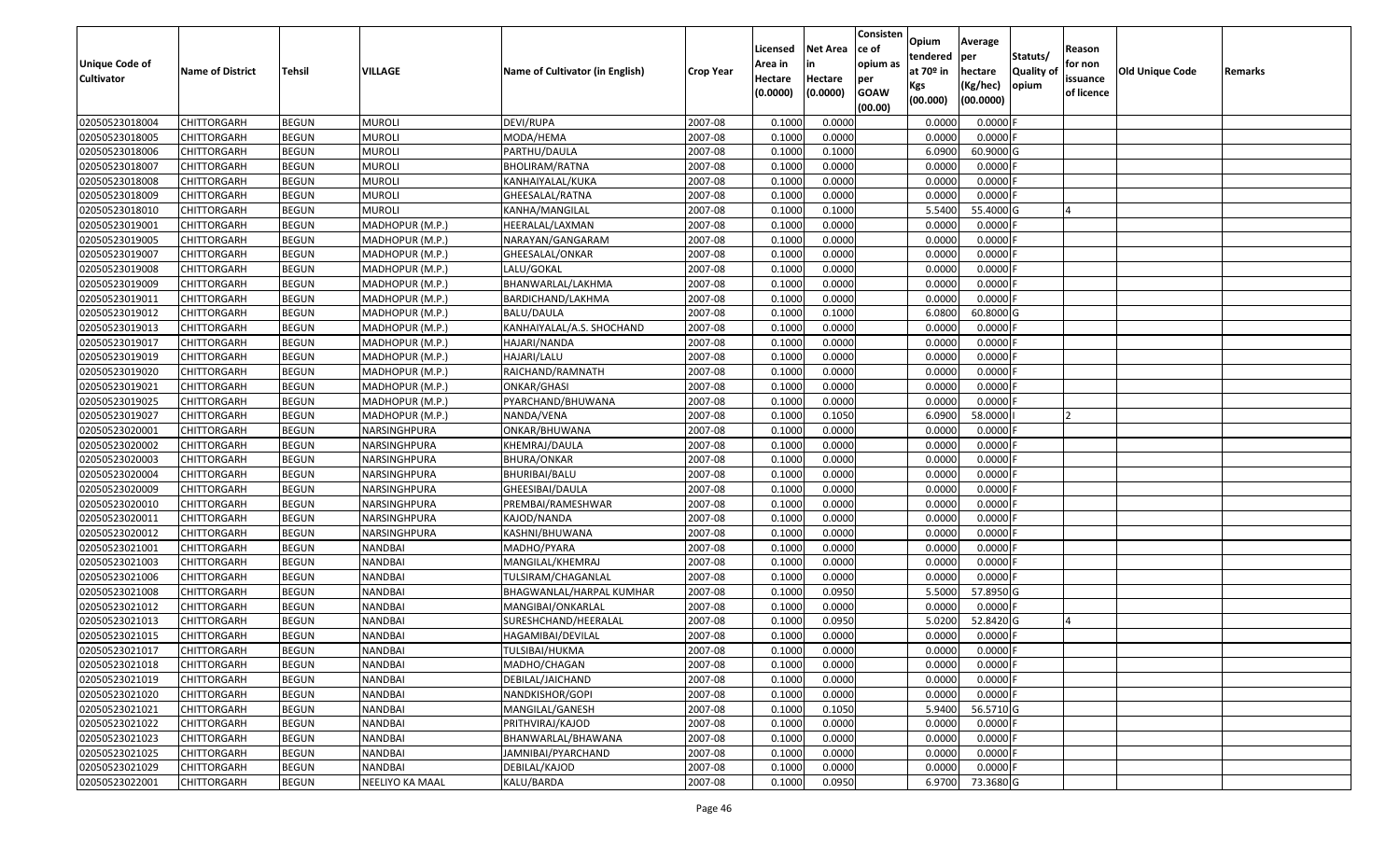| <b>Unique Code of</b> |                         |               |                 |                                 |                  | Licensed<br>Area in | <b>Net Area</b><br>in | Consisten<br>ce of<br>opium as | Opium<br>tendered              | Average<br>per                   | Statuts/                  | Reason<br>for non      |                 |                    |
|-----------------------|-------------------------|---------------|-----------------|---------------------------------|------------------|---------------------|-----------------------|--------------------------------|--------------------------------|----------------------------------|---------------------------|------------------------|-----------------|--------------------|
| <b>Cultivator</b>     | <b>Name of District</b> | <b>Tehsil</b> | VILLAGE         | Name of Cultivator (in English) | <b>Crop Year</b> | Hectare<br>(0.0000) | Hectare<br>(0.0000)   | per<br><b>GOAW</b><br>(00.00)  | at $70°$ in<br>Kgs<br>(00.000) | hectare<br>(Kg/hec)<br>(00.0000) | <b>Quality o</b><br>opium | issuance<br>of licence | Old Unique Code | Remarks            |
| 02050523022002        | CHITTORGARH             | <b>BEGUN</b>  | NEELIYO KA MAAL | RUPA/PRITHVIRAJ                 | 2007-08          | 0.1000              | 0.0500                |                                | 3.5700                         | 71.4000 G                        |                           |                        |                 |                    |
| 02050523022003        | CHITTORGARH             | <b>BEGUN</b>  | NEELIYO KA MAAL | TEKUBAI/BHERU                   | 2007-08          | 0.1000              | 0.0500                |                                | 3.4300                         | 68.6000                          |                           |                        |                 |                    |
| 02050523022004        | CHITTORGARH             | <b>BEGUN</b>  | NEELIYO KA MAAL | BAAGA/LAXMAN                    | 2007-08          | 0.1000              | 0.0950                |                                | 5.9000                         | 62.1050 G                        |                           |                        |                 |                    |
| 02050523022005        | <b>CHITTORGARH</b>      | <b>BEGUN</b>  | NEELIYO KA MAAL | DHANNA/KISHNA                   | 2007-08          | 0.1000              | 0.0600                |                                | 4.0300                         | 67.1670 G                        |                           |                        |                 |                    |
| 02050523022006        | CHITTORGARH             | <b>BEGUN</b>  | NEELIYO KA MAAL | JAMKUBAI/HEERA                  | 2007-08          | 0.1000              | 0.1000                |                                | 6.3300                         | 63.3000 G                        |                           |                        |                 |                    |
| 02050523022007        | CHITTORGARH             | <b>BEGUN</b>  | NEELIYO KA MAAL | KUKA/KISHNA                     | 2007-08          | 0.1000              | 0.0000                |                                | 0.0000                         | $0.0000$ F                       |                           |                        |                 |                    |
| 02050523022008        | CHITTORGARH             | <b>BEGUN</b>  | NEELIYO KA MAAL | GHEESA/BALU DHAKAD              | 2007-08          | 0.1000              | 0.0950                |                                | 5.6100                         | 59.0530 G                        |                           |                        |                 |                    |
| 02050523022009        | CHITTORGARH             | <b>BEGUN</b>  | NEELIYO KA MAAL | CHUNNILAL/KISHNA                | 2007-08          | 0.1000              | 0.1050                |                                | 6.5400                         | 62.2860 G                        |                           |                        |                 |                    |
| 02050523022010        | CHITTORGARH             | <b>BEGUN</b>  | NEELIYO KA MAAL | SHANKARLAL/NANDA                | 2007-08          | 0.1000              | 0.0000                |                                | 0.0000                         | 0.0000F                          |                           |                        |                 |                    |
| 02050523022011        | CHITTORGARH             | <b>BEGUN</b>  | NEELIYO KA MAAL | DHAPUBAI/HEMA                   | 2007-08          | 0.1000              | 0.1000                |                                | 5.9300                         | 59.3000 G                        |                           |                        |                 |                    |
| 02050523022012        | CHITTORGARH             | <b>BEGUN</b>  | NEELIYO KA MAAL | NARAYAN/GOPI                    | 2007-08          | 0.1000              | 0.0000                |                                | 0.0000                         | $0.0000$ F                       |                           |                        |                 |                    |
| 02050523022013        | <b>CHITTORGARH</b>      | <b>BEGUN</b>  | NEELIYO KA MAAL | SUGNABAI/PRABHULAL              | 2007-08          | 0.1000              | 0.0000                |                                | 0.0000                         | 0.0000F                          |                           |                        |                 |                    |
| 02050523022014        | <b>CHITTORGARH</b>      | <b>BEGUN</b>  | NEELIYO KA MAAL | NANDA/BHOLA                     | 2007-08          | 0.1000              | 0.0950                |                                | 7.2000                         | 75.7890 G                        |                           |                        |                 |                    |
| 02050523022015        | CHITTORGARH             | <b>BEGUN</b>  | NEELIYO KA MAAL | HAJARI/KISHNA                   | 2007-08          | 0.1000              | 0.0950                |                                | 6.5400                         | 68.8420G                         |                           |                        |                 |                    |
| 02050523022016        | <b>CHITTORGARH</b>      | <b>BEGUN</b>  | NEELIYO KA MAAL | HAJARI/BALUJI                   | 2007-08          | 0.1000              | 0.1000                |                                | 6.0600                         | 60.6000 G                        |                           |                        |                 |                    |
| 02050523022018        | <b>CHITTORGARH</b>      | <b>BEGUN</b>  | NEELIYO KA MAAL | BHANWARLAL/KALU                 | 2007-08          | 0.1000              | 0.1000                |                                | 7.0600                         | 70.6000 G                        |                           |                        |                 |                    |
| 02050523022019        | <b>CHITTORGARH</b>      | <b>BEGUN</b>  | NEELIYO KA MAAL | PREMBAI/BHERULAL                | 2007-08          | 0.1000              | 0.0000                |                                | 0.0000                         | $0.0000$ F                       |                           |                        |                 |                    |
| 02050523022020        | CHITTORGARH             | <b>BEGUN</b>  | NEELIYO KA MAAL | <b>BALIBAI/GHEESA</b>           | 2007-08          | 0.1000              | 0.1000                |                                | 6.3400                         | 63.4000 G                        |                           |                        |                 |                    |
| 02050523022022        | CHITTORGARH             | <b>BEGUN</b>  | NEELIYO KA MAAL | KALU/MOTI                       | 2007-08          | 0.100               | 0.1000                |                                | 5.7000                         | 57.0000 G                        |                           |                        | 02050523040007  | TRANSFER           |
| 02050523023001        | CHITTORGARH             | <b>BEGUN</b>  | SHOPURA         | RAMCHANDRA/DEVILAL              | 2007-08          | 0.1000              | 0.1000                |                                | 6.4300                         | 64.3000 G                        |                           |                        |                 |                    |
| 02050523023002        | CHITTORGARH             | <b>BEGUN</b>  | <b>SHOPURA</b>  | HEERA/BHURA                     | 2007-08          | 0.1000              | 0.1000                |                                | 6.4000                         | 64.0000G                         |                           |                        |                 |                    |
| 02050523023003        | CHITTORGARH             | <b>BEGUN</b>  | <b>SHOPURA</b>  | JAICHAND/GHASI                  | 2007-08          | 0.100               | 0.0000                |                                | 0.0000                         | 0.0000                           |                           |                        |                 |                    |
| 02050523023004        | CHITTORGARH             | <b>BEGUN</b>  | <b>SHOPURA</b>  | KANHAIYALAL/NARAYAN             | 2007-08          | 0.1000              | 0.1000                |                                | 6.6000                         | 66.0000 G                        |                           |                        |                 |                    |
| 02050523023005        | <b>CHITTORGARH</b>      | <b>BEGUN</b>  | <b>SHOPURA</b>  | HAJARILAL/PEMA                  | 2007-08          | 0.100               | 0.0000                |                                | 0.0000                         | 0.0000                           |                           |                        |                 | <b>NAME CHANGE</b> |
| 02050523023006        | <b>CHITTORGARH</b>      | <b>BEGUN</b>  | SHOPURA         | NANDUBAI/BALU                   | 2007-08          | 0.1000              | 0.1000                |                                | 6.3700                         | 63.7000 G                        |                           |                        |                 |                    |
| 02050523023008        | CHITTORGARH             | <b>BEGUN</b>  | <b>SHOPURA</b>  | BHURALAL/HAJARI                 | 2007-08          | 0.1000              | 0.0000                |                                | 0.0000                         | 0.0000F                          |                           |                        |                 |                    |
| 02050523023009        | CHITTORGARH             | <b>BEGUN</b>  | SHOPURA         | PYARA/BHURA                     | 2007-08          | 0.100               | 0.0000                |                                | 0.0000                         | 0.0000F                          |                           |                        |                 |                    |
| 02050523023010        | CHITTORGARH             | <b>BEGUN</b>  | <b>SHOPURA</b>  | PYARCHAND/HEMRAJ                | 2007-08          | 0.1000              | 0.1000                |                                | 6.5000                         | 65.0000 G                        |                           |                        |                 |                    |
| 02050523023011        | CHITTORGARH             | <b>BEGUN</b>  | <b>SHOPURA</b>  | LADBAI/NAGJIRAM                 | 2007-08          | 0.1000              | 0.0000                |                                | 0.0000                         | 0.0000F                          |                           |                        |                 | <b>NAME CHANGE</b> |
| 02050523023012        | CHITTORGARH             | <b>BEGUN</b>  | <b>SHOPURA</b>  | GHEESA/NANALAL                  | 2007-08          | 0.1000              | 0.0000                |                                | 0.0000                         | 0.0000                           |                           |                        |                 |                    |
| 02050523023013        | CHITTORGARH             | <b>BEGUN</b>  | SHOPURA         | SOHANLAL/MODA                   | 2007-08          | 0.1000              | 0.0950                |                                | 4.0400                         | 42.5260 G                        |                           |                        |                 |                    |
| 02050523023014        | CHITTORGARH             | <b>BEGUN</b>  | SHOPURA         | HEMRAJ/BHUWANA                  | 2007-08          | 0.1000              | 0.0000                |                                | 0.0000                         | 0.0000                           |                           |                        |                 |                    |
| 02050523023015        | CHITTORGARH             | <b>BEGUN</b>  | <b>SHOPURA</b>  | BALURAM/DEVILAL                 | 2007-08          | 0.1000              | 0.0000                |                                | 0.0000                         | 0.0000F                          |                           |                        |                 |                    |
| 02050523023016        | <b>CHITTORGARH</b>      | <b>BEGUN</b>  | <b>SHOPURA</b>  | DEUBAI/KALU                     | 2007-08          | 0.1000              | 0.0000                |                                | 0.0000                         | 0.0000                           |                           |                        |                 |                    |
| 02050523023017        | CHITTORGARH             | <b>BEGUN</b>  | SHOPURA         | PRITHVIRAJ/BHERU                | 2007-08          | 0.1000              | 0.0950                |                                | 5.8900                         | 62.0000 G                        |                           |                        |                 |                    |
| 02050523023019        | CHITTORGARH             | <b>BEGUN</b>  | SHOPURA         | DEVILAL/TULSIRAM                | 2007-08          | 0.1000              | 0.0000                |                                | 0.0000                         | 0.0000F                          |                           |                        |                 |                    |
| 02050523023020        | <b>CHITTORGARH</b>      | <b>BEGUN</b>  | <b>SHOPURA</b>  | SUKHLAL/GOKUL                   | 2007-08          | 0.1000              | 0.1000                |                                | 6.4300                         | 64.3000 G                        |                           |                        |                 |                    |
| 02050523023021        | <b>CHITTORGARH</b>      | <b>BEGUN</b>  | <b>SHOPURA</b>  | BHANWARLAL/RUPA                 | 2007-08          | 0.1000              | 0.1000                |                                | 6.8100                         | 68.1000 G                        |                           |                        |                 |                    |
| 02050523023023        | <b>CHITTORGARH</b>      | <b>BEGUN</b>  | <b>SHOPURA</b>  | SITARAM/NARAYAN                 | 2007-08          | 0.1000              | 0.1000                |                                | 5.4000                         | 54.0000 G                        |                           |                        |                 |                    |
| 02050523023025        | <b>CHITTORGARH</b>      | <b>BEGUN</b>  | <b>SHOPURA</b>  | NANIBAI/GOPI                    | 2007-08          | 0.1000              | 0.1000                |                                | 6.2000                         | 62.0000 G                        |                           |                        |                 |                    |
| 02050523023026        | <b>CHITTORGARH</b>      | <b>BEGUN</b>  | <b>SHOPURA</b>  | KANHAIYALAL/GHASIRAM            | 2007-08          | 0.1000              | 0.0000                |                                | 0.0000                         | $0.0000$ F                       |                           |                        |                 |                    |
| 02050523023027        | <b>CHITTORGARH</b>      | <b>BEGUN</b>  | <b>SHOPURA</b>  | HARIRAM/RAMCHANDRA              | 2007-08          | 0.1000              | 0.0000                |                                | 0.0000                         | 0.0000                           |                           |                        |                 |                    |
| 02050523023028        | <b>CHITTORGARH</b>      | <b>BEGUN</b>  | <b>SHOPURA</b>  | NANDLAL/RAMAJI                  | 2007-08          | 0.1000              | 0.1000                |                                | 6.2500                         | 62.5000G                         |                           |                        |                 |                    |
| 02050523023029        | CHITTORGARH             | <b>BEGUN</b>  | <b>SHOPURA</b>  | MEGHRAJ/RUPA                    | 2007-08          | 0.1000              | 0.1000                |                                | 6.4900                         | 64.9000 G                        |                           |                        |                 |                    |
| 02050523023030        | CHITTORGARH             | <b>BEGUN</b>  | <b>SHOPURA</b>  | KUKALAL/MOJIRAM                 | 2007-08          | 0.1000              | 0.1050                |                                | 7.4200                         | 70.6670 G                        |                           |                        |                 |                    |
| 02050523023031        | <b>CHITTORGARH</b>      | <b>BEGUN</b>  | SHOPURA         | BHERULAL/GHASIRAM               | 2007-08          | 0.1000              | 0.1050                |                                | 6.7300                         | 64.0950 G                        |                           |                        |                 |                    |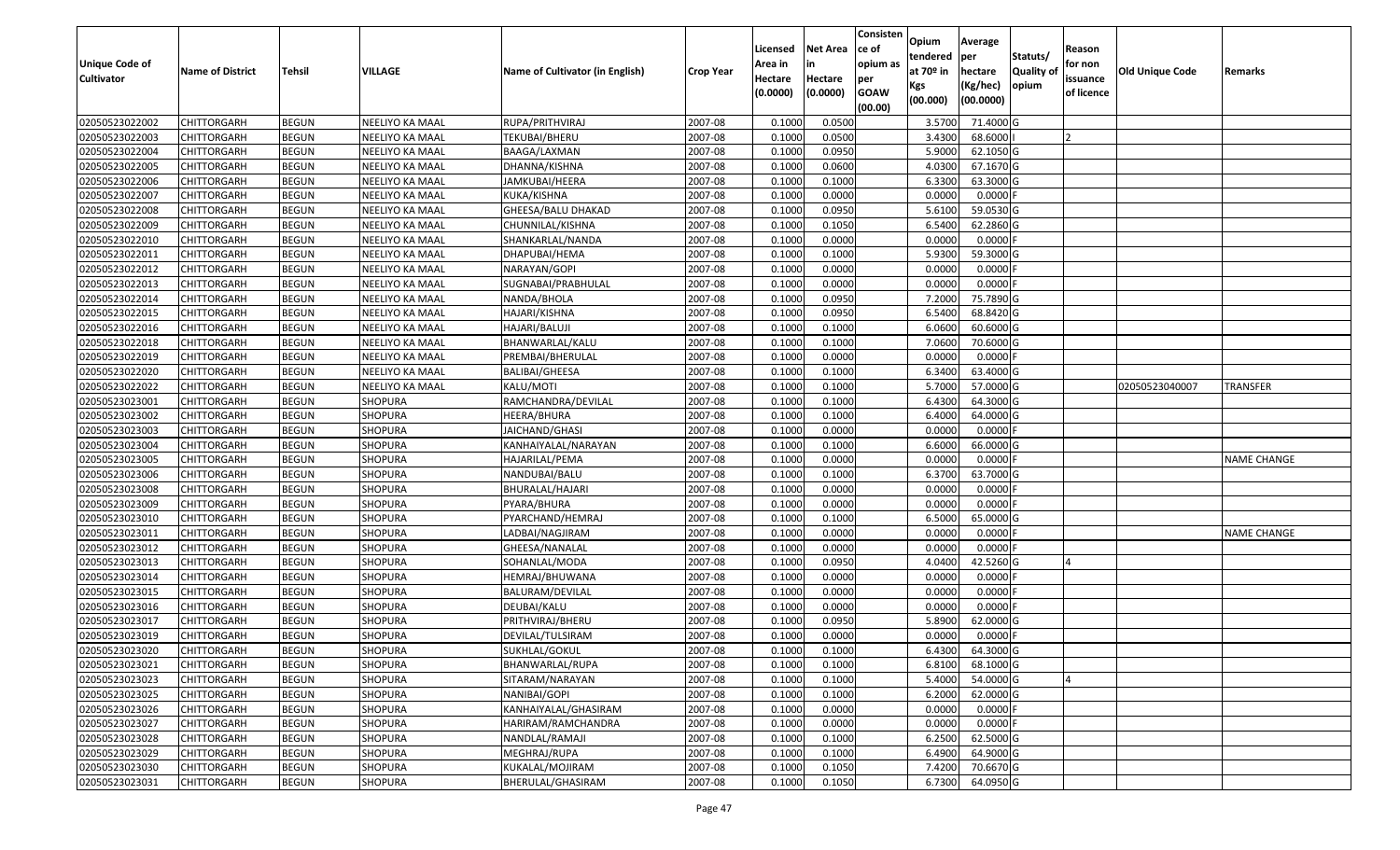| <b>Unique Code of</b><br><b>Cultivator</b> | <b>Name of District</b> | <b>Tehsil</b> | VILLAGE        | Name of Cultivator (in English) | <b>Crop Year</b> | Licensed<br>Area in<br>Hectare<br>(0.0000) | <b>Net Area</b><br>in<br>Hectare<br>(0.0000) | Consisten<br>ce of<br>opium as<br>per<br><b>GOAW</b><br>(00.00) | Opium<br>tendered<br>at $70°$ in<br>Kgs<br>(00.000) | Average<br>per<br>hectare<br>(Kg/hec)<br>(00.0000) | Statuts/<br><b>Quality o</b><br>opium | Reason<br>for non<br>issuance<br>of licence | Old Unique Code | Remarks |
|--------------------------------------------|-------------------------|---------------|----------------|---------------------------------|------------------|--------------------------------------------|----------------------------------------------|-----------------------------------------------------------------|-----------------------------------------------------|----------------------------------------------------|---------------------------------------|---------------------------------------------|-----------------|---------|
| 02050523023032                             | CHITTORGARH             | <b>BEGUN</b>  | <b>SHOPURA</b> | GOTU/NARAYAN                    | 2007-08          | 0.1000                                     | 0.0000                                       |                                                                 | 0.0000                                              | 0.0000F                                            |                                       |                                             |                 |         |
| 02050523023033                             | CHITTORGARH             | <b>BEGUN</b>  | SHOPURA        | NARAYAN/BALURAM                 | 2007-08          | 0.1000                                     | 0.0000                                       |                                                                 | 0.0000                                              | $0.0000$ F                                         |                                       |                                             |                 |         |
| 02050523023035                             | CHITTORGARH             | <b>BEGUN</b>  | <b>SHOPURA</b> | NARAYANLAL/TULSIRAM             | 2007-08          | 0.1000                                     | 0.1000                                       |                                                                 | 5.8400                                              | 58.4000 G                                          |                                       |                                             |                 |         |
| 02050523023036                             | <b>CHITTORGARH</b>      | <b>BEGUN</b>  | SHOPURA        | CHAGNA/KUKA                     | 2007-08          | 0.1000                                     | 0.0000                                       |                                                                 | 0.0000                                              | 0.0000F                                            |                                       |                                             |                 |         |
| 02050523023038                             | CHITTORGARH             | <b>BEGUN</b>  | <b>SHOPURA</b> | PRABHU/HAJARI                   | 2007-08          | 0.1000                                     | 0.0000                                       |                                                                 | 0.0000                                              | 0.0000                                             |                                       |                                             |                 |         |
| 02050523023039                             | CHITTORGARH             | <b>BEGUN</b>  | SHOPURA        | NAULARAM/BHURA                  | 2007-08          | 0.1000                                     | 0.0000                                       |                                                                 | 0.0000                                              | 0.0000                                             |                                       |                                             |                 |         |
| 02050523023040                             | CHITTORGARH             | <b>BEGUN</b>  | SHOPURA        | KHANA/NARAYAN                   | 2007-08          | 0.1000                                     | 0.0000                                       |                                                                 | 0.0000                                              | 0.0000                                             |                                       |                                             |                 |         |
| 02050523023041                             | CHITTORGARH             | <b>BEGUN</b>  | SHOPURA        | GHEESA/DEVA                     | 2007-08          | 0.1000                                     | 0.1000                                       |                                                                 | 6.4200                                              | 64.2000 G                                          |                                       |                                             |                 |         |
| 02050523023042                             | CHITTORGARH             | <b>BEGUN</b>  | <b>SHOPURA</b> | RUPA/UDA                        | 2007-08          | 0.1000                                     | 0.0000                                       |                                                                 | 0.0000                                              | 0.0000                                             |                                       |                                             |                 |         |
| 02050523023043                             | CHITTORGARH             | <b>BEGUN</b>  | SHOPURA        | MOHANLAL/KUKA                   | 2007-08          | 0.1000                                     | 0.1050                                       |                                                                 | 5.5200                                              | 52.5710 G                                          |                                       |                                             |                 |         |
| 02050523023045                             | CHITTORGARH             | <b>BEGUN</b>  | <b>SHOPURA</b> | TARACHAND/GOMALAL               | 2007-08          | 0.1000                                     | 0.0000                                       |                                                                 | 0.0000                                              | $0.0000$ F                                         |                                       |                                             |                 |         |
| 02050523023046                             | <b>CHITTORGARH</b>      | <b>BEGUN</b>  | <b>SHOPURA</b> | BHERULAL/GOKAL                  | 2007-08          | 0.1000                                     | 0.1000                                       |                                                                 | 6.6400                                              | 66.4000 G                                          |                                       |                                             |                 |         |
| 02050523023048                             | <b>CHITTORGARH</b>      | <b>BEGUN</b>  | <b>SHOPURA</b> | KALURAM/LAKHMA                  | 2007-08          | 0.1000                                     | 0.0000                                       |                                                                 | 0.0000                                              | $0.0000$ F                                         |                                       |                                             |                 |         |
| 02050523023049                             | CHITTORGARH             | <b>BEGUN</b>  | <b>SHOPURA</b> | PRABHULAL/DEVILAL               | 2007-08          | 0.100                                      | 0.1000                                       |                                                                 | 6.5200                                              | 65.2000 G                                          |                                       |                                             |                 |         |
| 02050523023050                             | CHITTORGARH             | <b>BEGUN</b>  | <b>SHOPURA</b> | BHANWARLAL/MODA                 | 2007-08          | 0.1000                                     | 0.1000                                       |                                                                 | 5.6100                                              | 56.1000G                                           |                                       |                                             |                 |         |
| 02050523023051                             | CHITTORGARH             | <b>BEGUN</b>  | <b>SHOPURA</b> | MOTYABAI/CHUNNILAL              | 2007-08          | 0.1000                                     | 0.0000                                       |                                                                 | 0.0000                                              | 0.0000F                                            |                                       |                                             |                 |         |
| 02050523023052                             | CHITTORGARH             | <b>BEGUN</b>  | <b>SHOPURA</b> | DEVILAL/HEMRAJ                  | 2007-08          | 0.1000                                     | 0.0000                                       |                                                                 | 0.0000                                              | 0.0000F                                            |                                       |                                             |                 |         |
| 02050523023053                             | CHITTORGARH             | <b>BEGUN</b>  | <b>SHOPURA</b> | NARAYANIBAI/MYARAM              | 2007-08          | 0.100                                      | 0.0000                                       |                                                                 | 0.0000                                              | 0.0000                                             |                                       |                                             |                 |         |
| 02050523023054                             | CHITTORGARH             | <b>BEGUN</b>  | <b>SHOPURA</b> | RAMESHWAR/DEVILAL               | 2007-08          | 0.100                                      | 0.0000                                       |                                                                 | 0.0000                                              | 0.0000                                             |                                       |                                             |                 |         |
| 02050523023055                             | CHITTORGARH             | <b>BEGUN</b>  | <b>SHOPURA</b> | CHUNNILAL/NARAYAN               | 2007-08          | 0.1000                                     | 0.0000                                       |                                                                 | 0.0000                                              | 0.0000                                             |                                       |                                             |                 |         |
| 02050523023056                             | CHITTORGARH             | <b>BEGUN</b>  | <b>SHOPURA</b> | PREMRAJ/RUPARAM                 | 2007-08          | 0.100                                      | 0.0000                                       |                                                                 | 0.0000                                              | 0.0000                                             |                                       |                                             |                 |         |
| 02050523023057                             | CHITTORGARH             | <b>BEGUN</b>  | <b>SHOPURA</b> | NANDUBAI/DUNGARAM               | 2007-08          | 0.100                                      | 0.0000                                       |                                                                 | 0.0000                                              | 0.0000                                             |                                       |                                             |                 |         |
| 02050523023058                             | CHITTORGARH             | <b>BEGUN</b>  | <b>SHOPURA</b> | MODIRAM/TULSIRAM                | 2007-08          | 0.1000                                     | 0.0000                                       |                                                                 | 0.0000                                              | 0.0000                                             |                                       |                                             |                 |         |
| 02050523024001                             | CHITTORGARH             | <b>BEGUN</b>  | AAMALDA        | DUDHARAM/GULAB                  | 2007-08          | 0.100                                      | 0.0000                                       |                                                                 | 0.0000                                              | 0.0000                                             |                                       |                                             |                 |         |
| 02050523024005                             | <b>CHITTORGARH</b>      | <b>BEGUN</b>  | AAMALDA        | RAMCHANDRA/BHAGIRATH            | 2007-08          | 0.1000                                     | 0.1000                                       |                                                                 | 6.0400                                              | 60.4000 G                                          |                                       |                                             |                 |         |
| 02050523024008                             | CHITTORGARH             | <b>BEGUN</b>  | AAMALDA        | SITARAM/NARAYAN                 | 2007-08          | 0.1000                                     | 0.0950                                       |                                                                 | 6.6000                                              | 69.4740 G                                          |                                       |                                             |                 |         |
| 02050523024010                             | CHITTORGARH             | <b>BEGUN</b>  | AAMALDA        | NARAYAN/KALU                    | 2007-08          | 0.1000                                     | 0.1000                                       |                                                                 | 6.4600                                              | 64.6000 G                                          |                                       |                                             |                 |         |
| 02050523024011                             | CHITTORGARH             | <b>BEGUN</b>  | AAMALDA        | DEVLAL/NARAYAN                  | 2007-08          | 0.1000                                     | 0.1000                                       |                                                                 | 7.1200                                              | 71.2000 G                                          |                                       |                                             |                 |         |
| 02050523024015                             | CHITTORGARH             | <b>BEGUN</b>  | AAMALDA        | UGMA/NARAYAN                    | 2007-08          | 0.1000                                     | 0.1000                                       |                                                                 | 7.9700                                              | 79.7000G                                           |                                       |                                             |                 |         |
| 02050523024017                             | CHITTORGARH             | <b>BEGUN</b>  | AAMALDA        | GHEESALAL/NARU                  | 2007-08          | 0.1000                                     | 0.1000                                       |                                                                 | 6.6200                                              | 66.2000 G                                          |                                       |                                             |                 |         |
| 02050523024019                             | CHITTORGARH             | <b>BEGUN</b>  | AAMALDA        | KANHAIYALAL/AMBALAL             | 2007-08          | 0.100                                      | 0.1000                                       |                                                                 | 6.5200                                              | 65.2000 G                                          |                                       |                                             |                 |         |
| 02050523024020                             | CHITTORGARH             | <b>BEGUN</b>  | AAMALDA        | JAWAHARLAL/JAGANNATH            | 2007-08          | 0.1000                                     | 0.1000                                       |                                                                 | 6.7900                                              | 67.9000 G                                          |                                       |                                             |                 |         |
| 02050523024025                             | CHITTORGARH             | <b>BEGUN</b>  | AAMALDA        | SURESHCHAND/AMBALAL             | 2007-08          | 0.100                                      | 0.0000                                       |                                                                 | 0.0000                                              | 0.0000F                                            |                                       |                                             |                 |         |
| 02050523024029                             | CHITTORGARH             | <b>BEGUN</b>  | AAMALDA        | KAILAS/MANGILAL                 | 2007-08          | 0.1000                                     | 0.0000                                       |                                                                 | 0.0000                                              | 0.0000                                             |                                       |                                             |                 |         |
| 02050523024030                             | CHITTORGARH             | <b>BEGUN</b>  | AAMALDA        | KUKA/NAGGA                      | 2007-08          | 0.1000                                     | 0.0950                                       |                                                                 | 0.1900                                              | $2.0000$ G                                         |                                       |                                             |                 |         |
| 02050523024035                             | CHITTORGARH             | <b>BEGUN</b>  | AAMALDA        | MANGILAL/PARMANAND              | 2007-08          | 0.1000                                     | 0.0000                                       |                                                                 | 0.0000                                              | $0.0000$ F                                         |                                       |                                             |                 |         |
| 02050523024036                             | <b>CHITTORGARH</b>      | <b>BEGUN</b>  | AAMALDA        | RAMCHANDRA/BHURALAL             | 2007-08          | 0.1000                                     | 0.1000                                       |                                                                 | 5.9600                                              | 59.6000 G                                          |                                       |                                             |                 |         |
| 02050523024037                             | <b>CHITTORGARH</b>      | <b>BEGUN</b>  | AAMALDA        | BHAGWATIPRASAD/SHANTILAL        | 2007-08          | 0.1000                                     | 0.0000                                       |                                                                 | 0.0000                                              | $0.0000$ F                                         |                                       |                                             |                 |         |
| 02050523024038                             | <b>CHITTORGARH</b>      | <b>BEGUN</b>  | AAMALDA        | LADULAL/BHERULAL                | 2007-08          | 0.1000                                     | 0.0000                                       |                                                                 | 0.0000                                              | 0.0000F                                            |                                       |                                             |                 |         |
| 02050523024041                             | <b>CHITTORGARH</b>      | <b>BEGUN</b>  | AAMALDA        | KALYAN/JAGANNATH                | 2007-08          | 0.1000                                     | 0.0000                                       |                                                                 | 0.0000                                              | $0.0000$ F                                         |                                       |                                             |                 |         |
| 02050523024044                             | <b>CHITTORGARH</b>      | <b>BEGUN</b>  | AAMALDA        | RAMSUKHIBAI/LABHCHAND           | 2007-08          | 0.1000                                     | 0.0000                                       |                                                                 | 0.0000                                              | 0.0000                                             |                                       |                                             |                 |         |
| 02050523024047                             | <b>CHITTORGARH</b>      | <b>BEGUN</b>  | AAMALDA        | HARIRAM/BHURA                   | 2007-08          | 0.1000                                     | 0.0000                                       |                                                                 | 0.0000                                              | 0.0000                                             |                                       |                                             |                 |         |
| 02050523024048                             | <b>CHITTORGARH</b>      | <b>BEGUN</b>  | AAMALDA        | SHAMBHURAM/DUDHARAM             | 2007-08          | 0.1000                                     | 0.0000                                       |                                                                 | 0.0000                                              | 0.0000                                             |                                       |                                             |                 |         |
| 02050523024050                             | CHITTORGARH             | <b>BEGUN</b>  | AAMALDA        | SADANPRASAD/MADHAVPRASAD        | 2007-08          | 0.1000                                     | 0.0000                                       |                                                                 | 0.0000                                              | $0.0000$ F                                         |                                       |                                             |                 |         |
| 02050523024051                             | CHITTORGARH             | <b>BEGUN</b>  | AAMALDA        | CHHEETARLAL/KUKA                | 2007-08          | 0.1000                                     | 0.0000                                       |                                                                 | 0.0000                                              | 0.0000                                             |                                       |                                             |                 |         |
| 02050523024056                             | <b>CHITTORGARH</b>      | <b>BEGUN</b>  | AAMALDA        | KAJOD/MODA                      | 2007-08          | 0.1000                                     | 0.0000                                       |                                                                 | 0.0000                                              | $0.0000$ F                                         |                                       |                                             |                 |         |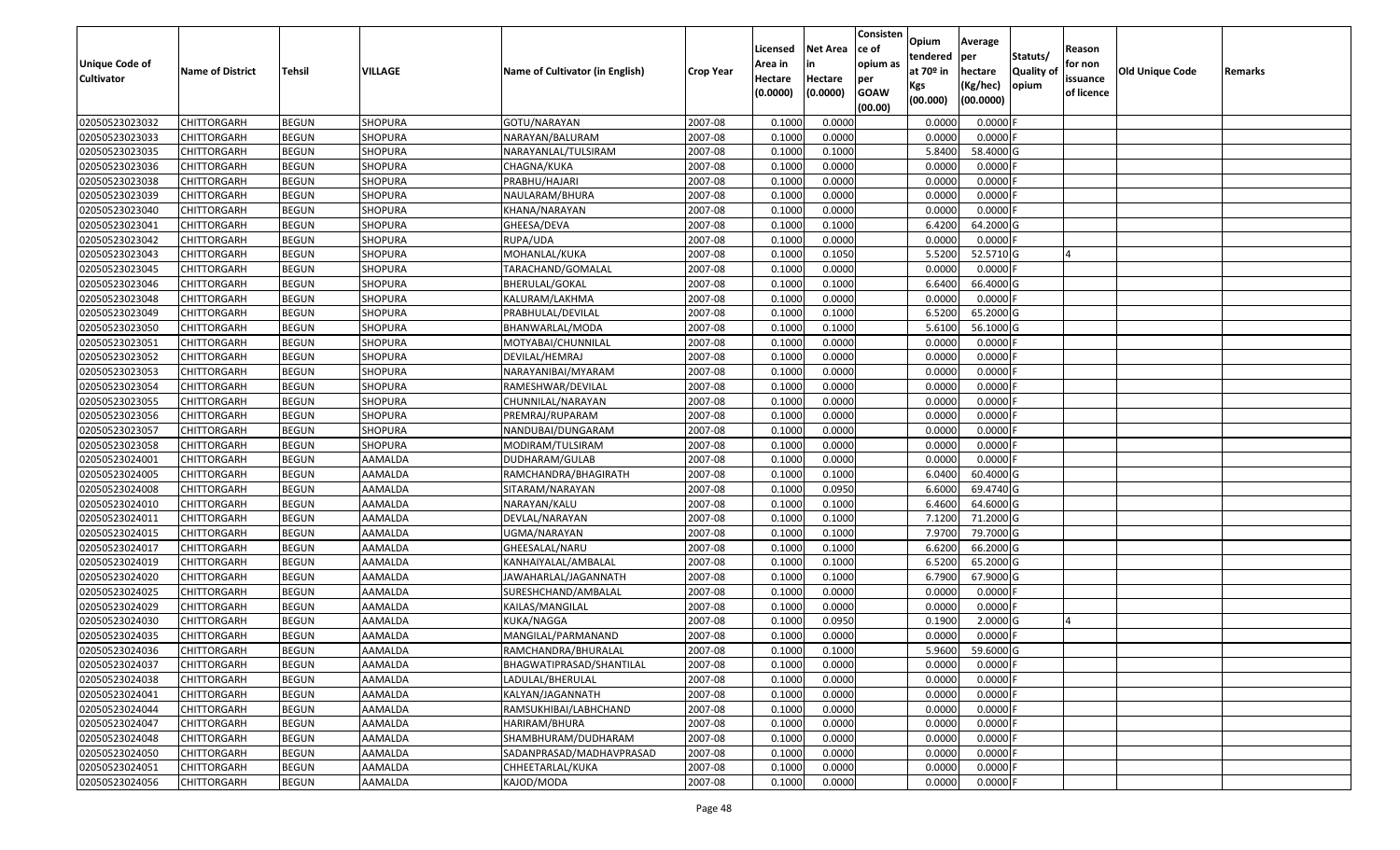| Unique Code of<br><b>Cultivator</b> | <b>Name of District</b> | <b>Tehsil</b> | VILLAGE          | Name of Cultivator (in English) | <b>Crop Year</b> | Licensed<br>Area in<br>Hectare | <b>Net Area</b><br>in<br>Hectare | Consisten<br>ce of<br>opium as<br>per | Opium<br>tendered<br>at $70°$ in | Average<br>per<br>hectare | Statuts/<br><b>Quality o</b> | Reason<br>for non<br>issuance | <b>Old Unique Code</b> | Remarks            |
|-------------------------------------|-------------------------|---------------|------------------|---------------------------------|------------------|--------------------------------|----------------------------------|---------------------------------------|----------------------------------|---------------------------|------------------------------|-------------------------------|------------------------|--------------------|
|                                     |                         |               |                  |                                 |                  | (0.0000)                       | (0.0000)                         | <b>GOAW</b><br>(00.00)                | Kgs<br>(00.000)                  | (Kg/hec)<br>(00.0000)     | opium                        | of licence                    |                        |                    |
| 02050523025001                      | CHITTORGARH             | <b>BEGUN</b>  | <b>JALAMPURA</b> | KASHIRAM/MEGHA                  | 2007-08          | 0.1000                         | 0.0000                           |                                       | 0.0000                           | 0.0000F                   |                              |                               |                        |                    |
| 02050523025002                      | CHITTORGARH             | <b>BEGUN</b>  | JALAMPURA        | RUPLAL/MODA                     | 2007-08          | 0.1000                         | 0.0000                           |                                       | 0.0000                           | 0.0000F                   |                              |                               |                        |                    |
| 02050523025003                      | CHITTORGARH             | <b>BEGUN</b>  | JALAMPURA        | LABHCHAND/GOKAL                 | 2007-08          | 0.1000                         | 0.0000                           |                                       | 0.0000                           | 0.0000                    |                              |                               |                        |                    |
| 02050523025005                      | <b>CHITTORGARH</b>      | <b>BEGUN</b>  | <b>JALAMPURA</b> | DHAPUBAI/HAJARI                 | 2007-08          | 0.1000                         | 0.0000                           |                                       | 0.0000                           | 0.0000F                   |                              |                               |                        |                    |
| 02050523025006                      | CHITTORGARH             | <b>BEGUN</b>  | <b>JALAMPURA</b> | BHANWARIBAI/SHRAWAN             | 2007-08          | 0.1000                         | 0.0950                           |                                       | 5.9400                           | 62.5260 G                 |                              |                               |                        |                    |
| 02050523025007                      | CHITTORGARH             | <b>BEGUN</b>  | <b>JALAMPURA</b> | MOHANLAL/DEVILAL TELI           | 2007-08          | 0.1000                         | 0.0500                           |                                       | 3.4000                           | 68.0000 G                 |                              |                               |                        |                    |
| 02050523025008                      | CHITTORGARH             | <b>BEGUN</b>  | JALAMPURA        | CHHEETAR/LAKHMA                 | 2007-08          | 0.1000                         | 0.0000                           |                                       | 0.0000                           | 0.0000                    |                              |                               |                        |                    |
| 02050523026002                      | CHITTORGARH             | <b>BEGUN</b>  | ANOPPURA KAKAJI  | LAXMAN/JEETMAL                  | 2007-08          | 0.1000                         | 0.1000                           |                                       | 6.3700                           | 63.7000 G                 |                              |                               |                        |                    |
| 02050523026003                      | CHITTORGARH             | <b>BEGUN</b>  | ANOPPURA KAKAJI  | DEVILAL/BHOLA                   | 2007-08          | 0.1000                         | 0.0000                           |                                       | 0.0000                           | 0.0000F                   |                              |                               |                        |                    |
| 02050523026005                      | CHITTORGARH             | <b>BEGUN</b>  | ANOPPURA KAKAJI  | DUNGALAL/DEVA DHAKAD            | 2007-08          | 0.1000                         | 0.1000                           |                                       | 6.9700                           | 69.7000 G                 |                              |                               |                        |                    |
| 02050523026006                      | CHITTORGARH             | <b>BEGUN</b>  | ANOPPURA KAKAJI  | SHOCHAND/DHANNA                 | 2007-08          | 0.1000                         | 0.0000                           |                                       | 0.0000                           | $0.0000$ F                |                              |                               |                        |                    |
| 02050523026007                      | CHITTORGARH             | <b>BEGUN</b>  | ANOPPURA KAKAJI  | HARKUBAI/MOHAN                  | 2007-08          | 0.1000                         | 0.0000                           |                                       | 0.0000                           | 0.0000F                   |                              |                               |                        |                    |
| 02050523026008                      | <b>CHITTORGARH</b>      | <b>BEGUN</b>  | ANOPPURA KAKAJI  | BHURA/RATNA                     | 2007-08          | 0.1000                         | 0.0950                           |                                       | 5.3600                           | 56.4210 G                 |                              |                               |                        |                    |
| 02050523026010                      | <b>CHITTORGARH</b>      | <b>BEGUN</b>  | ANOPPURA KAKAJI  | KAJOD/BHAGIRATH                 | 2007-08          | 0.1000                         | 0.0000                           |                                       | 0.0000                           | 0.0000F                   |                              |                               |                        |                    |
| 02050523026011                      | CHITTORGARH             | <b>BEGUN</b>  | ANOPPURA KAKAJI  | PANNALAL/BHUWANA                | 2007-08          | 0.1000                         | 0.0000                           |                                       | 0.0000                           | $0.0000$ F                |                              |                               |                        |                    |
| 02050523026012                      | CHITTORGARH             | <b>BEGUN</b>  | ANOPPURA KAKAJI  | JETIBAI/PANNALAL                | 2007-08          | 0.1000                         | 0.0000                           |                                       | 0.0000                           | 0.0000                    |                              |                               |                        |                    |
| 02050523026015                      | CHITTORGARH             | <b>BEGUN</b>  | ANOPPURA KAKAJI  | SHANKARLAL/CHUNNILAL            | 2007-08          | 0.1000                         | 0.0000                           |                                       | 0.0000                           | 0.0000F                   |                              |                               |                        | <b>NAME CHANGE</b> |
| 02050523027001                      | CHITTORGARH             | <b>BEGUN</b>  | CHARCHHA         | TULSIRAM/MOTI                   | 2007-08          | 0.1000                         | 0.0000                           |                                       | 0.0000                           | 0.0000                    |                              |                               |                        |                    |
| 02050523027002                      | CHITTORGARH             | <b>BEGUN</b>  | CHARCHHA         | NANDA/HEERA                     | 2007-08          | 0.1000                         | 0.0000                           |                                       | 0.0000                           | 0.0000                    |                              |                               |                        |                    |
| 02050523027003                      | CHITTORGARH             | <b>BEGUN</b>  | CHARCHHA         | DEVILAL/NANJI                   | 2007-08          | 0.1000                         | 0.1000                           |                                       | 5.0700                           | 50.7000 G                 |                              |                               |                        |                    |
| 02050523027004                      | CHITTORGARH             | <b>BEGUN</b>  | CHARCHHA         | NANDA/PYARA                     | 2007-08          | 0.1000                         | 0.0000                           |                                       | 0.0000                           | 0.0000                    |                              |                               |                        |                    |
| 02050523027005                      | CHITTORGARH             | <b>BEGUN</b>  | CHARCHHA         | TULSIRAM/BHOLA                  | 2007-08          | 0.1000                         | 0.0000                           |                                       | 0.0000                           | 0.0000                    |                              |                               |                        |                    |
| 02050523027006                      | CHITTORGARH             | <b>BEGUN</b>  | CHARCHHA         | JAMNALAL/KERING                 | 2007-08          | 0.1000                         | 0.0000                           |                                       | 0.0000                           | 0.0000                    |                              |                               |                        | <b>NAME CHANGE</b> |
| 02050523027008                      | CHITTORGARH             | <b>BEGUN</b>  | CHARCHHA         | HAJARI/ONKAR                    | 2007-08          | 0.1000                         | 0.0000                           |                                       | 0.0000                           | 0.0000                    |                              |                               |                        |                    |
| 02050523027009                      | <b>CHITTORGARH</b>      | <b>BEGUN</b>  | CHARCHHA         | KANHAIYALAL/HEERA               | 2007-08          | 0.1000                         | 0.0000                           |                                       | 0.0000                           | 0.0000                    |                              |                               |                        | <b>NAME CHANGE</b> |
| 02050523027011                      | CHITTORGARH             | <b>BEGUN</b>  | CHARCHHA         | AMARCHAND/BHERULAL              | 2007-08          | 0.1000                         | 0.0000                           |                                       | 0.0000                           | 0.0000                    |                              |                               |                        |                    |
| 02050523027012                      | CHITTORGARH             | <b>BEGUN</b>  | CHARCHHA         | KHEMRAJ/NANJI                   | 2007-08          | 0.1000                         | 0.0000                           |                                       | 0.0000                           | 0.0000                    |                              |                               |                        |                    |
| 02050523027013                      | CHITTORGARH             | <b>BEGUN</b>  | CHARCHHA         | JAGANNATH/DEVILAL               | 2007-08          | 0.1000                         | 0.0000                           |                                       | 0.0000                           | 0.0000                    |                              |                               |                        |                    |
| 02050523028001                      | CHITTORGARH             | <b>BEGUN</b>  | PIPALDA BEGU     | RAMCHANDRA/ONKARLAL             | 2007-08          | 0.1000                         | 0.0000                           |                                       | 0.0000                           | 0.0000F                   |                              |                               |                        |                    |
| 02050523028002                      | CHITTORGARH             | <b>BEGUN</b>  | PIPALDA BEGU     | MATHURA/ONKAR                   | 2007-08          | 0.1000                         | 0.0000                           |                                       | 0.0000                           | 0.0000                    |                              |                               |                        |                    |
| 02050523028006                      | CHITTORGARH             | <b>BEGUN</b>  | PIPALDA BEGU     | KUKALAL/TEKCHAND                | 2007-08          | 0.1000                         | 0.0000                           |                                       | 0.0000                           | 0.0000                    |                              |                               |                        |                    |
| 02050523028007                      | CHITTORGARH             | <b>BEGUN</b>  | PIPALDA BEGU     | SHYAMLAL/AASHARAM               | 2007-08          | 0.1000                         | 0.0000                           |                                       | 0.0000                           | 0.0000                    |                              |                               |                        |                    |
| 02050523028008                      | CHITTORGARH             | <b>BEGUN</b>  | PIPALDA BEGU     | MADANLAL/AASHARAM               | 2007-08          | 0.1000                         | 0.0000                           |                                       | 0.0000                           | 0.0000                    |                              |                               |                        |                    |
| 02050523028009                      | CHITTORGARH             | <b>BEGUN</b>  | PIPALDA BEGU     | RATNA/SURJA                     | 2007-08          | 0.1000                         | 0.0000                           |                                       | 0.0000                           | 0.0000                    |                              |                               |                        |                    |
| 02050523028010                      | CHITTORGARH             | <b>BEGUN</b>  | PIPALDA BEGU     | MOHAN/KUKA/REGAR                | 2007-08          | 0.1000                         | 0.0000                           |                                       | 0.0000                           | 0.0000                    |                              |                               |                        |                    |
| 02050523028012                      | CHITTORGARH             | <b>BEGUN</b>  | PIPALDA BEGU     | PRABHULAL/RAMCHANDRA            | 2007-08          | 0.1000                         | 0.0000                           |                                       | 0.0000                           | 0.0000                    |                              |                               |                        |                    |
| 02050523028013                      | <b>CHITTORGARH</b>      | <b>BEGUN</b>  | PIPALDA BEGU     | BHURALAL/RAMLAL                 | 2007-08          | 0.1000                         | 0.0000                           |                                       | 0.0000                           | 0.0000 F                  |                              |                               |                        |                    |
| 02050523028015                      | <b>CHITTORGARH</b>      | <b>BEGUN</b>  | PIPALDA BEGU     | RAMCHANDRA/UDAIRAM              | 2007-08          | 0.1000                         | 0.0000                           |                                       | 0.0000                           | $0.0000$ F                |                              |                               |                        |                    |
| 02050523028016                      | <b>CHITTORGARH</b>      | <b>BEGUN</b>  | PIPALDA BEGU     | RAMESHCHANDRA/MITTHULAL         | 2007-08          | 0.1000                         | 0.0000                           |                                       | 0.0000                           | 0.0000F                   |                              |                               |                        |                    |
| 02050523028017                      | <b>CHITTORGARH</b>      | <b>BEGUN</b>  | PIPALDA BEGU     | MITTHULAL/HAJARI                | 2007-08          | 0.1000                         | 0.0000                           |                                       | 0.0000                           | $0.0000$ F                |                              |                               |                        |                    |
| 02050523028019                      | <b>CHITTORGARH</b>      | <b>BEGUN</b>  | PIPALDA BEGU     | SHAMBHULAL/MADHOLAL             | 2007-08          | 0.1000                         | 0.0000                           |                                       | 0.0000                           | 0.0000                    |                              |                               |                        |                    |
| 02050523028020                      | <b>CHITTORGARH</b>      | <b>BEGUN</b>  | PIPALDA BEGU     | JAMNALAL/AASHARAM               | 2007-08          | 0.1000                         | 0.0000                           |                                       | 0.0000                           | 0.0000                    |                              |                               |                        |                    |
| 02050523028021                      | <b>CHITTORGARH</b>      | <b>BEGUN</b>  | PIPALDA BEGU     | MEGHRAJ/AASHARAM                | 2007-08          | 0.1000                         | 0.0000                           |                                       | 0.0000                           | 0.0000                    |                              |                               |                        |                    |
| 02050523028022                      | CHITTORGARH             | <b>BEGUN</b>  | PIPALDA BEGU     | HARDEV/TOLU GURJAR              | 2007-08          | 0.1000                         | 0.0000                           |                                       | 0.0000                           | $0.0000$ F                |                              |                               |                        |                    |
| 02050523028024                      | CHITTORGARH             | <b>BEGUN</b>  | PIPALDA BEGU     | BADRI/NANALAL DHAKAD            | 2007-08          | 0.1000                         | 0.0000                           |                                       | 0.0000                           | 0.0000                    |                              |                               |                        |                    |
| 02050523028025                      | <b>CHITTORGARH</b>      | <b>BEGUN</b>  | PIPALDA BEGU     | HEERA/CHAMPA                    | 2007-08          | 0.1000                         | 0.0000                           |                                       | 0.0000                           | $0.0000$ F                |                              |                               |                        |                    |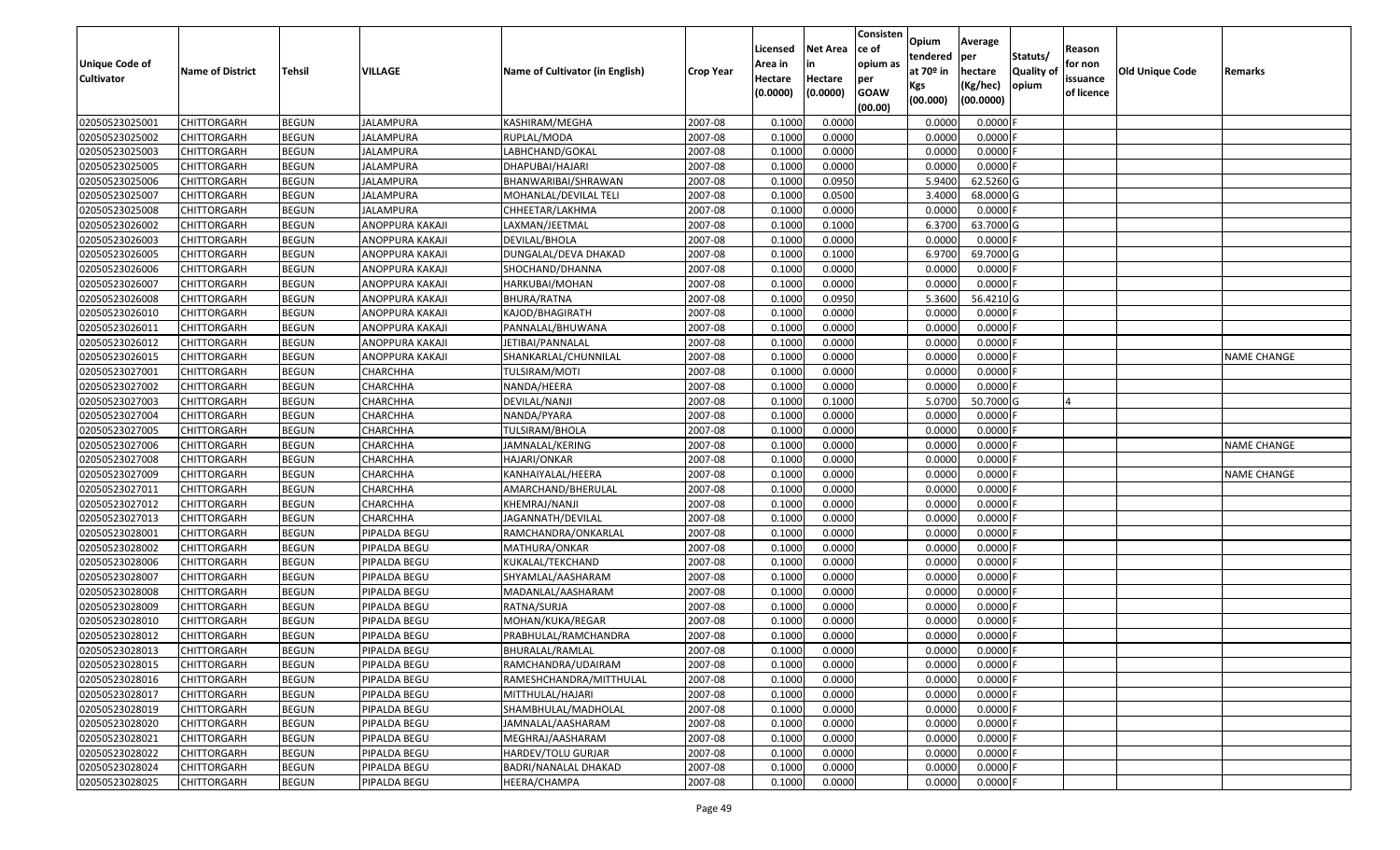| <b>Unique Code of</b><br><b>Cultivator</b> | <b>Name of District</b> | <b>Tehsil</b> | VILLAGE          | Name of Cultivator (in English) | <b>Crop Year</b> | Licensed<br>Area in<br>Hectare<br>(0.0000) | <b>Net Area</b><br>in<br>Hectare<br>(0.0000) | Consisten<br>ce of<br>opium as<br>per<br><b>GOAW</b> | Opium<br>tendered<br>at $70°$ in<br>Kgs | Average<br>per<br>hectare<br>(Kg/hec) | Statuts/<br><b>Quality o</b><br>opium | Reason<br>for non<br>issuance<br>of licence | <b>Old Unique Code</b> | Remarks            |
|--------------------------------------------|-------------------------|---------------|------------------|---------------------------------|------------------|--------------------------------------------|----------------------------------------------|------------------------------------------------------|-----------------------------------------|---------------------------------------|---------------------------------------|---------------------------------------------|------------------------|--------------------|
|                                            |                         |               |                  |                                 |                  |                                            |                                              | (00.00)                                              | (00.000)                                | (00.0000)                             |                                       |                                             |                        |                    |
| 02050523028026                             | CHITTORGARH             | <b>BEGUN</b>  | PIPALDA BEGU     | DAULATRAM/DHANNALAL             | 2007-08          | 0.1000                                     | 0.0000                                       |                                                      | 0.0000                                  | 0.0000F                               |                                       |                                             |                        |                    |
| 02050523029001                             | CHITTORGARH             | <b>BEGUN</b>  | <b>DORAI</b>     | MEGHRAJ/MODA                    | 2007-08          | 0.1000                                     | 0.1000                                       |                                                      | 5.9500                                  | 59.5000G                              |                                       |                                             |                        |                    |
| 02050523029002                             | CHITTORGARH             | <b>BEGUN</b>  | <b>DORAI</b>     | HABU/NARAYAN                    | 2007-08          | 0.1000                                     | 0.1000                                       |                                                      | 4.8600                                  | 48.6000 G                             |                                       |                                             |                        |                    |
| 02050523029004                             | <b>CHITTORGARH</b>      | <b>BEGUN</b>  | <b>DORAI</b>     | MODA/KHEMA                      | 2007-08          | 0.1000                                     | 0.0000                                       |                                                      | 0.0000                                  | $0.0000$ F                            |                                       |                                             |                        |                    |
| 02050523029005                             | CHITTORGARH             | <b>BEGUN</b>  | <b>DORAI</b>     | KASHIRAM/NARAYAN                | 2007-08          | 0.1000                                     | 0.1000                                       |                                                      | 6.1900                                  | 61.9000 G                             |                                       |                                             |                        |                    |
| 02050523029006                             | CHITTORGARH             | <b>BEGUN</b>  | <b>DORAI</b>     | CHUNNIBAI/RUPLAL                | 2007-08          | 0.1000                                     | 0.0000                                       |                                                      | 0.0000                                  | 0.0000F                               |                                       |                                             |                        |                    |
| 02050523029008                             | CHITTORGARH             | <b>BEGUN</b>  | <b>DORAI</b>     | GODA/ONKAR                      | 2007-08          | 0.1000                                     | 0.0000                                       |                                                      | 0.0000                                  | 0.0000                                |                                       |                                             |                        |                    |
| 02050523029010                             | <b>CHITTORGARH</b>      | <b>BEGUN</b>  | <b>DORAI</b>     | RAMLAL/MADHO                    | 2007-08          | 0.1000                                     | 0.1000                                       |                                                      | 0.7800                                  | 7.8000 G                              |                                       |                                             |                        |                    |
| 02050523029012                             | CHITTORGARH             | <b>BEGUN</b>  | <b>DORAI</b>     | RADHIBAI/HAJARI                 | 2007-08          | 0.1000                                     | 0.0600                                       |                                                      | 3.3500                                  | 55.8330 G                             |                                       |                                             |                        |                    |
| 02050523029013                             | CHITTORGARH             | <b>BEGUN</b>  | <b>DORAI</b>     | JAIRAM/GOKAL                    | 2007-08          | 0.1000                                     | 0.0000                                       |                                                      | 0.0000                                  | 0.0000F                               |                                       |                                             |                        |                    |
| 02050523029015                             | CHITTORGARH             | <b>BEGUN</b>  | <b>DORAI</b>     | BALIBAI/BHURA                   | 2007-08          | 0.1000                                     | 0.0000                                       |                                                      | 0.0000                                  | 0.0000F                               |                                       |                                             |                        |                    |
| 02050523029018                             | <b>CHITTORGARH</b>      | <b>BEGUN</b>  | <b>DORAI</b>     | CHAMPABAI/KAJOD                 | 2007-08          | 0.1000                                     | 0.0000                                       |                                                      | 0.0000                                  | 0.0000F                               |                                       |                                             |                        |                    |
| 02050523029020                             | <b>CHITTORGARH</b>      | <b>BEGUN</b>  | <b>DORAI</b>     | KANA/MODA                       | 2007-08          | 0.1000                                     | 0.0000                                       |                                                      | 0.0000                                  | $0.0000$ F                            |                                       |                                             |                        |                    |
| 02050523029025                             | CHITTORGARH             | <b>BEGUN</b>  | <b>DORAI</b>     | BHAGWAN/UDA                     | 2007-08          | 0.1000                                     | 0.0500                                       |                                                      | 2.6200                                  | 52.4000 G                             |                                       |                                             |                        |                    |
| 02050523029026                             | CHITTORGARH             | <b>BEGUN</b>  | <b>DORAI</b>     | BALU/MOTI                       | 2007-08          | 0.1000                                     | 0.1000                                       |                                                      | 6.2000                                  | 62.0000 G                             |                                       |                                             |                        |                    |
| 02050523029027                             | CHITTORGARH             | <b>BEGUN</b>  | <b>DORAI</b>     | PYARCHAND/LAKHMA                | 2007-08          | 0.1000                                     | 0.1000                                       |                                                      | 0.8300                                  | 8.3000 G                              |                                       |                                             | 02050523070001         | <b>TRANSFER</b>    |
| 02050523030001                             | CHITTORGARH             | <b>BEGUN</b>  | MEGHPURA         | MANGILAL/HEERALAL               | 2007-08          | 0.1000                                     | 0.0950                                       |                                                      | 4.7800                                  | 50.3160 G                             |                                       |                                             |                        |                    |
| 02050523030002                             | CHITTORGARH             | <b>BEGUN</b>  | <b>MEGHPURA</b>  | BHURIBAI/MADHOLAL               | 2007-08          | 0.1000                                     | 0.0000                                       |                                                      | 0.0000                                  | 0.0000F                               |                                       |                                             |                        |                    |
| 02050523030008                             | CHITTORGARH             | <b>BEGUN</b>  | MEGHPURA         | BHAGWANLAL/RUPA                 | 2007-08          | 0.1000                                     | 0.0500                                       |                                                      | 2.3400                                  | 46.8000 G                             |                                       |                                             |                        |                    |
| 02050523030009                             | CHITTORGARH             | <b>BEGUN</b>  | MEGHPURA         | PYARCHAND/BARDICHAND            | 2007-08          | 0.1000                                     | 0.0000                                       |                                                      | 0.0000                                  | 0.0000                                |                                       |                                             |                        |                    |
| 02050523030010                             | CHITTORGARH             | <b>BEGUN</b>  | <b>MEGHPURA</b>  | RAMCHANDRA/BHAGWAN              | 2007-08          | 0.1000                                     | 0.0000                                       |                                                      | 0.0000                                  | 0.0000                                |                                       |                                             |                        |                    |
| 02050523030011                             | CHITTORGARH             | <b>BEGUN</b>  | MEGHPURA         | SUNDARBAI/PARMANAND             | 2007-08          | 0.100                                      | 0.0000                                       |                                                      | 0.0000                                  | 0.0000                                |                                       |                                             |                        |                    |
| 02050523030013                             | CHITTORGARH             | <b>BEGUN</b>  | MEGHPURA         | DAULIBAI/RAMLAL                 | 2007-08          | 0.1000                                     | 0.1000                                       |                                                      | 4.5200                                  | 45.2000 G                             |                                       |                                             |                        |                    |
| 02050523030015                             | CHITTORGARH             | <b>BEGUN</b>  | MEGHPURA         | CHUNNILAL/DHULA                 | 2007-08          | 0.1000                                     | 0.1000                                       |                                                      | 5.4600                                  | 54.6000 G                             |                                       |                                             |                        |                    |
| 02050523030016                             | <b>CHITTORGARH</b>      | <b>BEGUN</b>  | <b>MEGHPURA</b>  | KANHAIYALAL/SHANKARLAL          | 2007-08          | 0.1000                                     | 0.0000                                       |                                                      | 0.0000                                  | $0.0000$ F                            |                                       |                                             |                        |                    |
| 02050523030017                             | CHITTORGARH             | <b>BEGUN</b>  | MEGHPURA         | MOTYABAI/KISHNA                 | 2007-08          | 0.1000                                     | 0.0000                                       |                                                      | 0.0000                                  | $0.0000$ F                            |                                       |                                             |                        |                    |
| 02050523030019                             | CHITTORGARH             | <b>BEGUN</b>  | <b>MEGHPURA</b>  | GATTUBAI/BHAGIRATH              | 2007-08          | 0.1000                                     | 0.0500                                       |                                                      | 3.3000                                  | 66.0000 G                             |                                       |                                             |                        | <b>NAME CHANGE</b> |
| 02050523030020                             | CHITTORGARH             | <b>BEGUN</b>  | MEGHPURA         | JAGDISH/MADHO                   | 2007-08          | 0.1000                                     | 0.0000                                       |                                                      | 0.0000                                  | 0.0000                                |                                       |                                             |                        |                    |
| 02050523030022                             | CHITTORGARH             | <b>BEGUN</b>  | <b>MEGHPURA</b>  | CHUNNILAL/KHEMA                 | 2007-08          | 0.1000                                     | 0.0000                                       |                                                      | 0.0000                                  | 0.0000F                               |                                       |                                             |                        |                    |
| 02050523030025                             | CHITTORGARH             | <b>BEGUN</b>  | <b>MEGHPURA</b>  | DEVILAL/BALU                    | 2007-08          | 0.1000                                     | 0.0000                                       |                                                      | 0.0000                                  | 0.0000                                |                                       |                                             |                        |                    |
| 02050523031002                             | CHITTORGARH             | <b>BEGUN</b>  | MANDAWARI        | BHEEMRAJ/LAKHMA                 | 2007-08          | 0.1000                                     | 0.0000                                       |                                                      | 0.0000                                  | 0.0000                                |                                       |                                             |                        |                    |
| 02050523031003                             | CHITTORGARH             | <b>BEGUN</b>  | MANDAWARI        | ONKARLAL/DUNGA                  | 2007-08          | 0.1000                                     | 0.0500                                       |                                                      | 2.7600                                  | 55.2000 G                             |                                       |                                             |                        |                    |
| 02050523031006                             | CHITTORGARH             | <b>BEGUN</b>  | MANDAWARI        | HEERA/RUPA                      | 2007-08          | 0.1000                                     | 0.0000                                       |                                                      | 0.0000                                  | 0.0000F                               |                                       |                                             |                        |                    |
| 02050523031009                             | CHITTORGARH             | <b>BEGUN</b>  | MANDAWARI        | DEVILAL/GOKAL                   | 2007-08          | 0.1000                                     | 0.0000                                       |                                                      | 0.0000                                  | 0.0000                                |                                       |                                             |                        |                    |
| 02050523031010                             | CHITTORGARH             | <b>BEGUN</b>  | MANDAWARI        | HAJARI/NARAYAN                  | 2007-08          | 0.1000                                     | 0.1000                                       |                                                      | 6.0600                                  | 60.6000 G                             |                                       |                                             |                        |                    |
| 02050523031011                             | CHITTORGARH             | <b>BEGUN</b>  | MANDAWARI        | KASTURIBAI/DEVILAL              | 2007-08          | 0.1000                                     | 0.1000                                       |                                                      | 5.8400                                  | 58.4000 G                             |                                       |                                             |                        |                    |
| 02050523031012                             | <b>CHITTORGARH</b>      | <b>BEGUN</b>  | MANDAWARI        | DEVILAL/BOTHLAL                 | 2007-08          | 0.1000                                     | 0.0000                                       |                                                      | 0.0000                                  | 0.0000 F                              |                                       |                                             |                        | NAME CHANGE        |
| 02050523031013                             | <b>CHITTORGARH</b>      | <b>BEGUN</b>  | MANDAWARI        | KANHAIYALAL/BHURAJI             | 2007-08          | 0.1000                                     | 0.0000                                       |                                                      | 0.0000                                  | $0.0000$ F                            |                                       |                                             |                        |                    |
| 02050523031014                             | <b>CHITTORGARH</b>      | <b>BEGUN</b>  | MANDAWARI        | KAJODIBAI/KASHIRAM              | 2007-08          | 0.1000                                     | 0.0000                                       |                                                      | 0.0000                                  | 0.0000F                               |                                       |                                             |                        |                    |
| 02050523031016                             | <b>CHITTORGARH</b>      | <b>BEGUN</b>  | <b>MANDAWARI</b> | RAMLAL/CHUNNILAL                | 2007-08          | 0.1000                                     | 0.0000                                       |                                                      | 0.0000                                  | $0.0000$ F                            |                                       |                                             |                        |                    |
| 02050523031033                             | <b>CHITTORGARH</b>      | <b>BEGUN</b>  | MANDAWARI        | DHAPUBAI/KHEMA                  | 2007-08          | 0.1000                                     | 0.0000                                       |                                                      | 0.0000                                  | 0.0000F                               |                                       |                                             |                        |                    |
| 02050523032002                             | <b>CHITTORGARH</b>      | <b>BEGUN</b>  | PADAWAS          | HAJARI/ONKAR                    | 2007-08          | 0.1000                                     | 0.0950                                       |                                                      | 5.7400                                  | 60.4210 G                             |                                       |                                             |                        |                    |
| 02050523032003                             | <b>CHITTORGARH</b>      | <b>BEGUN</b>  | PADAWAS          | GULAB/CHATURBHUJ                | 2007-08          | 0.1000                                     | 0.0000                                       |                                                      | 0.0000                                  | $0.0000$ F                            |                                       |                                             |                        |                    |
| 02050523032004                             | CHITTORGARH             | <b>BEGUN</b>  | PADAWAS          | RAJIBAI/RODA                    | 2007-08          | 0.1000                                     | 0.0950                                       |                                                      | 6.8700                                  | 72.3160 G                             |                                       |                                             |                        |                    |
| 02050523032005                             | CHITTORGARH             | <b>BEGUN</b>  | PADAWAS          | ONKARLAL/HUKMA                  | 2007-08          | 0.1000                                     | 0.1000                                       |                                                      | 6.3700                                  | 63.7000 G                             |                                       |                                             |                        |                    |
| 02050523032008                             | <b>CHITTORGARH</b>      | <b>BEGUN</b>  | PADAWAS          | KESHARBAI/DEVILAL               | 2007-08          | 0.1000                                     | 0.1000                                       |                                                      | 5.7700                                  | 57.7000G                              |                                       |                                             |                        |                    |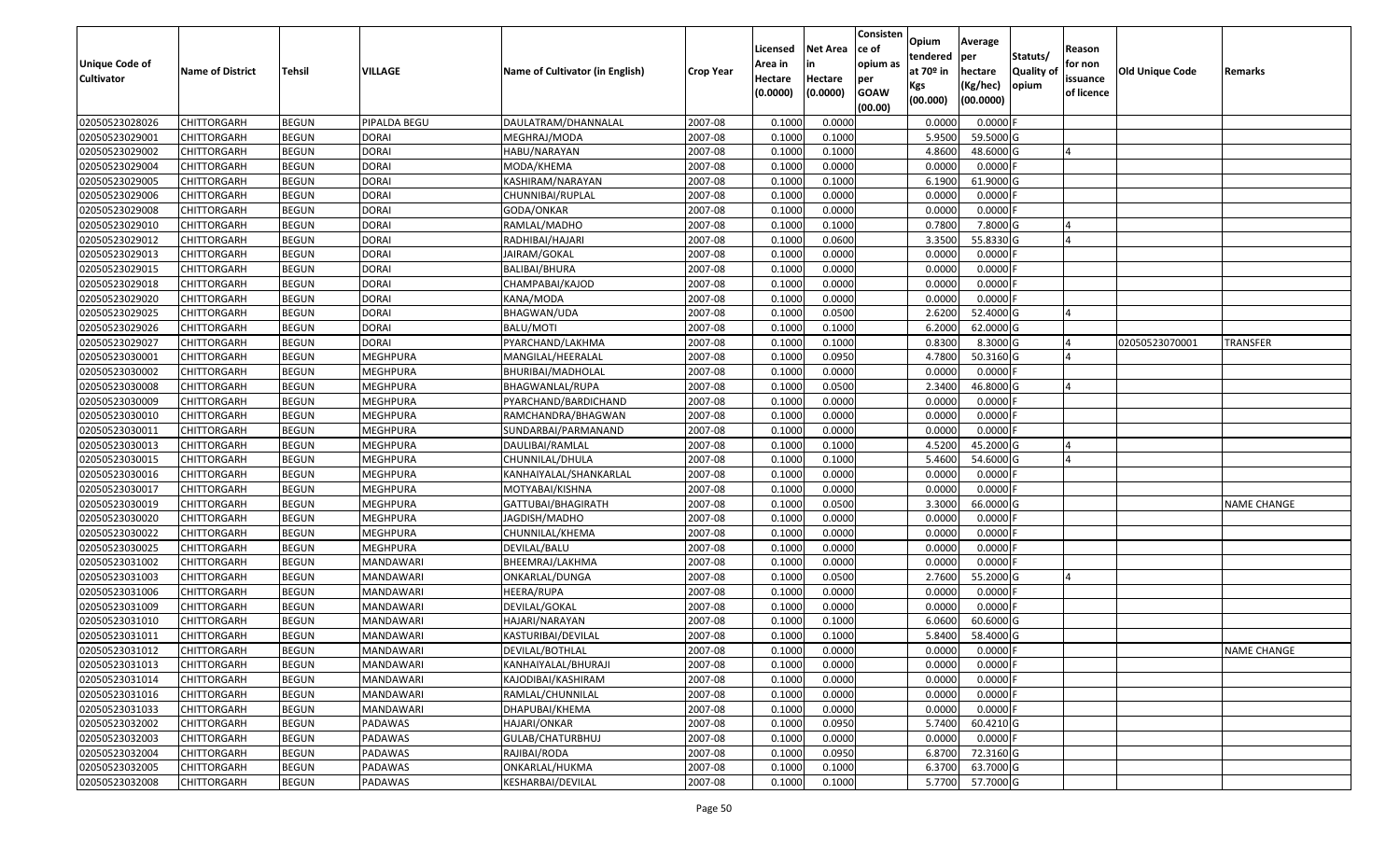| <b>Unique Code of</b> |                         |              |                      |                                 |                  | Licensed<br>Area in | <b>Net Area</b><br>in | Consisten<br>ce of<br>opium as | Opium<br>tendered              | Average<br>per                   | Statuts/                  | Reason<br>for non      |                 |                    |
|-----------------------|-------------------------|--------------|----------------------|---------------------------------|------------------|---------------------|-----------------------|--------------------------------|--------------------------------|----------------------------------|---------------------------|------------------------|-----------------|--------------------|
| <b>Cultivator</b>     | <b>Name of District</b> | Tehsil       | VILLAGE              | Name of Cultivator (in English) | <b>Crop Year</b> | Hectare<br>(0.0000) | Hectare<br>(0.0000)   | per<br><b>GOAW</b><br>(00.00)  | at $70°$ in<br>Kgs<br>(00.000) | hectare<br>(Kg/hec)<br>(00.0000) | <b>Quality o</b><br>opium | issuance<br>of licence | Old Unique Code | Remarks            |
| 02050523032009        | CHITTORGARH             | <b>BEGUN</b> | PADAWAS              | BALU/CHIMANA                    | 2007-08          | 0.1000              | 0.0000                |                                | 0.0000                         | 0.0000F                          |                           |                        |                 |                    |
| 02050523032010        | CHITTORGARH             | <b>BEGUN</b> | PADAWAS              | RUPA/PARTHU                     | 2007-08          | 0.1000              | 0.0000                |                                | 0.0000                         | $0.0000$ F                       |                           |                        |                 |                    |
| 02050523032011        | CHITTORGARH             | <b>BEGUN</b> | PADAWAS              | MOHAN/UDA KHATI                 | 2007-08          | 0.1000              | 0.0500                |                                | 2.8200                         | 56.4000 G                        |                           |                        |                 |                    |
| 02050523032012        | <b>CHITTORGARH</b>      | <b>BEGUN</b> | PADAWAS              | SHANKARLAL/UDAILAL              | 2007-08          | 0.1000              | 0.0950                |                                | 5.6200                         | 59.1580 G                        |                           |                        |                 |                    |
| 02050523032013        | CHITTORGARH             | <b>BEGUN</b> | PADAWAS              | KAJODLAL/KESHA                  | 2007-08          | 0.1000              | 0.0000                |                                | 0.0000                         | 0.0000F                          |                           |                        |                 |                    |
| 02050523032014        | CHITTORGARH             | <b>BEGUN</b> | PADAWAS              | KAJODIBAI/BHURA                 | 2007-08          | 0.1000              | 0.1000                |                                | 6.6700                         | 66.7000 G                        |                           |                        |                 |                    |
| 02050523032015        | CHITTORGARH             | <b>BEGUN</b> | PADAWAS              | GHEESIBAI/NARAYAN               | 2007-08          | 0.1000              | 0.0000                |                                | 0.0000                         | 0.0000                           |                           |                        |                 |                    |
| 02050523032016        | <b>CHITTORGARH</b>      | <b>BEGUN</b> | PADAWAS              | MADHOLAL/HEERALAL               | 2007-08          | 0.1000              | 0.1000                |                                | 7.0200                         | 70.2000 G                        |                           |                        |                 |                    |
| 02050523032018        | CHITTORGARH             | <b>BEGUN</b> | PADAWAS              | BHUWANA/PANNA                   | 2007-08          | 0.1000              | 0.1000                |                                | 5.6600                         | 56.6000 G                        |                           |                        |                 |                    |
| 02050523032019        | CHITTORGARH             | <b>BEGUN</b> | PADAWAS              | AASHARAM/DALLA                  | 2007-08          | 0.1000              | 0.0000                |                                | 0.0000                         | $0.0000$ F                       |                           |                        |                 |                    |
| 02050523032020        | CHITTORGARH             | <b>BEGUN</b> | PADAWAS              | BHANWARSINGH/TEJSINGH           | 2007-08          | 0.1000              | 0.0950                |                                | 5.3500                         | 56.3160 G                        |                           |                        |                 |                    |
| 02050523032022        | <b>CHITTORGARH</b>      | <b>BEGUN</b> | PADAWAS              | DEVLAL/HUKMA                    | 2007-08          | 0.1000              | 0.0000                |                                | 0.0000                         | 0.0000F                          |                           |                        |                 |                    |
| 02050523032023        | <b>CHITTORGARH</b>      | <b>BEGUN</b> | PADAWAS              | KISHANLAL/PYARA                 | 2007-08          | 0.1000              | 0.0000                |                                | 0.0000                         | $0.0000$ F                       |                           |                        |                 |                    |
| 02050523032024        | <b>CHITTORGARH</b>      | <b>BEGUN</b> | PADAWAS              | SHANKAR/PYARA                   | 2007-08          | 0.1000              | 0.0950                |                                | 6.6700                         | 70.2110 G                        |                           |                        |                 |                    |
| 02050523033001        | CHITTORGARH             | <b>BEGUN</b> | JODHA PATEL KI KHERI | NANDA/RAMA                      | 2007-08          | 0.1000              | 0.0000                |                                | 0.0000                         | $0.0000$ F                       |                           |                        |                 |                    |
| 02050523033002        | CHITTORGARH             | <b>BEGUN</b> | JODHA PATEL KI KHERI | JAGANNATH/SALAG                 | 2007-08          | 0.1000              | 0.0000                |                                | 0.0000                         | 0.0000                           |                           |                        |                 |                    |
| 02050523033003        | CHITTORGARH             | <b>BEGUN</b> | JODHA PATEL KI KHERI | SUKHRAM/BHERU                   | 2007-08          | 0.1000              | 0.0000                |                                | 0.0000                         | 0.0000F                          |                           |                        |                 |                    |
| 02050523033004        | CHITTORGARH             | <b>BEGUN</b> | JODHA PATEL KI KHERI | MANGILAL/UDA                    | 2007-08          | 0.1000              | 0.0000                |                                | 0.0000                         | 0.0000                           |                           |                        |                 |                    |
| 02050523033005        | CHITTORGARH             | <b>BEGUN</b> | JODHA PATEL KI KHERI | MOHANLAL/DUNGA                  | 2007-08          | 0.1000              | 0.0000                |                                | 0.0000                         | 0.0000                           |                           |                        |                 |                    |
| 02050523033006        | CHITTORGARH             | <b>BEGUN</b> | JODHA PATEL KI KHERI | DAULIBAI/BALU                   | 2007-08          | 0.1000              | 0.0000                |                                | 0.0000                         | 0.0000                           |                           |                        |                 |                    |
| 02050523033007        | CHITTORGARH             | <b>BEGUN</b> | JODHA PATEL KI KHERI | DEVILAL/MOTILAL                 | 2007-08          | 0.1000              | 0.0000                |                                | 0.0000                         | 0.0000                           |                           |                        |                 |                    |
| 02050523033008        | CHITTORGARH             | <b>BEGUN</b> | JODHA PATEL KI KHERI | SHOCHAND/KALU                   | 2007-08          | 0.1000              | 0.0000                |                                | 0.0000                         | 0.0000                           |                           |                        |                 |                    |
| 02050523033011        | CHITTORGARH             | <b>BEGUN</b> | JODHA PATEL KI KHERI | DEVILAL/BHURA                   | 2007-08          | 0.1000              | 0.0000                |                                | 0.0000                         | 0.0000                           |                           |                        |                 |                    |
| 02050523033012        | CHITTORGARH             | <b>BEGUN</b> | JODHA PATEL KI KHERI | BALU/LAKHMA                     | 2007-08          | 0.1000              | 0.0000                |                                | 0.0000                         | 0.0000                           |                           |                        |                 |                    |
| 02050523033013        | <b>CHITTORGARH</b>      | <b>BEGUN</b> | JODHA PATEL KI KHERI | <b>BANSHILAL/UDA</b>            | 2007-08          | 0.1000              | 0.0000                |                                | 0.0000                         | 0.0000F                          |                           |                        |                 |                    |
| 02050523033014        | CHITTORGARH             | <b>BEGUN</b> | JODHA PATEL KI KHERI | MANGILAL/MADHU                  | 2007-08          | 0.1000              | 0.0000                |                                | 0.0000                         | 0.0000F                          |                           |                        |                 |                    |
| 02050523033015        | CHITTORGARH             | <b>BEGUN</b> | JODHA PATEL KI KHERI | RAMESHWARLAL/MADHU              | 2007-08          | 0.1000              | 0.0000                |                                | 0.0000                         | 0.0000F                          |                           |                        |                 |                    |
| 02050523033016        | CHITTORGARH             | <b>BEGUN</b> | JODHA PATEL KI KHERI | MANGILAL/GOKAL                  | 2007-08          | 0.1000              | 0.0000                |                                | 0.0000                         | $0.0000$ F                       |                           |                        |                 |                    |
| 02050523033017        | CHITTORGARH             | <b>BEGUN</b> | JODHA PATEL KI KHERI | DHANNA/SALAG                    | 2007-08          | 0.1000              | 0.0950                |                                | 5.9500                         | 62.6320 G                        |                           |                        |                 |                    |
| 02050523033018        | CHITTORGARH             | <b>BEGUN</b> | JODHA PATEL KI KHERI | DEVILAL/CHUNNILAL               | 2007-08          | 0.1000              | 0.0000                |                                | 0.0000                         | 0.0000                           |                           |                        |                 |                    |
| 02050523033019        | CHITTORGARH             | <b>BEGUN</b> | JODHA PATEL KI KHERI | PYARCHAND/MIYACHAND             | 2007-08          | 0.1000              | 0.0000                |                                | 0.0000                         | 0.0000F                          |                           |                        |                 |                    |
| 02050523033021        | CHITTORGARH             | <b>BEGUN</b> | JODHA PATEL KI KHERI | KANHAIYALAL/SHOCHANDRA          | 2007-08          | 0.1000              | 0.0950                |                                | 6.0800                         | 64.0000G                         |                           |                        |                 |                    |
| 02050523033022        | CHITTORGARH             | <b>BEGUN</b> | JODHA PATEL KI KHERI | KANAHAIYALAL/UDA                | 2007-08          | 0.1000              | 0.1000                |                                | 5.9800                         | 59.8000G                         |                           |                        |                 |                    |
| 02050523033023        | CHITTORGARH             | <b>BEGUN</b> | JODHA PATEL KI KHERI | MEGHA/DUNGA                     | 2007-08          | 0.1000              | 0.0000                |                                | 0.0000                         | 0.0000                           |                           |                        |                 |                    |
| 02050523033024        | CHITTORGARH             | <b>BEGUN</b> | JODHA PATEL KI KHERI | RAMESHKANWAR/SHYAMSINGH         | 2007-08          | 0.1000              | 0.0000                |                                | 0.0000                         | 0.0000                           |                           |                        |                 | <b>NAME CHANGE</b> |
| 02050523033028        | CHITTORGARH             | <b>BEGUN</b> | JODHA PATEL KI KHERI | KISNIBAI/VENA                   | 2007-08          | 0.1000              | 0.0000                |                                | 0.0000                         | $0.0000$ F                       |                           |                        |                 |                    |
| 02050523033029        | <b>CHITTORGARH</b>      | <b>BEGUN</b> | JODHA PATEL KI KHERI | MANGILAL/HEERA                  | 2007-08          | 0.1000              | 0.1000                |                                | 6.2600                         | 62.6000 G                        |                           |                        |                 |                    |
| 02050523034001        | <b>CHITTORGARH</b>      | <b>BEGUN</b> | NAYA GAAV MALKA      | CHUNNILAL/ONKAR                 | 2007-08          | 0.1000              | 0.0950                |                                | 5.6300                         | 59.2630 G                        |                           |                        |                 |                    |
| 02050523034002        | <b>CHITTORGARH</b>      | <b>BEGUN</b> | NAYA GAAV MALKA      | JAMKUBAI/RUPA                   | 2007-08          | 0.1000              | 0.0000                |                                | 0.0000                         | $0.0000$ F                       |                           |                        |                 |                    |
| 02050523034003        | <b>CHITTORGARH</b>      | <b>BEGUN</b> | NAYA GAAV MALKA      | HUKMA/BHEEMA                    | 2007-08          | 0.1000              | 0.0950                |                                | 5.0700                         | 53.3680 G                        |                           | $\overline{A}$         |                 |                    |
| 02050523034004        | <b>CHITTORGARH</b>      | <b>BEGUN</b> | NAYA GAAV MALKA      | KUKA/PEMA                       | 2007-08          | 0.1000              | 0.0000                |                                | 0.0000                         | $0.0000$ F                       |                           |                        |                 |                    |
| 02050523034005        | <b>CHITTORGARH</b>      | <b>BEGUN</b> | NAYA GAAV MALKA      | GHEESIBAI/KISHNA                | 2007-08          | 0.1000              | 0.0000                |                                | 0.0000                         | 0.0000                           |                           |                        |                 |                    |
| 02050523034006        | <b>CHITTORGARH</b>      | <b>BEGUN</b> | NAYA GAAV MALKA      | NANDUBAI/DHULICHAND             | 2007-08          | 0.1000              | 0.0950                |                                | 5.8500                         | 61.5790 G                        |                           |                        |                 |                    |
| 02050523034007        | CHITTORGARH             | <b>BEGUN</b> | NAYA GAAV MALKA      | DEVILAL/GOKAL                   | 2007-08          | 0.1000              | 0.0950                |                                | 5.8200                         | 61.2630 G                        |                           |                        |                 |                    |
| 02050523034008        | CHITTORGARH             | <b>BEGUN</b> | NAYA GAAV MALKA      | PYARA/PEMA                      | 2007-08          | 0.1000              | 0.0000                |                                | 0.0000                         | $0.0000$ F                       |                           |                        |                 |                    |
| 02050523035002        | <b>CHITTORGARH</b>      | <b>BEGUN</b> | RAJPURA CHENSINGH KA | JEETU/KERING                    | 2007-08          | 0.1000              | 0.0000                |                                | 0.0000                         | $0.0000$ F                       |                           |                        |                 |                    |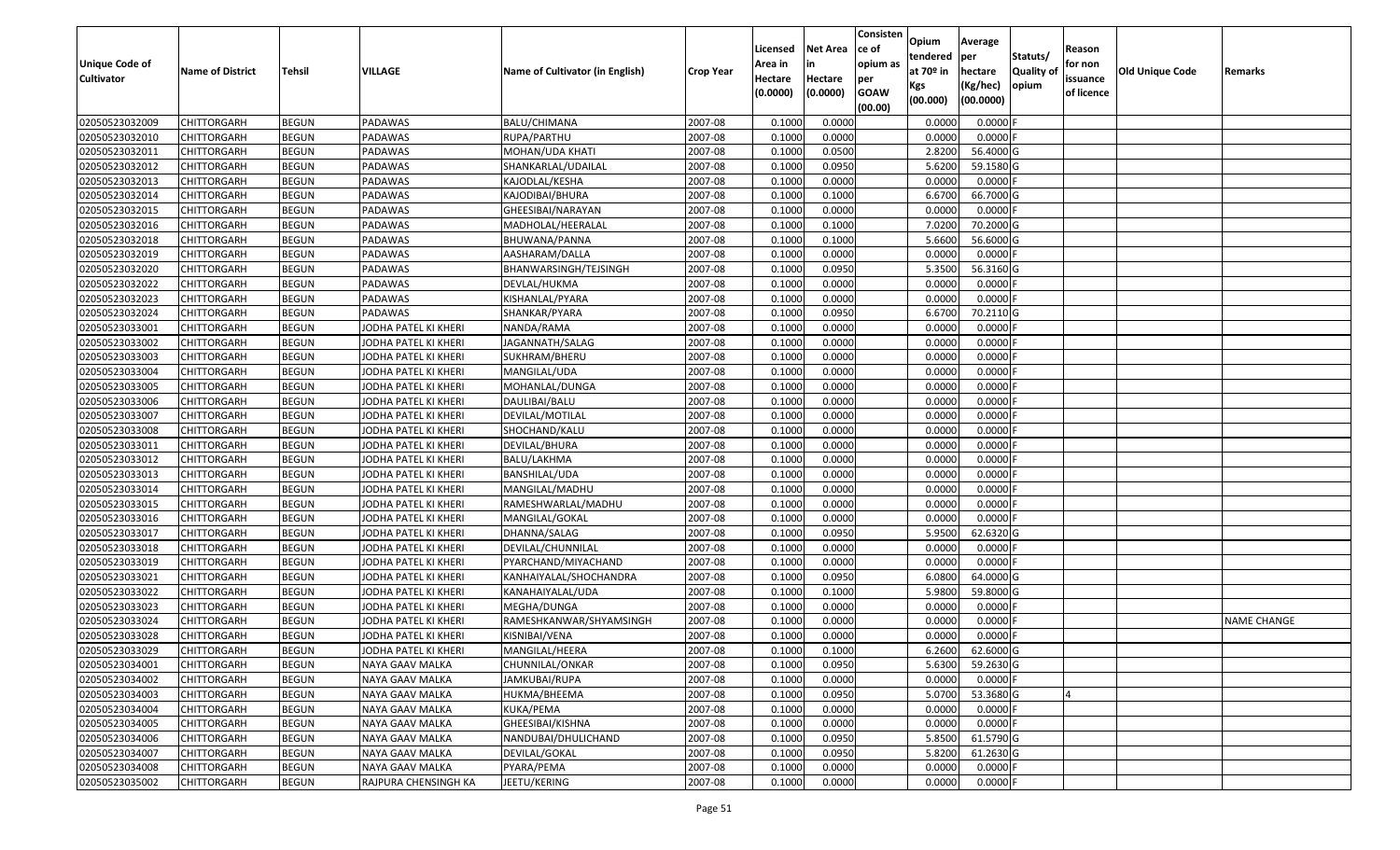| <b>Unique Code of</b><br><b>Cultivator</b> | <b>Name of District</b> | <b>Tehsil</b> | VILLAGE              | Name of Cultivator (in English) | <b>Crop Year</b> | Licensed<br>Area in<br>Hectare<br>(0.0000) | <b>Net Area</b><br>in<br>Hectare<br>(0.0000) | Consisten<br>ce of<br>opium as<br>per<br><b>GOAW</b><br>(00.00) | Opium<br>tendered<br>at $70°$ in<br>Kgs<br>(00.000) | Average<br>per<br>hectare<br>(Kg/hec)<br>(00.0000) | Statuts/<br>Quality of<br>opium | Reason<br>for non<br>issuance<br>of licence | <b>Old Unique Code</b> | Remarks            |
|--------------------------------------------|-------------------------|---------------|----------------------|---------------------------------|------------------|--------------------------------------------|----------------------------------------------|-----------------------------------------------------------------|-----------------------------------------------------|----------------------------------------------------|---------------------------------|---------------------------------------------|------------------------|--------------------|
| 02050523035003                             | <b>CHITTORGARH</b>      | <b>BEGUN</b>  | RAJPURA CHENSINGH KA | MOHANLAL/PYARCHAND              | 2007-08          | 0.1000                                     | 0.0000                                       |                                                                 | 0.0000                                              | 0.0000                                             |                                 |                                             |                        |                    |
| 02050523035006                             | CHITTORGARH             | <b>BEGUN</b>  | RAJPURA CHENSINGH KA | CHUNNIBAI/BHANWARLAL            | 2007-08          | 0.1000                                     | 0.0000                                       |                                                                 | 0.0000                                              | 0.0000F                                            |                                 |                                             |                        |                    |
| 02050523035009                             | CHITTORGARH             | <b>BEGUN</b>  | RAJPURA CHENSINGH KA | KUSHAL/PANNA                    | 2007-08          | 0.1000                                     | 0.0000                                       |                                                                 | 0.0000                                              | 0.0000                                             |                                 |                                             |                        |                    |
| 02050523035011                             | <b>CHITTORGARH</b>      | <b>BEGUN</b>  | RAJPURA CHENSINGH KA | RAMLAL/HARIRAM                  | 2007-08          | 0.1000                                     | 0.0000                                       |                                                                 | 0.0000                                              | 0.0000                                             |                                 |                                             |                        |                    |
| 02050523035012                             | <b>CHITTORGARH</b>      | <b>BEGUN</b>  | RAJPURA CHENSINGH KA | DAULIBAI/UDA                    | 2007-08          | 0.1000                                     | 0.0000                                       |                                                                 | 0.0000                                              | 0.0000F                                            |                                 |                                             |                        |                    |
| 02050523035014                             | CHITTORGARH             | <b>BEGUN</b>  | RAJPURA CHENSINGH KA | MANGILAL/MYACHAND               | 2007-08          | 0.1000                                     | 0.0000                                       |                                                                 | 0.0000                                              | 0.0000                                             |                                 |                                             |                        |                    |
| 02050523035017                             | CHITTORGARH             | <b>BEGUN</b>  | RAJPURA CHENSINGH KA | GHEESA/NARAYAN                  | 2007-08          | 0.1000                                     | 0.0000                                       |                                                                 | 0.0000                                              | 0.0000F                                            |                                 |                                             |                        |                    |
| 02050523035019                             | CHITTORGARH             | <b>BEGUN</b>  | RAJPURA CHENSINGH KA | GHEESA/TODU                     | 2007-08          | 0.1000                                     | 0.0000                                       |                                                                 | 0.0000                                              | 0.0000                                             |                                 |                                             |                        |                    |
| 02050523036002                             | CHITTORGARH             | <b>BEGUN</b>  | SHONAGAR             | DEVILAL/HEERA                   | 2007-08          | 0.1000                                     | 0.0000                                       |                                                                 | 0.0000                                              | $0.0000$ F                                         |                                 |                                             |                        |                    |
| 02050523036006                             | CHITTORGARH             | <b>BEGUN</b>  | SHONAGAR             | KALU/NARAYAN                    | 2007-08          | 0.1000                                     | 0.1050                                       |                                                                 | 7.4200                                              | 70.6670 G                                          |                                 |                                             |                        |                    |
| 02050523036008                             | CHITTORGARH             | <b>BEGUN</b>  | SHONAGAR             | BHURA/MIYACHAND                 | 2007-08          | 0.1000                                     | 0.0000                                       |                                                                 | 0.0000                                              | 0.0000F                                            |                                 |                                             |                        |                    |
| 02050523036010                             | CHITTORGARH             | <b>BEGUN</b>  | SHONAGAR             | KASHIRAM/NANDA                  | 2007-08          | 0.1000                                     | 0.0000                                       |                                                                 | 0.0000                                              | 0.0000                                             |                                 |                                             |                        |                    |
| 02050523036014                             | CHITTORGARH             | <b>BEGUN</b>  | SHONAGAR             | BALULAL/PANNA                   | 2007-08          | 0.1000                                     | 0.1000                                       |                                                                 | 6.5400                                              | 65.4000 G                                          |                                 |                                             |                        |                    |
| 02050523036015                             | CHITTORGARH             | <b>BEGUN</b>  | SHONAGAR             | CHATURBHUJ/PANNA                | 2007-08          | 0.1000                                     | 0.0000                                       |                                                                 | 0.0000                                              | 0.0000                                             |                                 |                                             |                        |                    |
| 02050523036016                             | CHITTORGARH             | <b>BEGUN</b>  | SHONAGAR             | GOPILAL/PANNALAL                | 2007-08          | 0.1000                                     | 0.0000                                       |                                                                 | 0.0000                                              | 0.0000F                                            |                                 |                                             |                        |                    |
| 02050523036017                             | CHITTORGARH             | <b>BEGUN</b>  | SHONAGAR             | GOKAL/CHAGNA                    | 2007-08          | 0.1000                                     | 0.1000                                       |                                                                 | 6.9400                                              | 69.4000 G                                          |                                 |                                             |                        |                    |
| 02050523036018                             | CHITTORGARH             | <b>BEGUN</b>  | SHONAGAR             | KUKALAL/HARLAL                  | 2007-08          | 0.1000                                     | 0.0950                                       |                                                                 | 6.3900                                              | 67.2630 G                                          |                                 |                                             |                        | <b>NAME CHANGE</b> |
| 02050523036019                             | CHITTORGARH             | <b>BEGUN</b>  | SHONAGAR             | NANDA/PYARA                     | 2007-08          | 0.1000                                     | 0.0000                                       |                                                                 | 0.0000                                              | 0.0000                                             |                                 |                                             |                        |                    |
| 02050523036024                             | <b>CHITTORGARH</b>      | <b>BEGUN</b>  | SHONAGAR             | ONKAR/JAGANNATH                 | 2007-08          | 0.1000                                     | 0.0000                                       |                                                                 | 0.0000                                              | 0.0000F                                            |                                 |                                             |                        |                    |
| 02050523036030                             | CHITTORGARH             | <b>BEGUN</b>  | SHONAGAR             | MOJI/BALU                       | 2007-08          | 0.1000                                     | 0.0950                                       |                                                                 | 6.2100                                              | 65.3680 G                                          |                                 |                                             |                        |                    |
| 02050523036031                             | <b>CHITTORGARH</b>      | <b>BEGUN</b>  | SHONAGAR             | SHAMBHU/DEVILAL                 | 2007-08          | 0.1000                                     | 0.0500                                       |                                                                 | 3.5100                                              | 70.2000 G                                          |                                 |                                             |                        |                    |
| 02050523036032                             | CHITTORGARH             | <b>BEGUN</b>  | SHONAGAR             | JEETMAL/BHERU                   | 2007-08          | 0.1000                                     | 0.1000                                       |                                                                 | 0.7800                                              | 7.8000 G                                           |                                 |                                             |                        |                    |
| 02050523036035                             | CHITTORGARH             | <b>BEGUN</b>  | SHONAGAR             | ONKARLAL/HARLAL                 | 2007-08          | 0.1000                                     | 0.0000                                       |                                                                 | 0.0000                                              | $0.0000$ F                                         |                                 |                                             |                        |                    |
| 02050523036040                             | CHITTORGARH             | <b>BEGUN</b>  | SHONAGAR             | BHERU/LAKHMA                    | 2007-08          | 0.1000                                     | 0.1000                                       |                                                                 | 6.7300                                              | 67.3000 G                                          |                                 |                                             |                        |                    |
| 02050523036044                             | CHITTORGARH             | <b>BEGUN</b>  | SHONAGAR             | KANA/LAXMAN                     | 2007-08          | 0.1000                                     | 0.1000                                       |                                                                 | 7.0400                                              | 70.4000 G                                          |                                 |                                             |                        |                    |
| 02050523037001                             | CHITTORGARH             | <b>BEGUN</b>  | JAINAGAR             | BHANWARLAL/PYARCHAND            | 2007-08          | 0.1000                                     | 0.0000                                       |                                                                 | 0.0000                                              | 0.0000                                             |                                 |                                             |                        |                    |
| 02050523037002                             | CHITTORGARH             | <b>BEGUN</b>  | JAINAGAR             | HEERA/PEMA                      | 2007-08          | 0.1000                                     | 0.0500                                       |                                                                 | 3.4300                                              | 68.6000 G                                          |                                 |                                             |                        |                    |
| 02050523037003                             | CHITTORGARH             | <b>BEGUN</b>  | JAINAGAR             | ONKAR/CHATURBHUJ                | 2007-08          | 0.1000                                     | 0.1000                                       |                                                                 | 6.0900                                              | 60.9000 G                                          |                                 |                                             |                        |                    |
| 02050523037004                             | <b>CHITTORGARH</b>      | <b>BEGUN</b>  | JAINAGAR             | MADHO/SALAGRAM                  | 2007-08          | 0.1000                                     | 0.0000                                       |                                                                 | 0.0000                                              | 0.0000F                                            |                                 |                                             |                        |                    |
| 02050523037005                             | <b>CHITTORGARH</b>      | <b>BEGUN</b>  | JAINAGAR             | PRITHVIRAJ/KANA                 | 2007-08          | 0.1000                                     | 0.0000                                       |                                                                 | 0.0000                                              | 0.0000                                             |                                 |                                             |                        |                    |
| 02050523037006                             | <b>CHITTORGARH</b>      | <b>BEGUN</b>  | JAINAGAR             | PANNA/NARAYAN                   | 2007-08          | 0.1000                                     | 0.0000                                       |                                                                 | 0.0000                                              | $0.0000$ F                                         |                                 |                                             |                        |                    |
| 02050523037007                             | CHITTORGARH             | <b>BEGUN</b>  | JAINAGAR             | PYARCHAND/JAGANNATH             | 2007-08          | 0.1000                                     | 0.0950                                       |                                                                 | 6.4800                                              | 68.2110 G                                          |                                 |                                             |                        |                    |
| 02050523037008                             | <b>CHITTORGARH</b>      | <b>BEGUN</b>  | JAINAGAR             | KAJOD/GOKAL                     | 2007-08          | 0.1000                                     | 0.1000                                       |                                                                 | 6.3000                                              | 63.0000G                                           |                                 |                                             |                        |                    |
| 02050523037009                             | CHITTORGARH             | <b>BEGUN</b>  | JAINAGAR             | DEVILAL/UDA                     | 2007-08          | 0.1000                                     | 0.1000                                       |                                                                 | 6.3000                                              | 63.0000G                                           |                                 |                                             |                        |                    |
| 02050523037010                             | CHITTORGARH             | <b>BEGUN</b>  | JAINAGAR             | NANDUBAI/CHUNNILAL              | 2007-08          | 0.1000                                     | 0.0000                                       |                                                                 | 0.0000                                              | 0.0000                                             |                                 |                                             |                        |                    |
| 02050523037011                             | <b>CHITTORGARH</b>      | <b>BEGUN</b>  | JAINAGAR             | GHEESA/NAULA                    | 2007-08          | 0.1000                                     | 0.0950                                       |                                                                 | 5.0400                                              | 53.0530G                                           |                                 |                                             |                        |                    |
| 02050523037014                             | <b>CHITTORGARH</b>      | <b>BEGUN</b>  | <b>JAINAGAR</b>      | KASHIRAM/BHAGIRATH              | 2007-08          | 0.1000                                     | 0.0000                                       |                                                                 | 0.0000                                              | $0.0000$ F                                         |                                 |                                             |                        |                    |
| 02050523037016                             | <b>CHITTORGARH</b>      | <b>BEGUN</b>  | JAINAGAR             | PYARA/MOTI BADA                 | 2007-08          | 0.1000                                     | 0.1000                                       |                                                                 | 6.4700                                              | 64.7000 G                                          |                                 |                                             |                        |                    |
| 02050523037019                             | <b>CHITTORGARH</b>      | <b>BEGUN</b>  | JAINAGAR             | MANGILAL/HEERALAL               | 2007-08          | 0.1000                                     | 0.0600                                       |                                                                 | 3.8500                                              | 64.1670 G                                          |                                 |                                             |                        |                    |
| 02050523037020                             | <b>CHITTORGARH</b>      | <b>BEGUN</b>  | JAINAGAR             | PYARIBAI/DEVRAM                 | 2007-08          | 0.1000                                     | 0.0000                                       |                                                                 | 0.0000                                              | $0.0000$ F                                         |                                 |                                             |                        |                    |
| 02050523037023                             | <b>CHITTORGARH</b>      | <b>BEGUN</b>  | JAINAGAR             | MANGILAL/MADHO                  | 2007-08          | 0.1000                                     | 0.0000                                       |                                                                 | 0.0000                                              | $0.0000$ F                                         |                                 |                                             |                        |                    |
| 02050523037024                             | <b>CHITTORGARH</b>      | <b>BEGUN</b>  | JAINAGAR             | GHEESALAL/PYARA                 | 2007-08          | 0.1000                                     | 0.1000                                       |                                                                 | 6.5600                                              | 65.6000 G                                          |                                 |                                             |                        |                    |
| 02050523037025                             | <b>CHITTORGARH</b>      | <b>BEGUN</b>  | JAINAGAR             | KANHAIYALAL/HARLAL              | 2007-08          | 0.1000                                     | 0.0000                                       |                                                                 | 0.0000                                              | $0.0000$ F                                         |                                 |                                             |                        |                    |
| 02050523037026                             | <b>CHITTORGARH</b>      | <b>BEGUN</b>  | JAINAGAR             | BHURA/NARAYAN                   | 2007-08          | 0.1000                                     | 0.0950                                       |                                                                 | 6.3200                                              | 66.5260 G                                          |                                 |                                             |                        |                    |
| 02050523037027                             | CHITTORGARH             | <b>BEGUN</b>  | JAINAGAR             | NANALAL/BOTHLAL                 | 2007-08          | 0.1000                                     | 0.0000                                       |                                                                 | 0.0000                                              | 0.0000F                                            |                                 |                                             |                        |                    |
| 02050523037028                             | <b>CHITTORGARH</b>      | <b>BEGUN</b>  | JAINAGAR             | CHAGANLAL/PYARA                 | 2007-08          | 0.1000                                     | 0.0000                                       |                                                                 | 0.0000                                              | $0.0000$ F                                         |                                 |                                             |                        |                    |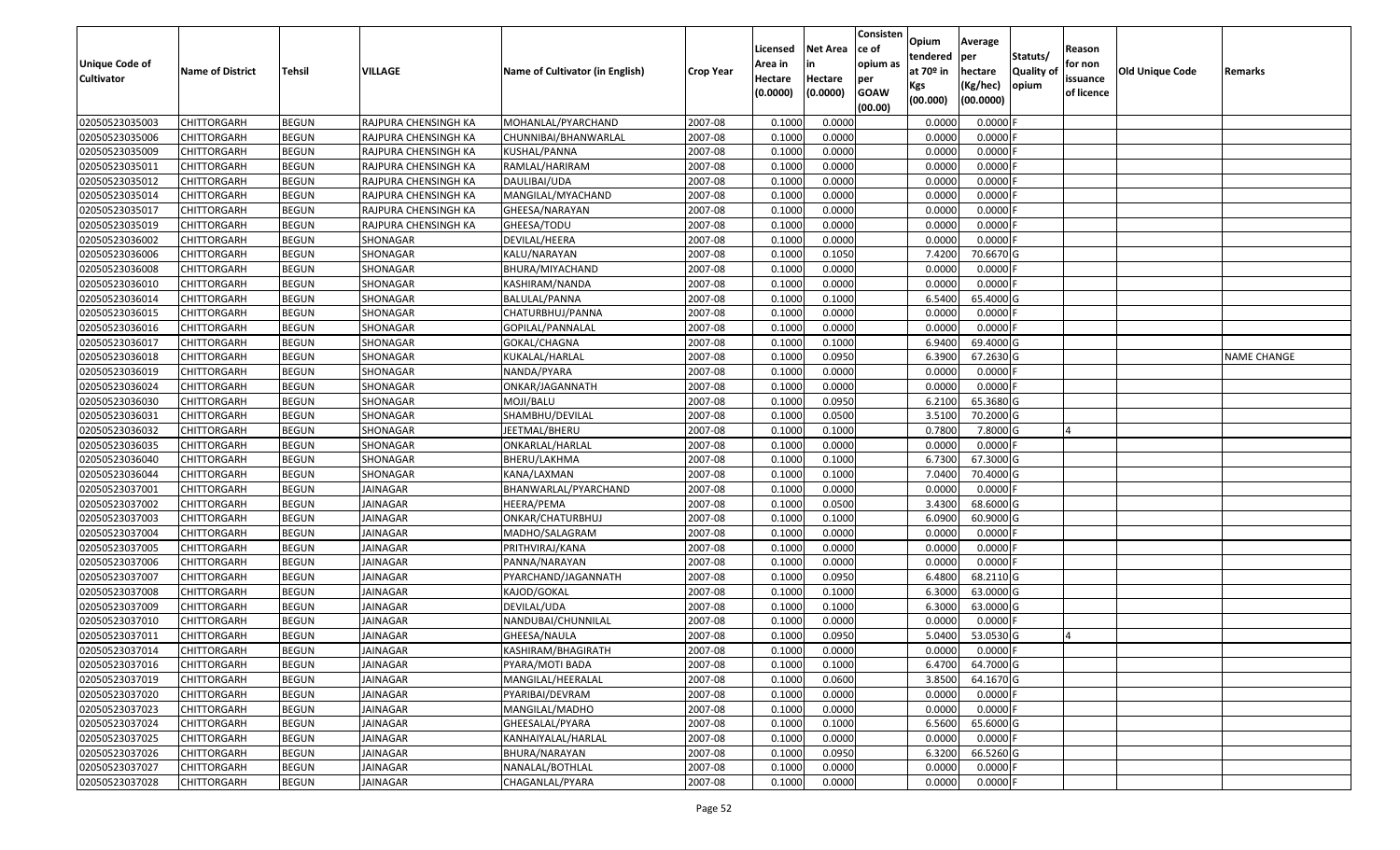| <b>Unique Code of</b> |                         |              |                        |                                 |                  | Licensed<br>Area in | <b>Net Area</b><br>in | Consisten<br>ce of<br>opium as | Opium<br>tendered<br>at $70°$ in | Average<br>per                   | Statuts/                  | Reason<br>for non      |                 |         |
|-----------------------|-------------------------|--------------|------------------------|---------------------------------|------------------|---------------------|-----------------------|--------------------------------|----------------------------------|----------------------------------|---------------------------|------------------------|-----------------|---------|
| <b>Cultivator</b>     | <b>Name of District</b> | Tehsil       | VILLAGE                | Name of Cultivator (in English) | <b>Crop Year</b> | Hectare<br>(0.0000) | Hectare<br>(0.0000)   | per<br><b>GOAW</b><br>(00.00)  | Kgs<br>(00.000)                  | hectare<br>(Kg/hec)<br>(00.0000) | <b>Quality o</b><br>opium | issuance<br>of licence | Old Unique Code | Remarks |
| 02050523037029        | CHITTORGARH             | <b>BEGUN</b> | <b>JAINAGAR</b>        | BHANWARLAL/RUPA                 | 2007-08          | 0.1000              | 0.0950                |                                | 6.4800                           | 68.2110 G                        |                           |                        |                 |         |
| 02050523037030        | CHITTORGARH             | <b>BEGUN</b> | JAINAGAR               | PRABHU/UDA                      | 2007-08          | 0.1000              | 0.0000                |                                | 0.0000                           | $0.0000$ F                       |                           |                        |                 |         |
| 02050523037031        | CHITTORGARH             | <b>BEGUN</b> | JAINAGAR               | NANDLAL/HEERALAL                | 2007-08          | 0.1000              | 0.0950                |                                | 5.1600                           | 54.3160 G                        |                           |                        |                 |         |
| 02050523037032        | <b>CHITTORGARH</b>      | <b>BEGUN</b> | <b>JAINAGAR</b>        | BHANWARLAL/KUKA                 | 2007-08          | 0.1000              | 0.0000                |                                | 0.0000                           | $0.0000$ F                       |                           |                        |                 |         |
| 02050523037034        | CHITTORGARH             | <b>BEGUN</b> | <b>JAINAGAR</b>        | PYARA/DEVRAM                    | 2007-08          | 0.1000              | 0.1000                |                                | 6.3200                           | 63.2000 G                        |                           |                        |                 |         |
| 02050523037038        | CHITTORGARH             | <b>BEGUN</b> | <b>JAINAGAR</b>        | MANGIBAI/TODURAM                | 2007-08          | 0.1000              | 0.0000                |                                | 0.0000                           | $0.0000$ F                       |                           |                        |                 |         |
| 02050523037039        | CHITTORGARH             | <b>BEGUN</b> | JAINAGAR               | KASHIRAM/PYARA                  | 2007-08          | 0.1000              | 0.1000                |                                | 1.7900                           | 17.9000G                         |                           |                        |                 |         |
| 02050523037040        | <b>CHITTORGARH</b>      | <b>BEGUN</b> | JAINAGAR               | HAJARI/DEYRAM                   | 2007-08          | 0.1000              | 0.0000                |                                | 0.0000                           | 0.0000F                          |                           |                        |                 |         |
| 02050523037043        | CHITTORGARH             | <b>BEGUN</b> | <b>JAINAGAR</b>        | JAGANNATH/DEVILAL               | 2007-08          | 0.1000              | 0.0000                |                                | 0.0000                           | 0.0000F                          |                           |                        |                 |         |
| 02050523037044        | CHITTORGARH             | <b>BEGUN</b> | <b>JAINAGAR</b>        | HEERADAS/MATHURADAS             | 2007-08          | 0.1000              | 0.1050                |                                | 6.7100                           | 63.9050 G                        |                           |                        |                 |         |
| 02050523037046        | CHITTORGARH             | <b>BEGUN</b> | <b>JAINAGAR</b>        | SOHANLAL/GOKAL                  | 2007-08          | 0.1000              | 0.0000                |                                | 0.0000                           | $0.0000$ F                       |                           |                        |                 |         |
| 02050523037047        | CHITTORGARH             | <b>BEGUN</b> | <b>JAINAGAR</b>        | MOHANLAL/UDA                    | 2007-08          | 0.1000              | 0.0000                |                                | 0.0000                           | 0.0000                           |                           |                        |                 |         |
| 02050523037048        | <b>CHITTORGARH</b>      | <b>BEGUN</b> | <b>JAINAGAR</b>        | DUNGA/RAMA                      | 2007-08          | 0.1000              | 0.0000                |                                | 0.0000                           | 0.0000F                          |                           |                        |                 |         |
| 02050523037049        | CHITTORGARH             | <b>BEGUN</b> | JAINAGAR               | ONKARLAL/KASHIRAM               | 2007-08          | 0.1000              | 0.0000                |                                | 0.0000                           | $0.0000$ F                       |                           |                        |                 |         |
| 02050523037050        | <b>CHITTORGARH</b>      | <b>BEGUN</b> | JAINAGAR               | HEERALAL/DAULA                  | 2007-08          | 0.1000              | 0.0000                |                                | 0.0000                           | $0.0000$ F                       |                           |                        |                 |         |
| 02050523037052        | CHITTORGARH             | <b>BEGUN</b> | <b>JAINAGAR</b>        | GHEESALAL/BARDA                 | 2007-08          | 0.1000              | 0.0000                |                                | 0.0000                           | 0.0000                           |                           |                        |                 |         |
| 02050523037053        | CHITTORGARH             | <b>BEGUN</b> | <b>JAINAGAR</b>        | BHANWARLAL/KAJOD                | 2007-08          | 0.1000              | 0.1050                |                                | 6.9700                           | 66.3810 G                        |                           |                        |                 |         |
| 02050523037056        | CHITTORGARH             | <b>BEGUN</b> | <b>JAINAGAR</b>        | BHANWARLAL/TARACHAND            | 2007-08          | 0.1000              | 0.0000                |                                | 0.0000                           | 0.0000F                          |                           |                        |                 |         |
| 02050523037058        | CHITTORGARH             | <b>BEGUN</b> | JAINAGAR               | MANGILAL/KAJOD                  | 2007-08          | 0.100               | 0.1000                |                                | 5.8000                           | 58.0000G                         |                           |                        |                 |         |
| 02050523037059        | CHITTORGARH             | <b>BEGUN</b> | <b>JAINAGAR</b>        | MOHNIBAI/CHAGANLAL              | 2007-08          | 0.1000              | 0.0000                |                                | 0.0000                           | 0.0000                           |                           |                        |                 |         |
| 02050523038001        | CHITTORGARH             | <b>BEGUN</b> | KHERMALIYA             | BHANWARLAL/KANHA                | 2007-08          | 0.100               | 0.0000                |                                | 0.0000                           | 0.0000                           |                           |                        |                 |         |
| 02050523038002        | CHITTORGARH             | <b>BEGUN</b> | KHERMALIYA             | RUKMANIBAI/RAMCHANDRA           | 2007-08          | 0.100               | 0.1000                |                                | 6.5500                           | 65.5000 G                        |                           |                        |                 |         |
| 02050523038003        | CHITTORGARH             | <b>BEGUN</b> | KHERMALIYA             | CHATURBHUJ/MANGILAL             | 2007-08          | 0.1000              | 0.1000                |                                | 6.6400                           | 66.4000 G                        |                           |                        |                 |         |
| 02050523038004        | CHITTORGARH             | <b>BEGUN</b> | KHERMALIYA             | RUPLAL/BHURA                    | 2007-08          | 0.100               | 0.0950                |                                | 5.9900                           | 63.0530 G                        |                           |                        |                 |         |
| 02050523038005        | <b>CHITTORGARH</b>      | <b>BEGUN</b> | KHERMALIYA             | KANHAIYALAL/ONKAR               | 2007-08          | 0.1000              | 0.0000                |                                | 0.0000                           | 0.0000F                          |                           |                        |                 |         |
| 02050523038006        | CHITTORGARH             | <b>BEGUN</b> | KHERMALIYA             | SITARAM/KANHA                   | 2007-08          | 0.1000              | 0.0000                |                                | 0.0000                           | 0.0000                           |                           |                        |                 |         |
| 02050523038008        | CHITTORGARH             | <b>BEGUN</b> | KHERMALIYA             | GHEESA/HEERA                    | 2007-08          | 0.100               | 0.0000                |                                | 0.0000                           | 0.0000                           |                           |                        |                 |         |
| 02050523038010        | CHITTORGARH             | <b>BEGUN</b> | KHERMALIYA             | HARLAL/KANHA                    | 2007-08          | 0.1000              | 0.0000                |                                | 0.0000                           | 0.0000                           |                           |                        |                 |         |
| 02050523038011        | CHITTORGARH             | <b>BEGUN</b> | KHERMALIYA             | BHANWARLAL/HEERA                | 2007-08          | 0.1000              | 0.0000                |                                | 0.0000                           | 0.0000F                          |                           |                        |                 |         |
| 02050523038013        | CHITTORGARH             | <b>BEGUN</b> | KHERMALIYA             | DEVILAL/HEERA                   | 2007-08          | 0.1000              | 0.0950                |                                | 3.5100                           | 36.9470 G                        |                           |                        |                 |         |
| 02050523038014        | CHITTORGARH             | <b>BEGUN</b> | KHERMALIYA             | PYARBAI/DEVA                    | 2007-08          | 0.1000              | 0.0950                |                                | 2.2200                           | 23.3680G                         |                           |                        |                 |         |
| 02050523038015        | CHITTORGARH             | <b>BEGUN</b> | KHERMALIYA             | DEVALAL/GOKAL                   | 2007-08          | 0.1000              | 0.1050                |                                | 5.7200                           | 54.4760 G                        |                           |                        |                 |         |
| 02050523038016        | CHITTORGARH             | <b>BEGUN</b> | KHERMALIYA             | KANHAIYALAL/SALAG               | 2007-08          | 0.1000              | 0.0000                |                                | 0.0000                           | $0.0000$ F                       |                           |                        |                 |         |
| 02050523038017        | CHITTORGARH             | <b>BEGUN</b> | KHERMALIYA             | KANHAIYALAL/TULSIRAM            | 2007-08          | 0.1000              | 0.0500                |                                | 3.5500                           | 71.0000 G                        |                           |                        |                 |         |
| 02050523038020        | CHITTORGARH             | <b>BEGUN</b> | KHERMALIYA             | HAJARILAL/SALAGRAM              | 2007-08          | 0.1000              | 0.1000                |                                | 6.4100                           | 64.1000 G                        |                           |                        |                 |         |
| 02050523038022        | CHITTORGARH             | <b>BEGUN</b> | KHERMALIYA             | KASTURIBAI/CHAMPALAL            | 2007-08          | 0.1000              | 0.0000                |                                | 0.0000                           | 0.0000                           |                           |                        |                 |         |
| 02050523038024        | <b>CHITTORGARH</b>      | <b>BEGUN</b> | KHERMALIYA             | BALURAM/SALAGRAM                | 2007-08          | 0.1000              | 0.0000                |                                | 0.0000                           | $0.0000$ F                       |                           |                        |                 |         |
| 02050523038026        | <b>CHITTORGARH</b>      | <b>BEGUN</b> | KHERMALIYA             | UDAILAL/KANA                    | 2007-08          | 0.1000              | 0.0000                |                                | 0.0000                           | $0.0000$ F                       |                           |                        |                 |         |
| 02050523038027        | <b>CHITTORGARH</b>      | <b>BEGUN</b> | KHERMALIYA             | SALAGRAM/RUPAJI                 | 2007-08          | 0.1000              | 0.0950                |                                | 6.7500                           | 71.0530 G                        |                           |                        |                 |         |
| 02050523038028        | <b>CHITTORGARH</b>      | <b>BEGUN</b> | KHERMALIYA             | LALU/NANALAL                    | 2007-08          | 0.1000              | 0.0500                |                                | 2.8700                           | 57.4000 G                        |                           |                        |                 |         |
| 02050523038029        | <b>CHITTORGARH</b>      | <b>BEGUN</b> | KHERMALIYA             | SHAMBHULAL/TULSIRAM             | 2007-08          | 0.1000              | 0.0000                |                                | 0.0000                           | $0.0000$ F                       |                           |                        |                 |         |
| 02050523038033        | <b>CHITTORGARH</b>      | <b>BEGUN</b> | KHERMALIYA             | MADANLAL/MOOLCHAND              | 2007-08          | 0.1000              | 0.0950                |                                | 6.4900                           | 68.3160 G                        |                           |                        |                 |         |
| 02050523039001        | <b>CHITTORGARH</b>      | <b>BEGUN</b> | <b>TEEKHI KA KHERA</b> | BHAGIRATH/SITARAM               | 2007-08          | 0.1000              | 0.1000                |                                | 6.2200                           | 62.2000 G                        |                           |                        |                 |         |
| 02050523039002        | <b>CHITTORGARH</b>      | <b>BEGUN</b> | <b>TEEKHI KA KHERA</b> | JAMNALAL/AMARCHAND              | 2007-08          | 0.1000              | 0.0000                |                                | 0.0000                           | $0.0000$ F                       |                           |                        |                 |         |
| 02050523039003        | <b>CHITTORGARH</b>      | <b>BEGUN</b> | <b>TEEKHI KA KHERA</b> | MADHOLAL/UDAIRAM                | 2007-08          | 0.1000              | 0.1000                |                                | 5.5400                           | 55.4000 G                        |                           |                        |                 |         |
| 02050523039004        | <b>CHITTORGARH</b>      | <b>BEGUN</b> | <b>TEEKHI KA KHERA</b> | ANOPIBAI/BHANWARLAL             | 2007-08          | 0.1000              | 0.0000                |                                | 0.0000                           | $0.0000$ F                       |                           |                        |                 |         |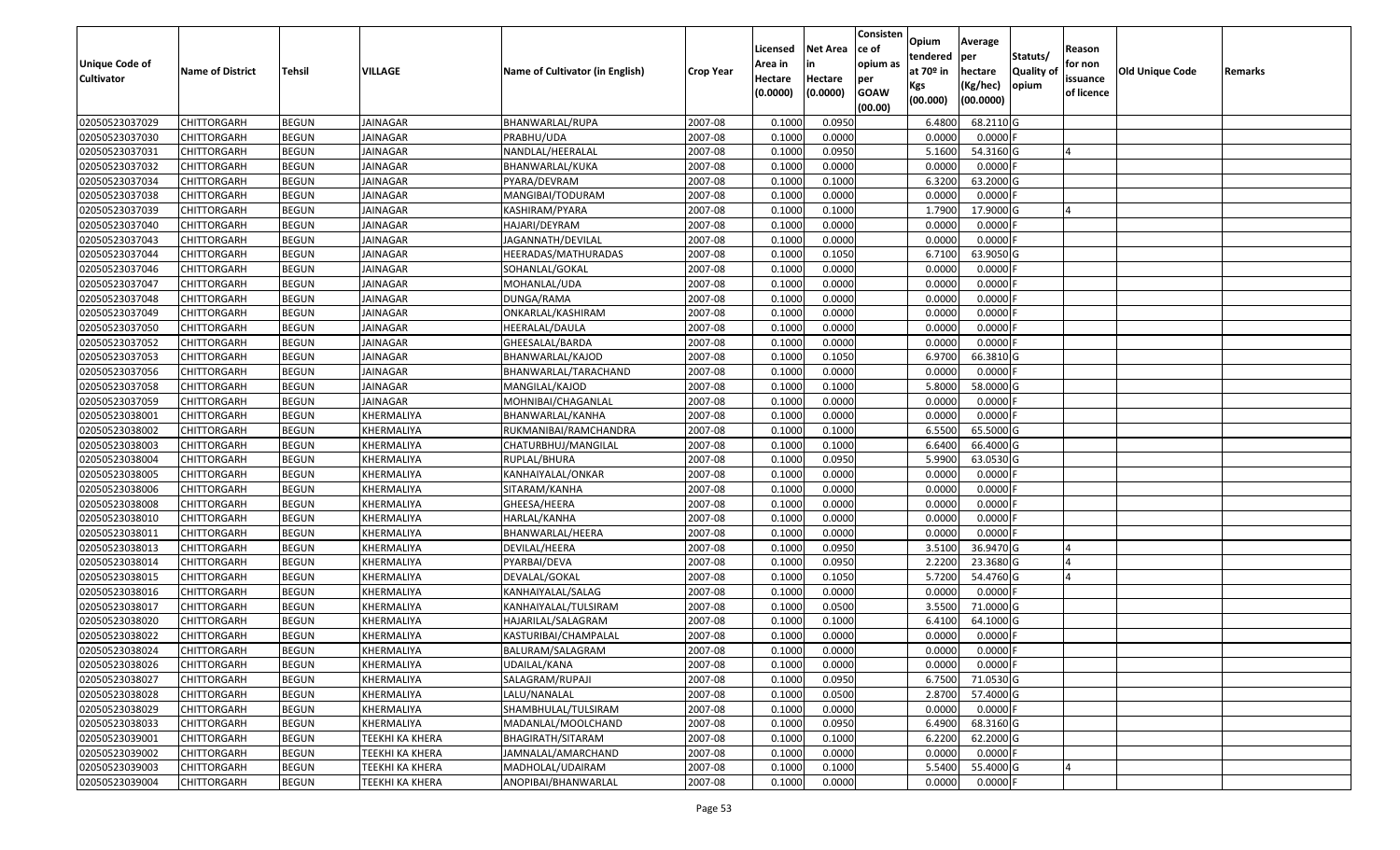| <b>Unique Code of</b><br>Cultivator | <b>Name of District</b> | <b>Tehsil</b> | VILLAGE                | Name of Cultivator (in English) | <b>Crop Year</b> | Licensed<br>Area in<br>Hectare<br>(0.0000) | Net Area<br>in<br>Hectare<br>(0.0000) | Consisten<br>ce of<br>opium as<br>per<br><b>GOAW</b><br>(00.00) | Opium<br>tendered<br>at 70º in<br>Kgs<br>(00.000) | Average<br>per<br>hectare<br>(Kg/hec)<br>(00.0000) | Statuts/<br>Quality of<br>opium | Reason<br>for non<br>issuance<br>of licence | <b>Old Unique Code</b> | Remarks                                             |
|-------------------------------------|-------------------------|---------------|------------------------|---------------------------------|------------------|--------------------------------------------|---------------------------------------|-----------------------------------------------------------------|---------------------------------------------------|----------------------------------------------------|---------------------------------|---------------------------------------------|------------------------|-----------------------------------------------------|
| 02050523039005                      | <b>CHITTORGARH</b>      | <b>BEGUN</b>  | <b>TEEKHI KA KHERA</b> | NANALAL/GANGARAM                | 2007-08          | 0.1000                                     | 0.0000                                |                                                                 | 0.000                                             | $0.0000$ F                                         |                                 |                                             |                        |                                                     |
| 02050523039006                      | <b>CHITTORGARH</b>      | <b>BEGUN</b>  | TEEKHI KA KHERA        | NANIBAI/BALU                    | 2007-08          | 0.1000                                     | 0.0000                                |                                                                 | 0.0000                                            | $0.0000$ F                                         |                                 |                                             |                        |                                                     |
| 02050523039007                      | CHITTORGARH             | <b>BEGUN</b>  | TEEKHI KA KHERA        | SHANKARLAL/SITARAM              | 2007-08          | 0.1000                                     | 0.1000                                |                                                                 | 5.4400                                            | 54.4000 G                                          |                                 | $\overline{4}$                              |                        |                                                     |
| 02050523039009                      | CHITTORGARH             | <b>BEGUN</b>  | TEEKHI KA KHERA        | DEVILAL/CHUNNILAL               | 2007-08          | 0.1000                                     | 0.1000                                |                                                                 | 6.0500                                            | 60.5000 G                                          |                                 |                                             |                        |                                                     |
| 02050523039010                      | <b>CHITTORGARH</b>      | <b>BEGUN</b>  | TEEKHI KA KHERA        | HEERIBAI/MADANLAL               | 2007-08          | 0.1000                                     | 0.1000                                |                                                                 | 6.1500                                            | 61.5000 G                                          |                                 |                                             |                        |                                                     |
| 02050523039012                      | <b>CHITTORGARH</b>      | <b>BEGUN</b>  | TEEKHI KA KHERA        | BALULAL/MIYACHAND               | 2007-08          | 0.1000                                     | 0.0000                                |                                                                 | 0.000                                             | 0.0000                                             |                                 |                                             |                        |                                                     |
| 02050523039013                      | CHITTORGARH             | <b>BEGUN</b>  | TEEKHI KA KHERA        | MOHAN/DHANNA                    | 2007-08          | 0.1000                                     | 0.1000                                |                                                                 | 6.6000                                            | 66.0000 G                                          |                                 |                                             | 02050427055013         | <b>TRANSFER</b>                                     |
| 02050523042001                      | CHITTORGARH             | <b>BEGUN</b>  | UMAR KI KHAL           | GHEESALAL/HARIRAM               | 2007-08          | 0.1000                                     | 0.0950                                |                                                                 | 5.7000                                            | 60.0000 G                                          |                                 |                                             |                        | TRANSFER / ANOPPURA<br>KAKAJI (BENGUN)              |
| 02050523042002                      | CHITTORGARH             | <b>BEGUN</b>  | UMAR KI KHAL           | MADHO/LALU                      | 2007-08          | 0.1000                                     | 0.0000                                |                                                                 | 0.0000                                            | $0.0000$ F                                         |                                 |                                             |                        | TRANSFER / JALAMPURA<br>(BENGUN)                    |
| 02050523042003                      | CHITTORGARH             | <b>BEGUN</b>  | UMAR KI KHAL           | DHAPUBAI/JAGDISH                | 2007-08          | 0.1000                                     | 0.1000                                |                                                                 | 6.5400                                            | 65.4000 G                                          |                                 |                                             |                        | TRANSFER / AMALDA (<br>BENGUN)                      |
| 02050523042005                      | CHITTORGARH             | <b>BEGUN</b>  | UMAR KI KHAL           | PRITHVIRAJ/NARAYAN              | 2007-08          | 0.1000                                     | 0.0000                                |                                                                 | 0.0000                                            | $0.0000$ F                                         |                                 |                                             |                        | TRANSFER / NILION KA<br>MAL (BENGUN)                |
| 02050523042007                      | CHITTORGARH             | <b>BEGUN</b>  | UMAR KI KHAL           | GHEESALAL/NANDA                 | 2007-08          | 0.1000                                     | 0.1000                                |                                                                 | 6.3700                                            | 63.7000 G                                          |                                 |                                             |                        | <b>TRANSFER / NANDABAI</b><br>(BENGUN)/ NAME CHANGE |
| 02050523042012                      | <b>CHITTORGARH</b>      | <b>BEGUN</b>  | UMAR KI KHAL           | BHANWARLAL/DEVA                 | 2007-08          | 0.1000                                     | 0.1050                                |                                                                 | 5.8600                                            | 55.8100 G                                          |                                 |                                             |                        |                                                     |
| 02050523044001                      | CHITTORGARH             | <b>BEGUN</b>  | HARDEVPURA             | MODA/LALU                       | 2007-08          | 0.1000                                     | 0.1000                                |                                                                 | 4.2100                                            | 42.1000 G                                          |                                 |                                             |                        |                                                     |
| 02050523044002                      | CHITTORGARH             | <b>BEGUN</b>  | HARDEVPURA             | DEVA/NANA                       | 2007-08          | 0.1000                                     | 0.0950                                |                                                                 | 5.6300                                            | 59.2630 G                                          |                                 |                                             |                        | TRANSFER / CHAWANDIYA<br>(BENGUN)                   |
| 02050523044005                      | CHITTORGARH             | <b>BEGUN</b>  | HARDEVPURA             | GOPI/NANDA                      | 2007-08          | 0.1000                                     | 0.1000                                |                                                                 | 2.5900                                            | 25.9000 G                                          |                                 | Δ                                           |                        |                                                     |
| 02050523044009                      | CHITTORGARH             | <b>BEGUN</b>  | <b>HARDEVPURA</b>      | LADU/CHAMPA                     | 2007-08          | 0.1000                                     | 0.0950                                |                                                                 | 5.9600                                            | 62.7370 G                                          |                                 |                                             |                        | TRANSFER / CHAWANDIYA<br>(BENGUN)                   |
| 02050523044012                      | CHITTORGARH             | <b>BEGUN</b>  | HARDEVPURA             | BARDA/DAYARAM                   | 2007-08          | 0.1000                                     | 0.1000                                |                                                                 | 5.4500                                            | 54.5000 G                                          |                                 | 4                                           |                        | TRANSFER / CHAWANDIYA<br>(BENGUN)                   |
| 02050523044013                      | CHITTORGARH             | <b>BEGUN</b>  | HARDEVPURA             | NAULA/NANDA                     | 2007-08          | 0.1000                                     | 0.0000                                |                                                                 | 0.0000                                            | $0.0000$ F                                         |                                 |                                             |                        | TRANSFER / CHAWANDIYA<br>(BENGUN)                   |
| 02050523044014                      | CHITTORGARH             | <b>BEGUN</b>  | HARDEVPURA             | KAMLIBAI/UDA                    | 2007-08          | 0.1000                                     | 0.0950                                |                                                                 | 6.5000                                            | 68.4210 G                                          |                                 |                                             |                        | TRANSFER / CHAWANDIYA<br>(BENGUN)                   |
| 02050523045001                      | <b>CHITTORGARH</b>      | <b>BEGUN</b>  | AMARPURA PARSOLI       | DEVCHAND/SWARUP                 | 2007-08          | 0.1000                                     | 0.1000                                |                                                                 | 1.3900                                            | 13.9000 G                                          |                                 |                                             |                        |                                                     |
| 02050523045006                      | <b>CHITTORGARH</b>      | <b>BEGUN</b>  | AMARPURA PARSOLI       | DEVILAL/GOKAL                   | 2007-08          | 0.1000                                     | 0.1000                                |                                                                 | 1.8400                                            | 18.4000 G                                          |                                 |                                             |                        |                                                     |
| 02050523045008                      | CHITTORGARH             | <b>BEGUN</b>  | AMARPURA PARSOLI       | KELIBAI/JODHA                   | 2007-08          | 0.1000                                     | 0.0800                                |                                                                 | 2.4000                                            | 30.0000 G                                          |                                 |                                             |                        |                                                     |
| 02050523045010                      | CHITTORGARH             | <b>BEGUN</b>  | AMARPURA PARSOLI       | HARLAL/BARDA                    | 2007-08          | 0.1000                                     | 0.1000                                |                                                                 | 5.7500                                            | 57.5000 G                                          |                                 |                                             |                        | TRANSFER / KHERPURA<br>(BENGUN)                     |
| 02050523045011                      | CHITTORGARH             | <b>BEGUN</b>  | AMARPURA PARSOLI       | BHANWARLAL/DHANNA               | 2007-08          | 0.1000                                     | 0.0000                                |                                                                 | 0.0000                                            | $0.0000$ F                                         |                                 |                                             |                        | TRANSFER / KHERPURA<br>(BENGUN)                     |
| 02050523045012                      | <b>CHITTORGARH</b>      | <b>BEGUN</b>  | AMARPURA PARSOLI       | KERING/LALU                     | 2007-08          | 0.1000                                     | 0.1050                                |                                                                 | 5.4500                                            | 51.9050 G                                          |                                 | $\overline{4}$                              |                        |                                                     |
| 02050523045014                      | CHITTORGARH             | <b>BEGUN</b>  | AMARPURA PARSOLI       | MADHO/JODHA                     | 2007-08          | 0.1000                                     | 0.0950                                |                                                                 | 1.7200                                            | 18.1050 G                                          |                                 | 4                                           |                        |                                                     |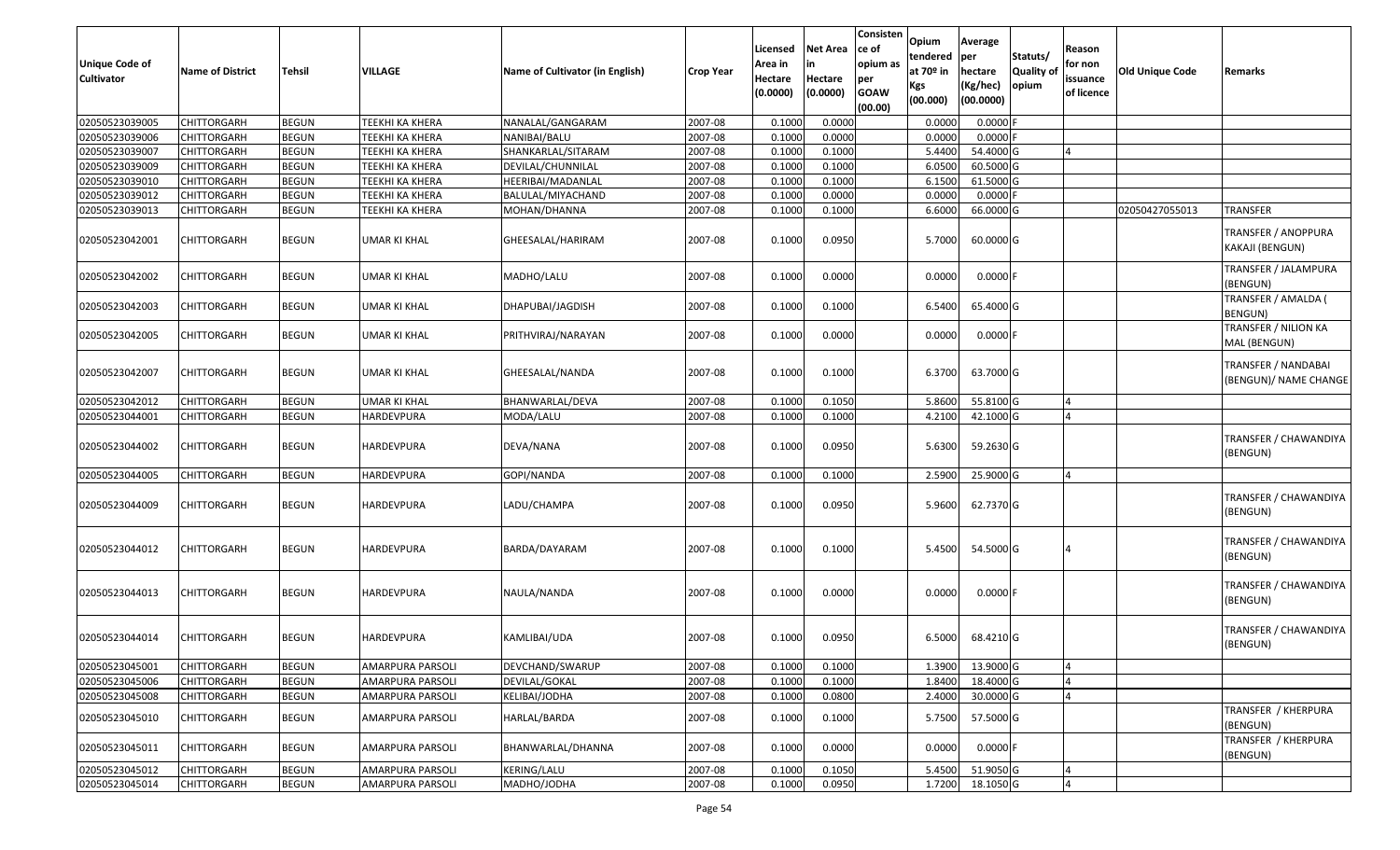| <b>Unique Code of</b><br><b>Cultivator</b> | <b>Name of District</b> | Tehsil       | VILLAGE          | <b>Name of Cultivator (in English)</b> | <b>Crop Year</b> | Licensed<br>Area in<br>Hectare<br>(0.0000) | <b>Net Area</b><br>in<br>Hectare<br>(0.0000) | Consisten<br>ce of<br>opium as<br>per<br><b>GOAW</b><br>(00.00) | Opium<br>tendered<br>at $70°$ in<br>Kgs<br>(00.000) | Average<br> per<br>hectare<br>(Kg/hec)<br>(00.0000) | Statuts/<br>Quality of<br>opium | Reason<br>for non<br>issuance<br>of licence | Old Unique Code | Remarks                                  |
|--------------------------------------------|-------------------------|--------------|------------------|----------------------------------------|------------------|--------------------------------------------|----------------------------------------------|-----------------------------------------------------------------|-----------------------------------------------------|-----------------------------------------------------|---------------------------------|---------------------------------------------|-----------------|------------------------------------------|
| 02050523045015                             | <b>CHITTORGARH</b>      | <b>BEGUN</b> | AMARPURA PARSOLI | SHAMBHULAL/MANGILAL                    | 2007-08          | 0.1000                                     | 0.0950                                       |                                                                 | 5.1600                                              | 54.3160 G                                           |                                 |                                             |                 |                                          |
| 02050523045019                             | <b>CHITTORGARH</b>      | <b>BEGUN</b> | AMARPURA PARSOLI | <b>HEMA/DEVI</b>                       | 2007-08          | 0.1000                                     | 0.1000                                       |                                                                 | 5.4200                                              | 54.2000 G                                           |                                 |                                             |                 | TRANSFER / NAHARGARH<br>PARSOLI (BENGUN) |
| 02050523064001                             | <b>CHITTORGARH</b>      | <b>BEGUN</b> | DHANORA          | BALU/ KANHAIYALAL                      | 2007-08          | 0.1000                                     | 0.0000                                       |                                                                 | 0.0000                                              | 0.0000                                              |                                 |                                             |                 |                                          |
| 02050523064003                             | CHITTORGARH             | <b>BEGUN</b> | <b>DHANORA</b>   | RAMKARAN/ HAZARI                       | 2007-08          | 0.1000                                     | 0.0000                                       |                                                                 | 0.0000                                              | 0.0000                                              |                                 |                                             |                 |                                          |
| 02050523064004                             | <b>CHITTORGARH</b>      | <b>BEGUN</b> | <b>DHANORA</b>   | AASHARAM/ UDELAL                       | 2007-08          | 0.1000                                     | 0.1000                                       |                                                                 | 5.6800                                              | 56.8000 G                                           |                                 |                                             |                 |                                          |
| 02050523064005                             | <b>CHITTORGARH</b>      | <b>BEGUN</b> | <b>DHANORA</b>   | LALITADEVI/MADANLAL                    | 2007-08          | 0.1000                                     | 0.1000                                       |                                                                 | 1.8100                                              | 18.1000 G                                           |                                 |                                             |                 | <b>NAME CHANGE</b>                       |
| 02050523064006                             | <b>CHITTORGARH</b>      | <b>BEGUN</b> | <b>DHANORA</b>   | SHANKERLAL/ DUNGA                      | 2007-08          | 0.1000                                     | 0.0000                                       |                                                                 | 0.0000                                              | 0.0000                                              |                                 |                                             |                 |                                          |
| 02050523064008                             | <b>CHITTORGARH</b>      | <b>BEGUN</b> | <b>DHANORA</b>   | BHANWARIBAI/ RAMLAL                    | 2007-08          | 0.1000                                     | 0.0000                                       |                                                                 | 0.0000                                              | 0.0000                                              |                                 |                                             |                 |                                          |
| 02050523064009                             | <b>CHITTORGARH</b>      | <b>BEGUN</b> | <b>DHANORA</b>   | NARAYAN/ DUNGA                         | 2007-08          | 0.1000                                     | 0.0000                                       |                                                                 | 0.0000                                              | 0.0000                                              |                                 |                                             |                 |                                          |
| 02050523064011                             | <b>CHITTORGARH</b>      | <b>BEGUN</b> | <b>DHANORA</b>   | <b>BANSHILAL/ LALU</b>                 | 2007-08          | 0.1000                                     | 0.0000                                       |                                                                 | 0.0000                                              | 0.0000                                              |                                 |                                             |                 |                                          |
| 02050523064016                             | <b>CHITTORGARH</b>      | <b>BEGUN</b> | <b>DHANORA</b>   | LADULAL/ GANPAT                        | 2007-08          | 0.1000                                     | 0.0000                                       |                                                                 | 0.0000                                              | 0.0000                                              |                                 |                                             |                 |                                          |
| 02050523064017                             | <b>CHITTORGARH</b>      | <b>BEGUN</b> | <b>DHANORA</b>   | NARAYAN/ BADRI                         | 2007-08          | 0.1000                                     | 0.0000                                       |                                                                 | 0.0000                                              | 0.0000                                              |                                 |                                             |                 |                                          |
| 02050523064023                             | <b>CHITTORGARH</b>      | <b>BEGUN</b> | <b>DHANORA</b>   | RAMUBAI/ DEVILAL                       | 2007-08          | 0.1000                                     | 0.0000                                       |                                                                 | 0.0000                                              | 0.0000                                              |                                 |                                             |                 |                                          |
| 02050523064028                             | <b>CHITTORGARH</b>      | <b>BEGUN</b> | <b>DHANORA</b>   | SHYAMLAL/ KASHIRAM                     | 2007-08          | 0.1000                                     | 0.0000                                       |                                                                 | 0.0000                                              | 0.0000                                              |                                 |                                             |                 |                                          |
| 02050523064029                             | <b>CHITTORGARH</b>      | <b>BEGUN</b> | <b>DHANORA</b>   | MADANLAL/ DEVILAL                      | 2007-08          | 0.1000                                     | 0.0000                                       |                                                                 | 0.0000                                              | 0.0000                                              |                                 |                                             |                 |                                          |
| 02050523064034                             | <b>CHITTORGARH</b>      | <b>BEGUN</b> | <b>DHANORA</b>   | RATANLAL/RAMLAL                        | 2007-08          | 0.1000                                     | 0.0000                                       |                                                                 | 0.0000                                              | 0.0000                                              |                                 |                                             |                 |                                          |
| 02050523064035                             | <b>CHITTORGARH</b>      | <b>BEGUN</b> | <b>DHANORA</b>   | SHAMBHULAL/ BANSHILAL                  | 2007-08          | 0.1000                                     | 0.0000                                       |                                                                 | 0.0000                                              | 0.0000                                              |                                 |                                             |                 |                                          |
| 02050523064037                             | <b>CHITTORGARH</b>      | <b>BEGUN</b> | <b>DHANORA</b>   | BANSILAL/ PRATHVIRAJ                   | 2007-08          | 0.1000                                     | 0.0000                                       |                                                                 | 0.0000                                              | 0.0000                                              |                                 |                                             |                 |                                          |
| 02050523064044                             | <b>CHITTORGARH</b>      | <b>BEGUN</b> | <b>DHANORA</b>   | BALULAL/DEVILAL                        | 2007-08          | 0.1000                                     | 0.0000                                       |                                                                 | 0.0000                                              | 0.0000                                              |                                 |                                             |                 | <b>NAME CHANGE</b>                       |
| 02050523064047                             | <b>CHITTORGARH</b>      | <b>BEGUN</b> | <b>DHANORA</b>   | LADU/ DUNGA SHARMA                     | 2007-08          | 0.1000                                     | 0.0000                                       |                                                                 | 0.0000                                              | 0.0000                                              |                                 |                                             |                 |                                          |
| 02050523064049                             | CHITTORGARH             | <b>BEGUN</b> | <b>DHANORA</b>   | KAILASHCHANDRA/ GOKUL                  | 2007-08          | 0.1000                                     | 0.0000                                       |                                                                 | 0.0000                                              | 0.0000                                              |                                 |                                             |                 |                                          |
| 02050523064050                             | <b>CHITTORGARH</b>      | <b>BEGUN</b> | <b>DHANORA</b>   | <b>BABULAL/ ONKAR</b>                  | 2007-08          | 0.1000                                     | 0.0000                                       |                                                                 | 0.0000                                              | 0.0000                                              |                                 |                                             |                 |                                          |
| 02050523064051                             | <b>CHITTORGARH</b>      | <b>BEGUN</b> | <b>DHANORA</b>   | NANDKISHORE/DEVILAL                    | 2007-08          | 0.1000                                     | 0.1000                                       |                                                                 | 6.3100                                              | 63.1000 G                                           |                                 |                                             |                 |                                          |
| 02050523064052                             | <b>CHITTORGARH</b>      | <b>BEGUN</b> | <b>DHANORA</b>   | THAMMABAI/JAMNALAL                     | 2007-08          | 0.1000                                     | 0.0000                                       |                                                                 | 0.0000                                              | 0.0000                                              |                                 |                                             |                 | <b>NAME CHANGE</b>                       |
| 02050523064059                             | <b>CHITTORGARH</b>      | <b>BEGUN</b> | <b>DHANORA</b>   | JAMNIBAI/ LAXMAN                       | 2007-08          | 0.1000                                     | 0.1000                                       |                                                                 | 6.5100                                              | 65.1000 G                                           |                                 |                                             |                 |                                          |
| 02050523064062                             | <b>CHITTORGARH</b>      | <b>BEGUN</b> | <b>DHANORA</b>   | NANDKISHORE/ DUNGA                     | 2007-08          | 0.1000                                     | 0.0000                                       |                                                                 | 0.0000                                              | 0.0000                                              |                                 |                                             |                 |                                          |
| 02050523064069                             | <b>CHITTORGARH</b>      | <b>BEGUN</b> | <b>DHANORA</b>   | KUKA/ BHANWARLAL                       | 2007-08          | 0.1000                                     | 0.1000                                       |                                                                 | 5.4700                                              | 54.7000 G                                           |                                 |                                             |                 |                                          |
| 02050523064070                             | <b>CHITTORGARH</b>      | <b>BEGUN</b> | <b>DHANORA</b>   | KANHAIYALAL/ JEETMAL                   | 2007-08          | 0.1000                                     | 0.0000                                       |                                                                 | 0.0000                                              | 0.0000                                              |                                 |                                             |                 |                                          |
| 02050523064071                             | <b>CHITTORGARH</b>      | <b>BEGUN</b> | <b>DHANORA</b>   | NANDUBAI/ BHANWARLAL                   | 2007-08          | 0.1000                                     | 0.0000                                       |                                                                 | 0.0000                                              | 0.0000                                              |                                 |                                             |                 |                                          |
| 02050523065005                             | <b>CHITTORGARH</b>      | <b>BEGUN</b> | <b>RUPPURA</b>   | NARAYAN/ PARTHU                        | 2007-08          | 0.1000                                     | 0.0000                                       |                                                                 | 0.0000                                              | 0.0000                                              |                                 |                                             |                 |                                          |
| 02050523065007                             | <b>CHITTORGARH</b>      | <b>BEGUN</b> | <b>RUPPURA</b>   | BHANWARLAL/ SHOCHAND                   | 2007-08          | 0.1000                                     | 0.0000                                       |                                                                 | 0.0000                                              | 0.0000                                              |                                 |                                             |                 |                                          |
| 02050523065008                             | <b>CHITTORGARH</b>      | <b>BEGUN</b> | <b>RUPPURA</b>   | NANDUBAI/ CHAMPA                       | 2007-08          | 0.1000                                     | 0.1050                                       |                                                                 | 2.5600                                              | 24.3810 G                                           |                                 |                                             |                 |                                          |
| 02050523065010                             | CHITTORGARH             | <b>BEGUN</b> | <b>RUPPURA</b>   | KASHIRAM/ UDA                          | 2007-08          | 0.1000                                     | 0.0000                                       |                                                                 | 0.0000                                              | 0.0000                                              |                                 |                                             |                 |                                          |
| 02050523065015                             | <b>CHITTORGARH</b>      | <b>BEGUN</b> | <b>RUPPURA</b>   | BALU/ RUPA                             | 2007-08          | 0.1000                                     | 0.1000                                       |                                                                 | 1.6900                                              | 16.9000 G                                           |                                 |                                             |                 |                                          |
| 02050523065033                             | <b>CHITTORGARH</b>      | <b>BEGUN</b> | <b>RUPPURA</b>   | GHESSALAL/ PRATHVIRAJ                  | 2007-08          | 0.1000                                     | 0.0000                                       |                                                                 | 0.0000                                              | $0.0000$ F                                          |                                 |                                             |                 |                                          |
| 02050523065039                             | <b>CHITTORGARH</b>      | <b>BEGUN</b> | <b>RUPPURA</b>   | SHANKERLAL/ MIYACHAND                  | 2007-08          | 0.1000                                     | 0.0000                                       |                                                                 | 0.0000                                              | 0.0000                                              |                                 |                                             |                 |                                          |
| 02050523065043                             | <b>CHITTORGARH</b>      | <b>BEGUN</b> | <b>RUPPURA</b>   | DHANRAJ/ BHOLA                         | 2007-08          | 0.1000                                     | 0.0000                                       |                                                                 | 0.0000                                              | 0.0000                                              |                                 |                                             |                 |                                          |
| 02050523065044                             | <b>CHITTORGARH</b>      | <b>BEGUN</b> | <b>RUPPURA</b>   | GHEESALAL/ NANALAL                     | 2007-08          | 0.1000                                     | 0.0000                                       |                                                                 | 0.0000                                              | 0.0000                                              |                                 |                                             |                 |                                          |
| 02050523065048                             | <b>CHITTORGARH</b>      | <b>BEGUN</b> | <b>RUPPURA</b>   | PRABHULAL/ TULSIRAM                    | 2007-08          | 0.1000                                     | 0.0000                                       |                                                                 | 0.0000                                              | 0.0000                                              |                                 |                                             |                 |                                          |
| 02050523065049                             | <b>CHITTORGARH</b>      | <b>BEGUN</b> | <b>RUPPURA</b>   | ONKARLAL/ TULSIRAM                     | 2007-08          | 0.1000                                     | 0.1000                                       |                                                                 | 6.5000                                              | 65.0000 G                                           |                                 |                                             |                 |                                          |
| 02050523065052                             | <b>CHITTORGARH</b>      | <b>BEGUN</b> | <b>RUPPURA</b>   | KUKA/ MIYACHAND                        | 2007-08          | 0.1000                                     | 0.0000                                       |                                                                 | 0.0000                                              | 0.0000                                              |                                 |                                             |                 |                                          |
| 02050523066001                             | <b>CHITTORGARH</b>      | <b>BEGUN</b> | THUKRAI          | DEBILAL/ BHUWANA                       | 2007-08          | 0.1000                                     | 0.1000                                       |                                                                 | 6.2900                                              | 62.9000 G                                           |                                 |                                             |                 |                                          |
| 02050523066002                             | <b>CHITTORGARH</b>      | <b>BEGUN</b> | <b>THUKRAI</b>   | SOVANIBAI/ CHHITERMAL                  | 2007-08          | 0.1000                                     | 0.0000                                       |                                                                 | 0.0000                                              | $0.0000$ F                                          |                                 |                                             |                 | <b>NAME CHANGE</b>                       |
| 02050523066003                             | <b>CHITTORGARH</b>      | <b>BEGUN</b> | <b>THUKRAI</b>   | BAJERAM/ BHUWANA                       | 2007-08          | 0.1000                                     | 0.1000                                       |                                                                 | 5.8600                                              | 58.6000 G                                           |                                 |                                             |                 |                                          |
|                                            |                         |              |                  |                                        |                  |                                            |                                              |                                                                 |                                                     |                                                     |                                 |                                             |                 |                                          |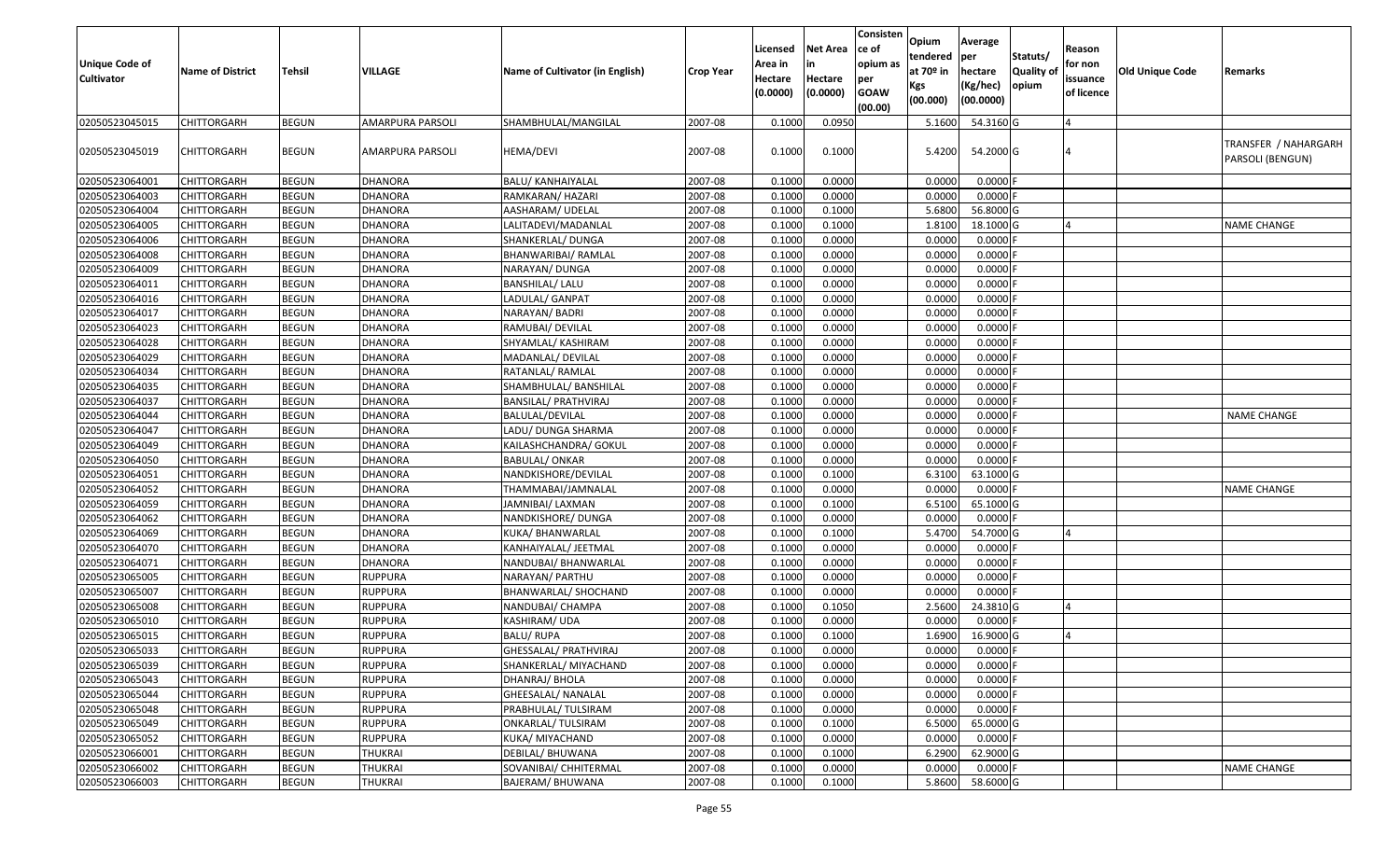| <b>Unique Code of</b><br><b>Cultivator</b> | <b>Name of District</b> | <b>Tehsil</b> | VILLAGE        | Name of Cultivator (in English) | <b>Crop Year</b> | Licensed<br>Area in<br>Hectare | <b>Net Area</b><br>in<br>Hectare | Consisten<br>ce of<br>opium as<br>per | Opium<br>tendered<br>at $70°$ in | Average<br>per<br>hectare<br>(Kg/hec) | Statuts/<br><b>Quality o</b><br>opium | Reason<br>for non<br>issuance | Old Unique Code | Remarks            |
|--------------------------------------------|-------------------------|---------------|----------------|---------------------------------|------------------|--------------------------------|----------------------------------|---------------------------------------|----------------------------------|---------------------------------------|---------------------------------------|-------------------------------|-----------------|--------------------|
|                                            |                         |               |                |                                 |                  | (0.0000)                       | (0.0000)                         | <b>GOAW</b><br>(00.00)                | Kgs<br>(00.000)                  | (00.0000)                             |                                       | of licence                    |                 |                    |
| 02050523066004                             | CHITTORGARH             | <b>BEGUN</b>  | <b>THUKRAI</b> | NANALAL/ BARDICHAND             | 2007-08          | 0.1000                         | 0.1000                           |                                       | 6.2900                           | 62.9000 G                             |                                       |                               |                 |                    |
| 02050523066005                             | CHITTORGARH             | <b>BEGUN</b>  | <b>THUKRAI</b> | TULSIRAM/ KASHIRAM              | 2007-08          | 0.1000                         | 0.1000                           |                                       | 6.2800                           | 62.8000 G                             |                                       |                               |                 |                    |
| 02050523066006                             | CHITTORGARH             | <b>BEGUN</b>  | <b>THUKRAI</b> | NOLIBAI/ DEVILAL                | 2007-08          | 0.1000                         | 0.1000                           |                                       | 5.8200                           | 58.2000 G                             |                                       |                               |                 |                    |
| 02050523066007                             | <b>CHITTORGARH</b>      | <b>BEGUN</b>  | <b>THUKRAI</b> | HEERA/ DEVA                     | 2007-08          | 0.1000                         | 0.1000                           |                                       | 6.2600                           | 62.6000G                              |                                       |                               |                 |                    |
| 02050523066009                             | CHITTORGARH             | <b>BEGUN</b>  | <b>THUKRAI</b> | SHANTILAL/ BALU                 | 2007-08          | 0.1000                         | 0.1050                           |                                       | 6.9200                           | 65.9048 G                             |                                       |                               |                 |                    |
| 02050523066010                             | CHITTORGARH             | <b>BEGUN</b>  | THUKRAI        | MANGILAL/MOTI                   | 2007-08          | 0.1000                         | 0.0000                           |                                       | 0.0000                           | $0.0000$ F                            |                                       |                               |                 |                    |
| 02050523066011                             | CHITTORGARH             | <b>BEGUN</b>  | <b>THUKRAI</b> | KAJOD/ DUNGA (SANGITALA)        | 2007-08          | 0.1000                         | 0.1000                           |                                       | 6.5800                           | 65.8000 G                             |                                       |                               |                 |                    |
| 02050523066012                             | CHITTORGARH             | <b>BEGUN</b>  | <b>THUKRAI</b> | NANALAL A/S KUKA                | 2007-08          | 0.1000                         | 0.1000                           |                                       | 6.9300                           | 69.3000G                              |                                       |                               |                 |                    |
| 02050523066013                             | CHITTORGARH             | <b>BEGUN</b>  | <b>THUKRAI</b> | HULASIBAI/HEERALAL              | 2007-08          | 0.1000                         | 0.1000                           |                                       | 5.8100                           | 58.1000 G                             |                                       |                               |                 | <b>NAME CHANGE</b> |
| 02050523066015                             | CHITTORGARH             | <b>BEGUN</b>  | <b>THUKRAI</b> | NATHU/DOLA                      | 2007-08          | 0.1000                         | 0.0000                           |                                       | 0.0000                           | 0.0000F                               |                                       |                               |                 |                    |
| 02050523066016                             | CHITTORGARH             | <b>BEGUN</b>  | <b>THUKRAI</b> | NARAYAN/ BARDA                  | 2007-08          | 0.1000                         | 0.0000                           |                                       | 0.0000                           | $0.0000$ F                            |                                       |                               |                 |                    |
| 02050523066017                             | CHITTORGARH             | <b>BEGUN</b>  | <b>THUKRAI</b> | KALU/ NARAYAN                   | 2007-08          | 0.1000                         | 0.1000                           |                                       | 5.9100                           | 59.1000 G                             |                                       |                               |                 |                    |
| 02050523066018                             | <b>CHITTORGARH</b>      | <b>BEGUN</b>  | <b>THUKRAI</b> | MODIRAM/ LAKHMA                 | 2007-08          | 0.1000                         | 0.1000                           |                                       | 6.7500                           | 67.5000G                              |                                       |                               |                 |                    |
| 02050523066019                             | CHITTORGARH             | <b>BEGUN</b>  | <b>THUKRAI</b> | UDELAL/NARAYAN                  | 2007-08          | 0.1000                         | 0.1050                           |                                       | 6.4100                           | 61.0476 G                             |                                       |                               |                 |                    |
| 02050523066020                             | <b>CHITTORGARH</b>      | <b>BEGUN</b>  | <b>THUKRAI</b> | KANA/ HAZARI                    | 2007-08          | 0.1000                         | 0.1000                           |                                       | 6.4200                           | 64.2000 G                             |                                       |                               |                 |                    |
| 02050523066021                             | CHITTORGARH             | <b>BEGUN</b>  | <b>THUKRAI</b> | BARJIBAI/ BHAGIRATH             | 2007-08          | 0.1000                         | 0.1000                           |                                       | 6.5000                           | 65.0000 G                             |                                       |                               |                 |                    |
| 02050523066022                             | CHITTORGARH             | <b>BEGUN</b>  | <b>THUKRAI</b> | NARAYAN/ HUKMA                  | 2007-08          | 0.1000                         | 0.0000                           |                                       | 0.0000                           | $0.0000$ F                            |                                       |                               |                 |                    |
| 02050523066023                             | CHITTORGARH             | <b>BEGUN</b>  | <b>THUKRAI</b> | KASTURIBAI/ KASHIRAM            | 2007-08          | 0.1000                         | 0.1000                           |                                       | 5.8900                           | 58.9000 G                             |                                       |                               |                 |                    |
| 02050523066025                             | CHITTORGARH             | <b>BEGUN</b>  | <b>THUKRAI</b> | KANHAIYALAL/ BHUWANA            | 2007-08          | 0.100                          | 0.0000                           |                                       | 0.0000                           | 0.0000F                               |                                       |                               |                 |                    |
| 02050523066026                             | CHITTORGARH             | <b>BEGUN</b>  | <b>THUKRAI</b> | GHEESIBAI/ MEGHA                | 2007-08          | 0.1000                         | 0.1000                           |                                       | 6.5900                           | 65.9000 G                             |                                       |                               |                 |                    |
| 02050523066028                             | CHITTORGARH             | <b>BEGUN</b>  | <b>THUKRAI</b> | DALURAM/ DUNGA                  | 2007-08          | 0.100                          | 0.1000                           |                                       | 6.5800                           | 65.8000G                              |                                       |                               |                 |                    |
| 02050523066029                             | CHITTORGARH             | <b>BEGUN</b>  | <b>THUKRAI</b> | NANDLAL/ BHANWARLAL             | 2007-08          | 0.100                          | 0.1000                           |                                       | 5.9600                           | 59.6000G                              |                                       |                               |                 |                    |
| 02050523066031                             | CHITTORGARH             | <b>BEGUN</b>  | <b>THUKRAI</b> | MAGNIBAI/ HEERALAL              | 2007-08          | 0.1000                         | 0.1000                           |                                       | 6.1800                           | 61.8000G                              |                                       |                               |                 |                    |
| 02050523066032                             | CHITTORGARH             | <b>BEGUN</b>  | <b>THUKRAI</b> | GHEESA/ PYARA                   | 2007-08          | 0.100                          | 0.1050                           |                                       | 6.0700                           | 57.8095 G                             |                                       |                               |                 |                    |
| 02050523066033                             | <b>CHITTORGARH</b>      | <b>BEGUN</b>  | <b>THUKRAI</b> | <b>BANSHILAL/ BHANWARLAL</b>    | 2007-08          | 0.100                          | 0.1000                           |                                       | 6.3600                           | 63.6000 G                             |                                       |                               |                 |                    |
| 02050523066034                             | CHITTORGARH             | <b>BEGUN</b>  | <b>THUKRAI</b> | DEBILAL/ KHEMA                  | 2007-08          | 0.1000                         | 0.1050                           |                                       | 6.3300                           | 60.2857 G                             |                                       |                               |                 |                    |
| 02050523066035                             | CHITTORGARH             | <b>BEGUN</b>  | <b>THUKRAI</b> | KANHAIYALAL/ ONKAR              | 2007-08          | 0.1000                         | 0.1000                           |                                       | 6.5300                           | 65.3000G                              |                                       |                               |                 |                    |
| 02050523066036                             | CHITTORGARH             | <b>BEGUN</b>  | <b>THUKRAI</b> | SEWARAM/ BALU                   | 2007-08          | 0.1000                         | 0.0950                           |                                       | 5.7300                           | 60.3158 G                             |                                       |                               |                 |                    |
| 02050523066037                             | CHITTORGARH             | <b>BEGUN</b>  | <b>THUKRAI</b> | GHEESA/ DUNGA                   | 2007-08          | 0.1000                         | 0.1000                           |                                       | 6.6000                           | 66.0000G                              |                                       |                               |                 |                    |
| 02050523066039                             | CHITTORGARH             | <b>BEGUN</b>  | <b>THUKRAI</b> | NANALAL/RATIRAM                 | 2007-08          | 0.1000                         | 0.0000                           |                                       | 0.0000                           | 0.0000                                |                                       |                               |                 |                    |
| 02050523066040                             | CHITTORGARH             | <b>BEGUN</b>  | <b>THUKRAI</b> | SHAMBHULAL/ KANA                | 2007-08          | 0.1000                         | 0.0000                           |                                       | 0.0000                           | 0.0000                                |                                       |                               |                 |                    |
| 02050523066041                             | CHITTORGARH             | <b>BEGUN</b>  | <b>THUKRAI</b> | NARAYANIBAI/ MODA               | 2007-08          | 0.1000                         | 0.1000                           |                                       | 6.1300                           | 61.3000G                              |                                       |                               |                 |                    |
| 02050523066042                             | CHITTORGARH             | <b>BEGUN</b>  | <b>THUKRAI</b> | PYARA/ AMRA                     | 2007-08          | 0.100                          | 0.1000                           |                                       | 6.4000                           | 64.0000G                              |                                       |                               |                 |                    |
| 02050523066043                             | CHITTORGARH             | <b>BEGUN</b>  | <b>THUKRAI</b> | KAJOD/ NARAYAN                  | 2007-08          | 0.1000                         | 0.1050                           |                                       | 5.8200                           | 55.4286 G                             |                                       |                               |                 |                    |
| 02050523066044                             | CHITTORGARH             | <b>BEGUN</b>  | <b>THUKRAI</b> | DEBILAL/ NARAYAN                | 2007-08          | 0.1000                         | 0.1000                           |                                       | 5.8500                           | 58.5000 G                             |                                       |                               |                 |                    |
| 02050523066045                             | CHITTORGARH             | <b>BEGUN</b>  | <b>THUKRAI</b> | MANGILAL/ GHEESA                | 2007-08          | 0.1000                         | 0.1050                           |                                       | 6.6900                           | 63.7143 G                             |                                       |                               |                 |                    |
| 02050523066046                             | <b>CHITTORGARH</b>      | <b>BEGUN</b>  | <b>THUKRAI</b> | GOPI/ PYARA                     | 2007-08          | 0.1000                         | 0.1000                           |                                       |                                  | 1.5200 15.2000 G                      |                                       |                               |                 |                    |
| 02050523066048                             | <b>CHITTORGARH</b>      | <b>BEGUN</b>  | <b>THUKRAI</b> | KANHAIYALAL/ BALU               | 2007-08          | 0.1000                         | 0.1000                           |                                       | 6.3400                           | 63.4000 G                             |                                       |                               |                 |                    |
| 02050523066049                             | <b>CHITTORGARH</b>      | <b>BEGUN</b>  | <b>THUKRAI</b> | EAJENBAI/MANGILAL               | 2007-08          | 0.1000                         | 0.1000                           |                                       | 6.6300                           | 66.3000 G                             |                                       |                               |                 |                    |
| 02050523066050                             | <b>CHITTORGARH</b>      | <b>BEGUN</b>  | <b>THUKRAI</b> | KASHIRAM/ BHUWANA               | 2007-08          | 0.1000                         | 0.1000                           |                                       | 6.3400                           | 63.4000 G                             |                                       |                               |                 |                    |
| 02050523066052                             | <b>CHITTORGARH</b>      | <b>BEGUN</b>  | <b>THUKRAI</b> | KANHAIYALAL/ LAKHMA             | 2007-08          | 0.1000                         | 0.1000                           |                                       | 6.0300                           | 60.3000 G                             |                                       |                               |                 |                    |
| 02050523066053                             | <b>CHITTORGARH</b>      | <b>BEGUN</b>  | <b>THUKRAI</b> | RAMCHANDRA/ SEWARAM             | 2007-08          | 0.1000                         | 0.1000                           |                                       | 6.2000                           | 62.0000 G                             |                                       |                               |                 |                    |
| 02050523066055                             | <b>CHITTORGARH</b>      | <b>BEGUN</b>  | <b>THUKRAI</b> | DEBILAL/ NARAYAN                | 2007-08          | 0.1000                         | 0.1000                           |                                       | 5.8500                           | 58.5000 G                             |                                       |                               |                 |                    |
| 02050523066056                             | CHITTORGARH             | <b>BEGUN</b>  | <b>THUKRAI</b> | NANALAL/ KHEMA                  | 2007-08          | 0.1000                         | 0.1000                           |                                       | 6.1800                           | 61.8000 G                             |                                       |                               |                 |                    |
| 02050523066057                             | <b>CHITTORGARH</b>      | <b>BEGUN</b>  | <b>THUKRAI</b> | SOHANLAL/ MANGILAL              | 2007-08          | 0.1000                         | 0.0000                           |                                       | 0.0000                           | $0.0000$ F                            |                                       |                               |                 |                    |
| 02050523066058                             | <b>CHITTORGARH</b>      | <b>BEGUN</b>  | <b>THUKRAI</b> | MANGILAL/ BARDA                 | 2007-08          | 0.1000                         | 0.1050                           |                                       | 6.6300                           | 63.1429 G                             |                                       |                               |                 |                    |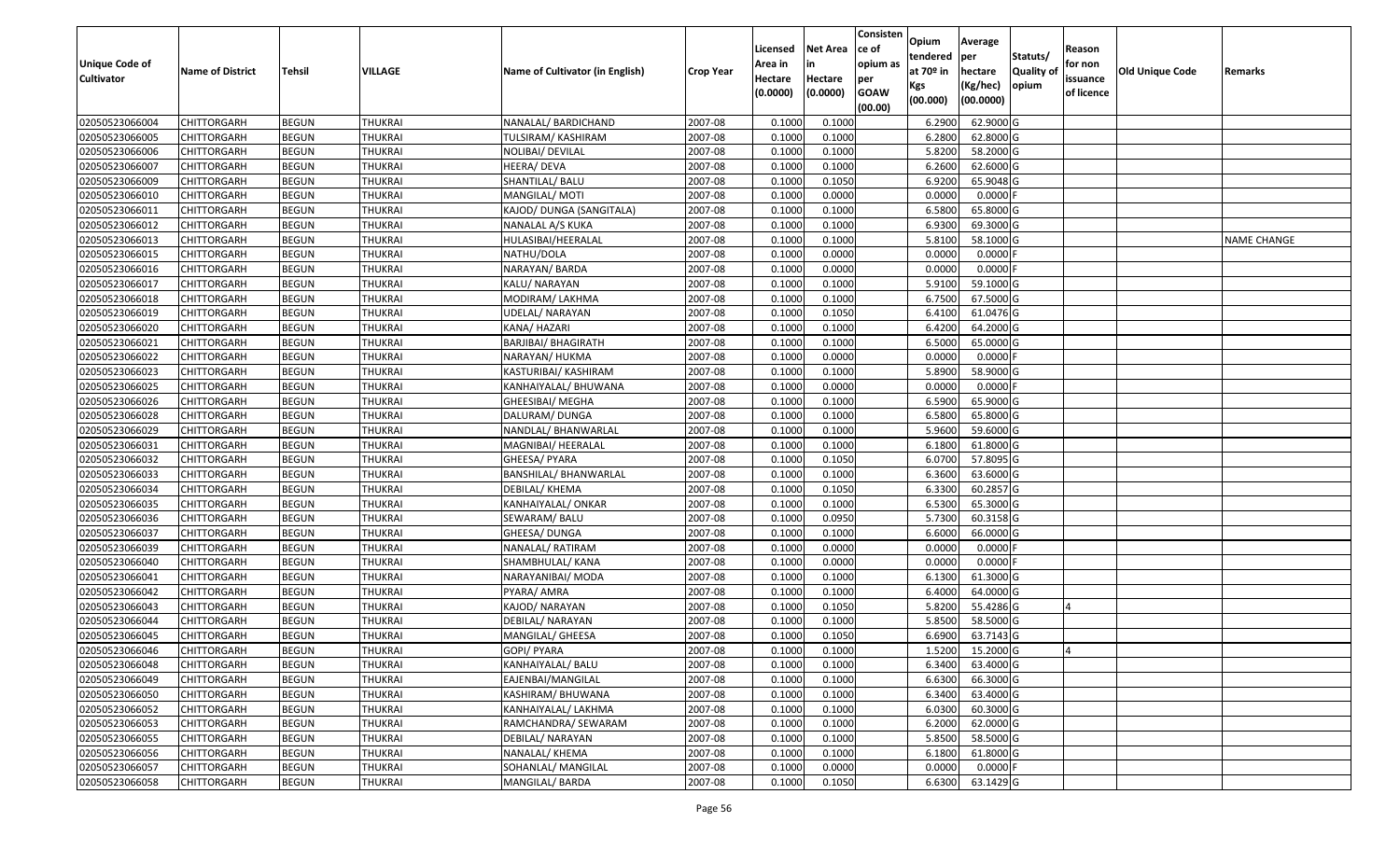| <b>Unique Code of</b> | <b>Name of District</b> | <b>Tehsil</b> | VILLAGE        | Name of Cultivator (in English) | <b>Crop Year</b> | Licensed<br>Area in | <b>Net Area</b><br>in | Consisten<br>ce of<br>opium as | Opium<br>tendered<br>at $70°$ in | Average<br>per<br>hectare | Statuts/<br><b>Quality o</b> | Reason<br>for non      | <b>Old Unique Code</b> | Remarks            |
|-----------------------|-------------------------|---------------|----------------|---------------------------------|------------------|---------------------|-----------------------|--------------------------------|----------------------------------|---------------------------|------------------------------|------------------------|------------------------|--------------------|
| <b>Cultivator</b>     |                         |               |                |                                 |                  | Hectare<br>(0.0000) | Hectare<br>(0.0000)   | per<br><b>GOAW</b><br>(00.00)  | Kgs<br>(00.000)                  | (Kg/hec)<br>(00.0000)     | opium                        | issuance<br>of licence |                        |                    |
| 02050523066059        | CHITTORGARH             | <b>BEGUN</b>  | <b>THUKRAI</b> | SURESH/ SEWARAM                 | 2007-08          | 0.1000              | 0.1000                |                                | 6.3600                           | 63.6000 G                 |                              |                        |                        |                    |
| 02050523066060        | CHITTORGARH             | <b>BEGUN</b>  | <b>THUKRAI</b> | MOTI/ RUPA                      | 2007-08          | 0.1000              | 0.1000                |                                | 2.9100                           | 29.1000 G                 |                              |                        |                        |                    |
| 02050523066061        | CHITTORGARH             | <b>BEGUN</b>  | <b>THUKRAI</b> | MANGILAL/ KASHIRAM              | 2007-08          | 0.1000              | 0.1000                |                                | 6.6500                           | 66.5000 G                 |                              |                        |                        |                    |
| 02050523066062        | <b>CHITTORGARH</b>      | <b>BEGUN</b>  | <b>THUKRAI</b> | MANGILAL/ BALU                  | 2007-08          | 0.1000              | 0.1000                |                                | 5.9800                           | 59.8000G                  |                              |                        |                        |                    |
| 02050523066063        | CHITTORGARH             | <b>BEGUN</b>  | <b>THUKRAI</b> | KAJOD/ DUNGA                    | 2007-08          | 0.1000              | 0.1000                |                                | 6.3400                           | 63.4000G                  |                              |                        |                        |                    |
| 02050523066066        | CHITTORGARH             | <b>BEGUN</b>  | THUKRAI        | SURAJMAL/ BALU                  | 2007-08          | 0.1000              | 0.1000                |                                | 6.5000                           | 65.0000G                  |                              |                        |                        |                    |
| 02050523066067        | CHITTORGARH             | <b>BEGUN</b>  | <b>THUKRAI</b> | KUKIBAI/ RAMLAL                 | 2007-08          | 0.1000              | 0.1000                |                                | 6.5500                           | 65.5000G                  |                              |                        |                        |                    |
| 02050523066068        | CHITTORGARH             | <b>BEGUN</b>  | <b>THUKRAI</b> | MADANLAL/RODA                   | 2007-08          | 0.1000              | 0.0000                |                                | 0.0000                           | $0.0000$ F                |                              |                        |                        |                    |
| 02050523066070        | CHITTORGARH             | <b>BEGUN</b>  | <b>THUKRAI</b> | PEMA/ KISHNA                    | 2007-08          | 0.1000              | 0.1000                |                                | 6.5900                           | 65.9000 G                 |                              |                        |                        |                    |
| 02050523066071        | CHITTORGARH             | <b>BEGUN</b>  | <b>THUKRAI</b> | SHAMBHUPURI/ BHANWARPURI        | 2007-08          | 0.1000              | 0.1000                |                                | 4.7800                           | 47.8000 G                 |                              |                        |                        |                    |
| 02050523066075        | CHITTORGARH             | <b>BEGUN</b>  | <b>THUKRAI</b> | CHUNNILAL/ BHAWANA              | 2007-08          | 0.1000              | 0.1000                |                                | 5.6000                           | 56.0000 G                 |                              |                        |                        |                    |
| 02050523066076        | <b>CHITTORGARH</b>      | <b>BEGUN</b>  | <b>THUKRAI</b> | NARAYAN/ GOKAL                  | 2007-08          | 0.1000              | 0.1000                |                                | 6.4800                           | 64.8000 G                 |                              |                        |                        |                    |
| 02050523066078        | <b>CHITTORGARH</b>      | <b>BEGUN</b>  | <b>THUKRAI</b> | RAMLAL/ GHEESA                  | 2007-08          | 0.1000              | 0.1000                |                                | 5.8200                           | 58.2000 G                 |                              |                        |                        |                    |
| 02050523066081        | <b>CHITTORGARH</b>      | <b>BEGUN</b>  | <b>THUKRAI</b> | MADANLAL/ NARAYAN               | 2007-08          | 0.100               | 0.1000                |                                | 6.5100                           | 65.1000G                  |                              |                        |                        |                    |
| 02050523066083        | CHITTORGARH             | <b>BEGUN</b>  | <b>THUKRAI</b> | BHANWARLAL/ HEERA               | 2007-08          | 0.1000              | 0.1000                |                                | 6.4300                           | 64.3000 G                 |                              |                        |                        |                    |
| 02050523066084        | CHITTORGARH             | <b>BEGUN</b>  | <b>THUKRAI</b> | ABDUL KAREEM/ KALEKHA           | 2007-08          | 0.1000              | 0.1000                |                                | 6.4000                           | 64.0000G                  |                              |                        |                        |                    |
| 02050523066085        | CHITTORGARH             | <b>BEGUN</b>  | <b>THUKRAI</b> | RADHESHYAM/ KANHAIYALAL         | 2007-08          | 0.1000              | 0.0000                |                                | 0.0000                           | $0.0000$ F                |                              |                        |                        |                    |
| 02050523066086        | CHITTORGARH             | <b>BEGUN</b>  | <b>THUKRAI</b> | LALU/ NARAYAN                   | 2007-08          | 0.100               | 0.1000                |                                | 6.1100                           | 61.1000 G                 |                              |                        |                        |                    |
| 02050523066088        | CHITTORGARH             | <b>BEGUN</b>  | <b>THUKRAI</b> | TODU/ GHEESA                    | 2007-08          | 0.100               | 0.0000                |                                | 0.0000                           | 0.0000F                   |                              |                        |                        |                    |
| 02050523066089        | CHITTORGARH             | <b>BEGUN</b>  | <b>THUKRAI</b> | DEVA/ BARDA                     | 2007-08          | 0.1000              | 0.1000                |                                | 5.6600                           | 56.6000 G                 |                              |                        |                        |                    |
| 02050523066090        | CHITTORGARH             | <b>BEGUN</b>  | <b>THUKRAI</b> | SALAGRAM/ MOHANLAL              | 2007-08          | 0.100               | 0.0000                |                                | 0.0000                           | $0.0000$ F                |                              |                        |                        |                    |
| 02050523066092        | CHITTORGARH             | <b>BEGUN</b>  | <b>THUKRAI</b> | SHAMBHULAL/ KASHIRAM            | 2007-08          | 0.100               | 0.1000                |                                | 6.5700                           | 65.7000 G                 |                              |                        |                        |                    |
| 02050523066093        | CHITTORGARH             | <b>BEGUN</b>  | <b>THUKRAI</b> | PRATHVIRAJ/ UDA                 | 2007-08          | 0.1000              | 0.1000                |                                | 5.9500                           | 59.5000G                  |                              |                        |                        |                    |
| 02050523066095        | CHITTORGARH             | <b>BEGUN</b>  | <b>THUKRAI</b> | SHANKERLAL/ MANGILAL            | 2007-08          | 0.100               | 0.1000                |                                | 5.4000                           | 54.0000G                  |                              |                        |                        |                    |
| 02050523066097        | <b>CHITTORGARH</b>      | <b>BEGUN</b>  | <b>THUKRAI</b> | <b>KESHIBAI/ MANGILAL</b>       | 2007-08          | 0.1000              | 0.1050                |                                | 5.9700                           | 56.8571 G                 |                              |                        |                        | <b>NAME CHANGE</b> |
| 02050523066099        | CHITTORGARH             | <b>BEGUN</b>  | <b>THUKRAI</b> | MOHANLAL/ AMARCHAND             | 2007-08          | 0.1000              | 0.1000                |                                | 6.2900                           | 62.9000G                  |                              |                        |                        |                    |
| 02050523066100        | CHITTORGARH             | <b>BEGUN</b>  | <b>THUKRAI</b> | DEBILAL/ LAKHMA                 | 2007-08          | 0.1000              | 0.1000                |                                | 5.7400                           | 57.4000 G                 |                              |                        |                        |                    |
| 02050523066101        | CHITTORGARH             | <b>BEGUN</b>  | <b>THUKRAI</b> | DEBILAL/ RAMLAL                 | 2007-08          | 0.1000              | 0.1000                |                                | 6.4500                           | 64.5000 G                 |                              |                        |                        |                    |
| 02050523066102        | CHITTORGARH             | <b>BEGUN</b>  | <b>THUKRAI</b> | RUPLAL/ NARAYAN                 | 2007-08          | 0.1000              | 0.1000                |                                | 6.3000                           | 63.0000G                  |                              |                        |                        |                    |
| 02050523066103        | CHITTORGARH             | <b>BEGUN</b>  | <b>THUKRAI</b> | HANGAMIBAI/ RAMLAL              | 2007-08          | 0.1000              | 0.1000                |                                | 6.0200                           | 60.2000 G                 |                              |                        |                        |                    |
| 02050523066105        | CHITTORGARH             | <b>BEGUN</b>  | <b>THUKRAI</b> | SHAMBHULAL/ KASHIRAM            | 2007-08          | 0.100               | 0.1000                |                                | 5.8500                           | 58.5000 G                 |                              |                        |                        |                    |
| 02050523066107        | CHITTORGARH             | <b>BEGUN</b>  | <b>THUKRAI</b> | HEERA/ GHEESA                   | 2007-08          | 0.1000              | 0.0000                |                                | 0.0000                           | 0.0000                    |                              |                        |                        |                    |
| 02050523066108        | CHITTORGARH             | <b>BEGUN</b>  | <b>THUKRAI</b> | <b>BARDICHAND/ RUPA</b>         | 2007-08          | 0.1000              | 0.1050                |                                | 6.6100                           | 62.9524 G                 |                              |                        |                        |                    |
| 02050523066109        | CHITTORGARH             | <b>BEGUN</b>  | <b>THUKRAI</b> | NOLA/ NANDA                     | 2007-08          | 0.1000              | 0.1000                |                                | 6.1600                           | 61.6000 G                 |                              |                        |                        |                    |
| 02050523066110        | CHITTORGARH             | <b>BEGUN</b>  | <b>THUKRAI</b> | DALU/ UDA                       | 2007-08          | 0.1000              | 0.0000                |                                | 0.0000                           | 0.0000F                   |                              |                        |                        |                    |
| 02050523066114        | CHITTORGARH             | <b>BEGUN</b>  | <b>THUKRAI</b> | BHOLARAM/ CHHAGANLAL            | 2007-08          | 0.1000              | 0.0000                |                                | 0.0000                           | 0.0000                    |                              |                        |                        |                    |
| 02050523066115        | <b>CHITTORGARH</b>      | <b>BEGUN</b>  | <b>THUKRAI</b> | BARDA/ HEERA                    | 2007-08          | 0.1000              | 0.1000                |                                | 5.6700                           | 56.7000 G                 |                              |                        |                        |                    |
| 02050523066116        | <b>CHITTORGARH</b>      | <b>BEGUN</b>  | <b>THUKRAI</b> | JAGDISHPURI/ BHANWARPURI        | 2007-08          | 0.1000              | 0.0000                |                                | 0.0000                           | $0.0000$ F                |                              |                        |                        |                    |
| 02050523066117        | <b>CHITTORGARH</b>      | <b>BEGUN</b>  | <b>THUKRAI</b> | SHAMBHULAL/ KASHIRAM            | 2007-08          | 0.1000              | 0.1000                |                                | 6.5300                           | 65.3000 G                 |                              |                        |                        |                    |
| 02050523066118        | <b>CHITTORGARH</b>      | <b>BEGUN</b>  | <b>THUKRAI</b> | SOHANLAL/ RUPLAL                | 2007-08          | 0.1000              | 0.1000                |                                | 6.3900                           | 63.9000 G                 |                              |                        |                        |                    |
| 02050523066119        | <b>CHITTORGARH</b>      | <b>BEGUN</b>  | <b>THUKRAI</b> | JAGDISH/ BALU                   | 2007-08          | 0.1000              | 0.1000                |                                | 6.6200                           | 66.2000 G                 |                              |                        |                        |                    |
| 02050523066120        | <b>CHITTORGARH</b>      | <b>BEGUN</b>  | <b>THUKRAI</b> | SHAMBHULAL/ NARAYAN             | 2007-08          | 0.1000              | 0.1000                |                                | 6.2800                           | 62.8000 G                 |                              |                        |                        |                    |
| 02050523066121        | <b>CHITTORGARH</b>      | <b>BEGUN</b>  | <b>THUKRAI</b> | SUGANLAL/ BHERULAL              | 2007-08          | 0.1000              | 0.1000                |                                | 6.3600                           | 63.6000 G                 |                              |                        |                        |                    |
| 02050523066122        | <b>CHITTORGARH</b>      | <b>BEGUN</b>  | <b>THUKRAI</b> | UDIBAI/ BALU                    | 2007-08          | 0.1000              | 0.0000                |                                | 0.0000                           | $0.0000$ F                |                              |                        |                        |                    |
| 02050523066124        | CHITTORGARH             | <b>BEGUN</b>  | <b>THUKRAI</b> | SHANTILAL/ MOHANLAL             | 2007-08          | 0.1000              | 0.1050                |                                | 6.8400                           | 65.1429 G                 |                              |                        |                        |                    |
| 02050523066126        | <b>CHITTORGARH</b>      | <b>BEGUN</b>  | <b>THUKRAI</b> | MOHANLAL/ KHEMA                 | 2007-08          | 0.1000              | 0.1000                |                                | 5.9200                           | 59.2000 G                 |                              |                        |                        |                    |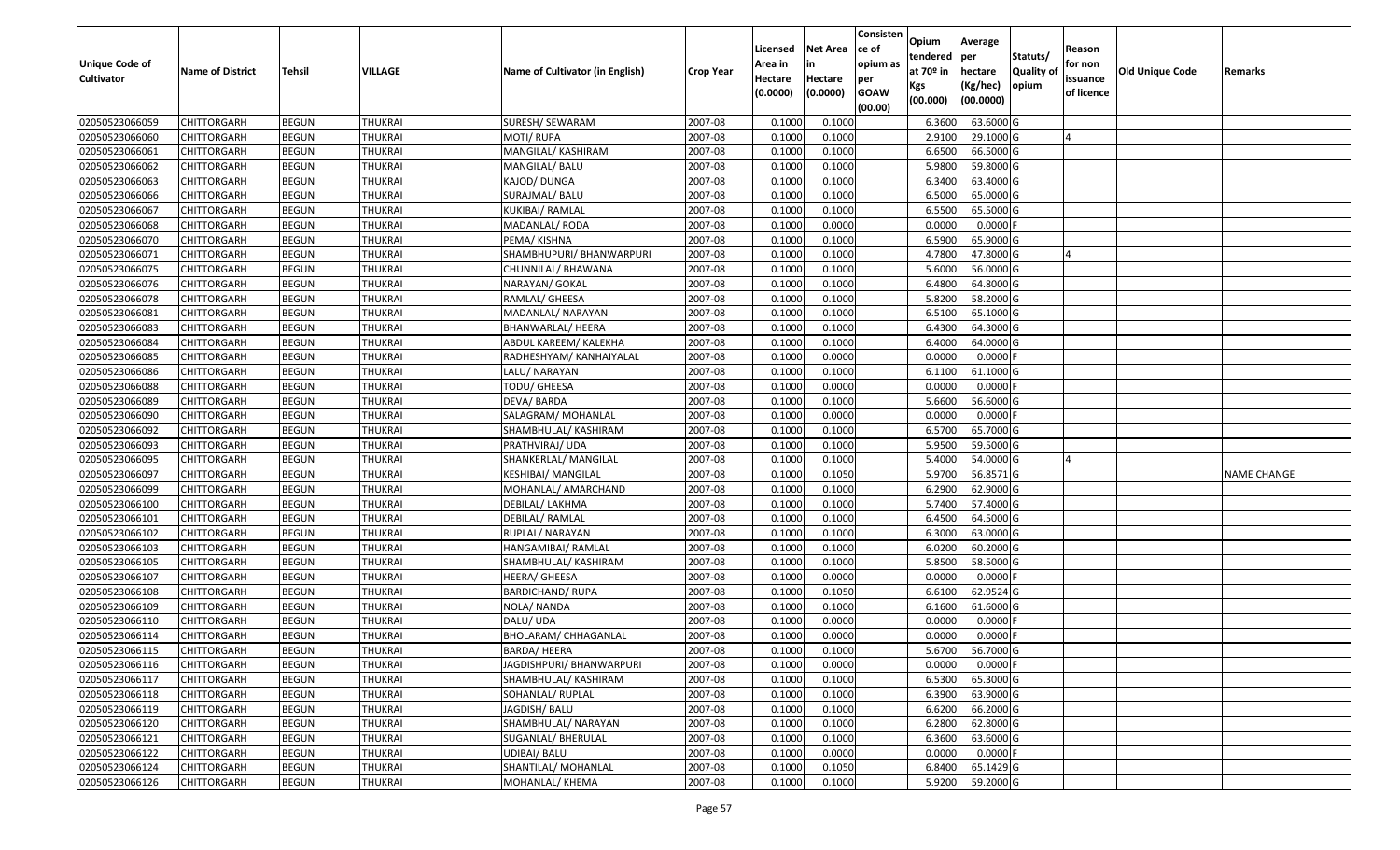| Unique Code of    | <b>Name of District</b> | Tehsil       | VILLAGE                      | Name of Cultivator (in English) | <b>Crop Year</b> | Licensed<br>Area in | <b>Net Area</b><br>in | Consisten<br>ce of<br>opium as | Opium<br>tendered<br>at $70°$ in | Average<br>per<br>hectare | Statuts/<br><b>Quality o</b> | Reason<br>for non      | Old Unique Code | Remarks            |
|-------------------|-------------------------|--------------|------------------------------|---------------------------------|------------------|---------------------|-----------------------|--------------------------------|----------------------------------|---------------------------|------------------------------|------------------------|-----------------|--------------------|
| <b>Cultivator</b> |                         |              |                              |                                 |                  | Hectare<br>(0.0000) | Hectare<br>(0.0000)   | per<br><b>GOAW</b><br>(00.00)  | Kgs<br>(00.000)                  | (Kg/hec)<br>(00.0000)     | opium                        | issuance<br>of licence |                 |                    |
| 02050523066127    | CHITTORGARH             | <b>BEGUN</b> | <b>THUKRAI</b>               | GOPI/ LAXMAN                    | 2007-08          | 0.1000              | 0.1050                |                                | 6.0300                           | 57.4286 G                 |                              |                        |                 |                    |
| 02050523066128    | CHITTORGARH             | <b>BEGUN</b> | <b>THUKRAI</b>               | KESHRIMAL/ DEBILAL              | 2007-08          | 0.1000              | 0.1000                |                                | 6.2000                           | 62.0000G                  |                              |                        |                 |                    |
| 02050523066130    | CHITTORGARH             | <b>BEGUN</b> | <b>THUKRAI</b>               | ABUL LATIF/ KALEKHA             | 2007-08          | 0.1000              | 0.1000                |                                | 6.6400                           | 66.4000 G                 |                              |                        |                 |                    |
| 02050523066132    | <b>CHITTORGARH</b>      | <b>BEGUN</b> | <b>THUKRAI</b>               | DEVILAL/ MOTI                   | 2007-08          | 0.1000              | 0.0000                |                                | 0.0000                           | 0.0000F                   |                              |                        |                 |                    |
| 02050523066136    | CHITTORGARH             | <b>BEGUN</b> | <b>THUKRAI</b>               | GHEESA/ MANGILAL                | 2007-08          | 0.1000              | 0.0000                |                                | 0.0000                           | 0.0000                    |                              |                        |                 |                    |
| 02050523066137    | CHITTORGARH             | <b>BEGUN</b> | THUKRAI                      | KASTURIBAI/GYANMAL              | 2007-08          | 0.1000              | 0.0000                |                                | 0.0000                           | 0.0000                    |                              |                        |                 |                    |
| 02050523066138    | CHITTORGARH             | <b>BEGUN</b> | <b>THUKRAI</b>               | GORIBAI/ MANGILAL               | 2007-08          | 0.1000              | 0.0000                |                                | 0.0000                           | 0.0000                    |                              |                        |                 |                    |
| 02050523066139    | <b>CHITTORGARH</b>      | <b>BEGUN</b> | <b>THUKRAI</b>               | GULABBAI/RUPA                   | 2007-08          | 0.1000              | 0.0000                |                                | 0.0000                           | 0.0000F                   |                              |                        |                 |                    |
| 02050523066140    | CHITTORGARH             | <b>BEGUN</b> | <b>THUKRAI</b>               | SHANTILAL/ RAMLAL               | 2007-08          | 0.1000              | 0.1000                |                                | 5.7300                           | 57.3000G                  |                              |                        |                 |                    |
| 02050523066141    | CHITTORGARH             | <b>BEGUN</b> | THUKRAI                      | <b>ONKAR/ DHANNA</b>            | 2007-08          | 0.1000              | 0.0000                |                                | 0.0000                           | 0.0000F                   |                              |                        |                 |                    |
| 02050523067002    | CHITTORGARH             | <b>BEGUN</b> | BAMANHEDA                    | MANGILAL/ MADHO                 | 2007-08          | 0.1000              | 0.0000                |                                | 0.0000                           | 0.0000F                   |                              |                        |                 |                    |
| 02050523067003    | <b>CHITTORGARH</b>      | <b>BEGUN</b> | BAMANHEDA                    | SOHANLAL/ MOHANLAL              | 2007-08          | 0.1000              | 0.0000                |                                | 0.0000                           | 0.0000F                   |                              |                        |                 |                    |
| 02050523067004    | <b>CHITTORGARH</b>      | <b>BEGUN</b> | BAMANHEDA                    | CHUNNILAL/ MOHANLAL             | 2007-08          | 0.1000              | 0.0000                |                                | 0.0000                           | $0.0000$ F                |                              |                        |                 |                    |
| 02050523067005    | <b>CHITTORGARH</b>      | <b>BEGUN</b> | BAMANHEDA                    | SHANKERLAL/ TULSIRAM            | 2007-08          | 0.1000              | 0.1000                |                                | 0.3800                           | 3.8000 G                  |                              |                        |                 |                    |
| 02050523067006    | CHITTORGARH             | <b>BEGUN</b> | BAMANHEDA                    | NANALAL/ CHAMPA                 | 2007-08          | 0.1000              | 0.0000                |                                | 0.0000                           | 0.0000 F                  |                              |                        |                 |                    |
| 02050523067007    | CHITTORGARH             | <b>BEGUN</b> | BAMANHEDA                    | KAMLIBAI/ RAMCHANDRA            | 2007-08          | 0.1000              | 0.0000                |                                | 0.0000                           | 0.0000                    |                              |                        |                 |                    |
| 02050523067008    | CHITTORGARH             | <b>BEGUN</b> | BAMANHEDA                    | RAGHUNATH/ RUPA                 | 2007-08          | 0.1000              | 0.0000                |                                | 0.0000                           | 0.0000F                   |                              |                        |                 |                    |
| 02050523067011    | CHITTORGARH             | <b>BEGUN</b> | BAMANHEDA                    | TULSIBAI/ VENA                  | 2007-08          | 0.1000              | 0.0000                |                                | 0.0000                           | 0.0000                    |                              |                        |                 |                    |
| 02050523067012    | CHITTORGARH             | <b>BEGUN</b> | BAMANHEDA                    | KISHANLAL/ NANDA                | 2007-08          | 0.100               | 0.0000                |                                | 0.0000                           | 0.0000                    |                              |                        |                 |                    |
| 02050523067013    | CHITTORGARH             | <b>BEGUN</b> | BAMANHEDA                    | CHATERIBAI/ DEVI                | 2007-08          | 0.1000              | 0.0000                |                                | 0.0000                           | 0.0000                    |                              |                        |                 |                    |
| 02050523067014    | CHITTORGARH             | <b>BEGUN</b> | BAMANHEDA                    | JITMAL A/S NARAYAN              | 2007-08          | 0.1000              | 0.0000                |                                | 0.0000                           | 0.0000                    |                              |                        |                 |                    |
| 02050523067015    | CHITTORGARH             | <b>BEGUN</b> | BAMANHEDA                    | NOJIBAI/ JAISINGH               | 2007-08          | 0.100               | 0.0000                |                                | 0.0000                           | 0.0000                    |                              |                        |                 |                    |
| 02050523067019    | CHITTORGARH             | <b>BEGUN</b> | BAMANHEDA                    | KAMLIBAI/ MODA                  | 2007-08          | 0.1000              | 0.0000                |                                | 0.0000                           | 0.0000                    |                              |                        |                 |                    |
| 02050523067021    | CHITTORGARH             | <b>BEGUN</b> | BAMANHEDA                    | DAULATRAM/ LALU                 | 2007-08          | 0.1000              | 0.0000                |                                | 0.0000                           | 0.0000                    |                              |                        |                 |                    |
| 02050523067022    | <b>CHITTORGARH</b>      | <b>BEGUN</b> | BAMANHEDA                    | NANDRAM/ LAXMAN                 | 2007-08          | 0.1000              | 0.0000                |                                | 0.0000                           | 0.0000F                   |                              |                        |                 |                    |
| 02050523067023    | CHITTORGARH             | <b>BEGUN</b> | BAMANHEDA                    | GHEESIBAI/ PEMA                 | 2007-08          | 0.1000              | 0.0000                |                                | 0.0000                           | 0.0000F                   |                              |                        |                 |                    |
| 02050523067024    | CHITTORGARH             | <b>BEGUN</b> | BAMANHEDA                    | ONKAR/ LAKHMICHAND              | 2007-08          | 0.100               | 0.0000                |                                | 0.0000                           | $0.0000$ F                |                              |                        |                 |                    |
| 02050523067025    | CHITTORGARH             | <b>BEGUN</b> | BAMANHEDA                    | CHUNNIBAI/ UDA                  | 2007-08          | 0.1000              | 0.0000                |                                | 0.0000                           | 0.0000                    |                              |                        |                 |                    |
| 02050523067027    | CHITTORGARH             | <b>BEGUN</b> | BAMANHEDA                    | BHANWARDAS/ MOTIDAS             | 2007-08          | 0.1000              | 0.0000                |                                | 0.0000                           | 0.0000F                   |                              |                        |                 |                    |
| 02050523067029    | CHITTORGARH             | <b>BEGUN</b> | BAMANHEDA                    | SHANTIBAI/ DEVILAL              | 2007-08          | 0.1000              | 0.0000                |                                | 0.0000                           | 0.0000                    |                              |                        |                 |                    |
| 02050523067032    | CHITTORGARH             | <b>BEGUN</b> | BAMANHEDA                    | RAMESHWAR/ JAICHAND             | 2007-08          | 0.1000              | 0.0000                |                                | 0.0000                           | 0.0000                    |                              |                        |                 |                    |
| 02050523067037    | CHITTORGARH             | <b>BEGUN</b> | BAMANHEDA                    | JAGDISH/ JAGANNATH              | 2007-08          | 0.1000              | 0.0000                |                                | 0.0000                           | 0.0000                    |                              |                        | 02050523100003  | <b>TRANSFER</b>    |
| 02050523069001    | CHITTORGARH             | <b>BEGUN</b> | BAGH PACHHLI KI KHEDI        | CHHOGA/ JODHA                   | 2007-08          | 0.1000              | 0.0000                |                                | 0.0000                           | 0.0000F                   |                              |                        |                 |                    |
| 02050523069002    | CHITTORGARH             | <b>BEGUN</b> | BAGH PACHHLI KI KHEDI        | PRATHVIRAJ/ TEJA                | 2007-08          | 0.1000              | 0.0000                |                                | 0.0000                           | 0.0000                    |                              |                        |                 |                    |
| 02050523069003    | CHITTORGARH             | <b>BEGUN</b> | <b>BAGH PACHHLI KI KHEDI</b> | DEVILAL/ AMARCHAND              | 2007-08          | 0.1000              | 0.1000                |                                | 1.3800                           | 13.8000G                  |                              |                        |                 |                    |
| 02050523069004    | CHITTORGARH             | <b>BEGUN</b> | <b>BAGH PACHHLI KI KHEDI</b> | GHEESA/ CHUNNILAL               | 2007-08          | 0.1000              | 0.0000                |                                | 0.0000                           | $0.0000$ F                |                              |                        |                 |                    |
| 02050523069005    | <b>CHITTORGARH</b>      | <b>BEGUN</b> | <b>BAGH PACHHLI KI KHEDI</b> | KANA/ CHAMPALAL                 | 2007-08          | 0.1000              | 0.0000                |                                | 0.0000                           | $0.0000$ F                |                              |                        |                 |                    |
| 02050523069006    | <b>CHITTORGARH</b>      | <b>BEGUN</b> | <b>BAGH PACHHLI KI KHEDI</b> | SHORAM/ AMARCHAND               | 2007-08          | 0.1000              | 0.0000                |                                | 0.0000                           | $0.0000$ F                |                              |                        |                 |                    |
| 02050523069007    | <b>CHITTORGARH</b>      | <b>BEGUN</b> | BAGH PACHHLI KI KHEDI        | DEVALAL/ JAGANNATH              | 2007-08          | 0.1000              | 0.0000                |                                | 0.0000                           | 0.0000F                   |                              |                        |                 | <b>NAME CHANGE</b> |
| 02050523069009    | <b>CHITTORGARH</b>      | <b>BEGUN</b> | <b>BAGH PACHHLI KI KHEDI</b> | PREMCHAND/ UDA                  | 2007-08          | 0.1000              | 0.0000                |                                | 0.0000                           | $0.0000$ F                |                              |                        |                 |                    |
| 02050523069010    | <b>CHITTORGARH</b>      | <b>BEGUN</b> | BAGH PACHHLI KI KHEDI        | MODIRAM/ NARAYAN                | 2007-08          | 0.1000              | 0.0000                |                                | 0.0000                           | $0.0000$ F                |                              |                        |                 |                    |
| 02050523069011    | <b>CHITTORGARH</b>      | <b>BEGUN</b> | <b>BAGH PACHHLI KI KHEDI</b> | <b>BALU/ GOPI</b>               | 2007-08          | 0.1000              | 0.0000                |                                | 0.0000                           | 0.0000                    |                              |                        |                 |                    |
| 02050523069012    | <b>CHITTORGARH</b>      | <b>BEGUN</b> | BAGH PACHHLI KI KHEDI        | DEVILAL/ KALU                   | 2007-08          | 0.1000              | 0.0000                |                                | 0.0000                           | 0.0000                    |                              |                        |                 |                    |
| 02050523069013    | <b>CHITTORGARH</b>      | <b>BEGUN</b> | BAGH PACHHLI KI KHEDI        | RAMLAL/ MADHO                   | 2007-08          | 0.1000              | 0.0000                |                                | 0.0000                           | $0.0000$ F                |                              |                        |                 |                    |
| 02050523069015    | <b>CHITTORGARH</b>      | <b>BEGUN</b> | BAGH PACHHLI KI KHEDI        | JANIBAI/ SHIVLAL                | 2007-08          | 0.1000              | 0.0000                |                                | 0.0000                           | 0.0000                    |                              |                        |                 |                    |
| 02050523069016    | <b>CHITTORGARH</b>      | <b>BEGUN</b> | <b>BAGH PACHHLI KI KHEDI</b> | RUPIBAI/ GHEESA                 | 2007-08          | 0.1000              | 0.0000                |                                | 0.0000                           | $0.0000$ F                |                              |                        |                 | <b>NAME CHANGE</b> |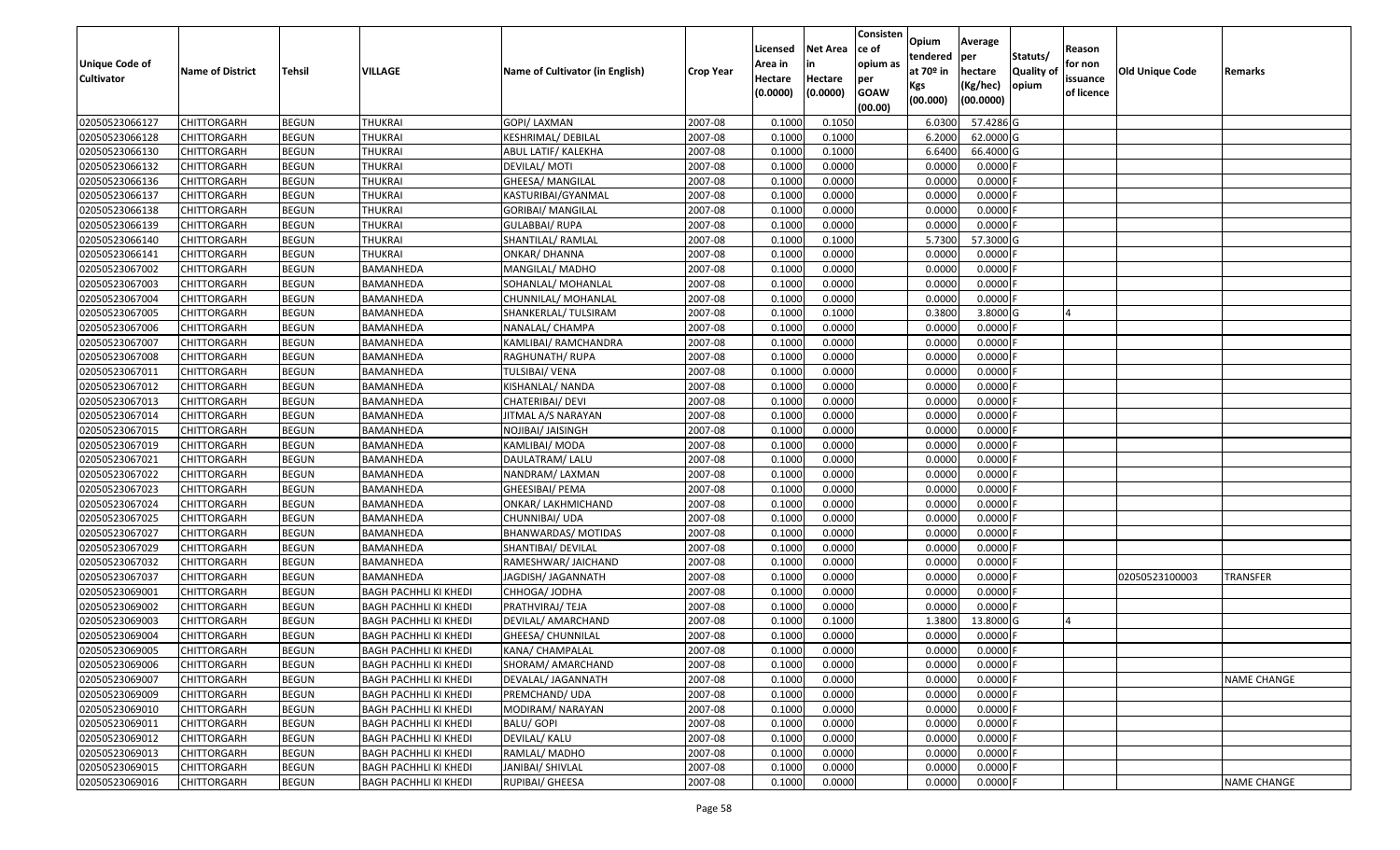| <b>Unique Code of</b><br><b>Cultivator</b> | <b>Name of District</b> | Tehsil       | VILLAGE                      | Name of Cultivator (in English) | <b>Crop Year</b> | Licensed<br>Area in<br>Hectare | <b>Net Area</b><br>in<br>Hectare | Consisten<br>ce of<br>opium as<br>per | Opium<br>tendered<br>at $70°$ in | Average<br>per<br>hectare | Statuts/<br><b>Quality o</b> | Reason<br>for non<br>issuance | Old Unique Code | Remarks               |
|--------------------------------------------|-------------------------|--------------|------------------------------|---------------------------------|------------------|--------------------------------|----------------------------------|---------------------------------------|----------------------------------|---------------------------|------------------------------|-------------------------------|-----------------|-----------------------|
|                                            |                         |              |                              |                                 |                  | (0.0000)                       | (0.0000)                         | <b>GOAW</b><br>(00.00)                | Kgs<br>(00.000)                  | (Kg/hec)<br>(00.0000)     | opium                        | of licence                    |                 |                       |
| 02050523069017                             | CHITTORGARH             | <b>BEGUN</b> | <b>BAGH PACHHLI KI KHEDI</b> | PYARCHAND/ NOLA                 | 2007-08          | 0.1000                         | 0.0000                           |                                       | 0.0000                           | 0.0000F                   |                              |                               |                 |                       |
| 02050523069018                             | CHITTORGARH             | <b>BEGUN</b> | <b>BAGH PACHHLI KI KHEDI</b> | HEERA/ NATHU                    | 2007-08          | 0.1000                         | 0.1000                           |                                       | 6.5200                           | 65.2000                   |                              |                               |                 |                       |
| 02050523069019                             | CHITTORGARH             | <b>BEGUN</b> | <b>BAGH PACHHLI KI KHEDI</b> | JAISINGH/ DOLA                  | 2007-08          | 0.1000                         | 0.0950                           |                                       | 2.3400                           | 24.6316 G                 |                              |                               |                 |                       |
| 02050523069024                             | <b>CHITTORGARH</b>      | <b>BEGUN</b> | <b>BAGH PACHHLI KI KHEDI</b> | HEERALAL/KANA                   | 2007-08          | 0.1000                         | 0.0000                           |                                       | 0.0000                           | $0.0000$ F                |                              |                               |                 |                       |
| 02050523069025                             | CHITTORGARH             | <b>BEGUN</b> | <b>BAGH PACHHLI KI KHEDI</b> | LAXMAN/ MAGNIRAM                | 2007-08          | 0.1000                         | 0.1000                           |                                       | 1.9700                           | 19.7000 G                 |                              |                               |                 |                       |
| 02050523069027                             | CHITTORGARH             | <b>BEGUN</b> | <b>BAGH PACHHLI KI KHEDI</b> | NARAYAN/ DOLA                   | 2007-08          | 0.1000                         | 0.0000                           |                                       | 0.0000                           | $0.0000$ F                |                              |                               | 02050523076019  | TRANSFER              |
| 02050523071001                             | CHITTORGARH             | <b>BEGUN</b> | BALWANTNAGAR                 | NANDUBAI/ DEVILAL               | 2007-08          | 0.1000                         | 0.1000                           |                                       | 6.2500                           | 62.5000G                  |                              |                               |                 | NAME CHANGE           |
| 02050523071002                             | CHITTORGARH             | <b>BEGUN</b> | BALWANTNAGAR                 | SHANTIDEVI/ KANHAIYALAL         | 2007-08          | 0.1000                         | 0.1000                           |                                       | 6.3900                           | 63.9000 G                 |                              |                               |                 |                       |
| 02050523071005                             | CHITTORGARH             | <b>BEGUN</b> | BALWANTNAGAR                 | SHANTILAL/ HAZARI               | 2007-08          | 0.1000                         | 0.1000                           |                                       | 6.2400                           | 62.4000 G                 |                              |                               |                 |                       |
| 02050523071006                             | CHITTORGARH             | <b>BEGUN</b> | BALWANTNAGAR                 | BALU/ LAXMAN                    | 2007-08          | 0.1000                         | 0.1000                           |                                       | 6.6900                           | 66.9000 G                 |                              |                               |                 |                       |
| 02050523071008                             | CHITTORGARH             | <b>BEGUN</b> | BALWANTNAGAR                 | MOHANLAL/ PRATHVIRAJ            | 2007-08          | 0.1000                         | 0.1000                           |                                       | 6.3100                           | 63.1000G                  |                              |                               |                 |                       |
| 02050523071010                             | <b>CHITTORGARH</b>      | <b>BEGUN</b> | BALWANTNAGAR                 | NANDA/ BADRILAL                 | 2007-08          | 0.1000                         | 0.0950                           |                                       | 6.3500                           | 66.8421 G                 |                              |                               |                 |                       |
| 02050523071012                             | <b>CHITTORGARH</b>      | <b>BEGUN</b> | BALWANTNAGAR                 | <b>BADRILAL/ AKLING</b>         | 2007-08          | 0.1000                         | 0.0950                           |                                       | 5.8600                           | 61.6842 G                 |                              |                               |                 |                       |
| 02050523071013                             | <b>CHITTORGARH</b>      | <b>BEGUN</b> | BALWANTNAGAR                 | MOHANLAL/ AKLING                | 2007-08          | 0.1000                         | 0.1000                           |                                       | 6.8100                           | 68.1000 G                 |                              |                               |                 |                       |
| 02050523071014                             | CHITTORGARH             | <b>BEGUN</b> | BALWANTNAGAR                 | BHANWARLAL/ AKLING              | 2007-08          | 0.1000                         | 0.0950                           |                                       | 5.5400                           | 58.3158 G                 |                              |                               |                 |                       |
| 02050523071015                             | CHITTORGARH             | <b>BEGUN</b> | BALWANTNAGAR                 | KANHAIYALAL/ TULSIRAM           | 2007-08          | 0.1000                         | 0.1000                           |                                       | 6.0400                           | 60.4000 G                 |                              |                               |                 |                       |
| 02050523071016                             | CHITTORGARH             | <b>BEGUN</b> | BALWANTNAGAR                 | DHANNIBAI/ BHURA                | 2007-08          | 0.1000                         | 0.1050                           |                                       | 6.7400                           | 64.1905 G                 |                              |                               |                 |                       |
| 02050523071017                             | CHITTORGARH             | <b>BEGUN</b> | BALWANTNAGAR                 | DEVA/ KALU                      | 2007-08          | 0.1000                         | 0.1000                           |                                       | 6.3800                           | 63.8000 G                 |                              |                               |                 |                       |
| 02050523071019                             | CHITTORGARH             | <b>BEGUN</b> | BALWANTNAGAR                 | GANGABAI/ MOHAN                 | 2007-08          | 0.1000                         | 0.1000                           |                                       | 6.5200                           | 65.2000 G                 |                              |                               |                 |                       |
| 02050523071020                             | CHITTORGARH             | <b>BEGUN</b> | BALWANTNAGAR                 | BALU/ GOPI                      | 2007-08          | 0.1000                         | 0.1000                           |                                       | 6.2400                           | 62.4000 G                 |                              |                               |                 |                       |
| 02050523071021                             | CHITTORGARH             | <b>BEGUN</b> | BALWANTNAGAR                 | CHUNNILAL/ ONKAR                | 2007-08          | 0.1000                         | 0.1000                           |                                       | 6.5900                           | 65.9000G                  |                              |                               |                 |                       |
| 02050523071024                             | CHITTORGARH             | <b>BEGUN</b> | BALWANTNAGAR                 | RAMCHANDRA/ RUPA                | 2007-08          | 0.1000                         | 0.1000                           |                                       | 6.4500                           | 64.5000 G                 |                              |                               |                 |                       |
| 02050523071025                             | CHITTORGARH             | <b>BEGUN</b> | BALWANTNAGAR                 | RAMESHWAR/ MOHAN                | 2007-08          | 0.1000                         | 0.1000                           |                                       | 6.3400                           | 63.4000 G                 |                              |                               |                 |                       |
| 02050523071029                             | CHITTORGARH             | <b>BEGUN</b> | BALWANTNAGAR                 | MANGIBAI/ PYARCHAND             | 2007-08          | 0.1000                         | 0.1000                           |                                       | 5.9900                           | 59.9000 G                 |                              |                               |                 |                       |
| 02050523071031                             | CHITTORGARH             | <b>BEGUN</b> | BALWANTNAGAR                 | JODHA/ LAKHA                    | 2007-08          | 0.1000                         | 0.1050                           |                                       | 6.3800                           | 60.7619 G                 |                              |                               |                 | TRANSFER / BHANWARIYA |
| 02050523071034                             | CHITTORGARH             | <b>BEGUN</b> | BALWANTNAGAR                 | SAJNIBAI/ MOTILAL               | 2007-08          | 0.1000                         | 0.1000                           |                                       | 5.7900                           | 57.9000 G                 |                              |                               |                 |                       |
| 02050523072001                             | CHITTORGARH             | <b>BEGUN</b> | KATUNDA                      | NANALAL/ LAKHMA                 | 2007-08          | 0.1000                         | 0.1000                           |                                       | 6.5600                           | 65.6000G                  |                              |                               |                 |                       |
| 02050523072002                             | CHITTORGARH             | <b>BEGUN</b> | <b>KATUNDA</b>               | CHUNNILAL/ KHEMA                | 2007-08          | 0.1000                         | 0.1000                           |                                       | 6.5100                           | 65.1000G                  |                              |                               |                 |                       |
| 02050523072003                             | CHITTORGARH             | <b>BEGUN</b> | <b>KATUNDA</b>               | BHAWANILAL/ CHUNNILAL           | 2007-08          | 0.1000                         | 0.1000                           |                                       | 6.5800                           | 65.8000 G                 |                              |                               |                 |                       |
| 02050523072004                             | CHITTORGARH             | <b>BEGUN</b> | KATUNDA                      | KANHAIYALAL/ BARDA              | 2007-08          | 0.1000                         | 0.1000                           |                                       | 6.0400                           | 60.4000 G                 |                              |                               |                 |                       |
| 02050523072006                             | CHITTORGARH             | <b>BEGUN</b> | KATUNDA                      | BHANWARLAL/ CHUNNILAL           | 2007-08          | 0.1000                         | 0.1000                           |                                       | 6.9300                           | 69.3000 G                 |                              |                               |                 |                       |
| 02050523072007                             | CHITTORGARH             | <b>BEGUN</b> | KATUNDA                      | GIRDHARI/ LAKHMA                | 2007-08          | 0.1000                         | 0.1000                           |                                       | 6.9900                           | 69.9000 G                 |                              |                               |                 |                       |
| 02050523072008                             | <b>CHITTORGARH</b>      | <b>BEGUN</b> | KATUNDA                      | NARAYAN/ NATHU                  | 2007-08          | 0.1000                         | 0.0950                           |                                       | 6.2400                           | 65.6842 G                 |                              |                               |                 |                       |
| 02050523072009                             | CHITTORGARH             | <b>BEGUN</b> | KATUNDA                      | RAMESHWAR/ BHANWARLAL           | 2007-08          | 0.1000                         | 0.1000                           |                                       | 5.7200                           | 57.2000G                  |                              |                               |                 |                       |
| 02050523072011                             | CHITTORGARH             | <b>BEGUN</b> | KATUNDA                      | PYARCHAND/ CHUNNILAL            | 2007-08          | 0.1000                         | 0.1000                           |                                       | 6.5500                           | 65.5000G                  |                              |                               |                 |                       |
| 02050523072013                             | <b>CHITTORGARH</b>      | <b>BEGUN</b> | KATUNDA                      | SHAMBHU/ NARAYAN                | 2007-08          | 0.1000                         | 0.1000                           |                                       | 6.5900                           | 65.9000 G                 |                              |                               |                 |                       |
| 02050523072017                             | <b>CHITTORGARH</b>      | <b>BEGUN</b> | KATUNDA                      | KHEMIBAI/ DHANNA                | 2007-08          | 0.1000                         | 0.1000                           |                                       | 6.4200                           | 64.2000 G                 |                              |                               |                 |                       |
| 02050523072018                             | <b>CHITTORGARH</b>      | <b>BEGUN</b> | <b>KATUNDA</b>               | SHANKERLAL/ KISHORE             | 2007-08          | 0.1000                         | 0.1050                           |                                       | 6.6100                           | 62.9524 G                 |                              |                               |                 |                       |
| 02050523072019                             | <b>CHITTORGARH</b>      | <b>BEGUN</b> | <b>KATUNDA</b>               | KAMLIBAI/MOTI                   | 2007-08          | 0.1000                         | 0.1000                           |                                       | 7.0000                           | 70.0000 G                 |                              |                               |                 |                       |
| 02050523072020                             | <b>CHITTORGARH</b>      | <b>BEGUN</b> | KATUNDA                      | NANDA/ KISHNA                   | 2007-08          | 0.1000                         | 0.1000                           |                                       | 6.4400                           | 64.4000 G                 |                              |                               |                 |                       |
| 02050523072021                             | <b>CHITTORGARH</b>      | <b>BEGUN</b> | <b>KATUNDA</b>               | KANHAIYALAL/ KHEMA              | 2007-08          | 0.1000                         | 0.1000                           |                                       | 6.9600                           | 69.6000 G                 |                              |                               |                 |                       |
| 02050523072023                             | <b>CHITTORGARH</b>      | <b>BEGUN</b> | KATUNDA                      | CHHAGAN/ UDA                    | 2007-08          | 0.1000                         | 0.1000                           |                                       | 6.6500                           | 66.5000 G                 |                              |                               |                 |                       |
| 02050523072025                             | <b>CHITTORGARH</b>      | <b>BEGUN</b> | KATUNDA                      | GOPILAL/ LAXMICHAND             | 2007-08          | 0.1000                         | 0.1000                           |                                       | 6.4500                           | 64.5000 G                 |                              |                               |                 |                       |
| 02050523072026                             | <b>CHITTORGARH</b>      | <b>BEGUN</b> | KATUNDA                      | ONKAR/ HARLAL                   | 2007-08          | 0.1000                         | 0.0000                           |                                       | 0.0000                           | $0.0000$ F                |                              |                               |                 |                       |
| 02050523072027                             | <b>CHITTORGARH</b>      | <b>BEGUN</b> | KATUNDA                      | PEMA/HEERA                      | 2007-08          | 0.1000                         | 0.1000                           |                                       | 6.6000                           | 66.0000 G                 |                              |                               |                 |                       |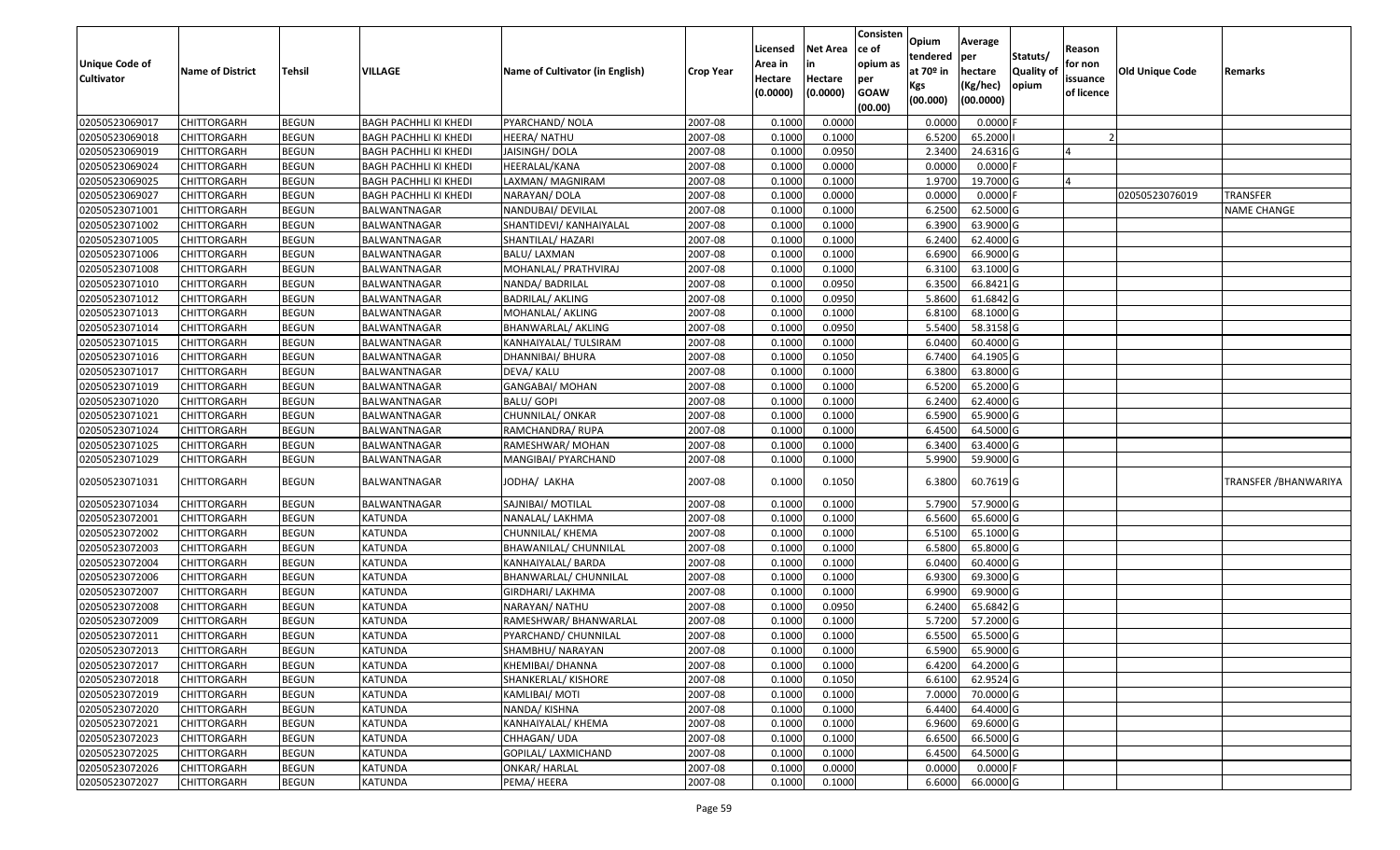| Unique Code of<br><b>Cultivator</b> | <b>Name of District</b> | <b>Tehsil</b> | VILLAGE        | Name of Cultivator (in English) | <b>Crop Year</b> | Licensed<br>Area in<br>Hectare | <b>Net Area</b><br>in<br>Hectare | Consisten<br>ce of<br>opium as<br>per | Opium<br>tendered<br>at $70°$ in | Average<br>per<br>hectare | Statuts/<br><b>Quality o</b> | Reason<br>for non<br>issuance | Old Unique Code | Remarks            |
|-------------------------------------|-------------------------|---------------|----------------|---------------------------------|------------------|--------------------------------|----------------------------------|---------------------------------------|----------------------------------|---------------------------|------------------------------|-------------------------------|-----------------|--------------------|
|                                     |                         |               |                |                                 |                  | (0.0000)                       | (0.0000)                         | <b>GOAW</b><br>(00.00)                | Kgs<br>(00.000)                  | (Kg/hec)<br>(00.0000)     | opium                        | of licence                    |                 |                    |
| 02050523072028                      | CHITTORGARH             | <b>BEGUN</b>  | <b>KATUNDA</b> | BHANWARLAL/ KHEMA               | 2007-08          | 0.1000                         | 0.1000                           |                                       | 6.3400                           | 63.4000 G                 |                              |                               |                 |                    |
| 02050523072030                      | CHITTORGARH             | <b>BEGUN</b>  | KATUNDA        | UDA/ KAJOD                      | 2007-08          | 0.1000                         | 0.0950                           |                                       | 6.7100                           | 70.6316 G                 |                              |                               |                 |                    |
| 02050523072031                      | CHITTORGARH             | <b>BEGUN</b>  | KATUNDA        | DEVI/ BHURA                     | 2007-08          | 0.1000                         | 0.1000                           |                                       | 6.4100                           | 64.1000 G                 |                              |                               |                 |                    |
| 02050523072032                      | <b>CHITTORGARH</b>      | <b>BEGUN</b>  | KATUNDA        | PEMA/ NARAYAN                   | 2007-08          | 0.1000                         | 0.1000                           |                                       | 6.2800                           | 62.8000 G                 |                              |                               |                 |                    |
| 02050523072033                      | CHITTORGARH             | <b>BEGUN</b>  | <b>KATUNDA</b> | MOHANLAL/ DEVILAL               | 2007-08          | 0.1000                         | 0.0000                           |                                       | 0.0000                           | 0.0000F                   |                              |                               |                 |                    |
| 02050523072034                      | <b>CHITTORGARH</b>      | <b>BEGUN</b>  | <b>KATUNDA</b> | <b>BARDICHANDRA/ DEBILAL</b>    | 2007-08          | 0.1000                         | 0.0950                           |                                       | 6.3000                           | 66.3158 G                 |                              |                               |                 |                    |
| 02050523072036                      | CHITTORGARH             | <b>BEGUN</b>  | KATUNDA        | JDIBAI/ BARDICHAND              | 2007-08          | 0.1000                         | 0.1050                           |                                       | 6.5800                           | 62.6667 G                 |                              |                               |                 | <b>NAME CHANGE</b> |
| 02050523072037                      | CHITTORGARH             | <b>BEGUN</b>  | <b>KATUNDA</b> | NARAYAN/ BHURA                  | 2007-08          | 0.1000                         | 0.1000                           |                                       | 6.6200                           | 66.2000 G                 |                              |                               |                 |                    |
| 02050523072038                      | CHITTORGARH             | <b>BEGUN</b>  | <b>KATUNDA</b> | KISHANLAL/ MOTI                 | 2007-08          | 0.1000                         | 0.1050                           |                                       | 6.3600                           | 60.5714 G                 |                              |                               |                 |                    |
| 02050523072039                      | CHITTORGARH             | <b>BEGUN</b>  | <b>KATUNDA</b> | KAILASH/ NARAYAN                | 2007-08          | 0.1000                         | 0.0000                           |                                       | 0.0000                           | $0.0000$ F                |                              |                               |                 |                    |
| 02050523072040                      | CHITTORGARH             | <b>BEGUN</b>  | <b>KATUNDA</b> | BHERULAL/ KANHAIYALAL           | 2007-08          | 0.1000                         | 0.1000                           |                                       | 6.5200                           | 65.2000 G                 |                              |                               |                 |                    |
| 02050523072041                      | <b>CHITTORGARH</b>      | <b>BEGUN</b>  | <b>KATUNDA</b> | GHEESA/ BALU                    | 2007-08          | 0.1000                         | 0.1000                           |                                       | 6.3600                           | 63.6000 G                 |                              |                               |                 |                    |
| 02050523072042                      | <b>CHITTORGARH</b>      | <b>BEGUN</b>  | <b>KATUNDA</b> | MANGILAL/ UDA                   | 2007-08          | 0.1000                         | 0.1000                           |                                       | 6.6600                           | 66.6000 G                 |                              |                               |                 |                    |
| 02050523072043                      | CHITTORGARH             | <b>BEGUN</b>  | KATUNDA        | RAMLAL/ KANHAIYALAL             | 2007-08          | 0.1000                         | 0.1000                           |                                       | 6.3700                           | 63.7000G                  |                              |                               |                 | <b>NAME CHANGE</b> |
| 02050523072044                      | CHITTORGARH             | <b>BEGUN</b>  | KATUNDA        | BARDICHAND/ HARIRAM             | 2007-08          | 0.1000                         | 0.0000                           |                                       | 0.0000                           | $0.0000$ F                |                              |                               |                 |                    |
| 02050523072047                      | CHITTORGARH             | <b>BEGUN</b>  | <b>KATUNDA</b> | MOTIBAI/ SURJA                  | 2007-08          | 0.1000                         | 0.0950                           |                                       | 6.5300                           | 68.7368 G                 |                              |                               |                 |                    |
| 02050523072048                      | CHITTORGARH             | <b>BEGUN</b>  | <b>KATUNDA</b> | MANGILAL/ GOPI                  | 2007-08          | 0.1000                         | 0.1050                           |                                       | 6.8600                           | 65.3333 G                 |                              |                               |                 |                    |
| 02050523072049                      | CHITTORGARH             | <b>BEGUN</b>  | KATUNDA        | MOHANLAL/ NATHU                 | 2007-08          | 0.1000                         | 0.0000                           |                                       | 0.0000                           | 0.0000F                   |                              |                               |                 |                    |
| 02050523072050                      | CHITTORGARH             | <b>BEGUN</b>  | KATUNDA        | SHANTILAL/ HEERALAL             | 2007-08          | 0.1000                         | 0.1000                           |                                       | 6.4400                           | 64.4000 G                 |                              |                               |                 |                    |
| 02050523072052                      | CHITTORGARH             | <b>BEGUN</b>  | <b>KATUNDA</b> | BHOJA/ UGMA                     | 2007-08          | 0.1000                         | 0.1050                           |                                       | 6.6900                           | 63.7143 G                 |                              |                               |                 |                    |
| 02050523072055                      | CHITTORGARH             | <b>BEGUN</b>  | <b>KATUNDA</b> | PREMDEVI/MOHANCHAND             | 2007-08          | 0.1000                         | 0.1000                           |                                       | 6.7500                           | 67.5000 G                 |                              |                               |                 |                    |
| 02050523072056                      | CHITTORGARH             | <b>BEGUN</b>  | <b>KATUNDA</b> | DEUBAI/ JAIRAM                  | 2007-08          | 0.1000                         | 0.1000                           |                                       | 6.100                            | 61.0000G                  |                              |                               | 02050523052002  | TRANSFER           |
| 02050523072057                      | CHITTORGARH             | <b>BEGUN</b>  | <b>KATUNDA</b> | RAGHUNATH/ SURJA                | 2007-08          | 0.1000                         | 0.1000                           |                                       | 5.6800                           | 56.8000 G                 |                              |                               | 02050523052005  | <b>TRANSFER</b>    |
| 02050523074001                      | CHITTORGARH             | <b>BEGUN</b>  | KALYANPURA     | NANALAL/ PYARCHAND              | 2007-08          | 0.1000                         | 0.1050                           |                                       | 6.5600                           | 62.4762 G                 |                              |                               |                 |                    |
| 02050523074002                      | <b>CHITTORGARH</b>      | <b>BEGUN</b>  | KALYANPURA     | KHEMRAJ/ PYARCHAND              | 2007-08          | 0.1000                         | 0.1000                           |                                       | 6.9200                           | 69.2000 G                 |                              |                               |                 |                    |
| 02050523074003                      | CHITTORGARH             | <b>BEGUN</b>  | KALYANPURA     | DEVILAL/ NARAYAN                | 2007-08          | 0.1000                         | 0.0000                           |                                       | 0.0000                           | 0.0000F                   |                              |                               |                 |                    |
| 02050523074004                      | CHITTORGARH             | <b>BEGUN</b>  | KALYANPURA     | PRATHVIRAJ/ NAGGA               | 2007-08          | 0.1000                         | 0.0000                           |                                       | 0.0000                           | 0.0000F                   |                              |                               |                 |                    |
| 02050523074005                      | CHITTORGARH             | <b>BEGUN</b>  | KALYANPURA     | AMARCHAND / PYARCHAND           | 2007-08          | 0.1000                         | 0.1000                           |                                       | 6.2200                           | 62.2000 G                 |                              |                               |                 |                    |
| 02050523074006                      | CHITTORGARH             | <b>BEGUN</b>  | KALYANPURA     | JHAMKUBAI/ KALURAM              | 2007-08          | 0.1000                         | 0.0000                           |                                       | 0.0000                           | $0.0000$ F                |                              |                               |                 | <b>NAME CHANGE</b> |
| 02050523074007                      | CHITTORGARH             | <b>BEGUN</b>  | KALYANPURA     | DEVILAL/ TARACHAND              | 2007-08          | 0.1000                         | 0.1000                           |                                       | 6.2000                           | 62.0000G                  |                              |                               |                 |                    |
| 02050523074008                      | CHITTORGARH             | <b>BEGUN</b>  | KALYANPURA     | AASHARAM/ NARAYAN               | 2007-08          | 0.1000                         | 0.1000                           |                                       | 6.1600                           | 61.6000G                  |                              |                               |                 |                    |
| 02050523074009                      | CHITTORGARH             | <b>BEGUN</b>  | KALYANPURA     | CHHOGA/RUPA                     | 2007-08          | 0.1000                         | 0.1050                           |                                       | 6.5400                           | 62.2857 G                 |                              |                               |                 |                    |
| 02050523074010                      | CHITTORGARH             | <b>BEGUN</b>  | KALYANPURA     | <b>BALU/DOLA</b>                | 2007-08          | 0.1000                         | 0.1000                           |                                       | 5.7000                           | 57.0000G                  |                              |                               |                 |                    |
| 02050523074011                      | CHITTORGARH             | <b>BEGUN</b>  | KALYANPURA     | GATTUBAI/ DEVILAL               | 2007-08          | 0.1000                         | 0.1000                           |                                       | 6.1800                           | 61.8000 G                 |                              |                               |                 |                    |
| 02050523074013                      | CHITTORGARH             | <b>BEGUN</b>  | KALYANPURA     | DHANNA/ NARAYAN                 | 2007-08          | 0.1000                         | 0.0000                           |                                       | 0.0000                           | 0.0000F                   |                              |                               |                 |                    |
| 02050523074016                      | CHITTORGARH             | <b>BEGUN</b>  | KALYANPURA     | JHAMKUBAI/ SITARAM              | 2007-08          | 0.1000                         | 0.0000                           |                                       | 0.0000                           | 0.0000                    |                              |                               |                 |                    |
| 02050523074017                      | <b>CHITTORGARH</b>      | <b>BEGUN</b>  | KALYANPURA     | <b>BHIMRAJ/DOLA</b>             | 2007-08          | 0.1000                         | 0.1000                           |                                       | 6.1600                           | 61.6000 G                 |                              |                               |                 |                    |
| 02050523074018                      | <b>CHITTORGARH</b>      | <b>BEGUN</b>  | KALYANPURA     | BALULAL/ LALURAM                | 2007-08          | 0.1000                         | 0.1000                           |                                       | 6.1800                           | 61.8000 G                 |                              |                               |                 |                    |
| 02050523074019                      | <b>CHITTORGARH</b>      | <b>BEGUN</b>  | KALYANPURA     | MANGILAL/ JEETMAL               | 2007-08          | 0.1000                         | 0.1000                           |                                       | 6.3600                           | 63.6000 G                 |                              |                               |                 |                    |
| 02050523074022                      | <b>CHITTORGARH</b>      | <b>BEGUN</b>  | KALYANPURA     | CHUNNILAL/ LAKHMICHAND          | 2007-08          | 0.1000                         | 0.0000                           |                                       | 0.0000                           | $0.0000$ F                |                              |                               |                 |                    |
| 02050523074023                      | CHITTORGARH             | <b>BEGUN</b>  | KALYANPURA     | JAMNALAL/ HEERALAL              | 2007-08          | 0.1000                         | 0.1000                           |                                       | 6.1300                           | 61.3000 G                 |                              |                               |                 |                    |
| 02050523074027                      | <b>CHITTORGARH</b>      | <b>BEGUN</b>  | KALYANPURA     | HIRALAL/ GHEESA                 | 2007-08          | 0.1000                         | 0.0000                           |                                       | 0.0000                           | 0.0000                    |                              |                               |                 |                    |
| 02050523074028                      | <b>CHITTORGARH</b>      | <b>BEGUN</b>  | KALYANPURA     | PRABHU/ GIRDHARI                | 2007-08          | 0.1000                         | 0.0000                           |                                       | 0.0000                           | 0.0000                    |                              |                               |                 |                    |
| 02050523074029                      | <b>CHITTORGARH</b>      | <b>BEGUN</b>  | KALYANPURA     | GULABCHAND/ HARIRAM             | 2007-08          | 0.1000                         | 0.0000                           |                                       | 0.0000                           | $0.0000$ F                |                              |                               |                 |                    |
| 02050523074030                      | <b>CHITTORGARH</b>      | <b>BEGUN</b>  | KALYANPURA     | KUKA/ MEGHA                     | 2007-08          | 0.1000                         | 0.0000                           |                                       | 0.0000                           | 0.0000F                   |                              |                               |                 |                    |
| 02050523074031                      | <b>CHITTORGARH</b>      | <b>BEGUN</b>  | KALYANPURA     | NANDPRAKASH/ CHUNNILAL          | 2007-08          | 0.1000                         | 0.1000                           |                                       | 6.4300                           | 64.3000 G                 |                              |                               |                 |                    |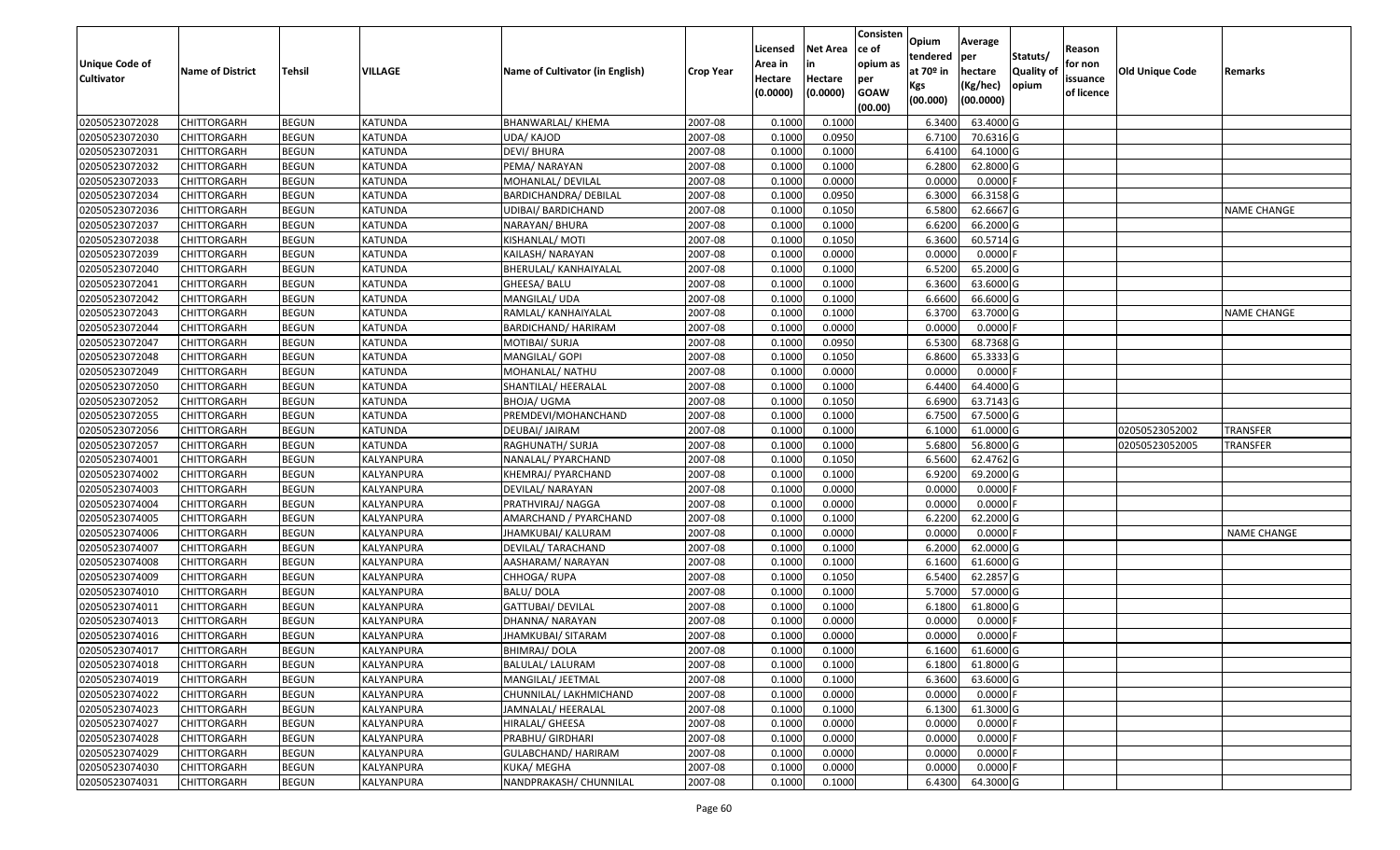| <b>Unique Code of</b> | <b>Name of District</b> | Tehsil       | VILLAGE                 | Name of Cultivator (in English)      | <b>Crop Year</b> | Licensed<br>Area in | <b>Net Area</b><br>in | Consisten<br>ce of<br>opium as | Opium<br>tendered<br>at $70°$ in | Average<br>per<br>hectare | Statuts/<br>Quality o | Reason<br>for non      | Old Unique Code | Remarks                                     |
|-----------------------|-------------------------|--------------|-------------------------|--------------------------------------|------------------|---------------------|-----------------------|--------------------------------|----------------------------------|---------------------------|-----------------------|------------------------|-----------------|---------------------------------------------|
| <b>Cultivator</b>     |                         |              |                         |                                      |                  | Hectare<br>(0.0000) | Hectare<br>(0.0000)   | per<br><b>GOAW</b><br>(00.00)  | Kgs<br>(00.000)                  | (Kg/hec)<br>(00.0000)     | opium                 | issuance<br>of licence |                 |                                             |
| 02050523074033        | CHITTORGARH             | <b>BEGUN</b> | KALYANPURA              | SOHANBAI/ ONKAR                      | 2007-08          | 0.1000              | 0.1000                |                                | 5.6600                           | 56.6000 G                 |                       |                        |                 |                                             |
| 02050523074040        | CHITTORGARH             | <b>BEGUN</b> | KALYANPURA              | NANALAL/ DEVA                        | 2007-08          | 0.1000              | 0.0950                |                                | 6.1500                           | 64.7368 G                 |                       |                        |                 |                                             |
| 02050523074041        | CHITTORGARH             | <b>BEGUN</b> | KALYANPURA              | BARJIBAI/ BHUWANA                    | 2007-08          | 0.1000              | 0.0500                |                                | 3.2200                           | 64.4000 G                 |                       |                        |                 |                                             |
| 02050523074044        | CHITTORGARH             | <b>BEGUN</b> | KALYANPURA              | NATHU/ BHURA                         | 2007-08          | 0.1000              | 0.0000                |                                | 0.0000                           | $0.0000$ F                |                       |                        |                 |                                             |
| 02050523075001        | CHITTORGARH             | <b>BEGUN</b> | MADHOPUR (BEGUN)        | CHATERBHUJ/ NANDA                    | 2007-08          | 0.1000              | 0.0000                |                                | 0.0000                           | 0.0000F                   |                       |                        |                 |                                             |
| 02050523075002        | <b>CHITTORGARH</b>      | <b>BEGUN</b> | MADHOPUR (BEGUN)        | ONKAR/ PARMANAND                     | 2007-08          | 0.1000              | 0.1050                |                                | 6.1100                           | $\overline{58.1905}$ G    |                       |                        |                 |                                             |
| 02050523075004        | CHITTORGARH             | <b>BEGUN</b> | MADHOPUR (BEGUN)        | DEVILAL/ HEERA                       | 2007-08          | 0.1000              | 0.1000                |                                | 5.7500                           | 57.5000G                  |                       |                        |                 |                                             |
| 02050523075005        | CHITTORGARH             | <b>BEGUN</b> | <b>MADHOPUR (BEGUN)</b> | <b>ONKARLAL/ RUPA</b>                | 2007-08          | 0.1000              | 0.0000                |                                | 0.0000                           | $0.0000$ F                |                       |                        |                 | <b>TRANSFER / ANOPPURA</b><br><b>KHARDI</b> |
| 02050523075006        | <b>CHITTORGARH</b>      | <b>BEGUN</b> | MADHOPUR (BEGUN)        | KHEMRAJ/ DEVA                        | 2007-08          | 0.1000              | 0.1000                |                                | 5.4600                           | 54.6000 G                 |                       |                        |                 |                                             |
| 02050523075007        | <b>CHITTORGARH</b>      | <b>BEGUN</b> | MADHOPUR (BEGUN)        | MEGHRAJ/ BALU                        | 2007-08          | 0.1000              | 0.0000                |                                | 0.0000                           | $0.0000$ F                |                       |                        |                 |                                             |
| 02050523075008        | CHITTORGARH             | <b>BEGUN</b> | MADHOPUR (BEGUN)        | BHERULAL/ HARLAL                     | 2007-08          | 0.1000              | 0.1000                |                                | 0.7900                           | 7.9000 G                  |                       |                        |                 |                                             |
| 02050523075009        | <b>CHITTORGARH</b>      | <b>BEGUN</b> | MADHOPUR (BEGUN)        | <b>BOTHLAL/ GANGARAM</b>             | 2007-08          | 0.1000              | 0.1000                |                                | 6.2100                           | 62.1000G                  |                       |                        |                 |                                             |
| 02050523075012        | <b>CHITTORGARH</b>      | <b>BEGUN</b> | MADHOPUR (BEGUN)        | TULSIRAM/KANA                        | 2007-08          | 0.1000              | 0.0000                |                                | 0.0000                           | $0.0000$ F                |                       |                        |                 |                                             |
| 02050523075015        | CHITTORGARH             | <b>BEGUN</b> | MADHOPUR (BEGUN)        | KACHRIBAI/ MOTILAL W/O<br>SHAMBHULAL | 2007-08          | 0.1000              | 0.0000                |                                | 0.0000                           | $0.0000$ F                |                       |                        |                 |                                             |
| 02050523075017        | <b>CHITTORGARH</b>      | <b>BEGUN</b> | <b>MADHOPUR (BEGUN)</b> | KISHNA/ NARAYAN                      | 2007-08          | 0.1000              | 0.0000                |                                | 0.0000                           | 0.0000                    |                       |                        |                 |                                             |
| 02050523075018        | CHITTORGARH             | <b>BEGUN</b> | MADHOPUR (BEGUN)        | <b>BHUDHAR/ UDA</b>                  | 2007-08          | 0.1000              | 0.0000                |                                | 0.0000                           | 0.0000                    |                       |                        |                 |                                             |
| 02050523077001        | CHITTORGARH             | <b>BEGUN</b> | KISHOREPURA             | PYARCHAND/KESHURAM                   | 2007-08          | 0.1000              | 0.0000                |                                | 0.0000                           | 0.0000                    |                       |                        |                 |                                             |
| 02050523077003        | CHITTORGARH             | <b>BEGUN</b> | KISHOREPURA             | <b>ONKAR/ KHEMA</b>                  | 2007-08          | 0.1000              | 0.0000                |                                | 0.0000                           | 0.0000                    |                       |                        |                 |                                             |
| 02050523077006        | <b>CHITTORGARH</b>      | <b>BEGUN</b> | KISHOREPURA             | MODA/ KISHORE                        | 2007-08          | 0.1000              | 0.0000                |                                | 0.0000                           | 0.0000                    |                       |                        |                 |                                             |
| 02050523077007        | CHITTORGARH             | <b>BEGUN</b> | KISHOREPURA             | GHEESALAL/ LAXMICHAND                | 2007-08          | 0.1000              | 0.0000                |                                | 0.0000                           | 0.0000                    |                       |                        |                 |                                             |
| 02050523077008        | CHITTORGARH             | <b>BEGUN</b> | KISHOREPURA             | NANDLAL/ PYARCHAND                   | 2007-08          | 0.1000              | 0.0000                |                                | 0.0000                           | $0.0000$ F                |                       |                        |                 |                                             |
| 02050523077009        | CHITTORGARH             | <b>BEGUN</b> | KISHOREPURA             | SHAMBHULAL/ NAGJIRAM                 | 2007-08          | 0.1000              | 0.0000                |                                | 0.0000                           | 0.0000                    |                       |                        |                 |                                             |
| 02050523077011        | CHITTORGARH             | <b>BEGUN</b> | KISHOREPURA             | HEERALAL/ BALU                       | 2007-08          | 0.1000              | 0.0000                |                                | 0.0000                           | 0.0000F                   |                       |                        |                 |                                             |
| 02050523077014        | CHITTORGARH             | <b>BEGUN</b> | KISHOREPURA             | BHANWARLAL/ BALU                     | 2007-08          | 0.1000              | 0.0000                |                                | 0.0000                           | 0.0000                    |                       |                        |                 |                                             |
| 02050523077021        | CHITTORGARH             | <b>BEGUN</b> | KISHOREPURA             | MEGHA/ КНЕМА                         | 2007-08          | 0.1000              | 0.0000                |                                | 0.0000                           | 0.0000F                   |                       |                        |                 |                                             |
| 02050523077022        | CHITTORGARH             | <b>BEGUN</b> | KISHOREPURA             | NEMICHAND/ PYARCHAND                 | 2007-08          | 0.1000              | 0.1000                |                                | 2.9200                           | 29.2000 G                 |                       |                        |                 |                                             |
| 02050523077023        | <b>CHITTORGARH</b>      | <b>BEGUN</b> | KISHOREPURA             | CHAMELIBAI/ BHANWARLAL               | 2007-08          | 0.1000              | 0.0000                |                                | 0.0000                           | $0.0000$ F                |                       |                        |                 |                                             |
| 02050523078001        | CHITTORGARH             | <b>BEGUN</b> | HARIPURA (BEGUN)        | <b>BHURIBAI/ KUKA</b>                | 2007-08          | 0.1000              | 0.1050                |                                | 6.2200                           | 59.2381 G                 |                       |                        |                 |                                             |
| 02050523078003        | CHITTORGARH             | <b>BEGUN</b> | HARIPURA (BEGUN)        | MANGILAL/ PYARA                      | 2007-08          | 0.1000              | 0.0950                |                                | 5.6300                           | 59.2632 G                 |                       |                        |                 |                                             |
| 02050523078006        | CHITTORGARH             | <b>BEGUN</b> | HARIPURA (BEGUN)        | KUKA/ LAXMAN                         | 2007-08          | 0.1000              | 0.0950                |                                | 5.4900                           | 57.7895 G                 |                       |                        |                 |                                             |
| 02050523078007        | CHITTORGARH             | <b>BEGUN</b> | HARIPURA (BEGUN)        | NANDA/ LAKHMA                        | 2007-08          | 0.1000              | 0.1000                |                                | 6.3500                           | 63.5000 G                 |                       |                        |                 |                                             |
| 02050523078008        | <b>CHITTORGARH</b>      | <b>BEGUN</b> | HARIPURA (BEGUN)        | JAGANNATH/TEKCHAND                   | 2007-08          | 0.1000              | 0.0950                |                                | 5.7100                           | 60.1053 G                 |                       |                        |                 |                                             |
| 02050523078010        | CHITTORGARH             | <b>BEGUN</b> | HARIPURA (BEGUN)        | KANA/ MADHO BHARTI                   | 2007-08          | 0.1000              | 0.1000                |                                | 5.3000                           | 53.0000G                  |                       |                        |                 |                                             |
| 02050523078012        | CHITTORGARH             | <b>BEGUN</b> | HARIPURA (BEGUN)        | GOPI/ KHEMA                          | 2007-08          | 0.1000              | 0.0000                |                                | 0.0000                           | 0.0000 F                  |                       |                        |                 |                                             |
| 02050523078013        | <b>CHITTORGARH</b>      | <b>BEGUN</b> | HARIPURA (BEGUN)        | <b>DEVILAL/ LALU</b>                 | 2007-08          | 0.1000              | 0.0000                |                                | 0.0000                           | $0.0000$ F                |                       |                        |                 |                                             |
| 02050523078017        | <b>CHITTORGARH</b>      | <b>BEGUN</b> | HARIPURA (BEGUN)        | DEVILAL/ MOTI                        | 2007-08          | 0.1000              | 0.1000                |                                | 5.9300                           | 59.3000 G                 |                       |                        |                 |                                             |
| 02050523078019        | <b>CHITTORGARH</b>      | <b>BEGUN</b> | <b>HARIPURA (BEGUN)</b> | MANGILAL/ LAXMICHAND                 | 2007-08          | 0.1000              | 0.0900                |                                | 5.8300                           | 64.7778 G                 |                       |                        |                 |                                             |
| 02050523078020        | <b>CHITTORGARH</b>      | <b>BEGUN</b> | <b>HARIPURA (BEGUN)</b> | DEVILAL/ PYARA                       | 2007-08          | 0.1000              | 0.0000                |                                | 0.0000                           | $0.0000$ F                |                       |                        |                 |                                             |
| 02050523078021        | CHITTORGARH             | <b>BEGUN</b> | <b>HARIPURA (BEGUN)</b> | MOHAN/ PYARA                         | 2007-08          | 0.1000              | 0.0000                |                                | 0.0000                           | 0.0000                    |                       |                        |                 |                                             |
| 02050523078022        | <b>CHITTORGARH</b>      | <b>BEGUN</b> | <b>HARIPURA (BEGUN)</b> | MANGILAL/ PRATHU                     | 2007-08          | 0.1000              | 0.0000                |                                | 0.0000                           | $0.0000$ F                |                       |                        |                 |                                             |
| 02050523078023        | <b>CHITTORGARH</b>      | <b>BEGUN</b> | <b>HARIPURA (BEGUN)</b> | GHEESALAL/ PYARJI                    | 2007-08          | 0.1000              | 0.1000                |                                | 4.2000                           | 42.0000G                  |                       |                        |                 |                                             |
| 02050523078024        | <b>CHITTORGARH</b>      | <b>BEGUN</b> | <b>HARIPURA (BEGUN)</b> | CHANDMAL/ JODHA                      | 2007-08          | 0.1000              | 0.0000                |                                | 0.0000                           | $0.0000$ F                |                       |                        |                 |                                             |
| 02050523078025        | <b>CHITTORGARH</b>      | <b>BEGUN</b> | <b>HARIPURA (BEGUN)</b> | BHAWANILAL/ PYARA                    | 2007-08          | 0.1000              | 0.0000                |                                | 0.0000                           | $0.0000$ F                |                       |                        |                 |                                             |
| 02050523078028        | <b>CHITTORGARH</b>      | <b>BEGUN</b> | <b>HARIPURA (BEGUN)</b> | HEERA/ PYARA                         | 2007-08          | 0.1000              | 0.1000                |                                | 5.8800                           | 58.8000 G                 |                       |                        |                 |                                             |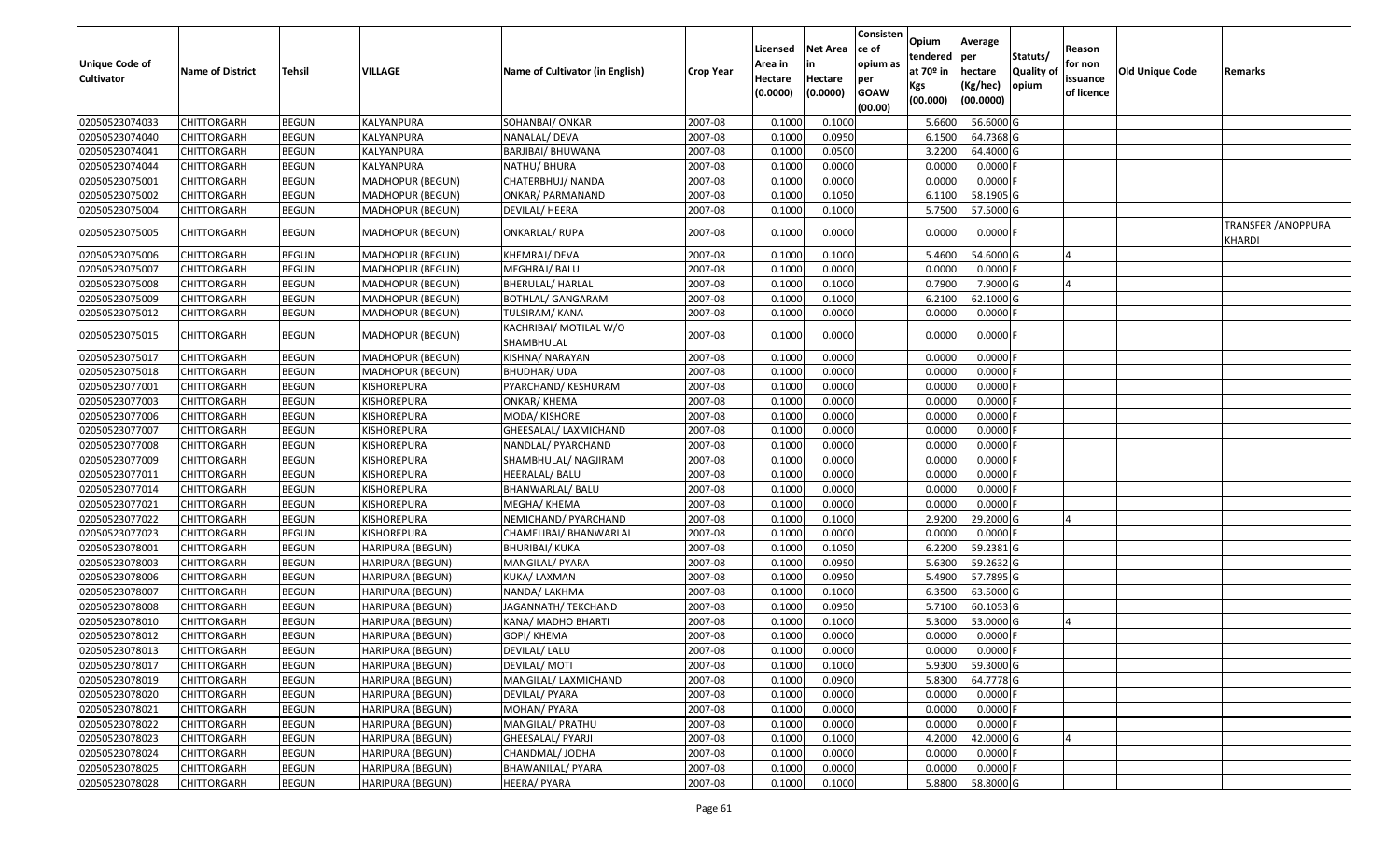| <b>Unique Code of</b><br><b>Cultivator</b> | <b>Name of District</b> | Tehsil       | VILLAGE                 | Name of Cultivator (in English) | <b>Crop Year</b> | Licensed<br>Area in<br>Hectare<br>(0.0000) | Net Area<br>in<br>Hectare<br>(0.0000) | Consisten<br>ce of<br>opium as<br>per<br><b>GOAW</b><br>(00.00) | <b>Opium</b><br>tendered<br>at 70 <sup>o</sup> in<br>Kgs<br>(00.000) | Average<br>per<br>hectare<br>(Kg/hec)<br>(00.0000) | Statuts/<br><b>Quality of</b><br>opium | Reason<br>for non<br>issuance<br>of licence | <b>Old Unique Code</b> | Remarks                      |
|--------------------------------------------|-------------------------|--------------|-------------------------|---------------------------------|------------------|--------------------------------------------|---------------------------------------|-----------------------------------------------------------------|----------------------------------------------------------------------|----------------------------------------------------|----------------------------------------|---------------------------------------------|------------------------|------------------------------|
| 02050523078029                             | <b>CHITTORGARH</b>      | <b>BEGUN</b> | HARIPURA (BEGUN)        | <b>DEVILAL/ PRABHU</b>          | 2007-08          | 0.1000                                     | 0.0000                                |                                                                 | 0.0000                                                               | $0.0000$ F                                         |                                        |                                             |                        |                              |
| 02050523078030                             | CHITTORGARH             | <b>BEGUN</b> | HARIPURA (BEGUN)        | NATHIBAI/ JAICHAND              | 2007-08          | 0.1000                                     | 0.0000                                |                                                                 | 0.0000                                                               | $0.0000$ F                                         |                                        |                                             |                        |                              |
| 02050523078032                             | CHITTORGARH             | <b>BEGUN</b> | HARIPURA (BEGUN)        | BALIBAI/GOKAL                   | 2007-08          | 0.1000                                     | 0.0000                                |                                                                 | 0.0000                                                               | $0.0000$ F                                         |                                        |                                             |                        |                              |
| 02050523078034                             | <b>CHITTORGARH</b>      | <b>BEGUN</b> | <b>HARIPURA (BEGUN)</b> | LEHARIBAI/ NANDA                | 2007-08          | 0.1000                                     | 0.0000                                |                                                                 | 0.0000                                                               | $0.0000$ F                                         |                                        |                                             |                        |                              |
| 02050523078040                             | CHITTORGARH             | <b>BEGUN</b> | HARIPURA (BEGUN)        | RADHIBAI/ MEGHA                 | 2007-08          | 0.1000                                     | 0.1000                                |                                                                 | 5.1200                                                               | 51.2000 G                                          |                                        | $\Delta$                                    |                        |                              |
| 02050523078041                             | CHITTORGARH             | <b>BEGUN</b> | HARIPURA (BEGUN)        | <b>BANSHILAL/ DEVA</b>          | 2007-08          | 0.1000                                     | 0.1050                                |                                                                 | 6.0200                                                               | 57.3333 G                                          |                                        |                                             |                        | TRANSFER /ANOPPURA<br>KHARDI |
| 02050523079001                             | <b>CHITTORGARH</b>      | <b>BEGUN</b> | BHANWARIYA              | NAHARSINGH/ JASSA               | 2007-08          | 0.1000                                     | 0.1000                                |                                                                 | 6.5600                                                               | 65.6000 G                                          |                                        |                                             |                        |                              |
| 02050523079002                             | CHITTORGARH             | <b>BEGUN</b> | BHANWARIYA              | HEERA/ GULAB                    | 2007-08          | 0.1000                                     | 0.1000                                |                                                                 | 6.5500                                                               | 65.5000 G                                          |                                        |                                             |                        |                              |
| 02050523079003                             | <b>CHITTORGARH</b>      | <b>BEGUN</b> | BHANWARIYA              | DHANNA/ SHORAM                  | 2007-08          | 0.1000                                     | 0.1050                                |                                                                 | 7.4500                                                               | 70.9524 G                                          |                                        |                                             |                        |                              |
| 02050523079004                             | CHITTORGARH             | <b>BEGUN</b> | BHANWARIYA              | MANGILAL/ CHATRA                | 2007-08          | 0.1000                                     | 0.1000                                |                                                                 | 7.2700                                                               | 72.7000 G                                          |                                        |                                             |                        |                              |
| 02050523079005                             | <b>CHITTORGARH</b>      | <b>BEGUN</b> | BHANWARIYA              | RAMIBAI/ JETA                   | 2007-08          | 0.1000                                     | 0.1000                                |                                                                 | 6.5800                                                               | 65.8000 G                                          |                                        |                                             |                        |                              |
| 02050523079006                             | <b>CHITTORGARH</b>      | <b>BEGUN</b> | BHANWARIYA              | MANGILAL/ AKLING                | 2007-08          | 0.1000                                     | 0.1050                                |                                                                 | 6.7000                                                               | 63.8095 G                                          |                                        |                                             |                        |                              |
| 02050523079007                             | CHITTORGARH             | <b>BEGUN</b> | BHANWARIYA              | UDA/ JEETA                      | 2007-08          | 0.1000                                     | 0.1000                                |                                                                 | 6.2900                                                               | 62.9000 G                                          |                                        |                                             |                        |                              |
| 02050523079008                             | CHITTORGARH             | <b>BEGUN</b> | BHANWARIYA              | RAMLAL/ DERAM                   | 2007-08          | 0.1000                                     | 0.1000                                |                                                                 | 6.5300                                                               | 65.3000 G                                          |                                        |                                             |                        |                              |
| 02050523079009                             | CHITTORGARH             | <b>BEGUN</b> | BHANWARIYA              | PYARA/ GANPAT                   | 2007-08          | 0.1000                                     | 0.1000                                |                                                                 | 6.5900                                                               | 65.9000 G                                          |                                        |                                             |                        |                              |
| 02050523079010                             | CHITTORGARH             | <b>BEGUN</b> | BHANWARIYA              | MANGILAL/ MERAM                 | 2007-08          | 0.1000                                     | 0.1000                                |                                                                 | 6.5800                                                               | 65.8000 G                                          |                                        |                                             |                        |                              |
| 02050523079011                             | CHITTORGARH             | <b>BEGUN</b> | BHANWARIYA              | NATHIBAI/ KASHYA                | 2007-08          | 0.1000                                     | 0.1000                                |                                                                 | 6.6100                                                               | 66.1000 G                                          |                                        |                                             |                        |                              |
| 02050523079012                             | CHITTORGARH             | <b>BEGUN</b> | BHANWARIYA              | RAMDAYAL/ AMRA                  | 2007-08          | 0.1000                                     | 0.1000                                |                                                                 | 6.0000                                                               | 60.0000 G                                          |                                        |                                             |                        |                              |
| 02050523079013                             | CHITTORGARH             | <b>BEGUN</b> | BHANWARIYA              | VIRBHAN/ KASHIRAM               | 2007-08          | 0.1000                                     | 0.1000                                |                                                                 | 6.0400                                                               | 60.4000 G                                          |                                        |                                             |                        |                              |
| 02050523079014                             | <b>CHITTORGARH</b>      | <b>BEGUN</b> | BHANWARIYA              | SAGARBAI/ DEVA                  | 2007-08          | 0.1000                                     | 0.1000                                |                                                                 | 7.1300                                                               | 71.3000 G                                          |                                        |                                             |                        |                              |
| 02050523079015                             | CHITTORGARH             | <b>BEGUN</b> | BHANWARIYA              | NANDA/ KISHNA                   | 2007-08          | 0.1000                                     | 0.1000                                |                                                                 | 6.4600                                                               | 64.6000 G                                          |                                        |                                             |                        |                              |
| 02050523079016                             | CHITTORGARH             | <b>BEGUN</b> | BHANWARIYA              | KANHAIYALAL/ DEVI               | 2007-08          | 0.1000                                     | 0.0950                                |                                                                 | 6.3600                                                               | 66.9474 G                                          |                                        |                                             |                        |                              |
| 02050523079017                             | CHITTORGARH             | <b>BEGUN</b> | BHANWARIYA              | HEMA/ FATTA                     | 2007-08          | 0.1000                                     | 0.0950                                |                                                                 | 6.6900                                                               | 70.4211 G                                          |                                        |                                             |                        |                              |
| 02050523079018                             | <b>CHITTORGARH</b>      | <b>BEGUN</b> | BHANWARIYA              | DERAM/ SUKKHA                   | 2007-08          | 0.1000                                     | 0.0950                                |                                                                 | 6.5500                                                               | 68.9474 G                                          |                                        |                                             |                        |                              |
| 02050523079019                             | CHITTORGARH             | <b>BEGUN</b> | BHANWARIYA              | PARTHU/ HEMA                    | 2007-08          | 0.1000                                     | 0.1000                                |                                                                 | 6.5700                                                               | 65.7000 G                                          |                                        |                                             |                        |                              |
| 02050523079020                             | CHITTORGARH             | <b>BEGUN</b> | BHANWARIYA              | <b>BHURA/ SHORAM</b>            | 2007-08          | 0.1000                                     | 0.1000                                |                                                                 | 6.5700                                                               | 65.7000 G                                          |                                        |                                             |                        |                              |
| 02050523079021                             | CHITTORGARH             | <b>BEGUN</b> | BHANWARIYA              | BHAWANILAL/ RUPA                | 2007-08          | 0.1000                                     | 0.1000                                |                                                                 | 6.8600                                                               | 68.6000 G                                          |                                        |                                             |                        |                              |
| 02050523079022                             | <b>CHITTORGARH</b>      | <b>BEGUN</b> | BHANWARIYA              | MOHAN/FATTA                     | 2007-08          | 0.1000                                     | 0.1000                                |                                                                 | 7.5800                                                               | 75.8000 G                                          |                                        |                                             |                        |                              |
| 02050523079023                             | CHITTORGARH             | <b>BEGUN</b> | BHANWARIYA              | GHEESALAL/ MANGILAL             | 2007-08          | 0.1000                                     | 0.1000                                |                                                                 | 6.8800                                                               | 68.8000 G                                          |                                        |                                             |                        |                              |
| 02050523079024                             | <b>CHITTORGARH</b>      | <b>BEGUN</b> | BHANWARIYA              | FORU/ PRATAP                    | 2007-08          | 0.1000                                     | 0.0950                                |                                                                 | 6.0500                                                               | 63.6842 G                                          |                                        |                                             |                        |                              |
| 02050523079025                             | CHITTORGARH             | <b>BEGUN</b> | BHANWARIYA              | HARJI/ KASHIRAM                 | 2007-08          | 0.1000                                     | 0.1000                                |                                                                 | 6.0300                                                               | 60.3000 G                                          |                                        |                                             |                        |                              |
| 02050523079026                             | <b>CHITTORGARH</b>      | <b>BEGUN</b> | <b>BHANWARIYA</b>       | MOHAN/ HARJI                    | 2007-08          | 0.1000                                     | 0.1000                                |                                                                 | 6.7300                                                               | 67.3000 G                                          |                                        |                                             |                        |                              |
| 02050523079027                             | <b>CHITTORGARH</b>      | <b>BEGUN</b> | BHANWARIYA              | PYARA/ DERAM                    | 2007-08          | 0.1000                                     | 0.1000                                |                                                                 | 6.6900                                                               | 66.9000 G                                          |                                        |                                             |                        |                              |
| 02050523079028                             | CHITTORGARH             | <b>BEGUN</b> | BHANWARIYA              | AASHARAM/ DERAM                 | 2007-08          | 0.1000                                     | 0.1000                                |                                                                 | 6.9700                                                               | 69.7000 G                                          |                                        |                                             |                        |                              |
| 02050523079029                             | CHITTORGARH             | <b>BEGUN</b> | BHANWARIYA              | MEGHRAJ/ SUKKHA                 | 2007-08          | 0.1000                                     | 0.1000                                |                                                                 | 6.3400                                                               | 63.4000 G                                          |                                        |                                             |                        |                              |
| 02050523079030                             | <b>CHITTORGARH</b>      | <b>BEGUN</b> | BHANWARIYA              | GANGARAM/ DEVI                  | 2007-08          | 0.1000                                     | 0.1050                                |                                                                 |                                                                      | 7.1100 67.7143 G                                   |                                        |                                             |                        |                              |
| 02050523079031                             | <b>CHITTORGARH</b>      | <b>BEGUN</b> | BHANWARIYA              | CHUNNILAL/ LAKHMA               | 2007-08          | 0.1000                                     | 0.1000                                |                                                                 | 6.7500                                                               | 67.5000 G                                          |                                        |                                             |                        |                              |
| 02050523079033                             | <b>CHITTORGARH</b>      | <b>BEGUN</b> | BHANWARIYA              | LADU/ DEVA                      | 2007-08          | 0.1000                                     | 0.1000                                |                                                                 | 6.4400                                                               | 64.4000 G                                          |                                        |                                             |                        |                              |
| 02050523079034                             | <b>CHITTORGARH</b>      | <b>BEGUN</b> | BHANWARIYA              | DEVILAL/ JETA                   | 2007-08          | 0.1000                                     | 0.0950                                |                                                                 | 6.3100                                                               | 66.4211 G                                          |                                        |                                             |                        |                              |
| 02050523079035                             | <b>CHITTORGARH</b>      | <b>BEGUN</b> | BHANWARIYA              | KHANA/ JASSA                    | 2007-08          | 0.1000                                     | 0.1000                                |                                                                 | 5.9100                                                               | 59.1000 G                                          |                                        |                                             |                        |                              |
| 02050523079037                             | <b>CHITTORGARH</b>      | <b>BEGUN</b> | BHANWARIYA              | HEERA/ PABU                     | 2007-08          | 0.1000                                     | 0.1000                                |                                                                 | 6.8300                                                               | 68.3000 G                                          |                                        |                                             |                        |                              |
| 02050523079038                             | <b>CHITTORGARH</b>      | <b>BEGUN</b> | BHANWARIYA              | LALIBAI/ DOLA                   | 2007-08          | 0.1000                                     | 0.1000                                |                                                                 | 6.6400                                                               | 66.4000 G                                          |                                        |                                             |                        |                              |
| 02050523079039                             | <b>CHITTORGARH</b>      | <b>BEGUN</b> | BHANWARIYA              | LADULAL/ BHAGIRATH              | 2007-08          | 0.1000                                     | 0.1000                                |                                                                 | 6.8600                                                               | 68.6000 G                                          |                                        |                                             |                        |                              |
| 02050523079040                             | <b>CHITTORGARH</b>      | <b>BEGUN</b> | <b>BHANWARIYA</b>       | LALU/FATTA                      | 2007-08          | 0.1000                                     | 0.1000                                |                                                                 | 7.1000                                                               | 71.0000 G                                          |                                        |                                             |                        |                              |
| 02050523079042                             | <b>CHITTORGARH</b>      | <b>BEGUN</b> | BHANWARIYA              | <b>GIRDHARI/ PARTHA</b>         | 2007-08          | 0.1000                                     | 0.1050                                |                                                                 |                                                                      | 6.9800 66.4762 G                                   |                                        |                                             |                        |                              |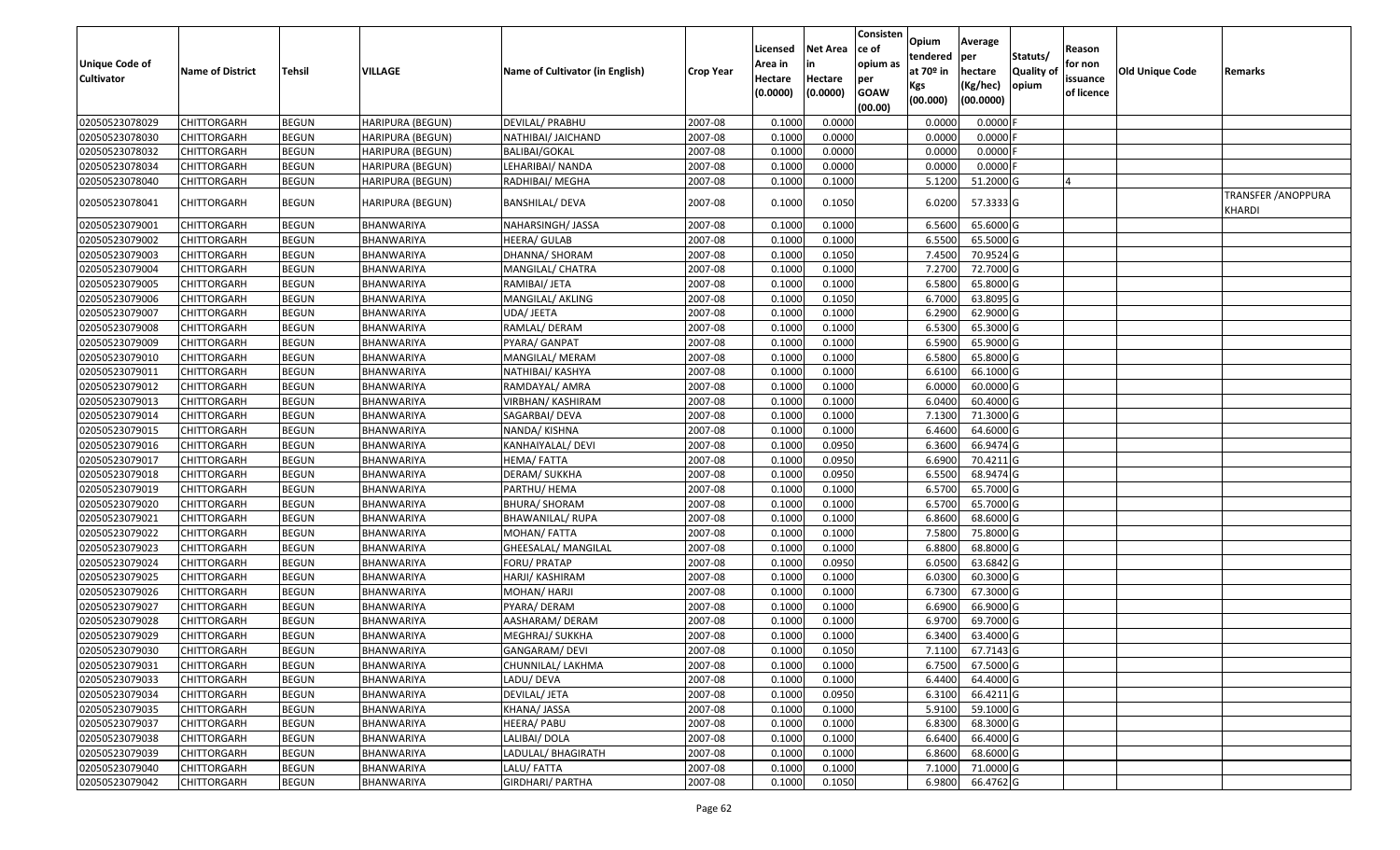| Unique Code of    | <b>Name of District</b> | <b>Tehsil</b> | VILLAGE      | Name of Cultivator (in English) | <b>Crop Year</b> | Licensed<br>Area in | <b>Net Area</b><br>in | Consisten<br>ce of<br>opium as | Opium<br>tendered<br>at $70°$ in | Average<br>per<br>hectare | Statuts/<br><b>Quality o</b> | Reason<br>for non      | Old Unique Code | Remarks            |
|-------------------|-------------------------|---------------|--------------|---------------------------------|------------------|---------------------|-----------------------|--------------------------------|----------------------------------|---------------------------|------------------------------|------------------------|-----------------|--------------------|
| <b>Cultivator</b> |                         |               |              |                                 |                  | Hectare<br>(0.0000) | Hectare<br>(0.0000)   | per<br><b>GOAW</b><br>(00.00)  | Kgs<br>(00.000)                  | (Kg/hec)<br>(00.0000)     | opium                        | issuance<br>of licence |                 |                    |
| 02050523079043    | CHITTORGARH             | <b>BEGUN</b>  | BHANWARIYA   | <b>ONKAR/TEJA</b>               | 2007-08          | 0.1000              | 0.1000                |                                | 6.3500                           | 63.5000G                  |                              |                        |                 |                    |
| 02050523079044    | CHITTORGARH             | <b>BEGUN</b>  | BHANWARIYA   | KASHIRAM/ SHOJI                 | 2007-08          | 0.1000              | 0.1000                |                                | 6.6400                           | 66.4000 G                 |                              |                        |                 |                    |
| 02050523079045    | CHITTORGARH             | <b>BEGUN</b>  | BHANWARIYA   | SHANTILAL/ BALU                 | 2007-08          | 0.1000              | 0.0950                |                                | 5.8200                           | 61.2632 G                 |                              |                        |                 |                    |
| 02050523079046    | <b>CHITTORGARH</b>      | <b>BEGUN</b>  | BHANWARIYA   | DEVILAL/ KAJOD                  | 2007-08          | 0.1000              | 0.0950                |                                | 6.2200                           | 65.4737 G                 |                              |                        |                 |                    |
| 02050523079047    | CHITTORGARH             | <b>BEGUN</b>  | BHANWARIYA   | CHHAGANLAL/ SHOCHAND            | 2007-08          | 0.1000              | 0.1000                |                                | 6.5100                           | 65.1000G                  |                              |                        |                 |                    |
| 02050523079048    | <b>CHITTORGARH</b>      | <b>BEGUN</b>  | BHANWARIYA   | MANGILAL/ BALU                  | 2007-08          | 0.1000              | 0.0950                |                                | 6.0500                           | 63.6842 G                 |                              |                        |                 |                    |
| 02050523079049    | CHITTORGARH             | <b>BEGUN</b>  | BHANWARIYA   | SHOCHAND/ PANNA                 | 2007-08          | 0.1000              | 0.0950                |                                | 6.0800                           | 64.0000G                  |                              |                        |                 |                    |
| 02050523079050    | <b>CHITTORGARH</b>      | <b>BEGUN</b>  | BHANWARIYA   | GHISALAL/KAJOD                  | 2007-08          | 0.1000              | 0.1000                |                                | 6.2800                           | 62.8000 G                 |                              |                        |                 |                    |
| 02050523080001    | CHITTORGARH             | <b>BEGUN</b>  | PALKA        | SITABAI/ NANDLAL                | 2007-08          | 0.1000              | 0.1000                |                                | 6.4800                           | 64.8000 G                 |                              |                        |                 |                    |
| 02050523080002    | <b>CHITTORGARH</b>      | <b>BEGUN</b>  | PALKA        | PYARA/TEKA                      | 2007-08          | 0.1000              | 0.1000                |                                | 6.4900                           | 64.9000 G                 |                              |                        |                 |                    |
| 02050523080003    | CHITTORGARH             | <b>BEGUN</b>  | <b>PALKA</b> | MOTI/ RATNA                     | 2007-08          | 0.1000              | 0.1000                |                                | 6.5400                           | 65.4000 G                 |                              |                        |                 |                    |
| 02050523080004    | CHITTORGARH             | <b>BEGUN</b>  | <b>PALKA</b> | DEBILAL/ SEWA                   | 2007-08          | 0.1000              | 0.1000                |                                | 6.6000                           | 66.0000 G                 |                              |                        |                 |                    |
| 02050523080005    | <b>CHITTORGARH</b>      | <b>BEGUN</b>  | <b>PALKA</b> | BHUWANA/ TULSIRAM               | 2007-08          | 0.1000              | 0.1000                |                                | 5.6900                           | 56.9000 G                 |                              |                        |                 |                    |
| 02050523080007    | CHITTORGARH             | <b>BEGUN</b>  | <b>PALKA</b> | PYARA/ GOPI                     | 2007-08          | 0.1000              | 0.1000                |                                | 6.2900                           | 62.9000G                  |                              |                        |                 |                    |
| 02050523080008    | <b>CHITTORGARH</b>      | <b>BEGUN</b>  | PALKA        | UDAILAL/ SURAJMAL               | 2007-08          | 0.1000              | 0.1050                |                                | 6.7200                           | 64.0000G                  |                              |                        |                 |                    |
| 02050523080009    | CHITTORGARH             | <b>BEGUN</b>  | <b>PALKA</b> | <b>BHURA/ RATNA</b>             | 2007-08          | 0.1000              | 0.1000                |                                | 6.8700                           | 68.7000 G                 |                              |                        |                 |                    |
| 02050523080010    | CHITTORGARH             | <b>BEGUN</b>  | <b>PALKA</b> | NANDLAL/BALU                    | 2007-08          | 0.1000              | 0.1000                |                                | 6.1000                           | 61.0000G                  |                              |                        |                 |                    |
| 02050523080012    | CHITTORGARH             | <b>BEGUN</b>  | <b>PALKA</b> | PYARCHAND/ BALU                 | 2007-08          | 0.100               | 0.1050                |                                | 6.8200                           | 64.9524 G                 |                              |                        |                 |                    |
| 02050523080013    | CHITTORGARH             | <b>BEGUN</b>  | <b>PALKA</b> | REVALAL/ DOLA                   | 2007-08          | 0.100               | 0.1050                |                                | 6.5900                           | 62.7619 G                 |                              |                        |                 |                    |
| 02050523080014    | CHITTORGARH             | <b>BEGUN</b>  | <b>PALKA</b> | JEETMAL/TAKA                    | 2007-08          | 0.1000              | 0.0950                |                                | 6.7500                           | 71.0526 G                 |                              |                        |                 |                    |
| 02050523080015    | CHITTORGARH             | <b>BEGUN</b>  | <b>PALKA</b> | HARLAL/ NARAYAN                 | 2007-08          | 0.1000              | 0.1000                |                                | 5.8200                           | 58.2000 G                 |                              |                        |                 |                    |
| 02050523080016    | CHITTORGARH             | <b>BEGUN</b>  | <b>PALKA</b> | KHEMRAJ/BARDA                   | 2007-08          | 0.100               | 0.1000                |                                | 6.3200                           | 63.2000 G                 |                              |                        |                 |                    |
| 02050523080018    | CHITTORGARH             | <b>BEGUN</b>  | PALKA        | PYARCHAND/ LAXMAN               | 2007-08          | 0.1000              | 0.1050                |                                | 7.0600                           | 67.2381 G                 |                              |                        |                 |                    |
| 02050523080019    | <b>CHITTORGARH</b>      | <b>BEGUN</b>  | <b>PALKA</b> | HEERALAL/ BALU                  | 2007-08          | 0.100               | 0.1000                |                                | 6.0100                           | 60.1000 G                 |                              |                        |                 |                    |
| 02050523080020    | <b>CHITTORGARH</b>      | <b>BEGUN</b>  | <b>PALKA</b> | HEERALAL/ KANHAIYALAL           | 2007-08          | 0.1000              | 0.1000                |                                | 6.5100                           | 65.1000G                  |                              |                        |                 |                    |
| 02050523080021    | CHITTORGARH             | <b>BEGUN</b>  | <b>PALKA</b> | AMBALAL/ BHURA                  | 2007-08          | 0.1000              | 0.1000                |                                | 6.7600                           | 67.6000 G                 |                              |                        |                 |                    |
| 02050523080022    | CHITTORGARH             | <b>BEGUN</b>  | PALKA        | SHIVLAL/ KANHAIYALAL            | 2007-08          | 0.1000              | 0.1000                |                                | 6.4500                           | 64.5000 G                 |                              |                        |                 |                    |
| 02050523080023    | CHITTORGARH             | <b>BEGUN</b>  | <b>PALKA</b> | SHANKERLAL/ KANHAIYALAL         | 2007-08          | 0.1000              | 0.1000                |                                | 6.1500                           | 61.5000G                  |                              |                        |                 |                    |
| 02050523080028    | CHITTORGARH             | <b>BEGUN</b>  | <b>PALKA</b> | MANGILAL/ MEGHA DHAKAD          | 2007-08          | 0.1000              | 0.1000                |                                | 6.5400                           | 65.4000 G                 |                              |                        |                 |                    |
| 02050523080029    | CHITTORGARH             | <b>BEGUN</b>  | PALKA        | DUNGA/ MODA                     | 2007-08          | 0.1000              | 0.1000                |                                | 6.6000                           | 66.0000G                  |                              |                        |                 |                    |
| 02050523080031    | CHITTORGARH             | <b>BEGUN</b>  | PALKA        | <b>GULABIBAI/ RUPLAL</b>        | 2007-08          | 0.1000              | 0.1000                |                                | 6.2900                           | 62.9000G                  |                              |                        |                 | <b>NAME CHANGE</b> |
| 02050523080035    | CHITTORGARH             | <b>BEGUN</b>  | PALKA        | JHAMKUBAI/ HAZARI               | 2007-08          | 0.1000              | 0.1050                |                                | 6.7300                           | 64.0952 G                 |                              |                        |                 |                    |
| 02050523080037    | CHITTORGARH             | <b>BEGUN</b>  | PALKA        | BHANWARLAL/ BARDICHAND          | 2007-08          | 0.1000              | 0.1050                |                                | 6.3200                           | 60.1905 G                 |                              |                        |                 |                    |
| 02050523080038    | CHITTORGARH             | <b>BEGUN</b>  | PALKA        | KAJODIBAI/ GOPI                 | 2007-08          | 0.1000              | 0.0000                |                                | 0.0000                           | 0.0000                    |                              |                        |                 |                    |
| 02050523080039    | CHITTORGARH             | <b>BEGUN</b>  | <b>PALKA</b> | PANNALAL/ MEGHA                 | 2007-08          | 0.1000              | 0.1000                |                                | 6.1800                           | 61.8000 G                 |                              |                        |                 |                    |
| 02050523080040    | CHITTORGARH             | <b>BEGUN</b>  | <b>PALKA</b> | GHEESALAL/ NARAYAN              | 2007-08          | 0.1000              | 0.0000                |                                | 0.0000                           | 0.0000F                   |                              |                        |                 |                    |
| 02050523080041    | <b>CHITTORGARH</b>      | <b>BEGUN</b>  | PALKA        | <b>GOPI/ TEKA</b>               | 2007-08          | 0.1000              | 0.1000                |                                |                                  | 5.5800 55.8000 G          |                              |                        |                 |                    |
| 02050523080042    | <b>CHITTORGARH</b>      | <b>BEGUN</b>  | PALKA        | <b>BARDIBAI/ CHHOGA</b>         | 2007-08          | 0.1000              | 0.1000                |                                | 6.5500                           | 65.5000 G                 |                              |                        |                 |                    |
| 02050523081001    | <b>CHITTORGARH</b>      | <b>BEGUN</b>  | PALANPUR     | SUKHLAL/ MEGHA                  | 2007-08          | 0.1000              | 0.0950                |                                | 6.2800                           | 66.1053 G                 |                              |                        |                 |                    |
| 02050523081002    | <b>CHITTORGARH</b>      | <b>BEGUN</b>  | PALANPUR     | <b>BHANWARLAL/ GOPI</b>         | 2007-08          | 0.1000              | 0.1000                |                                | 6.5400                           | 65.4000 G                 |                              |                        |                 |                    |
| 02050523081007    | CHITTORGARH             | <b>BEGUN</b>  | PALANPUR     | TULSIRAM/ NARAYAN               | 2007-08          | 0.1000              | 0.1000                |                                | 6.3400                           | 63.4000 G                 |                              |                        |                 |                    |
| 02050523081009    | <b>CHITTORGARH</b>      | <b>BEGUN</b>  | PALANPUR     | <b>BALU/ HAZARI</b>             | 2007-08          | 0.1000              | 0.0950                |                                | 6.3200                           | 66.5263 G                 |                              |                        |                 |                    |
| 02050523081010    | <b>CHITTORGARH</b>      | <b>BEGUN</b>  | PALANPUR     | DEVILAL/ SEWA                   | 2007-08          | 0.1000              | 0.0950                |                                | 6.1600                           | 64.8421 G                 |                              |                        |                 |                    |
| 02050523081012    | <b>CHITTORGARH</b>      | <b>BEGUN</b>  | PALANPUR     | RUPA/ NARAYAN                   | 2007-08          | 0.1000              | 0.1000                |                                | 6.6000                           | 66.0000 G                 |                              |                        |                 |                    |
| 02050523081014    | <b>CHITTORGARH</b>      | <b>BEGUN</b>  | PALANPUR     | MOHANLAL/ TULSIRAM              | 2007-08          | 0.1000              | 0.1000                |                                | 6.6400                           | 66.4000 G                 |                              |                        |                 |                    |
| 02050523081015    | <b>CHITTORGARH</b>      | <b>BEGUN</b>  | PALANPUR     | NARAYAN/ PANNA                  | 2007-08          | 0.1000              | 0.1000                |                                | 6.3700                           | 63.7000 G                 |                              |                        |                 |                    |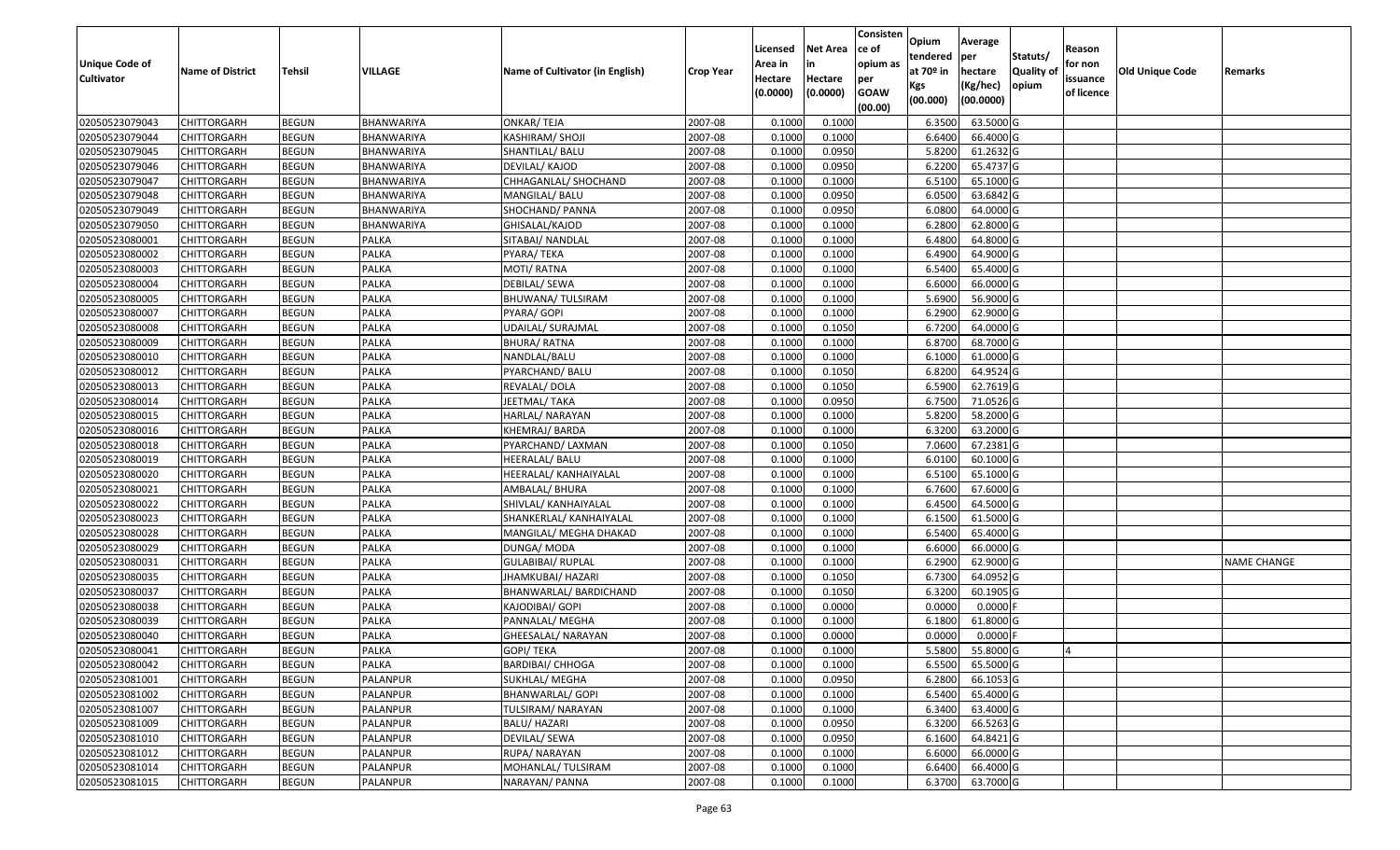| Unique Code of<br><b>Cultivator</b> | <b>Name of District</b> | <b>Tehsil</b> | VILLAGE  | Name of Cultivator (in English) | <b>Crop Year</b> | Licensed<br>Area in<br>Hectare | <b>Net Area</b><br>in<br>Hectare | Consisten<br>ce of<br>opium as<br>per | Opium<br>tendered<br>at $70°$ in | Average<br>per<br>hectare | Statuts/<br><b>Quality o</b> | Reason<br>for non<br>issuance | <b>Old Unique Code</b> | Remarks |
|-------------------------------------|-------------------------|---------------|----------|---------------------------------|------------------|--------------------------------|----------------------------------|---------------------------------------|----------------------------------|---------------------------|------------------------------|-------------------------------|------------------------|---------|
|                                     |                         |               |          |                                 |                  | (0.0000)                       | (0.0000)                         | <b>GOAW</b><br>(00.00)                | Kgs<br>(00.000)                  | (Kg/hec)<br>(00.0000)     | opium                        | of licence                    |                        |         |
| 02050523082001                      | CHITTORGARH             | <b>BEGUN</b>  | SRINAGAR | <b>BHANWARLAL/ BARDA</b>        | 2007-08          | 0.1000                         | 0.1000                           |                                       | 6.7300                           | 67.3000 G                 |                              |                               |                        |         |
| 02050523082002                      | CHITTORGARH             | <b>BEGUN</b>  | SRINAGAR | DEVA/ LALU                      | 2007-08          | 0.1000                         | 0.1000                           |                                       | 6.7500                           | 67.5000G                  |                              |                               |                        |         |
| 02050523082003                      | CHITTORGARH             | <b>BEGUN</b>  | SRINAGAR | RAMCHANDRA/ DEVILAL             | 2007-08          | 0.1000                         | 0.1000                           |                                       | 6.6400                           | 66.4000 G                 |                              |                               |                        |         |
| 02050523082004                      | <b>CHITTORGARH</b>      | <b>BEGUN</b>  | SRINAGAR | DEVA/ SHOCHAND                  | 2007-08          | 0.1000                         | 0.1000                           |                                       | 6.4800                           | 64.8000 G                 |                              |                               |                        |         |
| 02050523082005                      | CHITTORGARH             | <b>BEGUN</b>  | SRINAGAR | KANHAIYALAL/ HEERALAL           | 2007-08          | 0.1000                         | 0.1000                           |                                       | 6.6400                           | 66.4000 G                 |                              |                               |                        |         |
| 02050523082006                      | CHITTORGARH             | <b>BEGUN</b>  | SRINAGAR | MANGILAL/ UDA                   | 2007-08          | 0.1000                         | 0.1000                           |                                       | 6.4900                           | 64.9000 G                 |                              |                               |                        |         |
| 02050523082007                      | CHITTORGARH             | <b>BEGUN</b>  | SRINAGAR | ONKAR/ DALLA                    | 2007-08          | 0.1000                         | 0.1000                           |                                       | 6.5100                           | 65.1000G                  |                              |                               |                        |         |
| 02050523082008                      | CHITTORGARH             | <b>BEGUN</b>  | SRINAGAR | MOTI/ PANNA                     | 2007-08          | 0.1000                         | 0.1000                           |                                       | 6.4100                           | 64.1000G                  |                              |                               |                        |         |
| 02050523082010                      | CHITTORGARH             | <b>BEGUN</b>  | SRINAGAR | NANDLAL/ BHAWANA                | 2007-08          | 0.1000                         | 0.1000                           |                                       | 6.9800                           | 69.8000 G                 |                              |                               |                        |         |
| 02050523082011                      | CHITTORGARH             | <b>BEGUN</b>  | SRINAGAR | NANDA/ KHEMA                    | 2007-08          | 0.1000                         | 0.1000                           |                                       | 6.5900                           | 65.9000 G                 |                              |                               |                        |         |
| 02050523082012                      | CHITTORGARH             | <b>BEGUN</b>  | SRINAGAR | DEVILAL/ CHHOGA                 | 2007-08          | 0.1000                         | 0.1000                           |                                       | 6.6000                           | 66.0000G                  |                              |                               |                        |         |
| 02050523082014                      | CHITTORGARH             | <b>BEGUN</b>  | SRINAGAR | JAMNALAL/ NARAYAN               | 2007-08          | 0.1000                         | 0.1050                           |                                       | 6.8700                           | 65.4286 G                 |                              |                               |                        |         |
| 02050523082015                      | <b>CHITTORGARH</b>      | <b>BEGUN</b>  | SRINAGAR | MOTI/ RODA                      | 2007-08          | 0.1000                         | 0.1050                           |                                       | 6.6000                           | 62.8571 G                 |                              |                               |                        |         |
| 02050523082016                      | <b>CHITTORGARH</b>      | <b>BEGUN</b>  | SRINAGAR | DEVA/ GHEESA                    | 2007-08          | 0.1000                         | 0.1000                           |                                       | 6.6600                           | 66.6000G                  |                              |                               |                        |         |
| 02050523082017                      | <b>CHITTORGARH</b>      | <b>BEGUN</b>  | SRINAGAR | NANDA/ LAXMAN                   | 2007-08          | 0.1000                         | 0.1000                           |                                       | 6.7300                           | 67.3000G                  |                              |                               |                        |         |
| 02050523082018                      | CHITTORGARH             | <b>BEGUN</b>  | SRINAGAR | KUKA/ CHUNA                     | 2007-08          | 0.1000                         | 0.1000                           |                                       | 6.6300                           | 66.3000 G                 |                              |                               |                        |         |
| 02050523082019                      | CHITTORGARH             | <b>BEGUN</b>  | SRINAGAR | JAGDISH/NARAYAN                 | 2007-08          | 0.1000                         | 0.0000                           |                                       | 0.0000                           | $0.0000$ F                |                              |                               |                        |         |
| 02050523082020                      | CHITTORGARH             | <b>BEGUN</b>  | SRINAGAR | GOKAL/ KALU                     | 2007-08          | 0.1000                         | 0.1000                           |                                       | 6.8300                           | 68.3000 G                 |                              |                               |                        |         |
| 02050523082021                      | CHITTORGARH             | <b>BEGUN</b>  | SRINAGAR | BHUWANA/ LALA                   | 2007-08          | 0.100                          | 0.1000                           |                                       | 6.7600                           | 67.6000 G                 |                              |                               |                        |         |
| 02050523082022                      | CHITTORGARH             | <b>BEGUN</b>  | SRINAGAR | PRAKASH/BALU                    | 2007-08          | 0.1000                         | 0.1000                           |                                       | 6.9100                           | 69.1000G                  |                              |                               |                        |         |
| 02050523082023                      | CHITTORGARH             | <b>BEGUN</b>  | SRINAGAR | LALU/MODA                       | 2007-08          | 0.1000                         | 0.1000                           |                                       | 6.1600                           | 61.6000 G                 |                              |                               |                        |         |
| 02050523082024                      | CHITTORGARH             | <b>BEGUN</b>  | SRINAGAR | BALU/ HEERA (PANDU)             | 2007-08          | 0.100                          | 0.1000                           |                                       | 6.7600                           | 67.6000 G                 |                              |                               |                        |         |
| 02050523082025                      | CHITTORGARH             | <b>BEGUN</b>  | SRINAGAR | SHAMBHULAL/ RUPA                | 2007-08          | 0.1000                         | 0.1000                           |                                       | 6.6100                           | 66.1000G                  |                              |                               |                        |         |
| 02050523082026                      | <b>CHITTORGARH</b>      | <b>BEGUN</b>  | SRINAGAR | MANGILAL/ NARAYAN               | 2007-08          | 0.100                          | 0.1000                           |                                       | 6.8800                           | 68.8000 G                 |                              |                               |                        |         |
| 02050523082027                      | <b>CHITTORGARH</b>      | <b>BEGUN</b>  | SRINAGAR | <b>BHURA/ NARAYAN</b>           | 2007-08          | 0.1000                         | 0.1000                           |                                       | 5.9800                           | 59.8000G                  |                              |                               |                        |         |
| 02050523082028                      | CHITTORGARH             | <b>BEGUN</b>  | SRINAGAR | PYARCHAND/ GHEESA               | 2007-08          | 0.1000                         | 0.1000                           |                                       | 6.6600                           | 66.6000 G                 |                              |                               |                        |         |
| 02050523082029                      | CHITTORGARH             | <b>BEGUN</b>  | SRINAGAR | GOPILAL/ CHUNA                  | 2007-08          | 0.1000                         | 0.1000                           |                                       | 6.5400                           | 65.4000 G                 |                              |                               |                        |         |
| 02050523082030                      | CHITTORGARH             | <b>BEGUN</b>  | SRINAGAR | MOTI/ KHEMA                     | 2007-08          | 0.1000                         | 0.1000                           |                                       | 6.6400                           | 66.4000 G                 |                              |                               |                        |         |
| 02050523082033                      | CHITTORGARH             | <b>BEGUN</b>  | SRINAGAR | JHAMKUBAI/ DEVA                 | 2007-08          | 0.1000                         | 0.1000                           |                                       | 6.8300                           | 68.3000 G                 |                              |                               |                        |         |
| 02050523082034                      | CHITTORGARH             | <b>BEGUN</b>  | SRINAGAR | PARTHU/ GOKAL                   | 2007-08          | 0.1000                         | 0.1000                           |                                       | 6.7700                           | 67.7000 G                 |                              |                               |                        |         |
| 02050523082035                      | CHITTORGARH             | <b>BEGUN</b>  | SRINAGAR | ANCHIBAI/ GOKAL                 | 2007-08          | 0.1000                         | 0.1000                           |                                       | 6.5800                           | 65.8000 G                 |                              |                               |                        |         |
| 02050523082036                      | CHITTORGARH             | <b>BEGUN</b>  | SRINAGAR | KANA/ KALU                      | 2007-08          | 0.1000                         | 0.1000                           |                                       | 6.6000                           | 66.0000G                  |                              |                               |                        |         |
| 02050523082037                      | CHITTORGARH             | <b>BEGUN</b>  | SRINAGAR | LALU/ GOKAL                     | 2007-08          | 0.1000                         | 0.1000                           |                                       | 6.9000                           | 69.0000G                  |                              |                               |                        |         |
| 02050523082038                      | CHITTORGARH             | <b>BEGUN</b>  | SRINAGAR | <b>BALU/ HEERA</b>              | 2007-08          | 0.1000                         | 0.1000                           |                                       | 6.8900                           | 68.9000 G                 |                              |                               |                        |         |
| 02050523082040                      | CHITTORGARH             | <b>BEGUN</b>  | SRINAGAR | JAGDISH/ GHASI                  | 2007-08          | 0.1000                         | 0.1000                           |                                       | 6.6200                           | 66.2000 G                 |                              |                               |                        |         |
| 02050523082041                      | CHITTORGARH             | <b>BEGUN</b>  | SRINAGAR | CHUNNILAL/ KALU                 | 2007-08          | 0.1000                         | 0.1000                           |                                       | 6.6400                           | 66.4000 G                 |                              |                               |                        |         |
| 02050523082042                      | <b>CHITTORGARH</b>      | <b>BEGUN</b>  | SRINAGAR | SATYANARAYAN/ GHEESA            | 2007-08          | 0.1000                         | 0.1000                           |                                       | 6.0400                           | 60.4000 G                 |                              |                               |                        |         |
| 02050523082045                      | <b>CHITTORGARH</b>      | <b>BEGUN</b>  | SRINAGAR | GHEESA/ BHAWANA                 | 2007-08          | 0.1000                         | 0.1050                           |                                       | 6.9200                           | 65.9048 G                 |                              |                               |                        |         |
| 02050523082046                      | <b>CHITTORGARH</b>      | <b>BEGUN</b>  | SRINAGAR | MEGHRAJ/ DUNGA                  | 2007-08          | 0.1000                         | 0.1050                           |                                       | 6.6000                           | 62.8571 G                 |                              |                               |                        |         |
| 02050523082047                      | <b>CHITTORGARH</b>      | <b>BEGUN</b>  | SRINAGAR | SHANKERLAL/ NANDA               | 2007-08          | 0.1000                         | 0.1000                           |                                       | 7.4800                           | 74.8000 G                 |                              |                               |                        |         |
| 02050523082050                      | <b>CHITTORGARH</b>      | <b>BEGUN</b>  | SRINAGAR | RAMCHANDRA/ DHANNA              | 2007-08          | 0.1000                         | 0.1000                           |                                       | 7.0400                           | 70.4000 G                 |                              |                               |                        |         |
| 02050523082051                      | <b>CHITTORGARH</b>      | <b>BEGUN</b>  | SRINAGAR | SOHANLAL/ BARDA                 | 2007-08          | 0.1000                         | 0.1000                           |                                       | 6.4500                           | 64.5000 G                 |                              |                               |                        |         |
| 02050523082052                      | <b>CHITTORGARH</b>      | <b>BEGUN</b>  | SRINAGAR | BARDA/LALA                      | 2007-08          | 0.1000                         | 0.1000                           |                                       | 6.8400                           | 68.4000 G                 |                              |                               |                        |         |
| 02050523082054                      | CHITTORGARH             | <b>BEGUN</b>  | SRINAGAR | DHANNA/ UDA                     | 2007-08          | 0.1000                         | 0.1000                           |                                       | 6.8400                           | 68.4000 G                 |                              |                               |                        |         |
| 02050523082055                      | <b>CHITTORGARH</b>      | <b>BEGUN</b>  | SRINAGAR | KAILASH/ JETA                   | 2007-08          | 0.1000                         | 0.1000                           |                                       | 7.0900                           | 70.9000 G                 |                              |                               |                        |         |
| 02050523082056                      | <b>CHITTORGARH</b>      | <b>BEGUN</b>  | SRINAGAR | SUGANLAL/ HARLAL                | 2007-08          | 0.1000                         | 0.1050                           |                                       | 6.6400                           | 63.2381 G                 |                              |                               |                        |         |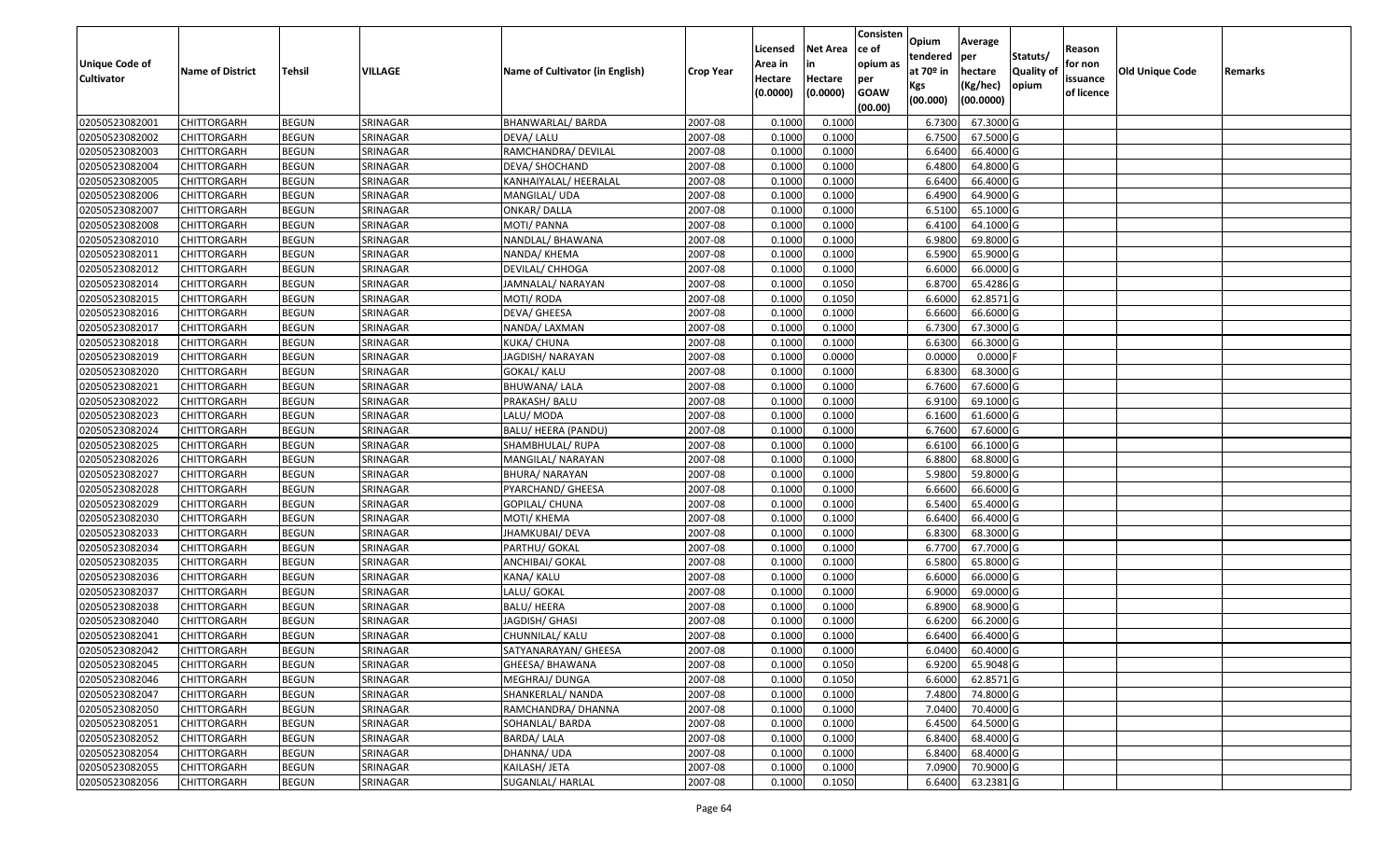| Unique Code of<br><b>Cultivator</b> | <b>Name of District</b> | <b>Tehsil</b> | VILLAGE  | Name of Cultivator (in English) | <b>Crop Year</b> | Licensed<br>Area in<br>Hectare | <b>Net Area</b><br>in<br>Hectare | Consisten<br>ce of<br>opium as<br>per | Opium<br>tendered<br>at $70°$ in<br>Kgs | Average<br>per<br>hectare<br>(Kg/hec) | Statuts/<br><b>Quality o</b><br>opium | Reason<br>for non<br>issuance | Old Unique Code | Remarks            |
|-------------------------------------|-------------------------|---------------|----------|---------------------------------|------------------|--------------------------------|----------------------------------|---------------------------------------|-----------------------------------------|---------------------------------------|---------------------------------------|-------------------------------|-----------------|--------------------|
|                                     |                         |               |          |                                 |                  | (0.0000)                       | (0.0000)                         | <b>GOAW</b><br>(00.00)                | (00.000)                                | (00.0000)                             |                                       | of licence                    |                 |                    |
| 02050523082057                      | CHITTORGARH             | <b>BEGUN</b>  | SRINAGAR | <b>BARDA/ PEETHA</b>            | 2007-08          | 0.1000                         | 0.1000                           |                                       | 6.7700                                  | 67.7000 G                             |                                       |                               |                 |                    |
| 02050523082058                      | CHITTORGARH             | <b>BEGUN</b>  | SRINAGAR | BHANWARDAS/BANSHIDAS            | 2007-08          | 0.1000                         | 0.1000                           |                                       | 6.0300                                  | 60.3000 G                             |                                       |                               |                 |                    |
| 02050523082061                      | CHITTORGARH             | <b>BEGUN</b>  | SRINAGAR | HAZARI/ GHEESA                  | 2007-08          | 0.1000                         | 0.1000                           |                                       | 7.0100                                  | 70.1000G                              |                                       |                               |                 |                    |
| 02050523082062                      | <b>CHITTORGARH</b>      | <b>BEGUN</b>  | SRINAGAR | HARKUBAI/ MOTILAL               | 2007-08          | 0.1000                         | 0.1000                           |                                       | 6.4500                                  | 64.5000 G                             |                                       |                               |                 |                    |
| 02050523082063                      | CHITTORGARH             | <b>BEGUN</b>  | SRINAGAR | PYARCHAND/ BHUWANA              | 2007-08          | 0.1000                         | 0.1000                           |                                       | 6.4800                                  | 64.8000 G                             |                                       |                               |                 |                    |
| 02050523082064                      | CHITTORGARH             | <b>BEGUN</b>  | SRINAGAR | MOHANLAL/ HEERA                 | 2007-08          | 0.1000                         | 0.1000                           |                                       | 6.4100                                  | 64.1000G                              |                                       |                               |                 |                    |
| 02050523082065                      | CHITTORGARH             | <b>BEGUN</b>  | SRINAGAR | MADHOLAL/ CHHOGA                | 2007-08          | 0.1000                         | 0.1000                           |                                       | 6.8200                                  | 68.2000 G                             |                                       |                               |                 |                    |
| 02050523082066                      | <b>CHITTORGARH</b>      | <b>BEGUN</b>  | SRINAGAR | PYARA/ UDA                      | 2007-08          | 0.1000                         | 0.1000                           |                                       | 6.0700                                  | 60.7000 G                             |                                       |                               |                 |                    |
| 02050523082067                      | CHITTORGARH             | <b>BEGUN</b>  | SRINAGAR | <b>ONKAR/ BARDA</b>             | 2007-08          | 0.1000                         | 0.1000                           |                                       | 6.0200                                  | 60.2000 G                             |                                       |                               |                 |                    |
| 02050523082068                      | CHITTORGARH             | <b>BEGUN</b>  | SRINAGAR | MANGILAL/ KAJOD                 | 2007-08          | 0.1000                         | 0.1050                           |                                       | 6.7300                                  | 64.0952 G                             |                                       |                               |                 |                    |
| 02050523082069                      | CHITTORGARH             | <b>BEGUN</b>  | SRINAGAR | BARDA/ PRABHULAL                | 2007-08          | 0.1000                         | 0.1050                           |                                       | 7.1200                                  | 67.8095 G                             |                                       |                               |                 |                    |
| 02050523082070                      | <b>CHITTORGARH</b>      | <b>BEGUN</b>  | SRINAGAR | SHANTILAL/ DEVILAL              | 2007-08          | 0.1000                         | 0.1000                           |                                       | 6.5900                                  | 65.9000 G                             |                                       |                               |                 |                    |
| 02050523082071                      | <b>CHITTORGARH</b>      | <b>BEGUN</b>  | SRINAGAR | <b>ONKARLAL/ GOPI</b>           | 2007-08          | 0.1000                         | 0.1000                           |                                       | 7.2500                                  | 72.5000 G                             |                                       |                               |                 |                    |
| 02050523082072                      | <b>CHITTORGARH</b>      | <b>BEGUN</b>  | SRINAGAR | DEVILAL/RUPA                    | 2007-08          | 0.100                          | 0.1000                           |                                       | 6.7300                                  | 67.3000G                              |                                       |                               |                 |                    |
| 02050523082116                      | <b>CHITTORGARH</b>      | <b>BEGUN</b>  | SRINAGAR | RATIRAM/ HEERA                  | 2007-08          | 0.1000                         | 0.0950                           |                                       | 6.5100                                  | 68.5263 G                             |                                       |                               |                 |                    |
| 02050523082127                      | CHITTORGARH             | <b>BEGUN</b>  | SRINAGAR | KANHAIYALAL/ PYARA              | 2007-08          | 0.1000                         | 0.1000                           |                                       | 6.7000                                  | 67.0000 G                             |                                       |                               |                 |                    |
| 02050523082128                      | CHITTORGARH             | <b>BEGUN</b>  | SRINAGAR | DEVILAL/ DEVALAL                | 2007-08          | 0.1000                         | 0.1000                           |                                       | 6.5500                                  | 65.5000G                              |                                       |                               |                 |                    |
| 02050523082129                      | CHITTORGARH             | <b>BEGUN</b>  | SRINAGAR | GOPI/ BHAWANA                   | 2007-08          | 0.100                          | 0.1050                           |                                       | 6.3800                                  | 60.7619 G                             |                                       |                               |                 |                    |
| 02050523082137                      | CHITTORGARH             | <b>BEGUN</b>  | SRINAGAR | RAMCHANDRA/ HEERA-II            | 2007-08          | 0.100                          | 0.1000                           |                                       | 6.6800                                  | 66.8000 G                             |                                       |                               |                 |                    |
| 02050523082141                      | CHITTORGARH             | <b>BEGUN</b>  | SRINAGAR | BALULAL/ONKAR                   | 2007-08          | 0.1000                         | 0.0950                           |                                       | 7.0500                                  | 74.2105 G                             |                                       |                               |                 |                    |
| 02050523082148                      | CHITTORGARH             | <b>BEGUN</b>  | SRINAGAR | GIRDHARI/BALU                   | 2007-08          | 0.100                          | 0.1000                           |                                       | 6.8100                                  | 68.1000 G                             |                                       |                               |                 |                    |
| 02050523082150                      | CHITTORGARH             | <b>BEGUN</b>  | SRINAGAR | GHEESA/ NARAYAN                 | 2007-08          | 0.100                          | 0.1050                           |                                       | 7.3400                                  | 69.9048 G                             |                                       |                               |                 |                    |
| 02050523082153                      | CHITTORGARH             | <b>BEGUN</b>  | SRINAGAR | CHHITER/ LAKHMA                 | 2007-08          | 0.1000                         | 0.1000                           |                                       | 6.9700                                  | 69.7000 G                             |                                       |                               |                 |                    |
| 02050523083001                      | CHITTORGARH             | <b>BEGUN</b>  | RAITI    | DHAPUBAI/ PRAKASHCHANDRA        | 2007-08          | 0.100                          | 0.0000                           |                                       | 0.0000                                  | 0.0000                                |                                       |                               |                 |                    |
| 02050523083002                      | <b>CHITTORGARH</b>      | <b>BEGUN</b>  | RAITI    | NANDKISHORE/ SRIKISHAN          | 2007-08          | 0.1000                         | 0.0000                           |                                       | 0.0000                                  | 0.0000                                |                                       |                               |                 |                    |
| 02050523083003                      | CHITTORGARH             | <b>BEGUN</b>  | RAITI    | RAMLAL/KUKA                     | 2007-08          | 0.1000                         | 0.0000                           |                                       | 0.0000                                  | 0.0000F                               |                                       |                               |                 |                    |
| 02050523083004                      | CHITTORGARH             | <b>BEGUN</b>  | RAITI    | KANHAIYALAL/ BHURA              | 2007-08          | 0.1000                         | 0.0000                           |                                       | 0.0000                                  | 0.0000                                |                                       |                               |                 |                    |
| 02050523083005                      | CHITTORGARH             | <b>BEGUN</b>  | RAITI    | BHANWARLAL/ UDA                 | 2007-08          | 0.1000                         | 0.0000                           |                                       | 0.0000                                  | 0.0000                                |                                       |                               |                 |                    |
| 02050523083007                      | CHITTORGARH             | <b>BEGUN</b>  | RAITI    | DEVILAL/ SHOCHAND               | 2007-08          | 0.1000                         | 0.0000                           |                                       | 0.0000                                  | 0.0000F                               |                                       |                               |                 |                    |
| 02050523083008                      | CHITTORGARH             | <b>BEGUN</b>  | RAITI    | <b>UDA/BHERU</b>                | 2007-08          | 0.1000                         | 0.0000                           |                                       | 0.0000                                  | 0.0000                                |                                       |                               |                 |                    |
| 02050523083009                      | CHITTORGARH             | <b>BEGUN</b>  | RAITI    | VARDICHAND/ BHAWANA             | 2007-08          | 0.1000                         | 0.0000                           |                                       | 0.0000                                  | 0.0000                                |                                       |                               |                 | <b>NAME CHANGE</b> |
| 02050523083010                      | CHITTORGARH             | <b>BEGUN</b>  | RAITI    | KHEMRAJ/ GHASI                  | 2007-08          | 0.1000                         | 0.0000                           |                                       | 0.0000                                  | 0.0000                                |                                       |                               |                 |                    |
| 02050523083011                      | CHITTORGARH             | <b>BEGUN</b>  | RAITI    | <b>BHERU/ HEERA</b>             | 2007-08          | 0.100                          | 0.1000                           |                                       | 1.6200                                  | 16.2000 G                             |                                       |                               |                 |                    |
| 02050523083012                      | CHITTORGARH             | <b>BEGUN</b>  | RAITI    | LALU/ NARAYAN                   | 2007-08          | 0.1000                         | 0.1000                           |                                       | 1.670                                   | 16.7000G                              |                                       |                               |                 |                    |
| 02050523083015                      | CHITTORGARH             | <b>BEGUN</b>  | RAITI    | BHURA/ PEMA                     | 2007-08          | 0.1000                         | 0.0000                           |                                       | 0.0000                                  | 0.0000F                               |                                       |                               |                 |                    |
| 02050523083018                      | CHITTORGARH             | <b>BEGUN</b>  | RAITI    | CHAMPALAL/ DALU                 | 2007-08          | 0.1000                         | 0.0000                           |                                       | 0.0000                                  | 0.0000                                |                                       |                               |                 |                    |
| 02050523083019                      | <b>CHITTORGARH</b>      | <b>BEGUN</b>  | RAITI    | KISHNIBAI/ AASHARAM             | 2007-08          | 0.1000                         | 0.0000                           |                                       | 0.0000                                  | $0.0000$ F                            |                                       |                               |                 |                    |
| 02050523083021                      | <b>CHITTORGARH</b>      | <b>BEGUN</b>  | RAITI    | NARAYAN/ LAXMAN                 | 2007-08          | 0.1000                         | 0.0000                           |                                       | 0.0000                                  | $0.0000$ F                            |                                       |                               |                 |                    |
| 02050523083022                      | <b>CHITTORGARH</b>      | <b>BEGUN</b>  | RAITI    | MODIRAM/ MIYACHAND              | 2007-08          | 0.1000                         | 0.0000                           |                                       | 0.0000                                  | 0.0000F                               |                                       |                               |                 |                    |
| 02050523083024                      | <b>CHITTORGARH</b>      | <b>BEGUN</b>  | RAITI    | KAJOD/ BALU                     | 2007-08          | 0.1000                         | 0.0000                           |                                       | 0.0000                                  | $0.0000$ F                            |                                       |                               |                 |                    |
| 02050523083025                      | <b>CHITTORGARH</b>      | <b>BEGUN</b>  | RAITI    | RAMCHANDRA A/S KHEMA            | 2007-08          | 0.1000                         | 0.0000                           |                                       | 0.0000                                  | $0.0000$ F                            |                                       |                               |                 |                    |
| 02050523083026                      | <b>CHITTORGARH</b>      | <b>BEGUN</b>  | RAITI    | PYARIBAI/ KHEMA                 | 2007-08          | 0.1000                         | 0.0000                           |                                       | 0.0000                                  | 0.0000                                |                                       |                               |                 |                    |
| 02050523083027                      | <b>CHITTORGARH</b>      | <b>BEGUN</b>  | RAITI    | <b>BHERULAL/ DUNGA</b>          | 2007-08          | 0.1000                         | 0.0000                           |                                       | 0.0000                                  | 0.0000                                |                                       |                               |                 |                    |
| 02050523083029                      | CHITTORGARH             | <b>BEGUN</b>  | RAITI    | BHOLIBAI/ DEVILAL               | 2007-08          | 0.1000                         | 0.0000                           |                                       | 0.0000                                  | $0.0000$ F                            |                                       |                               |                 |                    |
| 02050523083032                      | CHITTORGARH             | <b>BEGUN</b>  | RAITI    | SHOCHAND/ DEVILAL               | 2007-08          | 0.1000                         | 0.0000                           |                                       | 0.0000                                  | 0.0000                                |                                       |                               |                 |                    |
| 02050523083033                      | <b>CHITTORGARH</b>      | <b>BEGUN</b>  | RAITI    | BHANWARLAL/ HEERALAL            | 2007-08          | 0.1000                         | 0.0000                           |                                       | 0.0000                                  | $0.0000$ F                            |                                       |                               |                 |                    |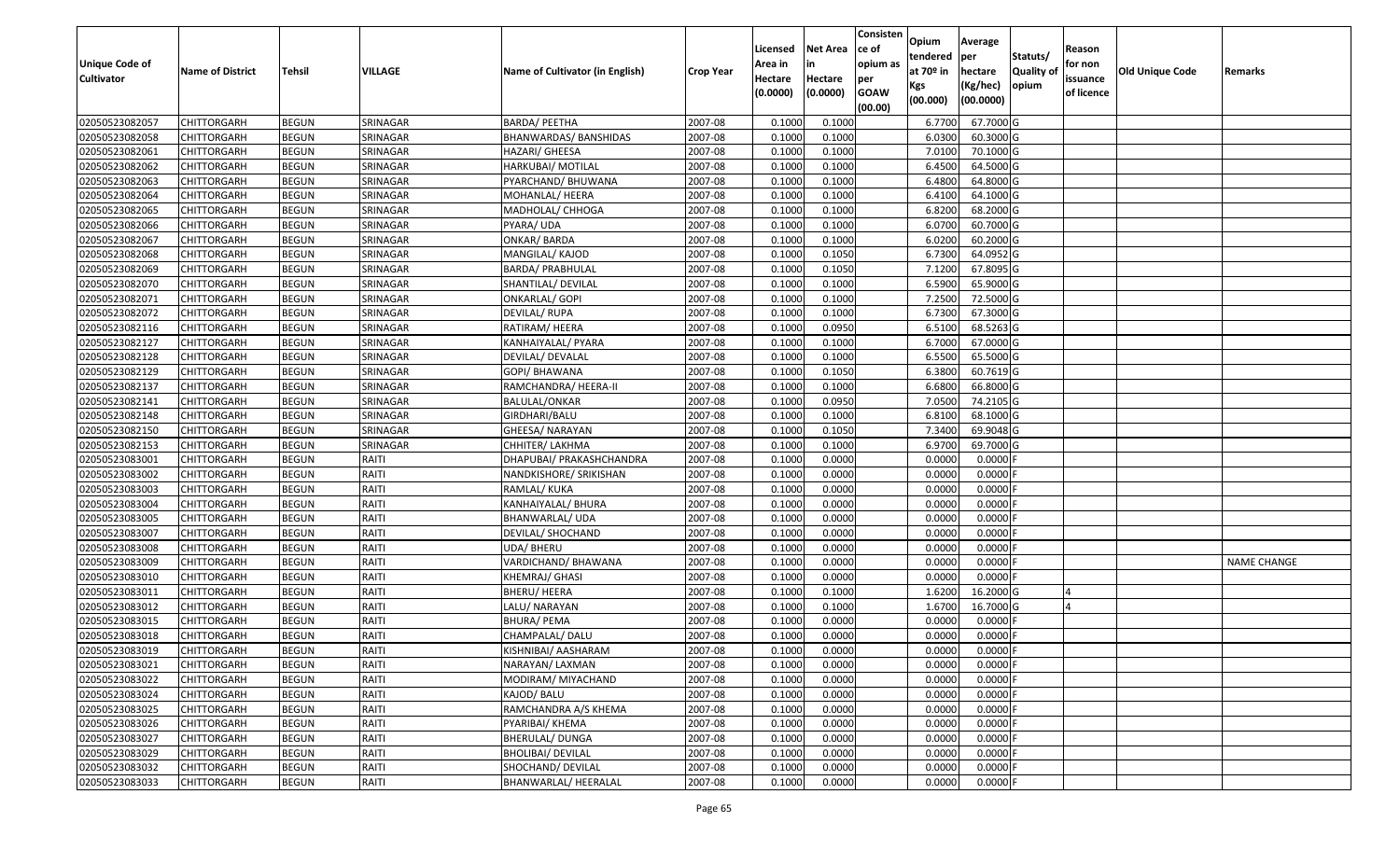| Unique Code of<br><b>Cultivator</b> | <b>Name of District</b> | <b>Tehsil</b> | VILLAGE      | Name of Cultivator (in English) | <b>Crop Year</b> | Licensed<br>Area in<br>Hectare<br>(0.0000) | <b>Net Area</b><br>in<br>Hectare<br>(0.0000) | Consisten<br>ce of<br>opium as<br>per<br><b>GOAW</b><br>(00.00) | Opium<br>tendered<br>at 70º in<br>Kgs<br>(00.000) | Average<br>per<br>hectare<br>(Kg/hec)<br>(00.0000) | Statuts/<br>Quality of<br>opium | Reason<br>for non<br>issuance<br>of licence | <b>Old Unique Code</b> | Remarks            |
|-------------------------------------|-------------------------|---------------|--------------|---------------------------------|------------------|--------------------------------------------|----------------------------------------------|-----------------------------------------------------------------|---------------------------------------------------|----------------------------------------------------|---------------------------------|---------------------------------------------|------------------------|--------------------|
| 02050523083036                      | CHITTORGARH             | <b>BEGUN</b>  | RAITI        | MODA/ MOTI                      | 2007-08          | 0.1000                                     | 0.1000                                       |                                                                 | 0.2300                                            | $2.3000$ G                                         |                                 |                                             |                        |                    |
| 02050523083037                      | CHITTORGARH             | <b>BEGUN</b>  | RAITI        | KASHIRAM/ KUKA                  | 2007-08          | 0.1000                                     | 0.0500                                       |                                                                 | 0.4500                                            | 9.0000G                                            |                                 |                                             |                        |                    |
| 02050523083038                      | CHITTORGARH             | <b>BEGUN</b>  | RAITI        | MODIRAM/NARAYAN                 | 2007-08          | 0.1000                                     | 0.0000                                       |                                                                 | 0.0000                                            | 0.0000                                             |                                 |                                             |                        |                    |
| 02050523083039                      | CHITTORGARH             | <b>BEGUN</b>  | RAITI        | NOJIBAI/ NANDA                  | 2007-08          | 0.1000                                     | 0.0000                                       |                                                                 | 0.0000                                            | 0.0000                                             |                                 |                                             |                        |                    |
| 02050523083040                      | CHITTORGARH             | <b>BEGUN</b>  | RAITI        | SHANKERLAL/ KUKA                | 2007-08          | 0.1000                                     | 0.0000                                       |                                                                 | 0.0000                                            | 0.0000                                             |                                 |                                             |                        |                    |
| 02050523083046                      | CHITTORGARH             | <b>BEGUN</b>  | RAITI        | JAGANNATH/ JAICHAND             | 2007-08          | 0.1000                                     | 0.0000                                       |                                                                 | 0.0000                                            | 0.0000                                             |                                 |                                             |                        |                    |
| 02050523083049                      | CHITTORGARH             | <b>BEGUN</b>  | RAITI        | ONKAR/KASHIRAM                  | 2007-08          | 0.1000                                     | 0.0000                                       |                                                                 | 0.0000                                            | 0.0000                                             |                                 |                                             |                        |                    |
| 02050523083050                      | CHITTORGARH             | <b>BEGUN</b>  | RAITI        | KALURAM/ MIYACHAND              | 2007-08          | 0.1000                                     | 0.0000                                       |                                                                 | 0.0000                                            | 0.0000F                                            |                                 |                                             |                        |                    |
| 02050523083051                      | CHITTORGARH             | <b>BEGUN</b>  | RAITI        | BHURA/ NOLA                     | 2007-08          | 0.1000                                     | 0.1000                                       |                                                                 | 2.4900                                            | 24.9000G                                           |                                 |                                             |                        |                    |
| 02050523083052                      | CHITTORGARH             | <b>BEGUN</b>  | RAITI        | GOPILAL/ DEVA/ DHAKAD           | 2007-08          | 0.1000                                     | 0.1000                                       |                                                                 | 5.7200                                            | 57.2000 G                                          |                                 |                                             |                        |                    |
| 02050523083053                      | CHITTORGARH             | <b>BEGUN</b>  | RAITI        | BANSHILAL/ NANDA                | 2007-08          | 0.1000                                     | 0.0000                                       |                                                                 | 0.0000                                            | 0.0000                                             |                                 |                                             |                        |                    |
| 02050523083054                      | CHITTORGARH             | <b>BEGUN</b>  | RAITI        | JAGANNATH/ BHERU                | 2007-08          | 0.1000                                     | 0.0000                                       |                                                                 | 0.0000                                            | 0.0000                                             |                                 |                                             |                        |                    |
| 02050523083055                      | <b>CHITTORGARH</b>      | <b>BEGUN</b>  | RAITI        | HEERALAL/ UDA                   | 2007-08          | 0.1000                                     | 0.0000                                       |                                                                 | 0.0000                                            | 0.0000                                             |                                 |                                             |                        |                    |
| 02050523083056                      | <b>CHITTORGARH</b>      | <b>BEGUN</b>  | RAITI        | KAILASHCHANDRA/TEJPAL           | 2007-08          | 0.1000                                     | 0.0000                                       |                                                                 | 0.0000                                            | 0.0000                                             |                                 |                                             |                        |                    |
| 02050523083058                      | CHITTORGARH             | <b>BEGUN</b>  | RAITI        | BANSHILAL/ SHYAMJI              | 2007-08          | 0.1000                                     | 0.0000                                       |                                                                 | 0.0000                                            | 0.0000                                             |                                 |                                             |                        |                    |
| 02050523083061                      | <b>CHITTORGARH</b>      | <b>BEGUN</b>  | RAITI        | RAMLAL/ BHANWARLAL              | 2007-08          | 0.1000                                     | 0.0000                                       |                                                                 | 0.0000                                            | 0.0000                                             |                                 |                                             |                        |                    |
| 02050523083062                      | <b>CHITTORGARH</b>      | <b>BEGUN</b>  | RAITI        | MANGILAL/RAMA                   | 2007-08          | 0.1000                                     | 0.0000                                       |                                                                 | 0.0000                                            | 0.0000                                             |                                 |                                             |                        |                    |
| 02050523083063                      | <b>CHITTORGARH</b>      | <b>BEGUN</b>  | RAITI        | BHANWARLAL/ BHURA               | 2007-08          | 0.1000                                     | 0.0000                                       |                                                                 | 0.0000                                            | 0.0000                                             |                                 |                                             |                        |                    |
| 02050523083066                      | CHITTORGARH             | <b>BEGUN</b>  | RAITI        | RAMESHWARLAL/ SHANKERLAL        | 2007-08          | 0.1000                                     | 0.0000                                       |                                                                 | 0.0000                                            | 0.0000F                                            |                                 |                                             |                        |                    |
| 02050523083067                      | <b>CHITTORGARH</b>      | <b>BEGUN</b>  | RAITI        | GHEESALAL/ SRICHAND             | 2007-08          | 0.1000                                     | 0.0000                                       |                                                                 | 0.0000                                            | 0.0000                                             |                                 |                                             |                        |                    |
| 02050523083071                      | <b>CHITTORGARH</b>      | <b>BEGUN</b>  | RAITI        | CHUNNILAL/ SITARAM              | 2007-08          | 0.1000                                     | 0.0000                                       |                                                                 | 0.0000                                            | 0.0000                                             |                                 |                                             |                        |                    |
| 02050523083072                      | <b>CHITTORGARH</b>      | <b>BEGUN</b>  | RAITI        | <b>BHURA/DOLA</b>               | 2007-08          | 0.1000                                     | 0.0000                                       |                                                                 | 0.0000                                            | 0.0000                                             |                                 |                                             |                        |                    |
| 02050523083077                      | CHITTORGARH             | <b>BEGUN</b>  | RAITI        | CHATERSINGH/ RUPSINGH           | 2007-08          | 0.1000                                     | 0.0000                                       |                                                                 | 0.0000                                            | 0.0000 F                                           |                                 |                                             |                        |                    |
| 02050523083078                      | CHITTORGARH             | <b>BEGUN</b>  | RAITI        | PRATAPSINGH/ RAGHUNATH SINGH    | 2007-08          | 0.1000                                     | 0.0950                                       |                                                                 | 6.4200                                            | 67.5789 G                                          |                                 |                                             |                        |                    |
| 02050523083080                      | CHITTORGARH             | <b>BEGUN</b>  | RAITI        | GATTUBAI/ KISHANLAL             | 2007-08          | 0.1000                                     | 0.0000                                       |                                                                 | 0.0000                                            | 0.0000                                             |                                 |                                             | 02050523100011         | <b>TRANSFER</b>    |
| 02050523084003                      | CHITTORGARH             | <b>BEGUN</b>  | RAITA        | RAMLAL/NANDLAL                  | 2007-08          | 0.1000                                     | 0.0000                                       |                                                                 | 0.0000                                            | 0.0000F                                            |                                 |                                             |                        |                    |
| 02050523084004                      | CHITTORGARH             | <b>BEGUN</b>  | RAITA        | DOLA/ BHUWANA                   | 2007-08          | 0.1000                                     | 0.1000                                       |                                                                 | 6.1000                                            | 61.0000 G                                          |                                 |                                             |                        |                    |
| 02050523084006                      | CHITTORGARH             | <b>BEGUN</b>  | RAITA        | PRABHULAL/ RAMCHANDRA           | 2007-08          | 0.1000                                     | 0.0000                                       |                                                                 | 0.0000                                            | $0.0000$ F                                         |                                 |                                             |                        |                    |
| 02050523084008                      | CHITTORGARH             | <b>BEGUN</b>  | RAITA        | MODIRAM/TARACHAND               | 2007-08          | 0.1000                                     | 0.0000                                       |                                                                 | 0.0000                                            | 0.0000                                             |                                 |                                             |                        |                    |
| 02050523084013                      | CHITTORGARH             | <b>BEGUN</b>  | RAITA        | JAMNIBAI/ DEVILAL               | 2007-08          | 0.1000                                     | 0.1000                                       |                                                                 | 5.8900                                            | 58.9000 G                                          |                                 |                                             |                        |                    |
| 02050523084015                      | CHITTORGARH             | <b>BEGUN</b>  | RAITA        | CHHOGALAL/ JEETMAL              | 2007-08          | 0.1000                                     | 0.0000                                       |                                                                 | 0.0000                                            | 0.0000F                                            |                                 |                                             |                        |                    |
| 02050523084017                      | CHITTORGARH             | <b>BEGUN</b>  | RAITA        | MANGILAL/ DEVILAL               | 2007-08          | 0.1000                                     | 0.1000                                       |                                                                 | 6.5800                                            | 65.8000 G                                          |                                 |                                             |                        | <b>NAME CHANGE</b> |
| 02050523084018                      | CHITTORGARH             | <b>BEGUN</b>  | RAITA        | BHANWARLAL/ CHATERBHUJ          | 2007-08          | 0.1000                                     | 0.0000                                       |                                                                 | 0.0000                                            | 0.0000                                             |                                 |                                             |                        |                    |
| 02050523084019                      | CHITTORGARH             | <b>BEGUN</b>  | RAITA        | <b>BAPURAM/ GOMA</b>            | 2007-08          | 0.1000                                     | 0.0000                                       |                                                                 | 0.0000                                            | 0.0000                                             |                                 |                                             |                        |                    |
| 02050523084020                      | CHITTORGARH             | <b>BEGUN</b>  | <b>RAITA</b> | CHUNNILAL/ KISHNA               | 2007-08          | 0.1000                                     | 0.1000                                       |                                                                 | 0.9400                                            | $9.4000$ G                                         |                                 |                                             |                        |                    |
| 02050523084023                      | <b>CHITTORGARH</b>      | <b>BEGUN</b>  | RAITA        | MADHO/ MANAK                    | 2007-08          | 0.1000                                     | 0.0000                                       |                                                                 | 0.0000                                            | $0.0000$ F                                         |                                 |                                             |                        |                    |
| 02050523084024                      | <b>CHITTORGARH</b>      | <b>BEGUN</b>  | RAITA        | <b>DEBILAL/ BHAGIRATH</b>       | 2007-08          | 0.1000                                     | 0.0000                                       |                                                                 | 0.0000                                            | 0.0000F                                            |                                 |                                             |                        |                    |
| 02050523084028                      | <b>CHITTORGARH</b>      | <b>BEGUN</b>  | <b>RAITA</b> | NANDLAL/ DEBILAL                | 2007-08          | 0.1000                                     | 0.0000                                       |                                                                 | 0.0000                                            | $0.0000$ F                                         |                                 |                                             |                        |                    |
| 02050523084031                      | <b>CHITTORGARH</b>      | <b>BEGUN</b>  | <b>RAITA</b> | <b>BANSHILAL/ BHURALAL</b>      | 2007-08          | 0.1000                                     | 0.0000                                       |                                                                 | 0.0000                                            | $0.0000$ F                                         |                                 |                                             |                        |                    |
| 02050523084032                      | <b>CHITTORGARH</b>      | <b>BEGUN</b>  | <b>RAITA</b> | MOHANLAL/KAJOD                  | 2007-08          | 0.1000                                     | 0.0000                                       |                                                                 | 0.0000                                            | $0.0000$ F                                         |                                 |                                             |                        |                    |
| 02050523084033                      | <b>CHITTORGARH</b>      | <b>BEGUN</b>  | <b>RAITA</b> | HIRALAL/ DEVILAL                | 2007-08          | 0.1000                                     | 0.0000                                       |                                                                 | 0.0000                                            | $0.0000$ F                                         |                                 |                                             |                        |                    |
| 02050523084035                      | <b>CHITTORGARH</b>      | <b>BEGUN</b>  | <b>RAITA</b> | MODIRAM/RUPA                    | 2007-08          | 0.1000                                     | 0.0000                                       |                                                                 | 0.0000                                            | $0.0000$ F                                         |                                 |                                             |                        |                    |
| 02050523084039                      | <b>CHITTORGARH</b>      | <b>BEGUN</b>  | RAITA        | HIRALAL/ DALLA                  | 2007-08          | 0.1000                                     | 0.0000                                       |                                                                 | 0.0000                                            | $0.0000$ F                                         |                                 |                                             |                        |                    |
| 02050523084045                      | <b>CHITTORGARH</b>      | <b>BEGUN</b>  | <b>RAITA</b> | <b>BHAGIRTH/ UDA</b>            | 2007-08          | 0.1000                                     | 0.0000                                       |                                                                 | 0.0000                                            | $0.0000$ F                                         |                                 |                                             |                        |                    |
| 02050523084048                      | <b>CHITTORGARH</b>      | <b>BEGUN</b>  | RAITA        | NARAYAN/ KUKA                   | 2007-08          | 0.1000                                     | 0.0000                                       |                                                                 | 0.0000                                            | $0.0000$ F                                         |                                 |                                             |                        |                    |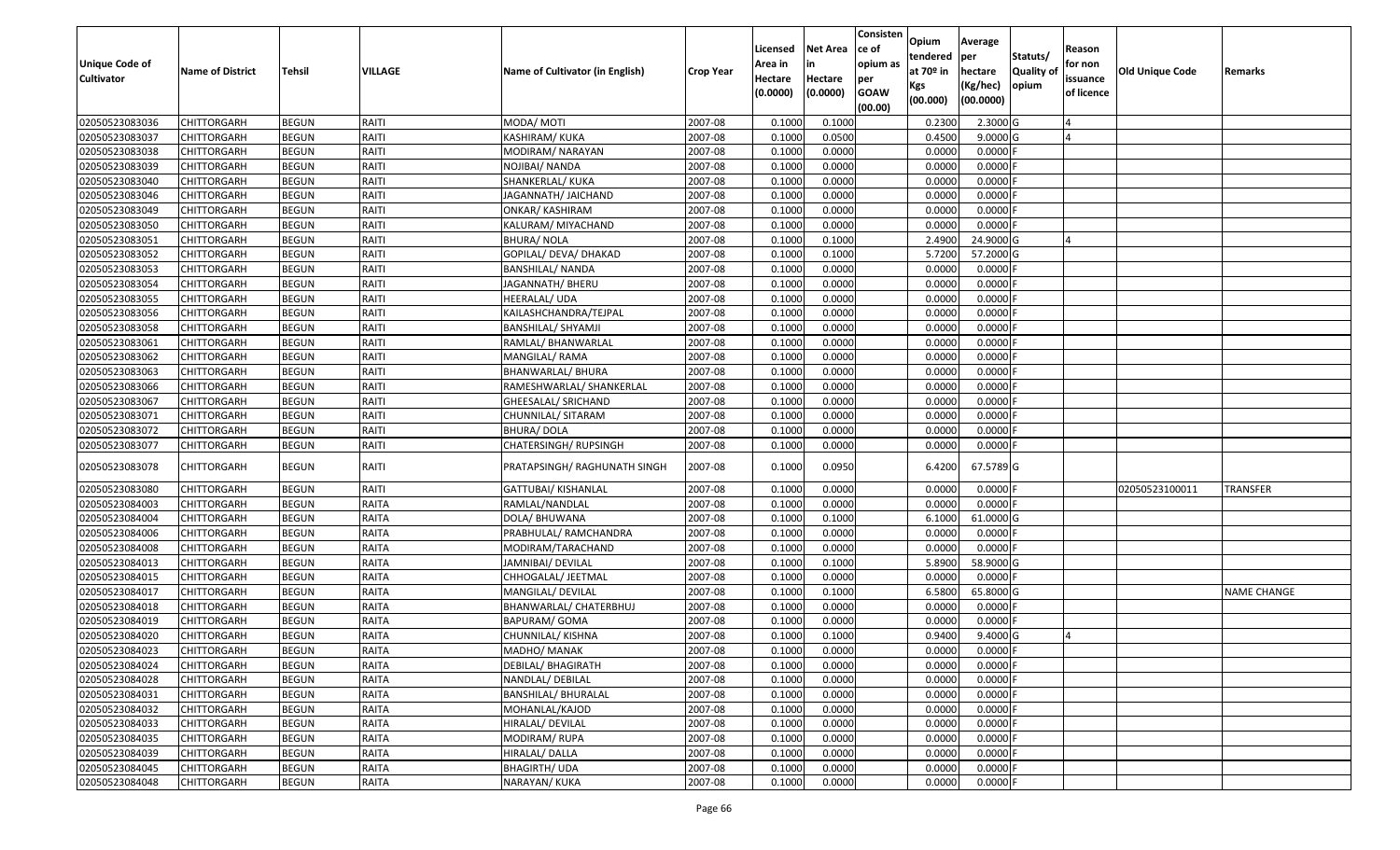| Unique Code of<br><b>Cultivator</b> | <b>Name of District</b> | Tehsil       | VILLAGE        | Name of Cultivator (in English) | <b>Crop Year</b> | Licensed<br>Area in<br>Hectare | <b>Net Area</b><br>in<br>Hectare | Consisten<br>ce of<br>opium as<br>per | Opium<br>tendered<br>at $70°$ in | Average<br>per<br>hectare | Statuts/<br><b>Quality o</b> | Reason<br>for non<br>issuance | Old Unique Code | Remarks         |
|-------------------------------------|-------------------------|--------------|----------------|---------------------------------|------------------|--------------------------------|----------------------------------|---------------------------------------|----------------------------------|---------------------------|------------------------------|-------------------------------|-----------------|-----------------|
|                                     |                         |              |                |                                 |                  | (0.0000)                       | (0.0000)                         | <b>GOAW</b><br>(00.00)                | Kgs<br>(00.000)                  | (Kg/hec)<br>(00.0000)     | opium                        | of licence                    |                 |                 |
| 02050523084050                      | CHITTORGARH             | <b>BEGUN</b> | RAITA          | LALU/BARDA                      | 2007-08          | 0.1000                         | 0.0000                           |                                       | 0.0000                           | 0.0000F                   |                              |                               |                 |                 |
| 02050523084051                      | CHITTORGARH             | <b>BEGUN</b> | RAITA          | HARIRAM/ NANDA                  | 2007-08          | 0.1000                         | 0.0000                           |                                       | 0.0000                           | 0.0000F                   |                              |                               |                 |                 |
| 02050523084052                      | CHITTORGARH             | <b>BEGUN</b> | <b>RAITA</b>   | RUPLAL/ DEBILAL                 | 2007-08          | 0.1000                         | 0.0000                           |                                       | 0.0000                           | 0.0000                    |                              |                               |                 |                 |
| 02050523084053                      | <b>CHITTORGARH</b>      | <b>BEGUN</b> | RAITA          | SHIVRAM/ NANDRAM                | 2007-08          | 0.1000                         | 0.0000                           |                                       | 0.0000                           | $0.0000$ F                |                              |                               |                 |                 |
| 02050523084054                      | CHITTORGARH             | <b>BEGUN</b> | RAITA          | SHANKERLAL/ JAIRAM              | 2007-08          | 0.1000                         | 0.1000                           |                                       | 6.5700                           | 65.7000 G                 |                              |                               |                 |                 |
| 02050523084057                      | CHITTORGARH             | <b>BEGUN</b> | RAITA          | NARAYANLAL/ KISHNA              | 2007-08          | 0.1000                         | 0.0000                           |                                       | 0.0000                           | $0.0000$ F                |                              |                               |                 |                 |
| 02050523084058                      | CHITTORGARH             | <b>BEGUN</b> | RAITA          | KANHAIYALAL/NANDLAL             | 2007-08          | 0.1000                         | 0.0950                           |                                       | 5.9900                           | 63.0526 G                 |                              |                               |                 |                 |
| 02050523084060                      | <b>CHITTORGARH</b>      | <b>BEGUN</b> | RAITA          | MOHANLAL/ DEBILAL               | 2007-08          | 0.1000                         | 0.0000                           |                                       | 0.0000                           | 0.0000F                   |                              |                               |                 |                 |
| 02050523084064                      | CHITTORGARH             | <b>BEGUN</b> | <b>RAITA</b>   | GHEESALAL/ DEVA                 | 2007-08          | 0.1000                         | 0.0000                           |                                       | 0.0000                           | 0.0000                    |                              |                               |                 |                 |
| 02050523084065                      | CHITTORGARH             | <b>BEGUN</b> | RAITA          | GANGARAM/ UDAJI                 | 2007-08          | 0.1000                         | 0.0000                           |                                       | 0.0000                           | 0.0000                    |                              |                               |                 |                 |
| 02050523084067                      | CHITTORGARH             | <b>BEGUN</b> | <b>RAITA</b>   | GHEESALAL/ UDAILAL              | 2007-08          | 0.1000                         | 0.0000                           |                                       | 0.0000                           | $0.0000$ F                |                              |                               |                 |                 |
| 02050523084070                      | <b>CHITTORGARH</b>      | <b>BEGUN</b> | <b>RAITA</b>   | RATANLAL/ JAIRAM                | 2007-08          | 0.1000                         | 0.1000                           |                                       | 6.4800                           | 64.8000 G                 |                              |                               |                 |                 |
| 02050523084073                      | <b>CHITTORGARH</b>      | <b>BEGUN</b> | RAITA          | JAGANNATH/MEGHA                 | 2007-08          | 0.1000                         | 0.0000                           |                                       | 0.0000                           | $0.0000$ F                |                              |                               |                 |                 |
| 02050523084074                      | CHITTORGARH             | <b>BEGUN</b> | <b>RAITA</b>   | JAISINGH/ RUPA                  | 2007-08          | 0.1000                         | 0.0000                           |                                       | 0.0000                           | $0.0000$ F                |                              |                               |                 |                 |
| 02050523084077                      | <b>CHITTORGARH</b>      | <b>BEGUN</b> | <b>RAITA</b>   | MOHANLAL/ JEETMAL               | 2007-08          | 0.1000                         | 0.0000                           |                                       | 0.0000                           | $0.0000$ F                |                              |                               |                 |                 |
| 02050523084079                      | CHITTORGARH             | <b>BEGUN</b> | <b>RAITA</b>   | GHEESALAL/ MOTI                 | 2007-08          | 0.1000                         | 0.0000                           |                                       | 0.0000                           | 0.0000                    |                              |                               |                 |                 |
| 02050523084080                      | CHITTORGARH             | <b>BEGUN</b> | RAITA          | KESHARBAI/ MANGILAL             | 2007-08          | 0.1000                         | 0.0000                           |                                       | 0.0000                           | 0.0000F                   |                              |                               |                 |                 |
| 02050523084081                      | CHITTORGARH             | <b>BEGUN</b> | <b>RAITA</b>   | BHANWARLAL/ KAJOD               | 2007-08          | 0.1000                         | 0.0000                           |                                       | 0.0000                           | 0.0000                    |                              |                               |                 |                 |
| 02050523084082                      | CHITTORGARH             | <b>BEGUN</b> | RAITA          | RAMSUKH/ MOTI                   | 2007-08          | 0.1000                         | 0.0000                           |                                       | 0.0000                           | 0.0000                    |                              |                               |                 |                 |
| 02050523084084                      | CHITTORGARH             | <b>BEGUN</b> | <b>RAITA</b>   | JAGANNATH/ BARDA                | 2007-08          | 0.1000                         | 0.0000                           |                                       | 0.0000                           | 0.0000                    |                              |                               |                 |                 |
| 02050523084085                      | CHITTORGARH             | <b>BEGUN</b> | RAITA          | KHEMRAJ/ JEETMAL                | 2007-08          | 0.1000                         | 0.0000                           |                                       | 0.0000                           | 0.0000                    |                              |                               |                 |                 |
| 02050523084090                      | CHITTORGARH             | <b>BEGUN</b> | RAITA          | RUPLAL/ GOKAL                   | 2007-08          | 0.1000                         | 0.0000                           |                                       | 0.0000                           | 0.0000                    |                              |                               |                 |                 |
| 02050523084093                      | CHITTORGARH             | <b>BEGUN</b> | RAITA          | GHEESALAL/ ONKAR                | 2007-08          | 0.1000                         | 0.0000                           |                                       | 0.0000                           | 0.0000                    |                              |                               |                 |                 |
| 02050523084094                      | CHITTORGARH             | <b>BEGUN</b> | <b>RAITA</b>   | BALU/ ONKAR                     | 2007-08          | 0.1000                         | 0.0000                           |                                       | 0.0000                           | 0.0000                    |                              |                               |                 |                 |
| 02050523084095                      | <b>CHITTORGARH</b>      | <b>BEGUN</b> | RAITA          | <b>BADAMBAI/ MADHOLAL</b>       | 2007-08          | 0.1000                         | 0.0000                           |                                       | 0.0000                           | 0.0000F                   |                              |                               |                 |                 |
| 02050523084096                      | CHITTORGARH             | <b>BEGUN</b> | RAITA          | KAMLIBAI/ RAMCHANDRA            | 2007-08          | 0.1000                         | 0.0000                           |                                       | 0.0000                           | 0.0000F                   |                              |                               |                 |                 |
| 02050523084097                      | CHITTORGARH             | <b>BEGUN</b> | RAITA          | SURESH KUMAR/ RUPLAL            | 2007-08          | 0.100                          | 0.0000                           |                                       | 0.0000                           | 0.0000F                   |                              |                               |                 |                 |
| 02050523084098                      | CHITTORGARH             | <b>BEGUN</b> | <b>RAITA</b>   | JDAIRAM/ RUPA                   | 2007-08          | 0.1000                         | 0.0000                           |                                       | 0.0000                           | 0.0000                    |                              |                               |                 |                 |
| 02050523084100                      | CHITTORGARH             | <b>BEGUN</b> | RAITA          | GHEESIBAI/ NANDLAL              | 2007-08          | 0.1000                         | 0.0000                           |                                       | 0.0000                           | 0.0000F                   |                              |                               |                 |                 |
| 02050523084102                      | CHITTORGARH             | <b>BEGUN</b> | RAITA          | DEVA/RAMA                       | 2007-08          | 0.1000                         | 0.0000                           |                                       | 0.0000                           | 0.0000                    |                              |                               |                 |                 |
| 02050523084108                      | CHITTORGARH             | <b>BEGUN</b> | RAITA          | BADRILAL/ TARACHAND             | 2007-08          | 0.1000                         | 0.1000                           |                                       | 6.0500                           | 60.5000 G                 |                              |                               |                 |                 |
| 02050523084113                      | CHITTORGARH             | <b>BEGUN</b> | RAITA          | CHATERBHUJ/ BALU                | 2007-08          | 0.1000                         | 0.0000                           |                                       | 0.0000                           | 0.0000                    |                              |                               | 02050523068010  | <b>TRANSFER</b> |
| 02050523084114                      | CHITTORGARH             | <b>BEGUN</b> | RAITA          | TULSIRAM/ KELAJI                | 2007-08          | 0.1000                         | 0.0000                           |                                       | 0.0000                           | 0.0000                    |                              |                               | 02050523094043  | <b>TRANSFER</b> |
| 02050523085001                      | CHITTORGARH             | <b>BEGUN</b> | RABARDA        | GOPILAL/TULSIRAM                | 2007-08          | 0.1000                         | 0.0000                           |                                       | 0.0000                           | 0.0000                    |                              |                               |                 |                 |
| 02050523085002                      | CHITTORGARH             | <b>BEGUN</b> | RABARDA        | MOOLCHAND/BOTHLAL               | 2007-08          | 0.1000                         | 0.0000                           |                                       | 0.0000                           | $0.0000$ F                |                              |                               |                 |                 |
| 02050523085003                      | CHITTORGARH             | <b>BEGUN</b> | RABARDA        | GHEESALAL/ LAXMAN               | 2007-08          | 0.1000                         | 0.1000                           |                                       | 6.6300                           | 66.3000 G                 |                              |                               |                 |                 |
| 02050523085004                      | <b>CHITTORGARH</b>      | <b>BEGUN</b> | <b>RABARDA</b> | <b>BALULAL/ PRABHULAL</b>       | 2007-08          | 0.1000                         | 0.1000                           |                                       | 6.4800                           | 64.8000 G                 |                              |                               |                 |                 |
| 02050523085006                      | <b>CHITTORGARH</b>      | <b>BEGUN</b> | RABARDA        | KASHIRAM/ GULAB                 | 2007-08          | 0.1000                         | 0.0000                           |                                       | 0.0000                           | $0.0000$ F                |                              |                               |                 |                 |
| 02050523085007                      | <b>CHITTORGARH</b>      | <b>BEGUN</b> | <b>RABARDA</b> | HEERA/ GHEESA                   | 2007-08          | 0.1000                         | 0.1000                           |                                       | 6.4900                           | 64.9000 G                 |                              |                               |                 |                 |
| 02050523085008                      | <b>CHITTORGARH</b>      | <b>BEGUN</b> | RABARDA        | BOTHLAL/GULAB                   | 2007-08          | 0.1000                         | 0.1000                           |                                       | 6.4300                           | 64.3000 G                 |                              |                               |                 |                 |
| 02050523085009                      | <b>CHITTORGARH</b>      | <b>BEGUN</b> | <b>RABARDA</b> | SHANKER/ GULABCHANDRA           | 2007-08          | 0.1000                         | 0.1000                           |                                       | 6.4300                           | 64.3000 G                 |                              |                               |                 |                 |
| 02050523085012                      | <b>CHITTORGARH</b>      | <b>BEGUN</b> | <b>RABARDA</b> | HEERALAL/ TULSIRAM              | 2007-08          | 0.1000                         | 0.0950                           |                                       | 5.8600                           | 61.6842 G                 |                              |                               |                 |                 |
| 02050523085014                      | <b>CHITTORGARH</b>      | <b>BEGUN</b> | <b>RABARDA</b> | <b>BALU/ JAISINGH</b>           | 2007-08          | 0.1000                         | 0.1000                           |                                       | 6.7600                           | 67.6000 G                 |                              |                               |                 |                 |
| 02050523085017                      | <b>CHITTORGARH</b>      | <b>BEGUN</b> | RABARDA        | RATANLAL/ KASHIRAM              | 2007-08          | 0.1000                         | 0.1000                           |                                       | 6.4600                           | 64.6000 G                 |                              |                               |                 |                 |
| 02050523085018                      | CHITTORGARH             | <b>BEGUN</b> | RABARDA        | DEBILAL/MADHO                   | 2007-08          | 0.1000                         | 0.0000                           |                                       | 0.0000                           | $0.0000$ F                |                              |                               |                 |                 |
| 02050523085019                      | <b>CHITTORGARH</b>      | <b>BEGUN</b> | RABARDA        | RAMSUKH/KASHIRAM                | 2007-08          | 0.1000                         | 0.1050                           |                                       | 6.5700                           | 62.5714 G                 |                              |                               |                 |                 |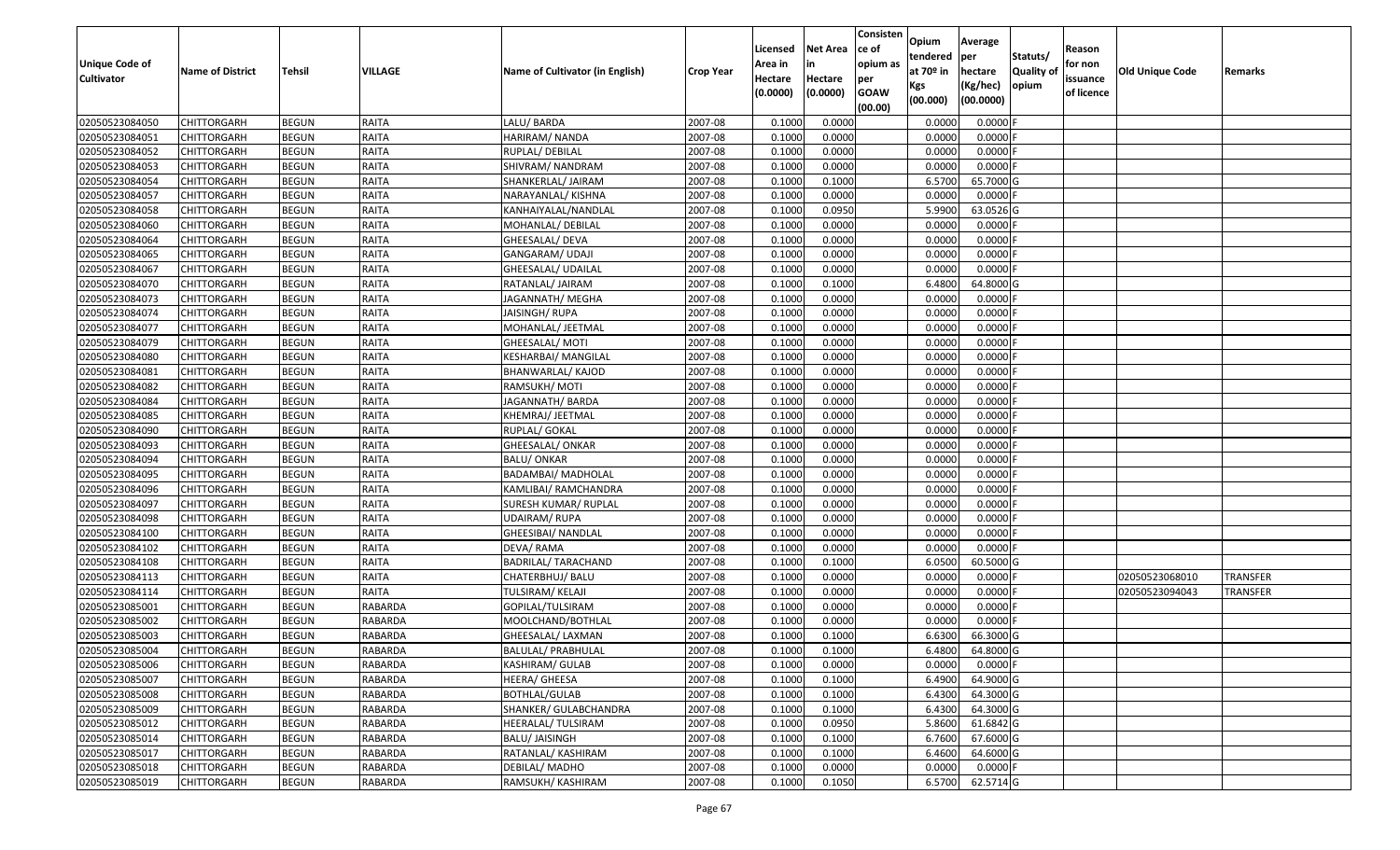| <b>Unique Code of</b><br><b>Cultivator</b> | <b>Name of District</b> | Tehsil       | VILLAGE             | Name of Cultivator (in English) | <b>Crop Year</b> | Licensed<br>Area in<br>Hectare | <b>Net Area</b><br>in<br>Hectare | Consisten<br>ce of<br>opium as<br>per<br><b>GOAW</b> | Opium<br>tendered<br>at $70°$ in<br>Kgs | Average<br>per<br>hectare<br>(Kg/hec) | Statuts/<br><b>Quality o</b><br>opium | Reason<br>for non<br>issuance | Old Unique Code | Remarks                |
|--------------------------------------------|-------------------------|--------------|---------------------|---------------------------------|------------------|--------------------------------|----------------------------------|------------------------------------------------------|-----------------------------------------|---------------------------------------|---------------------------------------|-------------------------------|-----------------|------------------------|
|                                            |                         |              |                     |                                 |                  | (0.0000)                       | (0.0000)                         | (00.00)                                              | (00.000)                                | (00.0000)                             |                                       | of licence                    |                 |                        |
| 02050523085020                             | CHITTORGARH             | <b>BEGUN</b> | RABARDA             | RUPLAL/ NARAYANLAL              | 2007-08          | 0.1000                         | 0.0000                           |                                                      | 0.0000                                  | 0.0000F                               |                                       |                               |                 |                        |
| 02050523085021                             | CHITTORGARH             | <b>BEGUN</b> | RABARDA             | DEBILAL/ RAMLAL                 | 2007-08          | 0.1000                         | 0.0000                           |                                                      | 0.0000                                  | $0.0000$ F                            |                                       |                               |                 |                        |
| 02050523085022                             | CHITTORGARH             | <b>BEGUN</b> | RABARDA             | DEBILAL/ BARDA                  | 2007-08          | 0.1000                         | 0.1000                           |                                                      | 6.7800                                  | 67.8000 G                             |                                       |                               |                 | <b>TRANSFER / UMAR</b> |
| 02050523085031                             | <b>CHITTORGARH</b>      | <b>BEGUN</b> | <b>RABARDA</b>      | BALULAL/ AMARCHAND              | 2007-08          | 0.1000                         | 0.1000                           |                                                      | 6.8200                                  | 68.2000 G                             |                                       |                               |                 |                        |
| 02050523085032                             | CHITTORGARH             | <b>BEGUN</b> | RABARDA             | HEMA/NARAYAN                    | 2007-08          | 0.1000                         | 0.0000                           |                                                      | 0.0000                                  | 0.0000                                |                                       |                               |                 |                        |
| 02050523085033                             | CHITTORGARH             | <b>BEGUN</b> | <b>RABARDA</b>      | RAJENDRASINGH/BHOPAL SINGH      | 2007-08          | 0.1000                         | 0.0000                           |                                                      | 0.0000                                  | 0.0000                                |                                       |                               |                 |                        |
| 02050523085034                             | CHITTORGARH             | <b>BEGUN</b> | RABARDA             | BALURAM/ MADHOLAL               | 2007-08          | 0.1000                         | 0.0000                           |                                                      | 0.0000                                  | 0.0000                                |                                       |                               |                 |                        |
| 02050523085035                             | CHITTORGARH             | <b>BEGUN</b> | RABARDA             | BABULAL/ HEERA                  | 2007-08          | 0.1000                         | 0.1000                           |                                                      | 6.5100                                  | 65.1000G                              |                                       |                               |                 |                        |
| 02050523085037                             | CHITTORGARH             | <b>BEGUN</b> | RABARDA             | FULIBAI/ BALULAL                | 2007-08          | 0.1000                         | 0.1000                           |                                                      | 6.1000                                  | 61.0000 G                             |                                       |                               |                 |                        |
| 02050523085038                             | CHITTORGARH             | <b>BEGUN</b> | RABARDA             | MANGILAL/ BHURA                 | 2007-08          | 0.1000                         | 0.0000                           |                                                      | 0.0000                                  | 0.0000F                               |                                       |                               |                 |                        |
| 02050523085039                             | CHITTORGARH             | <b>BEGUN</b> | RABARDA             | KANA/ KALU                      | 2007-08          | 0.1000                         | 0.0000                           |                                                      | 0.0000                                  | $0.0000$ F                            |                                       |                               |                 |                        |
| 02050523085042                             | <b>CHITTORGARH</b>      | <b>BEGUN</b> | RABARDA             | MOHANLAL/ BALU                  | 2007-08          | 0.1000                         | 0.1000                           |                                                      | 6.8900                                  | 68.9000 G                             |                                       |                               |                 |                        |
| 02050523085045                             | <b>CHITTORGARH</b>      | <b>BEGUN</b> | RABARDA             | KANIRAM/HEERA                   | 2007-08          | 0.1000                         | 0.1000                           |                                                      | 6.3400                                  | 63.4000 G                             |                                       |                               |                 | TRANSFER / UMAR        |
| 02050523085048                             | CHITTORGARH             | <b>BEGUN</b> | RABARDA             | NOJIBAI/ MANGILAL               | 2007-08          | 0.100                          | 0.1050                           |                                                      | 6.3800                                  | 60.7619 G                             |                                       |                               |                 |                        |
| 02050523085051                             | CHITTORGARH             | <b>BEGUN</b> | RABARDA             | MIYACHAND/ BHOLA                | 2007-08          | 0.1000                         | 0.1000                           |                                                      | 6.5200                                  | 65.2000 G                             |                                       |                               |                 |                        |
| 02050523086002                             | CHITTORGARH             | <b>BEGUN</b> | RAMNAGAR BANDO KA   | LALURAM/ BHOLA                  | 2007-08          | 0.1000                         | 0.0000                           |                                                      | 0.0000                                  | 0.0000F                               |                                       |                               |                 |                        |
| 02050523086006                             | CHITTORGARH             | <b>BEGUN</b> | RAMNAGAR BANDO KA   | <b>BANSHILAL/ RAMLAL</b>        | 2007-08          | 0.1000                         | 0.0500                           |                                                      | 3.2800                                  | 65.6000 G                             |                                       |                               |                 |                        |
| 02050523086007                             | CHITTORGARH             | <b>BEGUN</b> | RAMNAGAR BANDO KA   | DAULATRAM/ NARAYAN              | 2007-08          | 0.1000                         | 0.0000                           |                                                      | 0.0000                                  | 0.0000F                               |                                       |                               |                 |                        |
| 02050523086008                             | CHITTORGARH             | <b>BEGUN</b> | RAMNAGAR BANDO KA   | SITARAM / MANGILAL              | 2007-08          | 0.100                          | 0.1000                           |                                                      | 5.6900                                  | 56.9000 G                             |                                       |                               |                 |                        |
| 02050523086010                             | CHITTORGARH             | <b>BEGUN</b> | RAMNAGAR BANDO KA   | GANESH/ KANA                    | 2007-08          | 0.1000                         | 0.0000                           |                                                      | 0.0000                                  | 0.0000                                |                                       |                               |                 |                        |
| 02050523086011                             | CHITTORGARH             | <b>BEGUN</b> | RAMNAGAR BANDO KA   | NANDLAL/ BHAGIRATH              | 2007-08          | 0.1000                         | 0.0000                           |                                                      | 0.0000                                  | 0.0000                                |                                       |                               |                 |                        |
| 02050523086017                             | CHITTORGARH             | <b>BEGUN</b> | RAMNAGAR BANDO KA   | RAMPRASAD/ LOBHIRAM             | 2007-08          | 0.100                          | 0.0000                           |                                                      | 0.0000                                  | 0.0000                                |                                       |                               |                 |                        |
| 02050523086018                             | CHITTORGARH             | <b>BEGUN</b> | RAMNAGAR BANDO KA   | GHEESA/ DEVILAL                 | 2007-08          | 0.1000                         | 0.0000                           |                                                      | 0.0000                                  | 0.0000                                |                                       |                               |                 |                        |
| 02050523086020                             | CHITTORGARH             | <b>BEGUN</b> | RAMNAGAR BANDO KA   | RAMCHANDRA/ BHAGIRATH           | 2007-08          | 0.1000                         | 0.0000                           |                                                      | 0.0000                                  | 0.0000                                |                                       |                               |                 |                        |
| 02050523086024                             | <b>CHITTORGARH</b>      | <b>BEGUN</b> | RAMNAGAR BANDO KA   | HEERALAL/ DAULATRAM             | 2007-08          | 0.1000                         | 0.0000                           |                                                      | 0.0000                                  | 0.0000F                               |                                       |                               |                 |                        |
| 02050523086025                             | CHITTORGARH             | <b>BEGUN</b> | RAMNAGAR BANDO KA   | JAGDISH/ CHHOGA                 | 2007-08          | 0.1000                         | 0.0000                           |                                                      | 0.0000                                  | 0.0000F                               |                                       |                               |                 |                        |
| 02050523086027                             | CHITTORGARH             | <b>BEGUN</b> | RAMNAGAR BANDO KA   | HARLAL/ KHANA                   | 2007-08          | 0.1000                         | 0.1000                           |                                                      | 6.3900                                  | 63.9000 G                             |                                       |                               | 02050523070010  | <b>TRANSFER</b>        |
| 02050523086028                             | CHITTORGARH             | <b>BEGUN</b> | RAMNAGAR BANDO KA   | SHANTIDEVI/ LALU                | 2007-08          | 0.1000                         | 0.0000                           |                                                      | 0.0000                                  | 0.0000                                |                                       |                               | 02050523070004  | <b>TRANSFER</b>        |
| 02050523087001                             | CHITTORGARH             | <b>BEGUN</b> | RAMNAGAR TARA PIPLI | DEVILAL/ BARDICHAND             | 2007-08          | 0.1000                         | 0.0000                           |                                                      | 0.0000                                  | 0.0000F                               |                                       |                               |                 |                        |
| 02050523087002                             | CHITTORGARH             | <b>BEGUN</b> | RAMNAGAR TARA PIPLI | <b>BHURA/KUKA</b>               | 2007-08          | 0.1000                         | 0.0000                           |                                                      | 0.0000                                  | 0.0000                                |                                       |                               |                 |                        |
| 02050523087003                             | CHITTORGARH             | <b>BEGUN</b> | RAMNAGAR TARA PIPLI | GOPI/ NARAYAN                   | 2007-08          | 0.1000                         | 0.1000                           |                                                      | 6.4700                                  | 64.7000 G                             |                                       |                               |                 |                        |
| 02050523087004                             | CHITTORGARH             | <b>BEGUN</b> | RAMNAGAR TARA PIPLI | KERING /BHAJJA                  | 2007-08          | 0.1000                         | 0.0000                           |                                                      | 0.0000                                  | 0.0000                                |                                       |                               |                 |                        |
| 02050523087005                             | CHITTORGARH             | <b>BEGUN</b> | RAMNAGAR TARA PIPLI | LALU/RUPA                       | 2007-08          | 0.1000                         | 0.0950                           |                                                      | 5.7400                                  | 60.4211G                              |                                       |                               |                 |                        |
| 02050523087006                             | CHITTORGARH             | <b>BEGUN</b> | RAMNAGAR TARA PIPLI | BARDA/ BHARMAL                  | 2007-08          | 0.1000                         | 0.1000                           |                                                      | 6.2000                                  | 62.0000 G                             |                                       |                               |                 |                        |
| 02050523087007                             | CHITTORGARH             | <b>BEGUN</b> | RAMNAGAR TARA PIPLI | PREMCHAND/ CHHAGANLAL           | 2007-08          | 0.1000                         | 0.1050                           |                                                      | 6.0500                                  | 57.6190 G                             |                                       |                               |                 |                        |
| 02050523087008                             | CHITTORGARH             | <b>BEGUN</b> | RAMNAGAR TARA PIPLI | GHEESALAL/ KISHNA               | 2007-08          | 0.1000                         | 0.0950                           |                                                      | 6.0900                                  | 64.1053 G                             |                                       |                               |                 |                        |
| 02050523087009                             | <b>CHITTORGARH</b>      | <b>BEGUN</b> | RAMNAGAR TARA PIPLI | KUKIBAI/ KUKA                   | 2007-08          | 0.1000                         | 0.0950                           |                                                      | 6.0000                                  | 63.1579 G                             |                                       |                               |                 |                        |
| 02050523087010                             | <b>CHITTORGARH</b>      | <b>BEGUN</b> | RAMNAGAR TARA PIPLI | HAZARI/ DEVA                    | 2007-08          | 0.1000                         | 0.1000                           |                                                      | 6.1400                                  | 61.4000 G                             |                                       |                               |                 |                        |
| 02050523087011                             | <b>CHITTORGARH</b>      | <b>BEGUN</b> | RAMNAGAR TARA PIPLI | SURESH/ BHANWARLAL              | 2007-08          | 0.1000                         | 0.0000                           |                                                      | 0.0000                                  | $0.0000$ F                            |                                       |                               |                 |                        |
| 02050523087014                             | <b>CHITTORGARH</b>      | <b>BEGUN</b> | RAMNAGAR TARA PIPLI | HARLAL/ JEETMAL                 | 2007-08          | 0.1000                         | 0.1000                           |                                                      | 6.2200                                  | 62.2000 G                             |                                       |                               |                 |                        |
| 02050523087015                             | <b>CHITTORGARH</b>      | <b>BEGUN</b> | RAMNAGAR TARA PIPLI | DHANNA/ MANGILAL                | 2007-08          | 0.1000                         | 0.1000                           |                                                      | 6.2700                                  | 62.7000 G                             |                                       |                               |                 |                        |
| 02050523087016                             | <b>CHITTORGARH</b>      | <b>BEGUN</b> | RAMNAGAR TARA PIPLI | MOHANLAL/ MODIRAM               | 2007-08          | 0.1000                         | 0.1000                           |                                                      | 6.3800                                  | 63.8000 G                             |                                       |                               |                 |                        |
| 02050523087018                             | <b>CHITTORGARH</b>      | <b>BEGUN</b> | RAMNAGAR TARA PIPLI | BHANWARLAL/ MANGILAL            | 2007-08          | 0.1000                         | 0.1000                           |                                                      | 6.5700                                  | 65.7000 G                             |                                       |                               |                 |                        |
| 02050523087019                             | CHITTORGARH             | <b>BEGUN</b> | RAMNAGAR TARA PIPLI | CHUNNILAL/ KANA                 | 2007-08          | 0.1000                         | 0.1000                           |                                                      | 6.0700                                  | 60.7000 G                             |                                       |                               |                 |                        |
| 02050523087020                             | CHITTORGARH             | <b>BEGUN</b> | RAMNAGAR TARA PIPLI | KALU/ HEERA                     | 2007-08          | 0.1000                         | 0.0950                           |                                                      | 5.6800                                  | 59.7895 G                             |                                       |                               |                 |                        |
| 02050523087021                             | <b>CHITTORGARH</b>      | <b>BEGUN</b> | RAMNAGAR TARA PIPLI | GHEESA/ BHAWANA                 | 2007-08          | 0.1000                         | 0.1000                           |                                                      | 6.3400                                  | 63.4000 G                             |                                       |                               |                 |                        |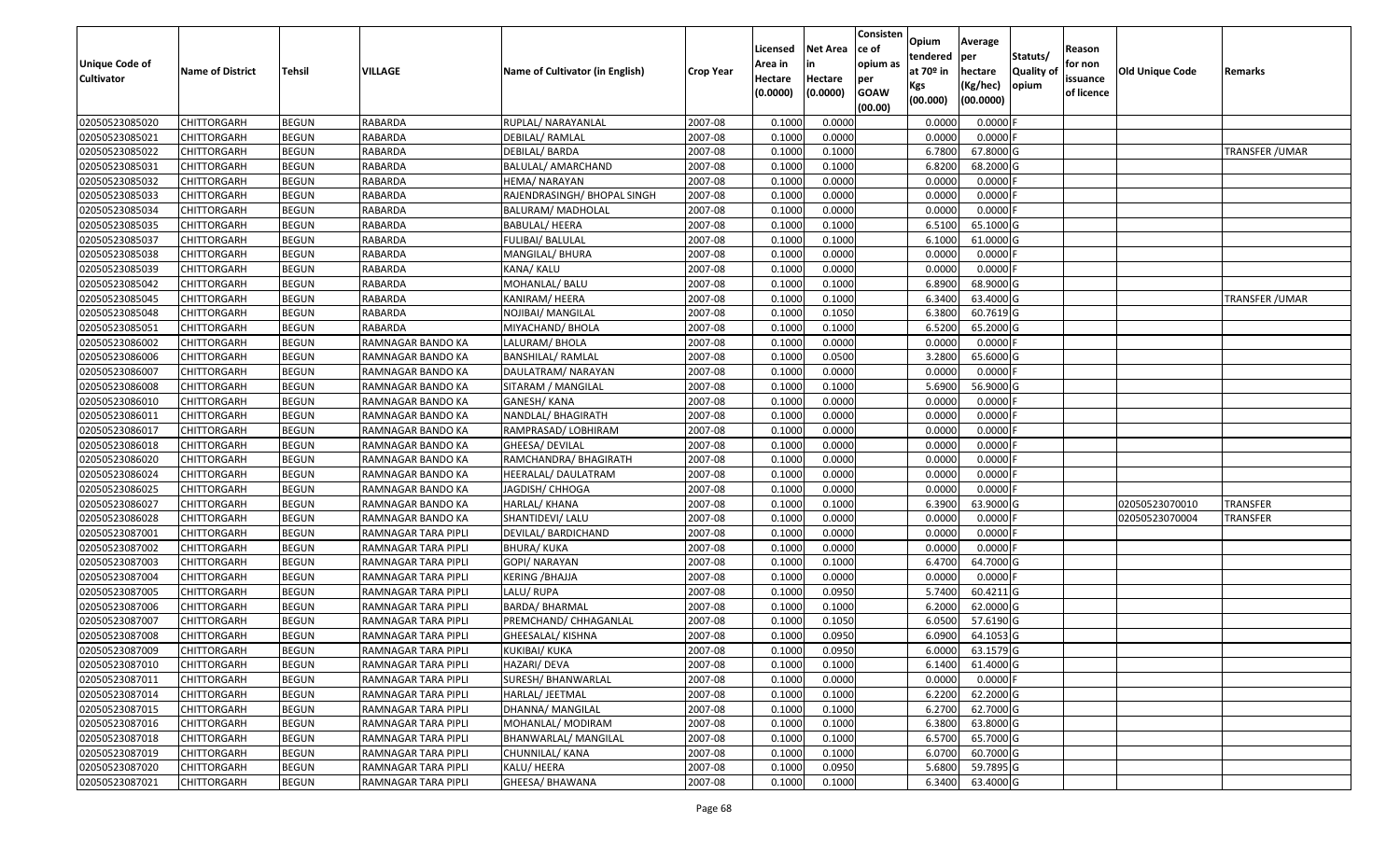| Unique Code of    | <b>Name of District</b> | Tehsil       | VILLAGE             | Name of Cultivator (in English) | <b>Crop Year</b> | Licensed<br>Area in | <b>Net Area</b><br>in | Consisten<br>ce of<br>opium as | Opium<br>tendered<br>at $70°$ in | Average<br>per<br>hectare | Statuts/<br><b>Quality o</b> | Reason<br>for non      | Old Unique Code | Remarks                 |
|-------------------|-------------------------|--------------|---------------------|---------------------------------|------------------|---------------------|-----------------------|--------------------------------|----------------------------------|---------------------------|------------------------------|------------------------|-----------------|-------------------------|
| <b>Cultivator</b> |                         |              |                     |                                 |                  | Hectare<br>(0.0000) | Hectare<br>(0.0000)   | per<br><b>GOAW</b><br>(00.00)  | Kgs<br>(00.000)                  | (Kg/hec)<br>(00.0000)     | opium                        | issuance<br>of licence |                 |                         |
| 02050523087022    | CHITTORGARH             | <b>BEGUN</b> | RAMNAGAR TARA PIPLI | HEERA/BHAWANA                   | 2007-08          | 0.1000              | 0.1050                |                                | 6.0400                           | 57.5238 G                 |                              |                        |                 |                         |
| 02050523087023    | CHITTORGARH             | <b>BEGUN</b> | RAMNAGAR TARA PIPLI | DAKHIBAI/ CHUNNILAL             | 2007-08          | 0.1000              | 0.1000                |                                | 5.9800                           | 59.8000 G                 |                              |                        |                 |                         |
| 02050523088001    | CHITTORGARH             | <b>BEGUN</b> | <b>SHADI</b>        | MOHANLAL/ NATHULAL              | 2007-08          | 0.1000              | 0.1000                |                                | 5.8000                           | 58.0000G                  |                              |                        |                 |                         |
| 02050523088002    | <b>CHITTORGARH</b>      | <b>BEGUN</b> | <b>SHADI</b>        | BHEEMA/ DEVA                    | 2007-08          | 0.1000              | 0.0000                |                                | 0.0000                           | $0.0000$ F                |                              |                        |                 |                         |
| 02050523088003    | CHITTORGARH             | <b>BEGUN</b> | SHADI               | MANGILAL/PYARA                  | 2007-08          | 0.1000              | 0.0000                |                                | 0.0000                           | 0.0000                    |                              |                        |                 |                         |
| 02050523088004    | CHITTORGARH             | <b>BEGUN</b> | SHADI               | GHEESALAL/ RUPA                 | 2007-08          | 0.1000              | 0.1050                |                                | 6.7600                           | 64.3810 G                 |                              |                        |                 |                         |
| 02050523088005    | CHITTORGARH             | <b>BEGUN</b> | SHADI               | KANHAIYALAL/ BHANWARLAL         | 2007-08          | 0.1000              | 0.0000                |                                | 0.0000                           | 0.0000                    |                              |                        |                 |                         |
| 02050523088006    | CHITTORGARH             | <b>BEGUN</b> | <b>SHADI</b>        | DHANNIBAI/ BHURA                | 2007-08          | 0.1000              | 0.1000                |                                | 6.5800                           | 65.8000 G                 |                              |                        |                 |                         |
| 02050523088007    | CHITTORGARH             | <b>BEGUN</b> | <b>SHADI</b>        | JAMNALAL/ BHURA                 | 2007-08          | 0.1000              | 0.0000                |                                | 0.0000                           | 0.0000                    |                              |                        |                 |                         |
| 02050523088008    | CHITTORGARH             | <b>BEGUN</b> | <b>SHADI</b>        | PANNALAL/ LAXMICHAND            | 2007-08          | 0.1000              | 0.0000                |                                | 0.0000                           | 0.0000                    |                              |                        |                 |                         |
| 02050523088009    | CHITTORGARH             | <b>BEGUN</b> | SHADI               | RUPLAL/ HEERA                   | 2007-08          | 0.1000              | 0.0000                |                                | 0.0000                           | 0.0000F                   |                              |                        |                 |                         |
| 02050523088010    | <b>CHITTORGARH</b>      | <b>BEGUN</b> | <b>SHADI</b>        | HAZARI/ ONKAR                   | 2007-08          | 0.1000              | 0.0000                |                                | 0.0000                           | 0.0000F                   |                              |                        |                 |                         |
| 02050523088011    | <b>CHITTORGARH</b>      | <b>BEGUN</b> | SHADI               | <b>BARJIBAI/ GHEESALAL</b>      | 2007-08          | 0.1000              | 0.1000                |                                | 6.1900                           | 61.9000G                  |                              |                        |                 |                         |
| 02050523088013    | <b>CHITTORGARH</b>      | <b>BEGUN</b> | <b>SHADI</b>        | DEVILAL/ CHUNNILAL              | 2007-08          | 0.1000              | 0.0000                |                                | 0.0000                           | $0.0000$ F                |                              |                        |                 |                         |
| 02050523088014    | CHITTORGARH             | <b>BEGUN</b> | SHADI               | DHAPUBAI/ SHANKERLAL            | 2007-08          | 0.1000              | 0.1000                |                                | 5.9500                           | 59.5000G                  |                              |                        |                 |                         |
| 02050523088015    | CHITTORGARH             | <b>BEGUN</b> | <b>SHADI</b>        | MEGHA/ DALU                     | 2007-08          | 0.1000              | 0.0000                |                                | 0.0000                           | 0.0000F                   |                              |                        |                 |                         |
| 02050523088017    | CHITTORGARH             | <b>BEGUN</b> | SHADI               | HEERALAL/ TULSIRAM              | 2007-08          | 0.1000              | 0.1000                |                                | 6.3000                           | 63.0000 G                 |                              |                        |                 |                         |
| 02050523088018    | CHITTORGARH             | <b>BEGUN</b> | SHADI               | RAMIBAI/ BALU                   | 2007-08          | 0.1000              | 0.0000                |                                | 0.0000                           | 0.0000                    |                              |                        |                 |                         |
| 02050523088020    | CHITTORGARH             | <b>BEGUN</b> | SHADI               | BALU/ LALU                      | 2007-08          | 0.1000              | 0.0000                |                                | 0.0000                           | 0.0000                    |                              |                        |                 |                         |
| 02050523088021    | CHITTORGARH             | <b>BEGUN</b> | <b>SHADI</b>        | MANGILAL/ NANDLAL               | 2007-08          | 0.1000              | 0.1000                |                                | 6.4300                           | 64.3000 G                 |                              |                        |                 |                         |
| 02050523088023    | CHITTORGARH             | <b>BEGUN</b> | SHADI               | HAZARI/ HEERA                   | 2007-08          | 0.1000              | 0.1000                |                                | 6.2000                           | 62.0000G                  |                              |                        |                 |                         |
| 02050523088024    | CHITTORGARH             | <b>BEGUN</b> | <b>SHADI</b>        | HEERALAL/ NARAYAN               | 2007-08          | 0.1000              | 0.1000                |                                | 6.090                            | 60.9000 G                 |                              |                        |                 |                         |
| 02050523088025    | CHITTORGARH             | <b>BEGUN</b> | SHADI               | MANGILAL/DALU                   | 2007-08          | 0.1000              | 0.1000                |                                | 6.0800                           | 60.8000 G                 |                              |                        |                 |                         |
| 02050523088026    | CHITTORGARH             | <b>BEGUN</b> | <b>SHADI</b>        | RAMIBAI/ TODU                   | 2007-08          | 0.1000              | 0.0500                |                                | 3.1200                           | 62.4000 G                 |                              |                        |                 | <b>TRANSFER / PALKA</b> |
| 02050523088027    | <b>CHITTORGARH</b>      | <b>BEGUN</b> | <b>SHADI</b>        | <b>GHEESALAL/ KANIRAM</b>       | 2007-08          | 0.1000              | 0.1000                |                                | 6.1800                           | 61.8000G                  |                              |                        |                 |                         |
| 02050523088032    | CHITTORGARH             | <b>BEGUN</b> | SHADI               | DEVILAL/ BHURA                  | 2007-08          | 0.1000              | 0.0000                |                                | 0.0000                           | $0.0000$ F                |                              |                        |                 |                         |
| 02050523088033    | CHITTORGARH             | <b>BEGUN</b> | SHADI               | RAMIBAI/ NANURAM                | 2007-08          | 0.1000              | 0.1000                |                                | 6.4300                           | 64.3000 G                 |                              |                        |                 |                         |
| 02050523088035    | CHITTORGARH             | <b>BEGUN</b> | <b>SHADI</b>        | LEELASHANKER/ PANNANAL          | 2007-08          | 0.1000              | 0.1000                |                                | 6.0500                           | 60.5000 G                 |                              |                        |                 |                         |
| 02050523088036    | CHITTORGARH             | <b>BEGUN</b> | <b>SHADI</b>        | SUNDERLAL/ CHAMPALAL            | 2007-08          | 0.1000              | 0.0000                |                                | 0.0000                           | 0.0000F                   |                              |                        |                 |                         |
| 02050523088037    | CHITTORGARH             | <b>BEGUN</b> | SHADI               | DEVILAL/ NARAYAN                | 2007-08          | 0.1000              | 0.0000                |                                | 0.0000                           | 0.0000                    |                              |                        |                 |                         |
| 02050523088038    | CHITTORGARH             | <b>BEGUN</b> | SHADI               | CHUNNILAL A/S DAULATRAM         | 2007-08          | 0.1000              | 0.0000                |                                | 0.0000                           | 0.0000                    |                              |                        |                 |                         |
| 02050523088039    | CHITTORGARH             | <b>BEGUN</b> | <b>SHADI</b>        | KANHAIYALAL/ MEGHA              | 2007-08          | 0.1000              | 0.0000                |                                | 0.0000                           | 0.0000                    |                              |                        |                 |                         |
| 02050523088041    | CHITTORGARH             | <b>BEGUN</b> | <b>SHADI</b>        | NARAYAN/ MODA                   | 2007-08          | 0.1000              | 0.1050                |                                | 6.6000                           | 62.8571 G                 |                              |                        |                 |                         |
| 02050523088042    | CHITTORGARH             | <b>BEGUN</b> | SHADI               | LABHCHANDRA/ SHIVLAL            | 2007-08          | 0.1000              | 0.1050                |                                | 6.4600                           | 61.5238 G                 |                              |                        |                 |                         |
| 02050523088043    | CHITTORGARH             | <b>BEGUN</b> | SHADI               | GOVINDLAL/ SHANKERLAL           | 2007-08          | 0.1000              | 0.0000                |                                | 0.0000                           | 0.0000F                   |                              |                        |                 |                         |
| 02050523088044    | CHITTORGARH             | <b>BEGUN</b> | <b>SHADI</b>        | MAGNIBAI/ MEGHRAJ               | 2007-08          | 0.1000              | 0.0000                |                                | 0.0000                           | 0.0000                    |                              |                        |                 |                         |
| 02050523088045    | <b>CHITTORGARH</b>      | <b>BEGUN</b> | SHADI               | GHEESA/ UDA                     | 2007-08          | 0.1000              | 0.0000                |                                | 0.0000                           | $0.0000$ F                |                              |                        |                 |                         |
| 02050523088046    | <b>CHITTORGARH</b>      | <b>BEGUN</b> | <b>SHADI</b>        | LADULAL/ UDA                    | 2007-08          | 0.1000              | 0.0000                |                                | 0.0000                           | $0.0000$ F                |                              |                        |                 |                         |
| 02050523088047    | <b>CHITTORGARH</b>      | <b>BEGUN</b> | SHADI               | SHANKER/ NATHU                  | 2007-08          | 0.1000              | 0.0000                |                                | 0.0000                           | 0.0000F                   |                              |                        |                 |                         |
| 02050523088048    | <b>CHITTORGARH</b>      | <b>BEGUN</b> | SHADI               | RANGLAL/ TEJPAL                 | 2007-08          | 0.1000              | 0.0000                |                                | 0.0000                           | $0.0000$ F                |                              |                        |                 | <b>NAME CHANGE</b>      |
| 02050523088049    | <b>CHITTORGARH</b>      | <b>BEGUN</b> | <b>SHADI</b>        | NANALAL/ TEJPAL                 | 2007-08          | 0.1000              | 0.0000                |                                | 0.0000                           | $0.0000$ F                |                              |                        |                 |                         |
| 02050523088050    | <b>CHITTORGARH</b>      | <b>BEGUN</b> | SHADI               | KANHAIYALAL/ TEJPAL             | 2007-08          | 0.1000              | 0.0000                |                                | 0.0000                           | 0.0000                    |                              |                        |                 |                         |
| 02050523088051    | <b>CHITTORGARH</b>      | <b>BEGUN</b> | SHADI               | PANNALAL/DOLA                   | 2007-08          | 0.1000              | 0.1000                |                                | 6.5000                           | 65.0000G                  |                              |                        | 02050523080032  | <b>TRANSFER</b>         |
| 02050523089001    | CHITTORGARH             | <b>BEGUN</b> | SEMLIYA             | DHAPUBAI/MANGILAL               | 2007-08          | 0.1000              | 0.0000                |                                | 0.0000                           | $0.0000$ F                |                              |                        |                 |                         |
| 02050523089002    | CHITTORGARH             | <b>BEGUN</b> | SEMLIYA             | NARAYAN/ UDA                    | 2007-08          | 0.1000              | 0.1000                |                                | 2.5300                           | 25.3000 G                 |                              |                        |                 |                         |
| 02050523089003    | <b>CHITTORGARH</b>      | <b>BEGUN</b> | SEMLIYA             | DEVILAL/ BHERU                  | 2007-08          | 0.1000              | 0.1000                |                                | 3.3000                           | 33.0000 G                 |                              |                        |                 |                         |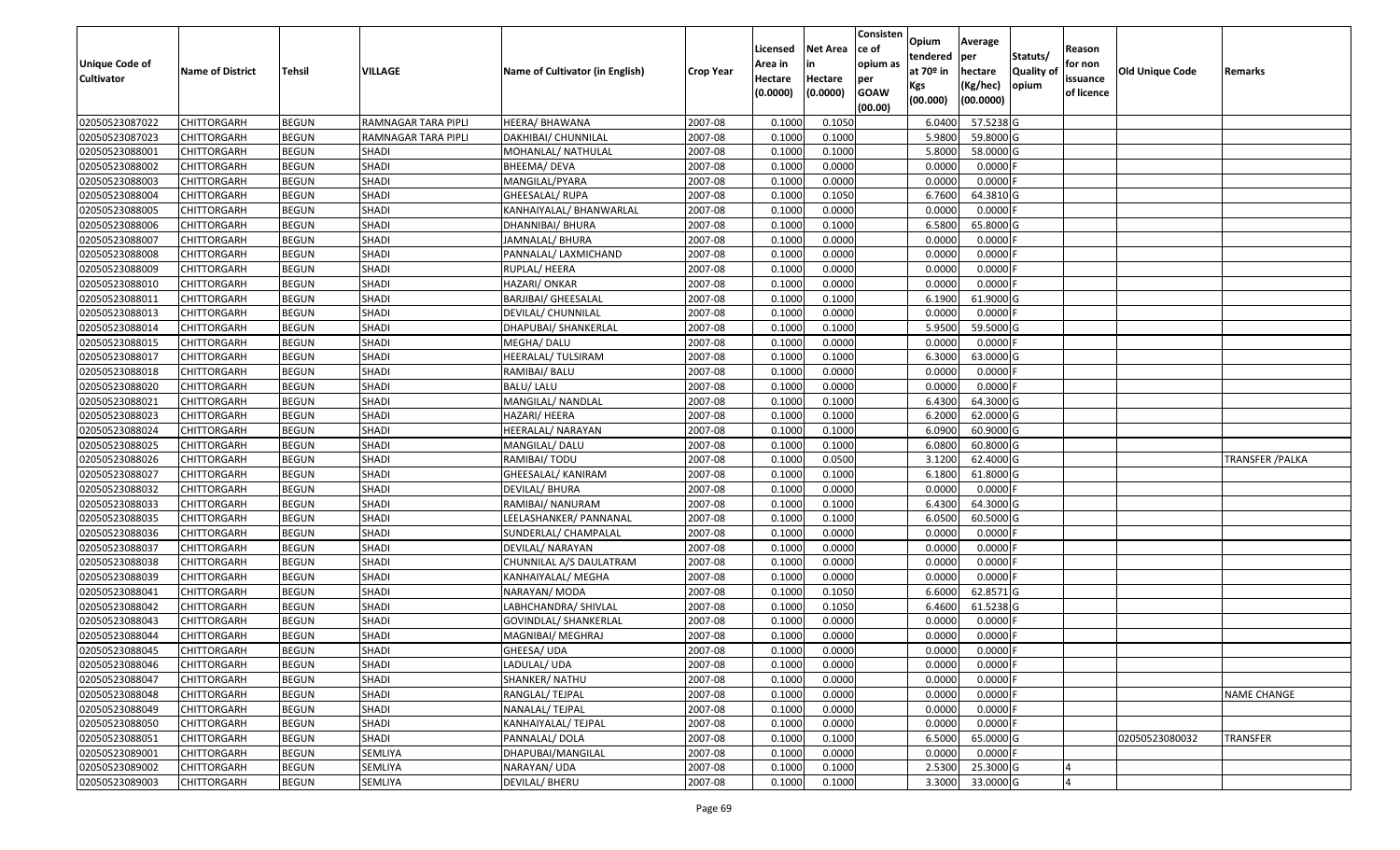| Unique Code of<br><b>Cultivator</b> | <b>Name of District</b> | Tehsil                       | VILLAGE            | Name of Cultivator (in English) | <b>Crop Year</b>   | Licensed<br>Area in<br>Hectare<br>(0.0000) | <b>Net Area</b><br>in<br>Hectare<br>(0.0000) | Consisten<br>ce of<br>opium as<br>per<br><b>GOAW</b> | Opium<br>tendered<br>at $70°$ in<br>Kgs<br>(00.000) | Average<br>per<br>hectare<br>(Kg/hec)<br>(00.0000) | Statuts/<br><b>Quality o</b><br>opium | Reason<br>for non<br>issuance<br>of licence | Old Unique Code | Remarks            |
|-------------------------------------|-------------------------|------------------------------|--------------------|---------------------------------|--------------------|--------------------------------------------|----------------------------------------------|------------------------------------------------------|-----------------------------------------------------|----------------------------------------------------|---------------------------------------|---------------------------------------------|-----------------|--------------------|
| 02050523089004                      | CHITTORGARH             |                              |                    | MOHANLAL/ KAJODIMAL             |                    | 0.1000                                     | 0.0000                                       | (00.00)                                              | 0.000                                               | 0.0000F                                            |                                       |                                             |                 |                    |
| 02050523089005                      | CHITTORGARH             | <b>BEGUN</b>                 | SEMLIYA<br>SEMLIYA |                                 | 2007-08            | 0.1000                                     | 0.1000                                       |                                                      | 3.0700                                              | 30.7000 G                                          |                                       |                                             |                 |                    |
| 02050523089009                      | CHITTORGARH             | <b>BEGUN</b><br><b>BEGUN</b> | SEMLIYA            | DEVILAL/ MOTI<br>JDA/ LALU      | 2007-08<br>2007-08 | 0.1000                                     | 0.0000                                       |                                                      | 0.0000                                              | 0.0000                                             |                                       |                                             |                 |                    |
| 02050523089010                      | <b>CHITTORGARH</b>      | <b>BEGUN</b>                 | SEMLIYA            | KANHAIYALAL/ PYARCHANDRA        | 2007-08            | 0.1000                                     | 0.0000                                       |                                                      | 0.0000                                              | $0.0000$ F                                         |                                       |                                             |                 |                    |
| 02050523089012                      | CHITTORGARH             | <b>BEGUN</b>                 | <b>SEMLIYA</b>     | PANNALAL/ MOTI                  | 2007-08            | 0.1000                                     | 0.0500                                       |                                                      | 2.9300                                              | 58.6000 G                                          |                                       |                                             |                 |                    |
| 02050523089013                      | CHITTORGARH             | <b>BEGUN</b>                 | SEMLIYA            | RAMLAL/ GOPI                    | 2007-08            | 0.1000                                     | 0.0000                                       |                                                      | 0.0000                                              | $0.0000$ F                                         |                                       |                                             |                 |                    |
| 02050523089016                      | CHITTORGARH             | <b>BEGUN</b>                 | SEMLIYA            | MOTYABAI/ BHERU                 | 2007-08            | 0.1000                                     | 0.0950                                       |                                                      | 5.5000                                              | 57.8947 G                                          |                                       |                                             |                 |                    |
| 02050523089017                      | CHITTORGARH             | <b>BEGUN</b>                 | SEMLIYA            | BHANWARLAL/ NARAYAN             | 2007-08            | 0.1000                                     | 0.0000                                       |                                                      | 0.0000                                              | 0.0000F                                            |                                       |                                             |                 |                    |
| 02050523089018                      | CHITTORGARH             | <b>BEGUN</b>                 | <b>SEMLIYA</b>     | MOHANDAS/ NARAYAN               | 2007-08            | 0.1000                                     | 0.0000                                       |                                                      | 0.0000                                              | 0.0000                                             |                                       |                                             |                 |                    |
| 02050523089019                      | CHITTORGARH             | <b>BEGUN</b>                 | SEMLIYA            | ONKARLAL/ SHOCHANDRA            | 2007-08            | 0.1000                                     | 0.0000                                       |                                                      | 0.0000                                              | 0.0000                                             |                                       |                                             |                 |                    |
| 02050523089021                      | CHITTORGARH             | <b>BEGUN</b>                 | SEMLIYA            | ONKAR/ MANGILAL                 | 2007-08            | 0.1000                                     | 0.0000                                       |                                                      | 0.0000                                              | 0.0000F                                            |                                       |                                             |                 |                    |
| 02050523089027                      | CHITTORGARH             | <b>BEGUN</b>                 | <b>SEMLIYA</b>     | NATHULAL/ CHUNNILAL             | 2007-08            | 0.1000                                     | 0.0000                                       |                                                      | 0.0000                                              | 0.0000F                                            |                                       |                                             |                 |                    |
| 02050523089029                      | <b>CHITTORGARH</b>      | <b>BEGUN</b>                 | <b>SEMLIYA</b>     | PYARCHANDRA/ DEVILAL            | 2007-08            | 0.1000                                     | 0.1050                                       |                                                      | 3.4300                                              | 32.6667 G                                          |                                       |                                             |                 |                    |
| 02050523089030                      | <b>CHITTORGARH</b>      | <b>BEGUN</b>                 | <b>SEMLIYA</b>     | GORDHAN/ CHUNNILAL              | 2007-08            | 0.1000                                     | 0.0000                                       |                                                      | 0.0000                                              | 0.0000F                                            |                                       |                                             |                 |                    |
| 02050523089031                      | CHITTORGARH             | <b>BEGUN</b>                 | <b>SEMLIYA</b>     | JAGDISH/ NATHU                  | 2007-08            | 0.1000                                     | 0.0000                                       |                                                      | 0.0000                                              | $0.0000$ F                                         |                                       |                                             |                 |                    |
| 02050523089032                      | CHITTORGARH             | <b>BEGUN</b>                 | <b>SEMLIYA</b>     | DHAPUBAI/ KALU                  | 2007-08            | 0.1000                                     | 0.0000                                       |                                                      | 0.0000                                              | 0.0000                                             |                                       |                                             |                 | <b>NAME CHANGE</b> |
| 02050523089037                      | CHITTORGARH             | <b>BEGUN</b>                 | SEMLIYA            | RADHESHYAM/ KALU                | 2007-08            | 0.1000                                     | 0.0000                                       |                                                      | 0.0000                                              | $0.0000$ F                                         |                                       |                                             |                 |                    |
| 02050523089038                      | CHITTORGARH             | <b>BEGUN</b>                 | SEMLIYA            | DEVILAL/ MODA                   | 2007-08            | 0.1000                                     | 0.0950                                       |                                                      | 5.0800                                              | 53.4737 G                                          |                                       |                                             |                 |                    |
| 02050523090002                      | CHITTORGARH             | <b>BEGUN</b>                 | <b>UTHEN KALAN</b> | MEGHRAJ/ NANALAL                | 2007-08            | 0.1000                                     | 0.0000                                       |                                                      | 0.0000                                              | 0.0000F                                            |                                       |                                             |                 |                    |
| 02050523090005                      | CHITTORGARH             | <b>BEGUN</b>                 | <b>UTHEN KALAN</b> | MANGIBAI/ KAILASH               | 2007-08            | 0.1000                                     | 0.1000                                       |                                                      | 6.2400                                              | 62.4000 G                                          |                                       |                                             |                 |                    |
| 02050523090006                      | CHITTORGARH             | <b>BEGUN</b>                 | <b>UTHEN KALAN</b> | NATHULAL/ TEKA                  | 2007-08            | 0.1000                                     | 0.1000                                       |                                                      | 6.0400                                              | 60.4000 G                                          |                                       |                                             |                 |                    |
| 02050523090012                      | CHITTORGARH             | <b>BEGUN</b>                 | <b>UTHEN KALAN</b> | PARVATIBAI/ RAMCHANDRA          | 2007-08            | 0.1000                                     | 0.1000                                       |                                                      | 6.4100                                              | 64.1000 G                                          |                                       |                                             |                 |                    |
| 02050523090013                      | CHITTORGARH             | <b>BEGUN</b>                 | UTHEN KALAN        | SHANTILAL/ KHYALIRAM            | 2007-08            | 0.1000                                     | 0.0950                                       |                                                      | 6.1500                                              | 64.7368 G                                          |                                       |                                             |                 |                    |
| 02050523090015                      | CHITTORGARH             | <b>BEGUN</b>                 | <b>UTHEN KALAN</b> | HIMMATRAM/ GORILAL              | 2007-08            | 0.1000                                     | 0.0000                                       |                                                      | 0.0000                                              | 0.0000                                             |                                       |                                             |                 |                    |
| 02050523090020                      | <b>CHITTORGARH</b>      | <b>BEGUN</b>                 | <b>UTHEN KALAN</b> | LAXMINARAYAN/ JEETMAL           | 2007-08            | 0.1000                                     | 0.0000                                       |                                                      | 0.0000                                              | 0.0000F                                            |                                       |                                             |                 |                    |
| 02050523090021                      | CHITTORGARH             | <b>BEGUN</b>                 | UTHEN KALAN        | AMRITLAL/ LAXMINARAYAN          | 2007-08            | 0.1000                                     | 0.0000                                       |                                                      | 0.0000                                              | 0.0000F                                            |                                       |                                             |                 |                    |
| 02050523090022                      | CHITTORGARH             | <b>BEGUN</b>                 | UTHEN KALAN        | REJENDRAKUMAR/ MEGHRAJ          | 2007-08            | 0.1000                                     | 0.0000                                       |                                                      | 0.0000                                              | 0.0000F                                            |                                       |                                             |                 |                    |
| 02050523090025                      | CHITTORGARH             | <b>BEGUN</b>                 | <b>UTHEN KALAN</b> | HAZARI/ MOTI                    | 2007-08            | 0.1000                                     | 0.1000                                       |                                                      | 6.6000                                              | 66.0000 G                                          |                                       |                                             |                 |                    |
| 02050523090028                      | CHITTORGARH             | <b>BEGUN</b>                 | <b>UTHEN KALAN</b> | <b>BAKTAWAR/ GULAB</b>          | 2007-08            | 0.1000                                     | 0.1000                                       |                                                      | 6.7600                                              | 67.6000 G                                          |                                       |                                             |                 |                    |
| 02050523090031                      | CHITTORGARH             | <b>BEGUN</b>                 | <b>UTHEN KALAN</b> | JAGGANATH/CHHOGA                | 2007-08            | 0.1000                                     | 0.1000                                       |                                                      | 6.2500                                              | 62.5000 G                                          |                                       |                                             |                 |                    |
| 02050523090032                      | CHITTORGARH             | <b>BEGUN</b>                 | <b>UTHEN KALAN</b> | KALU/MADHO                      | 2007-08            | 0.1000                                     | 0.1000                                       |                                                      | 6.1100                                              | 61.1000G                                           |                                       |                                             |                 |                    |
| 02050523090034                      | CHITTORGARH             | <b>BEGUN</b>                 | <b>UTHEN KALAN</b> | BALMUKUND/CHAGANLAL             | 2007-08            | 0.1000                                     | 0.1000                                       |                                                      | 5.6700                                              | 56.7000 G                                          |                                       |                                             |                 |                    |
| 02050523091001                      | CHITTORGARH             | <b>BEGUN</b>                 | <b>UMAR</b>        | BARDICHAND/ NARAYAN             | 2007-08            | 0.1000                                     | 0.1000                                       |                                                      | 6.7900                                              | 67.9000G                                           |                                       |                                             |                 |                    |
| 02050523091002                      | CHITTORGARH             | <b>BEGUN</b>                 | <b>UMAR</b>        | HEERA/ KALU                     | 2007-08            | 0.1000                                     | 0.1000                                       |                                                      | 6.9800                                              | 69.8000 G                                          |                                       |                                             |                 |                    |
| 02050523091005                      | CHITTORGARH             | <b>BEGUN</b>                 | <b>UMAR</b>        | ONKAR/ UDA                      | 2007-08            | 0.1000                                     | 0.1050                                       |                                                      | 7.1900                                              | 68.4762 G                                          |                                       |                                             |                 |                    |
| 02050523091006                      | CHITTORGARH             | <b>BEGUN</b>                 | <b>UMAR</b>        | DEBILAL/ BHUWANA                | 2007-08            | 0.1000                                     | 0.1000                                       |                                                      | 6.6700                                              | 66.7000 G                                          |                                       |                                             |                 |                    |
| 02050523091007                      | <b>CHITTORGARH</b>      | <b>BEGUN</b>                 | <b>UMAR</b>        | MOHANLAL/ GOVIND                | 2007-08            | 0.1000                                     | 0.1000                                       |                                                      | 6.5800                                              | 65.8000 G                                          |                                       |                                             |                 |                    |
| 02050523091008                      | <b>CHITTORGARH</b>      | <b>BEGUN</b>                 | <b>UMAR</b>        | GHEESA/ KISHNA                  | 2007-08            | 0.1000                                     | 0.1000                                       |                                                      | 6.5100                                              | 65.1000 G                                          |                                       |                                             |                 |                    |
| 02050523091009                      | <b>CHITTORGARH</b>      | <b>BEGUN</b>                 | <b>UMAR</b>        | NANDLAL/ MANGILAL               | 2007-08            | 0.1000                                     | 0.1050                                       |                                                      | 6.6600                                              | 63.4286 G                                          |                                       |                                             |                 |                    |
| 02050523091010                      | <b>CHITTORGARH</b>      | <b>BEGUN</b>                 | <b>UMAR</b>        | GHEESALAL/ PYARCHAND            | 2007-08            | 0.1000                                     | 0.1000                                       |                                                      | 6.2800                                              | 62.8000 G                                          |                                       |                                             |                 |                    |
| 02050523091011                      | <b>CHITTORGARH</b>      | <b>BEGUN</b>                 | <b>UMAR</b>        | RUPLAL/ NARAYAN                 | 2007-08            | 0.1000                                     | 0.1050                                       |                                                      | 6.7500                                              | 64.2857 G                                          |                                       |                                             |                 |                    |
| 02050523091013                      | <b>CHITTORGARH</b>      | <b>BEGUN</b>                 | <b>UMAR</b>        | GHEESALAL/ BHUWANA              | 2007-08            | 0.1000                                     | 0.1050                                       |                                                      | 7.2200                                              | 68.7619 G                                          |                                       |                                             |                 |                    |
| 02050523091014                      | <b>CHITTORGARH</b>      | <b>BEGUN</b>                 | UMAR               | <b>BHURALAL/ KANA</b>           | 2007-08            | 0.1000                                     | 0.1000                                       |                                                      | 6.8200                                              | 68.2000 G                                          |                                       |                                             |                 |                    |
| 02050523091015                      | <b>CHITTORGARH</b>      | <b>BEGUN</b>                 | <b>UMAR</b>        | PYARA/ BHUWANA                  | 2007-08            | 0.1000                                     | 0.1000                                       |                                                      | 6.4100                                              | 64.1000 G                                          |                                       |                                             |                 |                    |
| 02050523091017                      | CHITTORGARH             | <b>BEGUN</b>                 | UMAR               | HARLAL/ PYARCHAND               | 2007-08            | 0.1000                                     | 0.1000                                       |                                                      | 6.5300                                              | 65.3000 G                                          |                                       |                                             |                 |                    |
| 02050523091020                      | <b>CHITTORGARH</b>      | <b>BEGUN</b>                 | <b>UMAR</b>        | MEGHRAJ/ NARAYAN                | 2007-08            | 0.1000                                     | 0.1000                                       |                                                      | 6.4400                                              | 64.4000 G                                          |                                       |                                             |                 |                    |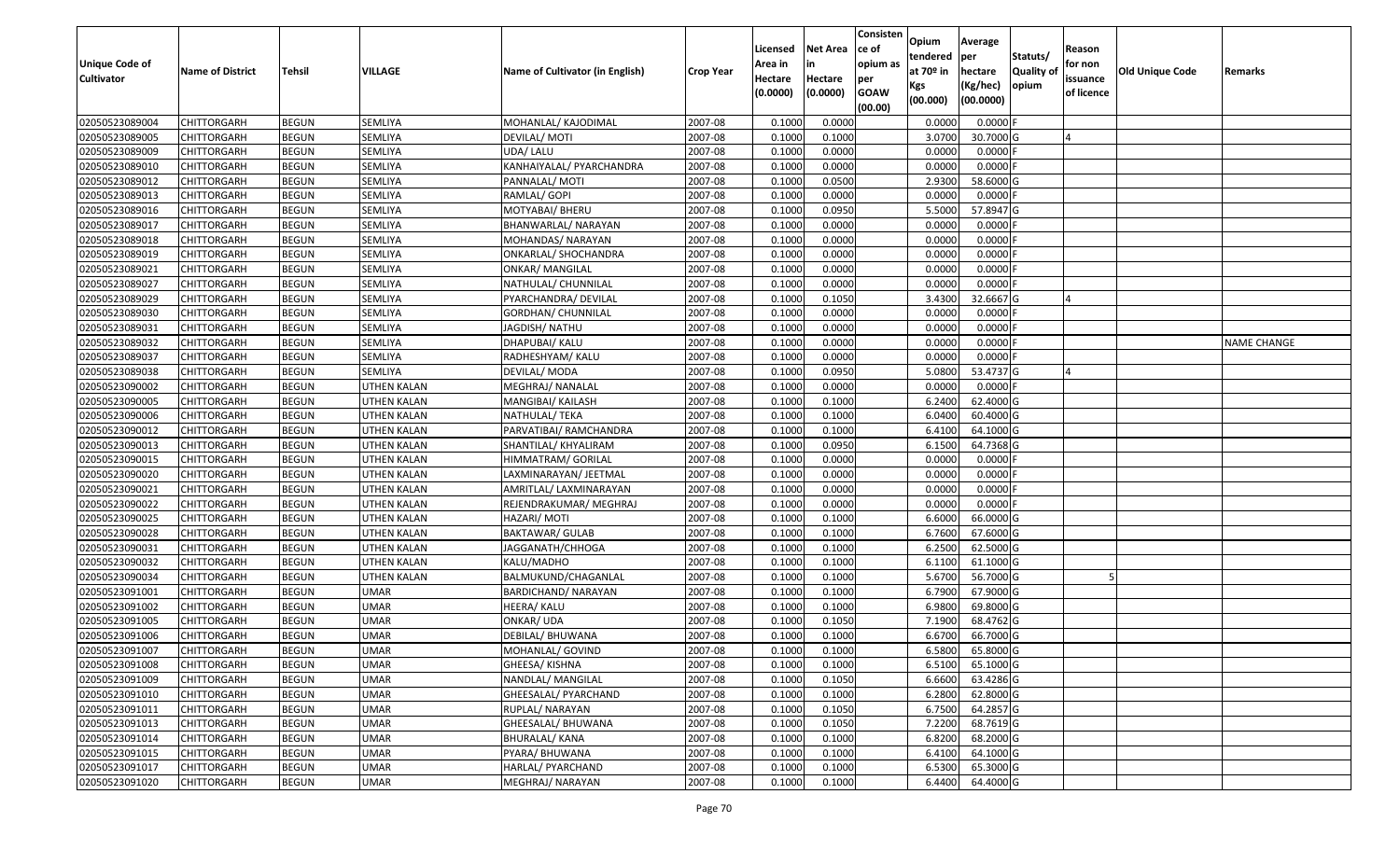| <b>Unique Code of</b> | <b>Name of District</b> | Tehsil       | VILLAGE           | Name of Cultivator (in English) | <b>Crop Year</b> | Licensed<br>Area in | <b>Net Area</b><br>in | Consisten<br>ce of<br>opium as | Opium<br>tendered<br>at $70°$ in | Average<br>per<br>hectare | Statuts/<br><b>Quality o</b> | Reason<br>for non      | Old Unique Code | Remarks                             |
|-----------------------|-------------------------|--------------|-------------------|---------------------------------|------------------|---------------------|-----------------------|--------------------------------|----------------------------------|---------------------------|------------------------------|------------------------|-----------------|-------------------------------------|
| <b>Cultivator</b>     |                         |              |                   |                                 |                  | Hectare<br>(0.0000) | Hectare<br>(0.0000)   | per<br><b>GOAW</b><br>(00.00)  | Kgs<br>(00.000)                  | (Kg/hec)<br>(00.0000)     | opium                        | issuance<br>of licence |                 |                                     |
| 02050523091021        | CHITTORGARH             | <b>BEGUN</b> | <b>UMAR</b>       | MOHANLAL/ DEVILAL               | 2007-08          | 0.1000              | 0.1000                |                                | 6.4600                           | 64.6000 G                 |                              |                        |                 |                                     |
| 02050523091023        | CHITTORGARH             | <b>BEGUN</b> | <b>UMAR</b>       | TULSIRAM/ MIYACHAND             | 2007-08          | 0.1000              | 0.1000                |                                | 6.7500                           | 67.5000 G                 |                              |                        |                 |                                     |
| 02050523091028        | CHITTORGARH             | <b>BEGUN</b> | <b>UMAR</b>       | BALU/ UDA                       | 2007-08          | 0.1000              | 0.1000                |                                | 5.8900                           | 58.9000 G                 |                              |                        |                 |                                     |
| 02050523091029        | <b>CHITTORGARH</b>      | <b>BEGUN</b> | <b>UMAR</b>       | RAMLAL/ VENA                    | 2007-08          | 0.1000              | 0.1000                |                                | 6.8800                           | 68.8000 G                 |                              |                        |                 |                                     |
| 02050523091030        | CHITTORGARH             | <b>BEGUN</b> | <b>UMAR</b>       | HAZARI/ SHOCHAND                | 2007-08          | 0.1000              | 0.1000                |                                | 6.9800                           | 69.8000 G                 |                              |                        |                 |                                     |
| 02050523091031        | CHITTORGARH             | <b>BEGUN</b> | <b>UMAR</b>       | NANDA/NARAYAN                   | 2007-08          | 0.1000              | 0.1000                |                                | 6.8100                           | 68.1000 G                 |                              |                        |                 |                                     |
| 02050523091032        | CHITTORGARH             | <b>BEGUN</b> | <b>UMAR</b>       | MOTI/NARAYAN                    | 2007-08          | 0.1000              | 0.1000                |                                | 6.7200                           | 67.2000 G                 |                              |                        |                 |                                     |
| 02050523091033        | <b>CHITTORGARH</b>      | <b>BEGUN</b> | <b>UMAR</b>       | SHANGARIBAI/ MANGILAL           | 2007-08          | 0.1000              | 0.1000                |                                | 6.8600                           | 68.6000 G                 |                              |                        |                 |                                     |
| 02050523091036        | CHITTORGARH             | <b>BEGUN</b> | <b>UMAR</b>       | NANU/GHISA                      | 2007-08          | 0.1000              | 0.1000                |                                | 6.5200                           | 65.2000 G                 |                              |                        |                 |                                     |
| 02050523091038        | CHITTORGARH             | <b>BEGUN</b> | <b>UMAR</b>       | LAXMAN/NANJI                    | 2007-08          | 0.1000              | 0.1000                |                                | 6.7500                           | 67.5000 G                 |                              |                        |                 |                                     |
| 02050523091041        | CHITTORGARH             | <b>BEGUN</b> | <b>UMAR</b>       | <b>BHERULAL/ GHEESA</b>         | 2007-08          | 0.1000              | 0.1000                |                                | 6.7100                           | 67.1000G                  |                              |                        |                 |                                     |
| 02050523091042        | CHITTORGARH             | <b>BEGUN</b> | <b>UMAR</b>       | MOHANIBAI/ MODILAL              | 2007-08          | 0.1000              | 0.1000                |                                | 6.7200                           | 67.2000 G                 |                              |                        |                 |                                     |
| 02050523092001        | CHITTORGARH             | <b>BEGUN</b> | <b>DAULATPURA</b> | DOLIBAI\BHURA                   | 2007-08          | 0.1000              | 0.0600                |                                | 3.5000                           | 58.3333 G                 |                              |                        |                 | <b>TRANSFER</b><br>/MADHOPUR(BEGUN) |
| 02050523092002        | CHITTORGARH             | <b>BEGUN</b> | DAULATPURA        | MOTYABAI/ RUPA                  | 2007-08          | 0.1000              | 0.0000                |                                | 0.0000                           | $0.0000$ F                |                              |                        |                 |                                     |
| 02050523092003        | CHITTORGARH             | <b>BEGUN</b> | DAULATPURA        | NANDA/ KISHNA                   | 2007-08          | 0.1000              | 0.0500                |                                | 3.3000                           | 66.0000 G                 |                              |                        |                 | <b>TRANSFER</b><br>/MADHOPUR(BEGUN) |
| 02050523092004        | CHITTORGARH             | <b>BEGUN</b> | <b>DAULATPURA</b> | JAMNALAL/ LAXMICHAND            | 2007-08          | 0.100               | 0.1000                |                                | 6.510                            | 65.1000 G                 |                              |                        |                 |                                     |
| 02050523092005        | CHITTORGARH             | <b>BEGUN</b> | DAULATPURA        | JAIRAM/ NANDA                   | 2007-08          | 0.1000              | 0.0000                |                                | 0.0000                           | 0.0000F                   |                              |                        |                 |                                     |
| 02050523092006        | CHITTORGARH             | <b>BEGUN</b> | <b>DAULATPURA</b> | INDRAMAL/ PYARA                 | 2007-08          | 0.1000              | 0.0000                |                                | 0.0000                           | 0.0000                    |                              |                        |                 |                                     |
| 02050523092007        | CHITTORGARH             | <b>BEGUN</b> | DAULATPURA        | <b>DEVILAL/ DEVA</b>            | 2007-08          | 0.1000              | 0.0000                |                                | 0.0000                           | 0.0000F                   |                              |                        |                 |                                     |
| 02050523092011        | CHITTORGARH             | <b>BEGUN</b> | <b>DAULATPURA</b> | MANGILAL/NANDA                  | 2007-08          | 0.1000              | 0.0000                |                                | 0.0000                           | 0.0000F                   |                              |                        |                 |                                     |
| 02050523092012        | CHITTORGARH             | <b>BEGUN</b> | <b>DAULATPURA</b> | NANALAL/ GOKAL                  | 2007-08          | 0.1000              | 0.0500                |                                | 2.4500                           | 49.0000 G                 |                              |                        |                 |                                     |
| 02050523092017        | CHITTORGARH             | <b>BEGUN</b> | DAULATPURA        | RAMCHANDRA/ HEERA               | 2007-08          | 0.1000              | 0.0000                |                                | 0.0000                           | 0.0000                    |                              |                        |                 |                                     |
| 02050523092019        | CHITTORGARH             | <b>BEGUN</b> | <b>DAULATPURA</b> | BHURIBAI/ MEGHA                 | 2007-08          | 0.1000              | 0.0000                |                                | 0.0000                           | 0.0000F                   |                              |                        | 02050523099021  | <b>TRANSFER</b>                     |
| 02050523093001        | CHITTORGARH             | <b>BEGUN</b> | CHANDAKHEDI       | SOHANLAL/ JAGANNATH             | 2007-08          | 0.1000              | 0.1000                |                                | 6.6500                           | 66.5000 G                 |                              |                        |                 |                                     |
| 02050523093002        | CHITTORGARH             | <b>BEGUN</b> | CHANDAKHEDI       | DEBILAL/ PYARCHAND              | 2007-08          | 0.100               | 0.1000                |                                | 6.0600                           | 60.6000 G                 |                              |                        |                 |                                     |
| 02050523093003        | CHITTORGARH             | <b>BEGUN</b> | CHANDAKHEDI       | PRATHVIRAJ/ KHEMRAJ             | 2007-08          | 0.1000              | 0.1000                |                                | 6.1300                           | 61.3000 G                 |                              |                        |                 |                                     |
| 02050523093004        | CHITTORGARH             | <b>BEGUN</b> | CHANDAKHEDI       | MIYACHAND/ MOTI DHAKAD          | 2007-08          | 0.1000              | 0.1000                |                                | 6.2600                           | 62.6000 G                 |                              |                        |                 |                                     |
| 02050523093005        | CHITTORGARH             | <b>BEGUN</b> | CHANDAKHEDI       | BALURAM/ NANDRAM                | 2007-08          | 0.1000              | 0.1000                |                                | 6.9700                           | 69.7000 G                 |                              |                        |                 |                                     |
| 02050523093006        | CHITTORGARH             | <b>BEGUN</b> | CHANDAKHEDI       | NARAYAN/ BHANWARLAL             | 2007-08          | 0.1000              | 0.1000                |                                | 6.5400                           | 65.4000 G                 |                              |                        |                 |                                     |
| 02050523093007        | CHITTORGARH             | <b>BEGUN</b> | CHANDAKHEDI       | <b>GULABCHAND/ RATTIRAM</b>     | 2007-08          | 0.1000              | 0.1000                |                                | 6.0500                           | 60.5000 G                 |                              |                        |                 |                                     |
| 02050523093008        | CHITTORGARH             | <b>BEGUN</b> | CHANDAKHEDI       | SHAMBHULAL/ BHUWANA             | 2007-08          | 0.100               | 0.1000                |                                | 6.6500                           | 66.5000 G                 |                              |                        |                 |                                     |
| 02050523093009        | CHITTORGARH             | <b>BEGUN</b> | CHANDAKHEDI       | ANOPIBAI/ NANALAL S/IL NANDA    | 2007-08          | 0.1000              | 0.1000                |                                | 6.5200                           | 65.2000 G                 |                              |                        |                 | <b>NAME CHANGE</b>                  |
| 02050523093010        | CHITTORGARH             | <b>BEGUN</b> | CHANDAKHEDI       | DEVLIBAI/ DUNGA                 | 2007-08          | 0.1000              | 0.1000                |                                | 6.3100                           | 63.1000 G                 |                              |                        |                 |                                     |
| 02050523093011        | CHITTORGARH             | <b>BEGUN</b> | CHANDAKHEDI       | NARAYAN/ SITARAM                | 2007-08          | 0.1000              | 0.1000                |                                | 6.3800                           | 63.8000 G                 |                              |                        |                 |                                     |
| 02050523093012        | <b>CHITTORGARH</b>      | <b>BEGUN</b> | CHANDAKHEDI       | HARKUBAI/ NANDRAM               | 2007-08          | 0.1000              | 0.0000                |                                | 0.0000                           | $0.0000$ F                |                              |                        |                 |                                     |
| 02050523093014        | <b>CHITTORGARH</b>      | <b>BEGUN</b> | CHANDAKHEDI       | PRATAPIBAI/ NARAYAN             | 2007-08          | 0.1000              | 0.1000                |                                | 6.8100                           | 68.1000 G                 |                              |                        |                 | <b>NAME CHANGE</b>                  |
| 02050523093015        | <b>CHITTORGARH</b>      | <b>BEGUN</b> | CHANDAKHEDI       | TARACHAND/ JAGANNATH            | 2007-08          | 0.1000              | 0.1050                |                                | 6.7000                           | 63.8095 G                 |                              |                        |                 | <b>TRANSFER / RABARDA</b>           |
| 02050523093016        | <b>CHITTORGARH</b>      | <b>BEGUN</b> | CHANDAKHEDI       | SHOCHAND/ HEERA                 | 2007-08          | 0.1000              | 0.1050                |                                | 6.3000                           | 60.0000 G                 |                              |                        |                 |                                     |
| 02050523093017        | CHITTORGARH             | <b>BEGUN</b> | CHANDAKHEDI       | HARLAL/DHULA                    | 2007-08          | 0.1000              | 0.1000                |                                | 6.2300                           | 62.3000 G                 |                              |                        |                 |                                     |
| 02050523093018        | <b>CHITTORGARH</b>      | <b>BEGUN</b> | CHANDAKHEDI       | MOTYABAI/ BARDA                 | 2007-08          | 0.1000              | 0.1000                |                                | 6.5400                           | 65.4000 G                 |                              |                        |                 |                                     |
| 02050523093019        | <b>CHITTORGARH</b>      | <b>BEGUN</b> | CHANDAKHEDI       | MANGILAL/RATNA                  | 2007-08          | 0.1000              | 0.1000                |                                | 6.8800                           | 68.8000 G                 |                              |                        |                 |                                     |
| 02050523093020        | <b>CHITTORGARH</b>      | <b>BEGUN</b> | CHANDAKHEDI       | HEERA/ DHULA                    | 2007-08          | 0.1000              | 0.0950                |                                | 6.2100                           | 65.3684 G                 |                              |                        |                 |                                     |
| 02050523093022        | <b>CHITTORGARH</b>      | <b>BEGUN</b> | CHANDAKHEDI       | BALURAM/ UDA                    | 2007-08          | 0.1000              | 0.1000                |                                | 6.2000                           | 62.0000 G                 |                              |                        |                 |                                     |
| 02050523093023        | <b>CHITTORGARH</b>      | <b>BEGUN</b> | CHANDAKHEDI       | DEVA/ BALU                      | 2007-08          | 0.1000              | 0.1000                |                                | 7.1300                           | 71.3000 G                 |                              |                        |                 |                                     |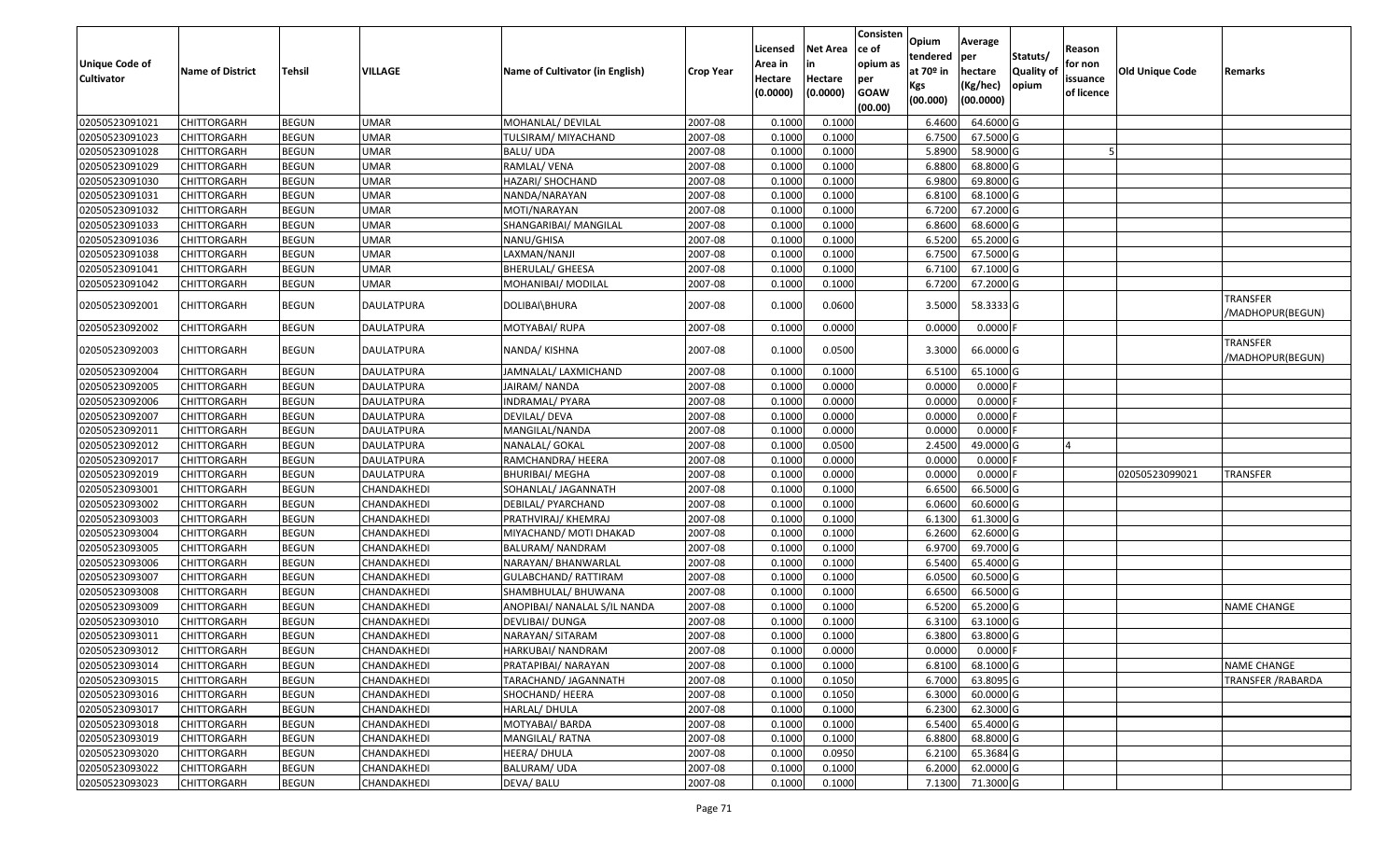| <b>Unique Code of</b> |                         |              |                |                                 |                  | Licensed<br>Area in | <b>Net Area</b><br>in | Consisten<br>ce of<br>opium as | Opium<br>tendered  | Average<br>per      | Statuts/                  | Reason<br>for non |                        |         |
|-----------------------|-------------------------|--------------|----------------|---------------------------------|------------------|---------------------|-----------------------|--------------------------------|--------------------|---------------------|---------------------------|-------------------|------------------------|---------|
| <b>Cultivator</b>     | <b>Name of District</b> | Tehsil       | VILLAGE        | Name of Cultivator (in English) | <b>Crop Year</b> | Hectare             | Hectare               | per                            | at $70°$ in<br>Kgs | hectare<br>(Kg/hec) | <b>Quality o</b><br>opium | issuance          | <b>Old Unique Code</b> | Remarks |
|                       |                         |              |                |                                 |                  | (0.0000)            | (0.0000)              | <b>GOAW</b><br>(00.00)         | (00.000)           | (00.0000)           |                           | of licence        |                        |         |
| 02050523093024        | CHITTORGARH             | <b>BEGUN</b> | CHANDAKHEDI    | HANGAMIBAI/ NOLA                | 2007-08          | 0.1000              | 0.1050                |                                | 6.6500             | 63.3333 G           |                           |                   |                        |         |
| 02050523093025        | CHITTORGARH             | <b>BEGUN</b> | CHANDAKHEDI    | <b>BANSHILAL/ LALU</b>          | 2007-08          | 0.1000              | 0.1000                |                                | 6.0700             | 60.7000 G           |                           |                   |                        |         |
| 02050523093026        | CHITTORGARH             | <b>BEGUN</b> | CHANDAKHEDI    | CHUNNILAL/ BHAJJA               | 2007-08          | 0.1000              | 0.1000                |                                | 6.4200             | 64.2000 G           |                           |                   |                        |         |
| 02050523093027        | <b>CHITTORGARH</b>      | <b>BEGUN</b> | CHANDAKHEDI    | KASHIRAM/ NANDA                 | 2007-08          | 0.1000              | 0.1000                |                                | 6.4000             | 64.0000G            |                           |                   |                        |         |
| 02050523093028        | CHITTORGARH             | <b>BEGUN</b> | CHANDAKHEDI    | MANGILAL/ GHASI                 | 2007-08          | 0.1000              | 0.1000                |                                | 6.0300             | 60.3000 G           |                           |                   |                        |         |
| 02050523093030        | CHITTORGARH             | <b>BEGUN</b> | CHANDAKHEDI    | KAILASH/ CHUNNILAL              | 2007-08          | 0.1000              | 0.1000                |                                | 6.2800             | 62.8000 G           |                           |                   |                        |         |
| 02050523093031        | CHITTORGARH             | <b>BEGUN</b> | CHANDAKHEDI    | <b>BALU/ GOKAL</b>              | 2007-08          | 0.1000              | 0.1000                |                                | 6.4100             | 64.1000 G           |                           |                   |                        |         |
| 02050523093032        | CHITTORGARH             | <b>BEGUN</b> | CHANDAKHEDI    | MANGILAL/ JALAM                 | 2007-08          | 0.1000              | 0.1000                |                                | 6.0500             | 60.5000 G           |                           |                   |                        |         |
| 02050523093033        | CHITTORGARH             | <b>BEGUN</b> | CHANDAKHEDI    | CHUNNILAL/ GOKAL                | 2007-08          | 0.1000              | 0.0950                |                                | 5.9200             | 62.3158 G           |                           |                   |                        |         |
| 02050523093034        | CHITTORGARH             | <b>BEGUN</b> | CHANDAKHEDI    | KUKIBAI/ MANGILAL               | 2007-08          | 0.1000              | 0.1000                |                                | 6.9400             | 69.4000 G           |                           |                   |                        |         |
| 02050523093035        | CHITTORGARH             | <b>BEGUN</b> | CHANDAKHEDI    | KANHAIYALAL/ DOLA               | 2007-08          | 0.1000              | 0.1000                |                                | 6.6200             | 66.2000 G           |                           |                   |                        |         |
| 02050523093036        | CHITTORGARH             | <b>BEGUN</b> | CHANDAKHEDI    | BALU/ JALAM                     | 2007-08          | 0.1000              | 0.1000                |                                | 6.3000             | 63.0000 G           |                           |                   |                        |         |
| 02050523093037        | <b>CHITTORGARH</b>      | <b>BEGUN</b> | CHANDAKHEDI    | LEHARIBAI/ MODA                 | 2007-08          | 0.1000              | 0.1000                |                                | 6.5100             | 65.1000G            |                           |                   |                        |         |
| 02050523093038        | CHITTORGARH             | <b>BEGUN</b> | CHANDAKHEDI    | NATHU/ NARAYAN                  | 2007-08          | 0.1000              | 0.1000                |                                | 6.4000             | 64.0000 G           |                           |                   |                        |         |
| 02050523093039        | CHITTORGARH             | <b>BEGUN</b> | CHANDAKHEDI    | PRABHULAL/ JAGANNATH            | 2007-08          | 0.1000              | 0.1000                |                                | 6.3200             | 63.2000 G           |                           |                   |                        |         |
| 02050523093040        | <b>CHITTORGARH</b>      | <b>BEGUN</b> | CHANDAKHEDI    | ONKARLAL/ GOKAL                 | 2007-08          | 0.1000              | 0.1000                |                                | 6.2000             | 62.0000G            |                           |                   |                        |         |
| 02050523093041        | <b>CHITTORGARH</b>      | <b>BEGUN</b> | CHANDAKHEDI    | LALU/BARDA                      | 2007-08          | 0.1000              | 0.1000                |                                | 6.4300             | 64.3000 G           |                           |                   |                        |         |
| 02050523093042        | CHITTORGARH             | <b>BEGUN</b> | CHANDAKHEDI    | LAXMAN/BARDA                    | 2007-08          | 0.1000              | 0.1000                |                                | 6.2400             | 62.4000 G           |                           |                   |                        |         |
| 02050523093044        | CHITTORGARH             | <b>BEGUN</b> | CHANDAKHEDI    | PANNALAL/ ONKAR                 | 2007-08          | 0.100               | 0.0950                |                                | 5.5500             | 58.4211G            |                           |                   |                        |         |
| 02050523093045        | CHITTORGARH             | <b>BEGUN</b> | CHANDAKHEDI    | MOTYABAI/ MOHANLAL              | 2007-08          | 0.1000              | 0.1000                |                                | 5.6500             | 56.5000G            |                           |                   |                        |         |
| 02050523093046        | CHITTORGARH             | <b>BEGUN</b> | CHANDAKHEDI    | NARAYAN/ GULAB                  | 2007-08          | 0.1000              | 0.1000                |                                | 6.4400             | 64.4000 G           |                           |                   |                        |         |
| 02050523093048        | CHITTORGARH             | <b>BEGUN</b> | CHANDAKHEDI    | KASTURIBAI/ BALU                | 2007-08          | 0.100               | 0.1000                |                                | 6.3900             | 63.9000 G           |                           |                   |                        |         |
| 02050523093050        | CHITTORGARH             | <b>BEGUN</b> | CHANDAKHEDI    | SHANTILAL/ BALURAM              | 2007-08          | 0.1000              | 0.1000                |                                | 6.4000             | 64.0000G            |                           |                   |                        |         |
| 02050523093051        | <b>CHITTORGARH</b>      | <b>BEGUN</b> | CHANDAKHEDI    | JAGANNATH/ NANDA                | 2007-08          | 0.1000              | 0.1000                |                                | 5.9200             | 59.2000 G           |                           |                   |                        |         |
| 02050523093052        | <b>CHITTORGARH</b>      | <b>BEGUN</b> | CHANDAKHEDI    | NANALAL/ BARDA                  | 2007-08          | 0.1000              | 0.1000                |                                | 6.0500             | 60.5000G            |                           |                   |                        |         |
| 02050523093053        | CHITTORGARH             | <b>BEGUN</b> | CHANDAKHEDI    | PRATHVIRAJ/ DHANNA              | 2007-08          | 0.1000              | 0.0000                |                                | 0.0000             | $0.0000$ F          |                           |                   |                        |         |
| 02050523093055        | CHITTORGARH             | <b>BEGUN</b> | CHANDAKHEDI    | KESHARBAI/ HARLAL               | 2007-08          | 0.1000              | 0.0950                |                                | 6.3800             | 67.1579 G           |                           |                   |                        |         |
| 02050523093058        | CHITTORGARH             | <b>BEGUN</b> | CHANDAKHEDI    | KASHIRAM/ MUNNALAL              | 2007-08          | 0.1000              | 0.1050                |                                | 6.1600             | 58.6667 G           |                           |                   |                        |         |
| 02050523093059        | CHITTORGARH             | <b>BEGUN</b> | CHANDAKHEDI    | SHANKERLAL/ BALU                | 2007-08          | 0.1000              | 0.1000                |                                | 7.1100             | 71.1000 G           |                           |                   |                        |         |
| 02050523093060        | CHITTORGARH             | <b>BEGUN</b> | CHANDAKHEDI    | LALURAM/ BALURAM                | 2007-08          | 0.1000              | 0.1000                |                                | 6.1100             | 61.1000G            |                           |                   |                        |         |
| 02050523093061        | CHITTORGARH             | <b>BEGUN</b> | CHANDAKHEDI    | <b>ONKARLAL/ HEERA</b>          | 2007-08          | 0.1000              | 0.1000                |                                | 6.4400             | 64.4000 G           |                           |                   |                        |         |
| 02050523093066        | CHITTORGARH             | <b>BEGUN</b> | CHANDAKHEDI    | KANHAIYALAL/ BARDA              | 2007-08          | 0.1000              | 0.1000                |                                | 6.1300             | 61.3000G            |                           |                   |                        |         |
| 02050523093067        | CHITTORGARH             | <b>BEGUN</b> | CHANDAKHEDI    | JAMNALAL/ PYARCHAND             | 2007-08          | 0.1000              | 0.1000                |                                | 6.3300             | 63.3000 G           |                           |                   |                        |         |
| 02050523093069        | <b>CHITTORGARH</b>      | <b>BEGUN</b> | CHANDAKHEDI    | <b>BHURIBAI/ SHANKER</b>        | 2007-08          | 0.1000              | 0.1000                |                                | 6.3700             | 63.7000 G           |                           |                   |                        |         |
| 02050523093070        | CHITTORGARH             | <b>BEGUN</b> | CHANDAKHEDI    | <b>BALU/ GULAB</b>              | 2007-08          | 0.1000              | 0.1000                |                                | 6.0800             | 60.8000 G           |                           |                   |                        |         |
| 02050523093071        | CHITTORGARH             | <b>BEGUN</b> | CHANDAKHEDI    | RADHESHYAM/ DEVLAL              | 2007-08          | 0.1000              | 0.1000                |                                | 6.2700             | 62.7000G            |                           |                   |                        |         |
| 02050523093072        | <b>CHITTORGARH</b>      | <b>BEGUN</b> | CHANDAKHEDI    | JAIRAM/ RATANLAL                | 2007-08          | 0.1000              | 0.1000                |                                | 6.0700             | 60.7000 G           |                           |                   |                        |         |
| 02050523093073        | <b>CHITTORGARH</b>      | <b>BEGUN</b> | CHANDAKHEDI    | BHUWANA/ HEERA                  | 2007-08          | 0.1000              | 0.1050                |                                | 6.3400             | 60.3810 G           |                           |                   |                        |         |
| 02050523093074        | <b>CHITTORGARH</b>      | <b>BEGUN</b> | CHANDAKHEDI    | JEETMAL/ TULSIRAM               | 2007-08          | 0.1000              | 0.1050                |                                | 6.4100             | 61.0476 G           |                           |                   |                        |         |
| 02050523093076        | <b>CHITTORGARH</b>      | <b>BEGUN</b> | CHANDAKHEDI    | KERING/ NARAYAN                 | 2007-08          | 0.1000              | 0.1000                |                                | 6.1500             | 61.5000 G           |                           |                   |                        |         |
| 02050523093077        | CHITTORGARH             | <b>BEGUN</b> | CHANDAKHEDI    | PYARCHAND/ KHEMA                | 2007-08          | 0.1000              | 0.0950                |                                | 5.9300             | 62.4211 G           |                           |                   |                        |         |
| 02050523093078        | <b>CHITTORGARH</b>      | <b>BEGUN</b> | CHANDAKHEDI    | MOHANLAL/ ONKAR                 | 2007-08          | 0.1000              | 0.1000                |                                | 6.7800             | 67.8000 G           |                           |                   |                        |         |
| 02050523093079        | <b>CHITTORGARH</b>      | <b>BEGUN</b> | CHANDAKHEDI    | LADU/HAZARI RAMESHWAR           | 2007-08          | 0.1000              | 0.1000                |                                | 6.1600             | 61.6000 G           |                           |                   |                        |         |
| 02050523093084        | CHITTORGARH             | <b>BEGUN</b> | CHANDAKHEDI    | GHEESA/ DHANNA                  | 2007-08          | 0.1000              | 0.1000                |                                | 6.4700             | 64.7000 G           |                           |                   |                        |         |
| 02050523094002        | <b>CHITTORGARH</b>      | <b>BEGUN</b> | <b>TURKADI</b> | ONKAR/LAKHMA                    | 2007-08          | 0.1000              | 0.1000                |                                | 5.4800             | 54.8000G            |                           |                   |                        |         |
| 02050523094003        | <b>CHITTORGARH</b>      | <b>BEGUN</b> | <b>TURKADI</b> | MANGILAL/BALU                   | 2007-08          | 0.1000              | 0.0000                |                                | 0.0000             | $0.0000$ F          |                           |                   |                        |         |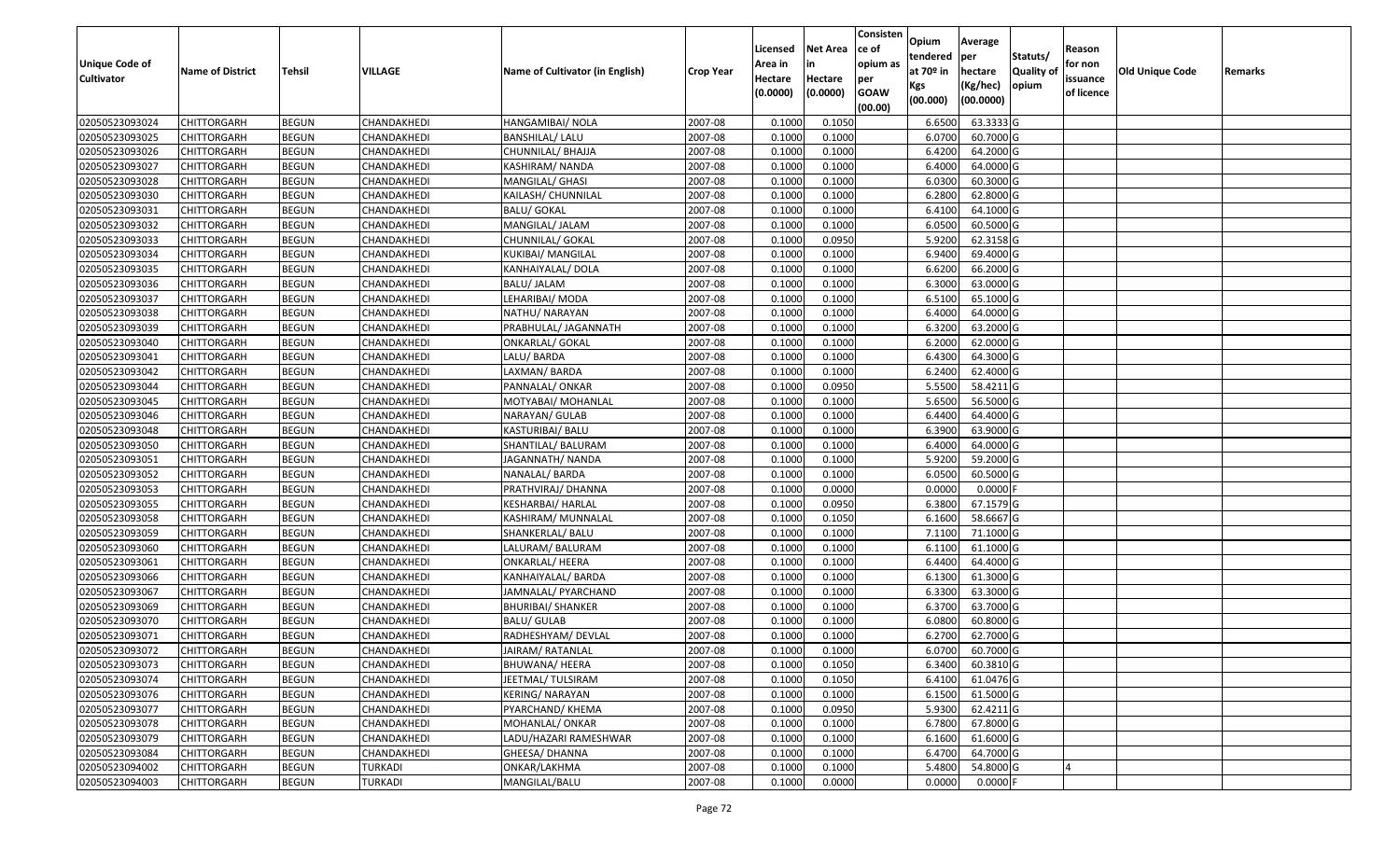| Unique Code of<br><b>Cultivator</b> | <b>Name of District</b> | Tehsil       | VILLAGE        | Name of Cultivator (in English) | <b>Crop Year</b> | Licensed<br>Area in<br>Hectare<br>(0.0000) | Net Area<br>in<br>Hectare<br>(0.0000) | Consisten<br>ce of<br>opium as<br>per<br><b>GOAW</b><br>(00.00) | <b>Opium</b><br>tendered<br>at 70º in<br>Kgs<br>(00.000) | Average<br>per<br>hectare<br>(Kg/hec)<br>(00.0000) | Statuts/<br><b>Quality of</b><br>opium | Reason<br>for non<br>issuance<br>of licence | Old Unique Code | Remarks            |
|-------------------------------------|-------------------------|--------------|----------------|---------------------------------|------------------|--------------------------------------------|---------------------------------------|-----------------------------------------------------------------|----------------------------------------------------------|----------------------------------------------------|----------------------------------------|---------------------------------------------|-----------------|--------------------|
| 02050523094008                      | <b>CHITTORGARH</b>      | <b>BEGUN</b> | TURKADI        | DAULATRAM/RUPA                  | 2007-08          | 0.1000                                     | 0.0000                                |                                                                 | 0.0000                                                   | $0.0000$ F                                         |                                        |                                             |                 |                    |
| 02050523094011                      | CHITTORGARH             | <b>BEGUN</b> | TURKADI        | CHUNNILAL/AMARCHAND             | 2007-08          | 0.1000                                     | 0.0000                                |                                                                 | 0.0000                                                   | $0.0000$ F                                         |                                        |                                             |                 |                    |
| 02050523094013                      | CHITTORGARH             | <b>BEGUN</b> | TURKADI        | SHANKERLAL/VENA                 | 2007-08          | 0.1000                                     | 0.1000                                |                                                                 | 6.3300                                                   | 63.3000 G                                          |                                        |                                             |                 |                    |
| 02050523094020                      | <b>CHITTORGARH</b>      | <b>BEGUN</b> | <b>TURKADI</b> | GHEESALAL/ONKAR                 | 2007-08          | 0.1000                                     | 0.0000                                |                                                                 | 0.0000                                                   | $0.0000$ F                                         |                                        |                                             |                 |                    |
| 02050523094021                      | CHITTORGARH             | <b>BEGUN</b> | <b>TURKADI</b> | BALU/GANGARAM                   | 2007-08          | 0.1000                                     | 0.1000                                |                                                                 | 6.2800                                                   | 62.8000 G                                          |                                        |                                             |                 |                    |
| 02050523094025                      | CHITTORGARH             | <b>BEGUN</b> | TURKADI        | VENA/KALU                       | 2007-08          | 0.1000                                     | 0.0000                                |                                                                 | 0.0000                                                   | $0.0000$ F                                         |                                        |                                             |                 |                    |
| 02050523094028                      | CHITTORGARH             | <b>BEGUN</b> | TURKADI        | PYARCHAND/GHEESA                | 2007-08          | 0.1000                                     | 0.0000                                |                                                                 | 0.0000                                                   | 0.0000                                             |                                        |                                             |                 |                    |
| 02050523094029                      | <b>CHITTORGARH</b>      | <b>BEGUN</b> | <b>TURKADI</b> | RAMCHANDRA / NARAYAN            | 2007-08          | 0.1000                                     | 0.0000                                |                                                                 | 0.0000                                                   | 0.0000                                             |                                        |                                             |                 |                    |
| 02050523094035                      | CHITTORGARH             | <b>BEGUN</b> | <b>TURKADI</b> | MANGILAL/ BHERU                 | 2007-08          | 0.1000                                     | 0.0000                                |                                                                 | 0.0000                                                   | $0.0000$ F                                         |                                        |                                             |                 |                    |
| 02050523094039                      | CHITTORGARH             | <b>BEGUN</b> | <b>TURKADI</b> | KELIBAI/ DEVILAL                | 2007-08          | 0.1000                                     | 0.0000                                |                                                                 | 0.0000                                                   | 0.0000F                                            |                                        |                                             |                 |                    |
| 02050523094046                      | CHITTORGARH             | <b>BEGUN</b> | TURKADI        | MODIRAM/ DEEPA                  | 2007-08          | 0.1000                                     | 0.0000                                |                                                                 | 0.0000                                                   | $0.0000$ F                                         |                                        |                                             | 02050523068001  | TRANSFER           |
| 02050523094047                      | <b>CHITTORGARH</b>      | <b>BEGUN</b> | <b>TURKADI</b> | TULSIBAI/ MODIRAM               | 2007-08          | 0.1000                                     | 0.0000                                |                                                                 | 0.0000                                                   | 0.0000                                             |                                        |                                             | 02050523068002  | <b>TRANSFER</b>    |
| 02050523094048                      | <b>CHITTORGARH</b>      | <b>BEGUN</b> | <b>TURKADI</b> | JAGANNATH/VENA                  | 2007-08          | 0.1000                                     | 0.0000                                |                                                                 | 0.0000                                                   | $0.0000$ F                                         |                                        |                                             | 02050523068003  | <b>TRANSFER</b>    |
| 02050523095003                      | <b>CHITTORGARH</b>      | <b>BEGUN</b> | AMARPURA       | <b>BALULAL/ KUKA</b>            | 2007-08          | 0.1000                                     | 0.0000                                |                                                                 | 0.0000                                                   | $0.0000$ F                                         |                                        |                                             |                 |                    |
| 02050523095004                      | CHITTORGARH             | <b>BEGUN</b> | AMARPURA       | DEVA/HEERA                      | 2007-08          | 0.1000                                     | 0.0950                                |                                                                 | 6.2100                                                   | 65.3684 G                                          |                                        |                                             |                 |                    |
| 02050523095007                      | <b>CHITTORGARH</b>      | <b>BEGUN</b> | AMARPURA       | DEVILAL/ BALU                   | 2007-08          | 0.1000                                     | 0.0000                                |                                                                 | 0.0000                                                   | $0.0000$ F                                         |                                        |                                             |                 |                    |
| 02050523095009                      | <b>CHITTORGARH</b>      | <b>BEGUN</b> | AMARPURA       | HEERA/ KUKA                     | 2007-08          | 0.1000                                     | 0.0000                                |                                                                 | 0.0000                                                   | $0.0000$ F                                         |                                        |                                             |                 |                    |
| 02050523095010                      | CHITTORGARH             | <b>BEGUN</b> | AMARPURA       | KAJODIBAI/ BHUWANA              | 2007-08          | 0.1000                                     | 0.0000                                |                                                                 | 0.0000                                                   | $0.0000$ F                                         |                                        |                                             |                 |                    |
| 02050523095012                      | CHITTORGARH             | <b>BEGUN</b> | AMARPURA       | NANDUBAI/ GANGARAM              | 2007-08          | 0.1000                                     | 0.0000                                |                                                                 | 0.0000                                                   | $0.0000$ F                                         |                                        |                                             |                 |                    |
| 02050523095014                      | CHITTORGARH             | <b>BEGUN</b> | AMARPURA       | BHERU/ HEERA                    | 2007-08          | 0.1000                                     | 0.0000                                |                                                                 | 0.0000                                                   | $0.0000$ F                                         |                                        |                                             |                 |                    |
| 02050523095015                      | CHITTORGARH             | <b>BEGUN</b> | AMARPURA       | SHANKERLAL/ NARAYAN             | 2007-08          | 0.1000                                     | 0.1000                                |                                                                 | 0.4500                                                   | 4.5000 G                                           |                                        |                                             |                 |                    |
| 02050523095017                      | CHITTORGARH             | <b>BEGUN</b> | AMARPURA       | SITARAM/TULSIRAM                | 2007-08          | 0.1000                                     | 0.0000                                |                                                                 | 0.0000                                                   | $0.0000$ F                                         |                                        |                                             |                 |                    |
| 02050523095018                      | CHITTORGARH             | <b>BEGUN</b> | AMARPURA       | <b>BHAGIRATH/ HUKMICHAND</b>    | 2007-08          | 0.1000                                     | 0.0000                                |                                                                 | 0.0000                                                   | $0.0000$ F                                         |                                        |                                             |                 |                    |
| 02050523095020                      | CHITTORGARH             | <b>BEGUN</b> | AMARPURA       | RUKMANIBAI/ KALU                | 2007-08          | 0.1000                                     | 0.1000                                |                                                                 | 6.4200                                                   | 64.2000 G                                          |                                        |                                             |                 |                    |
| 02050523095021                      | <b>CHITTORGARH</b>      | <b>BEGUN</b> | AMARPURA       | RUPA/ BALU                      | 2007-08          | 0.1000                                     | 0.0000                                |                                                                 | 0.0000                                                   | $0.0000$ F                                         |                                        |                                             |                 |                    |
| 02050523095022                      | CHITTORGARH             | <b>BEGUN</b> | AMARPURA       | <b>BHANWARIBAI/ KHEMA</b>       | 2007-08          | 0.1000                                     | 0.0000                                |                                                                 | 0.0000                                                   | $0.0000$ F                                         |                                        |                                             |                 |                    |
| 02050523095023                      | CHITTORGARH             | <b>BEGUN</b> | AMARPURA       | CHHAGANLAL/ BHOLA               | 2007-08          | 0.1000                                     | 0.0000                                |                                                                 | 0.0000                                                   | $0.0000$ F                                         |                                        |                                             |                 |                    |
| 02050523095026                      | CHITTORGARH             | <b>BEGUN</b> | AMARPURA       | NANALAL/ RUPA                   | 2007-08          | 0.1000                                     | 0.0000                                |                                                                 | 0.0000                                                   | $0.0000$ F                                         |                                        |                                             |                 |                    |
| 02050523095027                      | CHITTORGARH             | <b>BEGUN</b> | AMARPURA       | KELIBAI/ MANGILAL               | 2007-08          | 0.1000                                     | 0.0000                                |                                                                 | 0.0000                                                   | $0.0000$ F                                         |                                        |                                             |                 | <b>NAME CHANGE</b> |
| 02050523095028                      | CHITTORGARH             | <b>BEGUN</b> | AMARPURA       | MANGILAL/ KUKA                  | 2007-08          | 0.1000                                     | 0.0000                                |                                                                 | 0.0000                                                   | $0.0000$ F                                         |                                        |                                             |                 |                    |
| 02050523095030                      | CHITTORGARH             | <b>BEGUN</b> | AMARPURA       | SHOBHALAL/ DEVILAL              | 2007-08          | 0.1000                                     | 0.0950                                |                                                                 | 6.0500                                                   | 63.6842 G                                          |                                        |                                             |                 |                    |
| 02050523095035                      | CHITTORGARH             | <b>BEGUN</b> | AMARPURA       | MEGHA/ BALU                     | 2007-08          | 0.1000                                     | 0.0950                                |                                                                 | 1.5300                                                   | 16.1053 G                                          |                                        |                                             |                 |                    |
| 02050523095036                      | CHITTORGARH             | <b>BEGUN</b> | AMARPURA       | DAULATRAM/ PYARA                | 2007-08          | 0.1000                                     | 0.1000                                |                                                                 | 2.6800                                                   | 26.8000 G                                          |                                        |                                             |                 |                    |
| 02050523095038                      | CHITTORGARH             | <b>BEGUN</b> | AMARPURA       | JYANIBAI/ BALULAL               | 2007-08          | 0.1000                                     | 0.1000                                |                                                                 | 6.6800                                                   | 66.8000 G                                          |                                        |                                             |                 |                    |
| 02050523095041                      | CHITTORGARH             | <b>BEGUN</b> | AMARPURA       | MANGILAL/ KISHNA                | 2007-08          | 0.1000                                     | 0.0000                                |                                                                 | 0.0000                                                   | $0.0000$ F                                         |                                        |                                             |                 |                    |
| 02050523095042                      | CHITTORGARH             | <b>BEGUN</b> | AMARPURA       | FORULAL/ HEERA                  | 2007-08          | 0.1000                                     | 0.0000                                |                                                                 | 0.0000                                                   | 0.0000                                             |                                        |                                             |                 |                    |
| 02050523095045                      | <b>CHITTORGARH</b>      | <b>BEGUN</b> | AMARPURA       | SHAMBHULAL/ KASHIRAM            | 2007-08          | 0.1000                                     | 0.0950                                |                                                                 | 6.2700                                                   | 66.0000 G                                          |                                        |                                             |                 |                    |
| 02050523095048                      | <b>CHITTORGARH</b>      | <b>BEGUN</b> | AMARPURA       | SHAMBHULAL/ CHHOGA              | 2007-08          | 0.1000                                     | 0.0950                                |                                                                 | 1.6000                                                   | 16.8421 G                                          |                                        | ıΔ                                          |                 |                    |
| 02050523095049                      | <b>CHITTORGARH</b>      | <b>BEGUN</b> | AMARPURA       | SUGNABAI/ SHAMBHULAL            | 2007-08          | 0.1000                                     | 0.0000                                |                                                                 | 0.0000                                                   | $0.0000$ F                                         |                                        |                                             |                 |                    |
| 02050523095052                      | <b>CHITTORGARH</b>      | <b>BEGUN</b> | AMARPURA       | PANNALAL/ BALU                  | 2007-08          | 0.1000                                     | 0.0000                                |                                                                 | 0.0000                                                   | $0.0000$ F                                         |                                        |                                             |                 |                    |
| 02050523095053                      | <b>CHITTORGARH</b>      | <b>BEGUN</b> | AMARPURA       | RUPLAL/ BALA                    | 2007-08          | 0.1000                                     | 0.0000                                |                                                                 | 0.0000                                                   | $0.0000$ F                                         |                                        |                                             |                 |                    |
| 02050523095054                      | <b>CHITTORGARH</b>      | <b>BEGUN</b> | AMARPURA       | <b>GIRDHARI/ KUKA</b>           | 2007-08          | 0.1000                                     | 0.0000                                |                                                                 | 0.0000                                                   | $0.0000$ F                                         |                                        |                                             |                 |                    |
| 02050523096002                      | <b>CHITTORGARH</b>      | <b>BEGUN</b> | ANWALHEDA      | NARAYAN/ BARDA                  | 2007-08          | 0.1000                                     | 0.0000                                |                                                                 | 0.0000                                                   | $0.0000$ F                                         |                                        |                                             |                 |                    |
| 02050523096003                      | <b>CHITTORGARH</b>      | <b>BEGUN</b> | ANWALHEDA      | GOPI/ RATNA                     | 2007-08          | 0.1000                                     | 0.1000                                |                                                                 | 5.5800                                                   | 55.8000 G                                          |                                        |                                             |                 |                    |
| 02050523096004                      | <b>CHITTORGARH</b>      | <b>BEGUN</b> | ANWALHEDA      | RAMSUKH/SITARAM                 | 2007-08          | 0.1000                                     | 0.1000                                |                                                                 | 5.6000                                                   | 56.0000G                                           |                                        |                                             |                 | <b>NAME CHANGE</b> |
| 02050523096005                      | <b>CHITTORGARH</b>      | <b>BEGUN</b> | ANWALHEDA      | PYARCHAND/ BALU                 | 2007-08          | 0.1000                                     | 0.0900                                |                                                                 | 5.2700                                                   | 58.5556 G                                          |                                        |                                             |                 |                    |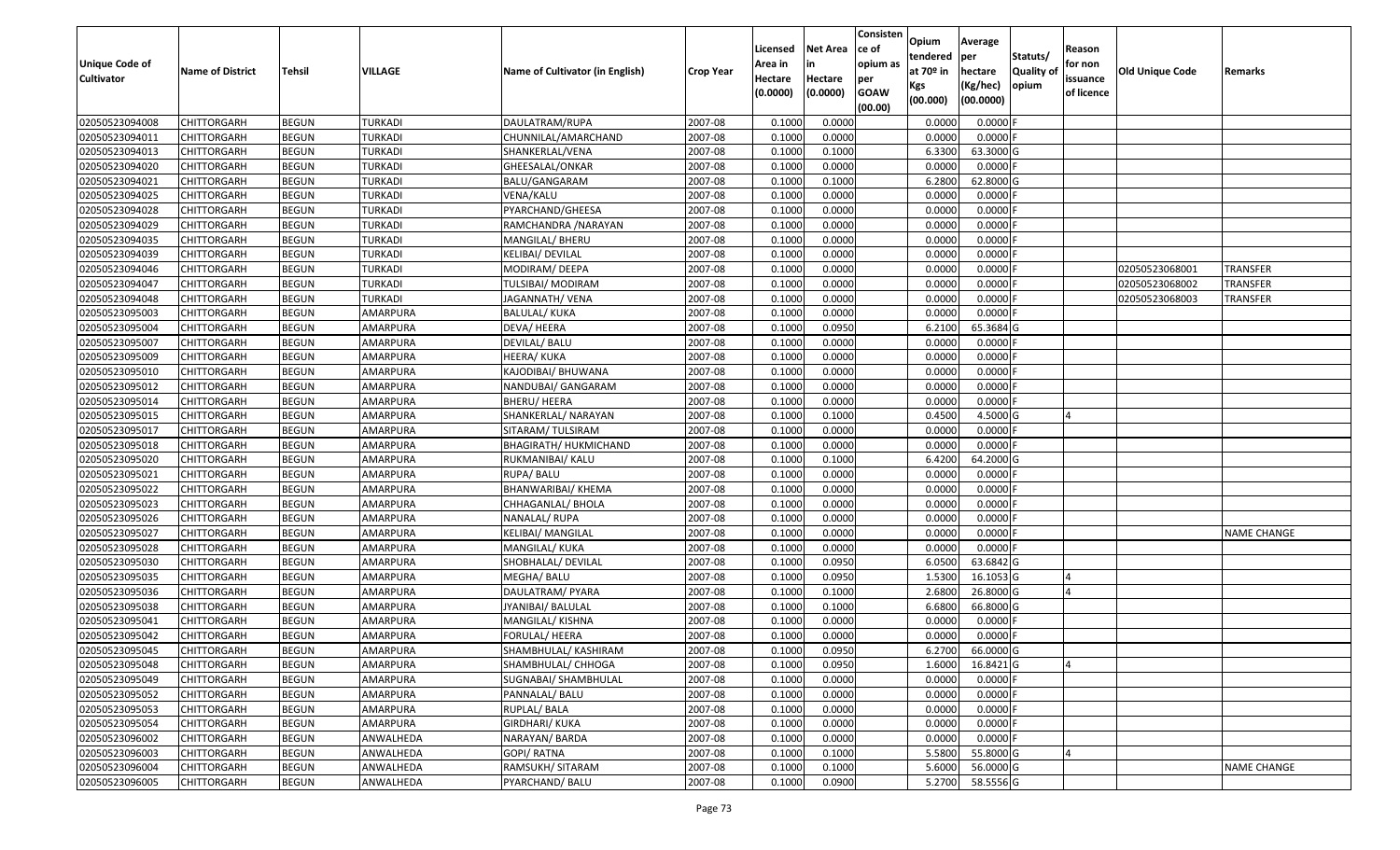| <b>Unique Code of</b><br><b>Cultivator</b> | <b>Name of District</b> | <b>Tehsil</b> | VILLAGE                | Name of Cultivator (in English) | Crop Year | Licensed<br>Area in<br>Hectare<br>(0.0000) | <b>Net Area</b><br>in<br>Hectare<br>(0.0000) | Consisten<br>ce of<br>opium as<br>per<br><b>GOAW</b><br>(00.00) | Opium<br>tendered<br>at 70º in<br>Kgs<br>(00.000) | Average<br>per<br>hectare<br>(Kg/hec)<br>(00.0000) | Statuts/<br><b>Quality of</b><br>opium | Reason<br>for non<br>issuance<br>of licence | Old Unique Code | Remarks            |
|--------------------------------------------|-------------------------|---------------|------------------------|---------------------------------|-----------|--------------------------------------------|----------------------------------------------|-----------------------------------------------------------------|---------------------------------------------------|----------------------------------------------------|----------------------------------------|---------------------------------------------|-----------------|--------------------|
| 02050523096006                             | <b>CHITTORGARH</b>      | <b>BEGUN</b>  | ANWALHEDA              | <b>BARDICHAND/ BHEEMA</b>       | 2007-08   | 0.1000                                     | 0.0000                                       |                                                                 | 0.0000                                            | $0.0000$ F                                         |                                        |                                             |                 |                    |
| 02050523096008                             | <b>CHITTORGARH</b>      | <b>BEGUN</b>  | ANWALHEDA              | CHUNNIBAI/ CHUNNILAL            | 2007-08   | 0.1000                                     | 0.1050                                       |                                                                 | 6.4800                                            | 61.7143 G                                          |                                        |                                             |                 |                    |
| 02050523096011                             | <b>CHITTORGARH</b>      | <b>BEGUN</b>  | ANWALHEDA              | NARAYANIBAI/ CHUNNILAL          | 2007-08   | 0.1000                                     | 0.1000                                       |                                                                 | 5.7300                                            | 57.3000 G                                          |                                        |                                             |                 |                    |
| 02050523096012                             | <b>CHITTORGARH</b>      | <b>BEGUN</b>  | ANWALHEDA              | MODIRAM/BALU                    | 2007-08   | 0.1000                                     | 0.1000                                       |                                                                 | 6.7000                                            | 67.0000 G                                          |                                        |                                             |                 | <b>NAME CHANGE</b> |
| 02050523096013                             | <b>CHITTORGARH</b>      | <b>BEGUN</b>  | ANWALHEDA              | EAJENBAI/ MANGILAL              | 2007-08   | 0.1000                                     | 0.0000                                       |                                                                 | 0.0000                                            | $0.0000$ F                                         |                                        |                                             |                 | <b>NAME CHANGE</b> |
| 02050523096016                             | <b>CHITTORGARH</b>      | <b>BEGUN</b>  | ANWALHEDA              | SOHANIBAI/ CHATERBHUJ           | 2007-08   | 0.1000                                     | 0.0000                                       |                                                                 | 0.0000                                            | $0.0000$ F                                         |                                        |                                             |                 |                    |
| 02050523096017                             | <b>CHITTORGARH</b>      | <b>BEGUN</b>  | ANWALHEDA              | ONKARLAL/ BALU                  | 2007-08   | 0.1000                                     | 0.0000                                       |                                                                 | 0.0000                                            | $0.0000$ F                                         |                                        |                                             |                 |                    |
| 02050523096020                             | <b>CHITTORGARH</b>      | <b>BEGUN</b>  | ANWALHEDA              | GHEESA/ BALU                    | 2007-08   | 0.1000                                     | 0.1000                                       |                                                                 | 5.6800                                            | 56.8000 G                                          |                                        |                                             |                 |                    |
| 02050523096022                             | <b>CHITTORGARH</b>      | <b>BEGUN</b>  | ANWALHEDA              | BHEEMA/ BARDA                   | 2007-08   | 0.1000                                     | 0.0000                                       |                                                                 | 0.0000                                            | $0.0000$ F                                         |                                        |                                             |                 |                    |
| 02050523096024                             | <b>CHITTORGARH</b>      | <b>BEGUN</b>  | ANWALHEDA              | MOHANLAL/ BALU                  | 2007-08   | 0.1000                                     | 0.1000                                       |                                                                 | 5.7200                                            | 57.2000 G                                          |                                        |                                             |                 |                    |
| 02050523096025                             | <b>CHITTORGARH</b>      | <b>BEGUN</b>  | ANWALHEDA              | PRABHU/ DUNGA                   | 2007-08   | 0.1000                                     | 0.0950                                       |                                                                 | 5.7000                                            | 60.0000 G                                          |                                        |                                             |                 |                    |
| 02050523096026                             | <b>CHITTORGARH</b>      | <b>BEGUN</b>  | ANWALHEDA              | CHETRAM/MODA                    | 2007-08   | 0.1000                                     | 0.1000                                       |                                                                 | 5.9400                                            | 59.4000 G                                          |                                        |                                             |                 |                    |
| 02050523096027                             | <b>CHITTORGARH</b>      | <b>BEGUN</b>  | ANWALHEDA              | HEERALAL/ KAJOD                 | 2007-08   | 0.1000                                     | 0.0000                                       |                                                                 | 0.0000                                            | $0.0000$ F                                         |                                        |                                             |                 |                    |
| 02050523096028                             | <b>CHITTORGARH</b>      | <b>BEGUN</b>  | ANWALHEDA              | PYARCHAND/ DUNGA                | 2007-08   | 0.1000                                     | 0.0000                                       |                                                                 | 0.0000                                            | $0.0000$ F                                         |                                        |                                             |                 |                    |
| 02050523096029                             | <b>CHITTORGARH</b>      | <b>BEGUN</b>  | ANWALHEDA              | SHANTILAL/ MANGILAL             | 2007-08   | 0.1000                                     | 0.0000                                       |                                                                 | 0.0000                                            | $0.0000$ F                                         |                                        |                                             |                 |                    |
| 02050523096033                             | <b>CHITTORGARH</b>      | <b>BEGUN</b>  | ANWALHEDA              | CHHHTER/RUPA                    | 2007-08   | 0.1000                                     | 0.1000                                       |                                                                 | 6.0100                                            | 60.1000 G                                          |                                        |                                             |                 |                    |
| 02050523096037                             | <b>CHITTORGARH</b>      | <b>BEGUN</b>  | ANWALHEDA              | MODIRAM/ MOJIRAM                | 2007-08   | 0.1000                                     | 0.0000                                       |                                                                 | 0.0000                                            | $0.0000$ F                                         |                                        |                                             |                 |                    |
| 02050523096044                             | <b>CHITTORGARH</b>      | <b>BEGUN</b>  | ANWALHEDA              | <b>BHURALAL/ DUNGA</b>          | 2007-08   | 0.1000                                     | 0.1000                                       |                                                                 | 6.2400                                            | 62.4000 G                                          |                                        |                                             |                 |                    |
| 02050523096048                             | <b>CHITTORGARH</b>      | <b>BEGUN</b>  | ANWALHEDA              | KAILASHCHANDRA/ BHANWARLAL      | 2007-08   | 0.1000                                     | 0.1000                                       |                                                                 | 1.3500                                            | 13.5000 G                                          |                                        |                                             |                 |                    |
| 02050523096052                             | <b>CHITTORGARH</b>      | <b>BEGUN</b>  | ANWALHEDA              | PREMCHANDRA/ KAJOD              | 2007-08   | 0.1000                                     | 0.1000                                       |                                                                 | 5.8500                                            | 58.5000 G                                          |                                        |                                             |                 |                    |
| 02050523096056                             | <b>CHITTORGARH</b>      | <b>BEGUN</b>  | ANWALHEDA              | RAMSUKH/ CHUNNILAL              | 2007-08   | 0.1000                                     | 0.1000                                       |                                                                 | 6.2400                                            | 62.4000 G                                          |                                        |                                             |                 |                    |
| 02050523096058                             | <b>CHITTORGARH</b>      | <b>BEGUN</b>  | ANWALHEDA              | MOHANLAL/ CHUNNILAL             | 2007-08   | 0.1000                                     | 0.1000                                       |                                                                 | 6.7200                                            | 67.2000 G                                          |                                        |                                             |                 |                    |
| 02050523096068                             | <b>CHITTORGARH</b>      | <b>BEGUN</b>  | ANWALHEDA              | JAGDISH/ BHANWARLAL             | 2007-08   | 0.1000                                     | 0.1000                                       |                                                                 | 0.3600                                            | 3.6000 G                                           |                                        |                                             |                 |                    |
| 02050523096070                             | <b>CHITTORGARH</b>      | <b>BEGUN</b>  | ANWALHEDA              | MODIBAI/ JAMNALAL               | 2007-08   | 0.1000                                     | 0.0000                                       |                                                                 | 0.0000                                            | $0.0000$ F                                         |                                        |                                             |                 |                    |
| 02050523096071                             | <b>CHITTORGARH</b>      | <b>BEGUN</b>  | ANWALHEDA              | RAMSUKH/ LALU                   | 2007-08   | 0.1000                                     | 0.0000                                       |                                                                 | 0.0000                                            | $0.0000$ F                                         |                                        |                                             |                 |                    |
| 02050523096072                             | <b>CHITTORGARH</b>      | <b>BEGUN</b>  | ANWALHEDA              | KANA/BHAWANA                    | 2007-08   | 0.1000                                     | 0.0000                                       |                                                                 | 0.0000                                            | $0.0000$ F                                         |                                        |                                             |                 |                    |
| 02050523096073                             | <b>CHITTORGARH</b>      | <b>BEGUN</b>  | ANWALHEDA              | <b>BALURAM/ KHEMRAJ</b>         | 2007-08   | 0.1000                                     | 0.0000                                       |                                                                 | 0.0000                                            | $0.0000$ F                                         |                                        |                                             |                 |                    |
| 02050523096074                             | <b>CHITTORGARH</b>      | <b>BEGUN</b>  | ANWALHEDA              | GHEESALAL/ PRATAP               | 2007-08   | 0.1000                                     | 0.0000                                       |                                                                 | 0.0000                                            | $0.0000$ F                                         |                                        |                                             |                 |                    |
| 02050523096082                             | <b>CHITTORGARH</b>      | <b>BEGUN</b>  | ANWALHEDA              | <b>ONKARLAL/ CHETRAM</b>        | 2007-08   | 0.1000                                     | 0.1000                                       |                                                                 | 6.0900                                            | 60.9000 G                                          |                                        |                                             |                 |                    |
| 02050523096084                             | <b>CHITTORGARH</b>      | <b>BEGUN</b>  | ANWALHEDA              | GOPILAL/ DUNGA                  | 2007-08   | 0.1000                                     | 0.1000                                       |                                                                 | 2.7200                                            | 27.2000 G                                          |                                        | $\boldsymbol{\Lambda}$                      |                 |                    |
| 02050523096088                             | <b>CHITTORGARH</b>      | <b>BEGUN</b>  | ANWALHEDA              | DEVILAL/ HARIRAM                | 2007-08   | 0.1000                                     | 0.1000                                       |                                                                 | 5.8100                                            | 58.1000 G                                          |                                        |                                             |                 |                    |
| 02050523096090                             | <b>CHITTORGARH</b>      | <b>BEGUN</b>  | ANWALHEDA              | SHYAMLAL/ KANA                  | 2007-08   | 0.1000                                     | 0.0000                                       |                                                                 | 0.0000                                            | $0.0000$ F                                         |                                        |                                             |                 |                    |
| 02050523096092                             | <b>CHITTORGARH</b>      | <b>BEGUN</b>  | ANWALHEDA              | JAGANNATH/ RODA                 | 2007-08   | 0.1000                                     | 0.0000                                       |                                                                 | 0.0000                                            | $0.0000$ F                                         |                                        |                                             |                 |                    |
| 02050523096098                             | <b>CHITTORGARH</b>      | <b>BEGUN</b>  | ANWALHEDA              | DEVILAL/ TARACHAND              | 2007-08   | 0.1000                                     | 0.1000                                       |                                                                 | 6.1600                                            | 61.6000 G                                          |                                        |                                             |                 |                    |
| 02050523096102                             | <b>CHITTORGARH</b>      | <b>BEGUN</b>  | ANWALHEDA              | BHARMAL / BALU                  | 2007-08   | 0.1000                                     | 0.1000                                       |                                                                 | 5.9700                                            | 59.7000 G                                          |                                        |                                             |                 |                    |
| 02050523097001                             | <b>CHITTORGARH</b>      | <b>BEGUN</b>  | ANOPPURA KHARDI        | MODIRAM/BALU                    | 2007-08   | 0.1000                                     | 0.0000                                       |                                                                 | 0.0000                                            | $0.0000$ F                                         |                                        |                                             |                 |                    |
| 02050523097002                             | <b>CHITTORGARH</b>      | <b>BEGUN</b>  | <b>ANOPPURA KHARDI</b> | MANGIBAI/ MANGILAL              | 2007-08   | 0.1000                                     | 0.0000                                       |                                                                 | 0.0000                                            | $0.0000$ F                                         |                                        |                                             |                 |                    |
| 02050523097003                             | CHITTORGARH             | <b>BEGUN</b>  | ANOPPURA KHARDI        | NANALAL/ MANGILAL               | 2007-08   | 0.1000                                     | 0.0950                                       |                                                                 | 6.2300                                            | 65.5789 G                                          |                                        |                                             |                 |                    |
| 02050523097004                             | CHITTORGARH             | <b>BEGUN</b>  | ANOPPURA KHARDI        | MANGILAL/ KUKA                  | 2007-08   | 0.1000                                     | 0.0950                                       |                                                                 | 5.9400                                            | 62.5263 G                                          |                                        |                                             |                 |                    |
| 02050523097005                             | <b>CHITTORGARH</b>      | <b>BEGUN</b>  | ANOPPURA KHARDI        | BARJIBAI/ JAGANNATH             | 2007-08   | 0.1000                                     | 0.0000                                       |                                                                 | 0.0000                                            | $0.0000$ F                                         |                                        |                                             |                 |                    |
| 02050523097007                             | <b>CHITTORGARH</b>      | <b>BEGUN</b>  | ANOPPURA KHARDI        | CHUNNILAL/ JAIRAM               | 2007-08   | 0.1000                                     | 0.0000                                       |                                                                 | 0.0000                                            | $0.0000$ F                                         |                                        |                                             |                 |                    |
| 02050523097010                             | <b>CHITTORGARH</b>      | <b>BEGUN</b>  | <b>ANOPPURA KHARDI</b> | MANGILAL/ GHEESU                | 2007-08   | 0.1000                                     | 0.0000                                       |                                                                 | 0.0000                                            | $0.0000$ F                                         |                                        |                                             |                 |                    |
| 02050523097011                             | <b>CHITTORGARH</b>      | <b>BEGUN</b>  | ANOPPURA KHARDI        | DEVRAM/DALLA                    | 2007-08   | 0.1000                                     | 0.1000                                       |                                                                 | 5.4700                                            | 54.7000 G                                          |                                        |                                             |                 |                    |
| 02050523097012                             | <b>CHITTORGARH</b>      | <b>BEGUN</b>  | ANOPPURA KHARDI        | PYARIBAI/ CHHOGA                | 2007-08   | 0.1000                                     | 0.0500                                       |                                                                 | 2.7800                                            | 55.6000 G                                          |                                        |                                             |                 |                    |
| 02050523097013                             | <b>CHITTORGARH</b>      | <b>BEGUN</b>  | ANOPPURA KHARDI        | MADANDAS/ BALUDAS               | 2007-08   | 0.1000                                     | 0.0000                                       |                                                                 | 0.0000                                            | $0.0000$ F                                         |                                        |                                             |                 |                    |
| 02050523097014                             | <b>CHITTORGARH</b>      | <b>BEGUN</b>  | ANOPPURA KHARDI        | RAMLAL/ BHEEMA                  | 2007-08   | 0.1000                                     | 0.0000                                       |                                                                 | 0.0000                                            | 0.0000 F                                           |                                        |                                             |                 |                    |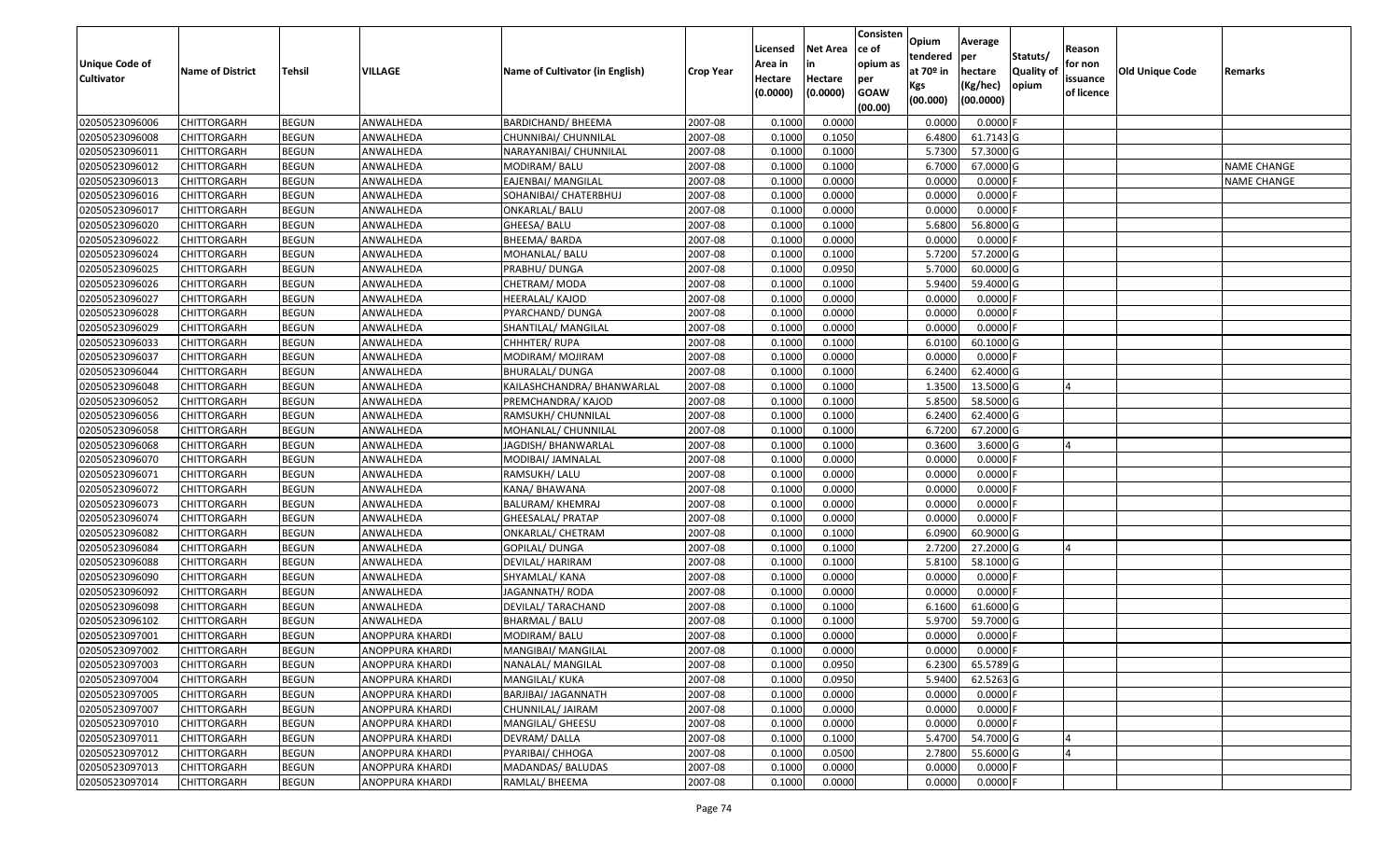| <b>Unique Code of</b>            |                            |                              | VILLAGE                                       | Name of Cultivator (in English)  |                    | Licensed<br>Area in | <b>Net Area</b><br>in | Consisten<br>ce of<br>opium as | Opium<br>tendered<br>at $70°$ in | Average<br>per                   | Statuts/                  | Reason<br>for non      |                 |                    |
|----------------------------------|----------------------------|------------------------------|-----------------------------------------------|----------------------------------|--------------------|---------------------|-----------------------|--------------------------------|----------------------------------|----------------------------------|---------------------------|------------------------|-----------------|--------------------|
| <b>Cultivator</b>                | <b>Name of District</b>    | Tehsil                       |                                               |                                  | <b>Crop Year</b>   | Hectare<br>(0.0000) | Hectare<br>(0.0000)   | per<br><b>GOAW</b><br>(00.00)  | Kgs<br>(00.000)                  | hectare<br>(Kg/hec)<br>(00.0000) | <b>Quality o</b><br>opium | issuance<br>of licence | Old Unique Code | Remarks            |
| 02050523097015                   | CHITTORGARH                | <b>BEGUN</b>                 | ANOPPURA KHARDI                               | MADHO/ SUKKHA                    | 2007-08            | 0.1000              | 0.1000                |                                | 3.8600                           | 38.6000 G                        |                           |                        |                 |                    |
| 02050523097016                   | CHITTORGARH                | <b>BEGUN</b>                 | ANOPPURA KHARDI                               | RADHABAI/ DUNGA                  | 2007-08            | 0.1000              | 0.0000                |                                | 0.0000                           | $0.0000$ F                       |                           |                        |                 |                    |
| 02050523097018                   | CHITTORGARH                | <b>BEGUN</b>                 | ANOPPURA KHARDI                               | KANHAIYALAL/ AMARCHAND           | 2007-08            | 0.1000              | 0.0000                |                                | 0.0000                           | 0.0000                           |                           |                        |                 |                    |
| 02050523097019                   | CHITTORGARH                | <b>BEGUN</b>                 | ANOPPURA KHARDI                               | NANA/ AMARCHAND                  | 2007-08            | 0.1000              | 0.0000                |                                | 0.0000                           | 0.0000F                          |                           |                        |                 |                    |
| 02050523097021                   | CHITTORGARH                | <b>BEGUN</b>                 | ANOPPURA KHARDI                               | <b>UDA/ BHAGIRATH</b>            | 2007-08            | 0.1000              | 0.0000                |                                | 0.0000                           | 0.0000                           |                           |                        |                 |                    |
| 02050523097022                   | CHITTORGARH                | <b>BEGUN</b>                 | ANOPPURA KHARDI                               | BHANWARLAL/ CHUNNILAL            | 2007-08            | 0.1000              | 0.0000                |                                | 0.0000                           | 0.0000                           |                           |                        |                 |                    |
| 02050523097024                   | CHITTORGARH                | <b>BEGUN</b>                 | ANOPPURA KHARDI                               | PYARIBAI/ KERING                 | 2007-08            | 0.1000              | 0.0000                |                                | 0.0000                           | 0.0000                           |                           |                        |                 |                    |
| 02050523097026                   | <b>CHITTORGARH</b>         | <b>BEGUN</b>                 | ANOPPURA KHARDI                               | RODA/ PYARA                      | 2007-08            | 0.1000              | 0.0000                |                                | 0.0000                           | $0.0000$ F                       |                           |                        |                 |                    |
| 02050523097027                   | CHITTORGARH                | <b>BEGUN</b>                 | ANOPPURA KHARDI                               | HEERABAI/ HIRA                   | 2007-08            | 0.1000              | 0.0000                |                                | 0.0000                           | 0.0000                           |                           |                        |                 |                    |
| 02050523097029                   | CHITTORGARH                | <b>BEGUN</b>                 | ANOPPURA KHARDI                               | BARJIBAI/ NARAYAN                | 2007-08            | 0.1000              | 0.0000                |                                | 0.0000                           | $0.0000$ F                       |                           |                        |                 |                    |
| 02050523097030                   | CHITTORGARH                | <b>BEGUN</b>                 | ANOPPURA KHARDI                               | DHULIBAI/ BHOLA                  | 2007-08            | 0.1000              | 0.1000                |                                | 2.4200                           | 24.2000 G                        |                           |                        |                 |                    |
| 02050523098001                   | <b>CHITTORGARH</b>         | <b>BEGUN</b>                 | GANESHPURA                                    | <b>BANSHILAL/ PYARA</b>          | 2007-08            | 0.1000              | 0.0000                |                                | 0.0000                           | $0.0000$ F                       |                           |                        |                 |                    |
| 02050523098004                   | <b>CHITTORGARH</b>         | <b>BEGUN</b>                 | <b>GANESHPURA</b>                             | KASHIRAM/ KAJOD                  | 2007-08            | 0.1000              | 0.1000                |                                | 6.2300                           | 62.3000G                         |                           |                        |                 |                    |
| 02050523098006                   | <b>CHITTORGARH</b>         | <b>BEGUN</b>                 | GANESHPURA                                    | MOHANLAL/ BHANWARLAL             | 2007-08            | 0.1000              | 0.1000                |                                | 6.3800                           | 63.8000 G                        |                           |                        |                 |                    |
| 02050523098007                   | CHITTORGARH                | <b>BEGUN</b>                 | GANESHPURA                                    | RAMCHANDRA/ SEWA                 | 2007-08            | 0.1000              | 0.0000                |                                | 0.0000                           | $0.0000$ F                       |                           |                        |                 |                    |
| 02050523098010                   | <b>CHITTORGARH</b>         | <b>BEGUN</b>                 | GANESHPURA                                    | SOHANLAL/ BHANWARLAL             | 2007-08            | 0.1000              | 0.1000                |                                | 6.6300                           | 66.3000 G                        |                           |                        |                 |                    |
| 02050523098011                   | <b>CHITTORGARH</b>         | <b>BEGUN</b>                 | GANESHPURA                                    | DEVILAL/ PYARA                   | 2007-08            | 0.1000              | 0.0000                |                                | 0.0000                           | $0.0000$ F                       |                           |                        |                 |                    |
| 02050523098013                   | CHITTORGARH                | <b>BEGUN</b>                 | GANESHPURA                                    | DUNGA/ NATHU                     | 2007-08            | 0.1000              | 0.1000                |                                | 6.4800                           | 64.8000 G                        |                           |                        |                 |                    |
| 02050523098015                   | CHITTORGARH                | <b>BEGUN</b>                 | GANESHPURA                                    | TULSIRAM/ MODA                   | 2007-08            | 0.1000              | 0.1000                |                                | 6.2500                           | 62.5000 G                        |                           |                        |                 |                    |
| 02050523098016                   | CHITTORGARH                | <b>BEGUN</b>                 | GANESHPURA                                    | SHANKERLAL/ BHANWARLAL           | 2007-08            | 0.1000              | 0.0000                |                                | 0.0000                           | 0.0000                           |                           |                        |                 |                    |
| 02050523098017                   | CHITTORGARH                | <b>BEGUN</b>                 | <b>GANESHPURA</b>                             | AASHARAM/ JAILAL                 | 2007-08            | 0.1000              | 0.0000                |                                | 0.0000                           | $0.0000$ F                       |                           |                        |                 |                    |
| 02050523098020                   | CHITTORGARH                | <b>BEGUN</b>                 | GANESHPURA                                    | KAILASH A/S SALAGRAM             | 2007-08            | 0.1000              | 0.0950                |                                | 6.2400                           | 65.6842 G                        |                           |                        |                 |                    |
| 02050523098027                   | CHITTORGARH                | <b>BEGUN</b>                 | GANESHPURA                                    | DEVILAL/ MADHO PANDOLIYA         | 2007-08            | 0.1000              | 0.1000                |                                | 2.9900                           | 29.9000G                         |                           |                        | 02050523076011  | <b>TRANSFER</b>    |
| 02050523098028                   | <b>CHITTORGARH</b>         | <b>BEGUN</b>                 | GANESHPURA                                    | LILABAI/ KANHAIYALAL             | 2007-08            | 0.1000              | 0.0000                |                                | 0.0000                           | 0.0000F                          |                           |                        | 02050523076004  | TRANSFER           |
| 02050523099001                   | CHITTORGARH                | <b>BEGUN</b>                 | <b>GOPALPURA (BEGUN)</b>                      | PYARIBAI/ HEERA                  | 2007-08            | 0.1000              | 0.1000                |                                | 6.8100                           | 68.1000 G                        |                           |                        |                 |                    |
| 02050523099003                   | CHITTORGARH                | <b>BEGUN</b>                 | <b>GOPALPURA (BEGUN)</b>                      | MANGILAL/ RAMA                   | 2007-08            | 0.1000              | 0.0950                |                                | 5.5400                           | 58.3158 G                        |                           |                        |                 |                    |
| 02050523099004                   | CHITTORGARH                | <b>BEGUN</b>                 | <b>GOPALPURA (BEGUN)</b>                      | BALU/ UDA DHAKAD                 | 2007-08            | 0.1000              | 0.0000                |                                | 0.0000                           | $0.0000$ F                       |                           |                        |                 |                    |
| 02050523099005                   | CHITTORGARH                | <b>BEGUN</b>                 | GOPALPURA (BEGUN)                             | DHAPUBAI/ BHANWARLAL             | 2007-08            | 0.1000              | 0.0000                |                                | 0.0000                           | 0.0000F                          |                           |                        |                 | <b>NAME CHANGE</b> |
| 02050523099007                   | CHITTORGARH                | <b>BEGUN</b>                 | <b>GOPALPURA (BEGUN)</b>                      | GOPI/RAMA                        | 2007-08<br>2007-08 | 0.1000<br>0.1000    | 0.1000<br>0.1000      |                                | 6.2700<br>6.4400                 | 62.7000 G<br>64.4000 G           |                           |                        |                 |                    |
| 02050523099010<br>02050523099017 | CHITTORGARH                | <b>BEGUN</b><br><b>BEGUN</b> | <b>GOPALPURA (BEGUN)</b>                      | MOTILAL/ PARTHU                  | 2007-08            | 0.1000              |                       |                                | 0.0000                           | $0.0000$ F                       |                           |                        |                 |                    |
| 02050523099019                   | CHITTORGARH                | <b>BEGUN</b>                 | <b>GOPALPURA (BEGUN)</b>                      | MADHO/ VENA<br>KHUSHAL/ GIRDHARI | 2007-08            | 0.1000              | 0.0000<br>0.0900      |                                | 6.1700                           | 68.5556 G                        |                           |                        |                 |                    |
| 02050523099020                   | CHITTORGARH<br>CHITTORGARH | <b>BEGUN</b>                 | GOPALPURA (BEGUN)<br><b>GOPALPURA (BEGUN)</b> | <b>BALIRAM/ RAMA</b>             | 2007-08            | 0.1000              | 0.1050                |                                | 6.7100                           | 63.9048 G                        |                           |                        |                 |                    |
| 02050523099028                   | <b>CHITTORGARH</b>         | <b>BEGUN</b>                 | GOPALPURA (BEGUN)                             | RUPA/ CHATERBHUJ                 | 2007-08            | 0.1000              | 0.0000                |                                | 0.0000                           | 0.0000                           |                           |                        |                 |                    |
| 02050523099030                   | CHITTORGARH                | <b>BEGUN</b>                 | <b>GOPALPURA (BEGUN)</b>                      | DEVILAL/ NOLA                    | 2007-08            | 0.1000              | 0.0000                |                                | 0.0000                           | $0.0000$ F                       |                           |                        |                 |                    |
| 02050523099036                   | CHITTORGARH                | <b>BEGUN</b>                 | GOPALPURA (BEGUN)                             | BARJIBAI/NANDLAL                 | 2007-08            | 0.1000              | 0.0000                |                                | 0.0000                           | 0.0000                           |                           |                        |                 |                    |
| 02050523099039                   | <b>CHITTORGARH</b>         | <b>BEGUN</b>                 | GOPALPURA (BEGUN)                             | HAZARILAL/ BHANWARLAL            | 2007-08            | 0.1000              | 0.0950                |                                | 6.5300                           | 68.7368 G                        |                           |                        |                 |                    |
| 02050523099040                   | <b>CHITTORGARH</b>         | <b>BEGUN</b>                 | GOPALPURA (BEGUN)                             | NARAYAN/ PYARA                   | 2007-08            | 0.1000              | 0.0550                |                                | 3.6000                           | 65.4545 G                        |                           |                        |                 |                    |
| 02050523099041                   | <b>CHITTORGARH</b>         | <b>BEGUN</b>                 | <b>GOPALPURA (BEGUN)</b>                      | NANALAL/ KAJOD                   | 2007-08            | 0.1000              | 0.0000                |                                | 0.0000                           | $0.0000$ F                       |                           |                        |                 |                    |
| 02050523099043                   | <b>CHITTORGARH</b>         | <b>BEGUN</b>                 | <b>GOPALPURA (BEGUN)</b>                      | HIRIBAI/ SHIVNARAYAN             | 2007-08            | 0.1000              | 0.0500                |                                | 3.2500                           | 65.0000G                         |                           |                        |                 |                    |
| 02050523099045                   | CHITTORGARH                | <b>BEGUN</b>                 | GOPALPURA (BEGUN)                             | HEMA/BARDA                       | 2007-08            | 0.1000              | 0.0000                |                                | 0.0000                           | $0.0000$ F                       |                           |                        |                 |                    |
| 02050523099048                   | <b>CHITTORGARH</b>         | <b>BEGUN</b>                 | <b>GOPALPURA (BEGUN)</b>                      | HARLAL/ UDA                      | 2007-08            | 0.1000              | 0.0000                |                                | 0.0000                           | 0.0000                           |                           |                        |                 |                    |
| 02050523099049                   | <b>CHITTORGARH</b>         | <b>BEGUN</b>                 | <b>GOPALPURA (BEGUN)</b>                      | SITABAI/ DEVILAL                 | 2007-08            | 0.1000              | 0.0000                |                                | 0.0000                           | 0.0000                           |                           |                        |                 | <b>NAME CHANGE</b> |
| 02050523099050                   | <b>CHITTORGARH</b>         | <b>BEGUN</b>                 | <b>GOPALPURA (BEGUN)</b>                      | LALU/ VENA                       | 2007-08            | 0.1000              | 0.0000                |                                | 0.0000                           | $0.0000$ F                       |                           |                        |                 |                    |
| 02050523099051                   | <b>CHITTORGARH</b>         | <b>BEGUN</b>                 | <b>GOPALPURA (BEGUN)</b>                      | KISHANLAL/ ONKAR                 | 2007-08            | 0.1000              | 0.0000                |                                | 0.0000                           | 0.0000                           |                           |                        |                 |                    |
| 02050523099052                   | <b>CHITTORGARH</b>         | <b>BEGUN</b>                 | <b>GOPALPURA (BEGUN)</b>                      | <b>ONKAR/ PYARA</b>              | 2007-08            | 0.1000              | 0.0000                |                                | 0.0000                           | $0.0000$ F                       |                           |                        |                 |                    |
|                                  |                            |                              |                                               |                                  |                    |                     |                       |                                |                                  |                                  |                           |                        |                 |                    |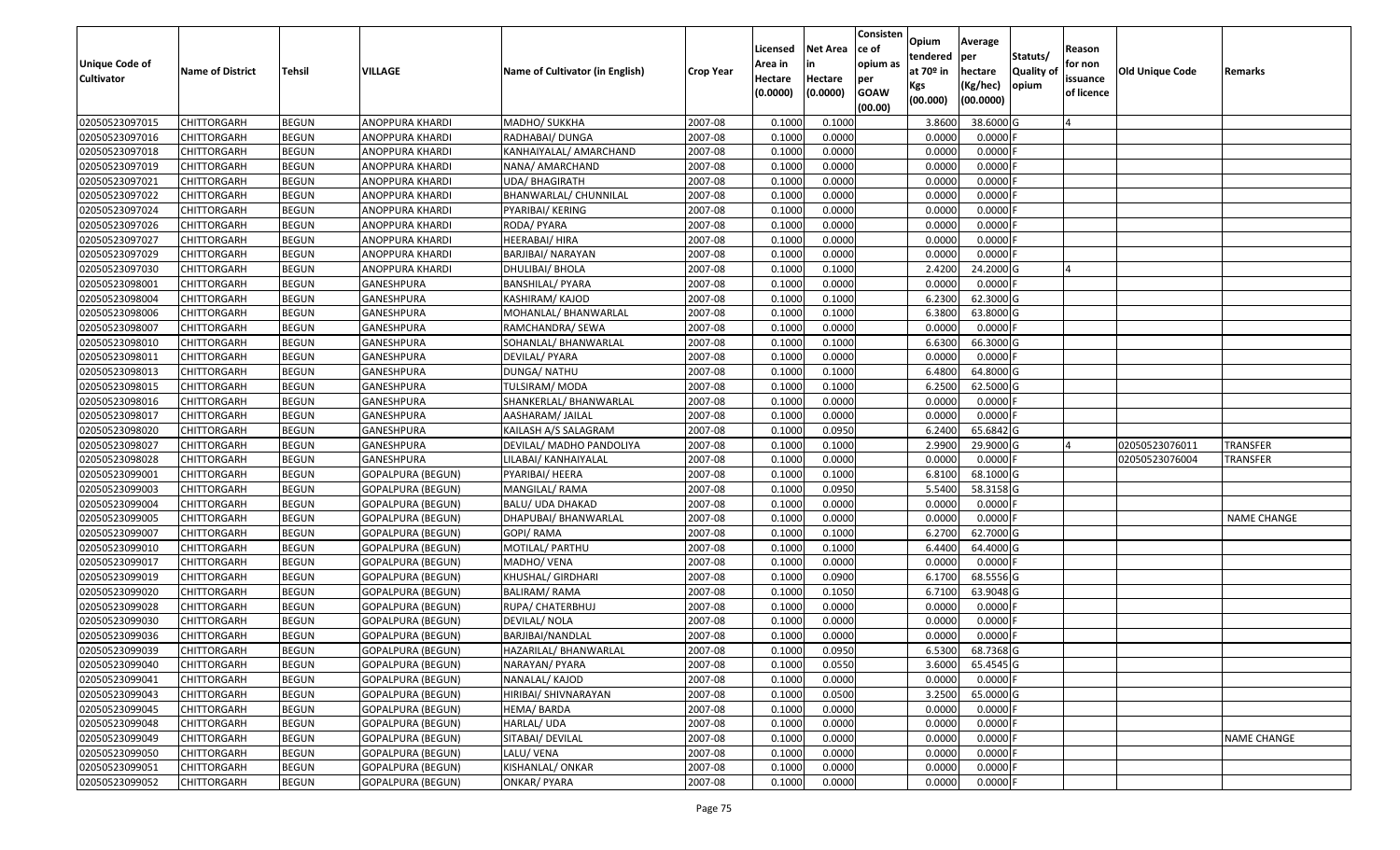| <b>Unique Code of</b><br><b>Cultivator</b> | <b>Name of District</b> | Tehsil       | VILLAGE                  | Name of Cultivator (in English) | <b>Crop Year</b> | Licensed<br>Area in<br>Hectare<br>(0.0000) | <b>Net Area</b><br>in<br>Hectare<br>(0.0000) | Consisten<br>ce of<br>opium as<br>per<br><b>GOAW</b><br>(00.00) | Opium<br>tendered<br>at $70°$ in<br>Kgs<br>(00.000) | Average<br>per<br>hectare<br>(Kg/hec)<br>(00.0000) | Statuts/<br>Quality of<br>opium | Reason<br>for non<br>issuance<br>of licence | <b>Old Unique Code</b> | Remarks            |
|--------------------------------------------|-------------------------|--------------|--------------------------|---------------------------------|------------------|--------------------------------------------|----------------------------------------------|-----------------------------------------------------------------|-----------------------------------------------------|----------------------------------------------------|---------------------------------|---------------------------------------------|------------------------|--------------------|
| 02050523099054                             | CHITTORGARH             | <b>BEGUN</b> | GOPALPURA (BEGUN)        | KHEMRAJ/ UDA                    | 2007-08          | 0.1000                                     | 0.0000                                       |                                                                 | 0.0000                                              | 0.0000                                             |                                 |                                             |                        |                    |
| 02050523099055                             | <b>CHITTORGARH</b>      | <b>BEGUN</b> | <b>GOPALPURA (BEGUN)</b> | MOHAN/ GOPI                     | 2007-08          | 0.1000                                     | 0.1000                                       |                                                                 | 6.5100                                              | 65.1000 G                                          |                                 |                                             |                        |                    |
| 02050523099056                             | CHITTORGARH             | <b>BEGUN</b> | GOPALPURA (BEGUN)        | MADHOLAL/ BARDA                 | 2007-08          | 0.1000                                     | 0.0000                                       |                                                                 | 0.0000                                              | $0.0000$ F                                         |                                 |                                             |                        |                    |
| 02050523099057                             | <b>CHITTORGARH</b>      | <b>BEGUN</b> | <b>GOPALPURA (BEGUN)</b> | BHOJRAJ/ AMARCHAND              | 2007-08          | 0.1000                                     | 0.0000                                       |                                                                 | 0.0000                                              | 0.0000                                             |                                 |                                             |                        |                    |
| 02050523099060                             | <b>CHITTORGARH</b>      | <b>BEGUN</b> | GOPALPURA (BEGUN)        | DEVILAL/RUPA                    | 2007-08          | 0.1000                                     | 0.1000                                       |                                                                 | 2.0900                                              | 20.9000G                                           |                                 |                                             | 02050523073031         | <b>TRANSFER</b>    |
| 02050523101002                             | CHITTORGARH             | <b>BEGUN</b> | <b>KALABAD</b>           | <b>ONKAR/ GOKAL</b>             | 2007-08          | 0.1000                                     | 0.0000                                       |                                                                 | 0.0000                                              | $0.0000$ F                                         |                                 |                                             |                        |                    |
| 02050523101003                             | <b>CHITTORGARH</b>      | <b>BEGUN</b> | KALABAD                  | TULSIRAM/ KERING                | 2007-08          | 0.1000                                     | 0.1000                                       |                                                                 | 5.8600                                              | 58.6000 G                                          |                                 |                                             |                        |                    |
| 02050523101004                             | <b>CHITTORGARH</b>      | <b>BEGUN</b> | KALABAD                  | DEVILAL/ SITARAM                | 2007-08          | 0.1000                                     | 0.0000                                       |                                                                 | 0.0000                                              | $0.0000$ F                                         |                                 |                                             |                        |                    |
| 02050523101005                             | <b>CHITTORGARH</b>      | <b>BEGUN</b> | KALABAD                  | DEVILAL/ HEERA                  | 2007-08          | 0.1000                                     | 0.1000                                       |                                                                 | 6.1600                                              | 61.6000 G                                          |                                 |                                             |                        |                    |
| 02050523101008                             | <b>CHITTORGARH</b>      | <b>BEGUN</b> | KALABAD                  | UDA/ NATHU                      | 2007-08          | 0.1000                                     | 0.0000                                       |                                                                 | 0.0000                                              | 0.0000                                             |                                 |                                             |                        |                    |
| 02050523101009                             | <b>CHITTORGARH</b>      | <b>BEGUN</b> | KALABAD                  | GHEESA/ KANA                    | 2007-08          | 0.1000                                     | 0.1000                                       |                                                                 | 5.2500                                              | 52.5000 G                                          |                                 | $\overline{a}$                              |                        |                    |
| 02050523101011                             | <b>CHITTORGARH</b>      | <b>BEGUN</b> | <b>KALABAD</b>           | GOPI/ RAMA                      | 2007-08          | 0.1000                                     | 0.0000                                       |                                                                 | 0.0000                                              | 0.0000                                             |                                 |                                             |                        |                    |
| 02050523101012                             | <b>CHITTORGARH</b>      | <b>BEGUN</b> | KALABAD                  | BHAWANILAL/ NANALAL             | 2007-08          | 0.1000                                     | 0.0000                                       |                                                                 | 0.0000                                              | 0.0000                                             |                                 |                                             |                        |                    |
| 02050523101013                             | <b>CHITTORGARH</b>      | <b>BEGUN</b> | KALABAD                  | NANDUBAI/ ONKAR                 | 2007-08          | 0.1000                                     | 0.0000                                       |                                                                 | 0.0000                                              | 0.0000                                             |                                 |                                             | 02050523114018         | TRANSFER           |
| 02050523101014                             | <b>CHITTORGARH</b>      | <b>BEGUN</b> | KALABAD                  | AMARIBAI/ PEMA                  | 2007-08          | 0.1000                                     | 0.0000                                       |                                                                 | 0.0000                                              | $0.0000$ F                                         |                                 |                                             | 02050523114016         | <b>TRANSFER</b>    |
| 02050523114001                             | <b>CHITTORGARH</b>      | <b>BEGUN</b> | <b>GOVINDPURA</b>        | RATIRAM/BHAGIRATH               | 2007-08          | 0.1000                                     | 0.0000                                       |                                                                 | 0.0000                                              | 0.0000                                             |                                 |                                             |                        |                    |
| 02050523114003                             | <b>CHITTORGARH</b>      | <b>BEGUN</b> | <b>GOVINDPURA</b>        | PYARCHAND/SITARAM               | 2007-08          | 0.1000                                     | 0.0000                                       |                                                                 | 0.0000                                              | $0.0000$ F                                         |                                 |                                             |                        |                    |
| 02050523114005                             | <b>CHITTORGARH</b>      | <b>BEGUN</b> | <b>GOVINDPURA</b>        | MANGILAL/CHAGNA                 | 2007-08          | 0.1000                                     | 0.0000                                       |                                                                 | 0.0000                                              | 0.0000                                             |                                 |                                             |                        |                    |
| 02050523114006                             | <b>CHITTORGARH</b>      | <b>BEGUN</b> | <b>GOVINDPURA</b>        | NANDRAM/SHOCHAND                | 2007-08          | 0.1000                                     | 0.0000                                       |                                                                 | 0.0000                                              | $0.0000$ F                                         |                                 |                                             |                        | <b>NAME CHANGE</b> |
| 02050523114007                             | <b>CHITTORGARH</b>      | <b>BEGUN</b> | <b>GOVINDPURA</b>        | BHERU/DHULA                     | 2007-08          | 0.1000                                     | 0.0000                                       |                                                                 | 0.0000                                              | $0.0000$ F                                         |                                 |                                             |                        |                    |
| 02050523114008                             | <b>CHITTORGARH</b>      | <b>BEGUN</b> | <b>GOVINDPURA</b>        | SAJNIBAI/SALAGRAM               | 2007-08          | 0.1000                                     | 0.0000                                       |                                                                 | 0.0000                                              | 0.0000F                                            |                                 |                                             |                        |                    |
| 02050523114012                             | <b>CHITTORGARH</b>      | <b>BEGUN</b> | <b>GOVINDPURA</b>        | GHISALAL/DEVILAL                | 2007-08          | 0.1000                                     | 0.0000                                       |                                                                 | 0.0000                                              | $0.0000$ F                                         |                                 |                                             |                        |                    |
| 02050523114013                             | <b>CHITTORGARH</b>      | <b>BEGUN</b> | <b>GOVINDPURA</b>        | DEVA/KAJOD                      | 2007-08          | 0.1000                                     | 0.0950                                       |                                                                 | 0.9700                                              | 10.2105 G                                          |                                 |                                             |                        |                    |
| 02050523114014                             | <b>CHITTORGARH</b>      | <b>BEGUN</b> | <b>GOVINDPURA</b>        | UDA/DEVA                        | 2007-08          | 0.1000                                     | 0.0000                                       |                                                                 | 0.0000                                              | $0.0000$ F                                         |                                 |                                             |                        |                    |
| 02050523114021                             | <b>CHITTORGARH</b>      | <b>BEGUN</b> | <b>GOVINDPURA</b>        | PRATAPIBAI/KISHNA               | 2007-08          | 0.1000                                     | 0.0000                                       |                                                                 | 0.0000                                              | 0.0000                                             |                                 |                                             |                        |                    |
| 02050523114022                             | <b>CHITTORGARH</b>      | <b>BEGUN</b> | <b>GOVINDPURA</b>        | GISHA/DHOLA                     | 2007-08          | 0.1000                                     | 0.0000                                       |                                                                 | 0.0000                                              | 0.0000                                             |                                 |                                             |                        |                    |
| 02050523114026                             | <b>CHITTORGARH</b>      | <b>BEGUN</b> | <b>GOVINDPURA</b>        | NOLIBAI/NANDA                   | 2007-08          | 0.1000                                     | 0.0000                                       |                                                                 | 0.0000                                              | 0.0000                                             |                                 |                                             |                        |                    |
| 02050523114029                             | CHITTORGARH             | <b>BEGUN</b> | <b>GOVINDPURA</b>        | SUNDERBAI/BHANWARLAL            | 2007-08          | 0.1000                                     | 0.0000                                       |                                                                 | 0.0000                                              | 0.0000                                             |                                 |                                             |                        |                    |
| 02050523114032                             | <b>CHITTORGARH</b>      | <b>BEGUN</b> | <b>GOVINDPURA</b>        | PARTHU/KALU                     | 2007-08          | 0.1000                                     | 0.0000                                       |                                                                 | 0.0000                                              | $0.0000$ F                                         |                                 |                                             |                        |                    |
| 02050523114034                             | CHITTORGARH             | <b>BEGUN</b> | <b>GOVINDPURA</b>        | KALU/BHURA                      | 2007-08          | 0.1000                                     | 0.0500                                       |                                                                 | 2.8800                                              | 57.6000 G                                          |                                 |                                             |                        |                    |
| 02050523114037                             | CHITTORGARH             | <b>BEGUN</b> | <b>GOVINDPURA</b>        | AMERCHAND/CHUNNILAL             | 2007-08          | 0.1000                                     | 0.0000                                       |                                                                 | 0.0000                                              | 0.0000                                             |                                 |                                             |                        |                    |
| 02050523114038                             | <b>CHITTORGARH</b>      | <b>BEGUN</b> | <b>GOVINDPURA</b>        | DEUBAI/KANHAIYALAL              | 2007-08          | 0.1000                                     | 0.0000                                       |                                                                 | 0.0000                                              | $0.0000$ F                                         |                                 |                                             |                        |                    |
| 02050523114041                             | <b>CHITTORGARH</b>      | <b>BEGUN</b> | <b>GOVINDPURA</b>        | GHEESHIBAI/BANSHILAL            | 2007-08          | 0.1000                                     | 0.0000                                       |                                                                 | 0.0000                                              | 0.0000                                             |                                 |                                             |                        | NAME CHANGE        |
| 02050523114043                             | <b>CHITTORGARH</b>      | <b>BEGUN</b> | <b>GOVINDPURA</b>        | HEERA/KUKA                      | 2007-08          | 0.1000                                     | 0.0000                                       |                                                                 | 0.0000                                              | $0.0000$ F                                         |                                 |                                             |                        |                    |
| 02050523114050                             | CHITTORGARH             | <b>BEGUN</b> | <b>GOVINDPURA</b>        | HEERALAL/HANSRAJ                | 2007-08          | 0.100                                      | 0.0000                                       |                                                                 | 0.0000                                              | 0.0000                                             |                                 |                                             |                        |                    |
| 02050523114052                             | <b>CHITTORGARH</b>      | <b>BEGUN</b> | <b>GOVINDPURA</b>        | MANGIBAI/LALU                   | 2007-08          | 0.1000                                     | 0.0000                                       |                                                                 | 0.0000                                              | $0.0000$ F                                         |                                 |                                             |                        |                    |
| 02050523114058                             | <b>CHITTORGARH</b>      | <b>BEGUN</b> | <b>GOVINDPURA</b>        | LAXMIBAI/NARAYAN                | 2007-08          | 0.1000                                     | 0.1000                                       |                                                                 | 6.1100                                              | 61.1000G                                           |                                 |                                             |                        |                    |
| 02050523114059                             | <b>CHITTORGARH</b>      | <b>BEGUN</b> | <b>GOVINDPURA</b>        | RADHYSHYAM/BALU                 | 2007-08          | 0.1000                                     | 0.0000                                       |                                                                 | 0.0000                                              | $0.0000$ F                                         |                                 |                                             | 02050523100009         | <b>TRANSFER</b>    |
| 02050523115005                             | <b>CHITTORGARH</b>      | <b>BEGUN</b> | SHODARSHANPURA           | KHEMRAJ/CHUNILAL                | 2007-08          | 0.1000                                     | 0.1000                                       |                                                                 | 3.0800                                              | 30.8000 G                                          |                                 | $\overline{a}$                              |                        |                    |
| 02050523115007                             | <b>CHITTORGARH</b>      | <b>BEGUN</b> | SHODARSHANPURA           | SUGANCHAND/KAJOD                | 2007-08          | 0.1000                                     | 0.0000                                       |                                                                 | 0.0000                                              | $0.0000$ F                                         |                                 |                                             |                        |                    |
| 02050523115008                             | <b>CHITTORGARH</b>      | <b>BEGUN</b> | SHODARSHANPURA           | GHEESA/MODA                     | 2007-08          | 0.1000                                     | 0.0000                                       |                                                                 | 0.0000                                              | $0.0000$ F                                         |                                 |                                             |                        |                    |
| 02050523115009                             | <b>CHITTORGARH</b>      | <b>BEGUN</b> | SHODARSHANPURA           | BHURA/UDHA                      | 2007-08          | 0.1000                                     | 0.0000                                       |                                                                 | 0.0000                                              | $0.0000$ F                                         |                                 |                                             |                        |                    |
| 02050523115011                             | <b>CHITTORGARH</b>      | <b>BEGUN</b> | SHODARSHANPURA           | PYARCHAND/CHAMPA                | 2007-08          | 0.1000                                     | 0.0000                                       |                                                                 | 0.0000                                              | $0.0000$ F                                         |                                 |                                             |                        |                    |
| 02050523115013                             | <b>CHITTORGARH</b>      | <b>BEGUN</b> | SHODARSHANPURA           | HEERA/HERLAL                    | 2007-08          | 0.1000                                     | 0.1000                                       |                                                                 | 2.5200                                              | 25.2000 G                                          |                                 | $\overline{A}$                              |                        |                    |
| 02050523115014                             | <b>CHITTORGARH</b>      | <b>BEGUN</b> | SHODARSHANPURA           | SARJUBAI/SHAMBHULAL             | 2007-08          | 0.1000                                     | 0.0000                                       |                                                                 | 0.0000                                              | $0.0000$ F                                         |                                 |                                             |                        | NAME CHANGE        |
| 02050523115016                             | <b>CHITTORGARH</b>      | <b>BEGUN</b> | SHODARSHANPURA           | HEERA/JODHA                     | 2007-08          | 0.1000                                     | 0.0000                                       |                                                                 | 0.0000                                              | $0.0000$ F                                         |                                 |                                             |                        |                    |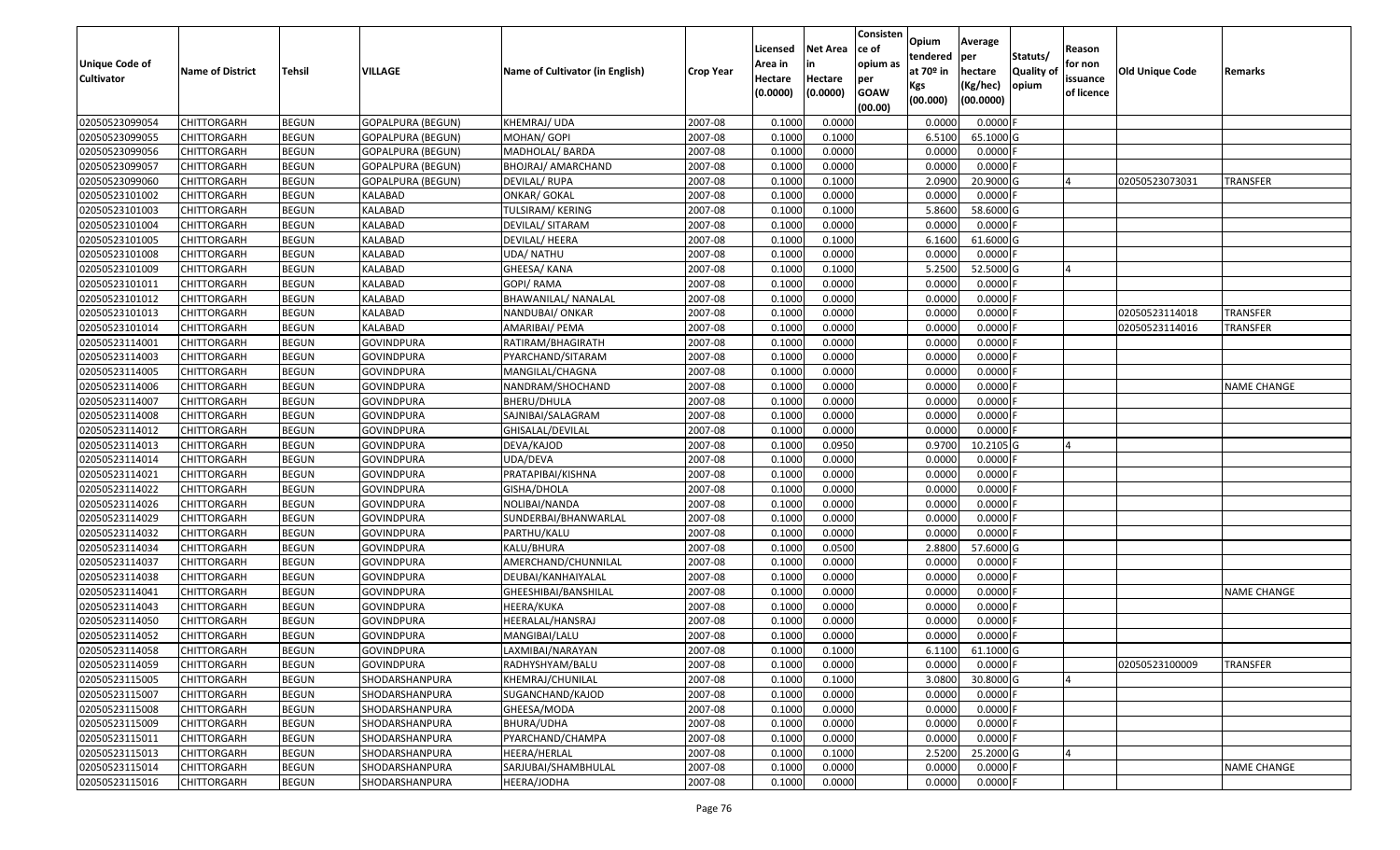| <b>Unique Code of</b><br><b>Cultivator</b> | <b>Name of District</b> | Tehsil       | <b>VILLAGE</b>   | Name of Cultivator (in English) | <b>Crop Year</b> | Licensed<br>Area in<br>Hectare<br>(0.0000) | <b>Net Area</b><br>in<br>Hectare<br>(0.0000) | Consisten<br>ce of<br>opium as<br>per<br><b>GOAW</b> | Opium<br>tendered<br>at $70°$ in<br>Kgs | Average<br>per<br>hectare<br>(Kg/hec) | Statuts/<br><b>Quality o</b><br>opium | Reason<br>for non<br>issuance<br>of licence | Old Unique Code | Remarks         |
|--------------------------------------------|-------------------------|--------------|------------------|---------------------------------|------------------|--------------------------------------------|----------------------------------------------|------------------------------------------------------|-----------------------------------------|---------------------------------------|---------------------------------------|---------------------------------------------|-----------------|-----------------|
|                                            |                         |              |                  |                                 |                  |                                            |                                              | (00.00)                                              | (00.000)                                | (00.0000)                             |                                       |                                             |                 |                 |
| 02050523115018                             | CHITTORGARH             | <b>BEGUN</b> | SHODARSHANPURA   | MOTILAL/KESRIMAL                | 2007-08          | 0.1000                                     | 0.0000                                       |                                                      | 0.0000                                  | 0.0000F                               |                                       |                                             |                 |                 |
| 02050523115028                             | CHITTORGARH             | <b>BEGUN</b> | SHODARSHANPURA   | SEVA/KAJOD                      | 2007-08          | 0.1000                                     | 0.1000                                       |                                                      | 5.5200                                  | 55.2000 G                             |                                       |                                             |                 |                 |
| 02050523115030                             | CHITTORGARH             | <b>BEGUN</b> | SHODARSHANPURA   | MANGILAL/NANA                   | 2007-08          | 0.1000                                     | 0.0000                                       |                                                      | 0.0000                                  | 0.0000                                |                                       |                                             |                 |                 |
| 02050523115031                             | <b>CHITTORGARH</b>      | <b>BEGUN</b> | SHODARSHANPURA   | BHANWARLAL/BALU                 | 2007-08          | 0.1000                                     | 0.1000                                       |                                                      | 6.1000                                  | 61.0000G                              |                                       |                                             |                 |                 |
| 02050523116001                             | CHITTORGARH             | <b>BEGUN</b> | BADANPURA        | KUKA/CHAMPA                     | 2007-08          | 0.1000                                     | 0.0000                                       |                                                      | 0.0000                                  | 0.0000                                |                                       |                                             |                 |                 |
| 02050523116003                             | CHITTORGARH             | <b>BEGUN</b> | BADANPURA        | MOTI/RUPA                       | 2007-08          | 0.1000                                     | 0.0000                                       |                                                      | 0.0000                                  | 0.0000                                |                                       |                                             |                 |                 |
| 02050523116004                             | CHITTORGARH             | <b>BEGUN</b> | BADANPURA        | MODIRAM/KALU                    | 2007-08          | 0.1000                                     | 0.0000                                       |                                                      | 0.0000                                  | 0.0000                                |                                       |                                             |                 |                 |
| 02050523116005                             | <b>CHITTORGARH</b>      | <b>BEGUN</b> | <b>BADANPURA</b> | HEERA/SEVA                      | 2007-08          | 0.1000                                     | 0.0000                                       |                                                      | 0.0000                                  | $0.0000$ F                            |                                       |                                             |                 |                 |
| 02050523116007                             | CHITTORGARH             | <b>BEGUN</b> | BADANPURA        | UDA/KALU                        | 2007-08          | 0.1000                                     | 0.0000                                       |                                                      | 0.0000                                  | 0.0000                                |                                       |                                             |                 |                 |
| 02050523116011                             | CHITTORGARH             | <b>BEGUN</b> | BADANPURA        | MEGHA/NARAYAN                   | 2007-08          | 0.1000                                     | 0.0000                                       |                                                      | 0.0000                                  | $0.0000$ F                            |                                       |                                             |                 |                 |
| 02050523116012                             | CHITTORGARH             | <b>BEGUN</b> | BADANPURA        | BHANWARLAL/KANHAIYALAL          | 2007-08          | 0.1000                                     | 0.1000                                       |                                                      | 6.0700                                  | 60.7000 G                             |                                       |                                             |                 |                 |
| 02050523116014                             | CHITTORGARH             | <b>BEGUN</b> | BADANPURA        | BHAWANIRAM/BAJERAM              | 2007-08          | 0.1000                                     | 0.0000                                       |                                                      | 0.0000                                  | $0.0000$ F                            |                                       |                                             |                 |                 |
| 02050523116017                             | <b>CHITTORGARH</b>      | <b>BEGUN</b> | BADANPURA        | NANALAL/DEVILAL                 | 2007-08          | 0.1000                                     | 0.1000                                       |                                                      | 6.4200                                  | 64.2000 G                             |                                       |                                             |                 |                 |
| 02050523116019                             | <b>CHITTORGARH</b>      | <b>BEGUN</b> | BADANPURA        | HEERADAS/ROOPPDAS               | 2007-08          | 0.1000                                     | 0.0000                                       |                                                      | 0.0000                                  | $0.0000$ F                            |                                       |                                             |                 |                 |
| 02050523117001                             | CHITTORGARH             | <b>BEGUN</b> | <b>DEDIYA</b>    | GHEESULAL/KANA                  | 2007-08          | 0.1000                                     | 0.0000                                       |                                                      | 0.0000                                  | $0.0000$ F                            |                                       |                                             |                 |                 |
| 02050523117002                             | CHITTORGARH             | <b>BEGUN</b> | <b>DEDIYA</b>    | NANDA/DEBI DAROGA               | 2007-08          | 0.1000                                     | 0.0000                                       |                                                      | 0.0000                                  | 0.0000                                |                                       |                                             |                 |                 |
| 02050523117003                             | CHITTORGARH             | <b>BEGUN</b> | <b>DEDIYA</b>    | SHANKAR/BALU                    | 2007-08          | 0.1000                                     | 0.0000                                       |                                                      | 0.0000                                  | $0.0000$ F                            |                                       |                                             |                 |                 |
| 02050523117004                             | CHITTORGARH             | <b>BEGUN</b> | <b>DEDIYA</b>    | KASTURIBAI/NANDA                | 2007-08          | 0.1000                                     | 0.0000                                       |                                                      | 0.0000                                  | 0.0000                                |                                       |                                             |                 |                 |
| 02050523117005                             | CHITTORGARH             | <b>BEGUN</b> | <b>DEDIYA</b>    | RAMLAL/DEBILAL                  | 2007-08          | 0.1000                                     | 0.0000                                       |                                                      | 0.0000                                  | 0.0000                                |                                       |                                             |                 |                 |
| 02050523117006                             | CHITTORGARH             | <b>BEGUN</b> | <b>DEDIYA</b>    | UDA/DEVI                        | 2007-08          | 0.1000                                     | 0.0000                                       |                                                      | 0.0000                                  | 0.0000                                |                                       |                                             |                 |                 |
| 02050523117007                             | CHITTORGARH             | <b>BEGUN</b> | <b>DEDIYA</b>    | ONKAR/CHITAR                    | 2007-08          | 0.1000                                     | 0.0000                                       |                                                      | 0.0000                                  | 0.0000                                |                                       |                                             |                 |                 |
| 02050523117008                             | CHITTORGARH             | <b>BEGUN</b> | <b>DEDIYA</b>    | GANGARAM/KISHNA                 | 2007-08          | 0.1000                                     | 0.0000                                       |                                                      | 0.0000                                  | 0.0000                                |                                       |                                             |                 |                 |
| 02050523117009                             | CHITTORGARH             | <b>BEGUN</b> | <b>DEDIYA</b>    | POKHAR/KISHNA                   | 2007-08          | 0.1000                                     | 0.1000                                       |                                                      | 7.3200                                  | 73.2000 G                             |                                       |                                             |                 |                 |
| 02050523117010                             | CHITTORGARH             | <b>BEGUN</b> | <b>DEDIYA</b>    | MANGU/NARAYAN                   | 2007-08          | 0.1000                                     | 0.0000                                       |                                                      | 0.0000                                  | 0.0000                                |                                       |                                             |                 |                 |
| 02050523117012                             | <b>CHITTORGARH</b>      | <b>BEGUN</b> | <b>DEDIYA</b>    | GISALAL/DEVILAL                 | 2007-08          | 0.1000                                     | 0.0000                                       |                                                      | 0.0000                                  | 0.0000F                               |                                       |                                             |                 |                 |
| 02050523117013                             | CHITTORGARH             | <b>BEGUN</b> | <b>DEDIYA</b>    | SHANKARLAL/PYARA                | 2007-08          | 0.1000                                     | 0.0000                                       |                                                      | 0.0000                                  | 0.0000F                               |                                       |                                             |                 |                 |
| 02050523117014                             | CHITTORGARH             | <b>BEGUN</b> | <b>DEDIYA</b>    | IODHA/NARAYAN                   | 2007-08          | 0.1000                                     | 0.0000                                       |                                                      | 0.0000                                  | 0.0000                                |                                       |                                             |                 |                 |
| 02050523117018                             | CHITTORGARH             | <b>BEGUN</b> | <b>DEDIYA</b>    | SHYAMLAL/BALU                   | 2007-08          | 0.1000                                     | 0.0000                                       |                                                      | 0.0000                                  | 0.0000                                |                                       |                                             |                 |                 |
| 02050523117025                             | CHITTORGARH             | <b>BEGUN</b> | <b>DEDIYA</b>    | KANHAIYALAL/GOKUL               | 2007-08          | 0.1000                                     | 0.0000                                       |                                                      | 0.0000                                  | 0.0000                                |                                       |                                             | 02050523121013  | <b>TRANSFER</b> |
| 02050523117026                             | CHITTORGARH             | <b>BEGUN</b> | <b>DEDIYA</b>    | KUKA/TULSHIRAM                  | 2007-08          | 0.1000                                     | 0.0000                                       |                                                      | 0.0000                                  | 0.0000                                |                                       |                                             | 02050523121006  | <b>TRANSFER</b> |
| 02050523118001                             | CHITTORGARH             | <b>BEGUN</b> | <b>CHEKLI</b>    | BABULAL/RAMESHWAR               | 2007-08          | 0.1000                                     | 0.0950                                       |                                                      | 6.1800                                  | 65.0520 G                             |                                       |                                             |                 |                 |
| 02050523118002                             | CHITTORGARH             | <b>BEGUN</b> | <b>CHEKLI</b>    | BADRILAL/RUPA                   | 2007-08          | 0.1000                                     | 0.1000                                       |                                                      | 6.9000                                  | 69.0000G                              |                                       |                                             |                 |                 |
| 02050523118004                             | CHITTORGARH             | <b>BEGUN</b> | <b>CHEKLI</b>    | BHANWARLAL/DEBILAL              | 2007-08          | 0.1000                                     | 0.1000                                       |                                                      | 7.0600                                  | 70.6000 G                             |                                       |                                             |                 |                 |
| 02050523118005                             | CHITTORGARH             | <b>BEGUN</b> | <b>CHEKLI</b>    | SHAMBHULAL/RUPA                 | 2007-08          | 0.1000                                     | 0.1000                                       |                                                      | 6.7900                                  | 67.9000 G                             |                                       |                                             |                 |                 |
| 02050523118006                             | CHITTORGARH             | <b>BEGUN</b> | <b>CHEKLI</b>    | BHANSHILAL/ASHARAM              | 2007-08          | 0.1000                                     | 0.1000                                       |                                                      | 6.9600                                  | 69.6000 G                             |                                       |                                             |                 |                 |
| 02050523118009                             | CHITTORGARH             | <b>BEGUN</b> | <b>CHEKLI</b>    | KANA/GHASI                      | 2007-08          | 0.1000                                     | 0.0000                                       |                                                      | 0.0000                                  | $0.0000$ F                            |                                       |                                             |                 |                 |
| 02050523118010                             | <b>CHITTORGARH</b>      | <b>BEGUN</b> | <b>CHEKLI</b>    | KALURAM/RUPA                    | 2007-08          | 0.1000                                     | 0.1000                                       |                                                      | 7.3900                                  | 73.9000 G                             |                                       |                                             |                 |                 |
| 02050523118013                             | <b>CHITTORGARH</b>      | <b>BEGUN</b> | <b>CHEKLI</b>    | MODIRAM/DEVILAL                 | 2007-08          | 0.1000                                     | 0.1000                                       |                                                      | 6.9200                                  | 69.2000 G                             |                                       |                                             |                 |                 |
| 02050523119002                             | <b>CHITTORGARH</b>      | <b>BEGUN</b> | <b>DHAMANCHA</b> | DEUBAI/KANHAIYALAL              | 2007-08          | 0.1000                                     | 0.0000                                       |                                                      | 0.0000                                  | $0.0000$ F                            |                                       |                                             |                 |                 |
| 02050523119003                             | <b>CHITTORGARH</b>      | <b>BEGUN</b> | <b>DHAMANCHA</b> | PYARA/RODA                      | 2007-08          | 0.1000                                     | 0.0000                                       |                                                      | 0.0000                                  | $0.0000$ F                            |                                       |                                             |                 |                 |
| 02050523119009                             | <b>CHITTORGARH</b>      | <b>BEGUN</b> | <b>DHAMANCHA</b> | JETIBAI/LALU                    | 2007-08          | 0.1000                                     | 0.1000                                       |                                                      | 7.3900                                  | 73.9000 G                             |                                       |                                             |                 |                 |
| 02050523119010                             | <b>CHITTORGARH</b>      | <b>BEGUN</b> | <b>DHAMANCHA</b> | BARJIBAI/JEETA                  | 2007-08          | 0.1000                                     | 0.1000                                       |                                                      | 1.4100                                  | 14.1000 G                             |                                       |                                             |                 |                 |
| 02050523119011                             | <b>CHITTORGARH</b>      | <b>BEGUN</b> | DHAMANCHA        | SUNDARBAI/MIYACHAND             | 2007-08          | 0.1000                                     | 0.1000                                       |                                                      | 6.1300                                  | 61.3000 G                             |                                       |                                             |                 |                 |
| 02050523119013                             | <b>CHITTORGARH</b>      | <b>BEGUN</b> | DHAMANCHA        | CHATURBHUJ/BHURA                | 2007-08          | 0.1000                                     | 0.0000                                       |                                                      | 0.0000                                  | $0.0000$ F                            |                                       |                                             |                 |                 |
| 02050523119014                             | CHITTORGARH             | <b>BEGUN</b> | DHAMANCHA        | BARJIBAI/GOKAL                  | 2007-08          | 0.1000                                     | 0.0950                                       |                                                      | 6.6600                                  | 70.1053 G                             |                                       |                                             |                 |                 |
| 02050523119015                             | <b>CHITTORGARH</b>      | <b>BEGUN</b> | DHAMANCHA        | MANGILAL/NANA                   | 2007-08          | 0.1000                                     | 0.1000                                       |                                                      | 5.8300                                  | 58.3000 G                             |                                       |                                             |                 |                 |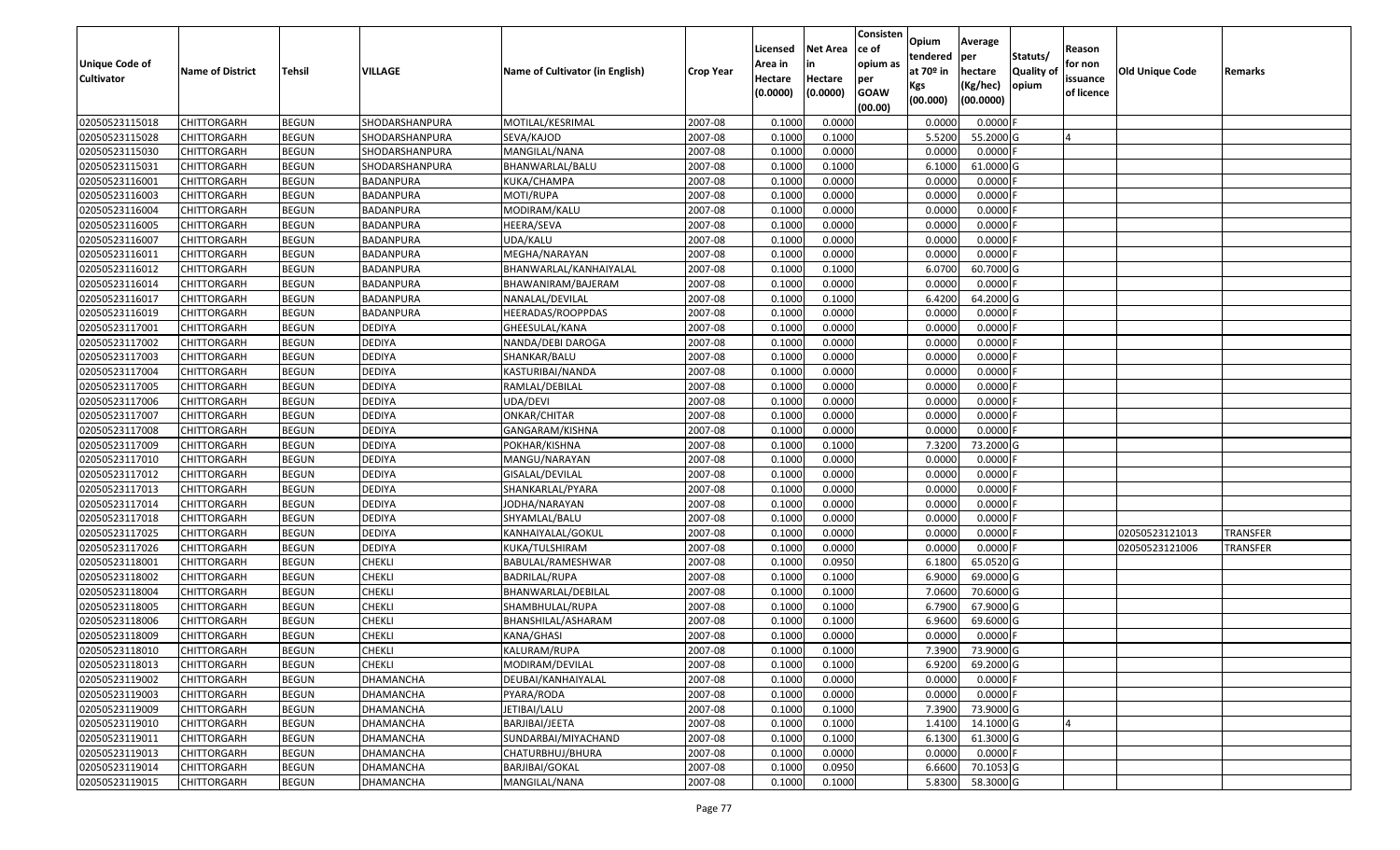| <b>Unique Code of</b><br><b>Cultivator</b> | <b>Name of District</b> | <b>Tehsil</b> | <b>VILLAGE</b>       | Name of Cultivator (in English) | <b>Crop Year</b> | Licensed<br>Area in<br>Hectare | <b>Net Area</b><br>in<br>Hectare | Consisten<br>ce of<br>opium as<br>per | Opium<br>tendered<br>at $70°$ in | Average<br>per<br>hectare | Statuts/<br><b>Quality o</b> | Reason<br>for non<br>issuance | <b>Old Unique Code</b> | Remarks            |
|--------------------------------------------|-------------------------|---------------|----------------------|---------------------------------|------------------|--------------------------------|----------------------------------|---------------------------------------|----------------------------------|---------------------------|------------------------------|-------------------------------|------------------------|--------------------|
|                                            |                         |               |                      |                                 |                  | (0.0000)                       | (0.0000)                         | <b>GOAW</b><br>(00.00)                | Kgs<br>(00.000)                  | (Kg/hec)<br>(00.0000)     | opium                        | of licence                    |                        |                    |
| 02050523119017                             | CHITTORGARH             | <b>BEGUN</b>  | <b>DHAMANCHA</b>     | SHAMBHULAL/DALU                 | 2007-08          | 0.1000                         | 0.0000                           |                                       | 0.0000                           | 0.0000F                   |                              |                               |                        |                    |
| 02050523119018                             | CHITTORGARH             | <b>BEGUN</b>  | DHAMANCHA            | SUKHLAL/KELA                    | 2007-08          | 0.1000                         | 0.0000                           |                                       | 0.0000                           | $0.0000$ F                |                              |                               |                        |                    |
| 02050523119022                             | CHITTORGARH             | <b>BEGUN</b>  | DHAMANCHA            | NANDLAL/JEETA                   | 2007-08          | 0.1000                         | 0.0950                           |                                       | 1.6600                           | 17.4737                   |                              |                               |                        |                    |
| 02050523119025                             | <b>CHITTORGARH</b>      | <b>BEGUN</b>  | <b>DHAMANCHA</b>     | RAMCHANDRA/SHOLAL               | 2007-08          | 0.1000                         | 0.1000                           |                                       | 6.4800                           | 64.8000 G                 |                              |                               |                        |                    |
| 02050523119026                             | CHITTORGARH             | <b>BEGUN</b>  | DHAMANCHA            | MOHAN/MODA                      | 2007-08          | 0.1000                         | 0.1000                           |                                       | 6.9200                           | 69.2000 G                 |                              |                               |                        |                    |
| 02050523119028                             | <b>CHITTORGARH</b>      | <b>BEGUN</b>  | <b>DHAMANCHA</b>     | GHEESALAL/NANA                  | 2007-08          | 0.1000                         | 0.0000                           |                                       | 0.0000                           | $0.0000$ F                |                              |                               |                        |                    |
| 02050523119029                             | CHITTORGARH             | <b>BEGUN</b>  | DHAMANCHA            | BHAGWANBAI/BHANWARLAL           | 2007-08          | 0.1000                         | 0.0000                           |                                       | 0.0000                           | 0.0000                    |                              |                               |                        |                    |
| 02050523119031                             | <b>CHITTORGARH</b>      | <b>BEGUN</b>  | DHAMANCHA            | PRABHU/AMICHAND                 | 2007-08          | 0.1000                         | 0.0950                           |                                       | 5.9400                           | 62.5260 G                 |                              |                               |                        |                    |
| 02050523119032                             | CHITTORGARH             | <b>BEGUN</b>  | DHAMANCHA            | GOKUL/BHAWANA                   | 2007-08          | 0.1000                         | 0.0950                           |                                       | 6.4700                           | 68.1053 G                 |                              |                               |                        |                    |
| 02050523119034                             | <b>CHITTORGARH</b>      | <b>BEGUN</b>  | DHAMANCHA            | DEBILAL/PIYARA                  | 2007-08          | 0.1000                         | 0.0000                           |                                       | 0.0000                           | $0.0000$ F                |                              |                               |                        |                    |
| 02050523119038                             | CHITTORGARH             | <b>BEGUN</b>  | DHAMANCHA            | SHANKAR/BALU                    | 2007-08          | 0.1000                         | 0.1000                           |                                       | 6.0500                           | 60.5000 G                 |                              |                               |                        |                    |
| 02050523119039                             | <b>CHITTORGARH</b>      | <b>BEGUN</b>  | DHAMANCHA            | MODA/KESHURAM                   | 2007-08          | 0.1000                         | 0.0000                           |                                       | 0.0000                           | $0.0000$ F                |                              |                               |                        |                    |
| 02050523119041                             | <b>CHITTORGARH</b>      | <b>BEGUN</b>  | <b>DHAMANCHA</b>     | BHAGIRATH/GANGARAM              | 2007-08          | 0.1000                         | 0.0000                           |                                       | 0.0000                           | $0.0000$ F                |                              |                               |                        |                    |
| 02050523119044                             | CHITTORGARH             | <b>BEGUN</b>  | DHAMANCHA            | HEERALAL/GOMA                   | 2007-08          | 0.1000                         | 0.1000                           |                                       | 6.8600                           | 68.6000 G                 |                              |                               |                        |                    |
| 02050523119047                             | CHITTORGARH             | <b>BEGUN</b>  | DHAMANCHA            | MANGILAL/UDA                    | 2007-08          | 0.1000                         | 0.0950                           |                                       | 4.8600                           | 51.1579 G                 |                              |                               |                        |                    |
| 02050523119048                             | CHITTORGARH             | <b>BEGUN</b>  | <b>DHAMANCHA</b>     | JAGANNATH/PEMA                  | 2007-08          | 0.1000                         | 0.1000                           |                                       | 6.7100                           | 67.1000G                  |                              |                               |                        |                    |
| 02050523119049                             | CHITTORGARH             | <b>BEGUN</b>  | DHAMANCHA            | BALU/CHUNA                      | 2007-08          | 0.1000                         | 0.0000                           |                                       | 0.0000                           | $0.0000$ F                |                              |                               |                        |                    |
| 02050523119051                             | CHITTORGARH             | <b>BEGUN</b>  | DHAMANCHA            | RUPLAL/NARAYAN                  | 2007-08          | 0.1000                         | 0.1000                           |                                       | 2.1500                           | 21.5000G                  |                              |                               |                        |                    |
| 02050523119054                             | CHITTORGARH             | <b>BEGUN</b>  | DHAMANCHA            | MOTYABAI/SITARAM                | 2007-08          | 0.1000                         | 0.0950                           |                                       | 5.9500                           | 62.6316 G                 |                              |                               |                        |                    |
| 02050523119059                             | CHITTORGARH             | <b>BEGUN</b>  | DHAMANCHA            | PRAKASHCHANDRA/BHURA            | 2007-08          | 0.1000                         | 0.0000                           |                                       | 0.0000                           | 0.0000                    |                              |                               |                        |                    |
| 02050523119060                             | CHITTORGARH             | <b>BEGUN</b>  | DHAMANCHA            | ONKAR/RADHU                     | 2007-08          | 0.1000                         | 0.1000                           |                                       | 6.8400                           | 68.4000 G                 |                              |                               |                        |                    |
| 02050523122001                             | CHITTORGARH             | <b>BEGUN</b>  | <b>JANDOLA</b>       | HARISINGH/SHOSINGH              | 2007-08          | 0.1000                         | 0.1000                           |                                       | 6.6700                           | 66.7000 G                 |                              |                               |                        |                    |
| 02050523122002                             | CHITTORGARH             | <b>BEGUN</b>  | <b>JANDOLA</b>       | BARDA/BHAGIRATH                 | 2007-08          | 0.1000                         | 0.1000                           |                                       | 6.8200                           | 68.2000 G                 |                              |                               |                        |                    |
| 02050523122003                             | CHITTORGARH             | <b>BEGUN</b>  | <b>JANDOLA</b>       | MANGILAL/PRABHULAL              | 2007-08          | 0.1000                         | 0.1000                           |                                       | 6.0600                           | 60.6000 G                 |                              |                               |                        |                    |
| 02050523122004                             | CHITTORGARH             | <b>BEGUN</b>  | <b>JANDOLA</b>       | DALU/NARAYAN                    | 2007-08          | 0.1000                         | 0.0950                           |                                       | 6.0500                           | 63.6840 G                 |                              |                               |                        |                    |
| 02050523122012                             | CHITTORGARH             | <b>BEGUN</b>  | <b>JANDOLA</b>       | BAHADURSINGH/DEBISINGH          | 2007-08          | 0.1000                         | 0.0000                           |                                       | 0.0000                           | $0.0000$ F                |                              |                               |                        |                    |
| 02050523122015                             | CHITTORGARH             | <b>BEGUN</b>  | <b>JANDOLA</b>       | GOVERDHANSINGH/KISHORSINGH      | 2007-08          | 0.1000                         | 0.1000                           |                                       | 6.5500                           | 65.5000G                  |                              |                               |                        |                    |
| 02050523123001                             | CHITTORGARH             | <b>BEGUN</b>  | SAMRO KA LEVA        | CHAGANLAL/JAYRAM                | 2007-08          | 0.1000                         | 0.0950                           |                                       | 6.2100                           | 65.3680 G                 |                              |                               |                        |                    |
| 02050523123002                             | CHITTORGARH             | <b>BEGUN</b>  | <b>SAMRO KA LEVA</b> | GOPILAL/LALU                    | 2007-08          | 0.1000                         | 0.0000                           |                                       | 0.0000                           | $0.0000$ F                |                              |                               |                        |                    |
| 02050523123006                             | <b>CHITTORGARH</b>      | <b>BEGUN</b>  | SAMRO KA LEVA        | PIYARA/ROOPA                    | 2007-08          | 0.1000                         | 0.0950                           |                                       | 6.7800                           | 71.3684 G                 |                              |                               |                        |                    |
| 02050523123008                             | CHITTORGARH             | <b>BEGUN</b>  | SAMRO KA LEVA        | VIJAYRAM/NANDA                  | 2007-08          | 0.1000                         | 0.0000                           |                                       | 0.0000                           | 0.0000                    |                              |                               |                        | <b>NAME CHANGE</b> |
| 02050523123015                             | CHITTORGARH             | <b>BEGUN</b>  | SAMRO KA LEVA        | SHANKARI BAI/MAANGINATH         | 2007-08          | 0.1000                         | 0.0000                           |                                       | 0.0000                           | 0.0000                    |                              |                               |                        | <b>NAME CHANGE</b> |
| 02050523123019                             | CHITTORGARH             | <b>BEGUN</b>  | SAMRO KA LEVA        | DEVILAL/ROOPA                   | 2007-08          | 0.1000                         | 0.1050                           |                                       | 7.0700                           | 67.3333 G                 |                              |                               |                        |                    |
| 02050523123020                             | CHITTORGARH             | <b>BEGUN</b>  | SAMRO KA LEVA        | HEERALAL/DEVA                   | 2007-08          | 0.1000                         | 0.0000                           |                                       | 0.0000                           | 0.0000                    |                              |                               |                        |                    |
| 02050523124001                             | CHITTORGARH             | <b>BEGUN</b>  | <b>HANOTIYA</b>      | MADHO/NATHU                     | 2007-08          | 0.1000                         | 0.0950                           |                                       | 6.2100                           | 65.3684 G                 |                              |                               |                        |                    |
| 02050523124002                             | CHITTORGARH             | <b>BEGUN</b>  | <b>HANOTIYA</b>      | BHANWARLAL/LALU                 | 2007-08          | 0.1000                         | 0.0950                           |                                       | 6.8100                           | 71.6842G                  |                              |                               |                        |                    |
| 02050523124003                             | <b>CHITTORGARH</b>      | <b>BEGUN</b>  | <b>HANOTIYA</b>      | UDAYRAM/SHOCHAND                | 2007-08          | 0.1000                         | 0.0950                           |                                       | 5.9800                           | 62.9474 G                 |                              |                               |                        |                    |
| 02050523124004                             | <b>CHITTORGARH</b>      | <b>BEGUN</b>  | <b>HANOTIYA</b>      | KAILASH/MEGHA                   | 2007-08          | 0.1000                         | 0.1000                           |                                       | 6.6800                           | 66.8000 G                 |                              |                               |                        |                    |
| 02050523124006                             | <b>CHITTORGARH</b>      | <b>BEGUN</b>  | <b>HANOTIYA</b>      | BALU/NARAYAN                    | 2007-08          | 0.1000                         | 0.0950                           |                                       | 6.5200                           | 68.6316 G                 |                              |                               |                        |                    |
| 02050523124007                             | <b>CHITTORGARH</b>      | <b>BEGUN</b>  | <b>HANOTIYA</b>      | BHUWANA/DEVRAM                  | 2007-08          | 0.1000                         | 0.1000                           |                                       | 6.4500                           | 64.5000 G                 |                              |                               |                        |                    |
| 02050523124008                             | CHITTORGARH             | <b>BEGUN</b>  | <b>HANOTIYA</b>      | BHERU/LAKHMA                    | 2007-08          | 0.1000                         | 0.0000                           |                                       | 0.0000                           | $0.0000$ F                |                              |                               |                        |                    |
| 02050523124009                             | <b>CHITTORGARH</b>      | <b>BEGUN</b>  | <b>HANOTIYA</b>      | NANDLAL/HARIRAM                 | 2007-08          | 0.1000                         | 0.0950                           |                                       | 6.3300                           | 66.6316 G                 |                              |                               |                        |                    |
| 02050523124010                             | <b>CHITTORGARH</b>      | <b>BEGUN</b>  | <b>HANOTIYA</b>      | UDIBAI/RATANLAL                 | 2007-08          | 0.1000                         | 0.0950                           |                                       | 6.0000                           | 63.1579 G                 |                              |                               |                        |                    |
| 02050523124011                             | CHITTORGARH             | <b>BEGUN</b>  | <b>HANOTIYA</b>      | RADHEYSHYAM/RAMLAL              | 2007-08          | 0.1000                         | 0.1000                           |                                       | 4.4700                           | 44.7000 G                 |                              |                               |                        |                    |
| 02050523124012                             | <b>CHITTORGARH</b>      | <b>BEGUN</b>  | <b>HANOTIYA</b>      | NANDUBAI/ONKAR                  | 2007-08          | 0.1000                         | 0.0950                           |                                       | 5.8800                           | 61.8947 G                 |                              |                               |                        |                    |
| 02050523124013                             | <b>CHITTORGARH</b>      | <b>BEGUN</b>  | <b>HANOTIYA</b>      | KUKLIBAI/BALU                   | 2007-08          | 0.1000                         | 0.1000                           |                                       | 6.6900                           | 66.9000 G                 |                              |                               |                        |                    |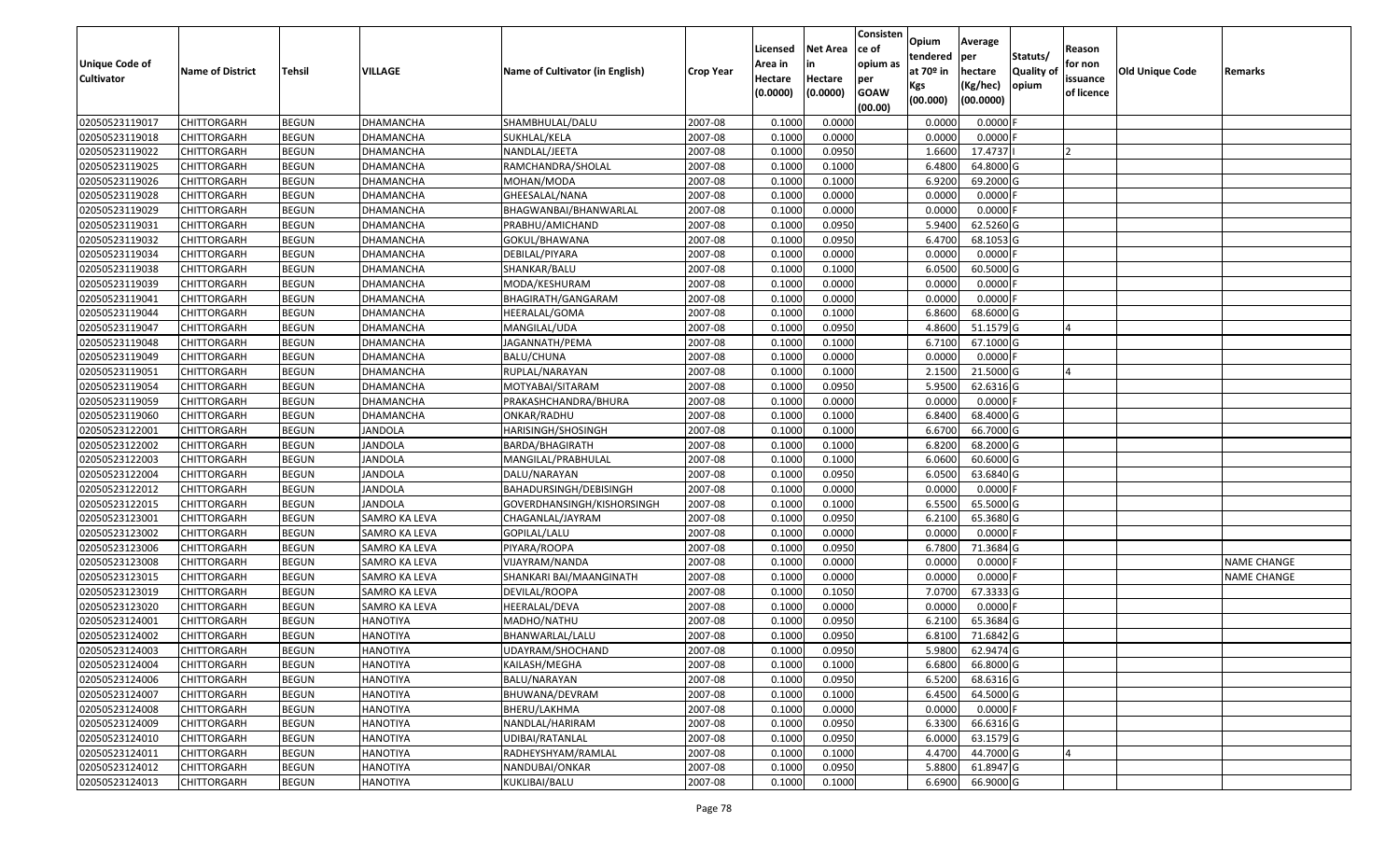| Unique Code of    |                         |               |                 |                                 |                  | Licensed<br>Area in | <b>Net Area</b><br>in | Consisten<br>ce of<br>opium as | Opium<br>tendered              | Average<br>per                   | Statuts/                  | Reason<br>for non      |                        |                    |
|-------------------|-------------------------|---------------|-----------------|---------------------------------|------------------|---------------------|-----------------------|--------------------------------|--------------------------------|----------------------------------|---------------------------|------------------------|------------------------|--------------------|
| <b>Cultivator</b> | <b>Name of District</b> | <b>Tehsil</b> | VILLAGE         | Name of Cultivator (in English) | <b>Crop Year</b> | Hectare<br>(0.0000) | Hectare<br>(0.0000)   | per<br><b>GOAW</b><br>(00.00)  | at $70°$ in<br>Kgs<br>(00.000) | hectare<br>(Kg/hec)<br>(00.0000) | <b>Quality o</b><br>opium | issuance<br>of licence | <b>Old Unique Code</b> | Remarks            |
| 02050523124014    | CHITTORGARH             | <b>BEGUN</b>  | <b>HANOTIYA</b> | KAJOD/NATHU                     | 2007-08          | 0.1000              | 0.1000                |                                | 6.7800                         | 67.8000 G                        |                           |                        |                        |                    |
| 02050523124015    | CHITTORGARH             | <b>BEGUN</b>  | <b>HANOTIYA</b> | DEVA/KHEMA                      | 2007-08          | 0.1000              | 0.1000                |                                | 6.5300                         | 65.3000G                         |                           |                        |                        |                    |
| 02050523124016    | CHITTORGARH             | <b>BEGUN</b>  | <b>HANOTIYA</b> | SITARAM/AMARCHAND               | 2007-08          | 0.1000              | 0.0000                |                                | 0.0000                         | 0.0000                           |                           |                        |                        |                    |
| 02050523124017    | CHITTORGARH             | <b>BEGUN</b>  | <b>HANOTIYA</b> | GHEESA/MOTILAL                  | 2007-08          | 0.1000              | 0.0950                |                                | 6.2500                         | 65.7895 G                        |                           |                        |                        |                    |
| 02050523124018    | CHITTORGARH             | <b>BEGUN</b>  | <b>HANOTIYA</b> | CHUNNILAL/ROOPA                 | 2007-08          | 0.1000              | 0.0950                |                                | 6.3500                         | 66.8421 G                        |                           |                        |                        |                    |
| 02050523124019    | CHITTORGARH             | <b>BEGUN</b>  | <b>HANOTIYA</b> | LAKHMICHAND/TARACHAND           | 2007-08          | 0.1000              | 0.0950                |                                | 6.5500                         | 68.9474 G                        |                           |                        |                        |                    |
| 02050523124021    | CHITTORGARH             | <b>BEGUN</b>  | <b>HANOTIYA</b> | SHOBHALAL/KASHIRAM              | 2007-08          | 0.1000              | 0.0000                |                                | 0.0000                         | 0.0000                           |                           |                        |                        |                    |
| 02050523124022    | <b>CHITTORGARH</b>      | <b>BEGUN</b>  | <b>HANOTIYA</b> | ROOPA/CHAMPA                    | 2007-08          | 0.1000              | 0.0000                |                                | 0.0000                         | $0.0000$ F                       |                           |                        |                        |                    |
| 02050523124023    | CHITTORGARH             | <b>BEGUN</b>  | <b>HANOTIYA</b> | TODU/NARAYAN                    | 2007-08          | 0.1000              | 0.0000                |                                | 0.0000                         | 0.0000                           |                           |                        |                        |                    |
| 02050523124024    | CHITTORGARH             | <b>BEGUN</b>  | <b>HANOTIYA</b> | PRATHVIRAJ/KUKA                 | 2007-08          | 0.1000              | 0.1000                |                                | 2.5200                         | 25.2000 G                        |                           |                        |                        |                    |
| 02050523124026    | CHITTORGARH             | <b>BEGUN</b>  | <b>HANOTIYA</b> | NANDLAL/DOLA                    | 2007-08          | 0.1000              | 0.0950                |                                | 5.9500                         | 62.6316 G                        |                           |                        |                        |                    |
| 02050523124027    | <b>CHITTORGARH</b>      | <b>BEGUN</b>  | <b>HANOTIYA</b> | RAMCHANDRA/LALU                 | 2007-08          | 0.1000              | 0.0950                |                                | 6.5600                         | 69.0526 G                        |                           |                        |                        |                    |
| 02050523124028    | <b>CHITTORGARH</b>      | <b>BEGUN</b>  | <b>HANOTIYA</b> | AMARCHAND/NARAYAN               | 2007-08          | 0.1000              | 0.1000                |                                | 6.5500                         | 65.5000G                         |                           |                        |                        |                    |
| 02050523124031    | <b>CHITTORGARH</b>      | <b>BEGUN</b>  | <b>HANOTIYA</b> | DUNGA/MOJIRAM                   | 2007-08          | 0.1000              | 0.0000                |                                | 0.0000                         | $0.0000$ F                       |                           |                        |                        |                    |
| 02050523124032    | CHITTORGARH             | <b>BEGUN</b>  | <b>HANOTIYA</b> | RADHEYSHYAM/PIYARDAS            | 2007-08          | 0.1000              | 0.0000                |                                | 0.0000                         | $0.0000$ F                       |                           |                        |                        |                    |
| 02050523124033    | CHITTORGARH             | <b>BEGUN</b>  | <b>HANOTIYA</b> | GHEESALAL/BHANWARLAL            | 2007-08          | 0.1000              | 0.1000                |                                | 6.5500                         | 65.5000G                         |                           |                        |                        |                    |
| 02050523124035    | CHITTORGARH             | <b>BEGUN</b>  | <b>HANOTIYA</b> | NANDA/AMARCHAND                 | 2007-08          | 0.1000              | 0.0950                |                                | 6.3100                         | 66.4211G                         |                           |                        |                        |                    |
| 02050523125001    | CHITTORGARH             | <b>BEGUN</b>  | KANTHARIYA      | KAILASHCHAND/KUKA               | 2007-08          | 0.1000              | 0.0950                |                                | 6.4700                         | 68.1053 G                        |                           |                        |                        |                    |
| 02050523125003    | CHITTORGARH             | <b>BEGUN</b>  | KANTHARIYA      | MEGRAJ/BHURA                    | 2007-08          | 0.1000              | 0.0950                |                                | 2.9500                         | 31.0526 G                        |                           |                        |                        |                    |
| 02050523125004    | CHITTORGARH             | <b>BEGUN</b>  | KANTHARIYA      | GOPI/MODA                       | 2007-08          | 0.1000              | 0.1000                |                                | 6.1900                         | 61.9000G                         |                           |                        |                        |                    |
| 02050523125005    | CHITTORGARH             | <b>BEGUN</b>  | KANTHARIYA      | SHAMBHU/BHURA DHAKAD            | 2007-08          | 0.100               | 0.0950                |                                | 0.2500                         | 2.6316 G                         |                           |                        |                        |                    |
| 02050523125006    | CHITTORGARH             | <b>BEGUN</b>  | KANTHARIYA      | KUKA/RAMA DHAKAD                | 2007-08          | 0.100               | 0.0950                |                                | 6.1800                         | 65.0526 G                        |                           |                        |                        |                    |
| 02050523125007    | CHITTORGARH             | <b>BEGUN</b>  | KANTHARIYA      | HAJARILAL/NARAYAN REGAR         | 2007-08          | 0.1000              | 0.0950                |                                | 3.2900                         | 34.6316 G                        |                           |                        |                        |                    |
| 02050523125011    | CHITTORGARH             | <b>BEGUN</b>  | KANTHARIYA      | NANIBAI/ROOPLAL                 | 2007-08          | 0.100               | 0.1000                |                                | 6.6900                         | 66.9000 G                        |                           |                        |                        |                    |
| 02050523125013    | CHITTORGARH             | <b>BEGUN</b>  | KANTHARIYA      | RAMESHWARLAL/NARAYAN            | 2007-08          | 0.1000              | 0.0000                |                                | 0.0000                         | $0.0000$ F                       |                           |                        |                        |                    |
| 02050523125014    | CHITTORGARH             | <b>BEGUN</b>  | KANTHARIYA      | PANNALAL/NANDA                  | 2007-08          | 0.1000              | 0.0000                |                                | 0.0000                         | 0.0000F                          |                           |                        |                        |                    |
| 02050523125015    | CHITTORGARH             | <b>BEGUN</b>  | KANTHARIYA      | CHAMPALAL/MANGILAL              | 2007-08          | 0.1000              | 0.0950                |                                | 6.8200                         | 71.7895 G                        |                           |                        |                        |                    |
| 02050523125018    | CHITTORGARH             | <b>BEGUN</b>  | KANTHARIYA      | SHANKARLAL/MIYACHAND            | 2007-08          | 0.1000              | 0.0950                |                                | 5.9800                         | 62.9474 G                        |                           |                        |                        |                    |
| 02050523125019    | CHITTORGARH             | <b>BEGUN</b>  | KANTHARIYA      | DEVA/PEMA                       | 2007-08          | 0.1000              | 0.1000                |                                | 6.2000                         | 62.0000G                         |                           |                        |                        |                    |
| 02050523125020    | CHITTORGARH             | <b>BEGUN</b>  | KANTHARIYA      | BHAWANILAL/TARACHAND            | 2007-08          | 0.1000              | 0.0000                |                                | 0.0000                         | $0.0000$ F                       |                           |                        |                        |                    |
| 02050523125023    | CHITTORGARH             | <b>BEGUN</b>  | KANTHARIYA      | NARAYAN/UDA                     | 2007-08          | 0.1000              | 0.0950                |                                | 5.9100                         | 62.2105 G                        |                           |                        |                        |                    |
| 02050523125026    | CHITTORGARH             | <b>BEGUN</b>  | KANTHARIYA      | LAKHMA/GOPI                     | 2007-08          | 0.1000              | 0.0000                |                                | 0.0000                         | 0.0000                           |                           |                        |                        |                    |
| 02050523125030    | CHITTORGARH             | <b>BEGUN</b>  | KANTHARIYA      | BHURIBAI/MADHOLAL               | 2007-08          | 0.100               | 0.1000                |                                | 6.5500                         | 65.5000G                         |                           |                        |                        | <b>NAME CHANGE</b> |
| 02050523125031    | CHITTORGARH             | <b>BEGUN</b>  | KANTHARIYA      | GHISA/PEMA                      | 2007-08          | 0.1000              | 0.0950                |                                | 1.2000                         | 12.6316 G                        |                           |                        |                        |                    |
| 02050523125032    | CHITTORGARH             | <b>BEGUN</b>  | KANTHARIYA      | PIYARCHAND/TODU                 | 2007-08          | 0.1000              | 0.0950                |                                | 6.2900                         | 66.2105 G                        |                           |                        |                        |                    |
| 02050523125036    | CHITTORGARH             | <b>BEGUN</b>  | KANTHARIYA      | MODIRAM/PIYARA                  | 2007-08          | 0.1000              | 0.1000                |                                | 5.9600                         | 59.6000 G                        |                           |                        |                        |                    |
| 02050523125043    | <b>CHITTORGARH</b>      | <b>BEGUN</b>  | KANTHARIYA      | HEERA/PIYARA                    | 2007-08          | 0.1000              | 0.0950                |                                | 6.7000                         | 70.5263 G                        |                           |                        |                        |                    |
| 02050523125044    | <b>CHITTORGARH</b>      | <b>BEGUN</b>  | KANTHARIYA      | JAGDISH/SHANKAR                 | 2007-08          | 0.1000              | 0.0950                |                                | 6.2600                         | 65.8947 G                        |                           |                        |                        |                    |
| 02050523125045    | <b>CHITTORGARH</b>      | <b>BEGUN</b>  | KANTHARIYA      | SHOBHALAL/NARAYAN               | 2007-08          | 0.1000              | 0.1000                |                                | 6.9300                         | 69.3000 G                        |                           |                        |                        |                    |
| 02050523125048    | <b>CHITTORGARH</b>      | <b>BEGUN</b>  | KANTHARIYA      | CHAMPALAL/TARACHAND             | 2007-08          | 0.1000              | 0.0000                |                                | 0.0000                         | $0.0000$ F                       |                           |                        |                        |                    |
| 02050523125050    | CHITTORGARH             | <b>BEGUN</b>  | KANTHARIYA      | NARAYAN/JAYRAM                  | 2007-08          | 0.1000              | 0.0000                |                                | 0.0000                         | $0.0000$ F                       |                           |                        |                        |                    |
| 02050523125051    | <b>CHITTORGARH</b>      | <b>BEGUN</b>  | KANTHARIYA      | CHITTAR/KUKA                    | 2007-08          | 0.1000              | 0.0000                |                                | 0.0000                         | 0.0000                           |                           |                        |                        |                    |
| 02050523125055    | <b>CHITTORGARH</b>      | <b>BEGUN</b>  | KANTHARIYA      | DHAPUBAI/JODHA                  | 2007-08          | 0.1000              | 0.1000                |                                | 6.8100                         | 68.1000 G                        |                           |                        |                        |                    |
| 02050523126001    | CHITTORGARH             | <b>BEGUN</b>  | GALYABAVDI      | SARJU BAI/HEMA                  | 2007-08          | 0.1000              | 0.0950                |                                | 7.0200                         | 73.8947 G                        |                           |                        |                        |                    |
| 02050523126002    | CHITTORGARH             | <b>BEGUN</b>  | GALYABAVDI      | BHERULAL/PIYARA                 | 2007-08          | 0.1000              | 0.0000                |                                | 0.0000                         | $0.0000$ F                       |                           |                        |                        |                    |
| 02050523126004    | <b>CHITTORGARH</b>      | <b>BEGUN</b>  | GALYABAVDI      | NARAYAN/GHEESA                  | 2007-08          | 0.1000              | 0.0500                |                                | 3.5200                         | 70.4000 G                        |                           |                        |                        |                    |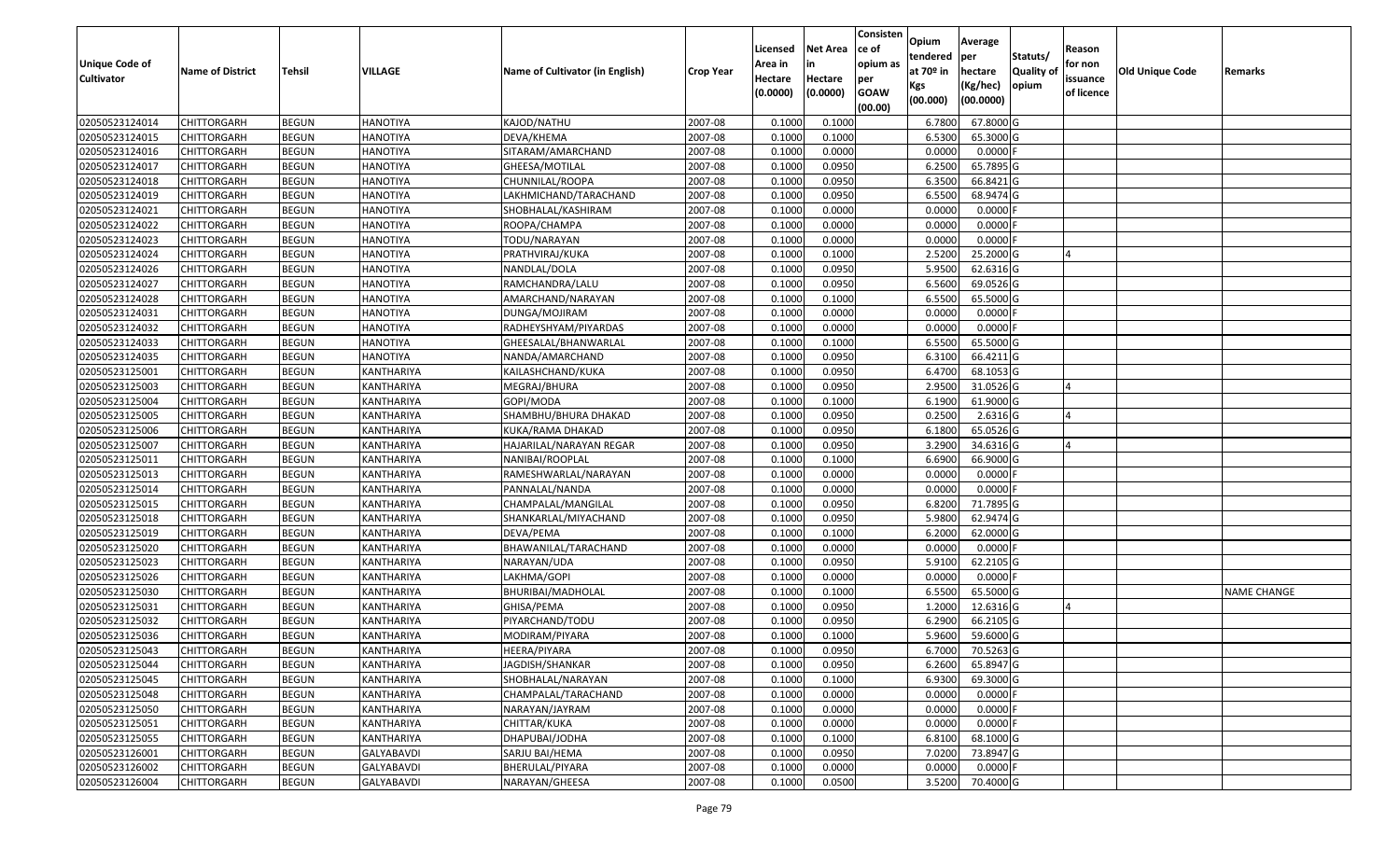| Unique Code of<br><b>Cultivator</b> | <b>Name of District</b> | <b>Tehsil</b> | VILLAGE           | Name of Cultivator (in English) | <b>Crop Year</b> | Licensed<br>Area in<br>Hectare<br>(0.0000) | <b>Net Area</b><br>in<br>Hectare<br>(0.0000) | Consisten<br>ce of<br>opium as<br>per<br><b>GOAW</b> | Opium<br>tendered<br>at $70°$ in<br>Kgs<br>(00.000) | Average<br>per<br>hectare<br>(Kg/hec)<br>(00.0000) | Statuts/<br><b>Quality o</b><br>opium | Reason<br>for non<br>issuance<br>of licence | <b>Old Unique Code</b> | Remarks            |
|-------------------------------------|-------------------------|---------------|-------------------|---------------------------------|------------------|--------------------------------------------|----------------------------------------------|------------------------------------------------------|-----------------------------------------------------|----------------------------------------------------|---------------------------------------|---------------------------------------------|------------------------|--------------------|
|                                     |                         |               |                   |                                 |                  |                                            |                                              | (00.00)                                              |                                                     |                                                    |                                       |                                             |                        |                    |
| 02050523126005                      | CHITTORGARH             | <b>BEGUN</b>  | <b>GALYABAVDI</b> | KAJOD/NAVLA                     | 2007-08          | 0.1000                                     | 0.0950                                       |                                                      | 6.2700                                              | 66.0000 G                                          |                                       |                                             |                        |                    |
| 02050523126012                      | CHITTORGARH             | <b>BEGUN</b>  | GALYABAVDI        | SHANKARLAL/MOHANLAL             | 2007-08          | 0.1000                                     | 0.0000                                       |                                                      | 0.0000                                              | $0.0000$ F                                         |                                       |                                             |                        |                    |
| 02050523126013                      | CHITTORGARH             | <b>BEGUN</b>  | GALYABAVDI        | BHANWARLAL/HAJARI               | 2007-08          | 0.1000                                     | 0.0000                                       |                                                      | 0.0000                                              | 0.0000                                             |                                       |                                             |                        |                    |
| 02050523127002                      | <b>CHITTORGARH</b>      | <b>BEGUN</b>  | RAMPURIYA - A     | JHAMKUBAI/KASHIRAM              | 2007-08          | 0.1000                                     | 0.0000                                       |                                                      | 0.0000                                              | 0.0000F                                            |                                       |                                             |                        |                    |
| 02050523127003                      | CHITTORGARH             | <b>BEGUN</b>  | RAMPURIYA - A     | JAGANNATH/MOHAN                 | 2007-08          | 0.1000                                     | 0.0950                                       |                                                      | 6.6600                                              | 70.1053 G                                          |                                       |                                             |                        |                    |
| 02050523127004                      | CHITTORGARH             | <b>BEGUN</b>  | RAMPURIYA - A     | UDA/BOTHLAL                     | 2007-08          | 0.1000                                     | 0.0000                                       |                                                      | 0.0000                                              | $0.0000$ F                                         |                                       |                                             |                        |                    |
| 02050523127005                      | CHITTORGARH             | <b>BEGUN</b>  | RAMPURIYA - A     | SHANKARLAL/ROOPA                | 2007-08          | 0.1000                                     | 0.0950                                       |                                                      | 6.2700                                              | 66.0000 G                                          |                                       |                                             |                        |                    |
| 02050523127007                      | CHITTORGARH             | <b>BEGUN</b>  | RAMPURIYA - A     | <b>BALU/DHOLA</b>               | 2007-08          | 0.1000                                     | 0.0000                                       |                                                      | 0.0000                                              | $0.0000$ F                                         |                                       |                                             |                        |                    |
| 02050523127009                      | CHITTORGARH             | <b>BEGUN</b>  | RAMPURIYA - A     | HARLAL/NARAYAN                  | 2007-08          | 0.1000                                     | 0.0000                                       |                                                      | 0.0000                                              | 0.0000F                                            |                                       |                                             |                        |                    |
| 02050523127010                      | CHITTORGARH             | <b>BEGUN</b>  | RAMPURIYA - A     | BARDIBAI/NATHU                  | 2007-08          | 0.1000                                     | 0.0950                                       |                                                      | 5.8600                                              | 61.6842 G                                          |                                       |                                             |                        |                    |
| 02050523127012                      | CHITTORGARH             | <b>BEGUN</b>  | RAMPURIYA - A     | SITARAM/BHUWANA                 | 2007-08          | 0.1000                                     | 0.0000                                       |                                                      | 0.0000                                              | $0.0000$ F                                         |                                       |                                             |                        |                    |
| 02050523127013                      | <b>CHITTORGARH</b>      | <b>BEGUN</b>  | RAMPURIYA - A     | SHAMBHULAL/ BHERULAL            | 2007-08          | 0.1000                                     | 0.0000                                       |                                                      | 0.0000                                              | $0.0000$ F                                         |                                       |                                             |                        |                    |
| 02050523127019                      | <b>CHITTORGARH</b>      | <b>BEGUN</b>  | RAMPURIYA - A     | NATHULAL/DEVA                   | 2007-08          | 0.1000                                     | 0.0000                                       |                                                      | 0.0000                                              | $0.0000$ F                                         |                                       |                                             |                        |                    |
| 02050523127024                      | <b>CHITTORGARH</b>      | <b>BEGUN</b>  | RAMPURIYA - A     | SHANKARLAL/EKLINGH              | 2007-08          | 0.1000                                     | 0.0000                                       |                                                      | 0.0000                                              | $0.0000$ F                                         |                                       |                                             |                        |                    |
| 02050523127029                      | CHITTORGARH             | <b>BEGUN</b>  | RAMPURIYA - A     | LADULAL/DUDHA                   | 2007-08          | 0.1000                                     | 0.0000                                       |                                                      | 0.0000                                              | $0.0000$ F                                         |                                       |                                             |                        |                    |
| 02050523127030                      | CHITTORGARH             | <b>BEGUN</b>  | RAMPURIYA - A     | BHOLIRAM/SALAGRAM               | 2007-08          | 0.1000                                     | 0.0000                                       |                                                      | 0.0000                                              | 0.0000                                             |                                       |                                             |                        |                    |
| 02050523127032                      | CHITTORGARH             | <b>BEGUN</b>  | RAMPURIYA - A     | RADHEYSHYAM/BALU                | 2007-08          | 0.1000                                     | 0.0000                                       |                                                      | 0.0000                                              | $0.0000$ F                                         |                                       |                                             |                        |                    |
| 02050523127033                      | CHITTORGARH             | <b>BEGUN</b>  | RAMPURIYA - A     | MANGILAL/NANA                   | 2007-08          | 0.1000                                     | 0.1000                                       |                                                      | 6.2600                                              | 62.6000 G                                          |                                       |                                             |                        |                    |
| 02050523127034                      | CHITTORGARH             | <b>BEGUN</b>  | RAMPURIYA - A     | MOTI/PRATAP                     | 2007-08          | 0.100                                      | 0.1000                                       |                                                      | 3.2300                                              | 32.3000G                                           |                                       |                                             |                        |                    |
| 02050523127035                      | CHITTORGARH             | <b>BEGUN</b>  | RAMPURIYA - A     | JAGGANATH/NARAYAN               | 2007-08          | 0.1000                                     | 0.0000                                       |                                                      | 0.0000                                              | 0.0000                                             |                                       |                                             |                        |                    |
| 02050523127036                      | CHITTORGARH             | <b>BEGUN</b>  | RAMPURIYA - A     | BALU/NARAYAN                    | 2007-08          | 0.100                                      | 0.0000                                       |                                                      | 0.0000                                              | $0.0000$ F                                         |                                       |                                             |                        |                    |
| 02050523127038                      | CHITTORGARH             | <b>BEGUN</b>  | RAMPURIYA - A     | MEGRAJ/BHAGIRATH                | 2007-08          | 0.100                                      | 0.1000                                       |                                                      | 6.8100                                              | 68.1000 G                                          |                                       |                                             |                        |                    |
| 02050523127041                      | CHITTORGARH             | <b>BEGUN</b>  | RAMPURIYA - A     | KALULAL/BHOLA                   | 2007-08          | 0.1000                                     | 0.1000                                       |                                                      | 2.0800                                              | 20.8000 G                                          |                                       |                                             |                        |                    |
| 02050523127042                      | CHITTORGARH             | <b>BEGUN</b>  | RAMPURIYA - A     | BHERU/UDA                       | 2007-08          | 0.100                                      | 0.0950                                       |                                                      | 5.4100                                              | 56.9474 G                                          |                                       |                                             |                        |                    |
| 02050523127045                      | <b>CHITTORGARH</b>      | <b>BEGUN</b>  | RAMPURIYA - A     | DULICHAND/UDA                   | 2007-08          | 0.1000                                     | 0.0000                                       |                                                      | 0.0000                                              | 0.0000F                                            |                                       |                                             |                        |                    |
| 02050523127046                      | CHITTORGARH             | <b>BEGUN</b>  | RAMPURIYA - A     | ONKAR/SEVA                      | 2007-08          | 0.1000                                     | 0.0000                                       |                                                      | 0.0000                                              | 0.0000F                                            |                                       |                                             |                        |                    |
| 02050523127048                      | CHITTORGARH             | <b>BEGUN</b>  | RAMPURIYA - A     | KUKA/GHOPAL                     | 2007-08          | 0.1000                                     | 0.0000                                       |                                                      | 0.0000                                              | $0.0000$ F                                         |                                       |                                             |                        |                    |
| 02050523127052                      | CHITTORGARH             | <b>BEGUN</b>  | RAMPURIYA - A     | KAJOD/GOKUL                     | 2007-08          | 0.1000                                     | 0.0950                                       |                                                      | 6.4100                                              | 67.4737 G                                          |                                       |                                             |                        |                    |
| 02050523127054                      | CHITTORGARH             | <b>BEGUN</b>  | RAMPURIYA - A     | KANHAIYALAL/KEMRAJ              | 2007-08          | 0.1000                                     | 0.0000                                       |                                                      | 0.0000                                              | $0.0000$ F                                         |                                       |                                             |                        | <b>NAME CHANGE</b> |
| 02050523127060                      | CHITTORGARH             | <b>BEGUN</b>  | RAMPURIYA - A     | HOKMA/KAJOD                     | 2007-08          | 0.1000                                     | 0.0000                                       |                                                      | 0.0000                                              | 0.0000                                             |                                       |                                             |                        |                    |
| 02050523127062                      | CHITTORGARH             | <b>BEGUN</b>  | RAMPURIYA - A     | KANHAIYALAL/NANDA               | 2007-08          | 0.1000                                     | 0.1000                                       |                                                      | 5.6600                                              | 56.6000 G                                          |                                       |                                             |                        |                    |
| 02050523127063                      | CHITTORGARH             | <b>BEGUN</b>  | RAMPURIYA - A     | KHANA/ NARAYAN                  | 2007-08          | 0.1000                                     | 0.0000                                       |                                                      | 0.0000                                              | 0.0000                                             |                                       |                                             |                        |                    |
| 02050523127068                      | CHITTORGARH             | <b>BEGUN</b>  | RAMPURIYA - A     | ONKAR/LAXMAN                    | 2007-08          | 0.100                                      | 0.1000                                       |                                                      | 6.8000                                              | 68.0000 G                                          |                                       |                                             |                        |                    |
| 02050523127075                      | CHITTORGARH             | <b>BEGUN</b>  | RAMPURIYA - A     | BHAGDIRAM/MANGILAL              | 2007-08          | 0.1000                                     | 0.1000                                       |                                                      | 6.6200                                              | 66.2000 G                                          |                                       |                                             |                        |                    |
| 02050523127077                      | CHITTORGARH             | <b>BEGUN</b>  | RAMPURIYA - A     | BOTHLAL/DEVA                    | 2007-08          | 0.1000                                     | 0.0000                                       |                                                      | 0.0000                                              | $0.0000$ F                                         |                                       |                                             |                        |                    |
| 02050523127078                      | CHITTORGARH             | <b>BEGUN</b>  | RAMPURIYA - A     | MOHANLAL/CHAMPHA                | 2007-08          | 0.1000                                     | 0.0950                                       |                                                      | 6.6200                                              | 69.6842 G                                          |                                       |                                             |                        |                    |
| 02050523127080                      | <b>CHITTORGARH</b>      | <b>BEGUN</b>  | RAMPURIYA - A     | LALURAM/KESRIMAL@BHANWARLAL     | 2007-08          | 0.1000                                     | 0.1000                                       |                                                      | 7.0800                                              | 70.8000 G                                          |                                       |                                             |                        |                    |
| 02050523127086                      | <b>CHITTORGARH</b>      | <b>BEGUN</b>  | RAMPURIYA - A     | BHOLIRAM/PIYARA                 | 2007-08          | 0.1000                                     | 0.0000                                       |                                                      | 0.0000                                              | $0.0000$ F                                         |                                       |                                             |                        |                    |
| 02050523127089                      | <b>CHITTORGARH</b>      | <b>BEGUN</b>  | RAMPURIYA - A     | BALULAL/BHOLA                   | 2007-08          | 0.1000                                     | 0.0000                                       |                                                      | 0.0000                                              | $0.0000$ F                                         |                                       |                                             |                        |                    |
| 02050523127090                      | CHITTORGARH             | <b>BEGUN</b>  | RAMPURIYA - A     | ISHWAR/GHEESA                   | 2007-08          | 0.1000                                     | 0.0950                                       |                                                      | 1.2000                                              | 12.6316 G                                          |                                       |                                             |                        |                    |
| 02050523127095                      | <b>CHITTORGARH</b>      | <b>BEGUN</b>  | RAMPURIYA - B     | MANGILAL/RAMA                   | 2007-08          | 0.1000                                     | 0.0950                                       |                                                      | 3.6800                                              | 38.7368 G                                          |                                       |                                             |                        |                    |
| 02050523127096                      | <b>CHITTORGARH</b>      | <b>BEGUN</b>  | RAMPURIYA - B     | BHANWARLAL/DEVILAL              | 2007-08          | 0.1000                                     | 0.0000                                       |                                                      | 0.0000                                              | $0.0000$ F                                         |                                       |                                             |                        |                    |
| 02050523127099                      | CHITTORGARH             | <b>BEGUN</b>  | RAMPURIYA - B     | UDAYLAL/MODA                    | 2007-08          | 0.1000                                     | 0.1000                                       |                                                      | 6.5000                                              | 65.0000G                                           |                                       |                                             |                        | NAME CHANGE        |
| 02050523127101                      | CHITTORGARH             | <b>BEGUN</b>  | RAMPURIYA - B     | NATHU/KUKA                      | 2007-08          | 0.1000                                     | 0.0950                                       |                                                      | 6.4000                                              | 67.3684 G                                          |                                       |                                             |                        |                    |
| 02050523127104                      | <b>CHITTORGARH</b>      | <b>BEGUN</b>  | RAMPURIYA - B     | BHOLIBAI/ASHARAM                | 2007-08          | 0.1000                                     | 0.1000                                       |                                                      | 6.3700                                              | 63.7000 G                                          |                                       |                                             |                        |                    |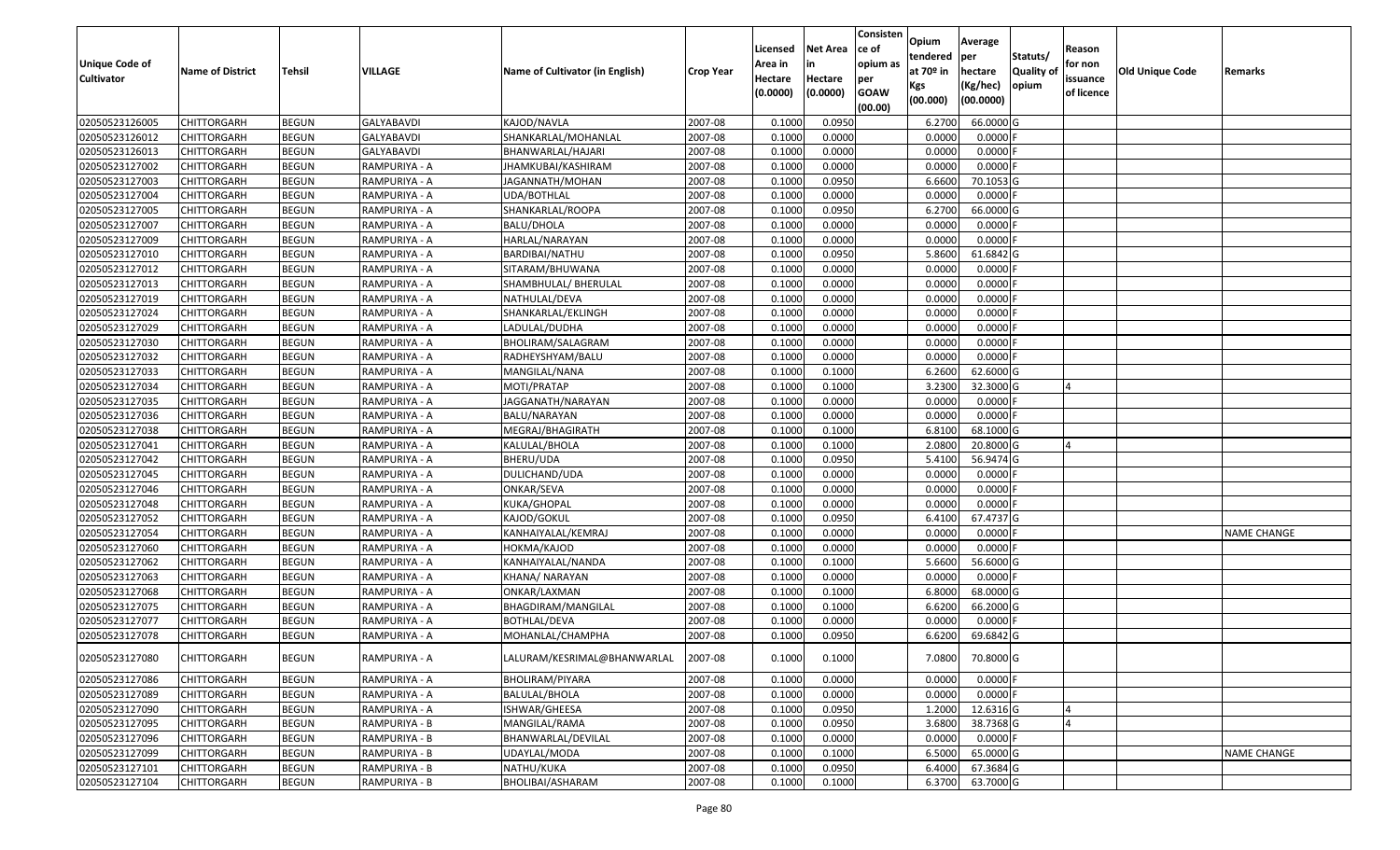| <b>Unique Code of</b><br><b>Cultivator</b> | <b>Name of District</b>                  | Tehsil                       | <b>VILLAGE</b>                       | Name of Cultivator (in English) | <b>Crop Year</b>   | Licensed<br>Area in<br>Hectare | <b>Net Area</b><br>in<br>Hectare | Consisten<br>ce of<br>opium as | Opium<br>tendered<br>at $70°$ in | Average<br>per<br>hectare | Statuts/<br><b>Quality o</b> | Reason<br>for non<br>issuance | Old Unique Code | Remarks |
|--------------------------------------------|------------------------------------------|------------------------------|--------------------------------------|---------------------------------|--------------------|--------------------------------|----------------------------------|--------------------------------|----------------------------------|---------------------------|------------------------------|-------------------------------|-----------------|---------|
|                                            |                                          |                              |                                      |                                 |                    | (0.0000)                       | (0.0000)                         | per<br><b>GOAW</b><br>(00.00)  | Kgs<br>(00.000)                  | (Kg/hec)<br>(00.0000)     | opium                        | of licence                    |                 |         |
| 02050523127105                             | CHITTORGARH                              | <b>BEGUN</b>                 | RAMPURIYA - B                        | NARAYANIBAI/MOHAN               | 2007-08            | 0.1000                         | 0.0000                           |                                | 0.0000                           | 0.0000F                   |                              |                               |                 |         |
| 02050523127112                             | CHITTORGARH                              | <b>BEGUN</b>                 | RAMPURIYA - B                        | KAJODLAL/PIYARA                 | 2007-08            | 0.1000                         | 0.0000                           |                                | 0.0000                           | $0.0000$ F                |                              |                               |                 |         |
| 02050523127117                             | CHITTORGARH                              | <b>BEGUN</b>                 | RAMPURIYA - B                        | KESHRIMAL/BHANWARLAL            | 2007-08            | 0.1000                         | 0.0950                           |                                | 7.0600                           | 74.3158 G                 |                              |                               |                 |         |
| 02050523127119                             | <b>CHITTORGARH</b>                       | <b>BEGUN</b>                 | RAMPURIYA - B                        | MATHURA/BHUWANA                 | 2007-08            | 0.1000                         | 0.0000                           |                                | 0.0000                           | $0.0000$ F                |                              |                               |                 |         |
| 02050523127120                             | CHITTORGARH                              | <b>BEGUN</b>                 | RAMPURIYA - B                        | BOTHLAL/BHUWANA/BHOLA           | 2007-08            | 0.1000                         | 0.1000                           |                                | 6.2400                           | 62.4000 G                 |                              |                               |                 |         |
| 02050523127126                             | CHITTORGARH                              | <b>BEGUN</b>                 | RAMPURIYA - B                        | KASIRAM/BHANWARLAL              | 2007-08            | 0.1000                         | 0.1000                           |                                | 6.3500                           | 63.5000 G                 |                              |                               |                 |         |
| 02050523127128                             | CHITTORGARH                              | <b>BEGUN</b>                 | RAMPURIYA - B                        | BHURALAL/NANDA                  | 2007-08            | 0.1000                         | 0.0000                           |                                | 0.0000                           | 0.0000                    |                              |                               |                 |         |
| 02050523127131                             | <b>CHITTORGARH</b>                       | <b>BEGUN</b>                 | RAMPURIYA - B                        | HARIKISAN/BHANWARLAL            | 2007-08            | 0.1000                         | 0.1000                           |                                | 6.5000                           | 65.0000G                  |                              |                               |                 |         |
| 02050523127135                             | CHITTORGARH                              | <b>BEGUN</b>                 | RAMPURIYA - B                        | PANNALAL/BHAGIRATH              | 2007-08            | 0.1000                         | 0.0000                           |                                | 0.0000                           | $0.0000$ F                |                              |                               |                 |         |
| 02050523127137                             | CHITTORGARH                              | <b>BEGUN</b>                 | RAMPURIYA - B                        | MANGILAL/RAMCHANDRA             | 2007-08            | 0.1000                         | 0.1000                           |                                | 5.8900                           | 58.9000 G                 |                              |                               |                 |         |
| 02050523127151                             | CHITTORGARH                              | <b>BEGUN</b>                 | RAMPURIYA - B                        | BHANWARLAL/GHULLA               | 2007-08            | 0.1000                         | 0.0000                           |                                | 0.0000                           | $0.0000$ F                |                              |                               |                 |         |
| 02050523127152                             | <b>CHITTORGARH</b>                       | <b>BEGUN</b>                 | RAMPURIYA - B                        | MANGHILAL/CHANDA                | 2007-08            | 0.1000                         | 0.0900                           |                                | 1.5700                           | 17.4444 G                 |                              |                               |                 |         |
| 02050523127161                             | <b>CHITTORGARH</b>                       | <b>BEGUN</b>                 | RAMPURIYA - B                        | SHANKARLAL/MOHAN                | 2007-08            | 0.1000                         | 0.0000                           |                                | 0.0000                           | $0.0000$ F                |                              |                               |                 |         |
| 02050523127169                             | <b>CHITTORGARH</b>                       | <b>BEGUN</b>                 | RAMPURIYA - B                        | SHANTILAL/RAMLAL                | 2007-08            | 0.1000                         | 0.0000                           |                                | 0.0000                           | $0.0000$ F                |                              |                               |                 |         |
| 02050523128001                             | CHITTORGARH                              | <b>BEGUN</b>                 | NAYA GAON CHECHI                     | HARLAL/AMARCHAND                | 2007-08            | 0.1000                         | 0.1000                           |                                | 6.5100                           | 65.1000 G                 |                              |                               |                 |         |
| 02050523128002                             | CHITTORGARH                              | <b>BEGUN</b>                 | NAYA GAON CHECHI                     | RADHESHYAM/JAGANNATH            | 2007-08            | 0.1000                         | 0.0000                           |                                | 0.0000                           | $0.0000$ F                |                              |                               |                 |         |
| 02050523128004                             | CHITTORGARH                              | <b>BEGUN</b>                 | NAYA GAON CHECHI                     | PRABHULAL/DEVA                  | 2007-08            | 0.1000                         | 0.1000                           |                                | 0.6800                           | $6.8000$ G                |                              |                               |                 |         |
| 02050523128005                             | CHITTORGARH                              | <b>BEGUN</b>                 | <b>NAYA GAON CHECHI</b>              | DEVILAL/MADHO                   | 2007-08            | 0.1000                         | 0.0000                           |                                | 0.0000                           | $0.0000$ F                |                              |                               |                 |         |
| 02050523128006                             | CHITTORGARH                              | <b>BEGUN</b>                 | <b>NAYA GAON CHECHI</b>              | ASHARAM/NARAYAN                 | 2007-08            | 0.100                          | 0.1000                           |                                | 6.4200                           | 64.2000 G                 |                              |                               |                 |         |
| 02050523128007                             | CHITTORGARH                              | <b>BEGUN</b>                 | NAYA GAON CHECHI                     | NARAYAN/BHUWANA                 | 2007-08            | 0.1000                         | 0.0000                           |                                | 0.0000                           | 0.0000                    |                              |                               |                 |         |
| 02050523128008                             | CHITTORGARH                              | <b>BEGUN</b>                 | NAYA GAON CHECHI                     | MANGILAL/KHEMA                  | 2007-08            | 0.1000                         | 0.0000                           |                                | 0.0000                           | 0.0000                    |                              |                               |                 |         |
| 02050523128009                             | CHITTORGARH                              | <b>BEGUN</b>                 | NAYA GAON CHECHI                     | KAJODIBAI/BALU                  | 2007-08            | 0.100                          | 0.0000                           |                                | 0.0000                           | 0.0000                    |                              |                               |                 |         |
| 02050523128011                             | CHITTORGARH                              | <b>BEGUN</b>                 | NAYA GAON CHECHI                     | RAMLAL/LAXMAN                   | 2007-08            | 0.1000                         | 0.0000                           |                                | 0.0000                           | 0.0000                    |                              |                               |                 |         |
| 02050523128012                             | CHITTORGARH                              | <b>BEGUN</b>                 | NAYA GAON CHECHI                     | MANGILAL/NANDA                  | 2007-08            | 0.1000                         | 0.0000                           |                                | 0.0000                           | 0.0000                    |                              |                               |                 |         |
| 02050523128013                             | CHITTORGARH                              | <b>BEGUN</b>                 | <b>NAYA GAON CHECHI</b>              | UDAYRAM/KALU                    | 2007-08            | 0.1000                         | 0.0000                           |                                | 0.0000                           | 0.0000F                   |                              |                               |                 |         |
| 02050523128014                             | CHITTORGARH                              | <b>BEGUN</b>                 | NAYA GAON CHECHI                     | GHEESALAL/BHURA                 | 2007-08            | 0.1000                         | 0.0000                           |                                | 0.0000                           | 0.0000F                   |                              |                               |                 |         |
| 02050523128015                             | CHITTORGARH                              | <b>BEGUN</b>                 | NAYA GAON CHECHI                     | CHOGALAL/ONKAR                  | 2007-08            | 0.100                          | 0.1000                           |                                | 6.9500                           | 69.5000 G                 |                              |                               |                 |         |
| 02050523128017                             | CHITTORGARH                              | <b>BEGUN</b>                 | NAYA GAON CHECHI                     | KUKALAL/DEVA                    | 2007-08            | 0.1000                         | 0.0000                           |                                | 0.0000                           | $0.0000$ F                |                              |                               |                 |         |
| 02050523128019                             | CHITTORGARH                              | <b>BEGUN</b>                 | NAYA GAON CHECHI                     | KASTURBAI/MANOHARLAL            | 2007-08            | 0.1000                         | 0.1000                           |                                | 6.4000                           | 64.0000 G                 |                              |                               |                 |         |
| 02050523128021                             | CHITTORGARH                              | <b>BEGUN</b>                 | NAYA GAON CHECHI                     | DEVILAL/PIYARA                  | 2007-08            | 0.1000                         | 0.0000                           |                                | 0.0000                           | $0.0000$ F                |                              |                               |                 |         |
| 02050523128027                             | CHITTORGARH                              | <b>BEGUN</b>                 | NAYA GAON CHECHI                     | KANHAIYALAL/MANGILAL            | 2007-08            | 0.1000                         | 0.0950                           |                                | 6.5600                           | 69.0526 G                 |                              |                               |                 |         |
| 02050523128029                             | CHITTORGARH                              | <b>BEGUN</b>                 | NAYA GAON CHECHI                     | JAMNALAL/LAXMAN                 | 2007-08            | 0.1000                         | 0.0000                           |                                | 0.0000                           | 0.0000                    |                              |                               |                 |         |
| 02050523128030                             | CHITTORGARH                              | <b>BEGUN</b>                 | NAYA GAON CHECHI                     | LALU/SUKHA                      | 2007-08            | 0.1000                         | 0.1000                           |                                | 6.1800                           | 61.8000 G                 |                              |                               |                 |         |
| 02050523128031<br>02050523128032           | CHITTORGARH<br>CHITTORGARH               | <b>BEGUN</b><br><b>BEGUN</b> | NAYA GAON CHECHI<br>NAYA GAON CHECHI | NARAYAN/SUKHA                   | 2007-08            | 0.1000<br>0.1000               | 0.0950                           |                                | 7.0400<br>6.7100                 | 74.1053 G<br>67.1000 G    |                              |                               |                 |         |
|                                            |                                          |                              |                                      | SHAMBHULAL/HARLAL               | 2007-08            | 0.1000                         | 0.1000<br>0.1000                 |                                | 0.7400                           |                           |                              |                               |                 |         |
| 02050523128033<br>02050523128035           | CHITTORGARH<br><b>CHITTORGARH</b>        | <b>BEGUN</b><br><b>BEGUN</b> | NAYA GAON CHECHI<br>NAYA GAON CHECHI | NANALAL/DEVA<br>BADRILAL/KHEMA  | 2007-08<br>2007-08 | 0.1000                         | 0.0000                           |                                | 0.0000                           | 7.4000 G<br>0.0000 F      |                              |                               |                 |         |
|                                            |                                          |                              |                                      | KANHAIYALAL/PRITHVIRAJ          |                    |                                |                                  |                                | 0.0000                           |                           |                              |                               |                 |         |
| 02050523129001<br>02050523129003           | <b>CHITTORGARH</b><br><b>CHITTORGARH</b> | <b>BEGUN</b><br><b>BEGUN</b> | CHECHI - A<br>CHECHI - A             | NANDLAL/MANAK                   | 2007-08            | 0.1000<br>0.1000               | 0.0000<br>0.0000                 |                                | 0.0000                           | $0.0000$ F<br>$0.0000$ F  |                              |                               |                 |         |
| 02050523129013                             | <b>CHITTORGARH</b>                       | <b>BEGUN</b>                 | CHECHI - A                           | NANDA/GHISA                     | 2007-08<br>2007-08 | 0.1000                         | 0.0000                           |                                | 0.0000                           | $0.0000$ F                |                              |                               |                 |         |
| 02050523129015                             | <b>CHITTORGARH</b>                       | <b>BEGUN</b>                 | CHECHI - A                           | KAJOD/RUPA                      | 2007-08            | 0.1000                         | 0.0000                           |                                | 0.0000                           | $0.0000$ F                |                              |                               |                 |         |
| 02050523129016                             | <b>CHITTORGARH</b>                       | <b>BEGUN</b>                 | CHECHI - A                           | HUKMICHAND/KUKA                 | 2007-08            | 0.1000                         | 0.0000                           |                                | 0.0000                           | 0.0000                    |                              |                               |                 |         |
| 02050523129017                             | <b>CHITTORGARH</b>                       | <b>BEGUN</b>                 | CHECHI - A                           | VAGDIRAM/MODA                   | 2007-08            | 0.1000                         | 0.1000                           |                                | 1.1900                           | 11.9000G                  |                              |                               |                 |         |
| 02050523129025                             | <b>CHITTORGARH</b>                       | <b>BEGUN</b>                 | CHECHI - A                           | MUNEERAHAMAD/PEER MOH.          | 2007-08            | 0.1000                         | 0.0000                           |                                | 0.0000                           | $0.0000$ F                |                              |                               |                 |         |
| 02050523129027                             | CHITTORGARH                              | <b>BEGUN</b>                 | CHECHI - A                           | PIYARCHAND/BHOLA                | 2007-08            | 0.1000                         | 0.0000                           |                                | 0.0000                           | 0.0000F                   |                              |                               |                 |         |
| 02050523129028                             | <b>CHITTORGARH</b>                       | <b>BEGUN</b>                 | CHECHI - A                           | BALU/HEMA                       | 2007-08            | 0.1000                         | 0.1000                           |                                | 1.2000                           | 12.0000 G                 |                              |                               |                 |         |
|                                            |                                          |                              |                                      |                                 |                    |                                |                                  |                                |                                  |                           |                              |                               |                 |         |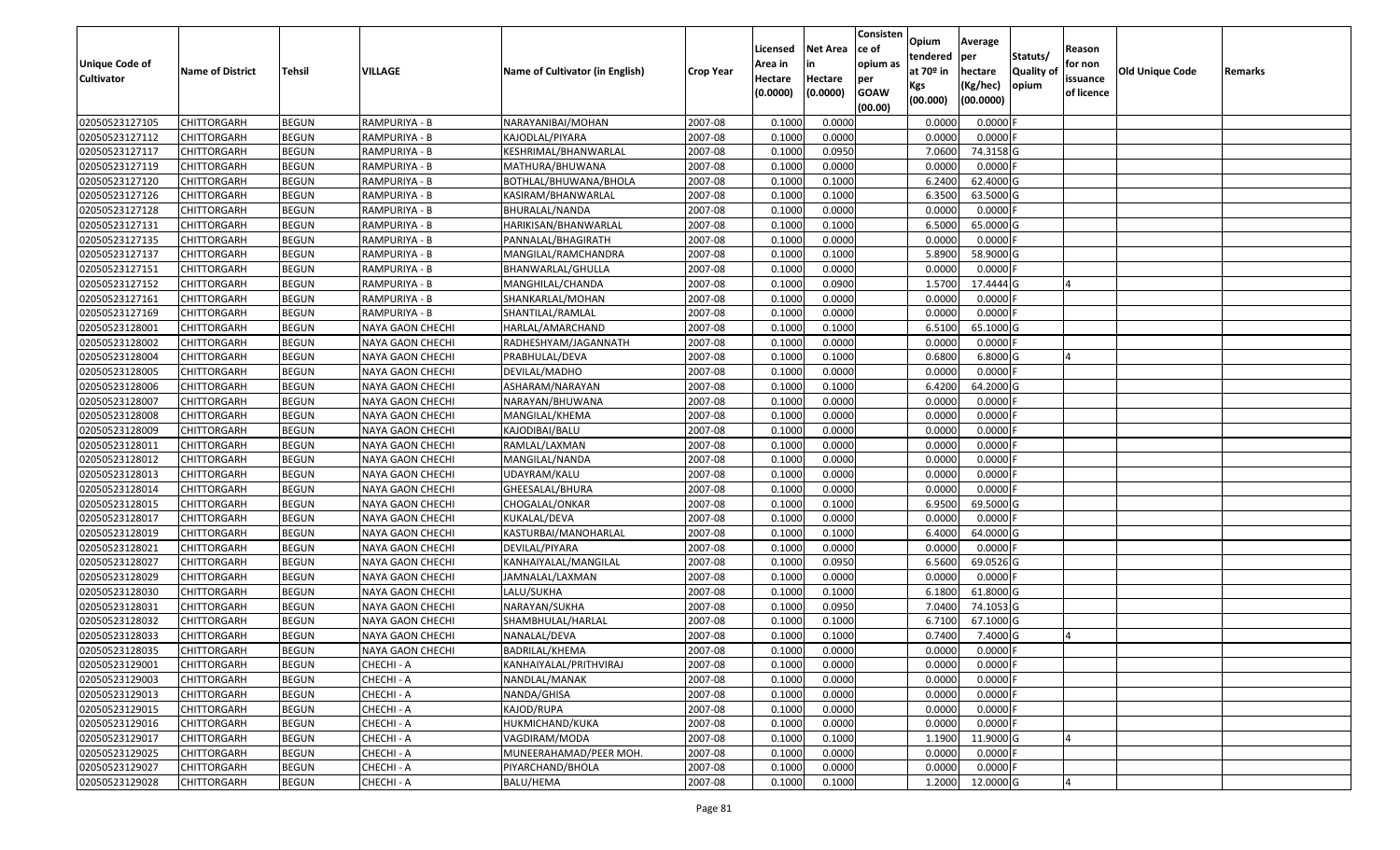| <b>Unique Code of</b><br><b>Cultivator</b> | <b>Name of District</b> | Tehsil       | VILLAGE       | Name of Cultivator (in English) | <b>Crop Year</b> | Licensed<br>Area in<br>Hectare<br>(0.0000) | <b>Net Area</b><br>Hectare<br>(0.0000) | Consisten<br>ce of<br>opium as<br>per<br><b>GOAW</b><br>(00.00) | <b>Opium</b><br>tendered<br>at $70°$ in<br>Kgs<br>(00.000) | Average<br>per<br>hectare<br>(Kg/hec)<br>(00.0000) | Statuts/<br>Quality of<br>opium | Reason<br>for non<br>issuance<br>of licence | <b>Old Unique Code</b> | Remarks                               |
|--------------------------------------------|-------------------------|--------------|---------------|---------------------------------|------------------|--------------------------------------------|----------------------------------------|-----------------------------------------------------------------|------------------------------------------------------------|----------------------------------------------------|---------------------------------|---------------------------------------------|------------------------|---------------------------------------|
| 02050523129032                             | CHITTORGARH             | <b>BEGUN</b> | CHECHI - A    | GULABBAI/TULSIRAM               | 2007-08          | 0.1000                                     | 0.0000                                 |                                                                 | 0.0000                                                     | 0.0000                                             |                                 |                                             |                        |                                       |
| 02050523129033                             | CHITTORGARH             | <b>BEGUN</b> | CHECHI - A    | GOKAL/LALU                      | 2007-08          | 0.1000                                     | 0.0000                                 |                                                                 | 0.0000                                                     | $0.0000$ F                                         |                                 |                                             |                        | TRANSFER / NAYA GAON<br><b>CHECHI</b> |
| 02050523129042                             | CHITTORGARH             | <b>BEGUN</b> | CHECHI - A    | MAANGIBAI/GANGARAM              | 2007-08          | 0.1000                                     | 0.0000                                 |                                                                 | 0.0000                                                     | 0.0000                                             |                                 |                                             |                        |                                       |
| 02050523129046                             | CHITTORGARH             | <b>BEGUN</b> | CHECHI - A    | GOPILAL/RODU                    | 2007-08          | 0.1000                                     | 0.0000                                 |                                                                 | 0.0000                                                     | $0.0000$ F                                         |                                 |                                             |                        |                                       |
| 02050523129049                             | CHITTORGARH             | <b>BEGUN</b> | CHECHI - A    | NANDLAL/RUPA                    | 2007-08          | 0.1000                                     | 0.0000                                 |                                                                 | 0.0000                                                     | $0.0000$ F                                         |                                 |                                             |                        |                                       |
| 02050523129050                             | CHITTORGARH             | <b>BEGUN</b> | CHECHI - A    | KERING/LAKHMA                   | 2007-08          | 0.1000                                     | 0.0000                                 |                                                                 | 0.0000                                                     | 0.0000                                             |                                 |                                             |                        |                                       |
| 02050523129056                             | CHITTORGARH             | <b>BEGUN</b> | CHECHI - A    | BHANWARLAL/UDA                  | 2007-08          | 0.1000                                     | 0.0000                                 |                                                                 | 0.0000                                                     | 0.0000F                                            |                                 |                                             |                        |                                       |
| 02050523129058                             | CHITTORGARH             | <b>BEGUN</b> | CHECHI - A    | RAJMAL/MOTILAL                  | 2007-08          | 0.1000                                     | 0.0000                                 |                                                                 | 0.0000                                                     | $0.0000$ F                                         |                                 |                                             |                        |                                       |
| 02050523129059                             | CHITTORGARH             | <b>BEGUN</b> | CHECHI - A    | JAGDISH/LAXMAN                  | 2007-08          | 0.1000                                     | 0.0000                                 |                                                                 | 0.0000                                                     | $0.0000$ F                                         |                                 |                                             |                        |                                       |
| 02050523129061                             | CHITTORGARH             | <b>BEGUN</b> | CHECHI - A    | MOHAN/SHOLA                     | 2007-08          | 0.1000                                     | 0.0000                                 |                                                                 | 0.0000                                                     | 0.0000                                             |                                 |                                             |                        |                                       |
| 02050523129067                             | CHITTORGARH             | <b>BEGUN</b> | CHECHI - B    | NATHULAL/HUKMA                  | 2007-08          | 0.1000                                     | 0.0000                                 |                                                                 | 0.0000                                                     | $0.0000$ F                                         |                                 |                                             |                        |                                       |
| 02050523129071                             | CHITTORGARH             | <b>BEGUN</b> | CHECHI - B    | <b>HEERALAL/NAULA</b>           | 2007-08          | 0.1000                                     | 0.0950                                 |                                                                 | 3.7400                                                     | 39.3684 G                                          |                                 |                                             |                        |                                       |
| 02050523129076                             | CHITTORGARH             | <b>BEGUN</b> | CHECHI - B    | JAYCHAND/GOKAL                  | 2007-08          | 0.1000                                     | 0.0000                                 |                                                                 | 0.0000                                                     | $0.0000$ F                                         |                                 |                                             |                        |                                       |
| 02050523129079                             | CHITTORGARH             | <b>BEGUN</b> | CHECHI - B    | KASHIRAM/BHUVANA                | 2007-08          | 0.1000                                     | 0.0000                                 |                                                                 | 0.0000                                                     | 0.0000                                             |                                 |                                             |                        |                                       |
| 02050523129082                             | <b>CHITTORGARH</b>      | <b>BEGUN</b> | CHECHI - B    | MEGHRAJ/RUP JI                  | 2007-08          | 0.1000                                     | 0.0000                                 |                                                                 | 0.0000                                                     | $0.0000$ F                                         |                                 |                                             |                        |                                       |
| 02050523129083                             | CHITTORGARH             | <b>BEGUN</b> | CHECHI - B    | <b>BALIBAI/RUPA</b>             | 2007-08          | 0.1000                                     | 0.0000                                 |                                                                 | 0.0000                                                     | 0.0000                                             |                                 |                                             |                        |                                       |
| 02050523129085                             | CHITTORGARH             | <b>BEGUN</b> | CHECHI - B    | DEVILAL/LAKHMA                  | 2007-08          | 0.1000                                     | 0.0000                                 |                                                                 | 0.0000                                                     | $0.0000$ F                                         |                                 |                                             |                        |                                       |
| 02050523129087                             | <b>CHITTORGARH</b>      | <b>BEGUN</b> | CHECHI - B    | KHEMRAJ/LAKHMA                  | 2007-08          | 0.1000                                     | 0.0000                                 |                                                                 | 0.0000                                                     | 0.0000                                             |                                 |                                             |                        |                                       |
| 02050523129089                             | CHITTORGARH             | <b>BEGUN</b> | CHECHI - B    | NANDLAL/HEERA                   | 2007-08          | 0.1000                                     | 0.0000                                 |                                                                 | 0.0000                                                     | 0.0000                                             |                                 |                                             |                        |                                       |
| 02050523129101                             | CHITTORGARH             | <b>BEGUN</b> | CHECHI - B    | BHUWANA/RUPA                    | 2007-08          | 0.1000                                     | 0.0000                                 |                                                                 | 0.0000                                                     | 0.0000                                             |                                 |                                             |                        |                                       |
| 02050523129103                             | CHITTORGARH             | <b>BEGUN</b> | CHECHI - A    | GHISALAL/AMARCHAND              | 2007-08          | 0.1000                                     | 0.0000                                 |                                                                 | 0.0000                                                     | 0.0000                                             |                                 |                                             |                        |                                       |
| 02050523129104                             | CHITTORGARH             | <b>BEGUN</b> | CHECHI - B    | MODILAL/MEGHA                   | 2007-08          | 0.1000                                     | 0.0000                                 |                                                                 | 0.0000                                                     | 0.0000                                             |                                 |                                             |                        |                                       |
| 02050523130002                             | CHITTORGARH             | <b>BEGUN</b> | <b>KHARDI</b> | MANGILAL/KUKA                   | 2007-08          | 0.1000                                     | 0.0000                                 |                                                                 | 0.0000                                                     | 0.0000                                             |                                 |                                             |                        |                                       |
| 02050523130004                             | CHITTORGARH             | <b>BEGUN</b> | <b>KHARDI</b> | BHUWANA/HARIRAM                 | 2007-08          | 0.1000                                     | 0.0000                                 |                                                                 | 0.0000                                                     | 0.0000                                             |                                 |                                             |                        |                                       |
| 02050523130005                             | CHITTORGARH             | <b>BEGUN</b> | <b>KHARDI</b> | ROOPA/MOTI                      | 2007-08          | 0.1000                                     | 0.1000                                 |                                                                 | 6.7000                                                     | 67.0000 G                                          |                                 |                                             |                        |                                       |
| 02050523130007                             | CHITTORGARH             | <b>BEGUN</b> | <b>KHARDI</b> | NANDA/ROOPA                     | 2007-08          | 0.1000                                     | 0.0000                                 |                                                                 | 0.0000                                                     | $0.0000$ F                                         |                                 |                                             |                        |                                       |
| 02050523130009                             | CHITTORGARH             | <b>BEGUN</b> | <b>KHARDI</b> | HEERALAL/TARACHAND              | 2007-08          | 0.1000                                     | 0.1000                                 |                                                                 | 4.4300                                                     | 44.3000                                            |                                 |                                             |                        |                                       |
| 02050523130010                             | CHITTORGARH             | <b>BEGUN</b> | <b>KHARDI</b> | DEVILAL/MADHO                   | 2007-08          | 0.1000                                     | 0.1000                                 |                                                                 | 6.7700                                                     | 67.7000 G                                          |                                 |                                             |                        |                                       |
| 02050523130011                             | CHITTORGARH             | <b>BEGUN</b> | <b>KHARDI</b> | GOPILAL/BHANWARLAL              | 2007-08          | 0.1000                                     | 0.1000                                 |                                                                 | 7.2200                                                     | 72.2000 G                                          |                                 |                                             |                        |                                       |
| 02050523130013                             | CHITTORGARH             | <b>BEGUN</b> | <b>KHARDI</b> | ONKARLAL/BHERU                  | 2007-08          | 0.1000                                     | 0.0000                                 |                                                                 | 0.0000                                                     | $0.0000$ F                                         |                                 |                                             |                        |                                       |
| 02050523130014                             | CHITTORGARH             | <b>BEGUN</b> | <b>KHARDI</b> | GHEESALAL/LAXMAN                | 2007-08          | 0.1000                                     | 0.0000                                 |                                                                 | 0.0000                                                     | $0.0000$ F                                         |                                 |                                             |                        |                                       |
| 02050523130015                             | CHITTORGARH             | <b>BEGUN</b> | <b>KHARDI</b> | MANGILAL/DEVA                   | 2007-08          | 0.1000                                     | 0.0000                                 |                                                                 | 0.0000                                                     | $0.0000$ F                                         |                                 |                                             |                        |                                       |
| 02050523130016                             | CHITTORGARH             | <b>BEGUN</b> | <b>KHARDI</b> | KUKA/HEERA                      | 2007-08          | 0.1000                                     | 0.0000                                 |                                                                 | 0.0000                                                     | $0.0000$ F                                         |                                 |                                             |                        |                                       |
| 02050523130017                             | CHITTORGARH             | <b>BEGUN</b> | KHARDI        | SHAMBHULAL/LAKHMICHAND          | 2007-08          | 0.1000                                     | 0.0000                                 |                                                                 | 0.0000                                                     | 0.0000                                             |                                 |                                             |                        |                                       |
| 02050523130018                             | CHITTORGARH             | <b>BEGUN</b> | <b>KHARDI</b> | DALU/BALU                       | 2007-08          | 0.1000                                     | 0.1000                                 |                                                                 | 5.7900                                                     | 57.9000 G                                          |                                 |                                             |                        |                                       |
| 02050523130019                             | <b>CHITTORGARH</b>      | <b>BEGUN</b> | <b>KHARDI</b> | <b>BHURIBAI/GHEESA</b>          | 2007-08          | 0.1000                                     | 0.0000                                 |                                                                 | 0.0000                                                     | $0.0000$ F                                         |                                 |                                             |                        |                                       |
| 02050523130020                             | <b>CHITTORGARH</b>      | <b>BEGUN</b> | <b>KHARDI</b> | PIYARA/PANNA                    | 2007-08          | 0.1000                                     | 0.0000                                 |                                                                 | 0.0000                                                     | $0.0000$ F                                         |                                 |                                             |                        |                                       |
| 02050523130022                             | <b>CHITTORGARH</b>      | <b>BEGUN</b> | <b>KHARDI</b> | GHEESA/SEVA                     | 2007-08          | 0.1000                                     | 0.1000                                 |                                                                 | 6.6300                                                     | 66.3000 G                                          |                                 |                                             |                        |                                       |
| 02050523130024                             | <b>CHITTORGARH</b>      | <b>BEGUN</b> | <b>KHARDI</b> | NATHU/AMARCHAND                 | 2007-08          | 0.1000                                     | 0.1000                                 |                                                                 | 5.9100                                                     | 59.1000 G                                          |                                 |                                             |                        |                                       |
| 02050523130025                             | CHITTORGARH             | <b>BEGUN</b> | <b>KHARDI</b> | TULSHIBAI S/O SARJUBAI          | 2007-08          | 0.1000                                     | 0.0000                                 |                                                                 | 0.0000                                                     | $0.0000$ F                                         |                                 |                                             |                        |                                       |
| 02050523130026                             | <b>CHITTORGARH</b>      | <b>BEGUN</b> | <b>KHARDI</b> | KANHAIYALAL/HUKMA               | 2007-08          | 0.1000                                     | 0.1000                                 |                                                                 | 6.4500                                                     | 64.5000 G                                          |                                 |                                             |                        |                                       |
| 02050523130027                             | <b>CHITTORGARH</b>      | <b>BEGUN</b> | <b>KHARDI</b> | GOPILAL/ONKAR                   | 2007-08          | 0.1000                                     | 0.0000                                 |                                                                 | 0.0000                                                     | $0.0000$ F                                         |                                 |                                             |                        |                                       |
| 02050523130028                             | <b>CHITTORGARH</b>      | <b>BEGUN</b> | <b>KHARDI</b> | JAYRAM/NARAYAN                  | 2007-08          | 0.1000                                     | 0.1050                                 |                                                                 | 6.2800                                                     | 59.8090 G                                          |                                 |                                             |                        |                                       |
| 02050523130029                             | CHITTORGARH             | <b>BEGUN</b> | <b>KHARDI</b> | MANGILAL/LALU                   | 2007-08          | 0.1000                                     | 0.0000                                 |                                                                 | 0.0000                                                     | $0.0000$ F                                         |                                 |                                             |                        |                                       |
| 02050523130030                             | <b>CHITTORGARH</b>      | <b>BEGUN</b> | <b>KHARDI</b> | NATHU/LALU                      | 2007-08          | 0.1000                                     | 0.0000                                 |                                                                 | 0.0000                                                     | $0.0000$ F                                         |                                 |                                             |                        |                                       |
|                                            |                         |              |               |                                 |                  |                                            |                                        |                                                                 |                                                            |                                                    |                                 |                                             |                        |                                       |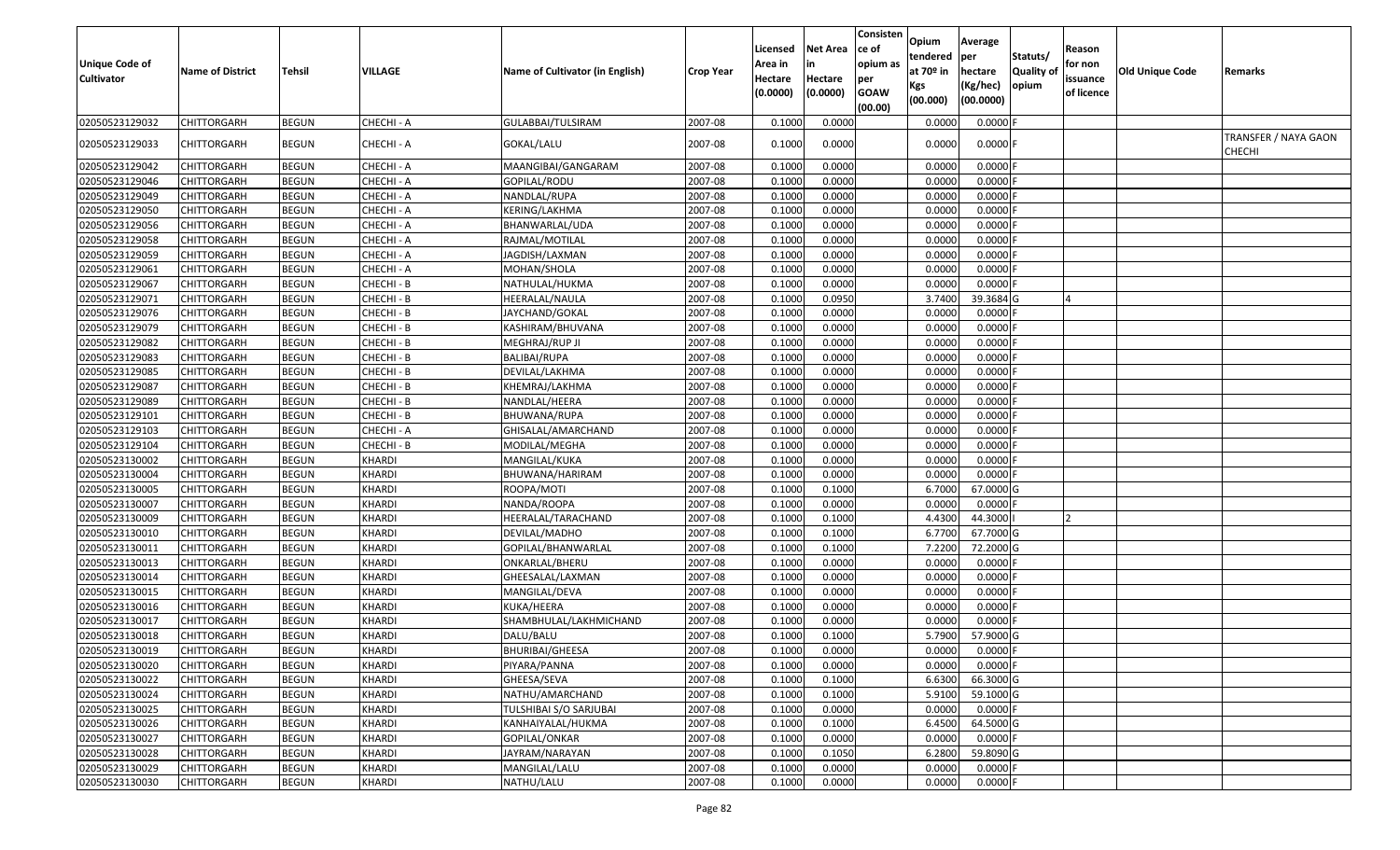| Unique Code of<br><b>Cultivator</b> | <b>Name of District</b> | Tehsil       | <b>VILLAGE</b> | Name of Cultivator (in English) | <b>Crop Year</b> | Licensed<br>Area in<br>Hectare<br>(0.0000) | <b>Net Area</b><br>in<br>Hectare<br>(0.0000) | Consisten<br>ce of<br>opium as<br>per<br><b>GOAW</b> | Opium<br>tendered<br>at $70°$ in<br>Kgs | Average<br>per<br>hectare<br>(Kg/hec) | Statuts/<br><b>Quality o</b><br>opium | Reason<br>for non<br>issuance<br>of licence | Old Unique Code | Remarks         |
|-------------------------------------|-------------------------|--------------|----------------|---------------------------------|------------------|--------------------------------------------|----------------------------------------------|------------------------------------------------------|-----------------------------------------|---------------------------------------|---------------------------------------|---------------------------------------------|-----------------|-----------------|
|                                     |                         |              |                |                                 |                  |                                            |                                              | (00.00)                                              | (00.000)                                | (00.0000)                             |                                       |                                             |                 |                 |
| 02050523130031                      | CHITTORGARH             | <b>BEGUN</b> | <b>KHARDI</b>  | PANNALAL/HEERALAL               | 2007-08          | 0.1000                                     | 0.0000                                       |                                                      | 0.0000                                  | 0.0000F                               |                                       |                                             |                 |                 |
| 02050523130032                      | CHITTORGARH             | <b>BEGUN</b> | <b>KHARDI</b>  | TULSHIRAM/BHURA                 | 2007-08          | 0.1000                                     | 0.0000                                       |                                                      | 0.0000                                  | $0.0000$ F                            |                                       |                                             |                 |                 |
| 02050523130035                      | CHITTORGARH             | <b>BEGUN</b> | <b>KHARDI</b>  | PIYARCHAND/NARAYAN              | 2007-08          | 0.1000                                     | 0.0000                                       |                                                      | 0.0000                                  | 0.0000                                |                                       |                                             |                 |                 |
| 02050523130036                      | <b>CHITTORGARH</b>      | <b>BEGUN</b> | KHARDI         | RAMESHWAR/BHURA                 | 2007-08          | 0.1000                                     | 0.0000                                       |                                                      | 0.0000                                  | 0.0000F                               |                                       |                                             |                 |                 |
| 02050523130037                      | CHITTORGARH             | <b>BEGUN</b> | KHARDI         | SOHANLAL/DEVA                   | 2007-08          | 0.1000                                     | 0.0000                                       |                                                      | 0.0000                                  | 0.0000                                |                                       |                                             |                 |                 |
| 02050523130038                      | <b>CHITTORGARH</b>      | <b>BEGUN</b> | KHARDI         | MOHANLAL/BHANWARLAL             | 2007-08          | 0.1000                                     | 0.0000                                       |                                                      | 0.0000                                  | 0.0000                                |                                       |                                             |                 |                 |
| 02050523130039                      | CHITTORGARH             | <b>BEGUN</b> | <b>KHARDI</b>  | ONKARLAL/NARAYAN                | 2007-08          | 0.1000                                     | 0.0000                                       |                                                      | 0.0000                                  | 0.0000                                |                                       |                                             |                 |                 |
| 02050523130041                      | <b>CHITTORGARH</b>      | <b>BEGUN</b> | <b>KHARDI</b>  | KUKA/BHIMA                      | 2007-08          | 0.1000                                     | 0.0000                                       |                                                      | 0.0000                                  | $0.0000$ F                            |                                       |                                             |                 |                 |
| 02050523130042                      | CHITTORGARH             | <b>BEGUN</b> | <b>KHARDI</b>  | HAJARI/MOTI                     | 2007-08          | 0.1000                                     | 0.0000                                       |                                                      | 0.0000                                  | $0.0000$ F                            |                                       |                                             |                 |                 |
| 02050523130043                      | CHITTORGARH             | <b>BEGUN</b> | <b>KHARDI</b>  | BALUDAS/HEERALAL                | 2007-08          | 0.1000                                     | 0.1000                                       |                                                      | 6.3600                                  | 63.6000 G                             |                                       |                                             |                 |                 |
| 02050523130045                      | CHITTORGARH             | <b>BEGUN</b> | KHARDI         | RAMLAL/BHANWARLAL               | 2007-08          | 0.1000                                     | 0.0000                                       |                                                      | 0.0000                                  | $0.0000$ F                            |                                       |                                             |                 |                 |
| 02050523130047                      | CHITTORGARH             | <b>BEGUN</b> | KHARDI         | RAMLAL/BHURA                    | 2007-08          | 0.1000                                     | 0.0000                                       |                                                      | 0.0000                                  | $0.0000$ F                            |                                       |                                             |                 |                 |
| 02050523130048                      | <b>CHITTORGARH</b>      | <b>BEGUN</b> | <b>KHARDI</b>  | <b>DUNGA/SHIVA</b>              | 2007-08          | 0.1000                                     | 0.0000                                       |                                                      | 0.0000                                  | $0.0000$ F                            |                                       |                                             |                 |                 |
| 02050523130049                      | CHITTORGARH             | <b>BEGUN</b> | KHARDI         | HAJARI/TARACHAND                | 2007-08          | 0.1000                                     | 0.1000                                       |                                                      | 3.1700                                  | 31.7000G                              |                                       |                                             |                 |                 |
| 02050523130050                      | <b>CHITTORGARH</b>      | <b>BEGUN</b> | KHARDI         | PARMANAND/DUNGA                 | 2007-08          | 0.1000                                     | 0.0650                                       |                                                      | 4.1400                                  | 63.6923 G                             |                                       |                                             |                 |                 |
| 02050523130051                      | CHITTORGARH             | <b>BEGUN</b> | KHARDI         | BOTHLAL/NANDRAM                 | 2007-08          | 0.1000                                     | 0.0000                                       |                                                      | 0.0000                                  | $0.0000$ F                            |                                       |                                             |                 |                 |
| 02050523130052                      | CHITTORGARH             | <b>BEGUN</b> | <b>KHARDI</b>  | TULSIRAM/HEERA                  | 2007-08          | 0.1000                                     | 0.0000                                       |                                                      | 0.0000                                  | $0.0000$ F                            |                                       |                                             |                 |                 |
| 02050523130053                      | CHITTORGARH             | <b>BEGUN</b> | KHARDI         | SUSHEELABAI/DEVILAL             | 2007-08          | 0.1000                                     | 0.1000                                       |                                                      | 5.9400                                  | 59.4000 G                             |                                       |                                             |                 |                 |
| 02050523130055                      | CHITTORGARH             | <b>BEGUN</b> | KHARDI         | MOHANLAL/DUNGA                  | 2007-08          | 0.1000                                     | 0.0000                                       |                                                      | 0.0000                                  | 0.0000F                               |                                       |                                             |                 |                 |
| 02050523130056                      | CHITTORGARH             | <b>BEGUN</b> | KHARDI         | HAJARILAL/BHURA                 | 2007-08          | 0.1000                                     | 0.1000                                       |                                                      | 6.0000                                  | 60.0000 G                             |                                       |                                             |                 |                 |
| 02050523130059                      | CHITTORGARH             | <b>BEGUN</b> | KHARDI         | MODA/BALU                       | 2007-08          | 0.1000                                     | 0.0000                                       |                                                      | 0.0000                                  | 0.0000                                |                                       |                                             |                 |                 |
| 02050523130068                      | CHITTORGARH             | <b>BEGUN</b> | KHARDI         | DEVILAL/EKLINGH                 | 2007-08          | 0.1000                                     | 0.0000                                       |                                                      | 0.0000                                  | 0.0000                                |                                       |                                             |                 |                 |
| 02050523130070                      | CHITTORGARH             | <b>BEGUN</b> | KHARDI         | KAJOD/GHEESA                    | 2007-08          | 0.1000                                     | 0.0000                                       |                                                      | 0.0000                                  | 0.0000                                |                                       |                                             |                 |                 |
| 02050524001001                      | CHITTORGARH             | RAWATBHATA   | KHEMAKHEDA     | BHERULAL/DEVA                   | 2007-08          | 0.1000                                     | 0.0000                                       |                                                      | 0.0000                                  | 0.0000                                |                                       |                                             |                 |                 |
| 02050524001005                      | <b>CHITTORGARH</b>      | RAWATBHATA   | KHEMAKHEDA     | GOKAL/BARDA                     | 2007-08          | 0.1000                                     | 0.0000                                       |                                                      | 0.0000                                  | 0.0000                                |                                       |                                             |                 |                 |
| 02050524001009                      | CHITTORGARH             | RAWATBHATA   | KHEMAKHEDA     | BARJIBAI/BHANWARLAL             | 2007-08          | 0.1000                                     | 0.0000                                       |                                                      | 0.0000                                  | 0.0000F                               |                                       |                                             |                 |                 |
| 02050524001017                      | CHITTORGARH             | RAWATBHATA   | KHEMAKHEDA     | KELA/DEVJI                      | 2007-08          | 0.1000                                     | 0.0000                                       |                                                      | 0.0000                                  | 0.0000                                |                                       |                                             |                 |                 |
| 02050524001024                      | CHITTORGARH             | RAWATBHATA   | KHEMAKHEDA     | MOHANIBAI/KHANA                 | 2007-08          | 0.1000                                     | 0.0000                                       |                                                      | 0.0000                                  | 0.0000                                |                                       |                                             |                 |                 |
| 02050524001025                      | CHITTORGARH             | RAWATBHATA   | KHEMAKHEDA     | KAHAIYALAL/BHEEMA               | 2007-08          | 0.1000                                     | 0.0000                                       |                                                      | 0.0000                                  | 0.0000F                               |                                       |                                             |                 |                 |
| 02050524001026                      | CHITTORGARH             | RAWATBHATA   | KHEMAKHEDA     | KISHOR/BHOLA                    | 2007-08          | 0.1000                                     | 0.0950                                       |                                                      | 6.2100                                  | 65.3684 G                             |                                       |                                             |                 |                 |
| 02050524001028                      | CHITTORGARH             | RAWATBHATA   | KHEMAKHEDA     | RAJU/LAXMAN                     | 2007-08          | 0.1000                                     | 0.0000                                       |                                                      | 0.0000                                  | 0.0000                                |                                       |                                             |                 |                 |
| 02050524001034                      | CHITTORGARH             | RAWATBHATA   | KHEMAKHEDA     | ONKARLAL/DERAM                  | 2007-08          | 0.1000                                     | 0.0000                                       |                                                      | 0.0000                                  | 0.0000                                |                                       |                                             | 02050524024001  | <b>TRANSFER</b> |
| 02050524001035                      | CHITTORGARH             | RAWATBHATA   | KHEMAKHEDA     | KANHAIYALAL/NARAYAN             | 2007-08          | 0.1000                                     | 0.0000                                       |                                                      | 0.0000                                  | 0.0000                                |                                       |                                             | 02050524024004  | <b>TRANSFER</b> |
| 02050524002001                      | <b>CHITTORGARH</b>      | RAWATBHATA   | <b>BORAV</b>   | MAHAVEERKUMAR/NATHU             | 2007-08          | 0.1000                                     | 0.0000                                       |                                                      | 0.0000                                  | 0.0000                                |                                       |                                             |                 |                 |
| 02050524002005                      | CHITTORGARH             | RAWATBHATA   | <b>BORAV</b>   | GHEESALAL/KALU                  | 2007-08          | 0.1000                                     | 0.0000                                       |                                                      | 0.0000                                  | 0.0000                                |                                       |                                             |                 |                 |
| 02050524002011                      | CHITTORGARH             | RAWATBHATA   | <b>BORAV</b>   | BHANWARLAL/HEERALAL             | 2007-08          | 0.1000                                     | 0.0000                                       |                                                      | 0.0000                                  | 0.0000                                |                                       |                                             |                 |                 |
| 02050524002015                      | <b>CHITTORGARH</b>      | RAWATBHATA   | <b>BORAV</b>   | JAGDISH/CHAGNA                  | 2007-08          | 0.1000                                     | 0.0000                                       |                                                      | 0.0000                                  | $0.0000$ F                            |                                       |                                             |                 |                 |
| 02050524002016                      | <b>CHITTORGARH</b>      | RAWATBHATA   | <b>BORAV</b>   | PANNA/BARDICHAND                | 2007-08          | 0.1000                                     | 0.0000                                       |                                                      | 0.0000                                  | $0.0000$ F                            |                                       |                                             |                 |                 |
| 02050524002017                      | <b>CHITTORGARH</b>      | RAWATBHATA   | <b>BORAV</b>   | CHUNNIBAI/PIYARA                | 2007-08          | 0.1000                                     | 0.0000                                       |                                                      | 0.0000                                  | 0.0000F                               |                                       |                                             |                 |                 |
| 02050524002025                      | <b>CHITTORGARH</b>      | RAWATBHATA   | <b>BORAV</b>   | LADULAL/MODA                    | 2007-08          | 0.1000                                     | 0.0000                                       |                                                      | 0.0000                                  | $0.0000$ F                            |                                       |                                             |                 |                 |
| 02050524002026                      | CHITTORGARH             | RAWATBHATA   | <b>BORAV</b>   | GHEESALAL/BHUWANA               | 2007-08          | 0.1000                                     | 0.0000                                       |                                                      | 0.0000                                  | 0.0000                                |                                       |                                             |                 |                 |
| 02050524002027                      | <b>CHITTORGARH</b>      | RAWATBHATA   | <b>BORAV</b>   | BHEEMA/DAYACHAND                | 2007-08          | 0.1000                                     | 0.0000                                       |                                                      | 0.0000                                  | 0.0000                                |                                       |                                             |                 |                 |
| 02050524002035                      | <b>CHITTORGARH</b>      | RAWATBHATA   | <b>BORAV</b>   | GYANCHAND/NATHULAL              | 2007-08          | 0.1000                                     | 0.0000                                       |                                                      | 0.0000                                  | 0.0000                                |                                       |                                             |                 |                 |
| 02050524002038                      | CHITTORGARH             | RAWATBHATA   | <b>BORAV</b>   | BHAWANISHANKAR/BHEEMA TELI      | 2007-08          | 0.1000                                     | 0.0000                                       |                                                      | 0.0000                                  | $0.0000$ F                            |                                       |                                             |                 |                 |
| 02050524002041                      | <b>CHITTORGARH</b>      | RAWATBHATA   | <b>BORAV</b>   | MANGILAL/GHASHI                 | 2007-08          | 0.1000                                     | 0.0000                                       |                                                      | 0.0000                                  | 0.0000                                |                                       |                                             |                 |                 |
| 02050524002044                      | <b>CHITTORGARH</b>      | RAWATBHATA   | <b>BORAV</b>   | RAMLAL/DEVI DHAKAD              | 2007-08          | 0.1000                                     | 0.1000                                       |                                                      | 6.3400                                  | 63.4000 G                             |                                       |                                             |                 |                 |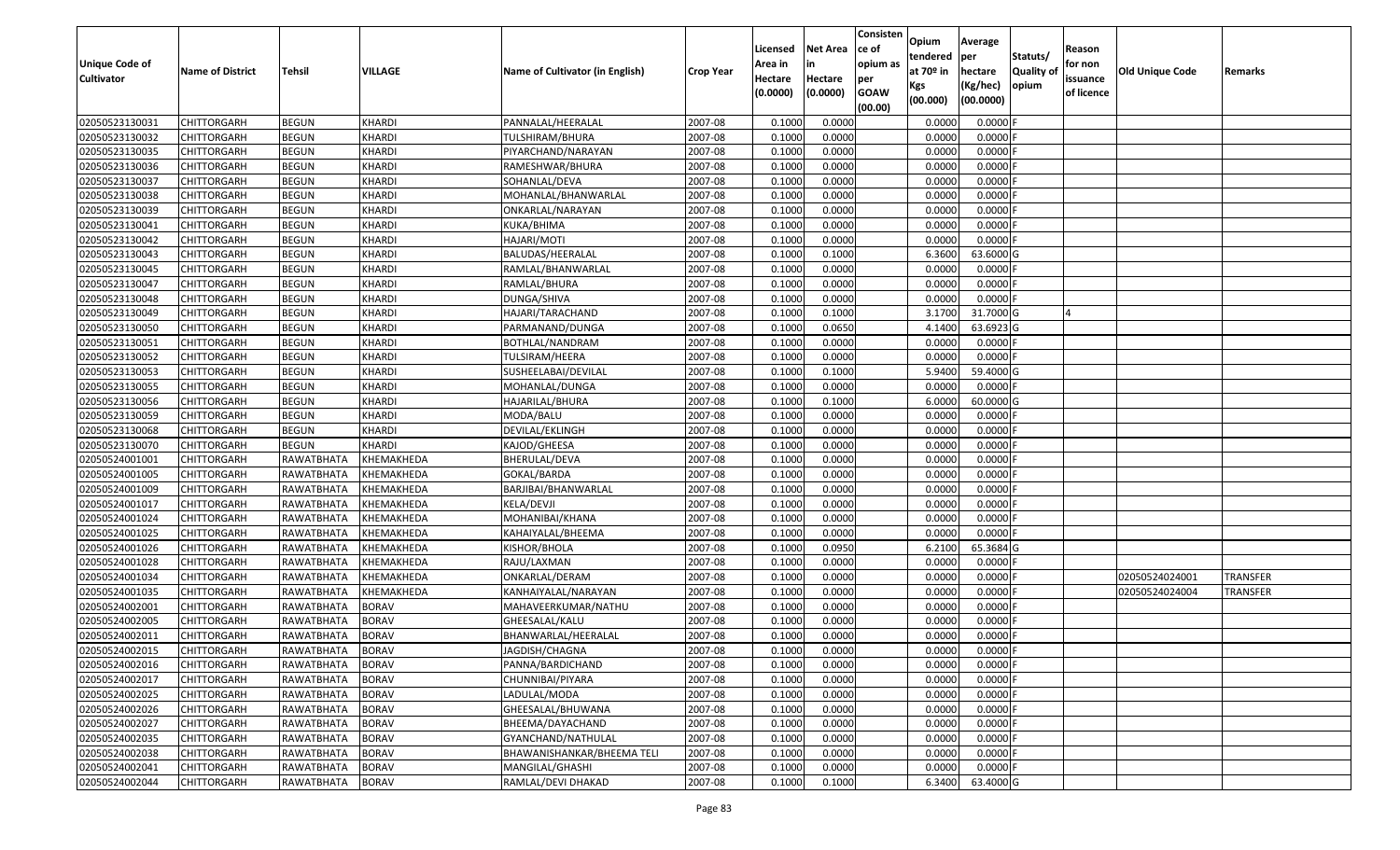| Unique Code of<br><b>Cultivator</b> | <b>Name of District</b> | <b>Tehsil</b>     | VILLAGE                         | Name of Cultivator (in English) | <b>Crop Year</b> | Licensed<br>Area in<br>Hectare<br>(0.0000) | <b>Net Area</b><br>in<br>Hectare<br>(0.0000) | Consisten<br>ce of<br>opium as<br>per<br><b>GOAW</b> | Opium<br>tendered<br>at $70°$ in<br>Kgs | Average<br>per<br>hectare<br>(Kg/hec) | Statuts/<br><b>Quality o</b><br>opium | Reason<br>for non<br>issuance<br>of licence | Old Unique Code | Remarks            |
|-------------------------------------|-------------------------|-------------------|---------------------------------|---------------------------------|------------------|--------------------------------------------|----------------------------------------------|------------------------------------------------------|-----------------------------------------|---------------------------------------|---------------------------------------|---------------------------------------------|-----------------|--------------------|
|                                     |                         |                   |                                 |                                 |                  |                                            |                                              | (00.00)                                              | (00.000)                                | (00.0000)                             |                                       |                                             |                 |                    |
| 02050524002045                      | CHITTORGARH             | RAWATBHATA        | <b>BORAV</b>                    | SHANTILAL/PARTHA                | 2007-08          | 0.1000                                     | 0.0000                                       |                                                      | 0.0000                                  | 0.0000F                               |                                       |                                             |                 |                    |
| 02050524002046                      | CHITTORGARH             | RAWATBHATA        | <b>BORAV</b>                    | BHANWARLAL/BALDEV               | 2007-08          | 0.1000                                     | 0.0000                                       |                                                      | 0.0000                                  | 0.0000F                               |                                       |                                             |                 |                    |
| 02050524002050                      | CHITTORGARH             | RAWATBHATA        | <b>BORAV</b>                    | SHUKHLAL/DEVILAL                | 2007-08          | 0.1000                                     | 0.0000                                       |                                                      | 0.0000                                  | 0.0000                                |                                       |                                             |                 |                    |
| 02050524002055                      | <b>CHITTORGARH</b>      | <b>RAWATBHATA</b> | <b>BORAV</b>                    | PRABHULAL/NATHULAL              | 2007-08          | 0.1000                                     | 0.0000                                       |                                                      | 0.0000                                  | 0.0000                                |                                       |                                             |                 |                    |
| 02050524002056                      | CHITTORGARH             | RAWATBHATA        | <b>BORAV</b>                    | GANGABAI/RATANLAL               | 2007-08          | 0.1000                                     | 0.0000                                       |                                                      | 0.0000                                  | 0.0000                                |                                       |                                             |                 |                    |
| 02050524002057                      | CHITTORGARH             | RAWATBHATA        | <b>BORAV</b>                    | RATANLAL/KASHIRAM               | 2007-08          | 0.1000                                     | 0.0000                                       |                                                      | 0.0000                                  | 0.0000                                |                                       |                                             |                 |                    |
| 02050524002065                      | CHITTORGARH             | RAWATBHATA        | <b>BORAV</b>                    | MANGILAL/CHATRA                 | 2007-08          | 0.1000                                     | 0.0000                                       |                                                      | 0.0000                                  | 0.0000                                |                                       |                                             |                 |                    |
| 02050524002067                      | CHITTORGARH             | RAWATBHATA        | <b>BORAV</b>                    | KAILASHCHAND/NATHULAL           | 2007-08          | 0.1000                                     | 0.0000                                       |                                                      | 0.0000                                  | 0.0000                                |                                       |                                             |                 |                    |
| 02050524002068                      | <b>CHITTORGARH</b>      | RAWATBHATA        | <b>BORAV</b>                    | RAJMAL/BHOLU                    | 2007-08          | 0.1000                                     | 0.0000                                       |                                                      | 0.0000                                  | 0.0000                                |                                       |                                             |                 |                    |
| 02050524002071                      | CHITTORGARH             | RAWATBHATA        | <b>BORAV</b>                    | MOTYABAI/GHEESA                 | 2007-08          | 0.1000                                     | 0.0000                                       |                                                      | 0.0000                                  | 0.0000                                |                                       |                                             |                 |                    |
| 02050524002072                      | CHITTORGARH             | RAWATBHATA        | <b>BORAV</b>                    | CHANDMAL/NATHULAL               | 2007-08          | 0.1000                                     | 0.0000                                       |                                                      | 0.0000                                  | 0.0000F                               |                                       |                                             |                 |                    |
| 02050524002075                      | CHITTORGARH             | RAWATBHATA        | <b>BORAV</b>                    | KANHAIYALAL/CHOGA               | 2007-08          | 0.1000                                     | 0.0000                                       |                                                      | 0.0000                                  | 0.0000                                |                                       |                                             | 02050524006013  | <b>TRANSFER</b>    |
| 02050524003001                      | <b>CHITTORGARH</b>      | RAWATBHATA        | MEGNIWAS KALAN                  | MOHANLAL/BHOLA                  | 2007-08          | 0.1000                                     | 0.0000                                       |                                                      | 0.0000                                  | $0.0000$ F                            |                                       |                                             |                 |                    |
| 02050524003002                      | <b>CHITTORGARH</b>      | RAWATBHATA        | MEGNIWAS KALAN                  | JAYLAL/BHURA                    | 2007-08          | 0.1000                                     | 0.0950                                       |                                                      | 5.7700                                  | 60.7368 G                             |                                       |                                             |                 |                    |
| 02050524003003                      | CHITTORGARH             | RAWATBHATA        | MEGNIWAS KALAN                  | BALU/RUPA                       | 2007-08          | 0.1000                                     | 0.0950                                       |                                                      | 6.2400                                  | 65.6842 G                             |                                       |                                             |                 |                    |
| 02050524003010                      | CHITTORGARH             | RAWATBHATA        | MEGNIWAS KALAN                  | BHANWARLAL/HAJARI               | 2007-08          | 0.1000                                     | 0.1000                                       |                                                      | 3.4900                                  | 34.9000 G                             |                                       |                                             |                 |                    |
| 02050524003011                      | CHITTORGARH             | RAWATBHATA        | MEGNIWAS KALAN                  | PYARA/RUPA                      | 2007-08          | 0.1000                                     | 0.0000                                       |                                                      | 0.0000                                  | $0.0000$ F                            |                                       |                                             |                 |                    |
| 02050524003013                      | CHITTORGARH             | RAWATBHATA        | <b>MEGNIWAS KALAN</b>           | SHANKAR/PANNA                   | 2007-08          | 0.1000                                     | 0.1000                                       |                                                      | 6.7200                                  | 67.2000 G                             |                                       |                                             |                 |                    |
| 02050524003018                      | CHITTORGARH             | RAWATBHATA        | MEGNIWAS KALAN                  | KELA/NANDA                      | 2007-08          | 0.100                                      | 0.0000                                       |                                                      | 0.0000                                  | 0.0000F                               |                                       |                                             |                 |                    |
| 02050524003021                      | CHITTORGARH             | RAWATBHATA        | <b>MEGNIWAS KALAN</b>           | DEVILAL/DHULA                   | 2007-08          | 0.1000                                     | 0.1000                                       |                                                      | 6.1600                                  | 61.6000 G                             |                                       |                                             |                 |                    |
| 02050524003023                      | CHITTORGARH             | RAWATBHATA        | MEGNIWAS KALAN                  | RAMLAL/NAULA                    | 2007-08          | 0.100                                      | 0.0000                                       |                                                      | 0.0000                                  | 0.0000                                |                                       |                                             |                 |                    |
| 02050524003026                      | CHITTORGARH             | RAWATBHATA        | MEGNIWAS KALAN                  | SHAMBHULAL/ONKAR                | 2007-08          | 0.100                                      | 0.0000                                       |                                                      | 0.0000                                  | 0.0000                                |                                       |                                             |                 |                    |
| 02050524003028                      | CHITTORGARH             | RAWATBHATA        | MEGNIWAS KALAN                  | RATIRAM/BHOLA                   | 2007-08          | 0.1000                                     | 0.0000                                       |                                                      | 0.0000                                  | 0.0000                                |                                       |                                             |                 |                    |
| 02050524003029                      | CHITTORGARH             | RAWATBHATA        | MEGNIWAS KALAN                  | SHAMBHULAL/KELA                 | 2007-08          | 0.100                                      | 0.0000                                       |                                                      | 0.0000                                  | 0.0000                                |                                       |                                             |                 |                    |
| 02050524003030                      | <b>CHITTORGARH</b>      | RAWATBHATA        | MEGNIWAS KALAN                  | RAMCHANDRA/BHOLIRAM             | 2007-08          | 0.1000                                     | 0.0000                                       |                                                      | 0.0000                                  | 0.0000                                |                                       |                                             |                 |                    |
| 02050524003031                      | CHITTORGARH             | RAWATBHATA        | MEGNIWAS KALAN                  | BALULAL/MANGILAL                | 2007-08          | 0.1000                                     | 0.0000                                       |                                                      | 0.0000                                  | 0.0000F                               |                                       |                                             |                 |                    |
| 02050524003033                      | CHITTORGARH             | RAWATBHATA        | MEGNIWAS KALAN                  | RAMCHANDRA/NARAYAN              | 2007-08          | 0.100                                      | 0.0000                                       |                                                      | 0.0000                                  | 0.0000F                               |                                       |                                             |                 |                    |
| 02050524004002                      | CHITTORGARH             | RAWATBHATA        | SHAMBHUNATH KA KHEDA            | BHARATSINGH/MADHOSINGH          | 2007-08          | 0.1000                                     | 0.1000                                       |                                                      | 6.6300                                  | 66.3000 G                             |                                       |                                             |                 |                    |
| 02050524004007                      | CHITTORGARH             | RAWATBHATA        | <b>SHAMBHUNATH KA KHEDA</b>     | SHANKAR/HUKMA                   | 2007-08          | 0.1000                                     | 0.0900                                       |                                                      | 6.0500                                  | 67.2222 G                             |                                       |                                             |                 |                    |
| 02050524004008                      | CHITTORGARH             | RAWATBHATA        | SHAMBHUNATH KA KHEDA            | PIAYARA/BHARMAL                 | 2007-08          | 0.1000                                     | 0.1000                                       |                                                      | 6.5800                                  | 65.8000 G                             |                                       |                                             |                 |                    |
| 02050524004010                      | CHITTORGARH             | RAWATBHATA        | SHAMBHUNATH KA KHEDA            | BHANWERLAL/LAXMAN               | 2007-08          | 0.1000                                     | 0.1000                                       |                                                      | 6.6300                                  | 66.3000 G                             |                                       |                                             |                 |                    |
| 02050524004014                      | CHITTORGARH             | RAWATBHATA        | SHAMBHUNATH KA KHEDA            | BARDICHAND/DEVA                 | 2007-08          | 0.1000                                     | 0.1000                                       |                                                      | 6.7700                                  | 67.7000 G                             |                                       |                                             |                 |                    |
| 02050524004016                      | CHITTORGARH             | RAWATBHATA        | SHAMBHUNATH KA KHEDA            | MANGILAL/NARAYAN                | 2007-08          | 0.1000                                     | 0.0950                                       |                                                      | 6.5000                                  | 68.4211G                              |                                       |                                             |                 |                    |
| 02050524004017                      | CHITTORGARH             | RAWATBHATA        | SHAMBHUNATH KA KHEDA            | MANGILAL/KASHIRAM               | 2007-08          | 0.1000                                     | 0.0950                                       |                                                      | 7.0600                                  | 74.3158 G                             |                                       |                                             |                 |                    |
| 02050524004018                      | CHITTORGARH             | RAWATBHATA        | SHAMBHUNATH KA KHEDA            | NANDLAL/DERAM                   | 2007-08          | 0.1000                                     | 0.1000                                       |                                                      | 6.2100                                  | 62.1000 G                             |                                       |                                             |                 |                    |
| 02050524004022                      | CHITTORGARH             | RAWATBHATA        | SHAMBHUNATH KA KHEDA            | TULSHIRAM/KISHNA                | 2007-08          | 0.1000                                     | 0.0950                                       |                                                      | 6.3300                                  | 66.6316 G                             |                                       |                                             |                 |                    |
| 02050524004033                      | <b>CHITTORGARH</b>      |                   | RAWATBHATA SHAMBHUNATH KA KHEDA | BHURSINGH/LALSINGH              | 2007-08          | 0.1000                                     | 0.0950                                       |                                                      |                                         | 3.4000 35.7895 G                      |                                       |                                             |                 |                    |
| 02050524005001                      | <b>CHITTORGARH</b>      | RAWATBHATA        | <b>SUKHPURA</b>                 | PANNA/MODA                      | 2007-08          | 0.1000                                     | 0.0950                                       |                                                      | 6.3200                                  | 66.5263 G                             |                                       |                                             |                 |                    |
| 02050524005003                      | <b>CHITTORGARH</b>      | RAWATBHATA        | <b>SUKHPURA</b>                 | JADAVBAI/BARDICHAND             | 2007-08          | 0.1000                                     | 0.1000                                       |                                                      | 6.5100                                  | 65.1000 G                             |                                       |                                             |                 |                    |
| 02050524005004                      | <b>CHITTORGARH</b>      | RAWATBHATA        | <b>SUKHPURA</b>                 | NARAYAN/LALA                    | 2007-08          | 0.1000                                     | 0.1000                                       |                                                      | 6.5000                                  | 65.0000 G                             |                                       |                                             |                 |                    |
| 02050524005006                      | CHITTORGARH             | RAWATBHATA        | <b>SUKHPURA</b>                 | JAGANNATH/PIAYRCHAND            | 2007-08          | 0.1000                                     | 0.0000                                       |                                                      | 0.0000                                  | $0.0000$ F                            |                                       |                                             |                 |                    |
| 02050524005007                      | <b>CHITTORGARH</b>      | RAWATBHATA        | <b>SUKHPURA</b>                 | NARAYAN/DALLA                   | 2007-08          | 0.1000                                     | 0.1000                                       |                                                      | 6.5700                                  | 65.7000 G                             |                                       |                                             |                 |                    |
| 02050524005008                      | <b>CHITTORGARH</b>      | RAWATBHATA        | <b>SUKHPURA</b>                 | KHANA/DHANNA                    | 2007-08          | 0.1000                                     | 0.1000                                       |                                                      | 6.7300                                  | 67.3000 G                             |                                       |                                             |                 | <b>NAME CHANGE</b> |
| 02050524005009                      | CHITTORGARH             | RAWATBHATA        | <b>SUKHPURA</b>                 | TEJRAM/MOJIRAM                  | 2007-08          | 0.1000                                     | 0.0000                                       |                                                      | 0.0000                                  | $0.0000$ F                            |                                       |                                             |                 |                    |
| 02050524005010                      | CHITTORGARH             | RAWATBHATA        | <b>SUKHPURA</b>                 | KUKA/CHAMNA                     | 2007-08          | 0.1000                                     | 0.0000                                       |                                                      | 0.0000                                  | 0.0000F                               |                                       |                                             |                 |                    |
| 02050524005011                      | <b>CHITTORGARH</b>      | RAWATBHATA        | <b>SUKHPURA</b>                 | MOTYBAI/GHEESA                  | 2007-08          | 0.1000                                     | 0.0950                                       |                                                      | 5.8600                                  | 61.6842 G                             |                                       |                                             |                 |                    |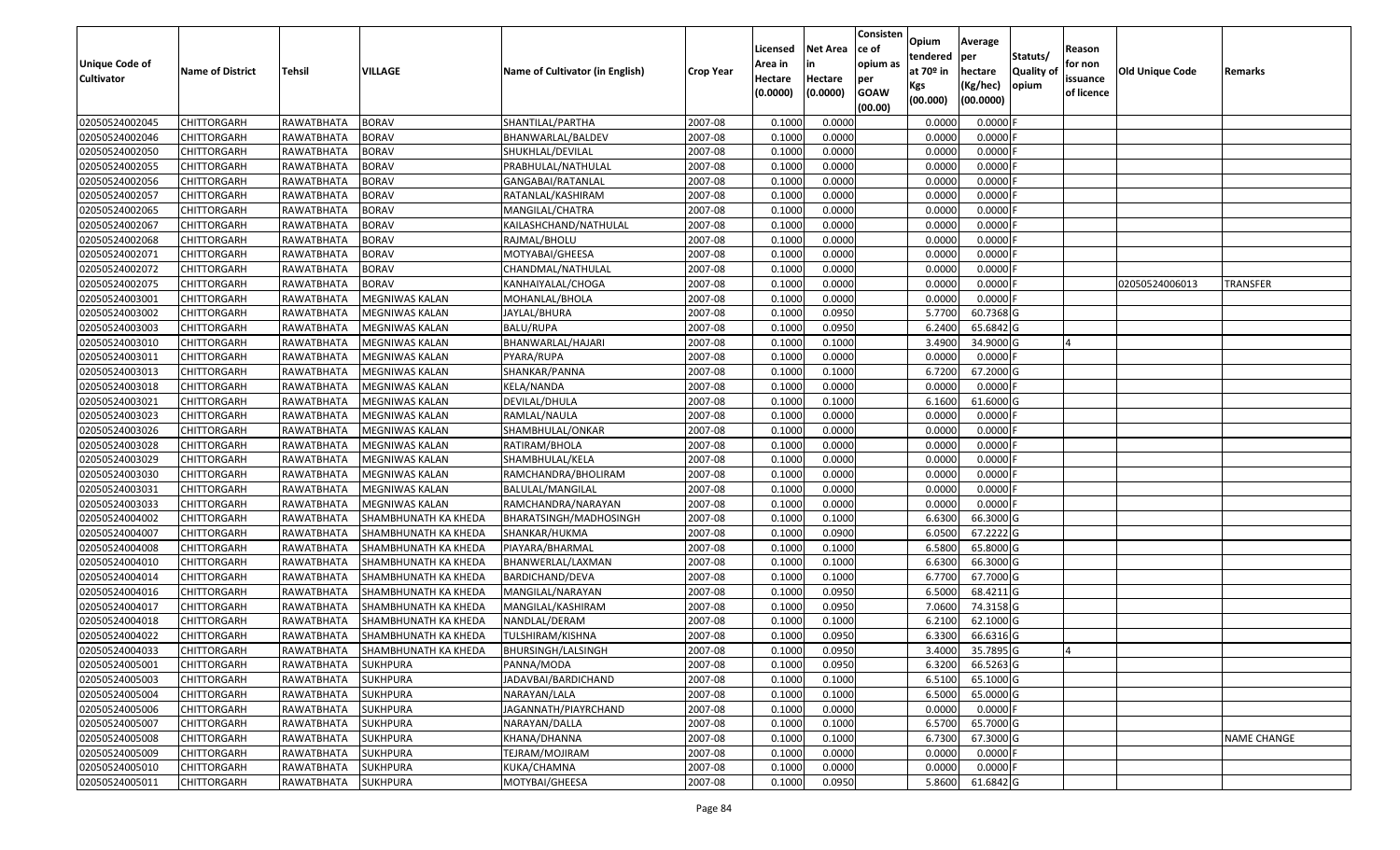| Unique Code of<br><b>Cultivator</b> | <b>Name of District</b> | Tehsil            | VILLAGE                | Name of Cultivator (in English) | <b>Crop Year</b> | Licensed<br>Area in<br>Hectare | <b>Net Area</b><br>in<br>Hectare | Consisten<br>ce of<br>opium as<br>per | Opium<br>tendered<br>at $70°$ in | Average<br>per<br>hectare | Statuts/<br><b>Quality o</b> | Reason<br>for non<br>issuance | Old Unique Code | Remarks         |
|-------------------------------------|-------------------------|-------------------|------------------------|---------------------------------|------------------|--------------------------------|----------------------------------|---------------------------------------|----------------------------------|---------------------------|------------------------------|-------------------------------|-----------------|-----------------|
|                                     |                         |                   |                        |                                 |                  | (0.0000)                       | (0.0000)                         | <b>GOAW</b><br>(00.00)                | Kgs<br>(00.000)                  | (Kg/hec)<br>(00.0000)     | opium                        | of licence                    |                 |                 |
| 02050524005012                      | CHITTORGARH             | RAWATBHATA        | <b>SUKHPURA</b>        | KANHA/LALA                      | 2007-08          | 0.1000                         | 0.1000                           |                                       | 6.5000                           | 65.0000G                  |                              |                               |                 |                 |
| 02050524005013                      | CHITTORGARH             | RAWATBHATA        | <b>SUKHPURA</b>        | GHEESALAL/GOKAL                 | 2007-08          | 0.1000                         | 0.1000                           |                                       | 7.0600                           | 70.6000 G                 |                              |                               |                 |                 |
| 02050524005014                      | CHITTORGARH             | RAWATBHATA        | <b>SUKHPURA</b>        | DEVI/NARAYAN                    | 2007-08          | 0.1000                         | 0.0000                           |                                       | 0.0000                           | 0.0000                    |                              |                               |                 |                 |
| 02050524005015                      | <b>CHITTORGARH</b>      | <b>RAWATBHATA</b> | <b>SUKHPURA</b>        | BHUWANA/CHAMNA                  | 2007-08          | 0.1000                         | 0.0000                           |                                       | 0.0000                           | 0.0000F                   |                              |                               |                 |                 |
| 02050524005017                      | CHITTORGARH             | RAWATBHATA        | <b>SUKHPURA</b>        | DALU/SHOCHAND                   | 2007-08          | 0.1000                         | 0.0000                           |                                       | 0.0000                           | 0.0000                    |                              |                               |                 |                 |
| 02050524005018                      | CHITTORGARH             | RAWATBHATA        | <b>SUKHPURA</b>        | BHANWARLAL/GOPI                 | 2007-08          | 0.1000                         | 0.0000                           |                                       | 0.0000                           | 0.0000                    |                              |                               |                 |                 |
| 02050524005019                      | CHITTORGARH             | RAWATBHATA        | <b>SUKHPURA</b>        | PIAYRCHAND/LALU                 | 2007-08          | 0.1000                         | 0.0950                           |                                       | 6.4300                           | 67.6842 G                 |                              |                               |                 |                 |
| 02050524005020                      | CHITTORGARH             | RAWATBHATA        | <b>SUKHPURA</b>        | GANGABAI/RUPA                   | 2007-08          | 0.1000                         | 0.1000                           |                                       | 6.6700                           | 66.7000 G                 |                              |                               |                 |                 |
| 02050524005021                      | <b>CHITTORGARH</b>      | RAWATBHATA        | <b>SUKHPURA</b>        | TEJRAM/GIRDHARI                 | 2007-08          | 0.1000                         | 0.1000                           |                                       | 6.1300                           | 61.3000G                  |                              |                               |                 |                 |
| 02050524005023                      | <b>CHITTORGARH</b>      | RAWATBHATA        | <b>SUKHPURA</b>        | KANHA/LALU                      | 2007-08          | 0.1000                         | 0.1000                           |                                       | 6.3800                           | 63.8000 G                 |                              |                               |                 |                 |
| 02050524005025                      | CHITTORGARH             | RAWATBHATA        | <b>SUKHPURA</b>        | DEVILAL/TEJRAM                  | 2007-08          | 0.1000                         | 0.0950                           |                                       | 6.5300                           | 68.7368 G                 |                              |                               |                 |                 |
| 02050524005026                      | CHITTORGARH             | RAWATBHATA        | <b>SUKHPURA</b>        | MANGILAL/TARACHAND              | 2007-08          | 0.1000                         | 0.0000                           |                                       | 0.0000                           | 0.0000F                   |                              |                               |                 |                 |
| 02050524005028                      | <b>CHITTORGARH</b>      | RAWATBHATA        | <b>SUKHPURA</b>        | PINAKIN/MOHANLAL                | 2007-08          | 0.1000                         | 0.0000                           |                                       | 0.0000                           | 0.0000F                   |                              |                               |                 |                 |
| 02050524005029                      | <b>CHITTORGARH</b>      | RAWATBHATA        | <b>SUKHPURA</b>        | KASHIRAM/TARACHAND              | 2007-08          | 0.1000                         | 0.0000                           |                                       | 0.0000                           | $0.0000$ F                |                              |                               |                 |                 |
| 02050524005032                      | <b>CHITTORGARH</b>      | RAWATBHATA        | <b>SUKHPURA</b>        | MOTI/JALAM                      | 2007-08          | 0.1000                         | 0.0000                           |                                       | 0.0000                           | $0.0000$ F                |                              |                               |                 |                 |
| 02050524005033                      | <b>CHITTORGARH</b>      | RAWATBHATA        | <b>SUKHPURA</b>        | PIYARA/KISHNA                   | 2007-08          | 0.1000                         | 0.0000                           |                                       | 0.0000                           | 0.0000                    |                              |                               |                 |                 |
| 02050524005034                      | <b>CHITTORGARH</b>      | RAWATBHATA        | <b>SUKHPURA</b>        | MEGHA/NATHU                     | 2007-08          | 0.1000                         | 0.0000                           |                                       | 0.0000                           | 0.0000F                   |                              |                               |                 |                 |
| 02050524005035                      | CHITTORGARH             | RAWATBHATA        | <b>SUKHPURA</b>        | JAYRAM/TULCHA                   | 2007-08          | 0.1000                         | 0.0000                           |                                       | 0.0000                           | 0.0000                    |                              |                               |                 |                 |
| 02050524005036                      | CHITTORGARH             | RAWATBHATA        | <b>SUKHPURA</b>        | LAXMICHAND/TULCHA               | 2007-08          | 0.1000                         | 0.1000                           |                                       | 6.9800                           | 69.8000 G                 |                              |                               |                 |                 |
| 02050524005037                      | CHITTORGARH             | RAWATBHATA        | <b>SUKHPURA</b>        | RAMESHWAR/DEVILAL               | 2007-08          | 0.1000                         | 0.1000                           |                                       | 6.3900                           | 63.9000 G                 |                              |                               |                 |                 |
| 02050524005039                      | CHITTORGARH             | RAWATBHATA        | <b>SUKHPURA</b>        | PEMA/GOPI                       | 2007-08          | 0.1000                         | 0.0000                           |                                       | 0.0000                           | 0.0000                    |                              |                               |                 |                 |
| 02050524005040                      | CHITTORGARH             | RAWATBHATA        | <b>SUKHPURA</b>        | SHAMBHULAL/CHAMPA               | 2007-08          | 0.1000                         | 0.0950                           |                                       | 6.0900                           | 64.1053 G                 |                              |                               |                 |                 |
| 02050524005043                      | CHITTORGARH             | RAWATBHATA        | <b>SUKHPURA</b>        | DEVILAL/BARDICHAND              | 2007-08          | 0.1000                         | 0.1000                           |                                       | 6.4800                           | 64.8000 G                 |                              |                               |                 |                 |
| 02050524005044                      | CHITTORGARH             | RAWATBHATA        | <b>SUKHPURA</b>        | JEETMAL/JAYCHAND                | 2007-08          | 0.1000                         | 0.0950                           |                                       | 5.9300                           | 62.4211 G                 |                              |                               |                 |                 |
| 02050524005045                      | <b>CHITTORGARH</b>      | <b>RAWATBHATA</b> | <b>SUKHPURA</b>        | HEERALAL/KASHIRAM               | 2007-08          | 0.1000                         | 0.0000                           |                                       | 0.0000                           | 0.0000F                   |                              |                               |                 |                 |
| 02050524005047                      | CHITTORGARH             | RAWATBHATA        | <b>SUKHPURA</b>        | PIYARCHAND/TARACHAND            | 2007-08          | 0.1000                         | 0.0000                           |                                       | 0.0000                           | 0.0000F                   |                              |                               |                 |                 |
| 02050524005048                      | CHITTORGARH             | RAWATBHATA        | <b>SUKHPURA</b>        | KISHNA/LALU                     | 2007-08          | 0.1000                         | 0.0950                           |                                       | 6.6000                           | 69.4737 G                 |                              |                               |                 |                 |
| 02050524005050                      | CHITTORGARH             | RAWATBHATA        | <b>SUKHPURA</b>        | HARIRAM/KASHIRAM                | 2007-08          | 0.1000                         | 0.0000                           |                                       | 0.0000                           | 0.0000                    |                              |                               |                 |                 |
| 02050524005051                      | CHITTORGARH             | RAWATBHATA        | <b>SUKHPURA</b>        | LAXMAN/LALU                     | 2007-08          | 0.1000                         | 0.0000                           |                                       | 0.0000                           | 0.0000F                   |                              |                               |                 |                 |
| 02050524005052                      | CHITTORGARH             | RAWATBHATA        | <b>SUKHPURA</b>        | MANGILAL/NATHU                  | 2007-08          | 0.1000                         | 0.0000                           |                                       | 0.0000                           | 0.0000                    |                              |                               |                 |                 |
| 02050524005054                      | CHITTORGARH             | RAWATBHATA        | <b>SUKHPURA</b>        | MANGIBAI/BALU                   | 2007-08          | 0.1000                         | 0.0000                           |                                       | 0.0000                           | 0.0000                    |                              |                               |                 |                 |
| 02050524005055                      | CHITTORGARH             | RAWATBHATA        | <b>SUKHPURA</b>        | KESHAVRAM/DEVI                  | 2007-08          | 0.1000                         | 0.0000                           |                                       | 0.0000                           | 0.0000                    |                              |                               |                 |                 |
| 02050524005056                      | CHITTORGARH             | RAWATBHATA        | <b>SUKHPURA</b>        | BABULAL/CHUNNILAL               | 2007-08          | 0.1000                         | 0.0000                           |                                       | 0.0000                           | 0.0000F                   |                              |                               |                 |                 |
| 02050524005057                      | <b>CHITTORGARH</b>      | RAWATBHATA        | <b>SUKHPURA</b>        | BHAGIRATH/HARISHCHANDRA         | 2007-08          | 0.1000                         | 0.0000                           |                                       | 0.0000                           | 0.0000                    |                              |                               |                 |                 |
| 02050524006004                      | CHITTORGARH             | RAWATBHATA        | <b>GOPALPURA BORAV</b> | KAJOD/DHNAA                     | 2007-08          | 0.1000                         | 0.0000                           |                                       | 0.0000                           | 0.0000                    |                              |                               |                 |                 |
| 02050524006006                      | CHITTORGARH             | RAWATBHATA        | <b>GOPALPURA BORAV</b> | RAMESH/DEBILAL                  | 2007-08          | 0.1000                         | 0.0000                           |                                       | 0.0000                           | 0.0000                    |                              |                               |                 |                 |
| 02050524006007                      | <b>CHITTORGARH</b>      | RAWATBHATA        | <b>GOPALPURA BORAV</b> | MANGILAL/GHOKUL                 | 2007-08          | 0.1000                         | 0.0000                           |                                       | 0.0000                           | $0.0000$ F                |                              |                               |                 |                 |
| 02050524006015                      | <b>CHITTORGARH</b>      | RAWATBHATA        | <b>GOPALPURA BORAV</b> | BALLUBAI/BARDANATH              | 2007-08          | 0.1000                         | 0.0000                           |                                       | 0.0000                           | $0.0000$ F                |                              |                               |                 |                 |
| 02050524006018                      | <b>CHITTORGARH</b>      | RAWATBHATA        | <b>GOPALPURA BORAV</b> | GHEESIBAI/PYARA                 | 2007-08          | 0.1000                         | 0.0000                           |                                       | 0.0000                           | 0.0000F                   |                              |                               | 02050524007008  | <b>TRANSFER</b> |
| 02050524006019                      | <b>CHITTORGARH</b>      | RAWATBHATA        | <b>GOPALPURA BORAV</b> | BHERU/NANDA                     | 2007-08          | 0.1000                         | 0.0000                           |                                       | 0.0000                           | $0.0000$ F                |                              |                               | 02050524007009  | <b>TRANSFER</b> |
| 02050524006020                      | CHITTORGARH             | RAWATBHATA        | <b>GOPALPURA BORAV</b> | SHAMBHULAL/DEVILAL              | 2007-08          | 0.1000                         | 0.0000                           |                                       | 0.0000                           | 0.0000                    |                              |                               | 02050524007023  | <b>TRANSFER</b> |
| 02050524006021                      | <b>CHITTORGARH</b>      | RAWATBHATA        | <b>GOPALPURA BORAV</b> | HAJARI/MANGILAL                 | 2007-08          | 0.1000                         | 0.0000                           |                                       | 0.0000                           | 0.0000                    |                              |                               | 02050524007024  | <b>TRANSFER</b> |
| 02050524006023                      | <b>CHITTORGARH</b>      | RAWATBHATA        | <b>GOPALPURA BORAV</b> | NARAYAN/GOPI                    | 2007-08          | 0.1000                         | 0.0000                           |                                       | 0.0000                           | 0.0000                    |                              |                               |                 |                 |
| 02050524008003                      | CHITTORGARH             | RAWATBHATA        | PIPLDA BORAV           | NANURAM/RUPA                    | 2007-08          | 0.1000                         | 0.0000                           |                                       | 0.0000                           | $0.0000$ F                |                              |                               |                 |                 |
| 02050524008004                      | <b>CHITTORGARH</b>      | <b>RAWATBHATA</b> | PIPLDA BORAV           | LALU/NANDA                      | 2007-08          | 0.1000                         | 0.0000                           |                                       | 0.0000                           | 0.0000                    |                              |                               |                 |                 |
| 02050524008005                      | <b>CHITTORGARH</b>      | RAWATBHATA        | PIPLDA BORAV           | ASHARAM/BHAGCHAND               | 2007-08          | 0.1000                         | 0.0000                           |                                       | 0.0000                           | $0.0000$ F                |                              |                               |                 |                 |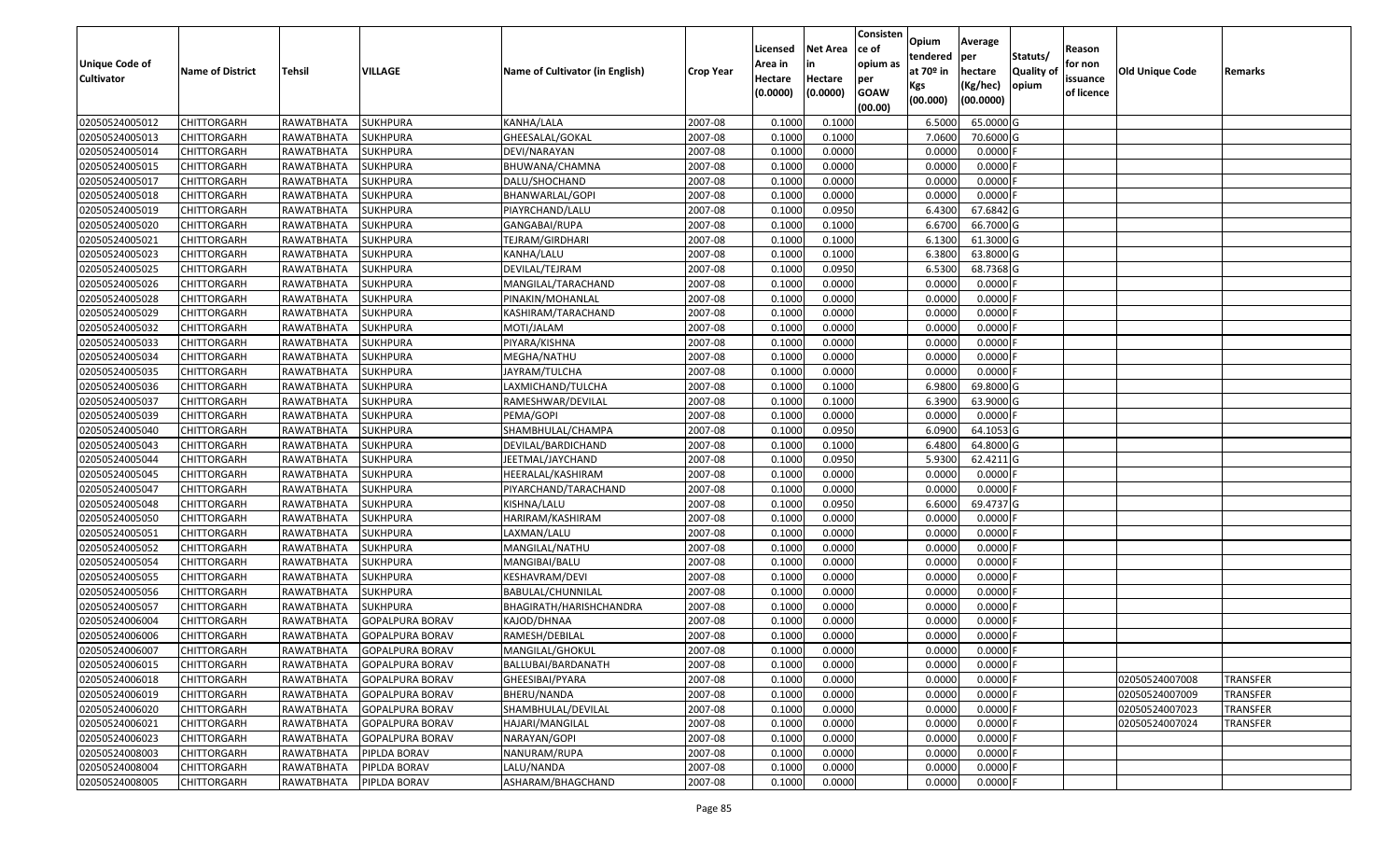| <b>Unique Code of</b><br><b>Cultivator</b> | <b>Name of District</b> | Tehsil     | VILLAGE               | Name of Cultivator (in English) | <b>Crop Year</b> | Licensed<br>Area in<br>Hectare<br>(0.0000) | <b>Net Area</b><br>in<br>Hectare<br>(0.0000) | Consisten<br>ce of<br>opium as<br>per<br><b>GOAW</b><br>(00.00) | Opium<br>tendered<br>at 70º in<br>Kgs<br>(00.000) | Average<br>per<br>hectare<br>(Kg/hec)<br>(00.0000) | Statuts/<br>Quality of<br>opium | Reason<br>for non<br>issuance<br>of licence | Old Unique Code | Remarks            |
|--------------------------------------------|-------------------------|------------|-----------------------|---------------------------------|------------------|--------------------------------------------|----------------------------------------------|-----------------------------------------------------------------|---------------------------------------------------|----------------------------------------------------|---------------------------------|---------------------------------------------|-----------------|--------------------|
| 02050524008009                             | <b>CHITTORGARH</b>      | RAWATBHATA | PIPLDA BORAV          | LALU/AMARCHAND                  | 2007-08          | 0.1000                                     | 0.0000                                       |                                                                 | 0.0000                                            | 0.0000                                             |                                 |                                             |                 |                    |
| 02050524008011                             | <b>CHITTORGARH</b>      | RAWATBHATA | PIPLDA BORAV          | MOJIRAM/DOULA                   | 2007-08          | 0.1000                                     | 0.0000                                       |                                                                 | 0.0000                                            | 0.0000                                             |                                 |                                             |                 |                    |
| 02050524008012                             | <b>CHITTORGARH</b>      | RAWATBHATA | PIPLDA BORAV          | BHANWARIBAI/JODHA               | 2007-08          | 0.1000                                     | 0.0000                                       |                                                                 | 0.0000                                            | 0.0000                                             |                                 |                                             |                 | <b>NAME CHANGE</b> |
| 02050524008015                             | <b>CHITTORGARH</b>      | RAWATBHATA | PIPLDA BORAV          | NANDA/PEETHA                    | 2007-08          | 0.1000                                     | 0.0000                                       |                                                                 | 0.0000                                            | 0.0000                                             |                                 |                                             |                 |                    |
| 02050524008016                             | <b>CHITTORGARH</b>      | RAWATBHATA | PIPLDA BORAV          | MIYACHAND/DEEPA                 | 2007-08          | 0.1000                                     | 0.0000                                       |                                                                 | 0.0000                                            | 0.0000                                             |                                 |                                             |                 |                    |
| 02050524008017                             | <b>CHITTORGARH</b>      | RAWATBHATA | PIPLDA BORAV          | MOHAN/GOPI                      | 2007-08          | 0.1000                                     | 0.1000                                       |                                                                 | 1.5700                                            | 15.7000 G                                          |                                 |                                             |                 |                    |
| 02050524009006                             | CHITTORGARH             | RAWATBHATA | JAWDA NIMDI           | SOHANIBAI/BHANWARLAL            | 2007-08          | 0.1000                                     | 0.1000                                       |                                                                 | 6.7500                                            | 67.5000 G                                          |                                 |                                             |                 |                    |
| 02050524009018                             | <b>CHITTORGARH</b>      | RAWATBHATA | JAWDA NIMDI           | PRABHU/PRATHVIRAJ               | 2007-08          | 0.1000                                     | 0.1000                                       |                                                                 | 3.3100                                            | 33.1000 G                                          |                                 |                                             |                 |                    |
| 02050524009025                             | <b>CHITTORGARH</b>      | RAWATBHATA | JAWDA NIMDI           | KANHAIYALAL/MOOLCHAND           | 2007-08          | 0.1000                                     | 0.1000                                       |                                                                 | 6.5800                                            | 65.8000 G                                          |                                 |                                             |                 |                    |
| 02050524009032                             | <b>CHITTORGARH</b>      | RAWATBHATA | <b>JAWDA NIMDI</b>    | PREMRAJ/DEVA                    | 2007-08          | 0.1000                                     | 0.1000                                       |                                                                 | 7.3600                                            | 73.6000 G                                          |                                 |                                             |                 |                    |
| 02050524009033                             | <b>CHITTORGARH</b>      | RAWATBHATA | JAWDA NIMDI           | MANGILAL/DEVA                   | 2007-08          | 0.1000                                     | 0.1000                                       |                                                                 | 7.1400                                            | 71.4000 G                                          |                                 |                                             |                 |                    |
| 02050524009036                             | <b>CHITTORGARH</b>      | RAWATBHATA | <b>JAWDA NIMDI</b>    | MATHURALAL/CHATURBHUJ           | 2007-08          | 0.1000                                     | 0.0900                                       |                                                                 | 6.3400                                            | 70.4444 G                                          |                                 |                                             |                 |                    |
| 02050524009037                             | <b>CHITTORGARH</b>      | RAWATBHATA | <b>JAWDA NIMDI</b>    | DEBBAI/RODU D/O SARJIBAI        | 2007-08          | 0.1000                                     | 0.1000                                       |                                                                 | 6.8200                                            | 68.2000 G                                          |                                 |                                             |                 |                    |
| 02050524009065                             | <b>CHITTORGARH</b>      | RAWATBHATA | <b>JAWDA NIMDI</b>    | KESAV/VENA                      | 2007-08          | 0.1000                                     | 0.0950                                       |                                                                 | 6.1300                                            | 64.5260 G                                          |                                 |                                             |                 |                    |
| 02050524009070                             | <b>CHITTORGARH</b>      | RAWATBHATA | JAWDA NIMDI           | PRABHULAL/JAGANNATH             | 2007-08          | 0.1000                                     | 0.1000                                       |                                                                 | 7.0600                                            | 70.6000 G                                          |                                 |                                             | 02050524019003  | <b>TRANSFER</b>    |
| 02050524009071                             | <b>CHITTORGARH</b>      | RAWATBHATA | JAWDA NIMDI           | BHERU/MIYARAM                   | 2007-08          | 0.1000                                     | 0.1000                                       |                                                                 | 6.5300                                            | 65.3000 G                                          |                                 |                                             | 02050524019007  | <b>TRANSFER</b>    |
| 02050524009072                             | <b>CHITTORGARH</b>      | RAWATBHATA | <b>JAWDA NIMDI</b>    | KISNIBAI/DEVA                   | 2007-08          | 0.1000                                     | 0.1000                                       |                                                                 | 7.0900                                            | 70.9000 G                                          |                                 |                                             | 02050524019011  | <b>TRANSFER</b>    |
| 02050524009073                             | <b>CHITTORGARH</b>      | RAWATBHATA | JAWDA NIMDI           | ISHWARLAL/BALURAM               | 2007-08          | 0.1000                                     | 0.1000                                       |                                                                 | 6.3200                                            | 63.2000 G                                          |                                 |                                             | 02050524019023  | TRANSFER           |
| 02050524009074                             | <b>CHITTORGARH</b>      | RAWATBHATA | <b>JAWDA NIMDI</b>    | NANDA/CHATURBHUJ                | 2007-08          | 0.1000                                     | 0.1000                                       |                                                                 | 6.3200                                            | 63.2000 G                                          |                                 |                                             | 02050524019022  | TRANSFER           |
| 02050524010001                             | <b>CHITTORGARH</b>      | RAWATBHATA | DAULATPURA NIMDI      | MOHANDAS/RAMDAS                 | 2007-08          | 0.1000                                     | 0.0950                                       |                                                                 | 6.4700                                            | 68.1053 G                                          |                                 |                                             |                 |                    |
| 02050524010002                             | <b>CHITTORGARH</b>      | RAWATBHATA | DAULATPURA NIMDI      | MANGILAL/BHUWANA                | 2007-08          | 0.1000                                     | 0.0950                                       |                                                                 | 6.8700                                            | 72.3158 G                                          |                                 |                                             |                 |                    |
| 02050524010003                             | <b>CHITTORGARH</b>      | RAWATBHATA | DAULATPURA NIMDI      | MOOLCHAND/BOTHLAL               | 2007-08          | 0.1000                                     | 0.1000                                       |                                                                 | 7.2500                                            | 72.5000 G                                          |                                 |                                             |                 |                    |
| 02050524010007                             | CHITTORGARH             | RAWATBHATA | DAULATPURA NIMDI      | VENIRAM/BHUWANA                 | 2007-08          | 0.1000                                     | 0.1000                                       |                                                                 | 6.6800                                            | 66.8000 G                                          |                                 |                                             |                 |                    |
| 02050524010011                             | <b>CHITTORGARH</b>      | RAWATBHATA | DAULATPURA NIMDI      | SHRILAL/HEERA                   | 2007-08          | 0.1000                                     | 0.1000                                       |                                                                 | 6.2900                                            | 62.9000 G                                          |                                 |                                             |                 |                    |
| 02050524010012                             | <b>CHITTORGARH</b>      | RAWATBHATA | DAULATPURA NIMDI      | RAMLAL/DHANNA SHARMA            | 2007-08          | 0.1000                                     | 0.1000                                       |                                                                 | 6.7700                                            | 67.7000 G                                          |                                 |                                             |                 |                    |
| 02050524010014                             | <b>CHITTORGARH</b>      | RAWATBHATA | DAULATPURA NIMDI      | OMPRAKASH/DHANNALAL             | 2007-08          | 0.1000                                     | 0.0900                                       |                                                                 | 6.0200                                            | 66.8889 G                                          |                                 |                                             |                 |                    |
| 02050524010015                             | <b>CHITTORGARH</b>      | RAWATBHATA | DAULATPURA NIMDI      | SATYANARAYAN/SHANKARLAL         | 2007-08          | 0.1000                                     | 0.0950                                       |                                                                 | 6.8700                                            | 72.3158 G                                          |                                 |                                             |                 |                    |
| 02050524010016                             | <b>CHITTORGARH</b>      | RAWATBHATA | DAULATPURA NIMDI      | ISHWARLAL/MANGILAL              | 2007-08          | 0.1000                                     | 0.0950                                       |                                                                 | 6.8900                                            | 72.5263 G                                          |                                 |                                             |                 |                    |
| 02050524010018                             | <b>CHITTORGARH</b>      | RAWATBHATA | DAULATPURA NIMDI      | BHAGUCHAND/TARACHAND            | 2007-08          | 0.1000                                     | 0.0950                                       |                                                                 | 6.3600                                            | 66.9474 G                                          |                                 |                                             |                 |                    |
| 02050524010019                             | <b>CHITTORGARH</b>      | RAWATBHATA | DAULATPURA NIMDI      | BALULAL/DHANNALAL               | 2007-08          | 0.1000                                     | 0.0950                                       |                                                                 | 6.5600                                            | 69.0526 G                                          |                                 |                                             |                 |                    |
| 02050524010021                             | <b>CHITTORGARH</b>      | RAWATBHATA | DAULATPURA NIMDI      | JAGDISH/GOPILAL                 | 2007-08          | 0.1000                                     | 0.1000                                       |                                                                 | 6.9500                                            | 69.5000 G                                          |                                 |                                             |                 |                    |
| 02050524010024                             | CHITTORGARH             | RAWATBHATA | DAULATPURA NIMDI      | NANDLAL/HEERA                   | 2007-08          | 0.1000                                     | 0.1000                                       |                                                                 | 7.1000                                            | 71.0000 G                                          |                                 |                                             |                 |                    |
| 02050524010028                             | <b>CHITTORGARH</b>      | RAWATBHATA | DAULATPURA NIMDI      | KISHNLAL/CHUNNILAL              | 2007-08          | 0.1000                                     | 0.0950                                       |                                                                 | 6.0400                                            | 63.5789 G                                          |                                 |                                             |                 |                    |
| 02050524010032                             | <b>CHITTORGARH</b>      | RAWATBHATA | DAULATPURA NIMDI      | DEVILAL/DHANNALAL               | 2007-08          | 0.1000                                     | 0.1000                                       |                                                                 | 6.4300                                            | 64.3000 G                                          |                                 |                                             |                 |                    |
| 02050524010033                             | <b>CHITTORGARH</b>      | RAWATBHATA | DAULATPURA NIMDI      | JAGDISHCHAND/DHANNALAL          | 2007-08          | 0.1000                                     | 0.0950                                       |                                                                 | 6.2700                                            | 66.0000 G                                          |                                 |                                             |                 |                    |
| 02050524010034                             | <b>CHITTORGARH</b>      | RAWATBHATA | DAULATPURA NIMDI      | RAMLAL/HUKMA                    | 2007-08          | 0.1000                                     | 0.0950                                       |                                                                 | 6.4000                                            | 67.3684 G                                          |                                 |                                             |                 |                    |
| 02050524010035                             | <b>CHITTORGARH</b>      | RAWATBHATA | DAULATPURA NIMDI      | SANTOSHKUMAR/GORILAL            | 2007-08          | 0.1000                                     | 0.0950                                       |                                                                 | 5.9100                                            | 62.2105 G                                          |                                 |                                             |                 |                    |
| 02050524011001                             | <b>CHITTORGARH</b>      | RAWATBHATA | <b>HADO KI MORVAN</b> | PRATHVISINGH/HARISINGH          | 2007-08          | 0.1000                                     | 0.1000                                       |                                                                 | 7.1300                                            | 71.3000 G                                          |                                 |                                             |                 |                    |
| 02050524011003                             | CHITTORGARH             | RAWATBHATA | HADO KI MORVAN        | BADANSINGH/HARISINGH            | 2007-08          | 0.1000                                     | 0.1000                                       |                                                                 | 6.9100                                            | 69.1000 G                                          |                                 |                                             |                 |                    |
| 02050524011005                             | <b>CHITTORGARH</b>      | RAWATBHATA | HADO KI MORVAN        | DHANKUNWAR/BHANWARSINGH         | 2007-08          | 0.1000                                     | 0.1000                                       |                                                                 | 6.5300                                            | 65.3000 G                                          |                                 |                                             |                 |                    |
| 02050524011007                             | <b>CHITTORGARH</b>      | RAWATBHATA | <b>HADO KI MORVAN</b> | DEVILAL/BHUWANA                 | 2007-08          | 0.1000                                     | 0.1000                                       |                                                                 | 6.7900                                            | 67.9000 G                                          |                                 |                                             |                 |                    |
| 02050524011008                             | <b>CHITTORGARH</b>      | RAWATBHATA | <b>HADO KI MORVAN</b> | KISHANLAL/UDA                   | 2007-08          | 0.1000                                     | 0.0950                                       |                                                                 | 7.0500                                            | 74.2105 G                                          |                                 |                                             |                 |                    |
| 02050524011009                             | <b>CHITTORGARH</b>      | RAWATBHATA | <b>HADO KI MORVAN</b> | BRAJKANWAR/KISHORSINGH          | 2007-08          | 0.1000                                     | 0.1000                                       |                                                                 | 6.8300                                            | 68.3000 G                                          |                                 |                                             |                 | <b>NAME CHANGE</b> |
|                                            |                         |            | <b>HADO KI MORVAN</b> | DEVA/BHOLA                      |                  | 0.1000                                     | 0.1000                                       |                                                                 |                                                   | 68.2000 G                                          |                                 |                                             |                 |                    |
| 02050524011010<br>02050524011011           | <b>CHITTORGARH</b>      | RAWATBHATA |                       | SHAMBHUSINGH/TEJSINGH           | 2007-08          | 0.1000                                     | 0.1000                                       |                                                                 | 6.8200                                            | 70.7000 G                                          |                                 |                                             |                 |                    |
|                                            | <b>CHITTORGARH</b>      | RAWATBHATA | HADO KI MORVAN        |                                 | 2007-08          |                                            |                                              |                                                                 | 7.0700                                            |                                                    |                                 |                                             |                 |                    |
| 02050524011012                             | <b>CHITTORGARH</b>      | RAWATBHATA | <b>HADO KI MORVAN</b> | KHUMANSINGH/SHIVSINGH           | 2007-08          | 0.1000                                     | 0.1000                                       |                                                                 | 6.8400                                            | 68.4000 G                                          |                                 |                                             |                 |                    |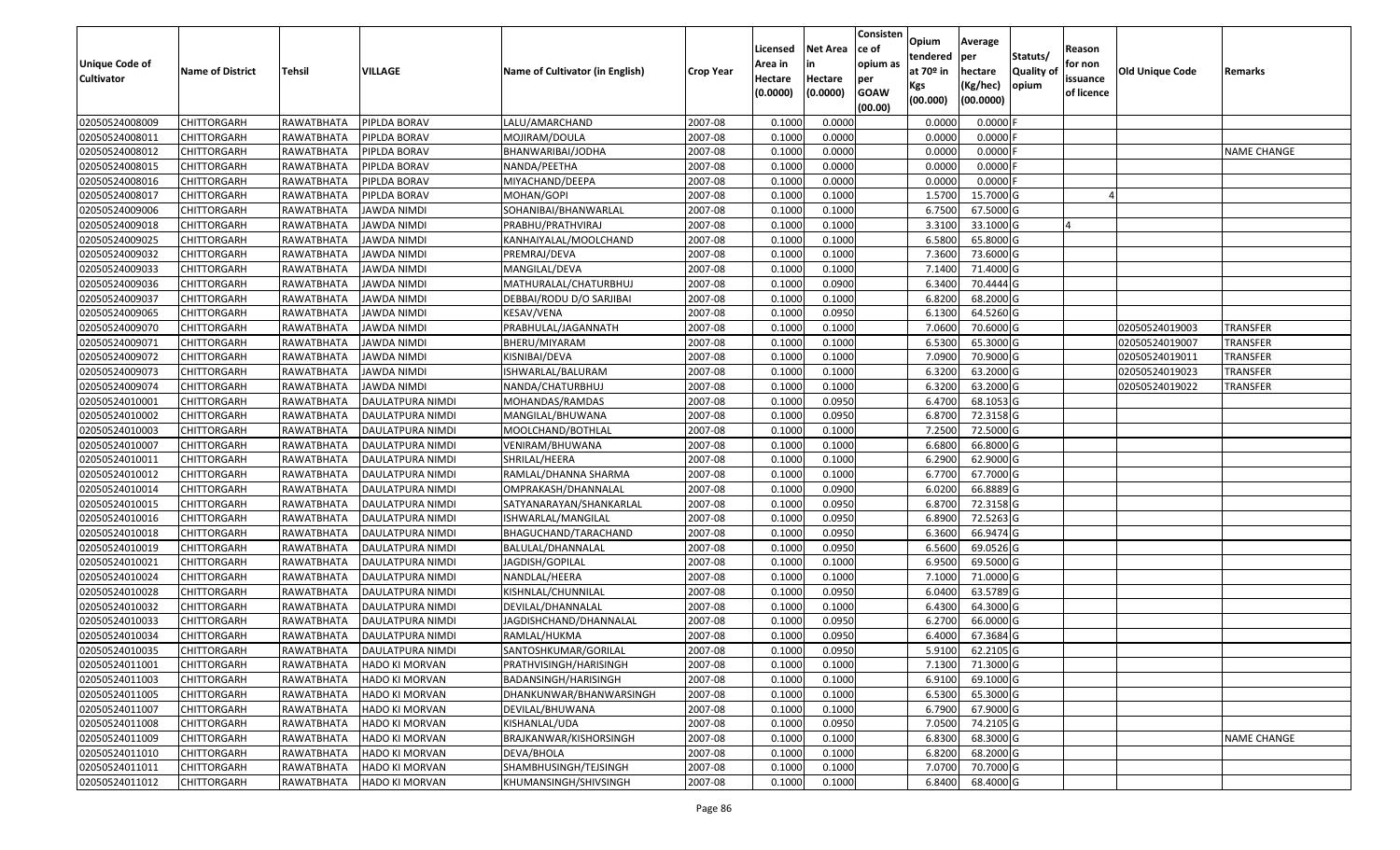| <b>Unique Code of</b> |                         |                   |                       |                                 |                  | Licensed<br>Area in | <b>Net Area</b><br>in | Consisten<br>ce of<br>opium as | Opium<br>tendered              | Average<br>per                   | Statuts/                  | Reason<br>for non      |                 |         |
|-----------------------|-------------------------|-------------------|-----------------------|---------------------------------|------------------|---------------------|-----------------------|--------------------------------|--------------------------------|----------------------------------|---------------------------|------------------------|-----------------|---------|
| <b>Cultivator</b>     | <b>Name of District</b> | <b>Tehsil</b>     | VILLAGE               | Name of Cultivator (in English) | <b>Crop Year</b> | Hectare<br>(0.0000) | Hectare<br>(0.0000)   | per<br><b>GOAW</b><br>(00.00)  | at $70°$ in<br>Kgs<br>(00.000) | hectare<br>(Kg/hec)<br>(00.0000) | <b>Quality o</b><br>opium | issuance<br>of licence | Old Unique Code | Remarks |
| 02050524011013        | CHITTORGARH             | RAWATBHATA        | <b>HADO KI MORVAN</b> | RATANLAL/RAMLAL                 | 2007-08          | 0.1000              | 0.0950                |                                | 6.2800                         | 66.1053 G                        |                           |                        |                 |         |
| 02050524011015        | CHITTORGARH             | RAWATBHATA        | HADO KI MORVAN        | HEERA/BHANWARLAL                | 2007-08          | 0.1000              | 0.1000                |                                | 6.9200                         | 69.2000 G                        |                           |                        |                 |         |
| 02050524011016        | CHITTORGARH             | RAWATBHATA        | HADO KI MORVAN        | GORIBAI/NAGJI                   | 2007-08          | 0.1000              | 0.1000                |                                | 7.2200                         | 72.2000 G                        |                           |                        |                 |         |
| 02050524011019        | <b>CHITTORGARH</b>      | <b>RAWATBHATA</b> | <b>HADO KI MORVAN</b> | SARJUBAI/VENA                   | 2007-08          | 0.1000              | 0.1000                |                                | 6.5500                         | 65.5000G                         |                           |                        |                 |         |
| 02050524011020        | CHITTORGARH             | RAWATBHATA        | HADO KI MORVAN        | KUKA/BHOLA                      | 2007-08          | 0.1000              | 0.1000                |                                | 7.1300                         | 71.3000 G                        |                           |                        |                 |         |
| 02050524011022        | <b>CHITTORGARH</b>      | RAWATBHATA        | HADO KI MORVAN        | SHAMBHULAL/NARAYAN              | 2007-08          | 0.1000              | 0.1000                |                                | 6.6500                         | 66.5000 G                        |                           |                        |                 |         |
| 02050524011028        | CHITTORGARH             | RAWATBHATA        | <b>HADO KI MORVAN</b> | SHANKARSINGH/MOHANSINGH         | 2007-08          | 0.1000              | 0.1000                |                                | 7.0300                         | 70.3000G                         |                           |                        |                 |         |
| 02050524011031        | <b>CHITTORGARH</b>      | RAWATBHATA        | <b>HADO KI MORVAN</b> | DALPATSINGH/SHIVSINGH           | 2007-08          | 0.1000              | 0.1000                |                                | 6.8700                         | 68.7000G                         |                           |                        |                 |         |
| 02050524011033        | CHITTORGARH             | RAWATBHATA        | HADO KI MORVAN        | NANURAM/NARAYAN                 | 2007-08          | 0.1000              | 0.1000                |                                | 6.9300                         | 69.3000G                         |                           |                        |                 |         |
| 02050524011034        | CHITTORGARH             | RAWATBHATA        | HADO KI MORVAN        | NANDSINGH/BHANWARSINGH          | 2007-08          | 0.1000              | 0.0950                |                                | 6.7800                         | 71.3684 G                        |                           |                        |                 |         |
| 02050524011035        | CHITTORGARH             | RAWATBHATA        | HADO KI MORVAN        | LALSINGH/TEJSINGH               | 2007-08          | 0.1000              | 0.0950                |                                | 6.6300                         | 69.7895 G                        |                           |                        |                 |         |
| 02050524011036        | <b>CHITTORGARH</b>      | RAWATBHATA        | <b>HADO KI MORVAN</b> | SHAMBHULAL/TARACHAND            | 2007-08          | 0.1000              | 0.0950                |                                | 7.0500                         | 74.2105 G                        |                           |                        |                 |         |
| 02050524011038        | <b>CHITTORGARH</b>      | RAWATBHATA        | <b>HADO KI MORVAN</b> | GORDHANSINGH/SHIVSINGH          | 2007-08          | 0.1000              | 0.1000                |                                | 6.6200                         | 66.2000 G                        |                           |                        |                 |         |
| 02050524011040        | <b>CHITTORGARH</b>      | RAWATBHATA        | HADO KI MORVAN        | PIYARANATH/NARAYANNATH          | 2007-08          | 0.1000              | 0.1000                |                                | 6.8600                         | 68.6000 G                        |                           |                        |                 |         |
| 02050524011042        | CHITTORGARH             | RAWATBHATA        | HADO KI MORVAN        | MITTHUKUNWAR/BALUSINGH          | 2007-08          | 0.1000              | 0.1000                |                                | 6.3100                         | 63.1000G                         |                           |                        |                 |         |
| 02050524011043        | CHITTORGARH             | RAWATBHATA        | HADO KI MORVAN        | BAHADURSINGH/BADANSINGH         | 2007-08          | 0.1000              | 0.0950                |                                | 6.6400                         | 69.8947 G                        |                           |                        |                 |         |
| 02050524012001        | CHITTORGARH             | RAWATBHATA        | <b>TANKARDA</b>       | KERING/AMARCHAND                | 2007-08          | 0.1000              | 0.0000                |                                | 0.0000                         | 0.0000F                          |                           |                        |                 |         |
| 02050524012003        | CHITTORGARH             | RAWATBHATA        | <b>TANKARDA</b>       | LALU/PEMA                       | 2007-08          | 0.1000              | 0.0000                |                                | 0.0000                         | 0.0000                           |                           |                        |                 |         |
| 02050524012005        | CHITTORGARH             | <b>RAWATBHATA</b> | <b>TANKARDA</b>       | BHANWARLAL/GHISA                | 2007-08          | 0.1000              | 0.0000                |                                | 0.0000                         | 0.0000                           |                           |                        |                 |         |
| 02050524012017        | CHITTORGARH             | RAWATBHATA        | <b>TANKARDA</b>       | BHERU/KANA JATIYA               | 2007-08          | 0.1000              | 0.0000                |                                | 0.0000                         | 0.0000                           |                           |                        |                 |         |
| 02050524012022        | CHITTORGARH             | RAWATBHATA        | <b>TANKARDA</b>       | DUNGA/CHUNNA                    | 2007-08          | 0.1000              | 0.0000                |                                | 0.0000                         | 0.0000                           |                           |                        |                 |         |
| 02050524012025        | CHITTORGARH             | RAWATBHATA        | <b>TANKARDA</b>       | ONKAR/RAMCHANDRA                | 2007-08          | 0.1000              | 0.0000                |                                | 0.0000                         | 0.0000                           |                           |                        |                 |         |
| 02050524012027        | CHITTORGARH             | RAWATBHATA        | <b>TANKARDA</b>       | RAMNARAYAN/BHURA                | 2007-08          | 0.1000              | 0.1000                |                                | 3.2300                         | 32.3000G                         |                           |                        |                 |         |
| 02050524012028        | CHITTORGARH             | RAWATBHATA        | <b>TANKARDA</b>       | DEVILAL/AMARA                   | 2007-08          | 0.1000              | 0.0000                |                                | 0.0000                         | 0.0000                           |                           |                        |                 |         |
| 02050524012029        | <b>CHITTORGARH</b>      | RAWATBHATA        | <b>TANKARDA</b>       | DEVILAL/MANAKCHAND              | 2007-08          | 0.1000              | 0.0000                |                                | 0.0000                         | 0.0000                           |                           |                        |                 |         |
| 02050524012030        | CHITTORGARH             | RAWATBHATA        | <b>TANKARDA</b>       | NARAYAN/KISHNA                  | 2007-08          | 0.1000              | 0.0000                |                                | 0.0000                         | 0.0000F                          |                           |                        |                 |         |
| 02050524012032        | CHITTORGARH             | RAWATBHATA        | <b>TANKARDA</b>       | NARAYAN/KHEMA                   | 2007-08          | 0.1000              | 0.0000                |                                | 0.0000                         | $0.0000$ F                       |                           |                        |                 |         |
| 02050524012033        | CHITTORGARH             | RAWATBHATA        | <b>TANKARDA</b>       | NARAYAN/SHOCHAND                | 2007-08          | 0.1000              | 0.0950                |                                | 0.7900                         | 8.3158 G                         |                           |                        |                 |         |
| 02050524012034        | CHITTORGARH             | RAWATBHATA        | <b>TANKARDA</b>       | KAMLIBAI/NARAYAN                | 2007-08          | 0.1000              | 0.0000                |                                | 0.0000                         | 0.0000F                          |                           |                        |                 |         |
| 02050524012036        | CHITTORGARH             | RAWATBHATA        | <b>TANKARDA</b>       | GHISA/BHIMA                     | 2007-08          | 0.1000              | 0.0000                |                                | 0.0000                         | 0.0000                           |                           |                        |                 |         |
| 02050524012038        | CHITTORGARH             | RAWATBHATA        | <b>TANKARDA</b>       | SOHANIBAI/JAGANNATH             | 2007-08          | 0.1000              | 0.0000                |                                | 0.0000                         | 0.0000                           |                           |                        |                 |         |
| 02050524012041        | CHITTORGARH             | RAWATBHATA        | <b>TANKARDA</b>       | BHANWARLAL/DEVA                 | 2007-08          | 0.1000              | 0.0500                |                                | 3.1300                         | 62.6000 G                        |                           |                        |                 |         |
| 02050524012043        | CHITTORGARH             | RAWATBHATA        | <b>TANKARDA</b>       | <b>BHIMRAJ/GOPI</b>             | 2007-08          | 0.1000              | 0.0000                |                                | 0.0000                         | 0.0000F                          |                           |                        |                 |         |
| 02050524012047        | CHITTORGARH             | RAWATBHATA        | TANKARDA              | GHISIBAI/BALU                   | 2007-08          | 0.1000              | 0.0000                |                                | 0.0000                         | 0.0000                           |                           |                        |                 |         |
| 02050524012049        | CHITTORGARH             | RAWATBHATA        | <b>TANKARDA</b>       | PARASMAL/HEERALAL               | 2007-08          | 0.1000              | 0.0000                |                                | 0.0000                         | 0.0000                           |                           |                        |                 |         |
| 02050524012052        | CHITTORGARH             | RAWATBHATA        | <b>TANKARDA</b>       | PYARCHAND/JAYLAL                | 2007-08          | 0.1000              | 0.0000                |                                | 0.0000                         | 0.0000                           |                           |                        |                 |         |
| 02050524012053        | <b>CHITTORGARH</b>      | RAWATBHATA        | TANKARDA              | KAJOD/JAYLAL                    | 2007-08          | 0.1000              | 0.0000                |                                | 0.0000                         | $0.0000$ F                       |                           |                        |                 |         |
| 02050524012054        | <b>CHITTORGARH</b>      | RAWATBHATA        | TANKARDA              | LALURAM/KHEMA                   | 2007-08          | 0.1000              | 0.0000                |                                | 0.0000                         | $0.0000$ F                       |                           |                        |                 |         |
| 02050524012055        | <b>CHITTORGARH</b>      | RAWATBHATA        | <b>TANKARDA</b>       | LAXMAN/DHOLA                    | 2007-08          | 0.1000              | 0.0000                |                                | 0.0000                         | 0.0000F                          |                           |                        |                 |         |
| 02050524012061        | <b>CHITTORGARH</b>      | RAWATBHATA        | <b>TANKARDA</b>       | DEVILAL/BARDA                   | 2007-08          | 0.1000              | 0.0000                |                                | 0.0000                         | $0.0000$ F                       |                           |                        |                 |         |
| 02050524012062        | CHITTORGARH             | RAWATBHATA        | <b>TANKARDA</b>       | KANHAIYALAL/SHANKAR             | 2007-08          | 0.1000              | 0.0000                |                                | 0.0000                         | 0.0000                           |                           |                        |                 |         |
| 02050524012068        | <b>CHITTORGARH</b>      | RAWATBHATA        | <b>TANKARDA</b>       | MOJIRAM/TARACHAND               | 2007-08          | 0.1000              | 0.0000                |                                | 0.0000                         | 0.0000                           |                           |                        |                 |         |
| 02050524012073        | <b>CHITTORGARH</b>      | RAWATBHATA        | <b>TANKARDA</b>       | MANIRAM/TARACHAND               | 2007-08          | 0.1000              | 0.0000                |                                | 0.0000                         | 0.0000                           |                           |                        |                 |         |
| 02050524012079        | <b>CHITTORGARH</b>      | RAWATBHATA        | TANKARDA              | GHISALAL/AASARAM                | 2007-08          | 0.1000              | 0.0000                |                                | 0.0000                         | $0.0000$ F                       |                           |                        |                 |         |
| 02050524012080        | <b>CHITTORGARH</b>      | <b>RAWATBHATA</b> | <b>TANKARDA</b>       | PRABHU/SHOLA                    | 2007-08          | 0.1000              | 0.0000                |                                | 0.0000                         | 0.0000                           |                           |                        |                 |         |
| 02050524013001        | <b>CHITTORGARH</b>      | RAWATBHATA        | HAMERGANJ             | RATANLAL/KEDAR SHARMA           | 2007-08          | 0.1000              | 0.0950                |                                | 6.4700                         | 68.1053 G                        |                           |                        |                 |         |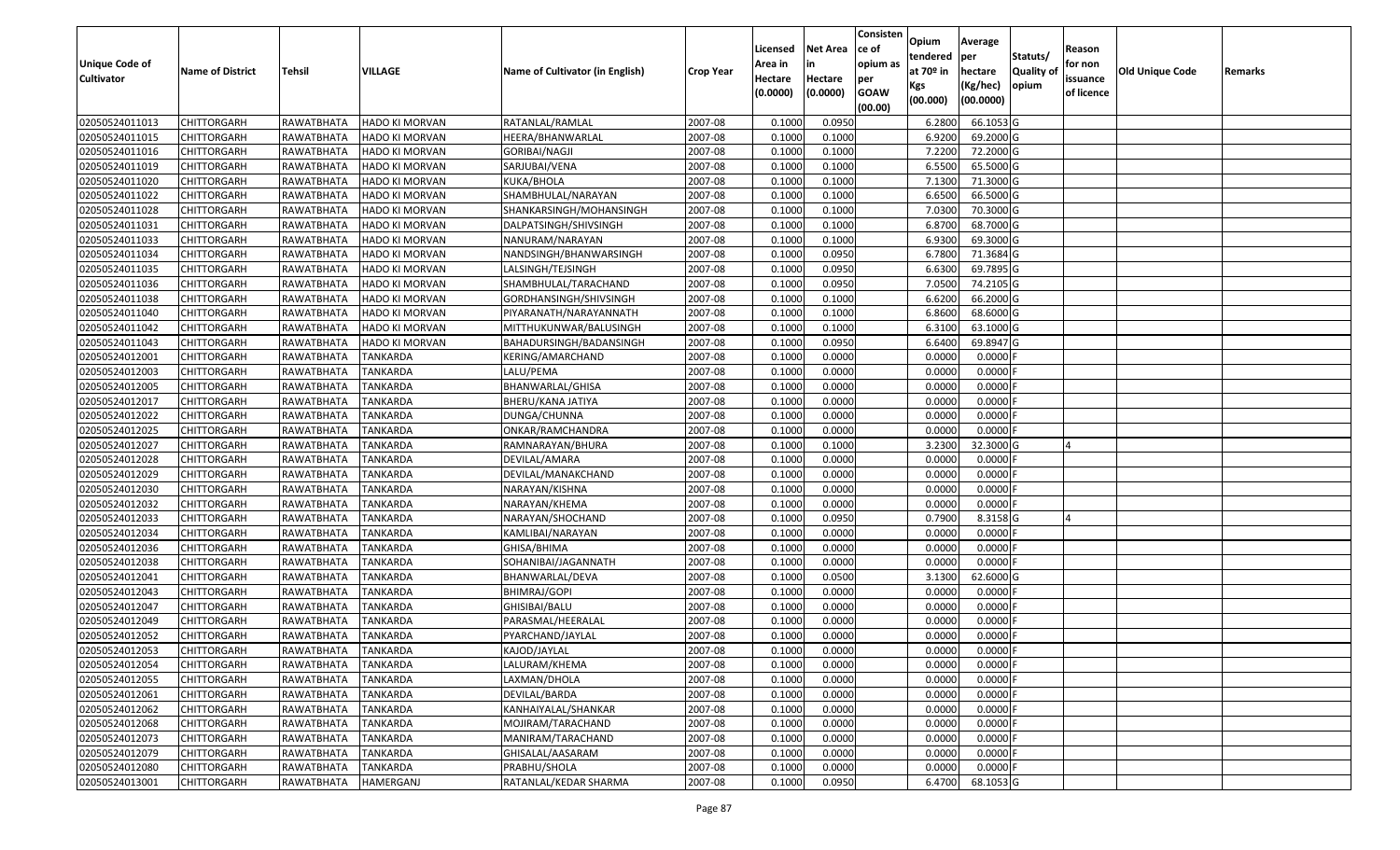| <b>Unique Code of</b><br><b>Cultivator</b> | <b>Name of District</b>                  | Tehsil                   | VILLAGE                 | Name of Cultivator (in English) | <b>Crop Year</b>   | Licensed<br>Area in<br>Hectare<br>(0.0000) | <b>Net Area</b><br>in<br>Hectare<br>(0.0000) | Consisten<br>ce of<br>opium as<br>per<br><b>GOAW</b> | Opium<br>tendered<br>at 70º in<br>Kgs<br>(00.000) | Average<br>per<br>hectare<br>(Kg/hec)<br>(00.0000) | Statuts/<br>Quality of<br>opium | Reason<br>for non<br>issuance<br>of licence | Old Unique Code | Remarks         |
|--------------------------------------------|------------------------------------------|--------------------------|-------------------------|---------------------------------|--------------------|--------------------------------------------|----------------------------------------------|------------------------------------------------------|---------------------------------------------------|----------------------------------------------------|---------------------------------|---------------------------------------------|-----------------|-----------------|
| 02050524013002                             | <b>CHITTORGARH</b>                       | RAWATBHATA               | <b>HAMERGANJ</b>        |                                 |                    | 0.1000                                     | 0.1000                                       | (00.00)                                              |                                                   | 68.4000 G                                          |                                 |                                             |                 |                 |
| 02050524013003                             |                                          |                          |                         | MOTYABAI/CHATRA                 | 2007-08            | 0.1000                                     |                                              |                                                      | 6.8400<br>6.7400                                  | 67.4000 G                                          |                                 |                                             |                 |                 |
| 02050524013004                             | <b>CHITTORGARH</b><br><b>CHITTORGARH</b> | RAWATBHATA               | HAMERGANJ<br>HAMERGANJ  | HARLAL/NANURAM                  | 2007-08<br>2007-08 | 0.1000                                     | 0.1000<br>0.0950                             |                                                      | 7.1200                                            | 74.9474 G                                          |                                 |                                             |                 |                 |
| 02050524013006                             | <b>CHITTORGARH</b>                       | RAWATBHATA<br>RAWATBHATA | <b>HAMERGANJ</b>        | CHOKHA/MODA<br>NANI/LAXMAN      | 2007-08            | 0.1000                                     | 0.1000                                       |                                                      | 6.8400                                            | 68.4000 G                                          |                                 |                                             |                 |                 |
| 02050524013007                             | <b>CHITTORGARH</b>                       | RAWATBHATA               | HAMERGANJ               | BHERU/HEERA                     | 2007-08            | 0.1000                                     | 0.1000                                       |                                                      | 6.3500                                            | 63.5000 G                                          |                                 |                                             |                 |                 |
| 02050524013008                             | <b>CHITTORGARH</b>                       | RAWATBHATA               | HAMERGANJ               | HEMA/NANURAM                    | 2007-08            | 0.1000                                     | 0.1000                                       |                                                      | 6.7200                                            | 67.2000 G                                          |                                 |                                             |                 |                 |
| 02050524013010                             | CHITTORGARH                              | RAWATBHATA               | HAMERGANJ               | TARACHAND/BHANWARLAL            | 2007-08            | 0.1000                                     | 0.1000                                       |                                                      | 6.7100                                            | 67.1000 G                                          |                                 |                                             |                 |                 |
| 02050524013011                             | <b>CHITTORGARH</b>                       | RAWATBHATA               | HAMERGANJ               | PREMCHND/HEMRAJ                 | 2007-08            | 0.1000                                     | 0.0950                                       |                                                      | 6.1800                                            | 65.0526 G                                          |                                 |                                             |                 |                 |
| 02050524013012                             | <b>CHITTORGARH</b>                       | RAWATBHATA               | HAMERGANJ               | PANNIBAI/ONKAR                  | 2007-08            | 0.1000                                     | 0.1000                                       |                                                      | 6.5800                                            | 65.8000 G                                          |                                 |                                             |                 |                 |
| 02050524013013                             | <b>CHITTORGARH</b>                       | RAWATBHATA               | HAMERGANJ               | DHANNA/GANESH                   | 2007-08            | 0.1000                                     | 0.1000                                       |                                                      | 6.6600                                            | 66.6000 G                                          |                                 |                                             |                 |                 |
| 02050524013014                             | <b>CHITTORGARH</b>                       | RAWATBHATA               | HAMERGANJ               | RATANLAL/MOTILAL                | 2007-08            | 0.1000                                     | 0.1000                                       |                                                      | 6.7600                                            | 67.6000 G                                          |                                 |                                             |                 |                 |
| 02050524013015                             | <b>CHITTORGARH</b>                       | RAWATBHATA               | HAMERGANJ               | PRATHVIRAJ/BHURA                | 2007-08            | 0.1000                                     | 0.1000                                       |                                                      | 6.2300                                            | 62.3000 G                                          |                                 |                                             |                 |                 |
| 02050524013017                             | <b>CHITTORGARH</b>                       | RAWATBHATA               | HAMERGANJ               | BHERU/GANESH                    | 2007-08            | 0.1000                                     | 0.1000                                       |                                                      | 6.6500                                            | 66.5000 G                                          |                                 |                                             |                 |                 |
| 02050524013020                             | <b>CHITTORGARH</b>                       | RAWATBHATA               | HAMERGANJ               | GOVARDHAN/BHANWARLAL            | 2007-08            | 0.1000                                     | 0.1000                                       |                                                      | 6.5800                                            | 65.8000 G                                          |                                 |                                             |                 |                 |
| 02050524013021                             |                                          | RAWATBHATA               | HAMERGANJ               |                                 | 2007-08            | 0.1000                                     | 0.1000                                       |                                                      | 6.6500                                            | 66.5000 G                                          |                                 |                                             |                 |                 |
| 02050524013023                             | CHITTORGARH<br><b>CHITTORGARH</b>        | RAWATBHATA               | <b>HAMERGANJ</b>        | DEVILAL/KUKA<br>UDAILAL/GOPI    | 2007-08            | 0.1000                                     | 0.1000                                       |                                                      | 6.6700                                            | 66.7000 G                                          |                                 |                                             |                 |                 |
| 02050524014004                             | <b>CHITTORGARH</b>                       | RAWATBHATA               | NIMBODA                 | GORILAL/AMARCHAND               | 2007-08            | 0.1000                                     | 0.0950                                       |                                                      | 5.8500                                            | 61.5789 G                                          |                                 |                                             |                 |                 |
| 02050524014008                             | <b>CHITTORGARH</b>                       | RAWATBHATA               | NIMBODA                 | BHOLA/CHATURBHUJ                | 2007-08            | 0.1000                                     | 0.1000                                       |                                                      | 6.5800                                            | 65.8000 G                                          |                                 |                                             |                 |                 |
| 02050524014011                             | <b>CHITTORGARH</b>                       | RAWATBHATA               | <b>NIMBODA</b>          | DEVILAL/BHERULAL                | 2007-08            | 0.1000                                     | 0.0950                                       |                                                      | 6.2800                                            | 66.1053 G                                          |                                 |                                             |                 |                 |
| 02050524014013                             | <b>CHITTORGARH</b>                       | RAWATBHATA               | <b>NIMBODA</b>          | BHANWARLAL/NARAYAN              | 2007-08            | 0.1000                                     | 0.0950                                       |                                                      | 6.4200                                            | 67.5789 G                                          |                                 |                                             |                 |                 |
| 02050524014022                             | <b>CHITTORGARH</b>                       | RAWATBHATA               | <b>NIMBODA</b>          | UDAYLAL/GORILAL                 | 2007-08            | 0.1000                                     | 0.1000                                       |                                                      | 6.6900                                            | 66.9000 G                                          |                                 |                                             |                 |                 |
| 02050524014025                             | <b>CHITTORGARH</b>                       | RAWATBHATA               | NIMBODA                 | RAMLAL/BHURA                    | 2007-08            | 0.1000                                     | 0.0950                                       |                                                      | 6.2500                                            | 65.7895 G                                          |                                 |                                             |                 |                 |
|                                            |                                          |                          |                         |                                 |                    | 0.1000                                     | 0.0950                                       |                                                      | 7.2300                                            |                                                    |                                 |                                             |                 | <b>TRANSFER</b> |
| 02050524014027                             | <b>CHITTORGARH</b>                       | RAWATBHATA               | NIMBODA                 | JAGNATH/DEVILAL                 | 2007-08            | 0.1000                                     | 0.0950                                       |                                                      |                                                   | 76.1053 G<br>70.2105 G                             |                                 |                                             | 02050524017002  | <b>TRANSFER</b> |
| 02050524014028                             | <b>CHITTORGARH</b>                       | RAWATBHATA               | NIMBODA                 | BHURA/PYRA                      | 2007-08            |                                            |                                              |                                                      | 6.6700                                            |                                                    |                                 |                                             | 02050524017004  |                 |
| 02050524014029                             | <b>CHITTORGARH</b>                       | RAWATBHATA               | <b>NIMBODA</b>          | GENDMAL/NANALAL                 | 2007-08            | 0.1000                                     | 0.0950                                       |                                                      | 6.9400                                            | 73.0526 G<br>65.1579 G                             |                                 |                                             | 02050524017022  | <b>TRANSFER</b> |
| 02050524014030                             | <b>CHITTORGARH</b>                       | RAWATBHATA               | NIMBODA                 | PRBHULAL/AMRCHAND               | 2007-08            | 0.1000                                     | 0.0950                                       |                                                      | 6.1900                                            |                                                    |                                 |                                             | 02050524017025  | <b>TRANSFER</b> |
| 02050524014031                             | <b>CHITTORGARH</b>                       | RAWATBHATA               | NIMBODA                 | BHANWARLAL/BHOLA                | 2007-08            | 0.1000                                     | 0.0950                                       |                                                      | 6.6400                                            | 69.8947 G                                          |                                 |                                             | 02050524017016  | TRANSFER        |
| 02050524015001<br>02050524015002           | <b>CHITTORGARH</b>                       | RAWATBHATA               | TOLO KA LUHARIYA        | CHAMPALAL/BALU                  | 2007-08            | 0.1000                                     | 0.1000                                       |                                                      | 6.8600                                            | 68.6000 G                                          |                                 |                                             |                 |                 |
|                                            | <b>CHITTORGARH</b>                       | RAWATBHATA               | TOLO KA LUHARIYA        | MANGIBAI/BHANWARLAL             | 2007-08            | 0.1000                                     | 0.0950                                       |                                                      | 6.6500                                            | 70.0000 G                                          |                                 |                                             |                 |                 |
| 02050524015003                             | <b>CHITTORGARH</b>                       | RAWATBHATA               | TOLO KA LUHARIYA        | MEDHSINGH/MODASINGH             | 2007-08            | 0.1000                                     | 0.1000                                       |                                                      | 7.0400                                            | 70.4000 G                                          |                                 |                                             |                 |                 |
| 02050524015004                             | <b>CHITTORGARH</b>                       | RAWATBHATA               | TOLO KA LUHARIYA        | TODU/DALLA                      | 2007-08            | 0.1000                                     | 0.0950                                       |                                                      | 6.7300                                            | 70.8421 G                                          |                                 |                                             |                 |                 |
| 02050524015005                             | CHITTORGARH                              | RAWATBHATA               | TOLO KA LUHARIYA        | HEERALAL/MODIRAM                | 2007-08            | 0.1000                                     | 0.1000                                       |                                                      | 7.2200                                            | 72.2000 G<br>73.7895 G                             |                                 |                                             |                 |                 |
| 02050524015006                             | <b>CHITTORGARH</b>                       | RAWATBHATA               | TOLO KA LUHARIYA        | JUJHARSINGH/ARJUNSINGH          | 2007-08            | 0.1000                                     | 0.0950                                       |                                                      | 7.0100                                            |                                                    |                                 |                                             |                 |                 |
| 02050524015007                             | <b>CHITTORGARH</b>                       | RAWATBHATA               | TOLO KA LUHARIYA        | SITARAM/MOTI                    | 2007-08            | 0.1000                                     | 0.1000                                       |                                                      | 6.8000                                            | 68.0000 G<br>65.8000 G                             |                                 |                                             |                 |                 |
| 02050524015008                             | CHITTORGARH                              | RAWATBHATA               | TOLO KA LUHARIYA        | MADHO/BHERU                     | 2007-08            | 0.1000                                     | 0.1000                                       |                                                      | 6.5800                                            |                                                    |                                 |                                             |                 |                 |
| 02050524015009                             | <b>CHITTORGARH</b>                       | RAWATBHATA               | TOLO KA LUHARIYA        | SHANKARLAL/SHIVLAL              | 2007-08            | 0.1000                                     | 0.1000                                       |                                                      | 7.1400                                            | 71.4000 G                                          |                                 |                                             |                 |                 |
| 02050524015010                             | <b>CHITTORGARH</b>                       | RAWATBHATA               | <b>TOLO KA LUHARIYA</b> | MODANATH/DUDHANATH              | 2007-08            | 0.1000                                     | 0.0950                                       |                                                      |                                                   | 7.2700 76.5263 G                                   |                                 |                                             |                 |                 |
| 02050524015013                             | <b>CHITTORGARH</b>                       | RAWATBHATA               | TOLO KA LUHARIYA        | JAMNALAL/NANA                   | 2007-08            | 0.1000                                     | 0.0950                                       |                                                      | 6.6000                                            | 69.4737 G                                          |                                 |                                             |                 |                 |
| 02050524015014                             | CHITTORGARH                              | RAWATBHATA               | TOLO KA LUHARIYA        | MANGILAL/BHURA                  | 2007-08            | 0.1000                                     | 0.1000                                       |                                                      | 7.2200                                            | 72.2000 G                                          |                                 |                                             |                 |                 |
| 02050524015015                             | <b>CHITTORGARH</b>                       | RAWATBHATA               | <b>TOLO KA LUHARIYA</b> | DEVILAL/CHOGA                   | 2007-08            | 0.1000                                     | 0.1000                                       |                                                      | 6.8000                                            | 68.0000G                                           |                                 |                                             |                 |                 |
| 02050524015016                             | <b>CHITTORGARH</b>                       | RAWATBHATA               | TOLO KA LUHARIYA        | BHAGWATIBAI/BHANWARLAL          | 2007-08            | 0.1000                                     | 0.0950                                       |                                                      | 6.4900                                            | 68.3158 G                                          |                                 |                                             |                 |                 |
| 02050524015017                             | <b>CHITTORGARH</b>                       | RAWATBHATA               | TOLO KA LUHARIYA        | BHURALAL/KALU                   | 2007-08            | 0.1000                                     | 0.1000                                       |                                                      | 7.2900                                            | 72.9000 G                                          |                                 |                                             |                 |                 |
| 02050524015020                             | <b>CHITTORGARH</b>                       | RAWATBHATA               | TOLO KA LUHARIYA        | BAGDIRAM/NAGJI                  | 2007-08            | 0.1000                                     | 0.0950                                       |                                                      | 6.5200                                            | 68.6316 G                                          |                                 |                                             |                 |                 |
| 02050524015023                             | <b>CHITTORGARH</b>                       | RAWATBHATA               | <b>TOLO KA LUHARIYA</b> | KALULAL/DUDHA                   | 2007-08            | 0.1000                                     | 0.1000                                       |                                                      | 7.2300                                            | 72.3000 G                                          |                                 |                                             |                 |                 |
| 02050524015025                             | <b>CHITTORGARH</b>                       | RAWATBHATA               | TOLO KA LUHARIYA        | MANGIBAI/NANDA                  | 2007-08            | 0.1000                                     | 0.0950                                       |                                                      | 7.1800                                            | 75.5789 G                                          |                                 |                                             |                 |                 |
| 02050524015027                             | <b>CHITTORGARH</b>                       | RAWATBHATA               | TOLO KA LUHARIYA        | SHANKARLAL/RAMCHAND             | 2007-08            | 0.1000                                     | 0.1050                                       |                                                      | 6.9400                                            | 66.0952 G                                          |                                 |                                             |                 |                 |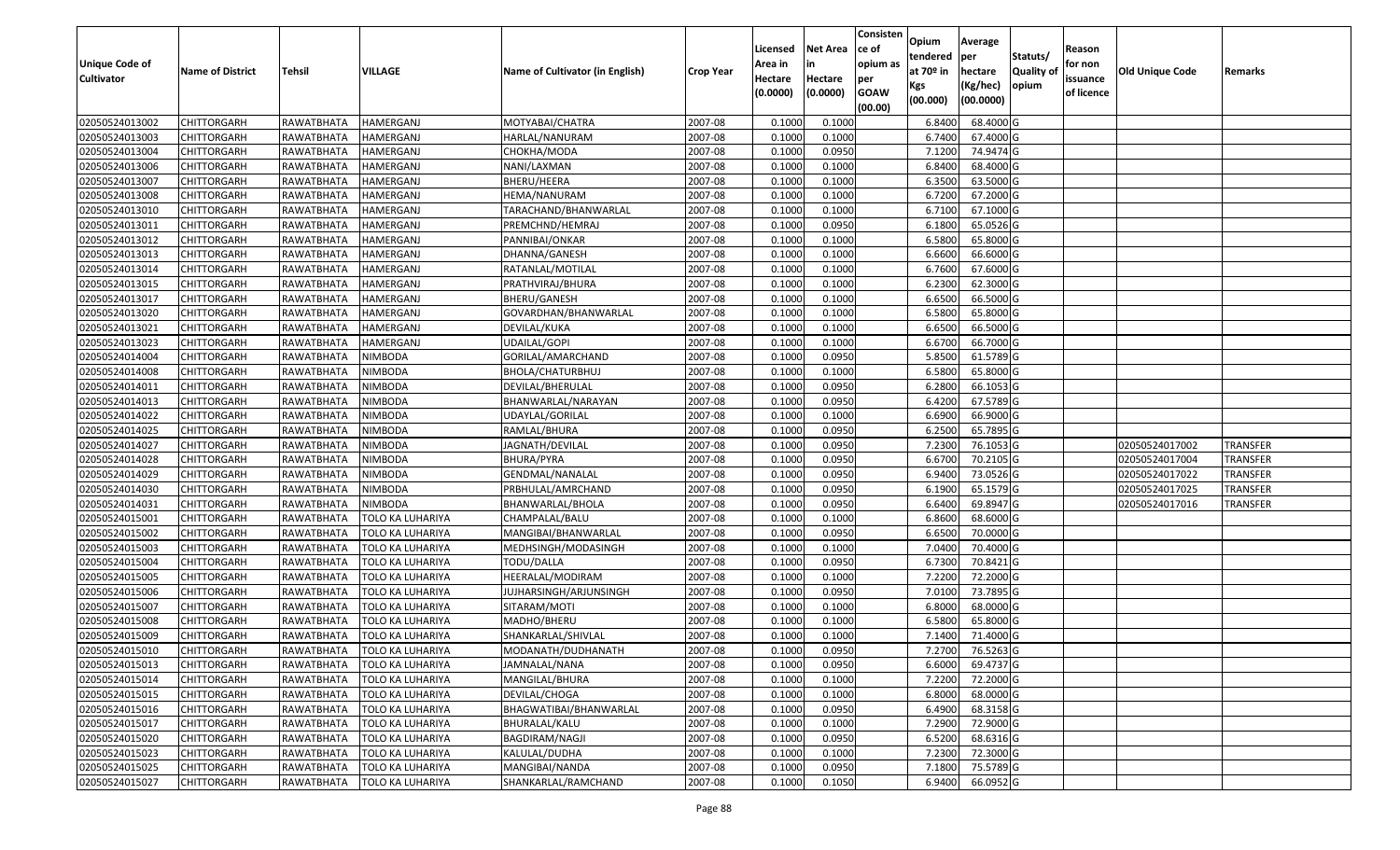| <b>Unique Code of</b><br><b>Cultivator</b> | <b>Name of District</b> | Tehsil     | VILLAGE                 | Name of Cultivator (in English) | <b>Crop Year</b> | Licensed<br>Area in<br>Hectare<br>(0.0000) | <b>Net Area</b><br>in<br>Hectare<br>(0.0000) | Consisten<br>ce of<br>opium as<br>per<br><b>GOAW</b><br>(00.00) | Opium<br>tendered<br>at 70º in<br>Kgs<br>(00.000) | Average<br>per<br>hectare<br>(Kg/hec)<br>(00.0000) | Statuts/<br>Quality o<br>opium | Reason<br>for non<br>issuance<br>of licence | Old Unique Code | Remarks |
|--------------------------------------------|-------------------------|------------|-------------------------|---------------------------------|------------------|--------------------------------------------|----------------------------------------------|-----------------------------------------------------------------|---------------------------------------------------|----------------------------------------------------|--------------------------------|---------------------------------------------|-----------------|---------|
| 02050524015030                             | <b>CHITTORGARH</b>      | RAWATBHATA | TOLO KA LUHARIYA        | BHANWARNATH/MODANATH            | 2007-08          | 0.1000                                     | 0.1000                                       |                                                                 | 6.4200                                            | 64.2000 G                                          |                                |                                             |                 |         |
| 02050524015032                             | <b>CHITTORGARH</b>      | RAWATBHATA | TOLO KA LUHARIYA        | LABHCHAND/BHURALAL              | 2007-08          | 0.1000                                     | 0.1000                                       |                                                                 | 7.3100                                            | 73.1000 G                                          |                                |                                             |                 |         |
| 02050524015037                             | <b>CHITTORGARH</b>      | RAWATBHATA | TOLO KA LUHARIYA        | NARAYANSINGH/JUJHARSINGH        | 2007-08          | 0.1000                                     | 0.0950                                       |                                                                 | 7.3800                                            | 77.6842 G                                          |                                |                                             |                 |         |
| 02050524015039                             | <b>CHITTORGARH</b>      | RAWATBHATA | TOLO KA LUHARIYA        | SOHANIBAI/LALURAM               | 2007-08          | 0.1000                                     | 0.0950                                       |                                                                 | 7.0400                                            | 74.1053 G                                          |                                |                                             |                 |         |
| 02050524015041                             | <b>CHITTORGARH</b>      | RAWATBHATA | TOLO KA LUHARIYA        | AMBALAL/MADHO                   | 2007-08          | 0.1000                                     | 0.1000                                       |                                                                 | 7.4500                                            | 74.5000 G                                          |                                |                                             |                 |         |
| 02050524015042                             | <b>CHITTORGARH</b>      | RAWATBHATA | TOLO KA LUHARIYA        | KALUSINGH/ISHWARSINGH           | 2007-08          | 0.1000                                     | 0.1000                                       |                                                                 | 6.7700                                            | 67.7000 G                                          |                                |                                             |                 |         |
| 02050524015043                             | CHITTORGARH             | RAWATBHATA | TOLO KA LUHARIYA        | BAGDIRAM/NANDRAM                | 2007-08          | 0.1000                                     | 0.1000                                       |                                                                 | 7.7200                                            | 77.2000 G                                          |                                |                                             |                 |         |
| 02050524015044                             | <b>CHITTORGARH</b>      | RAWATBHATA | TOLO KA LUHARIYA        | SHANKARLAL/MODIRAM              | 2007-08          | 0.1000                                     | 0.0950                                       |                                                                 | 7.1700                                            | 75.4737 G                                          |                                |                                             |                 |         |
| 02050524015045                             | <b>CHITTORGARH</b>      | RAWATBHATA | TOLO KA LUHARIYA        | PANNALAL/MODA                   | 2007-08          | 0.1000                                     | 0.0950                                       |                                                                 | 6.4500                                            | 67.8947 G                                          |                                |                                             |                 |         |
| 02050524015046                             | <b>CHITTORGARH</b>      | RAWATBHATA | TOLO KA LUHARIYA        | BHAGWANLAL/TEJA                 | 2007-08          | 0.1000                                     | 0.0950                                       |                                                                 | 7.2700                                            | 76.5263 G                                          |                                |                                             |                 |         |
| 02050524015051                             | <b>CHITTORGARH</b>      | RAWATBHATA | TOLO KA LUHARIYA        | HEMRAJ/MADHO                    | 2007-08          | 0.1000                                     | 0.1000                                       |                                                                 | 7.1500                                            | 71.5000 G                                          |                                |                                             |                 |         |
| 02050524015053                             | <b>CHITTORGARH</b>      | RAWATBHATA | TOLO KA LUHARIYA        | DALELSINGH/VIJAYSINGH           | 2007-08          | 0.1000                                     | 0.1000                                       |                                                                 | 6.7600                                            | 67.6000 G                                          |                                |                                             |                 |         |
| 02050524015054                             | <b>CHITTORGARH</b>      | RAWATBHATA | TOLO KA LUHARIYA        | VAJERAM/NAULA JI                | 2007-08          | 0.1000                                     | 0.0950                                       |                                                                 | 6.8500                                            | 72.1053 G                                          |                                |                                             |                 |         |
| 02050524015056                             | <b>CHITTORGARH</b>      | RAWATBHATA | TOLO KA LUHARIYA        | POKHARNATH/GULABNATH            | 2007-08          | 0.1000                                     | 0.0950                                       |                                                                 | 6.6500                                            | 70.0000 G                                          |                                |                                             |                 |         |
| 02050524015057                             | CHITTORGARH             | RAWATBHATA | TOLO KA LUHARIYA        | SHAMBHUNATH/KANANATH            | 2007-08          | 0.1000                                     | 0.0950                                       |                                                                 | 6.5000                                            | 68.4211 G                                          |                                |                                             |                 |         |
| 02050524015058                             | <b>CHITTORGARH</b>      | RAWATBHATA | TOLO KA LUHARIYA        | BHARTSINGH/ONKARSINGH           | 2007-08          | 0.1000                                     | 0.1000                                       |                                                                 | 6.1800                                            | 61.8000 G                                          |                                |                                             |                 |         |
| 02050524015059                             | <b>CHITTORGARH</b>      | RAWATBHATA | TOLO KA LUHARIYA        | JODHSINGH/MEDHSINGH             | 2007-08          | 0.1000                                     | 0.1000                                       |                                                                 | 7.0200                                            | 70.2000 G                                          |                                |                                             |                 |         |
| 02050524015062                             | <b>CHITTORGARH</b>      | RAWATBHATA | TOLO KA LUHARIYA        | RAMESHWAR/HEERALAL              | 2007-08          | 0.100                                      | 0.1000                                       |                                                                 | 7.2100                                            | 72.1000 G                                          |                                |                                             |                 |         |
| 02050524015063                             | <b>CHITTORGARH</b>      | RAWATBHATA | TOLO KA LUHARIYA        | NANA/UDA                        | 2007-08          | 0.1000                                     | 0.0950                                       |                                                                 | 6.9200                                            | 72.8420 G                                          |                                |                                             |                 |         |
| 02050524015064                             | <b>CHITTORGARH</b>      | RAWATBHATA | TOLO KA LUHARIYA        | MADHU/NAGJIRAM                  | 2007-08          | 0.1000                                     | 0.1000                                       |                                                                 | 7.3400                                            | 73.4000 G                                          |                                |                                             |                 |         |
| 02050524015069                             | <b>CHITTORGARH</b>      | RAWATBHATA | <b>TOLO KA LUHARIYA</b> | MOOLCHAND/MOTI                  | 2007-08          | 0.1000                                     | 0.1000                                       |                                                                 | 7.1100                                            | 71.1000 G                                          |                                |                                             |                 |         |
| 02050524015070                             | <b>CHITTORGARH</b>      | RAWATBHATA | TOLO KA LUHARIYA        | MADANLAL/BHANWARLAL             | 2007-08          | 0.1000                                     | 0.1050                                       |                                                                 | 7.3100                                            | 69.6190 G                                          |                                |                                             |                 |         |
| 02050524015071                             | <b>CHITTORGARH</b>      | RAWATBHATA | TOLO KA LUHARIYA        | BADRILAL/PEMA                   | 2007-08          | 0.1000                                     | 0.1000                                       |                                                                 | 6.8400                                            | 68.4000 G                                          |                                |                                             |                 |         |
| 02050524015072                             | <b>CHITTORGARH</b>      | RAWATBHATA | TOLO KA LUHARIYA        | GANGARAM/BALU                   | 2007-08          | 0.1000                                     | 0.1000                                       |                                                                 | 6.7200                                            | 67.2000 G                                          |                                |                                             |                 |         |
| 02050524015076                             | <b>CHITTORGARH</b>      | RAWATBHATA | TOLO KA LUHARIYA        | CHOTHURAM/UDA                   | 2007-08          | 0.1000                                     | 0.0950                                       |                                                                 | 6.5000                                            | 68.4211 G                                          |                                |                                             |                 |         |
| 02050524015078                             | <b>CHITTORGARH</b>      | RAWATBHATA | TOLO KA LUHARIYA        | MADHOLAL/SHOJI                  | 2007-08          | 0.1000                                     | 0.0950                                       |                                                                 | 7.0900                                            | 74.6316 G                                          |                                |                                             |                 |         |
| 02050524015079                             | <b>CHITTORGARH</b>      | RAWATBHATA | TOLO KA LUHARIYA        | BHAGWAN/MODA MEGWAL             | 2007-08          | 0.1000                                     | 0.0950                                       |                                                                 | 6.9100                                            | 72.7368 G                                          |                                |                                             |                 |         |
| 02050524015085                             | <b>CHITTORGARH</b>      | RAWATBHATA | TOLO KA LUHARIYA        | GENDKUNWAR/GORHDHANSINGH        | 2007-08          | 0.1000                                     | 0.0950                                       |                                                                 | 6.6900                                            | 70.4211 G                                          |                                |                                             |                 |         |
| 02050524015088                             | <b>CHITTORGARH</b>      | RAWATBHATA | TOLO KA LUHARIYA        | PANNALAL/DHANNA                 | 2007-08          | 0.1000                                     | 0.1000                                       |                                                                 | 7.3900                                            | 73.9000 G                                          |                                |                                             |                 |         |
| 02050524016001                             | <b>CHITTORGARH</b>      | RAWATBHATA | <b>GUJRO KI MORVAN</b>  | DEVILAL/UDA (CHHOTA)            | 2007-08          | 0.1000                                     | 0.1000                                       |                                                                 | 6.6200                                            | 66.2000 G                                          |                                |                                             |                 |         |
| 02050524016007                             | <b>CHITTORGARH</b>      | RAWATBHATA | <b>GUJRO KI MORVAN</b>  | JETUBAI/BHURA                   | 2007-08          | 0.1000                                     | 0.1000                                       |                                                                 | 6.6700                                            | 66.7000 G                                          |                                |                                             |                 |         |
| 02050524016011                             | CHITTORGARH             | RAWATBHATA | <b>GUJRO KI MORVAN</b>  | KASHIBAI/KAJOD                  | 2007-08          | 0.1000                                     | 0.0000                                       |                                                                 | 0.0000                                            | 0.0000                                             |                                |                                             |                 |         |
| 02050524016014                             | <b>CHITTORGARH</b>      | RAWATBHATA | <b>GUJRO KI MORVAN</b>  | GOPILAL/GANGARAM                | 2007-08          | 0.1000                                     | 0.1000                                       |                                                                 | 6.1400                                            | 61.4000 G                                          |                                |                                             |                 |         |
| 02050524016018                             | <b>CHITTORGARH</b>      | RAWATBHATA | <b>GUJRO KI MORVAN</b>  | BHANWARSINGH/KESHARSINGH        | 2007-08          | 0.1000                                     | 0.1050                                       |                                                                 | 7.3900                                            | 70.3810 G                                          |                                |                                             |                 |         |
| 02050524016023                             | <b>CHITTORGARH</b>      | RAWATBHATA | <b>GUJRO KI MORVAN</b>  | NANIBAI/UDA                     | 2007-08          | 0.1000                                     | 0.0950                                       |                                                                 | 6.4000                                            | 67.3684 G                                          |                                |                                             |                 |         |
| 02050524016025                             | <b>CHITTORGARH</b>      | RAWATBHATA | <b>GUJRO KI MORVAN</b>  | LAXMAN/UDA                      | 2007-08          | 0.1000                                     | 0.1000                                       |                                                                 | 6.5500                                            | 65.5000 G                                          |                                |                                             |                 |         |
| 02050524016026                             | CHITTORGARH             | RAWATBHATA | <b>GUJRO KI MORVAN</b>  | BHERU/KISHNA                    | 2007-08          | 0.1000                                     | 0.1000                                       |                                                                 | 6.4500                                            | 64.5000 G                                          |                                |                                             |                 |         |
| 02050524016028                             | <b>CHITTORGARH</b>      | RAWATBHATA | <b>GUJRO KI MORVAN</b>  | DEVILAL/UDA                     | 2007-08          | 0.1000                                     | 0.1000                                       |                                                                 | 6.7900                                            | 67.9000 G                                          |                                |                                             |                 |         |
| 02050524016036                             | CHITTORGARH             | RAWATBHATA | <b>GUJRO KI MORVAN</b>  | PRATAPSINGH/BHANWARLAL          | 2007-08          | 0.1000                                     | 0.0950                                       |                                                                 | 6.3900                                            | 67.2632 G                                          |                                |                                             |                 |         |
| 02050524016043                             | <b>CHITTORGARH</b>      | RAWATBHATA | <b>GUJRO KI MORVAN</b>  | JEETU/NANA                      | 2007-08          | 0.1000                                     | 0.0950                                       |                                                                 | 5.9700                                            | 62.8421G                                           |                                |                                             |                 |         |
| 02050524018005                             | <b>CHITTORGARH</b>      | RAWATBHATA | <b>DEVPURA NIMDI</b>    | BOTHLAL/GANGARAM                | 2007-08          | 0.1000                                     | 0.0950                                       |                                                                 | 6.3400                                            | 66.7368 G                                          |                                |                                             |                 |         |
| 02050524018006                             | <b>CHITTORGARH</b>      | RAWATBHATA | <b>DEVPURA NIMDI</b>    | MOHANLAL/HARLAL                 | 2007-08          | 0.1000                                     | 0.0950                                       |                                                                 | 1.6700                                            | 17.5789                                            |                                |                                             |                 |         |
| 02050524018007                             | <b>CHITTORGARH</b>      | RAWATBHATA | <b>DEVPURA NIMDI</b>    | MANGILAL/SUKHLAL                | 2007-08          | 0.1000                                     | 0.1000                                       |                                                                 | 6.6700                                            | 66.7000 G                                          |                                |                                             |                 |         |
| 02050524018009                             | <b>CHITTORGARH</b>      | RAWATBHATA | <b>DEVPURA NIMDI</b>    | MADANLAL/NARAYAN                | 2007-08          | 0.1000                                     | 0.1000                                       |                                                                 | 6.7100                                            | 67.1000 G                                          |                                |                                             |                 |         |
| 02050524018019                             | <b>CHITTORGARH</b>      | RAWATBHATA | <b>DEVPURA NIMDI</b>    | NANDLAL/RAMESHWAR               | 2007-08          | 0.1000                                     | 0.0950                                       |                                                                 | 6.4900                                            | 68.3158                                            |                                |                                             |                 |         |
| 02050524018023                             | <b>CHITTORGARH</b>      | RAWATBHATA | DEVPURA NIMDI           | BOTHLAL/NANDA                   | 2007-08          | 0.1000                                     | 0.1000                                       |                                                                 | 6.7800                                            | 67.8000 G                                          |                                |                                             |                 |         |
|                                            |                         |            |                         |                                 |                  |                                            |                                              |                                                                 |                                                   |                                                    |                                |                                             |                 |         |